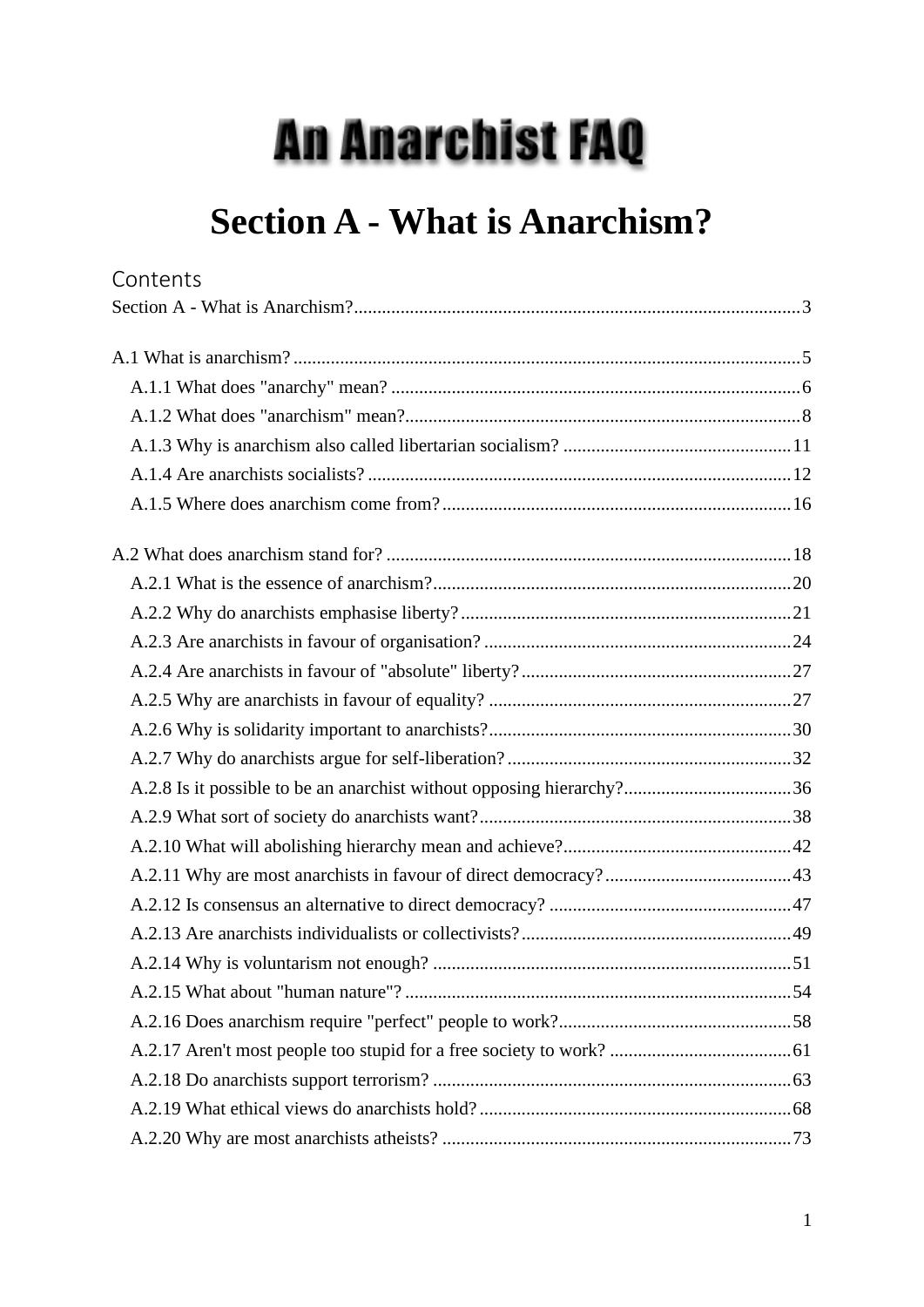| A.3.1 What are the differences between individualist and social anarchists? 78 |  |
|--------------------------------------------------------------------------------|--|
|                                                                                |  |
|                                                                                |  |
|                                                                                |  |
|                                                                                |  |
|                                                                                |  |
|                                                                                |  |
|                                                                                |  |
|                                                                                |  |
|                                                                                |  |
|                                                                                |  |
|                                                                                |  |
|                                                                                |  |
|                                                                                |  |
|                                                                                |  |
|                                                                                |  |
|                                                                                |  |
|                                                                                |  |
|                                                                                |  |
|                                                                                |  |
|                                                                                |  |
|                                                                                |  |
|                                                                                |  |
|                                                                                |  |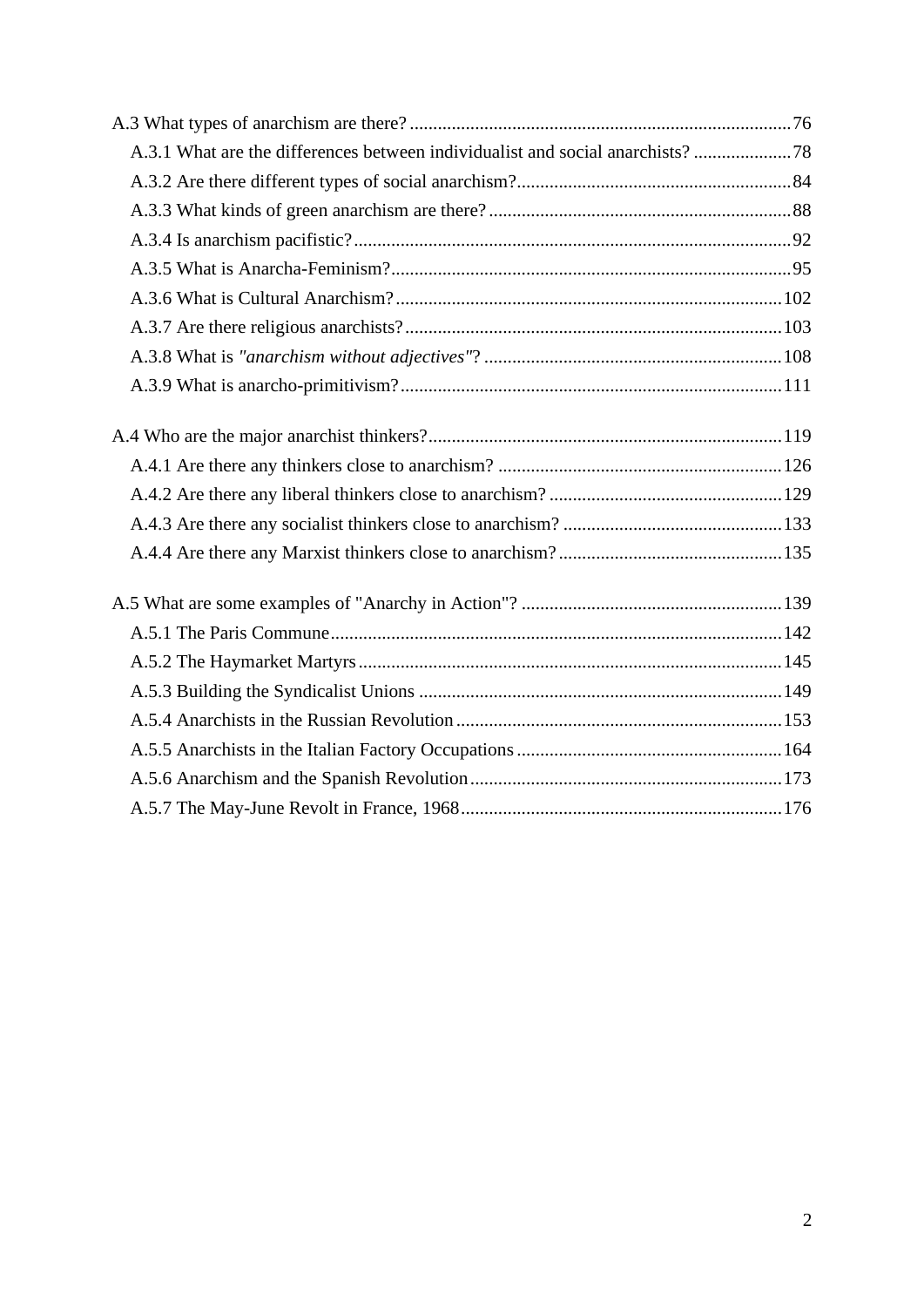## **Section A - What is Anarchism?**

<span id="page-2-0"></span>Modern civilisation faces three potentially catastrophic crises: (1) social breakdown, a shorthand term for rising rates of poverty, homelessness, crime, violence, alienation, drug and alcohol abuse, social isolation, political apathy, dehumanisation, the deterioration of community structures of self-help and mutual aid, etc.; (2) destruction of the planet's delicate ecosystems on which all complex forms of life depend; and (3) the proliferation of weapons of mass destruction, particularly nuclear weapons.

Orthodox opinion, including that of Establishment "experts," mainstream media, and politicians, generally regards these crises as separable, each having its own causes and therefore capable of being dealt with on a piecemeal basis, in isolation from the other two. Obviously, however, this "orthodox" approach isn't working, since the problems in question are getting worse. Unless some better approach is taken soon, we are clearly headed for disaster, either from catastrophic war, ecological Armageddon, or a descent into urban savagery -- or all of the above.

Anarchism offers a unified and coherent way of making sense of these crises, by tracing them to a common source. This source is the principle of **hierarchical authority**, which underlies the major institutions of all "civilised" societies, whether capitalist or "communist." Anarchist analysis therefore starts from the fact that all of our major institutions are in the form of hierarchies, i.e. organisations that concentrate power at the top of a pyramidal structure, such as corporations, government bureaucracies, armies, political parties, religious organisations, universities, etc. It then goes on to show how the authoritarian relations inherent in such hierarchies negatively affect individuals, their society, and culture. In the first part of this FAQ (**sections A to E**) we will present the anarchist analysis of hierarchical authority and its negative effects in greater detail.

It should not be thought, however, that anarchism is just a critique of modern civilisation, just "negative" or "destructive." Because it is much more than that. For one thing, it is also a proposal for a free society. Emma Goldman expressed what might be called the "anarchist question" as follows: *"The problem that confronts us today. . . is how to be one's self and yet in oneness with others, to feel deeply with all human beings and still retain one's own characteristic qualities."* [**Red Emma Speaks**, pp. 158-159] In other words, how can we create a society in which the potential for each individual is realised but not at the expense of others? In order to achieve this, anarchists envision a society in which, instead of being controlled *"from the top down"* through hierarchical structures of centralised power, the affairs of humanity will, to quote Benjamin Tucker, *"be managed by individuals or voluntary associations."* [**Anarchist Reader**, p. 149] While later sections of the FAQ (**sections I and J**) will describe anarchism's positive proposals for organising society in this way, "from the bottom up," some of the constructive core of anarchism will be seen even in the earlier sections. The positive core of anarchism can even be seen in the anarchist critique of such flawed solutions to the social question as Marxism and right-wing "libertarianism" (**sections F and H**, respectively).

As Clifford Harper elegantly puts it, *"[l]ike all great ideas, anarchism is pretty simple when you get down to it -- human beings are at their best when they are living free of authority, deciding things among themselves rather than being ordered about."* [**Anarchy: A Graphic**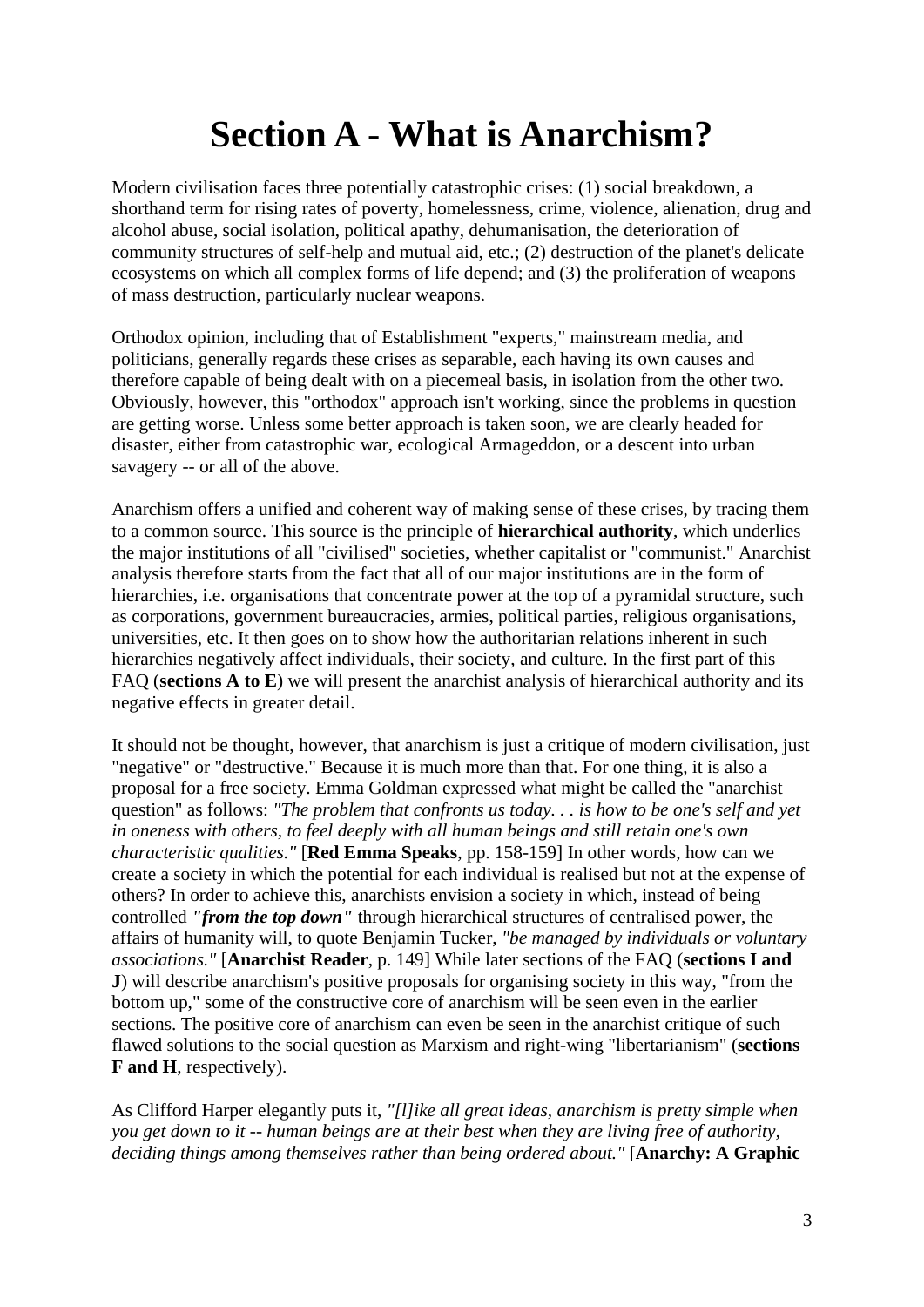**Guide**, p. vii] Due to their desire to maximise individual and therefore social freedom, anarchists wish to dismantle all institutions that repress people:

*"Common to all Anarchists is the desire to free society of all political and social coercive institutions which stand in the way of the development of a free humanity."* [Rudolf Rocker, **Anarcho-Syndicalism**, p. 9]

As we'll see, all such institutions are hierarchies, and their repressive nature stems directly from their hierarchical form.

Anarchism is a socio-economic and political theory, but not an ideology. The difference is **very** important. Basically, theory means you have ideas; an ideology means ideas have you. Anarchism is a body of ideas, but they are flexible, in a constant state of evolution and flux, and open to modification in light of new data. As society changes and develops, so does anarchism. An ideology, in contrast, is a set of "fixed" ideas which people believe dogmatically, usually ignoring reality or "changing" it so as to fit with the ideology, which is (by definition) correct. All such "fixed" ideas are the source of tyranny and contradiction, leading to attempts to make everyone fit onto a Procrustean Bed. This will be true regardless of the ideology in question -- Leninism, Objectivism, "Libertarianism," or whatever -- all will all have the same effect: the destruction of real individuals in the name of a doctrine, a doctrine that usually serves the interest of some ruling elite. Or, as Michael Bakunin puts it:

*"Until now all human history has been only a perpetual and bloody immolation of millions of poor human beings in honour of some pitiless abstraction -- God, country, power of state, national honour, historical rights, judicial rights, political liberty, public welfare."* [**God and the State**, p. 59]

Dogmas are static and deathlike in their rigidity, often the work of some dead "prophet," religious or secular, whose followers erect his or her ideas into an idol, immutable as stone. Anarchists want the living to bury the dead so that the living can get on with their lives. The living should rule the dead, not vice versa. Ideologies are the nemesis of critical thinking and consequently of freedom, providing a book of rules and "answers" which relieve us of the "burden" of thinking for ourselves.

In producing this FAQ on anarchism it is not our intention to give you the "correct" answers or a new rule book. We will explain a bit about what anarchism has been in the past, but we will focus more on its modern forms and why **we** are anarchists today. The FAQ is an attempt to provoke thought and analysis on your part. If you are looking for a new ideology, then sorry, anarchism is not for you.

While anarchists try to be realistic and practical, we are not "reasonable" people. "Reasonable" people uncritically accept what the "experts" and "authorities" tell them is true, and so they will always remain slaves! Anarchists know that, as Bakunin wrote:

*"[a] person is strong only when he stands upon his own truth, when he speaks and acts from his deepest convictions. Then, whatever the situation he may be in, he always knows what he must say and do. He may fall, but he cannot bring shame upon himself or his causes."* [quoted in Albert Meltzer, **I couldn't Paint Golden Angels**, p. 2]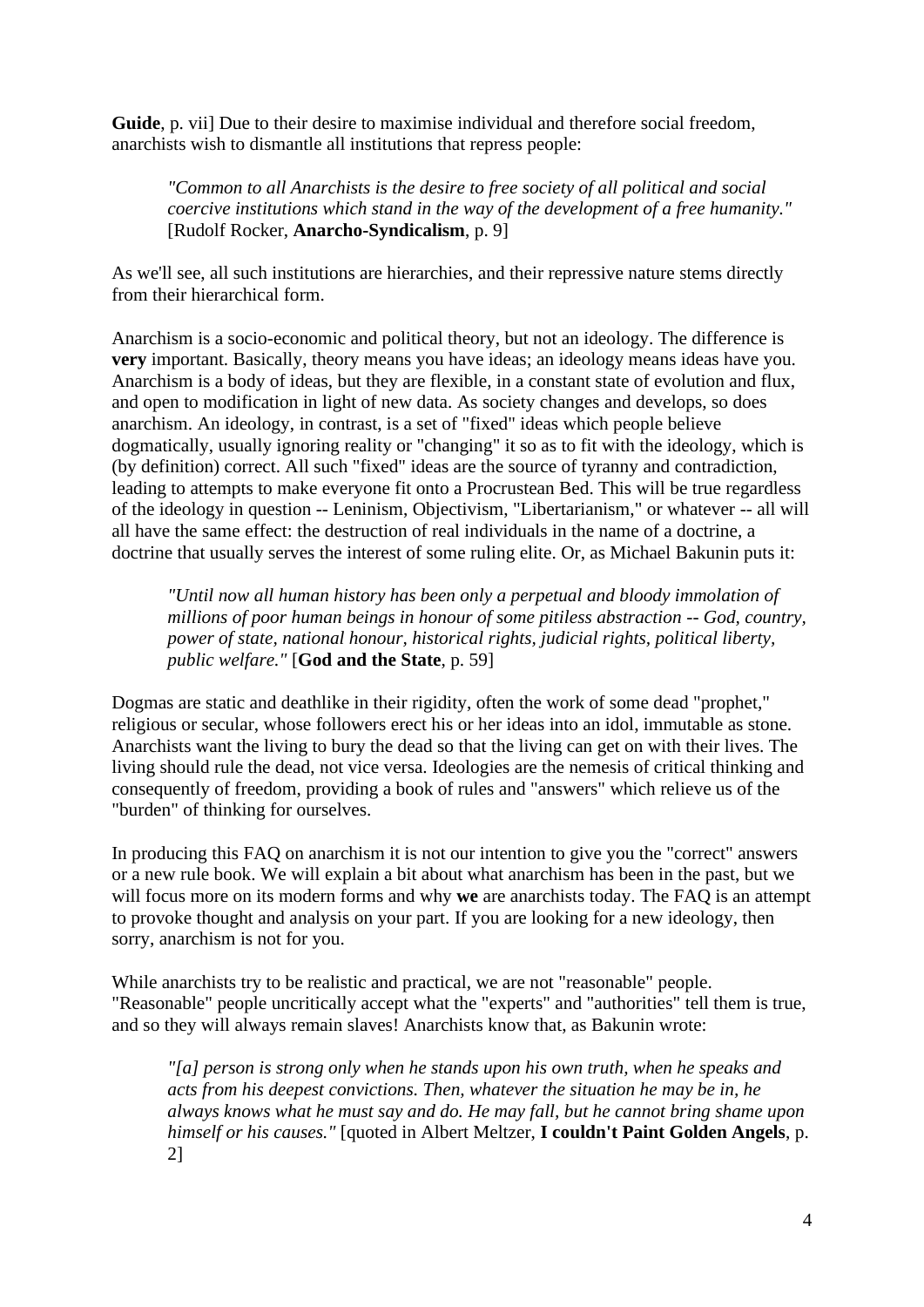What Bakunin describes is the power of independent thought, which is the power of freedom. We encourage you not to be "reasonable," not to accept what others tell you, but to think and act for yourself!

One last point: to state the obvious, this is **not** the final word on anarchism. Many anarchists will disagree with much that is written here, but this is to be expected when people think for themselves. All we wish to do is indicate the **basic** ideas of anarchism and give our analysis of certain topics based on how we understand and apply these ideas. We are sure, however, that all anarchists will agree with the core ideas we present, even if they may disagree with our application of them here and there.

### <span id="page-4-0"></span>**A.1 What is anarchism?**

Anarchism is a political theory which aims to create anarchy, *"the absence of a master, of a sovereign."* [P-J Proudhon, **What is Property** , p. 264] In other words, anarchism is a political theory which aims to create a society within which individuals freely co-operate together as equals. As such anarchism opposes all forms of hierarchical control - be that control by the state or a capitalist - as harmful to the individual and their individuality as well as unnecessary.

In the words of anarchist L. Susan Brown:

*"While the popular understanding of anarchism is of a violent, anti-State movement, anarchism is a much more subtle and nuanced tradition then a simple opposition to government power. Anarchists oppose the idea that power and domination are necessary for society, and instead advocate more co-operative, anti-hierarchical forms of social, political and economic organisation."* [**The Politics of Individualism**, p. 106]

However, "anarchism" and "anarchy" are undoubtedly the most misrepresented ideas in political theory. Generally, the words are used to mean "chaos" or "without order," and so, by implication, anarchists desire social chaos and a return to the "laws of the jungle."

This process of misrepresentation is not without historical parallel. For example, in countries which have considered government by one person (monarchy) necessary, the words "republic" or "democracy" have been used precisely like "anarchy," to imply disorder and confusion. Those with a vested interest in preserving the status quo will obviously wish to imply that opposition to the current system cannot work in practice, and that a new form of society will only lead to chaos. Or, as Errico Malatesta expresses it:

*"since it was thought that government was necessary and that without government there could only be disorder and confusion, it was natural and logical that anarchy, which means absence of government, should sound like absence of order."* [**Anarchy**, p. 16]

Anarchists want to change this "common-sense" idea of "anarchy," so people will see that government and other hierarchical social relationships are both harmful **and** unnecessary: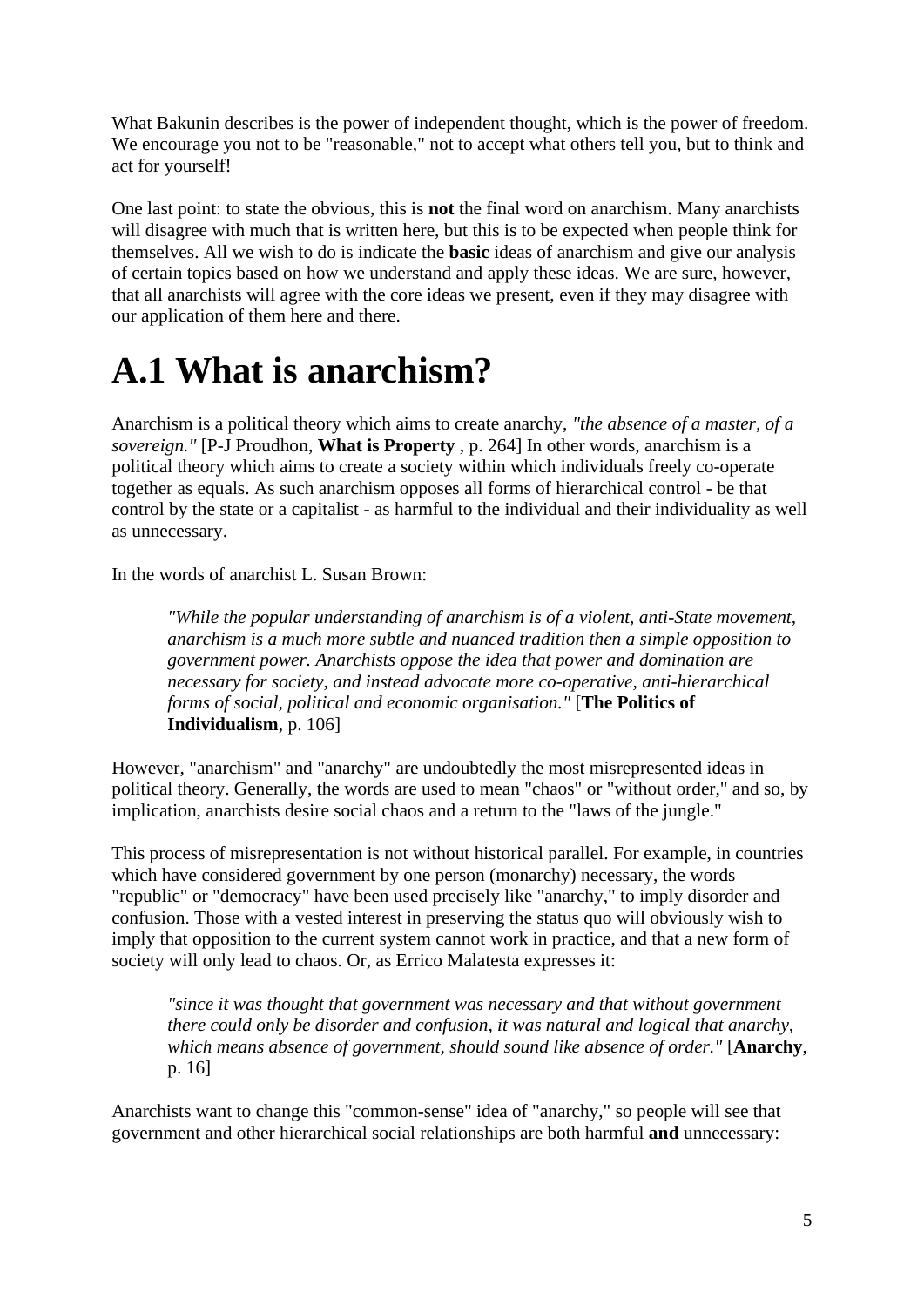*"Change opinion, convince the public that government is not only unnecessary, but extremely harmful, and then the word anarchy, just because it means absence of government, will come to mean for everybody: natural order, unity of human needs and the interests of all, complete freedom within complete solidarity."* [**Op. Cit.**, pp. 16]

This FAQ is part of the process of changing the commonly-held ideas regarding anarchism and the meaning of anarchy. But that is not all. As well as combating the distortions produced by the "common-sense" idea of "anarchy", we also have to combat the distortions that anarchism and anarchists have been subjected to over the years by our political and social enemies. For, as Bartolomeo Vanzetti put it, anarchists are *"the radical of the radical -- the black cats, the terrors of many, of all the bigots, exploiters, charlatans, fakers and oppressors. Consequently we are also the more slandered, misrepresented, misunderstood and persecuted of all."* [Nicola Sacco and Bartolomeo Vanzetti, **The Letters of Sacco and Vanzetti**, p. 274]

Vanzetti knew what he was talking about. He and his comrade Nicola Sacco were framed by the US state for a crime they did not commit and were, effectively, electrocuted for being foreign anarchists in 1927. So this FAQ will have to spend some time correcting the slanders and distortions that anarchists have been subjected to by the capitalist media, politicians, ideologues and bosses (not to mention the distortions by our erstwhile fellow radicals like liberals and Marxists). Hopefully once we are finished you will understand why those in power have spent so much time attacking anarchism -- it is the one idea which can effectively ensure liberty for all and end all systems based on a few having power over the many.

#### <span id="page-5-0"></span>**A.1.1 What does "anarchy" mean?**

The word *"anarchy"* is from the Greek, prefix **an** (or **a**), meaning *"not," "the want of," "the absence of,"* or *"the lack of"*, plus **archos**, meaning *"a ruler," "director", "chief," "person in charge,"* or *"authority."* Or, as Peter Kropotkin put it, Anarchy comes from the Greek words meaning *"contrary to authority."* [**Anarchism**, p. 284]

While the Greek words *anarchos* and *anarchia* are often taken to mean *"having no government"* or *"being without a government,"* as can be seen, the strict, original meaning of anarchism was not simply *"no government." "An-archy"* means *"without a ruler,"* or more generally, *"without authority,"* and it is in this sense that anarchists have continually used the word. For example, we find Kropotkin arguing that anarchism *"attacks not only capital, but also the main sources of the power of capitalism: law, authority, and the State."* [**Op. Cit.**, p. 150] For anarchists, anarchy means *"not necessarily absence of order, as is generally supposed, but an absence of rule."* [Benjamin Tucker, **Instead of a Book**, p. 13] Hence David Weick's excellent summary:

*"Anarchism can be understood as the generic social and political idea that expresses negation of all power, sovereignty, domination, and hierarchical division, and a will to their dissolution. . . Anarchism is therefore more than anti-statism . . . [even if] government (the state) . . . is, appropriately, the central focus of anarchist critique."* [**Reinventing Anarchy**, p. 139]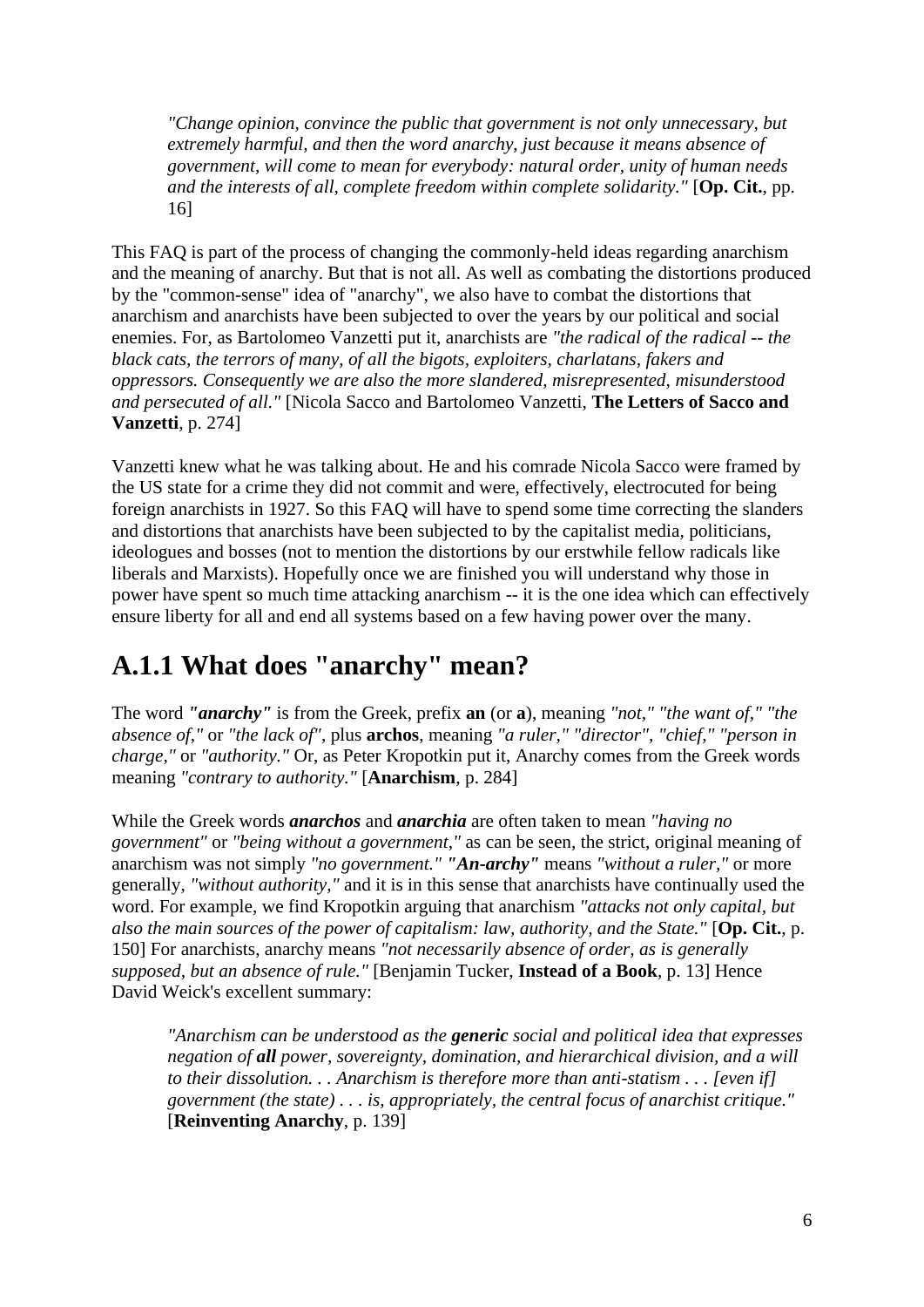For this reason, rather than being purely anti-government or anti-state, anarchism is primarily a movement against *hierarchy.* Why? Because hierarchy is the organisational structure that embodies authority. Since the state is the "highest" form of hierarchy, anarchists are, by definition, anti-state; but this is **not** a sufficient definition of anarchism. This means that real anarchists are opposed to all forms of hierarchical organisation, not only the state. In the words of Brian Morris:

*"The term anarchy comes from the Greek, and essentially means 'no ruler.' Anarchists are people who reject all forms of government or coercive authority, all forms of hierarchy and domination. They are therefore opposed to what the Mexican anarchist Flores Magon called the 'sombre trinity' -- state, capital and the church. Anarchists are thus opposed to both capitalism and to the state, as well as to all forms of religious authority. But anarchists also seek to establish or bring about by varying means, a condition of anarchy, that is, a decentralised society without coercive institutions, a society organised through a federation of voluntary associations."* [*"Anthropology and Anarchism,"* pp. 35-41, **Anarchy: A Journal of Desire Armed**, no. 45, p. 38]

Reference to "hierarchy" in this context is a fairly recent development -- the "classical" anarchists such as Proudhon, Bakunin and Kropotkin did use the word, but rarely (they usually preferred "authority," which was used as short-hand for "authoritarian"). However, it's clear from their writings that theirs was a philosophy against hierarchy, against any inequality of power or privileges between individuals. Bakunin spoke of this when he attacked *"official"* authority but defended *"natural influence,"* and also when he said:

*"Do you want to make it impossible for anyone to oppress his fellow-man? Then make sure that no one shall possess power."* [**The Political Philosophy of Bakunin**, p. 271]

As Jeff Draughn notes, *"while it has always been a latent part of the 'revolutionary project,' only recently has this broader concept of anti-hierarchy arisen for more specific scrutiny. Nonetheless, the root of this is plainly visible in the Greek roots of the word 'anarchy.'"* [**Between Anarchism and Libertarianism: Defining a New Movement**]

We stress that this opposition to hierarchy is, for anarchists, not limited to just the state or government. It includes all authoritarian economic and social relationships as well as political ones, particularly those associated with capitalist property and wage labour. This can be seen from Proudhon's argument that *"Capital . . . in the political field is analogous to government . . . The economic idea of capitalism, the politics of government or of authority, and the theological idea of the Church are three identical ideas, linked in various ways. To attack one of them is equivalent to attacking all of them . . . What capital does to labour, and the State to liberty, the Church does to the spirit. This trinity of absolutism is as baneful in practice as it is in philosophy. The most effective means for oppressing the people would be simultaneously to enslave its body, its will and its reason."* [quoted by Max Nettlau, **A Short History of Anarchism**, pp. 43-44] Thus we find Emma Goldman opposing capitalism as it meant *"that man [or woman] must sell his [or her] labour"* and, therefore, *"that his [or her] inclination and judgement are subordinated to the will of a master."* [**Red Emma Speaks**, p. 50] Forty years earlier Bakunin made the same point when he argued that under the current system *"the worker sells his person and his liberty for a given time"* to the capitalist in exchange for a wage. [**Op. Cit.**, p. 187]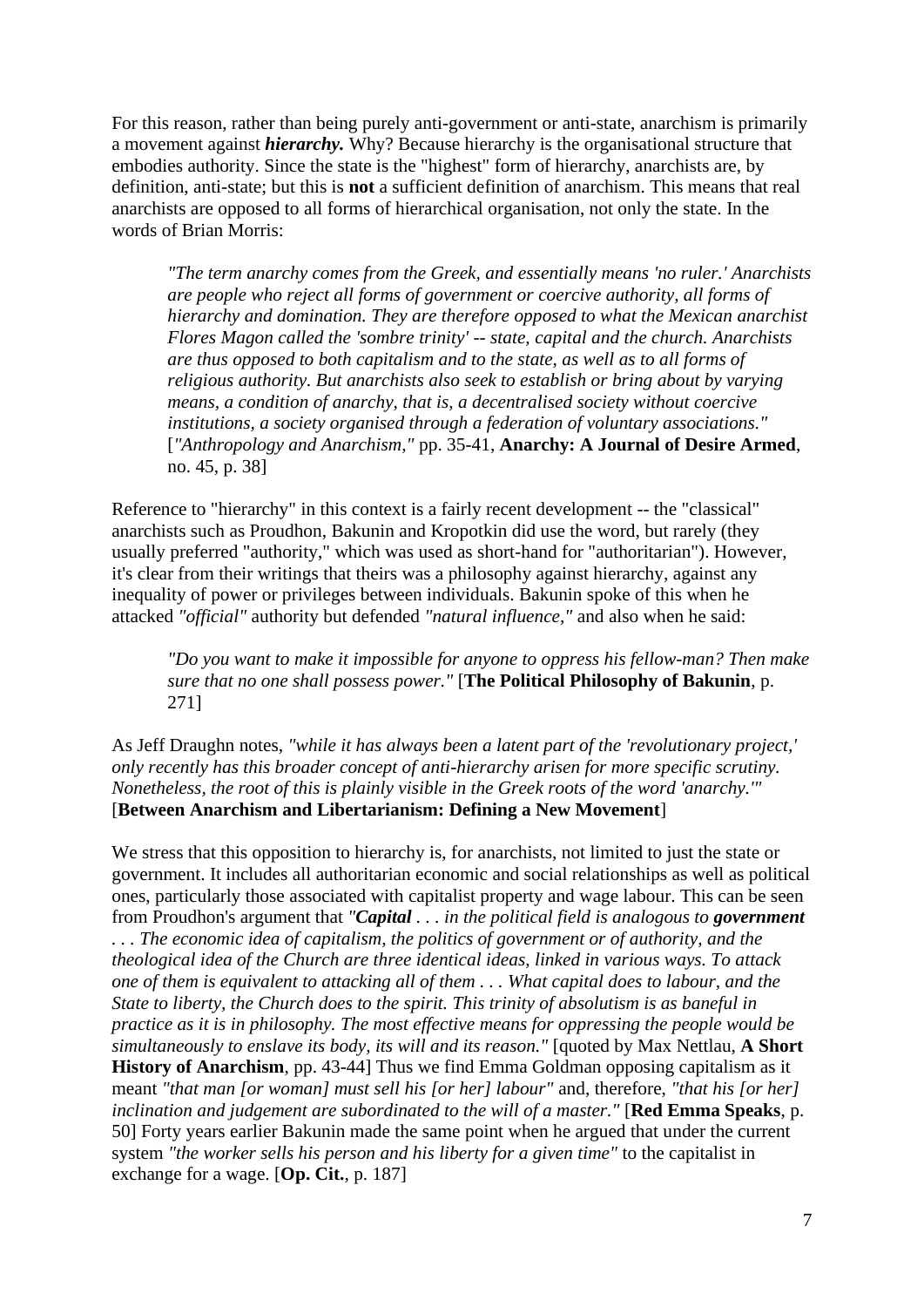Thus "anarchy" means more than just "no government," it means opposition to all forms of authoritarian organisation and hierarchy. In Kropotkin's words, *"the origin of the anarchist inception of society . . . [lies in] the criticism . . . of the hierarchical organisations and the authoritarian conceptions of society; and . . . the analysis of the tendencies that are seen in the progressive movements of mankind."* [**Op. Cit.**, p. 158] For Malatesta, anarchism *"was born in a moral revolt against social injustice"* and that the *"specific causes of social ills"* could be found in *"capitalistic property and the State."* When the oppressed *"sought to overthrow both State and property -- then it was that anarchism was born."* [**Errico Malatesta: His Life and Ideas**, p. 19]

Thus any attempt to assert that anarchy is purely anti-state is a misrepresentation of the word and the way it has been used by the anarchist movement. As Brian Morris argues, *"when one examines the writings of classical anarchists. . . as well as the character of anarchist movements. . . it is clearly evident that it has never had this limited vision [of just being against the state]. It has always challenged all forms of authority and exploitation, and has been equally critical of capitalism and religion as it has been of the state."* [**Op. Cit.**, p. 40]

And, just to state the obvious, anarchy does not mean chaos nor do anarchists seek to create chaos or disorder. Instead, we wish to create a society based upon individual freedom and voluntary co-operation. In other words, order from the bottom up, not disorder imposed from the top down by authorities. Such a society would be a true anarchy, a society without rulers.

While we discuss what an anarchy could look like in [section I,](sectionI.html) Noam Chomsky sums up the key aspect when he stated that in a truly free society *"any interaction among human beings that is more than personal -- meaning that takes institutional forms of one kind or another - in community, or workplace, family, larger society, whatever it may be, should be under direct control of its participants. So that would mean workers' councils in industry, popular democracy in communities, interaction between them, free associations in larger groups, up to organisation of international society."* [**Anarchism Interview**] Society would no longer be divided into a hierarchy of bosses and workers, governors and governed. Rather, an anarchist society would be based on free association in participatory organisations and run from the bottom up. Anarchists, it should be noted, try to create as much of this society today, in their organisations, struggles and activities, as they can.

### <span id="page-7-0"></span>**A.1.2 What does "anarchism" mean?**

To quote Peter Kropotkin, Anarchism is *"the no-government system of socialism."* [**Anarchism**, p. 46] In other words, *"the abolition of exploitation and oppression of man by man, that is the abolition of private property [i.e. capitalism] and government."* [Errico Malatesta, **Towards Anarchism,"**, p. 75]

Anarchism, therefore, is a political theory that aims to create a society which is without political, economic or social hierarchies. Anarchists maintain that anarchy, the absence of rulers, is a viable form of social system and so work for the maximisation of individual liberty and social equality. They see the goals of liberty and equality as mutually selfsupporting. Or, in Bakunin's famous dictum: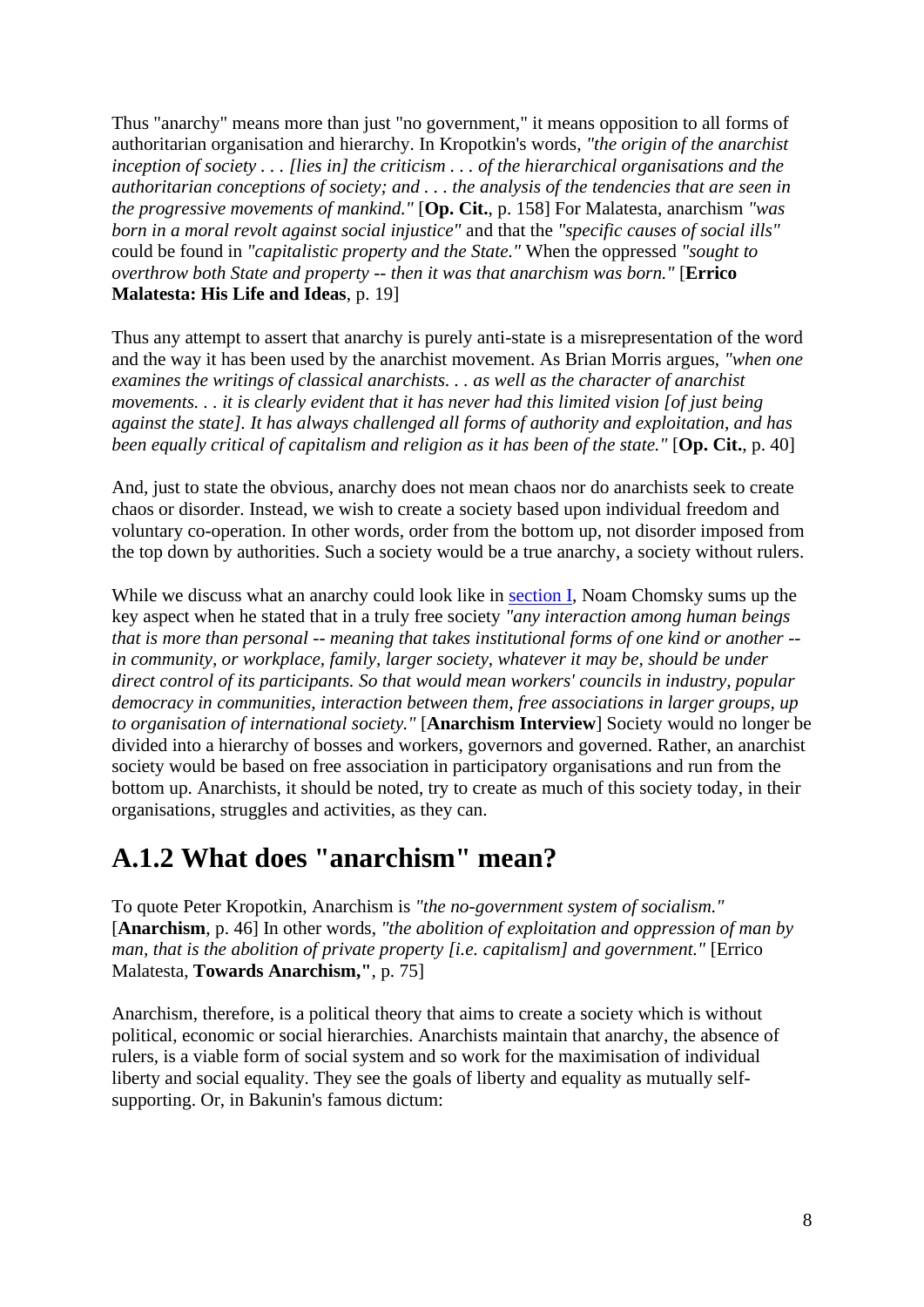"*We are convinced that freedom without Socialism is privilege and injustice, and that Socialism without freedom is slavery and brutality."* [**The Political Philosophy of Bakunin**, p. 269]

The history of human society proves this point. Liberty without equality is only liberty for the powerful, and equality without liberty is impossible and a justification for slavery.

While there are many different types of anarchism (from individualist anarchism to communist-anarchism -- see section  $A.3$  for more details), there has always been two common positions at the core of all of them -- opposition to government and opposition to capitalism. In the words of the individualist-anarchist Benjamin Tucker, anarchism insists *"on the abolition of the State and the abolition of usury; on no more government of man by man, and no more exploitation of man by man."* [cited by Eunice Schuster, **Native American Anarchism**, p. 140] All anarchists view profit, interest and rent as **usury** (i.e. as exploitation) and so oppose them and the conditions that create them just as much as they oppose government and the State.

More generally, in the words of L. Susan Brown, the *"unifying link"* within anarchism *"is a universal condemnation of hierarchy and domination and a willingness to fight for the freedom of the human individual."* [**The Politics of Individualism**, p. 108] For anarchists, a person cannot be free if they are subject to state or capitalist authority. As Voltairine de Cleyre summarised:

*"Anarchism . . . teaches the possibility of a society in which the needs of life may be fully supplied for all, and in which the opportunities for complete development of mind and body shall be the heritage of all . . . [It] teaches that the present unjust organisation of the production and distribution of wealth must finally be completely destroyed, and replaced by a system which will insure to each the liberty to work, without first seeking a master to whom he [or she] must surrender a tithe of his [or her] product, which will guarantee his liberty of access to the sources and means of production. . . Out of the blindly submissive, it makes the discontented; out of the unconsciously dissatisfied, it makes the consciously dissatisfied . . . Anarchism seeks to arouse the consciousness of oppression, the desire for a better society, and a sense of the necessity for unceasing warfare against capitalism and the State."* [**Anarchy! An Anthology of Emma Goldman's Mother Earth**, pp. 23-4]

So Anarchism is a political theory which advocates the creation of anarchy, a society based on the maxim of *"no rulers."* To achieve this, *"[i]n common with all socialists, the anarchists hold that the private ownership of land, capital, and machinery has had its time; that it is condemned to disappear: and that all requisites for production must, and will, become the common property of society, and be managed in common by the producers of wealth. And. . . they maintain that the ideal of the political organisation of society is a condition of things where the functions of government are reduced to minimum. . . [and] that the ultimate aim of society is the reduction of the functions of government to nil -- that is, to a society without government, to an-archy"* [Peter Kropotkin, **Op. Cit.**, p. 46]

Thus anarchism is both positive and negative. It analyses and critiques current society while at the same time offering a vision of a potential new society -- a society that fulfils certain human needs which the current one denies. These needs, at their most basic, are liberty, equality and solidarity, which will be discussed in [section A.2.](sectionA.html#seca2)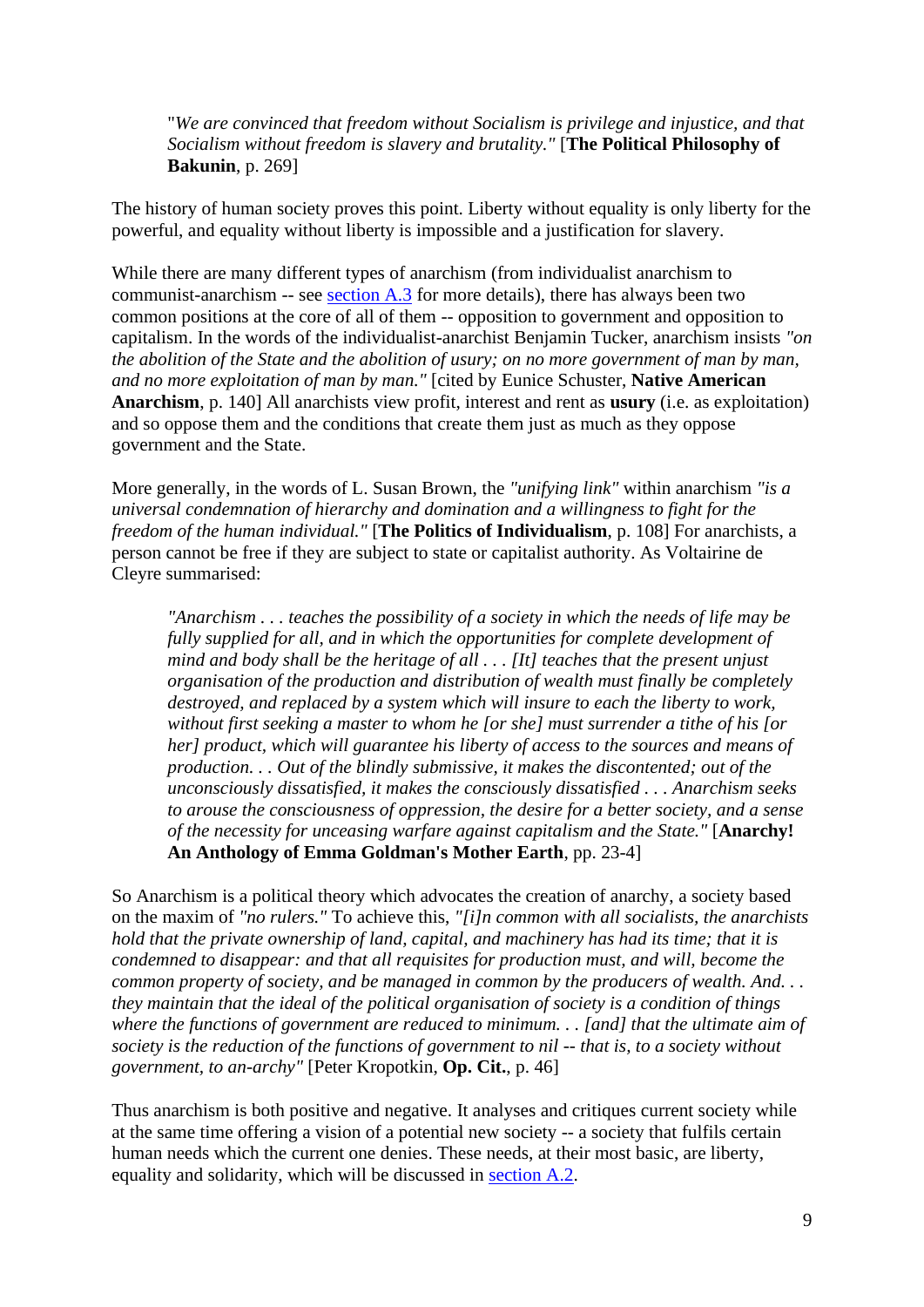Anarchism unites critical analysis with hope, for, as Bakunin (in his pre-anarchist days) pointed out, *"the urge to destroy is a creative urge."* One cannot build a better society without understanding what is wrong with the present one.

However, it must be stressed that anarchism is more than just a means of analysis or a vision of a better society. It is also rooted in struggle, the struggle of the oppressed for their freedom. In other words, it provides a means of achieving a new system based on the needs of people, not power, and which places the planet before profit. To quote Scottish anarchist Stuart Christie:

*"Anarchism is a movement for human freedom. It is concrete, democratic and egalitarian . . . Anarchism began -- and remains -- a direct challenge by the underprivileged to their oppression and exploitation. It opposes both the insidious growth of state power and the pernicious ethos of possessive individualism, which, together or separately, ultimately serve only the interests of the few at the expense of the rest.*

*"Anarchism is both a theory and practice of life. Philosophically, it aims for the maximum accord between the individual, society and nature. Practically, it aims for us to organise and live our lives in such a way as to make politicians, governments, states and their officials superfluous. In an anarchist society, mutually respectful sovereign individuals would be organised in non-coercive relationships within naturally defined communities in which the means of production and distribution are held in common.*

*"Anarchists are not dreamers obsessed with abstract principles and theoretical constructs . . . Anarchists are well aware that a perfect society cannot be won tomorrow. Indeed, the struggle lasts forever! However, it is the vision that provides the spur to struggle against things as they are, and for things that might be . . .*

*"Ultimately, only struggle determines outcome, and progress towards a more meaningful community must begin with the will to resist every form of injustice. In general terms, this means challenging all exploitation and defying the legitimacy of all coercive authority. If anarchists have one article of unshakeable faith, it is that, once the habit of deferring to politicians or ideologues is lost, and that of resistance to domination and exploitation acquired, then ordinary people have a capacity to organise every aspect of their lives in their own interests, anywhere and at any time, both freely and fairly.*

*"Anarchists do not stand aside from popular struggle, nor do they attempt to dominate it. They seek to contribute practically whatever they can, and also to assist within it the highest possible levels of both individual self-development and of group solidarity. It is possible to recognise anarchist ideas concerning voluntary relationships, egalitarian participation in decision-making processes, mutual aid and a related critique of all forms of domination in philosophical, social and revolutionary movements in all times and places."* [**My Granny made me an Anarchist**, pp. 162-3]

Anarchism, anarchists argue, is simply the theoretical expression of our capacity to organise ourselves and run society without bosses or politicians. It allows working class and other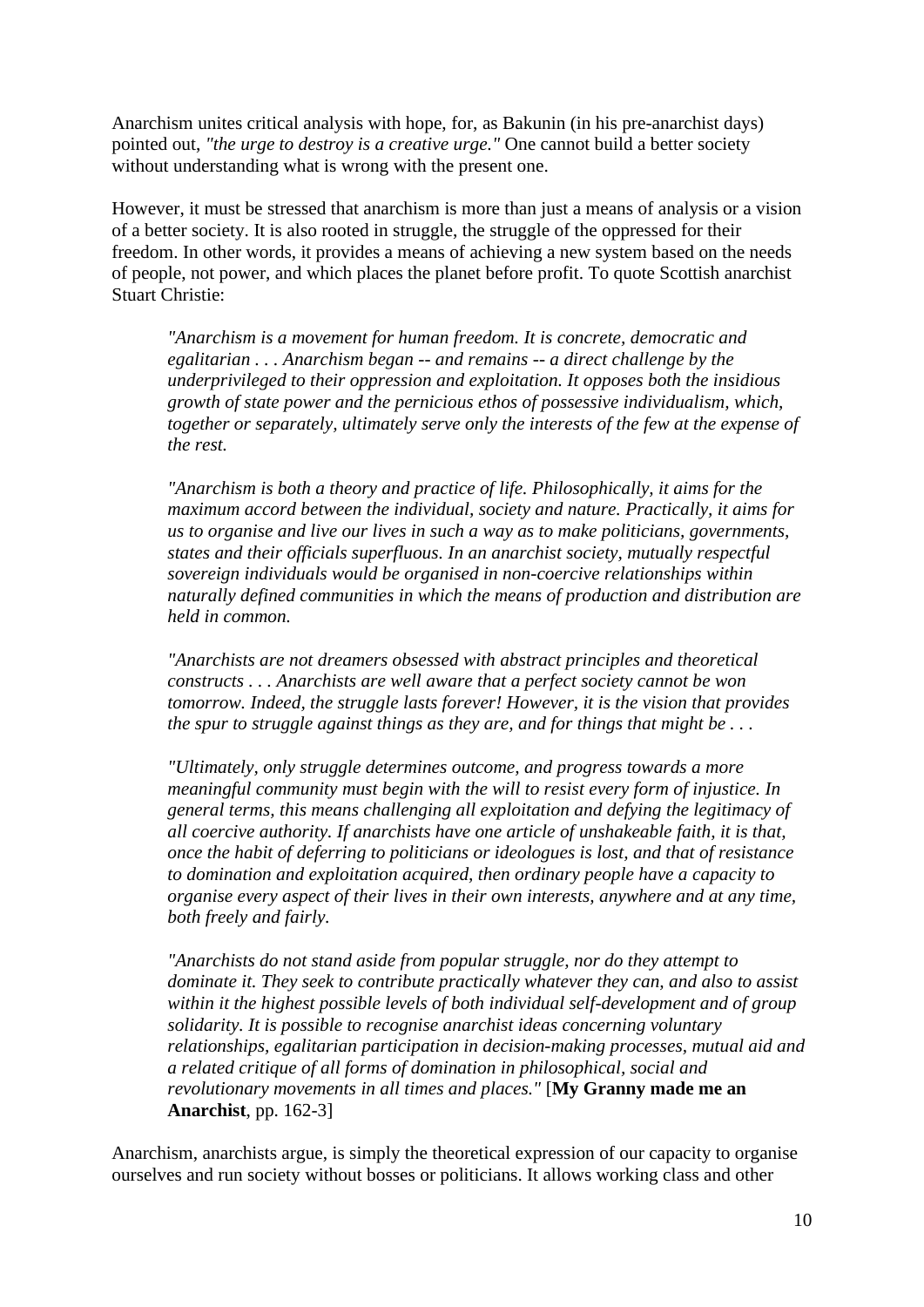oppressed people to become conscious of our power as a class, defend our immediate interests, and fight to revolutionise society as a whole. Only by doing this can we create a society fit for human beings to live in.

It is no abstract philosophy. Anarchist ideas are put into practice everyday. Wherever oppressed people stand up for their rights, take action to defend their freedom, practice solidarity and co-operation, fight against oppression, organise themselves without leaders and bosses, the spirit of anarchism lives. Anarchists simply seek to strengthen these libertarian tendencies and bring them to their full fruition. As we discuss in [section J,](sectionJ.html) anarchists apply their ideas in many ways within capitalism in order to change it for the better until such time as we get rid of it completely. [Section I](sectionI.html) discusses what we aim to replace it with, i.e. what anarchism aims for.

### <span id="page-10-0"></span>**A.1.3 Why is anarchism also called libertarian socialism?**

Many anarchists, seeing the negative nature of the definition of *"anarchism,"* have used other terms to emphasise the inherently positive and constructive aspect of their ideas. The most common terms used are *"free socialism," "free communism," "libertarian socialism,"* and *"libertarian communism."* For anarchists, libertarian socialism, libertarian communism, and anarchism are virtually interchangeable. As Vanzetti put it:

*"After all we are socialists as the social-democrats, the socialists, the communists, and the I.W.W. are all Socialists. The difference -- the fundamental one -- between us and all the other is that they are authoritarian while we are libertarian; they believe in a State or Government of their own; we believe in no State or Government."* [Nicola Sacco and Bartolomeo Vanzetti, **The Letters of Sacco and Vanzetti**, p. 274]

But is this correct? Considering definitions from the **American Heritage Dictionary**, we find:

**LIBERTARIAN:** *one who believes in freedom of action and thought; one who believes in free will.*

**SOCIALISM:** *a social system in which the producers possess both political power and the means of producing and distributing goods.*

Just taking those two first definitions and fusing them yields:

**LIBERTARIAN SOCIALISM:** *a social system which believes in freedom of action and thought and free will, in which the producers possess both political power and the means of producing and distributing goods.*

(Although we must add that our usual comments on the lack of political sophistication of dictionaries still holds. We only use these definitions to show that "libertarian" does not imply "free market" capitalism nor "socialism" state ownership. Other dictionaries, obviously, will have different definitions -- particularly for socialism. Those wanting to debate dictionary definitions are free to pursue this unending and politically useless hobby but we will not).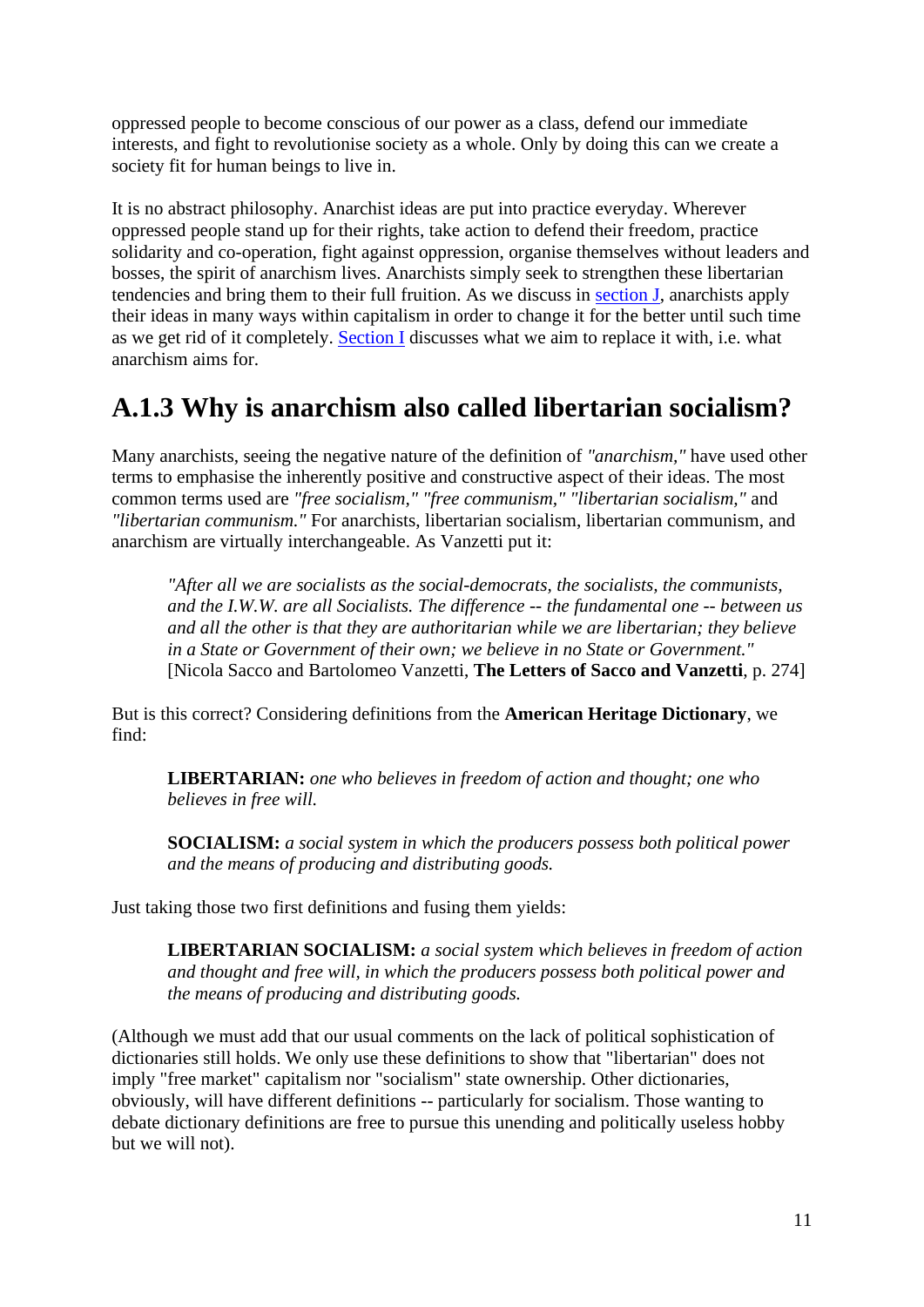However, due to the creation of the Libertarian Party in the USA, many people now consider the idea of *"libertarian socialism"* to be a contradiction in terms. Indeed, many "Libertarians" think anarchists are just attempting to associate the "anti-libertarian" ideas of "socialism" (as Libertarians conceive it) with Libertarian ideology in order to make those "socialist" ideas more "acceptable" -- in other words, trying to steal the "libertarian" label from its rightful possessors.

Nothing could be further from the truth. Anarchists have been using the term "libertarian" to describe themselves and their ideas since the 1850's. According to anarchist historian Max Nettlau, the revolutionary anarchist Joseph Dejacque published **Le Libertaire, Journal du Mouvement Social** in New York between 1858 and 1861 while the use of the term *"libertarian communism"* dates from November, 1880 when a French anarchist congress adopted it. [Max Nettlau, **A Short History of Anarchism**, p. 75 and p. 145] The use of the term "Libertarian" by anarchists became more popular from the 1890s onward after it was used in France in an attempt to get round anti-anarchist laws and to avoid the negative associations of the word "anarchy" in the popular mind (Sebastien Faure and Louise Michel published the paper **Le Libertaire** -- **The Libertarian** -- in France in 1895, for example). Since then, particularly outside America, it has **always** been associated with anarchist ideas and movements. Taking a more recent example, in the USA, anarchists organised *"The Libertarian League"* in July 1954, which had staunch anarcho-syndicalist principles and lasted until 1965. The US-based "Libertarian" Party, on the other hand has only existed since the early 1970's, well over 100 years after anarchists first used the term to describe their political ideas (and 90 years after the expression "libertarian communism" was first adopted). It is that party, not the anarchists, who have "stolen" the word. Later, in [Section B,](sectionB.html) we will discuss why the idea of a "libertarian" capitalism (as desired by the Libertarian Party) is a contradiction in terms.

As we will also explain in [Section I,](sectionI.html) only a libertarian-socialist system of ownership can maximise individual freedom. Needless to say, state ownership -- what is commonly **called** "socialism" -- is, for anarchists, not socialism at all. In fact, as we will elaborate in [Section H,](sectionH.html) state "socialism" is just a form of capitalism, with no socialist content whatever. As Rudolf Rocker noted, for anarchists, socialism is *"not a simple question of a full belly, but a question of culture that would have to enlist the sense of personality and the free initiative of the individual; without freedom it would lead only to a dismal state capitalism which would sacrifice all individual thought and feeling to a fictitious collective interest."* [quoted by Colin Ward, *"Introduction"*, Rudolf Rocker, **The London Years**, p. 1]

Given the anarchist pedigree of the word "libertarian," few anarchists are happy to see it stolen by an ideology which shares little with our ideas. In the United States, as Murray Bookchin noted, the *"term 'libertarian' itself, to be sure, raises a problem, notably, the specious identification of an anti-authoritarian ideology with a straggling movement for 'pure capitalism' and 'free trade.' This movement never created the word: it appropriated it from the anarchist movement of the [nineteenth] century. And it should be recovered by those anti-authoritarians . . . who try to speak for dominated people as a whole, not for personal egotists who identify freedom with entrepreneurship and profit."* Thus anarchists in America should *"restore in practice a tradition that has been denatured by"* the free-market right. [**The Modern Crisis**, pp. 154-5] And as we do that, we will continue to call our ideas libertarian socialism.

#### <span id="page-11-0"></span>**A.1.4 Are anarchists socialists?**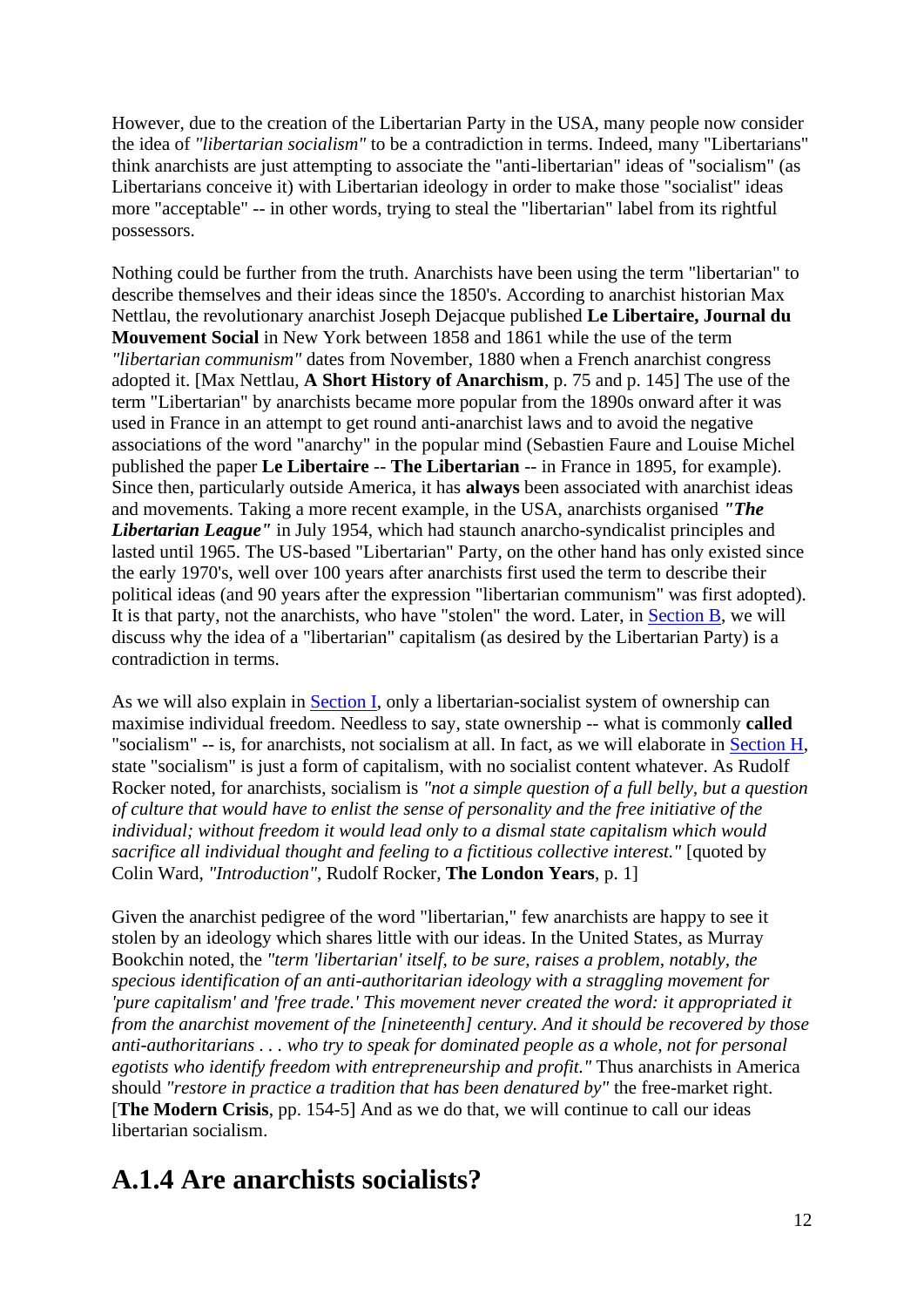Yes. All branches of anarchism are opposed to capitalism. This is because capitalism is based upon oppression and exploitation (see sections [B](sectionB.html) and [C\)](sectionC.html). Anarchists reject the *"notion that men cannot work together unless they have a driving-master to take a percentage of their product"* and think that in an anarchist society *"the real workmen will make their own regulations, decide when and where and how things shall be done."* By so doing workers would free themselves *"from the terrible bondage of capitalism."* [Voltairine de Cleyre, *"Anarchism"*, **Exquisite Rebel**, p. 75 and p. 79]

(We must stress here that anarchists are opposed to **all** economic forms which are based on domination and exploitation, including feudalism, Soviet-style "socialism" -- better called "state capitalism" --, slavery and so on. We concentrate on capitalism because that is what is dominating the world just now).

Individualists like Benjamin Tucker along with social anarchists like Proudhon and Bakunin proclaimed themselves *"socialists."* They did so because, as Kropotkin put it in his classic essay *"Modern Science and Anarchism," "[s]o long as Socialism was understood in its wide, generic, and true sense -- as an effort to abolish the exploitation of Labour by Capital -- the Anarchists were marching hand-in-hands with the Socialists of that time."* [**Evolution and Environment**, p. 81] Or, in Tucker's words, *"the bottom claim of Socialism [is] that labour should be put in possession of its own,"* a claim that both *"the two schools of Socialistic thought . . . State Socialism and Anarchism"* agreed upon. [**The Anarchist Reader**, p. 144] Hence the word *"socialist"* was originally defined to include *"all those who believed in the individual's right to possess what he or she produced."* [Lance Klafta, *"Ayn Rand and the Perversion of Libertarianism,"* in **Anarchy: A Journal of Desire Armed**, no. 34] This opposition to exploitation (or usury) is shared by all true anarchists and places them under the socialist banner.

For most socialists, *"the only guarantee not to be robbed of the fruits of your labour is to possess the instruments of labour."* [Peter Kropotkin, **The Conquest of Bread**, p. 145] For this reason Proudhon, for example, supported workers' co-operatives, where *"every individual employed in the association . . . has an undivided share in the property of the company"* because by *"participation in losses and gains . . . the collective force [i.e. surplus] ceases to be a source of profits for a small number of managers: it becomes the property of all workers."* [**The General Idea of the Revolution**, p. 222 and p. 223] Thus, in addition to desiring the end of exploitation of labour by capital, true socialists also desire a society within which the producers own and control the means of production (including, it should be stressed, those workplaces which supply services). The means by which the producers will do this is a moot point in anarchist and other socialist circles, but the desire remains a common one. Anarchists favour direct workers' control and either ownership by workers' associations or by the commune (see [section A.3](sectionA.html#seca3) on the different types of anarchists).

Moreover, anarchists also reject capitalism for being authoritarian **as well as** exploitative. Under capitalism, workers do not govern themselves during the production process nor have control over the product of their labour. Such a situation is hardly based on equal freedom for all, nor can it be non-exploitative, and is so opposed by anarchists. This perspective can best be found in the work of Proudhon's (who inspired both Tucker and Bakunin) where he argues that anarchism would see *"[c]apitalistic and proprietary exploitation stopped everywhere [and] the wage system abolished"* for *"either the workman. . . will be simply the employee of the proprietor-capitalist-promoter; or he will participate . . . In the first case the workman is subordinated, exploited: his permanent condition is one of obedience. . . In the second case*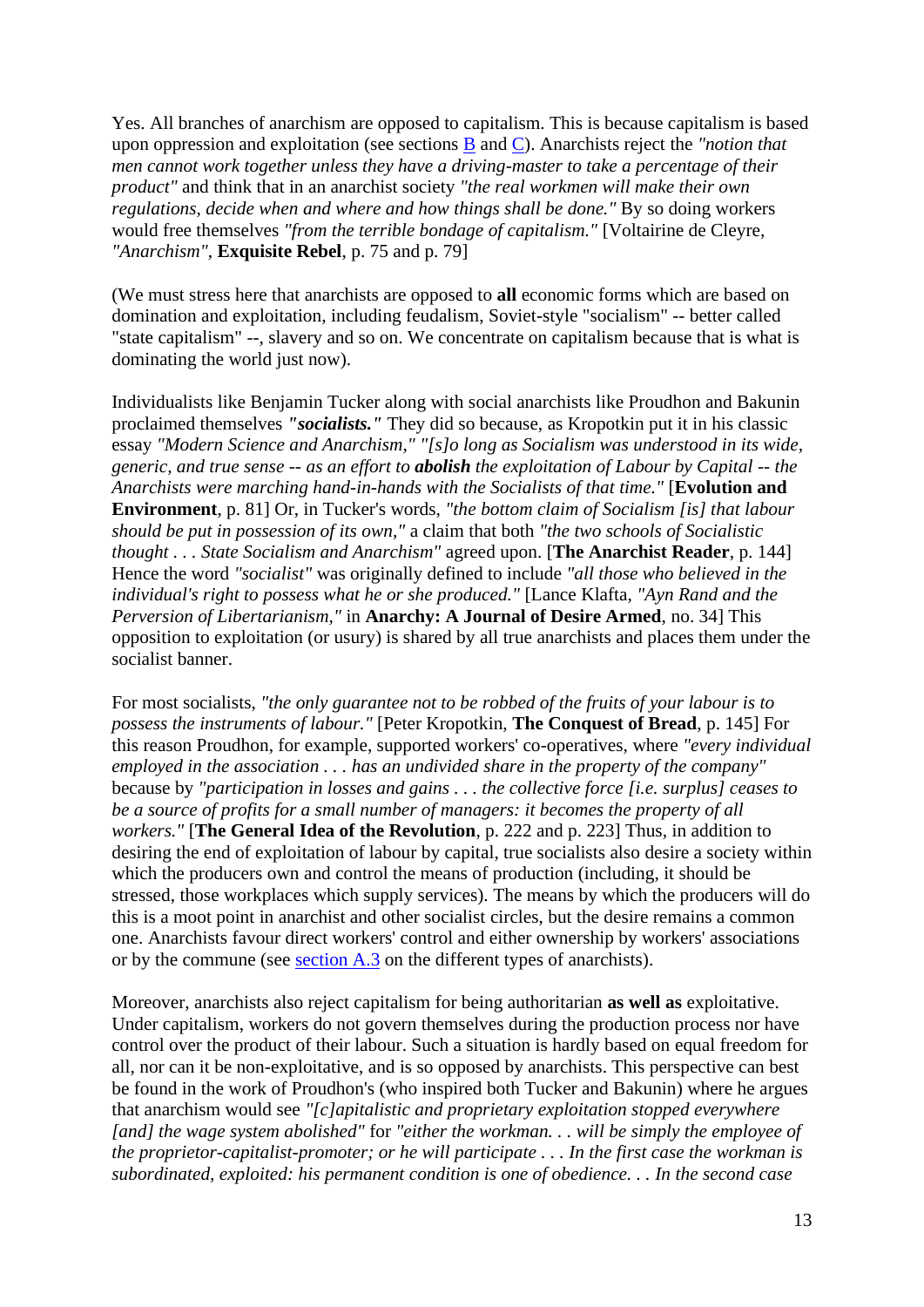*he resumes his dignity as a man and citizen. . . he forms part of the producing organisation, of which he was before but the slave . . . we need not hesitate, for we have no choice. . . it is necessary to form an ASSOCIATION among workers . . . because without that, they would remain related as subordinates and superiors, and there would ensue two. . . castes of masters and wage-workers, which is repugnant to a free and democratic society."* [**Op. Cit.**, p. 233 and pp. 215-216]

Therefore **all** anarchists are anti-capitalist (*"If labour owned the wealth it produced, there would be no capitalism"* [Alexander Berkman, **What is Anarchism?**, p. 44]). Benjamin Tucker, for example -- the anarchist most influenced by liberalism (as we will discuss later) - called his ideas *"Anarchistic-Socialism"* and denounced capitalism as a system based upon *"the usurer, the receiver of interest, rent and profit."* Tucker held that in an anarchist, noncapitalist, free-market society, capitalists will become redundant and exploitation of labour by capital would cease, since *"labour. . . will. . . secure its natural wage, its entire product."* [**The Individualist Anarchists**, p. 82 and p. 85] Such an economy will be based on mutual banking and the free exchange of products between co-operatives, artisans and peasants. For Tucker, and other Individualist anarchists, capitalism is not a true free market, being marked by various laws and monopolies which ensure that capitalists have the advantage over working people, so ensuring the latter's exploitation via profit, interest and rent (see [section G](sectionG.html) for a fuller discussion). Even Max Stirner, the arch-egoist, had nothing but scorn for capitalist society and its various "spooks," which for him meant ideas that are treated as sacred or religious, such as private property, competition, division of labour, and so forth.

So anarchists consider themselves as socialists, but socialists of a specific kind -- *libertarian socialists*. As the individualist anarchist Joseph A. Labadie puts it (echoing both Tucker and Bakunin):

*"It is said that Anarchism is not socialism. This is a mistake. Anarchism is voluntary Socialism. There are two kinds of Socialism, archistic and anarchistic, authoritarian and libertarian, state and free. Indeed, every proposition for social betterment is either to increase or decrease the powers of external wills and forces over the individual. As they increase they are archistic; as they decrease they are anarchistic."* [**Anarchism: What It Is and What It Is Not**]

Labadie stated on many occasions that *"all anarchists are socialists, but not all socialists are anarchists."* Therefore, Daniel Guerin's comment that *"Anarchism is really a synonym for socialism. The anarchist is primarily a socialist whose aim is to abolish the exploitation of man by man"* is echoed throughout the history of the anarchist movement, be it the social or individualist wings. [**Anarchism**, p. 12] Indeed, the Haymarket Martyr Adolph Fischer used almost exactly the same words as Labadie to express the same fact -- *"every anarchist is a socialist, but every socialist is not necessarily an anarchist"* -- while acknowledging that the movement was *"divided into two factions; the communistic anarchists and the Proudhon or middle-class anarchists."* [**The Autobiographies of the Haymarket Martyrs**, p. 81]

So while social and individualist anarchists do disagree on many issues -- for example, whether a true, that is non-capitalist, free market would be the best means of maximising liberty -- they agree that capitalism is to be opposed as exploitative and oppressive and that an anarchist society must, by definition, be based on associated, not wage, labour. Only associated labour will *"decrease the powers of external wills and forces over the individual"* during working hours and such self-management of work by those who do it is the core ideal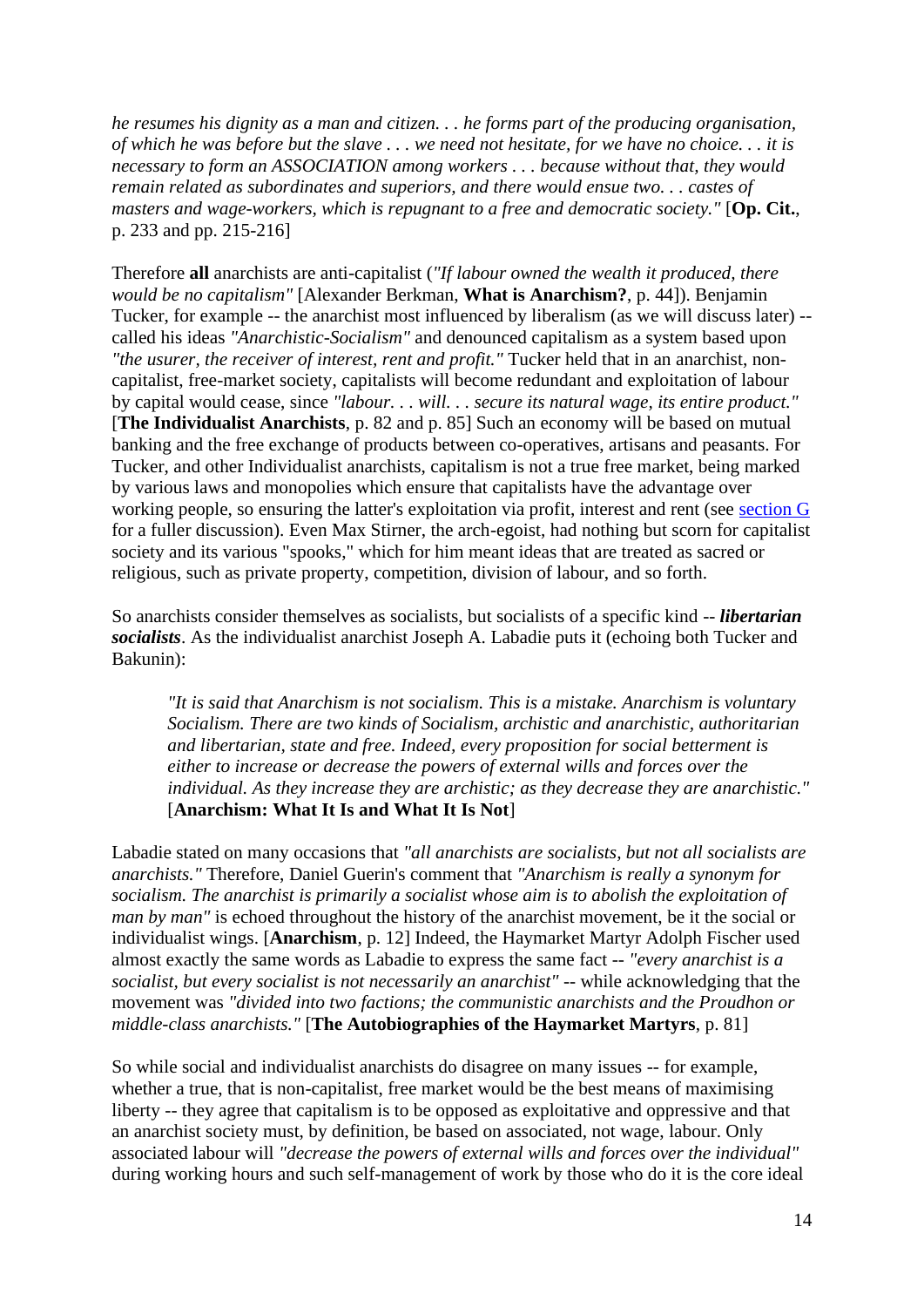of real socialism. This perspective can be seen when Joseph Labadie argued that the trade union was *"the exemplification of gaining freedom by association"* and that *"[w]ithout his union, the workman is much more the slave of his employer than he is with it."* [**Different Phases of the Labour Question**]

However, the meanings of words change over time. Today "socialism" almost always refers to **state** socialism, a system that all anarchists have opposed as a denial of freedom and genuine socialist ideals. All anarchists would agree with Noam Chomsky's statement on this issue:

*"If the left is understood to include 'Bolshevism,' then I would flatly dissociate myself from the left. Lenin was one of the greatest enemies of socialism."* [**Marxism, Anarchism, and Alternative Futures**, p. 779]

Anarchism developed in constant opposition to the ideas of Marxism, social democracy and Leninism. Long before Lenin rose to power, Mikhail Bakunin warned the followers of Marx against the *"Red bureaucracy"* that would institute *"the worst of all despotic governments"* if Marx's state-socialist ideas were ever implemented. Indeed, the works of Stirner, Proudhon and especially Bakunin all predict the horror of state Socialism with great accuracy. In addition, the anarchists were among the first and most vocal critics and opposition to the Bolshevik regime in Russia.

Nevertheless, being socialists, anarchists do share **some** ideas with **some** Marxists (though none with Leninists). Both Bakunin and Tucker accepted Marx's analysis and critique of capitalism as well as his labour theory of value (see [section C\)](sectionC.html). Marx himself was heavily influenced by Max Stirner's book **The Ego and Its Own**, which contains a brilliant critique of what Marx called "vulgar" communism as well as state socialism. There have also been elements of the Marxist movement holding views very similar to social anarchism (particularly the anarcho-syndicalist branch of social anarchism) -- for example, Anton Pannekoek, Rosa Luxembourg, Paul Mattick and others, who are very far from Lenin. Karl Korsch and others wrote sympathetically of the anarchist revolution in Spain. There are many continuities from Marx to Lenin, but there are also continuities from Marx to more libertarian Marxists, who were harshly critical of Lenin and Bolshevism and whose ideas approximate anarchism's desire for the free association of equals.

Therefore anarchism is basically a form of socialism, one that stands in direct opposition to what is usually defined as "socialism" (i.e. state ownership and control). Instead of "central planning," which many people associate with the word "socialism," anarchists advocate free association and co-operation between individuals, workplaces and communities and so oppose "state" socialism as a form of state capitalism in which *"[e]very man [and woman] will be a wage-receiver, and the State the only wage payer."* [Benjamin Tucker, **The Individualist Anarchists**, p. 81] Thus anarchists reject Marxism (what most people think of as "socialism") as just *"[t]he idea of the State as Capitalist, to which the Social-Democratic fraction of the great Socialist Party is now trying to reduce Socialism."* [Peter Kropotkin, **The Great French Revolution**, vol. 1, p. 31] The anarchist objection to the identification of Marxism, "central planning" and State Socialism/Capitalism with socialism will be discussed in [section H.](sectionH.html)

It is because of these differences with state socialists, and to reduce confusion, most anarchists just call themselves "anarchists," as it is taken for granted that anarchists are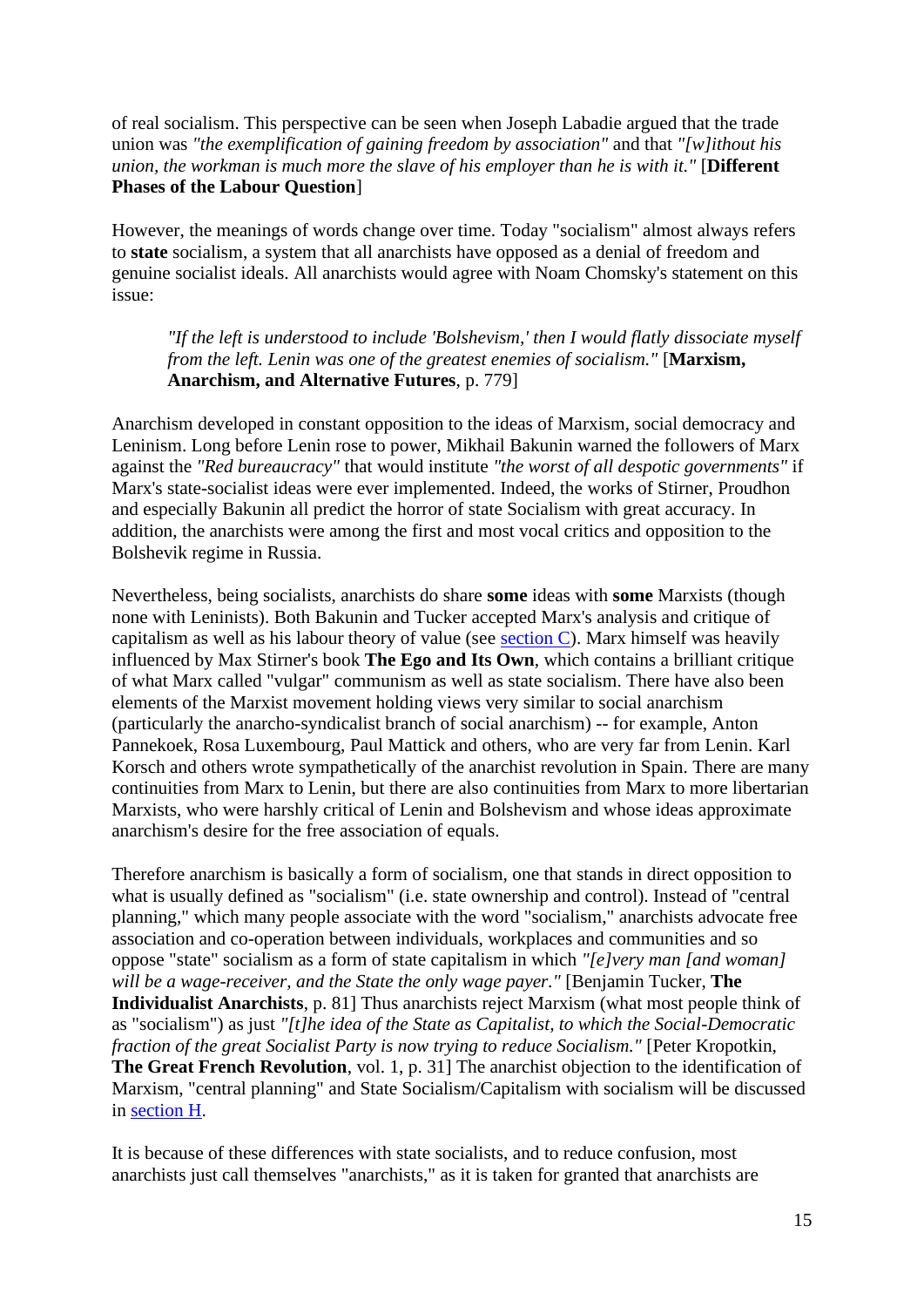socialists. However, with the rise of the so-called "libertarian" right in the USA, some procapitalists have taken to calling themselves "anarchists" and that is why we have laboured the point somewhat here. Historically, and logically, anarchism implies anti-capitalism, i.e. socialism, which is something, we stress, that all anarchists have agreed upon (for a fuller discuss of why "anarcho"-capitalism is not anarchist see [section F\)](sectionF.html).

### <span id="page-15-0"></span>**A.1.5 Where does anarchism come from?**

Where does anarchism come from? We can do no better than quote **The Organisational Platform of the Libertarian Communists** produced by participants of the Makhnovist movement in the Russian Revolution (see [Section A.5.4\)](sectionA.html#seca54). They point out that:

*"The class struggle created by the enslavement of workers and their aspirations to liberty gave birth, in the oppression, to the idea of anarchism: the idea of the total negation of a social system based on the principles of classes and the State, and its replacement by a free non-statist society of workers under self-management.*

*"So anarchism does not derive from the abstract reflections of an intellectual or a philosopher, but from the direct struggle of workers against capitalism, from the needs and necessities of the workers, from their aspirations to liberty and equality, aspirations which become particularly alive in the best heroic period of the life and struggle of the working masses.*

*"The outstanding anarchist thinkers, Bakunin, Kropotkin and others, did not invent the idea of anarchism, but, having discovered it in the masses, simply helped by the strength of their thought and knowledge to specify and spread it."* [pp. 15-16]

Like the anarchist movement in general, the Makhnovists were a mass movement of working class people resisting the forces of authority, both Red (Communist) and White (Tsarist/Capitalist) in the Ukraine from 1917 to 1921. As Peter Marshall notes *"anarchism . . . has traditionally found its chief supporters amongst workers and peasants."* [**Demanding the Impossible**, p. 652]

Anarchism was created in, and by, the struggle of the oppressed for freedom. For Kropotkin, for example, *"Anarchism . . . originated in everyday struggles"* and *"the Anarchist movement was renewed each time it received an impression from some great practical lesson: it derived its origin from the teachings of life itself."* [**Evolution and Environment**, p. 58 and p. 57] For Proudhon, *"the proof"* of his mutualist ideas lay in the *"current practice, revolutionary practice"* of *"those labour associations . . . which have spontaneously . . . been formed in Paris and Lyon . . . [show that the] organisation of credit and organisation of labour amount to one and the same."* [**No Gods, No Masters**, vol. 1, pp. 59-60] Indeed, as one historian argues, there was *"close similarity between the associational ideal of Proudhon . . . and the program of the Lyon Mutualists"* and that there was *"a remarkable convergence [between the ideas], and it is likely that Proudhon was able to articulate his positive program more coherently because of the example of the silk workers of Lyon. The socialist ideal that he championed was already being realised, to a certain extent, by such workers."* [K. Steven Vincent, **Pierre-Joseph Proudhon and the Rise of French Republican Socialism**, p. 164]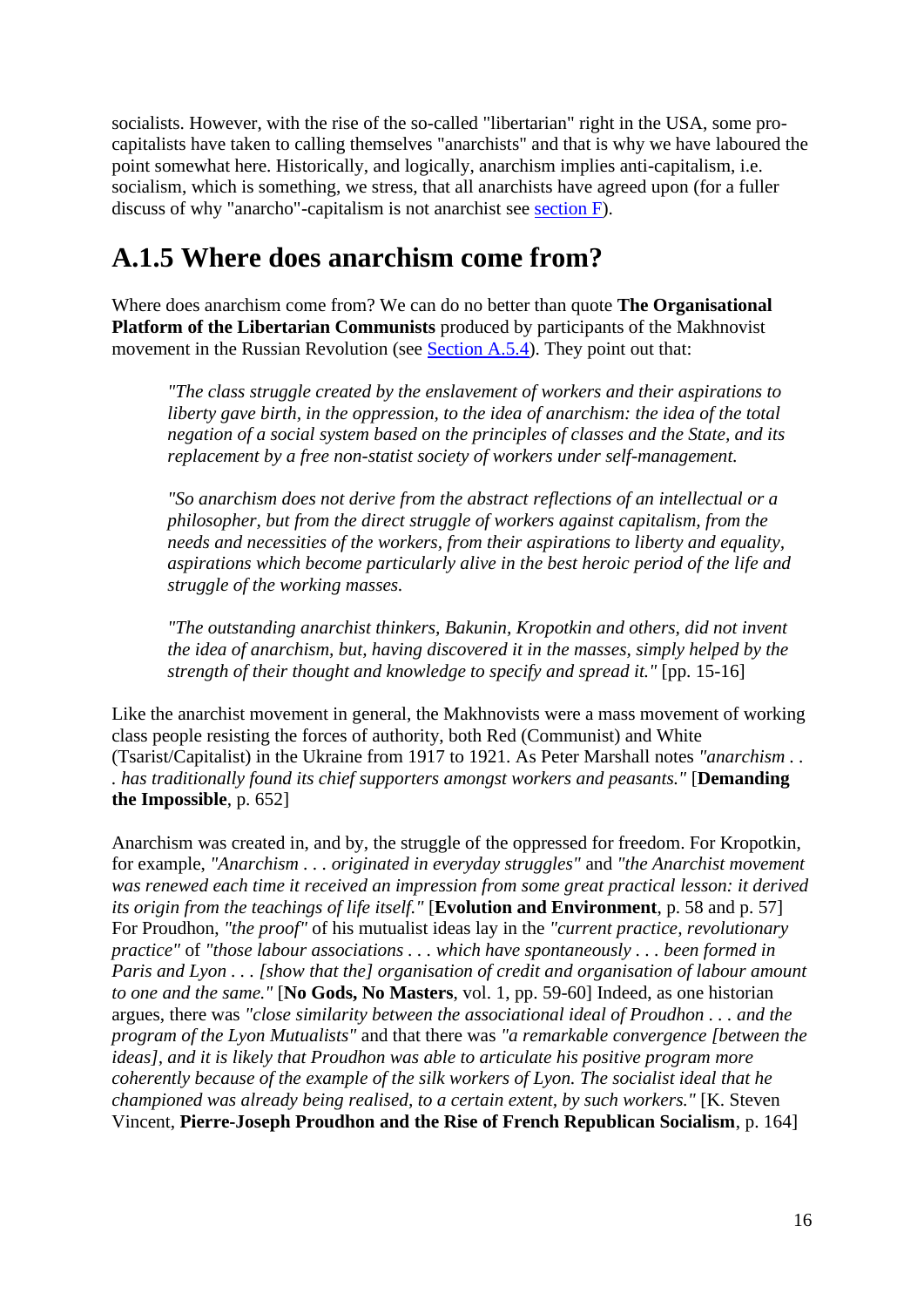Thus anarchism comes from the fight for liberty and our desires to lead a fully human life, one in which we have time to live, to love and to play. It was not created by a few people divorced from life, in ivory towers looking down upon society and making judgements upon it based on their notions of what is right and wrong. Rather, it was a product of working class struggle and resistance to authority, oppression and exploitation. As Albert Meltzer put it:

*"There were never theoreticians of Anarchism as such, though it produced a number of theoreticians who discussed aspects of its philosophy. Anarchism has remained a creed that has been worked out in action rather than as the putting into practice of an intellectual idea. Very often, a bourgeois writer comes along and writes down what has already been worked out in practice by workers and peasants; he [or she] is attributed by bourgeois historians as being a leader, and by successive bourgeois writers (citing the bourgeois historians) as being one more case that proves the working class relies on bourgeois leadership."* [**Anarchism: Arguments for and against**, p. 18]

In Kropotkin's eyes, *"Anarchism had its origins in the same creative, constructive activity of the masses which has worked out in times past all the social institutions of mankind -- and in the revolts . . . against the representatives of force, external to these social institutions, who had laid their hands on these institutions and used them for their own advantage."* More recently, *"Anarchy was brought forth by the same critical and revolutionary protest which gave birth to Socialism in general."* Anarchism, unlike other forms of socialism, *"lifted its sacrilegious arm, not only against Capitalism, but also against these pillars of Capitalism: Law, Authority, and the State."* All anarchist writers did was to *"work out a general expression of [anarchism's] principles, and the theoretical and scientific basis of its teachings"* derived from the experiences of working class people in struggle as well as analysing the evolutionary tendencies of society in general. [**Op. Cit.**, p. 19 and p. 57]

However, anarchistic tendencies and organisations in society have existed long before Proudhon put pen to paper in 1840 and declared himself an anarchist. While anarchism, as a specific political theory, was born with the rise of capitalism (Anarchism *"emerged at the end of the eighteenth century . . .[and] took up the dual challenge of overthrowing both Capital and the State."* [Peter Marshall, **Op. Cit.**, p. 4]) anarchist writers have analysed history for libertarian tendencies. Kropotkin argued, for example, that *"from all times there have been Anarchists and Statists."* [**Op. Cit.**, p. 16] In **Mutual Aid** (and elsewhere) Kropotkin analysed the libertarian aspects of previous societies and noted those that successfully implemented (to some degree) anarchist organisation or aspects of anarchism. He recognised this tendency of actual examples of anarchistic ideas to predate the creation of the "official" anarchist movement and argued that:

*"From the remotest, stone-age antiquity, men [and women] have realised the evils that resulted from letting some of them acquire personal authority. . . Consequently they developed in the primitive clan, the village community, the medieval guild . . . and finally in the free medieval city, such institutions as enabled them to resist the encroachments upon their life and fortunes both of those strangers who conquered them, and those clansmen of their own who endeavoured to establish their personal authority."* [**Anarchism**, pp. 158-9]

Kropotkin placed the struggle of working class people (from which modern anarchism sprung) on par with these older forms of popular organisation. He argued that *"the labour*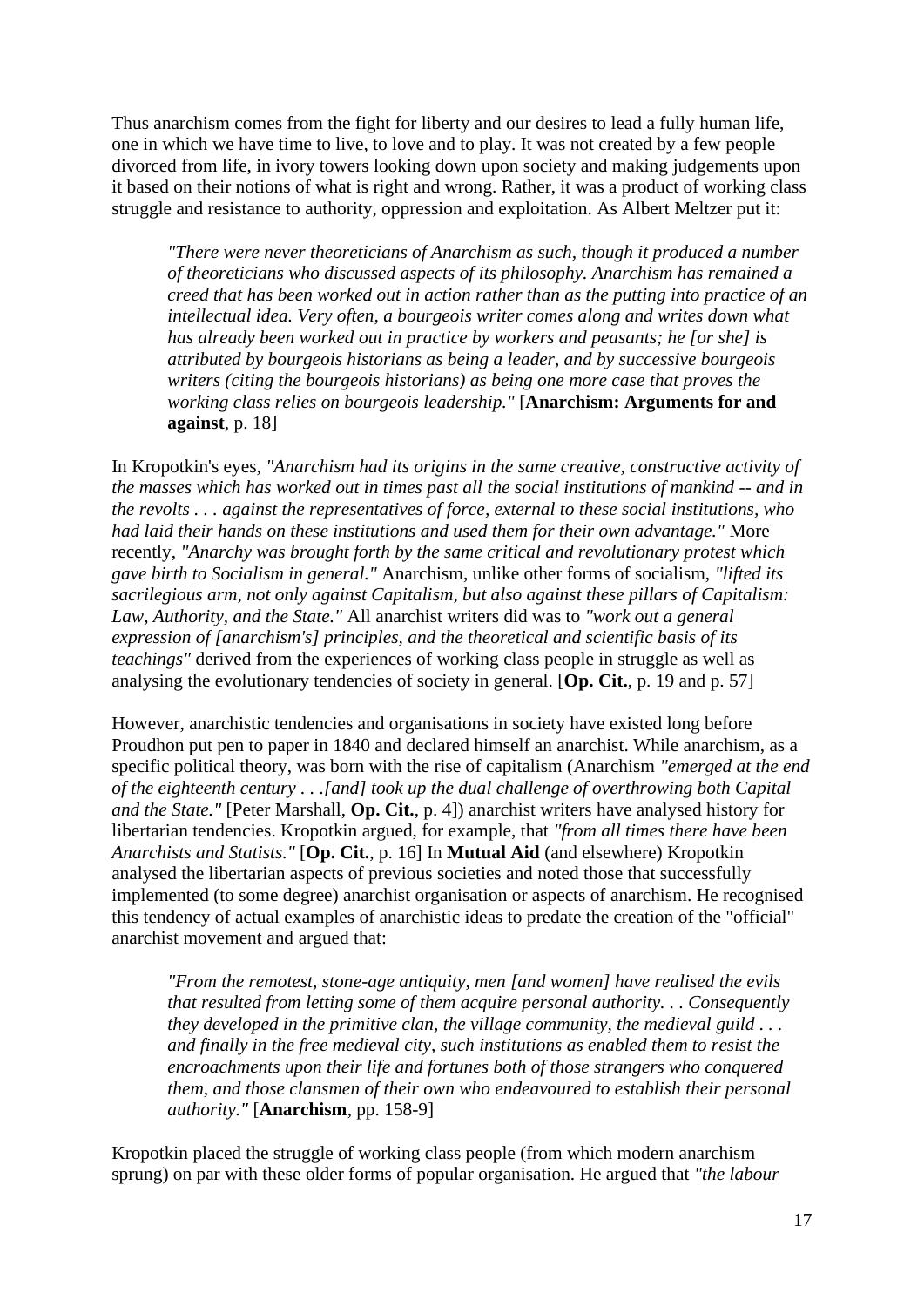*combinations. . . were an outcome of the same popular resistance to the growing power of the few -- the capitalists in this case"* as were the clan, the village community and so on, as were *"the strikingly independent, freely federated activity of the 'Sections' of Paris and all great cities and many small 'Communes' during the French Revolution"* in 1793. [**Op. Cit.**, p. 159]

Thus, while anarchism as a political theory is an expression of working class struggle and self-activity against capitalism and the modern state, the ideas of anarchism have continually expressed themselves in action throughout human existence. Many indigenous peoples in North America and elsewhere, for example, practised anarchism for thousands of years before anarchism as a specific political theory existed. Similarly, anarchistic tendencies and organisations have existed in every major revolution -- the New England Town Meetings during the American Revolution, the Parisian 'Sections' during the French Revolution, the workers' councils and factory committees during the Russian Revolution to name just a few examples (see Murray Bookchin's **The Third Revolution** for details). This is to be expected if anarchism is, as we argue, a product of resistance to authority then any society with authorities will provoke resistance to them and generate anarchistic tendencies (and, of course, any societies without authorities cannot help but being anarchistic).

In other words, anarchism is an expression of the struggle against oppression and exploitation, a generalisation of working people's experiences and analyses of what is wrong with the current system and an expression of our hopes and dreams for a better future. This struggle existed before it was called anarchism, but the historic anarchist movement (i.e. groups of people calling their ideas anarchism and aiming for an anarchist society) is essentially a product of working class struggle against capitalism and the state, against oppression and exploitation, and **for** a free society of free and equal individuals.

### <span id="page-17-0"></span>**A.2 What does anarchism stand for?**

These words by Percy Bysshe Shelley gives an idea of what anarchism stands for in practice and what ideals drive it:

*The man* 

*Of virtuous soul commands not, nor obeys: Power, like a desolating pestilence, Pollutes whate'er it touches, and obedience, Bane of all genius, virtue, freedom, truth, Makes slaves of men, and, of the human frame, A mechanised automaton.*

As Shelley's lines suggest, anarchists place a high priority on liberty, desiring it both for themselves and others. They also consider individuality -- that which makes one a unique person -- to be a most important aspect of humanity. They recognise, however, that individuality does not exist in a vacuum but is a **social** phenomenon. Outside of society, individuality is impossible, since one needs other people in order to develop, expand, and grow.

Moreover, between individual and social development there is a reciprocal effect: individuals grow within and are shaped by a particular society, while at the same time they help shape and change aspects of that society (as well as themselves and other individuals) by their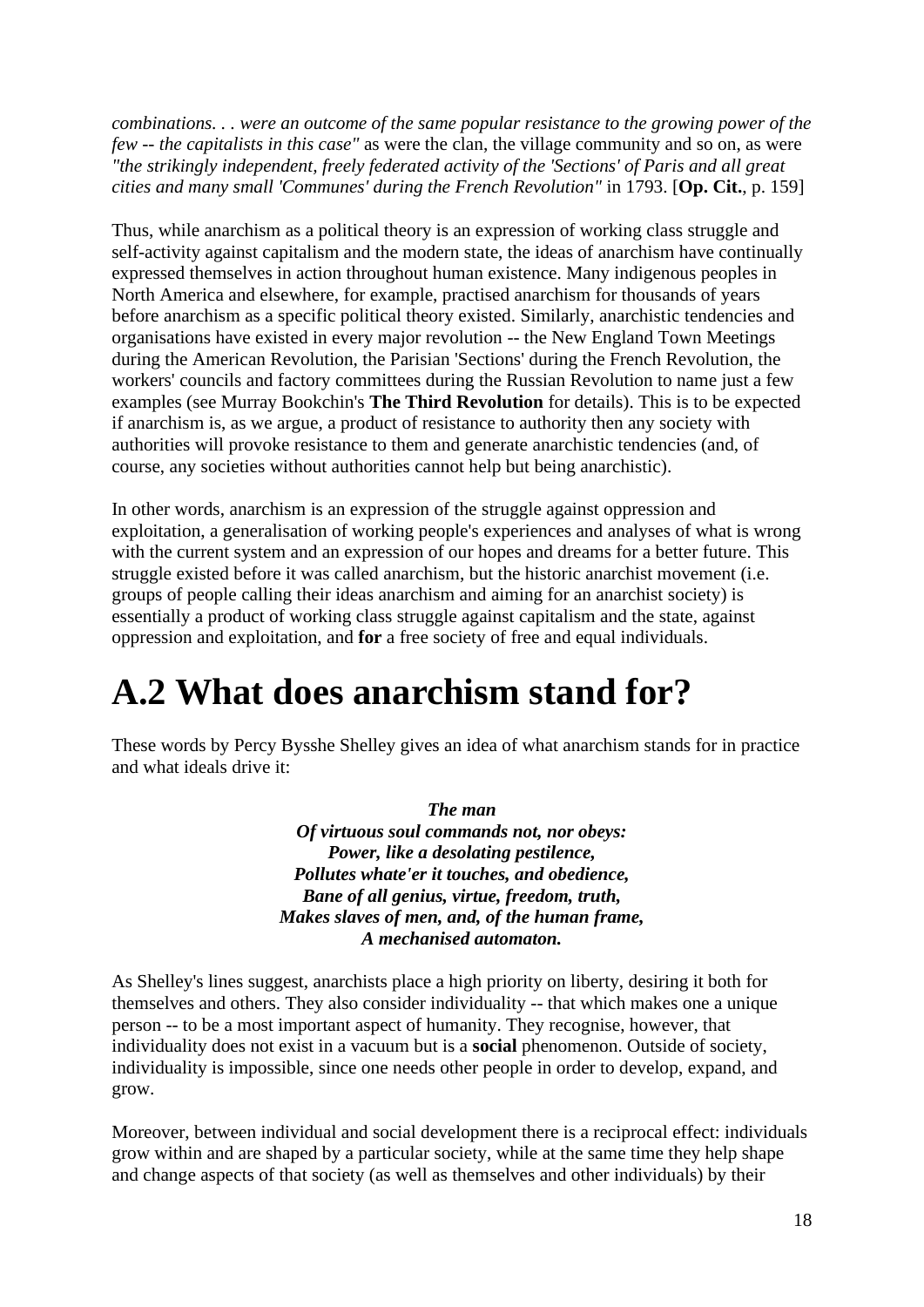actions and thoughts. A society not based on free individuals, their hopes, dreams and ideas would be hollow and dead. Thus, *"the making of a human being. . . is a collective process, a process in which both community and the individual participate."* [Murray Bookchin, **The Modern Crisis**, p. 79] Consequently, any political theory which bases itself purely on the social or the individual is false.

In order for individuality to develop to the fullest possible extent, anarchists consider it essential to create a society based on three principles: **liberty**, **equality** and **solidarity**. These principles are shared by all anarchists. Thus we find, the communist-anarchist Peter Kropotkin talking about a revolution inspired by *"the beautiful words, Liberty, Equality and Solidarity."* [**The Conquest of Bread**, p. 128] Individualist-anarchist Benjamin Tucker wrote of a similar vision, arguing that anarchism *"insists on Socialism . . . on true Socialism, Anarchistic Socialism: the prevalance on earth of Liberty, Equality, and Solidarity."* [**Instead of a Book**, p. 363] All three principles are interdependent.

Liberty is essential for the full flowering of human intelligence, creativity, and dignity. To be dominated by another is to be denied the chance to think and act for oneself, which is the only way to grow and develop one's individuality. Domination also stifles innovation and personal responsibility, leading to conformity and mediocrity. Thus the society that maximises the growth of individuality will necessarily be based on voluntary association, not coercion and authority. To quote Proudhon, *"All associated and all free."* Or, as Luigi Galleani puts it, anarchism is *"the autonomy of the individual within the freedom of association"* [**The End of Anarchism?**, p. 35] (See further section A.2.2 -- [Why do](sectionA.html#seca22)  [anarchists emphasise liberty?\)](sectionA.html#seca22).

If liberty is essential for the fullest development of individuality, then equality is essential for genuine liberty to exist. There can be no real freedom in a class-stratified, hierarchical society riddled with gross inequalities of power, wealth, and privilege. For in such a society only a few -- those at the top of the hierarchy -- are relatively free, while the rest are semi-slaves. Hence without equality, liberty becomes a mockery -- at best the "freedom" to choose one's master (boss), as under capitalism. Moreover, even the elite under such conditions are not really free, because they must live in a stunted society made ugly and barren by the tyranny and alienation of the majority. And since individuality develops to the fullest only with the widest contact with other free individuals, members of the elite are restricted in the possibilities for their own development by the scarcity of free individuals with whom to interact. (See also section A.2.5 -- [Why are anarchists in favour of equality?\)](sectionA.html#seca25)

Finally, solidarity means mutual aid: working voluntarily and co-operatively with others who share the same goals and interests. But without liberty and equality, society becomes a pyramid of competing classes based on the domination of the lower by the higher strata. In such a society, as we know from our own, it's "dominate or be dominated," "dog eat dog," and "everyone for themselves." Thus "rugged individualism" is promoted at the expense of community feeling, with those on the bottom resenting those above them and those on the top fearing those below them. Under such conditions, there can be no society-wide solidarity, but only a partial form of solidarity within classes whose interests are opposed, which weakens society as a whole. (See also section A.2.6 -- [Why is solidarity important to anarchists?\)](sectionA.html#seca26)

It should be noted that solidarity does not imply self-sacrifice or self-negation. As Errico Malatesta makes clear: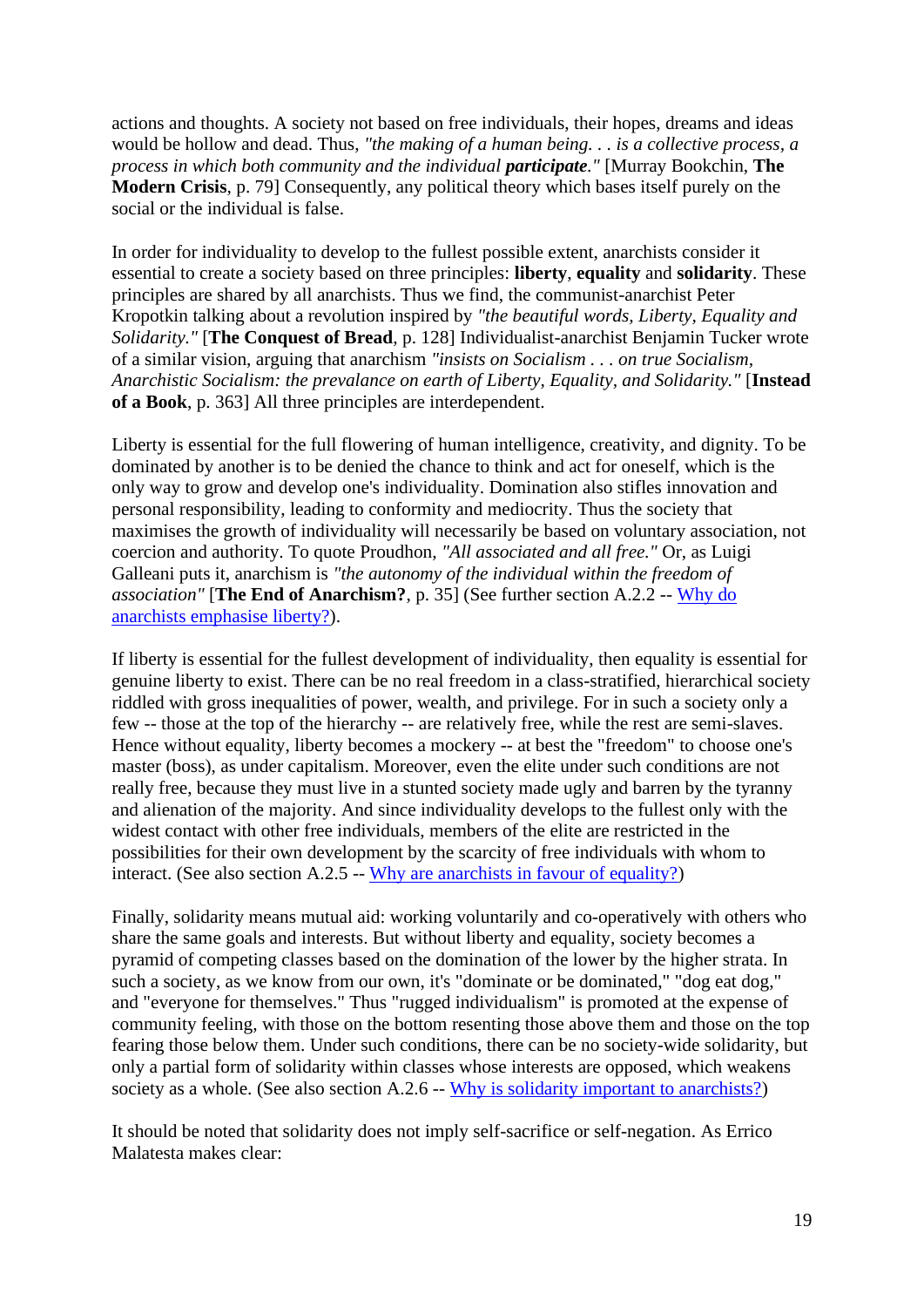*"we are all egoists, we all seek our own satisfaction. But the anarchist finds his greatest satisfaction in struggling for the good of all, for the achievement of a society in which he [sic] can be a brother among brothers, and among healthy, intelligent, educated, and happy people. But he who is adaptable, who is satisfied to live among slaves and draw profit from the labour of slaves, is not, and cannot be, an anarchist."* [**Errico Malatesta: His Life and Ideas**, p. 23]

For anarchists, **real** wealth is other people and the planet on which we live. Or, in the words of Emma Goldman, it *"consists in things of utility and beauty, in things which help to create strong, beautiful bodies and surroundings inspiring to live in . . . [Our] goal is the freest possible expression of all the latent powers of the individual . . . Such free display of human energy being possible only under complete individual and social freedom,"* in other words *"social equality."* [**Red Emma Speaks**, pp. 67-8]

Also, honouring individuality does not mean that anarchists are idealists, thinking that people or ideas develop outside of society. Individuality and ideas grow and develop within society, in response to material and intellectual interactions and experiences, which people actively analyse and interpret. Anarchism, therefore, is a **materialist** theory, recognising that ideas develop and grow from social interaction and individuals' mental activity (see Michael Bakunin's **God and the State** for the classic discussion of materialism versus idealism).

This means that an anarchist society will be the creation of human beings, not some deity or other transcendental principle, since *"[n]othing ever arranges itself, least of all in human relations. It is men [sic] who do the arranging, and they do it according to their attitudes and understanding of things."* [Alexander Berkman, **What is Anarchism?**, p. 185]

Therefore, anarchism bases itself upon the power of ideas and the ability of people to act and transform their lives based on what they consider to be right. In other words, liberty.

#### <span id="page-19-0"></span>**A.2.1 What is the essence of anarchism?**

As we have seen, *"an-archy"* implies *"without rulers"* or *"without (hierarchical) authority."* Anarchists are not against "authorities" in the sense of experts who are particularly knowledgeable, skilful, or wise, though they believe that such authorities should have no power to force others to follow their recommendations (see [section B.1](sectionB.html#secB1) for more on this distinction). In a nutshell, then, anarchism is anti-authoritarianism.

Anarchists are anti-authoritarians because they believe that no human being should dominate another. Anarchists, in L. Susan Brown's words, *"believe in the inherent dignity and worth of the human individual."* [**The Politics of Individualism**, p. 107] Domination is inherently degrading and demeaning, since it submerges the will and judgement of the dominated to the will and judgement of the dominators, thus destroying the dignity and self-respect that comes only from personal autonomy. Moreover, domination makes possible and generally leads to exploitation, which is the root of inequality, poverty, and social breakdown.

In other words, then, the essence of anarchism (to express it positively) is free co-operation between equals to maximise their liberty and individuality.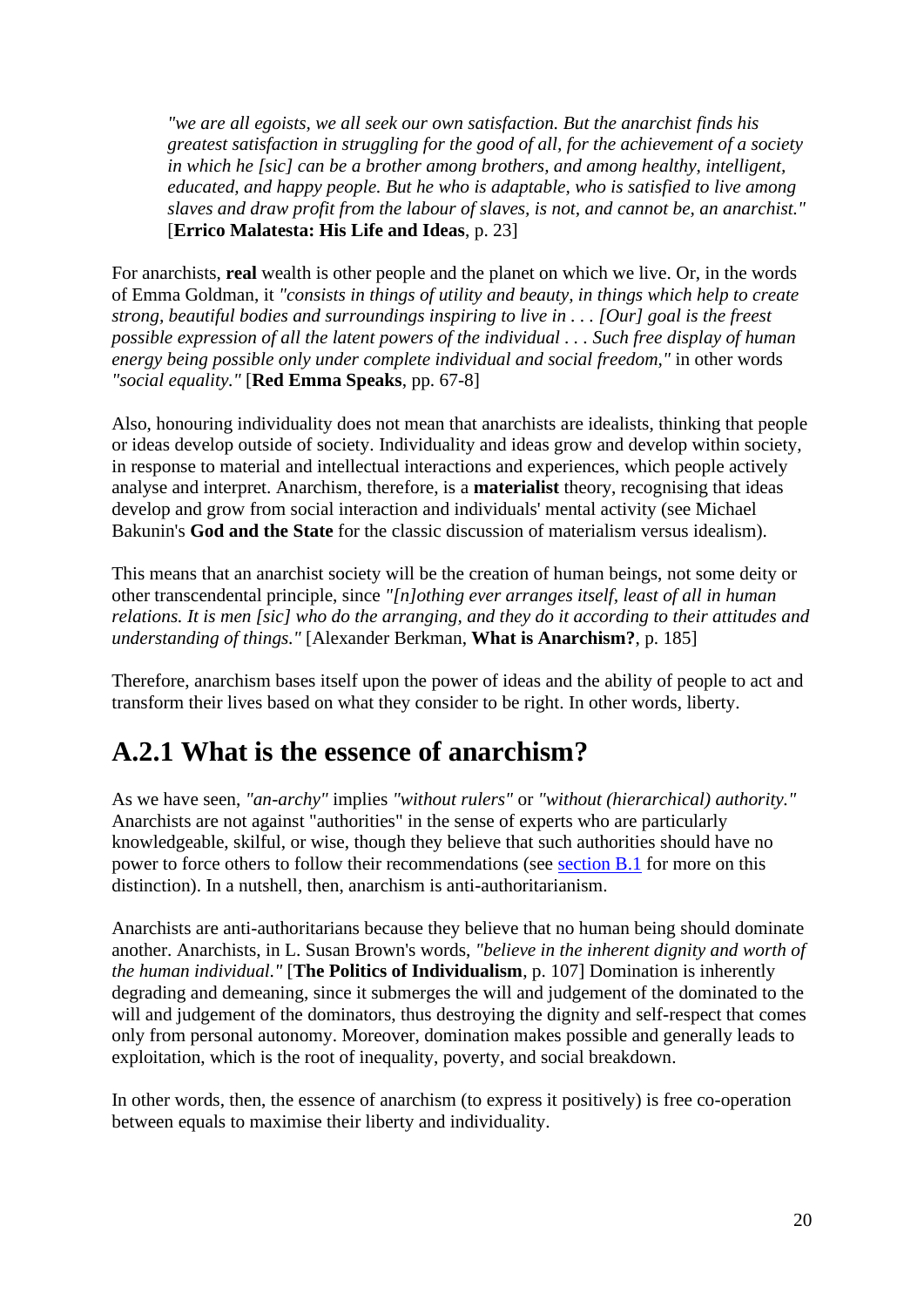Co-operation between equals is the key to anti-authoritarianism. By co-operation we can develop and protect our own intrinsic value as unique individuals as well as enriching our lives and liberty for *"[n]o individual can recognise his own humanity, and consequently realise it in his lifetime, if not by recognising it in others and co-operating in its realisation for others . . . My freedom is the freedom of all since I am not truly free in thought and in fact, except when my freedom and my rights are confirmed and approved in the freedom and rights of all men [and women] who are my equals."* [Michael Bakunin, quoted by Errico Malatesta, **Anarchy**, p. 30]

While being anti-authoritarians, anarchists recognise that human beings have a social nature and that they mutually influence each other. We cannot escape the "authority" of this mutual influence, because, as Bakunin reminds us:

*"The abolition of this mutual influence would be death. And when we advocate the freedom of the masses, we are by no means suggesting the abolition of any of the natural influences that individuals or groups of individuals exert on them. What we want is the abolition of influences which are artificial, privileged, legal, official."* [quoted by Malatesta, **Anarchy**, p. 51]

In other words, those influences which stem from hierarchical authority.

This is because hierarchical systems like capitalism deny liberty and, as a result, people's *"mental, moral, intellectual and physical qualities are dwarfed, stunted and crushed"* (see [section B.1](sectionB.html#secb1) for more details). Thus one of *"the grand truths of Anarchism"* is that *"to be really free is to allow each one to live their lives in their own way as long as each allows all to do the same."* This is why anarchists fight for a better society, for a society which respects individuals and their freedom. Under capitalism, *"[e]verything is upon the market for sale: all is merchandise and commerce"* but there are *"certain things that are priceless. Among these are life, liberty and happiness, and these are things which the society of the future, the free society, will guarantee to all."* Anarchists, as a result, seek to make people aware of their dignity, individuality and liberty and to encourage the spirit of revolt, resistance and solidarity in those subject to authority. This gets us denounced by the powerful as being breakers of the peace, but anarchists consider the struggle for freedom as infinitely better than the peace of slavery. Anarchists, as a result of our ideals, *"believe in peace at any price - except at the price of liberty. But this precious gift the wealth-producers already seem to have lost. Life . . . they have; but what is life worth when it lacks those elements which make for enjoyment?"* [Lucy Parsons, **Liberty, Equality & Solidarity**, p. 103, p. 131, p. 103 and p. 134]

So, in a nutshell, Anarchists seek a society in which people interact in ways which enhance the liberty of all rather than crush the liberty (and so potential) of the many for the benefit of a few. Anarchists do not want to give others power over themselves, the power to tell them what to do under the threat of punishment if they do not obey. Perhaps non-anarchists, rather than be puzzled why anarchists are anarchists, would be better off asking what it says about themselves that they feel this attitude needs any sort of explanation.

### <span id="page-20-0"></span>**A.2.2 Why do anarchists emphasise liberty?**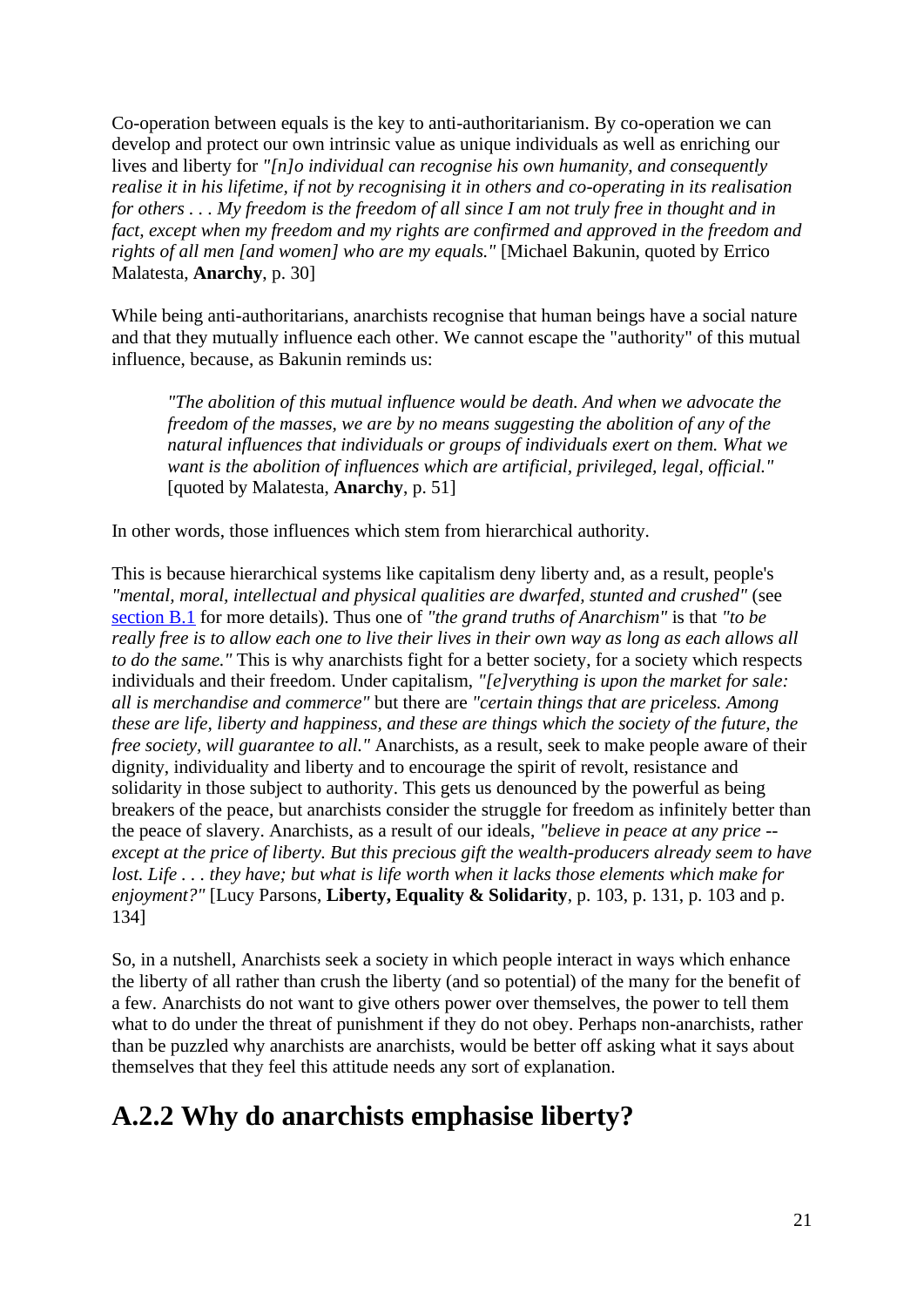An anarchist can be regarded, in Bakunin's words, as a *"fanatic lover of freedom, considering it as the unique environment within which the intelligence, dignity and happiness of mankind can develop and increase."* [**Michael Bakunin: Selected Writings**, p. 196] Because human beings are thinking creatures, to deny them liberty is to deny them the opportunity to think for themselves, which is to deny their very existence as humans. For anarchists, freedom is a product of our humanity, because:

*"The very fact. . . that a person has a consciousness of self, of being different from others, creates a desire to act freely. The craving for liberty and self-expression is a very fundamental and dominant trait."* [Emma Goldman, **Red Emma Speaks**, p. 439]

For this reason, anarchism *"proposes to rescue the self-respect and independence of the individual from all restraint and invasion by authority. Only in freedom can man [sic!] grow to his full stature. Only in freedom will he learn to think and move, and give the very best of himself. Only in freedom will he realise the true force of the social bonds which tie men together, and which are the true foundations of a normal social life."* [**Op. Cit.**, pp. 72-3]

Thus, for anarchists, freedom is basically individuals pursuing their own good in their own way. Doing so calls forth the activity and power of individuals as they make decisions for and about themselves and their lives. Only liberty can ensure individual development and diversity. This is because when individuals govern themselves and make their own decisions they have to exercise their minds and this can have no other effect than expanding and stimulating the individuals involved. As Malatesta put it, *"[f]or people to become educated to freedom and the management of their own interests, they must be left to act for themselves, to feel responsibility for their own actions in the good or bad that comes from them. They'd make mistakes, but they'd understand from the consequences where they'd gone wrong and try out new ways."* [**Fra Contadini**, p. 26]

So, liberty is the precondition for the maximum development of one's individual potential, which is also a social product and can be achieved only in and through community. A healthy, free community will produce free individuals, who in turn will shape the community and enrich the social relationships between the people of whom it is composed. Liberties, being socially produced, *"do not exist because they have been legally set down on a piece of paper, but only when they have become the ingrown habit of a people, and when any attempt to impair them will meet with the violent resistance of the populace . . . One compels respect from others when one knows how to defend one's dignity as a human being. This is not only true in private life; it has always been the same in political life as well."* In fact, we *"owe all the political rights and privileges which we enjoy today in greater or lesser measures, not to the good will of their governments, but to their own strength."* [Rudolf Rocker, **Anarchosyndicalism**, p. 75]

It is for this reason anarchists support the tactic of *"Direct Action"* (see [section J.2\)](sectionJ.html#secj2) for, as Emma Goldman argued, we have *"as much liberty as [we are] willing to take. Anarchism therefore stands for direct action, the open defiance of, and resistance to, all laws and restrictions, economic, social, and moral."* It requires *"integrity, self-reliance, and courage. In short, it calls for free, independent spirits"* and *"only persistent resistance"* can *"finally set [us] free. Direct action against the authority in the shop, direct action against the authority of the law, direct action against the invasive, meddlesome authority of our moral code, is the logical, consistent method of Anarchism."* [**Red Emma Speaks**, pp. 76-7]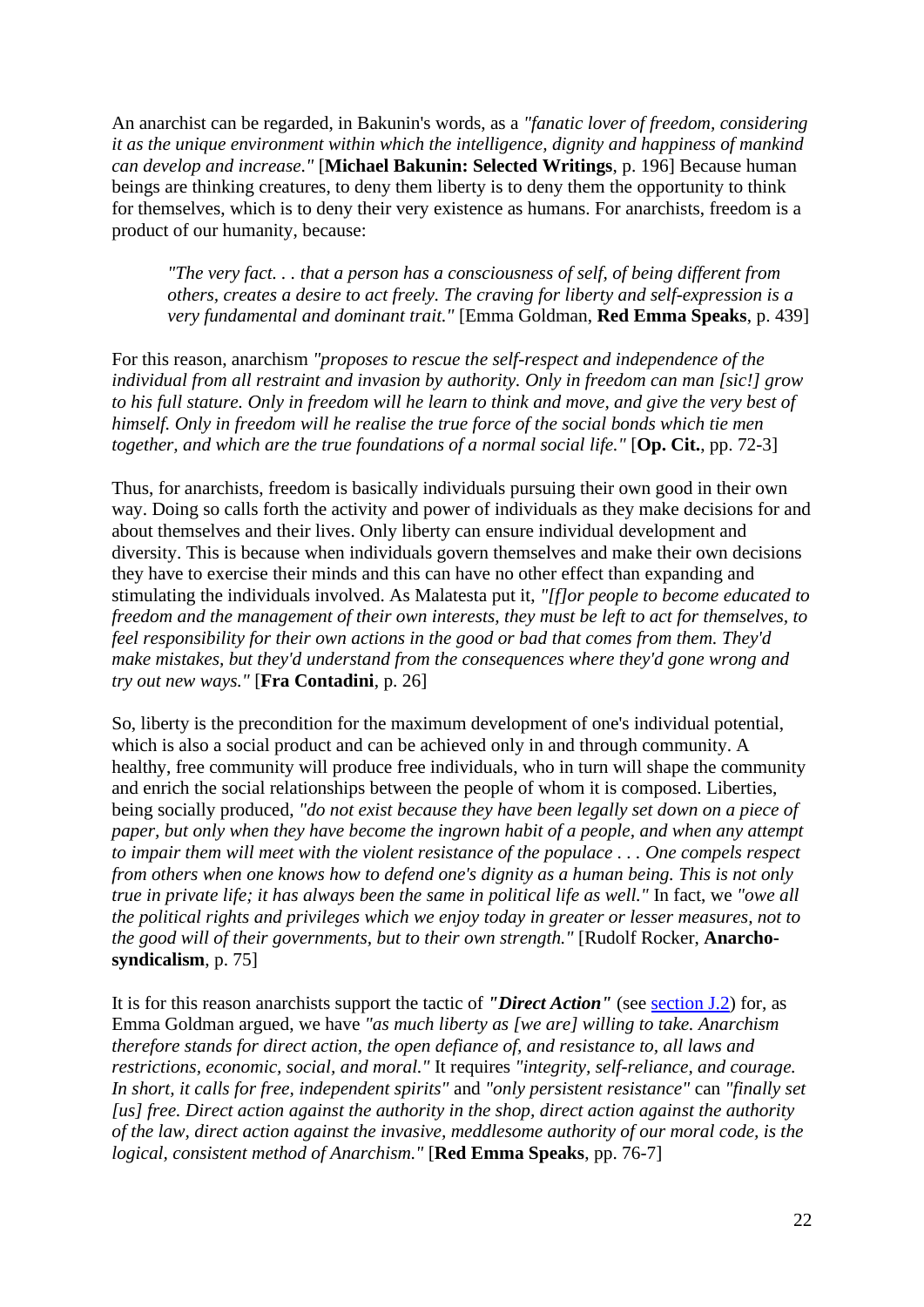Direct action is, in other words, the application of liberty, used to resist oppression in the here and now as well as the means of creating a free society. It creates the necessary individual mentality and social conditions in which liberty flourishes. Both are essential as liberty develops only within society, not in opposition to it. Thus Murray Bookchin writes:

*"What freedom, independence, and autonomy people have in a given historical period is the product of long social traditions and . . . a collective development -- which is not to deny that individuals play an important role in that development, indeed are ultimately obliged to do so if they wish to be free."* [**Social Anarchism or Lifestyle Anarchism**, p. 15]

But freedom requires the right **kind** of social environment in which to grow and develop. Such an environment **must** be decentralised and based on the direct management of work by those who do it. For centralisation means coercive authority (hierarchy), whereas selfmanagement is the essence of freedom. Self-management ensures that the individuals involved use (and so develop) all their abilities -- particularly their mental ones. Hierarchy, in contrast, substitutes the activities and thoughts of a few for the activities and thoughts of all the individuals involved. Thus, rather than developing their abilities to the full, hierarchy marginalises the many and ensures that their development is blunted (see also [section B.1\)](sectionB.html#secb1).

It is for this reason that anarchists oppose both capitalism and statism. As the French anarchist Sebastien Faure noted, authority *"dresses itself in two principal forms: the political form, that is the State; and the economic form, that is private property."* [cited by Peter Marshall, **Demanding the Impossible**, p. 43] Capitalism, like the state, is based on centralised authority (i.e. of the boss over the worker), the very purpose of which is to keep the management of work out of the hands of those who do it. This means *"that the serious, final, complete liberation of the workers is possible only upon one condition: that of the appropriation of capital, that is, of raw material and all the tools of labour, including land, by the whole body of the workers."* [Michael Bakunin, quoted by Rudolf Rocker, **Op. Cit.**, p. 50]

Hence, as Noam Chomsky argues, a *"consistent anarchist must oppose private ownership of the means of production and the wage slavery which is a component of this system, as incompatible with the principle that labour must be freely undertaken and under the control of the producer."* [*"Notes on Anarchism"*, **For Reasons of State**, p. 158]

Thus, liberty for anarchists means a non-authoritarian society in which individuals and groups practice self-management, i.e. they govern themselves. The implications of this are important. First, it implies that an anarchist society will be non-coercive, that is, one in which violence or the threat of violence will not be used to "convince" individuals to do anything. Second, it implies that anarchists are firm supporters of individual sovereignty, and that, because of this support, they also oppose institutions based on coercive authority, i.e. hierarchy. And finally, it implies that anarchists' opposition to "government" means only that they oppose centralised, hierarchical, bureaucratic organisations or government. They do not oppose self-government through confederations of decentralised, grassroots organisations, so long as these are based on direct democracy rather than the delegation of power to "representatives" (see [section A.2.9](sectionA.html#seca29) for more on anarchist organisation). For authority is the opposite of liberty, and hence any form of organisation based on the delegation of power is a threat to the liberty and dignity of the people subjected to that power.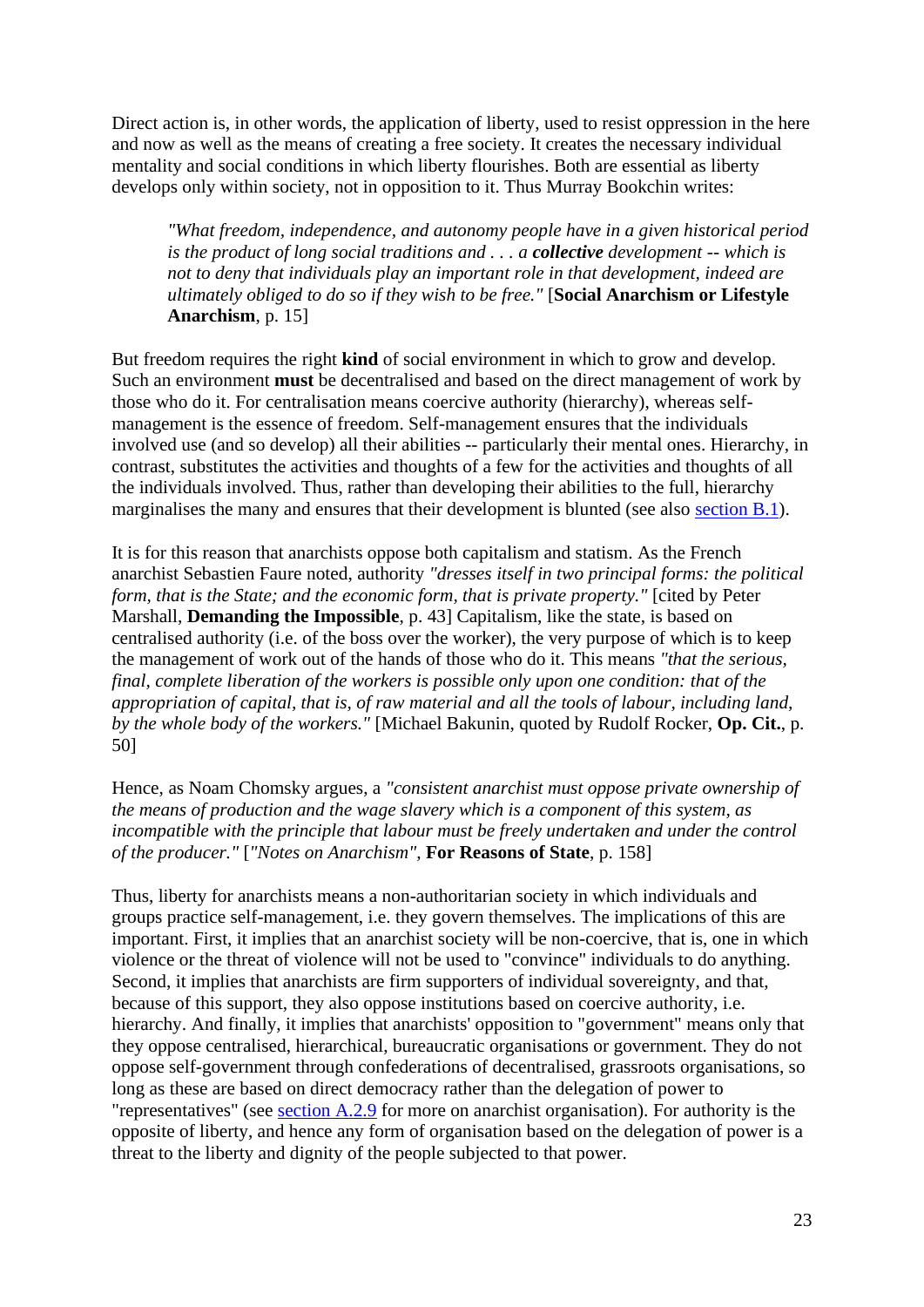Anarchists consider freedom to be the only social environment within which human dignity and diversity can flower. Under capitalism and statism, however, there is no freedom for the majority, as private property and hierarchy ensure that the inclination and judgement of most individuals will be subordinated to the will of a master, severely restricting their liberty and making impossible the *"full development of all the material, intellectual and moral capacities that are latent in every one of us."* [Michael Bakunin, **Bakunin on Anarchism**, p. 261] That is why anarchists seek to ensure *"that real justice and real liberty might come on earth"* for it is *"all false, all unnecessary, this wild waste of human life, of bone and sinew and brain and heart, this turning of people into human rags, ghosts, piteous caricatures of the creatures they had it in them to be, on the day they were born; that what is called 'economy', the massing up of things, is in reality the most frightful spending -- the sacrifice of the maker to the made -- the lose of all the finer and nobler instincts in the gain of one revolting attribute, the power to count and calculate."* [Voltairine de Cleyre, **The First Mayday: The Haymarket Speeches 1895-1910**, pp, 17-18]

(See [section B](sectionB.html) for further discussion of the hierarchical and authoritarian nature of capitalism and statism).

#### <span id="page-23-0"></span>**A.2.3 Are anarchists in favour of organisation?**

Yes. Without association, a truly human life is impossible. Liberty **cannot** exist without society and organisation. As George Barrett pointed out:

*"To get the full meaning out of life we must co-operate, and to co-operate we must make agreements with our fellow-men. But to suppose that such agreements mean a limitation of freedom is surely an absurdity; on the contrary, they are the exercise of our freedom.* 

*"If we are going to invent a dogma that to make agreements is to damage freedom, then at once freedom becomes tyrannical, for it forbids men to take the most ordinary everyday pleasures. For example, I cannot go for a walk with my friend because it is against the principle of Liberty that I should agree to be at a certain place at a certain time to meet him. I cannot in the least extend my own power beyond myself, because to do so I must co-operate with someone else, and co-operation implies an agreement, and that is against Liberty. It will be seen at once that this argument is absurd. I do not limit my liberty, but simply exercise it, when I agree with my friend to go for a walk.* 

*"If, on the other hand, I decide from my superior knowledge that it is good for my friend to take exercise, and therefore I attempt to compel him to go for a walk, then I begin to limit freedom. This is the difference between free agreement and government."* [**Objections to Anarchism**, pp. 348-9]

As far as organisation goes, anarchists think that *"far from creating authority, [it] is the only cure for it and the only means whereby each of us will get used to taking an active and conscious part in collective work, and cease being passive instruments in the hands of leaders."* [Errico Malatesta, **Errico Malatesta: His Life and Ideas**, p. 86] Thus anarchists are well aware of the need to organise in a structured and open manner. As Carole Ehrlich points out, while anarchists *"aren't opposed to structure"* and simply *"want to abolish hierarchical structure"* they are *"almost always stereotyped as wanting no structure at all."*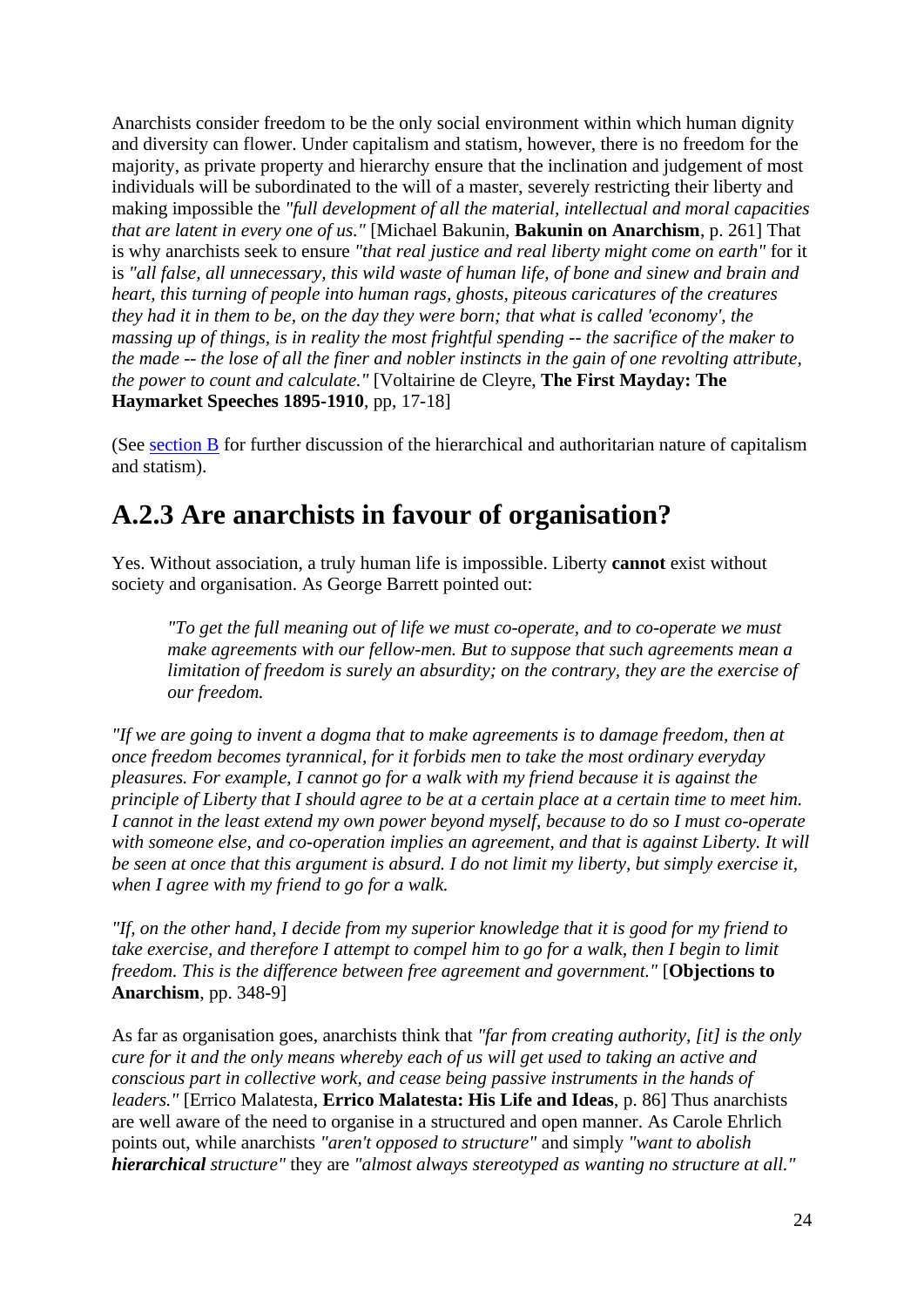This is not the case, for *"organisations that would build in accountability, diffusion of power among the maximum number of persons, task rotation, skill-sharing, and the spread of information and resources"* are based on *"good social anarchist principles of organisation!"* [*"Socialism, Anarchism and Feminism"*, **Quiet Rumours: An Anarcha-Feminist Reader**, p. 47 and p. 46]

The fact that anarchists are in favour of organisation may seem strange at first, but it is understandable. *"For those with experience only of authoritarian organisation,"* argue two British anarchists, *"it appears that organisation can only be totalitarian or democratic, and that those who disbelieve in government must by that token disbelieve in organisation at all. That is not so."* [Stuart Christie and Albert Meltzer, **The Floodgates of Anarchy**, p. 122] In other words, because we live in a society in which virtually all forms of organisation are authoritarian, this makes them appear to be the only kind possible. What is usually not recognised is that this mode of organisation is historically conditioned, arising within a specific kind of society -- one whose motive principles are domination and exploitation. According to archaeologists and anthropologists, this kind of society has only existed for about 5,000 years, having appeared with the first primitive states based on conquest and slavery, in which the labour of slaves created a surplus which supported a ruling class.

Prior to that time, for hundreds of thousands of years, human and proto-human societies were what Murray Bookchin calls *"organic,"* that is, based on co-operative forms of economic activity involving mutual aid, free access to productive resources, and a sharing of the products of communal labour according to need. Although such societies probably had status rankings based on age, there were no hierarchies in the sense of institutionalised dominancesubordination relations enforced by coercive sanctions and resulting in class-stratification involving the economic exploitation of one class by another (see Murray Bookchin, **The Ecology of Freedom**).

It must be emphasised, however, that anarchists do **not** advocate going "back to the Stone Age." We merely note that since the hierarchical-authoritarian mode of organisation is a relatively recent development in the course of human social evolution, there is no reason to suppose that it is somehow "fated" to be permanent. We do not think that human beings are genetically "programmed" for authoritarian, competitive, and aggressive behaviour, as there is no credible evidence to support this claim. On the contrary, such behaviour is socially conditioned, or **learned**, and as such, can be **unlearned** (see Ashley Montagu, **The Nature of Human Aggression**). We are not fatalists or genetic determinists, but believe in free will, which means that people can change the way they do things, including the way they organise society.

And there is no doubt that society needs to be better organised, because presently most of its wealth -- which is produced by the majority -- and power gets distributed to a small, elite minority at the top of the social pyramid, causing deprivation and suffering for the rest, particularly for those at the bottom. Yet because this elite controls the means of coercion through its control of the state (see section  $B(2.3)$ , it is able to suppress the majority and ignore its suffering -- a phenomenon that occurs on a smaller scale within all hierarchies. Little wonder, then, that people within authoritarian and centralised structures come to hate them as a denial of their freedom. As Alexander Berkman puts it:

*"Any one who tells you that Anarchists don't believe in organisation is talking nonsense. Organisation is everything, and everything is organisation. The whole of*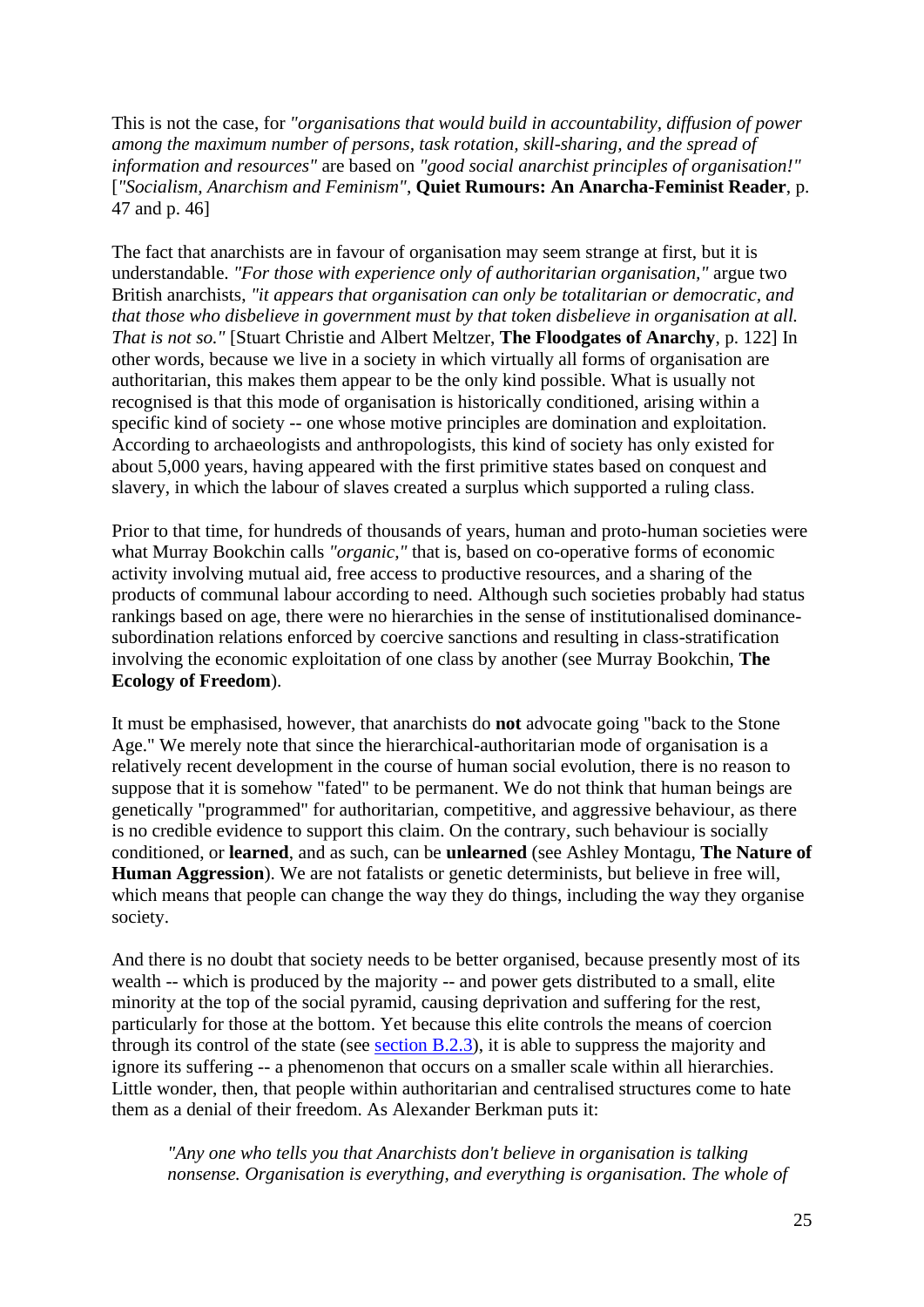*life is organisation, conscious or unconscious . . . But there is organisation and organisation. Capitalist society is so badly organised that its various members suffer: just as when you have a pain in some part of you, your whole body aches and you are ill. . . , not a single member of the organisation or union may with impunity be discriminated against, suppressed or ignored. To do so would be the same as to ignore an aching tooth: you would be sick all over."* [**Op. Cit.**, p. 198]

Yet this is precisely what happens in capitalist society, with the result that it is, indeed, *"sick all over."*

For these reasons, anarchists reject authoritarian forms of organisation and instead support associations based on free agreement. Free agreement is important because, in Berkman's words, *"[o]nly when each is a free and independent unit, co-operating with others from his own choice because of mutual interests, can the world work successfully and become powerful."* [**Op. Cit.**, p. 199] As we discuss in [section A.2.14,](sectionA.html#seca214) anarchists stress that free agreement has to be complemented by direct democracy (or, as it is usually called by anarchists, self-management) within the association itself otherwise "freedom" become little more than picking masters.

Anarchist organisation is based on a massive decentralisation of power back into the hands of the people, i.e. those who are directly affected by the decisions being made. To quote Proudhon:

*"Unless democracy is a fraud and the sovereignty of the People a joke, it must be admitted that each citizen in the sphere of his [or her] industry, each municipal, district or provincial council within its own territory . . . should act directly and by itself in administering the interests which it includes, and should exercise full sovereignty in relation to them."* [**The General Idea of the Revolution**, p. 276]

It also implies a need for federalism to co-ordinate joint interests. For anarchism, federalism is the natural complement to self-management. With the abolition of the State, society *"can, and must, organise itself in a different fashion, but not from top to bottom . . . The future social organisation must be made solely from the bottom upwards, by the free association or federation of workers, firstly in their unions, then in the communes, regions, nations and finally in a great federation, international and universal. Then alone will be realised the true and life-giving order of freedom and the common good, that order which, far from denying, on the contrary affirms and brings into harmony the interests of individuals and of society."* [Bakunin, **Michael Bakunin: Selected Writings**, pp. 205-6] Because a *"truly popular organisation begins . . . from below"* and so *"federalism becomes a political institution of Socialism, the free and spontaneous organisation of popular life."* Thus libertarian socialism *"is federalistic in character."* [Bakunin, **The Political Philosophy of Bakunin**, pp. 273-4 and p. 272]

Therefore, anarchist organisation is based on direct democracy (or self-management) and federalism (or confederation). These are the expression and environment of liberty. Direct (or participatory) democracy is essential because liberty and equality imply the need for forums within which people can discuss and debate as equals and which allow for the free exercise of what Murray Bookchin calls *"the creative role of dissent."* Federalism is necessary to ensure that common interests are discussed and joint activity organised in a way which reflects the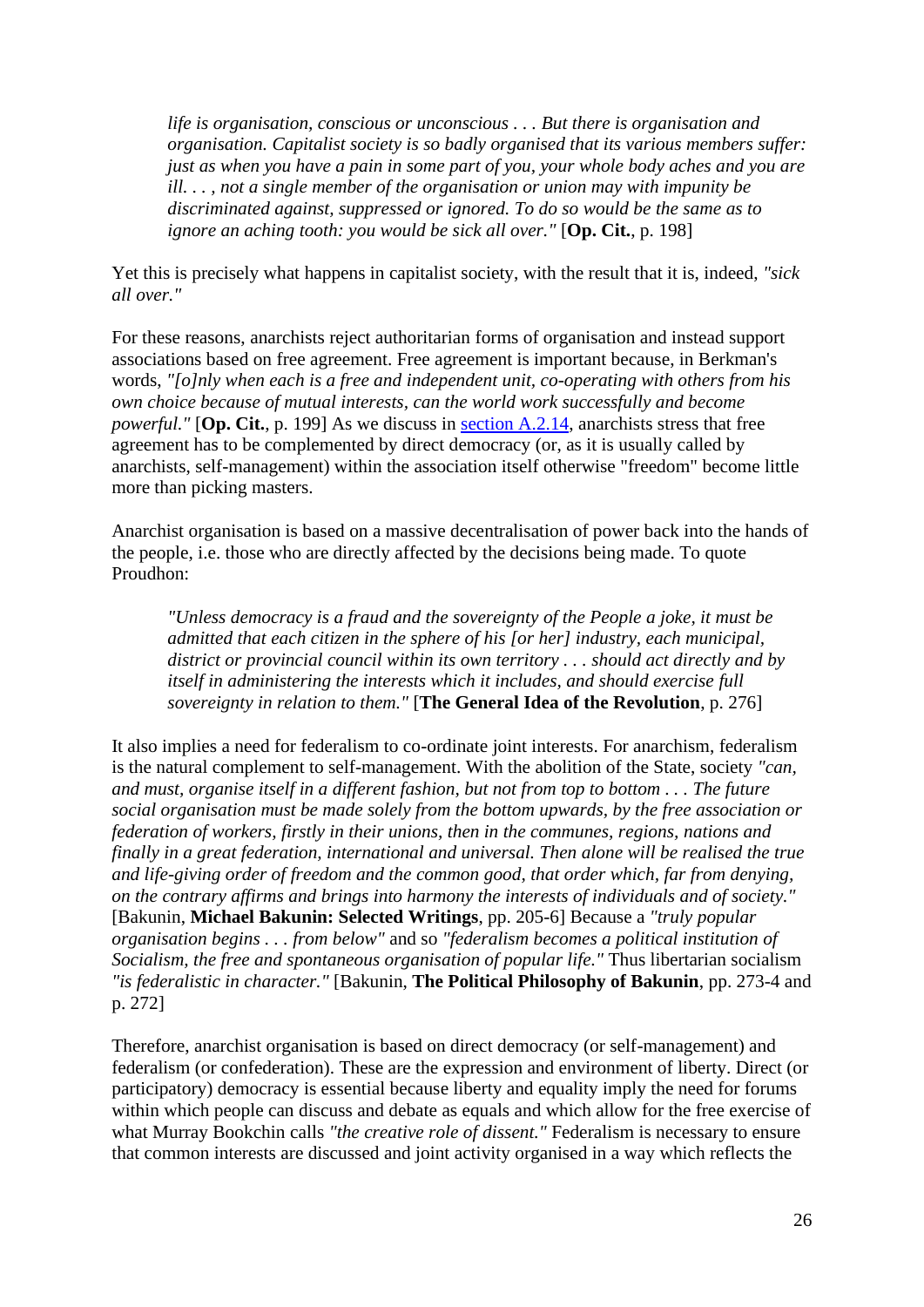wishes of all those affected by them. To ensure that decisions flow from the bottom up rather than being imposed from the top down by a few rulers.

Anarchist ideas on libertarian organisation and the need for direct democracy and confederation will be discussed further in sections [A.2.9](sectionA.html#seca29) and [A.2.11.](sectionA.html#seca211)

### <span id="page-26-0"></span>**A.2.4 Are anarchists in favour of "absolute" liberty?**

No. Anarchists do not believe that everyone should be able to *"do whatever they like,"* because some actions invariably involve the denial of the liberty of others.

For example, anarchists do not support the "freedom" to rape, to exploit, or to coerce others. Neither do we tolerate authority. On the contrary, since authority is a threat to liberty, equality, and solidarity (not to mention human dignity), anarchists recognise the need to resist and overthrow it.

The exercise of authority is not freedom. No one has a "right" to rule others. As Malatesta points out, anarchism supports *"freedom for everybody . . . with the only limit of the equal freedom for others; which does not mean . . . that we recognise, and wish to respect, the 'freedom' to exploit, to oppress, to command, which is oppression and certainly not freedom."*  [**Errico Malatesta: His Life and Ideas**, p. 53]

In a capitalist society, resistance to all forms of hierarchical authority is the mark of a free person -- be it private (the boss) or public (the state). As Henry David Thoreau pointed out in his essay on **"Civil Disobedience"** (1847)

*"Disobedience is the true foundation of liberty. The obedient must be slaves."*

#### <span id="page-26-1"></span>**A.2.5 Why are anarchists in favour of equality?**

As mentioned in [above,](sectionA.html#seca2) anarchists are dedicated to social equality because it is the only context in which individual liberty can flourish. However, there has been much nonsense written about "equality," and much of what is commonly believed about it is very strange indeed. Before discussing what anarchist **do** mean by equality, we have to indicate what we **do not** mean by it.

Anarchists do **not** believe in *"equality of endowment,"* which is not only non-existent but would be **very** undesirable if it could be brought about. Everyone is unique. Biologically determined human differences not only exist but are *"a cause for joy, not fear or regret."* Why? Because *"life among clones would not be worth living, and a sane person will only rejoice that others have abilities that they do not share."* [Noam Chomsky, **Marxism, Anarchism, and Alternative Futures**, p. 782]

That some people **seriously** suggest that anarchists means by "equality" that everyone should be **identical** is a sad reflection on the state of present-day intellectual culture and the corruption of words -- a corruption used to divert attention from an unjust and authoritarian system and side-track people into discussions of biology. *"The uniqueness of the self in no way contradicts the principle of equality,"* noted Erich Fromm, *"The thesis that men are born equal implies that they all share the same fundamental human qualities, that they share the*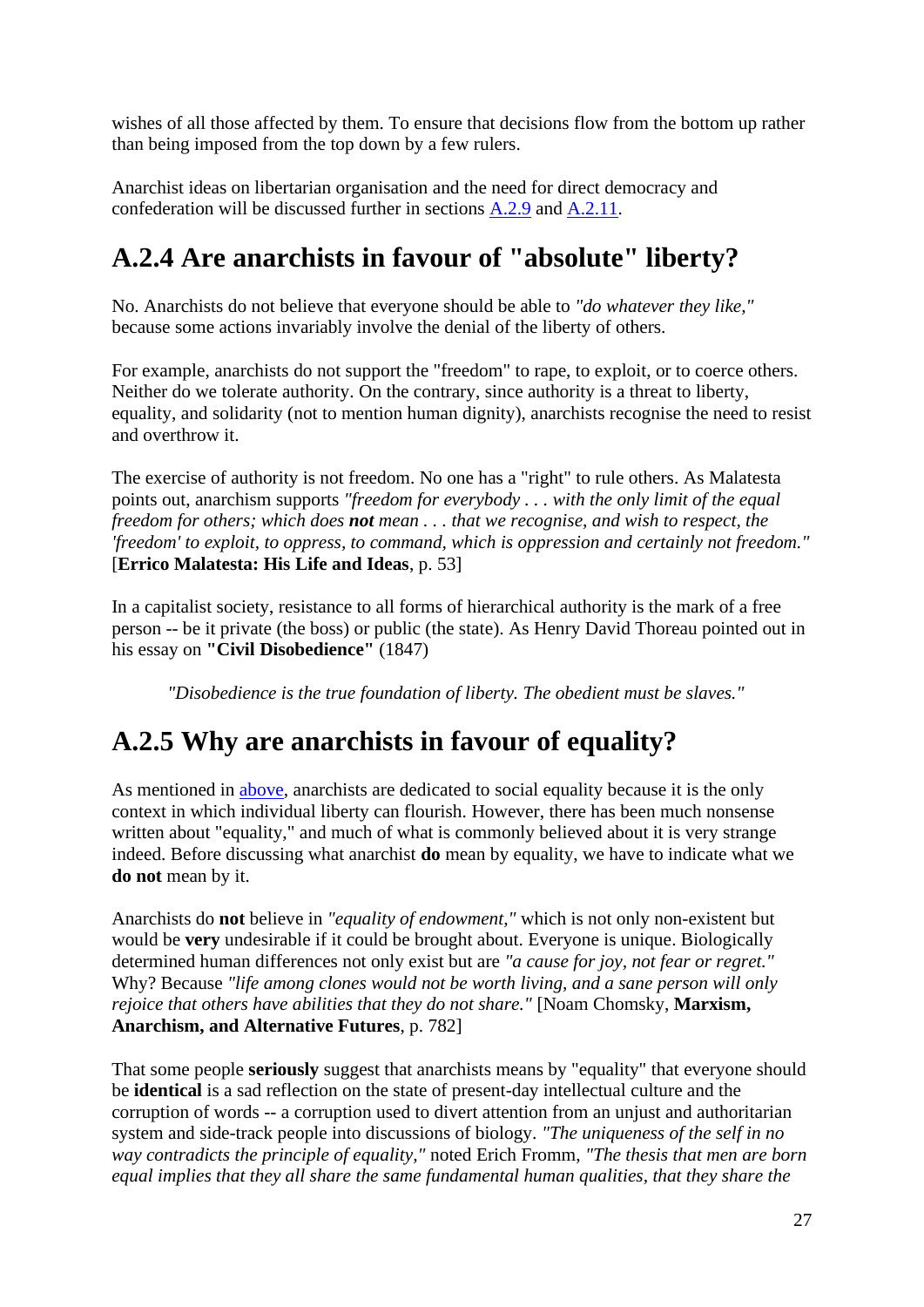*same basic fate of human beings, that they all have the same inalienable claim on freedom and happiness. It furthermore means that their relationship is one of solidarity, not one of domination-submission. What the concept of equality does not mean is that all men are alike."* [**The Fear of Freedom**, p. 228] Thus it would be fairer to say that anarchists seek equality **because** we recognise that everyone is different and, consequently, seek the full affirmation and development of that uniqueness.

Nor are anarchists in favour of so-called *"equality of outcome."* We have **no** desire to live in a society were everyone gets the same goods, lives in the same kind of house, wears the same uniform, etc. Part of the reason for the anarchist revolt against capitalism and statism is that they standardise so much of life (see George Reitzer's **The McDonaldisation of Society** on why capitalism is driven towards standardisation and conformity). In the words of Alexander Berkman:

*"The spirit of authority, law, written and unwritten, tradition and custom force us into a common grove and make a man [or woman] a will-less automation without independence or individuality. . . All of us are its victims, and only the exceptionally strong succeed in breaking its chains, and that only partly."* [**What is Anarchism?**, p. 165]

Anarchists, therefore, have little to desire to make this *"common grove"* even deeper. Rather, we desire to destroy it and every social relationship and institution that creates it in the first place.

*"Equality of outcome"* can only be introduced and maintained by force, which would **not** be equality anyway, as some would have more power than others! *"Equality of outcome"* is particularly hated by anarchists, as we recognise that every individual has different needs, abilities, desires and interests. To make all consume the same would be tyranny. Obviously, if one person needs medical treatment and another does not, they do not receive an "equal" amount of medical care. The same is true of other human needs. As Alexander Berkman put it:

*"equality does not mean an equal amount but equal opportunity. . . Do not make the mistake of identifying equality in liberty with the forced equality of the convict camp. True anarchist equality implies freedom, not quantity. It does not mean that every one must eat, drink, or wear the same things, do the same work, or live in the same manner. Far from it: the very reverse in fact."* 

*"Individual needs and tastes differ, as appetites differ. It is equal opportunity to satisfy them that constitutes true equality.* 

*"Far from levelling, such equality opens the door for the greatest possible variety of activity and development. For human character is diverse . . . Free opportunity of expressing and acting out your individuality means development of natural dissimilarities and variations."* [**Op. Cit.**, pp. 164-5]

For anarchists, the "concepts" of "equality" as "equality of outcome" or "equality of endowment" are meaningless. However, in a hierarchical society, "equality of opportunity" and "equality of outcome" **are** related. Under capitalism, for example, the opportunities each generation face are dependent on the outcomes of the previous ones. This means that under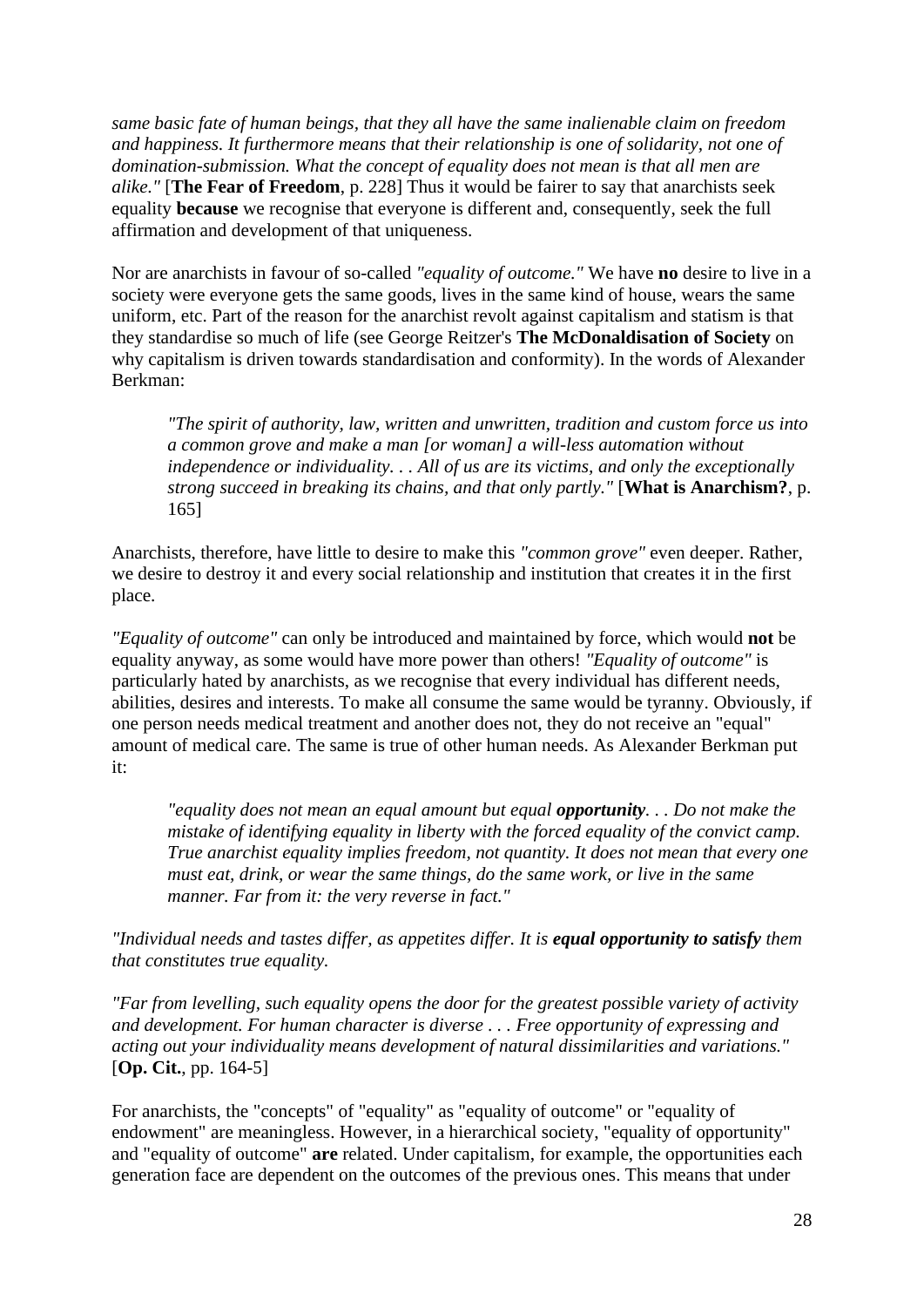capitalism "equality of opportunity" without a rough "equality of outcome" (in the sense of income and resources) becomes meaningless, as there is no real equality of opportunity for the off-spring of a millionaire and that of a road sweeper. Those who argue for "equality of opportunity" while ignoring the barriers created by previous outcomes indicate that they do not know what they are talking about -- opportunity in a hierarchical society depends not only on an open road but also upon an equal start. From this obvious fact springs the misconception that anarchists desire "equality of outcome" -- but this applies to a hierarchical system, in a free society this would not the case (as we will see).

Equality, in anarchist theory, does not mean denying individual diversity or uniqueness. As Bakunin observes:

*"once equality has triumphed and is well established, will various individuals' abilities and their levels of energy cease to differ? Some will exist, perhaps not so many as now, but certainly some will always exist. It is proverbial that the same tree never bears two identical leaves, and this will probably be always be true. And it is even more truer with regard to human beings, who are much more complex than leaves. But this diversity is hardly an evil. On the contrary. . . it is a resource of the human race. Thanks to this diversity, humanity is a collective whole in which the one individual complements all the others and needs them. As a result, this infinite diversity of human individuals is the fundamental cause and the very basis of their solidarity. It is all-powerful argument for equality."* [*"All-Round Education"*, **The Basic Bakunin**, pp. 117-8]

Equality for anarchists means **social** equality, or, to use Murray Bookchin's term, the *"equality of unequals"* (some like Malatesta used the term *"equality of conditions"* to express the same idea). By this he means that an anarchist society recognises the differences in ability and need of individuals but does not allow these differences to be turned into power. Individual differences, in other words, *"would be of no consequence, because inequality in fact is lost in the collectivity when it cannot cling to some legal fiction or institution."* [Michael Bakunin, **God and the State**, p. 53]

If hierarchical social relationships, and the forces that create them, are abolished in favour of ones that encourage participation and are based on the principle of "one person, one vote" then natural differences would not be able to be turned into hierarchical power. For example, without capitalist property rights there would not be means by which a minority could monopolise the means of life (machinery and land) and enrich themselves by the work of others via the wages system and usury (profits, rent and interest). Similarly, if workers manage their own work, there is no class of capitalists to grow rich off their labour. Thus Proudhon:

*"Now, what can be the origin of this inequality?* 

*"As we see it, . . . that origin is the realisation within society of this triple abstraction: capital, labour and talent.* 

*"It is because society has divided itself into three categories of citizen corresponding to the three terms of the formula. . . that caste distinctions have always been arrived at, and one half of the human race enslaved to the other. . . socialism thus consists of reducing the aristocratic formula of capital-labour-talent into the simpler formula of*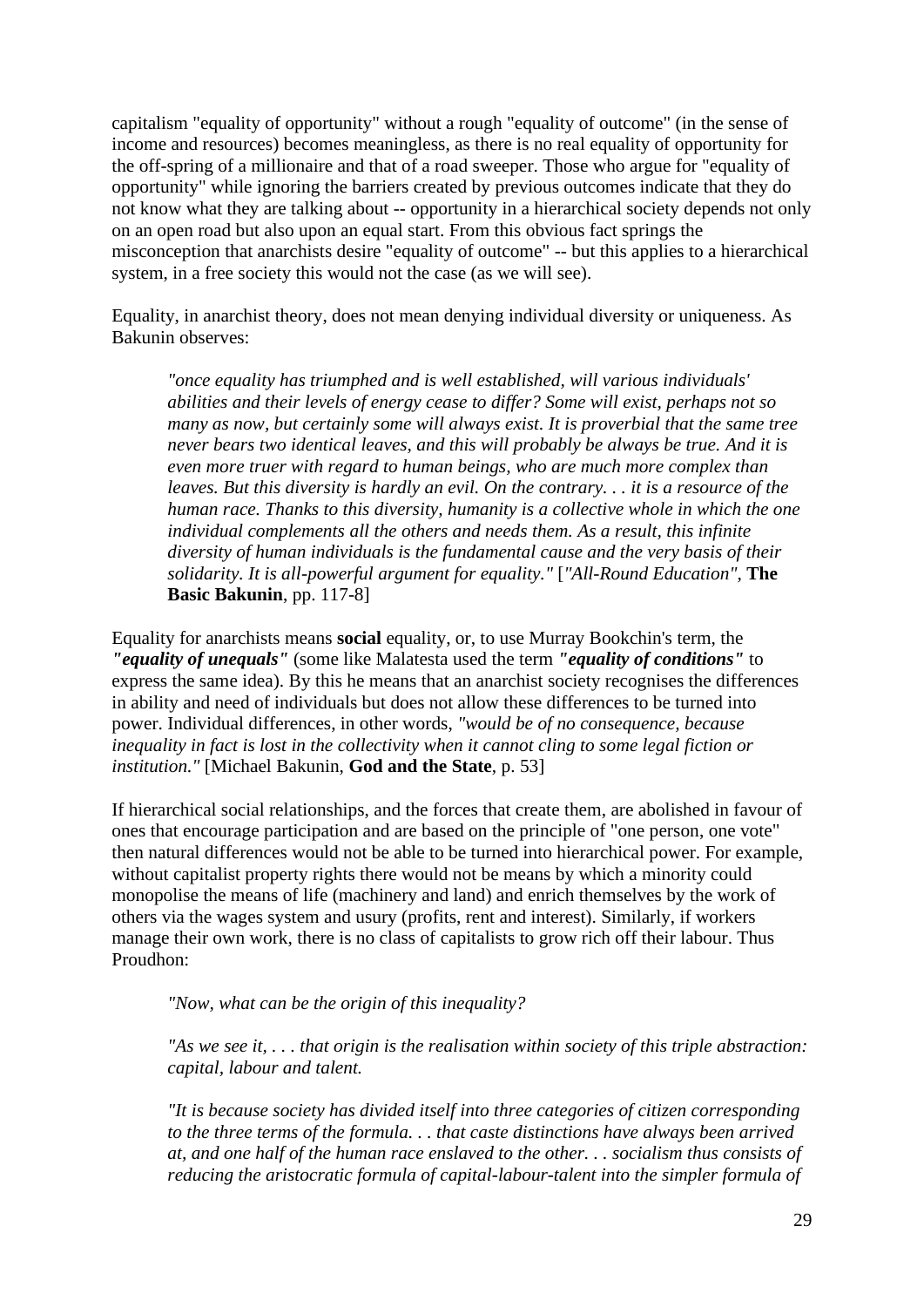*labour!. . . in order to make every citizen simultaneously, equally and to the same extent capitalist, labourer and expert or artist."* [**No Gods, No Masters**, vol. 1, pp. 57-8]

Like all anarchists, Proudhon saw this integration of functions as the key to equality and freedom and proposed self-management as the means to achieve it. Thus self-management is the key to social equality. Social equality in the workplace, for example, means that everyone has an equal say in the policy decisions on how the workplace develops and changes. Anarchists are strong believers in the maxim "that which touches all, is decided by all."

This does not mean, of course, that expertise will be ignored or that everyone will decide everything. As far as expertise goes, different people have different interests, talents, and abilities, so obviously they will want to study different things and do different kinds of work. It is also obvious that when people are ill they consult a doctor -- an expert -- who manages his or her own work rather than being directed by a committee. We are sorry to have to bring these points up, but once the topics of social equality and workers' self-management come up, some people start to talk nonsense. It is common sense that a hospital managed in a socially equal way will **not** involve non-medical staff voting on how doctors should perform an operation!

In fact, social equality and individual liberty are inseparable. Without the collective selfmanagement of decisions that affect a group (equality) to complement the individual selfmanagement of decisions that affect the individual (liberty), a free society is impossible. For without both, some will have power over others, making decisions **for** them (i.e. governing them), and thus some will be more free than others. Which implies, just to state the obvious, anarchists seek equality in **all** aspects of life, not just in terms of wealth. Anarchists *"demand for every person not just his [or her] entire measure of the wealth of society but also his [or her] portion of social power."* [Malatesta and Hamon, **No Gods, No Masters**, vol. 2, p. 20] Thus self-management is needed to ensure both liberty **and** equality.

Social equality is required for individuals to both govern and express themselves, for the selfmanagement it implies means *"people working in face-to-face relations with their fellows in order to bring the uniqueness of their own perspective to the business of solving common problems and achieving common goals."* [George Benello, **From the Ground Up**, p. 160] Thus equality allows the expression of individuality and so is a necessary base for individual liberty.

Section F.3 [\("Why do 'anarcho'-capitalists place little or no value on equality?"\)](sectionF.html#secf3) discusses anarchist ideas on equality further. Noam Chomsky's essay *"Equality"* (contained in **The Chomsky Reader**) is a good summary of libertarian ideas on the subject.

#### <span id="page-29-0"></span>**A.2.6 Why is solidarity important to anarchists?**

Solidarity, or mutual aid, is a key idea of anarchism. It is the link between the individual and society, the means by which individuals can work together to meet their common interests in an environment that supports and nurtures both liberty and equality. For anarchists, mutual aid is a fundamental feature of human life, a source of both strength and happiness and a fundamental requirement for a fully human existence.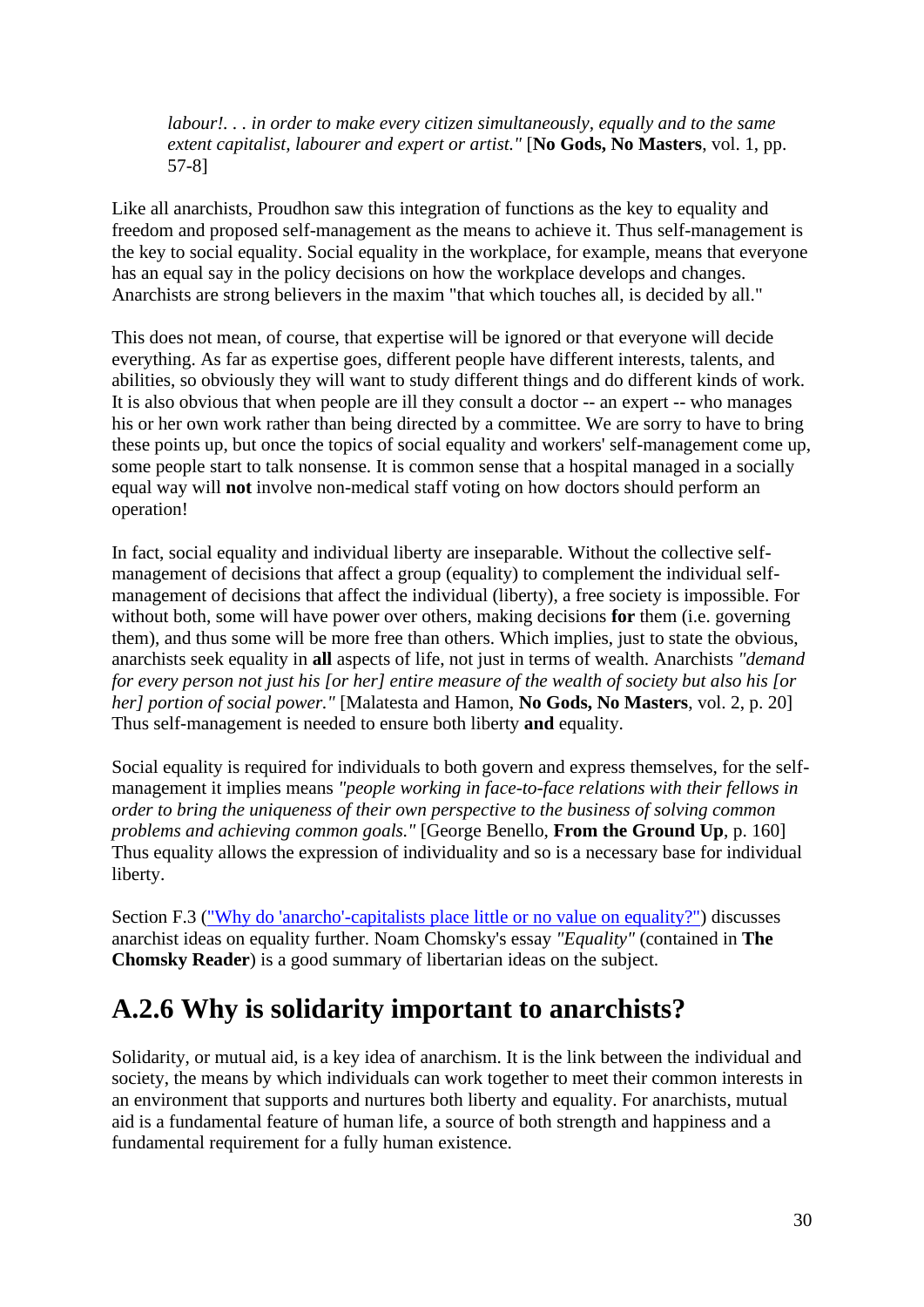Erich Fromm, noted psychologist and socialist humanist, points out that the *"human desire to experience union with others is rooted in the specific conditions of existence that characterise the human species and is one of the strongest motivations of human behaviour."* [**To Be or To Have**, p.107]

Therefore anarchists consider the desire to form "unions" (to use Max Stirner's term) with other people to be a natural need. These unions, or associations, must be based on equality and individuality in order to be fully satisfying to those who join them -- i.e. they must be organised in an anarchist manner, i.e. voluntary, decentralised, and non-hierarchical.

Solidarity -- co-operation between individuals -- is necessary for life and is far from a denial of liberty. Solidarity, observed Errico Malatesta, *"is the only environment in which Man can express his personality and achieve his optimum development and enjoy the greatest possible wellbeing."* This *"coming together of individuals for the wellbeing of all, and of all for the wellbeing of each,"* results in *"the freedom of each not being limited by, but complemented - indeed finding the necessary raison d'etre in -- the freedom of others."* [**Anarchy**, p. 29] In other words, solidarity and co-operation means treating each other as equals, refusing to treat others as means to an end and creating relationships which support freedom for all rather than a few dominating the many. Emma Goldman reiterated this theme, noting *"what wonderful results this unique force of man's individuality has achieved when strengthened by cooperation with other individualities . . . co-operation -- as opposed to internecine strife and struggle -- has worked for the survival and evolution of the species. . . . only mutual aid and voluntary co-operation . . . can create the basis for a free individual and associational life."* [**Red Emma Speaks**, p. 118]

Solidarity means associating together as equals in order to satisfy our common interests and needs. Forms of association not based on solidarity (i.e. those based on inequality) will crush the individuality of those subjected to them. As Ret Marut points out, liberty needs solidarity, the recognition of common interests:

*"The most noble, pure and true love of mankind is the love of oneself. I want to be free! I hope to be happy! I want to appreciate all the beauties of the world. But my freedom is secured only when all other people around me are free. I can only be happy when all other people around me are happy. I can only be joyful when all the people I see and meet look at the world with joy-filled eyes. And only then can I eat my fill with pure enjoyment when I have the secure knowledge that other people, too, can eat their fill as I do. And for that reason it is a question of <i>my own contentment*, *only of my own self, when I rebel against every danger which threatens my freedom and my happiness. . ."* [Ret Marut (a.k.a. B. Traven), **The BrickBurner** magazine quoted by Karl S. Guthke, **B. Traven: The life behind the legends**, pp. 133-4]

To practice solidarity means that we recognise, as in the slogan of **Industrial Workers of the World**, that *"an injury to one is an injury to all."* Solidarity, therefore, is the means to protect individuality and liberty and so is an expression of self-interest. As Alfie Kohn points out:

*"when we think about co-operation. . . we tend to associate the concept with fuzzyminded idealism. . . This may result from confusing co-operation with altruism. . . Structural co-operation defies the usual egoism/altruism dichotomy. It sets things up so that by helping you I am helping myself at the same time. Even if my motive initially may have been selfish, our fates now are linked. We sink or swim together.*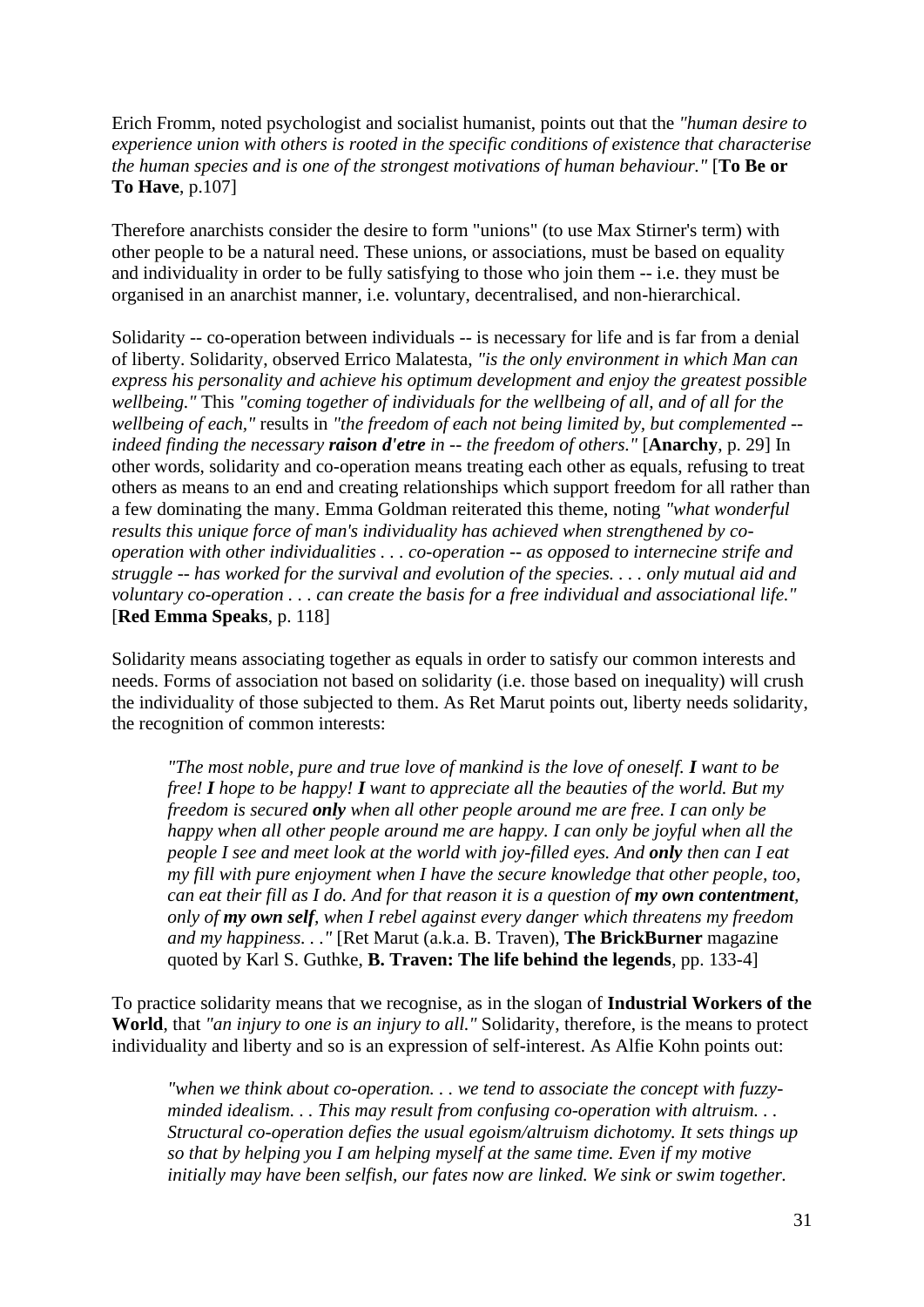*Co-operation is a shrewd and highly successful strategy - a pragmatic choice that gets things done at work and at school even more effectively than competition does. . . There is also good evidence that co-operation is more conductive to psychological health and to liking one another."* [**No Contest: The Case Against Competition**, p. 7]

And, within a hierarchical society, solidarity is important not only because of the satisfaction it gives us, but also because it is necessary to resist those in power. Malatesta's words are relevant here:

*"the oppressed masses who have never completely resigned themselves to oppress and poverty, and who . . . show themselves thirsting for justice, freedom and wellbeing, are beginning to understand that they will not be able to achieve their emancipation except by union and solidarity with all the oppressed, with the exploited everywhere in the world."* [**Anarchy**, p. 33]

By standing together, we can increase our strength and get what we want. Eventually, by organising into groups, we can start to manage our own collective affairs together and so replace the boss once and for all. *"Unions will. . . multiply the individual's means and secure his assailed property."* [Max Stirner, **The Ego and Its Own**, p. 258] By acting in solidarity, we can also replace the current system with one more to our liking: *"in union there is strength."* [Alexander Berkman, **What is Anarchism?**, p. 74]

Solidarity is thus the means by which we can obtain and ensure our own freedom. We agree to work together so that we will not have to work for **another**. By agreeing to share with each other we increase our options so that we may enjoy **more**, not less. Mutual aid is in my selfinterest -- that is, I see that it is to my advantage to reach agreements with others based on mutual respect and social equality; for if I dominate someone, this means that the conditions exist which allow domination, and so in all probability I too will be dominated in turn.

As Max Stirner saw, solidarity is the means by which we ensure that our liberty is strengthened and defended from those in power who want to rule us: *"Do you yourself count for nothing then?"*, he asks. *"Are you bound to let anyone do anything he wants to you? Defend yourself and no one will touch you. If millions of people are behind you, supporting you, then you are a formidable force and you will win without difficulty."* [quoted in Luigi Galleani's **The End of Anarchism?**, p. 79 - different translation in **The Ego and Its Own**, p. 197]

Solidarity, therefore, is important to anarchists because it is the means by which liberty can be created and defended against power. Solidarity is strength and a product of our nature as social beings. However, solidarity should not be confused with "herdism," which implies passively following a leader. In order to be effective, solidarity must be created by free people, co-operating together as **equals**. The "big WE" is **not** solidarity, although the desire for "herdism" is a product of our need for solidarity and union. It is a "solidarity" corrupted by hierarchical society, in which people are conditioned to blindly obey leaders.

#### <span id="page-31-0"></span>**A.2.7 Why do anarchists argue for self-liberation?**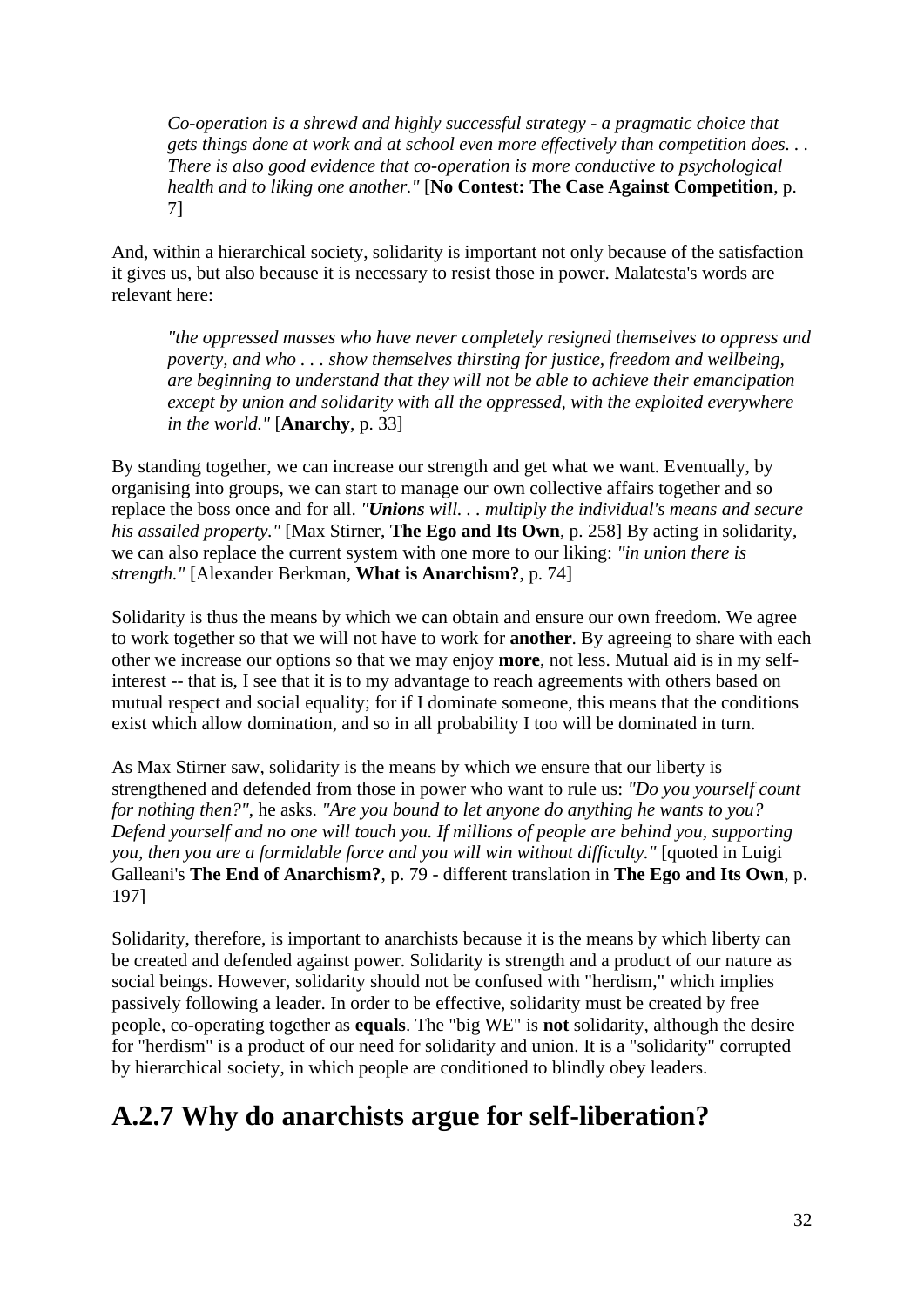Liberty, by its very nature, cannot be given. An individual cannot be freed by another, but must break his or her own chains through their own effort. Of course, self-effort can also be part of collective action, and in many cases it has to be in order to attain its ends. As Emma Goldman points out:

#### *"History tells us that every oppressed class [or group or individual] gained true liberation from its masters by its own efforts."* [**Red Emma Speaks**, p. 167]

This is because anarchists recognise that hierarchical systems, like any social relationship, shapes those subject to them. As Bookchin argued, "*class societies organise our psychic structures for command or obedience."* This means that people *internalise* the values of hierarchical and class society and, as such, *"the State is not merely a constellation of bureaucratic and coercive instituions. It is also a state of mind, an instilled mentality for ordering reality . . . Its capacity to rule by brute force has always been limited . . . Without a high degree of co-operation from even the most victimised classes of society such as chattel slaves and serfs, its authority would eventually dissipate. Awe and apathy in the face of State power are products of social conditioning that renders this very power possible."* [**The Ecology of Freedom**, p. 159 and pp. 164-5] Self-liberation is the means by which we break down both internal *and* external chains, freeing ourselves mentally as well as physically.

Anarchists have long argued that people can only free themselves by their own actions. The various methods anarchists suggest to aid this process will be discussed in section J [\("What](sectionJ.html)  [Do Anarchists Do?"\)](sectionJ.html) and will not be discussed here. However, these methods all involve people organising themselves, setting their own agendas, and acting in ways that empower them and eliminate their dependence on leaders to do things for them. Anarchism is based on people *"acting for themselves"* (performing what anarchists call *"direct action"* -- see [section](sectionJ.html#secj2)  [J.2](sectionJ.html#secj2) for details).

Direct action has an empowering and liberating effect on those involved in it. Self-activity is the means by which the creativity, initiative, imagination and critical thought of those subjected to authority can be developed. It is the means by which society can be changed. As Errico Malatesta pointed out:

*"Between man and his social environment there is a reciprocal action. Men make society what it is and society makes men what they are, and the result is therefore a kind of vicious circle. To transform society men [and women] must be changed, and to transform men, society must be changed . . . Fortunately existing society has not been created by the inspired will of a dominating class, which has succeeded in reducing all its subjects to passive and unconscious instruments of its interests. It is the result of a thousand internecine struggles, of a thousand human and natural factors . . .* 

*"From this the possibility of progress . . . We must take advantage of all the means, all the possibilities and the opportunities that the present environment allows us to act on our fellow men [and women] and to develop their consciences and their demands . . . to claim and to impose those major social transformations which are possible and which effectively serve to open the way to further advances later . . . We must seek to get all the people . . . to make demands, and impose itself and take for itself all the improvements and freedoms it desires as and when it reaches the state of wanting them, and the power to demand them . . . we must*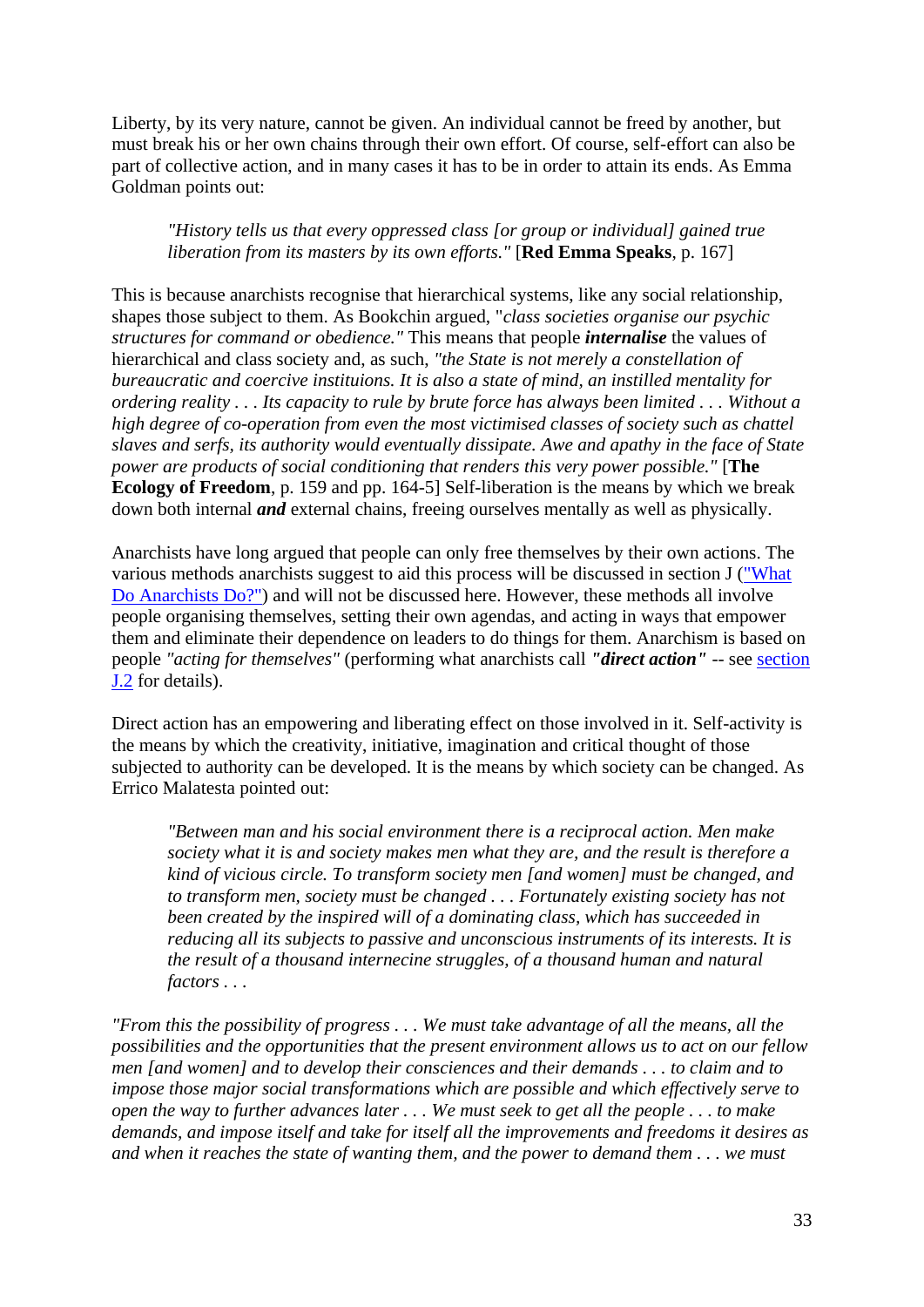#### *push the people to want always more and to increase its pressures [on the ruling elite], until it has achieved complete emancipation."* [**Errico Malatesta: His Life and Ideas**, pp. 188-9]

Society, while shaping all individuals, is also created by them, through their actions, thoughts, and ideals. Challenging institutions that limit one's freedom is mentally liberating, as it sets in motion the process of questioning authoritarian relationships in general. This process gives us insight into how society works, changing our ideas and creating new ideals. To quote Emma Goldman again: *"True emancipation begins. . . in woman's soul."* And in a man's too, we might add. It is only here that we can *"begin [our] inner regeneration, [cutting] loose from the weight of prejudices, traditions and customs."* [**Op. Cit.**, p. 167] But this process must be self-directed, for as Max Stirner notes, *"the man who is set free is nothing but a freed man. . . a dog dragging a piece of chain with him."* [**The Ego and Its Own**, p. 168] By changing the world, even in a small way, we change ourselves.

In an interview during the Spanish Revolution, the Spanish anarchist militant Durutti said, *"we have a new world in our hearts."* Only self-activity and self-liberation allows us to create such a vision and gives us the confidence to try to actualise it in the real world.

Anarchists, however, do not think that self-liberation must wait for the future, after the "glorious revolution." The personal is political, and given the nature of society, how we act in the here and now will influence the future of our society and our lives. Therefore, even in pre-anarchist society anarchists try to create, as Bakunin puts it, *"not only the ideas but also the facts of the future itself."* We can do so by creating alternative social relationships and organisations, acting as free people in a non-free society. Only by our actions in the here and now can we lay the foundation for a free society. Moreover, this process of self-liberation goes on all the time:

*"Subordinates of all kinds exercise their capacity for critical self-reflection every day -- that is why masters are thwarted, frustrated and, sometimes, overthrown. But unless masters are overthrown, unless subordinates engage in political activity, no amount of critical reflection will end their subjection and bring them freedom."* [Carole Pateman, **The Sexual Contract**, p. 205]

Anarchists aim to encourage these tendencies in everyday life to reject, resist and thwart authority and bring them to their logical conclusion -- a society of free individuals, cooperating as equals in free, self-managed associations. Without this process of critical selfreflection, resistance and self-liberation a free society is impossible. Thus, for anarchists, anarchism comes from the natural resistance of subordinated people striving to act as free individuals within a hierarchical world. This process of resistance is called by many anarchists the *"class struggle"* (as it is working class people who are generally the most subordinated group within society) or, more generally, *"social struggle."* It is this everyday resistance to authority (in all its forms) and the desire for freedom which is the key to the anarchist revolution. It is for this reason that *"anarchists emphasise over and over that the class struggle provides the only means for the workers [and other oppressed groups] to achieve control over their destiny."* [Marie-Louise Berneri, **Neither East Nor West**, p. 32]

Revolution is a process, not an event, and every *"spontaneous revolutionary action"* usually results from and is based upon the patient work of many years of organisation and education by people with "utopian" ideas. The process of "creating the new world in the shell of the old" (to use another **I.W.W.** expression), by building alternative institutions and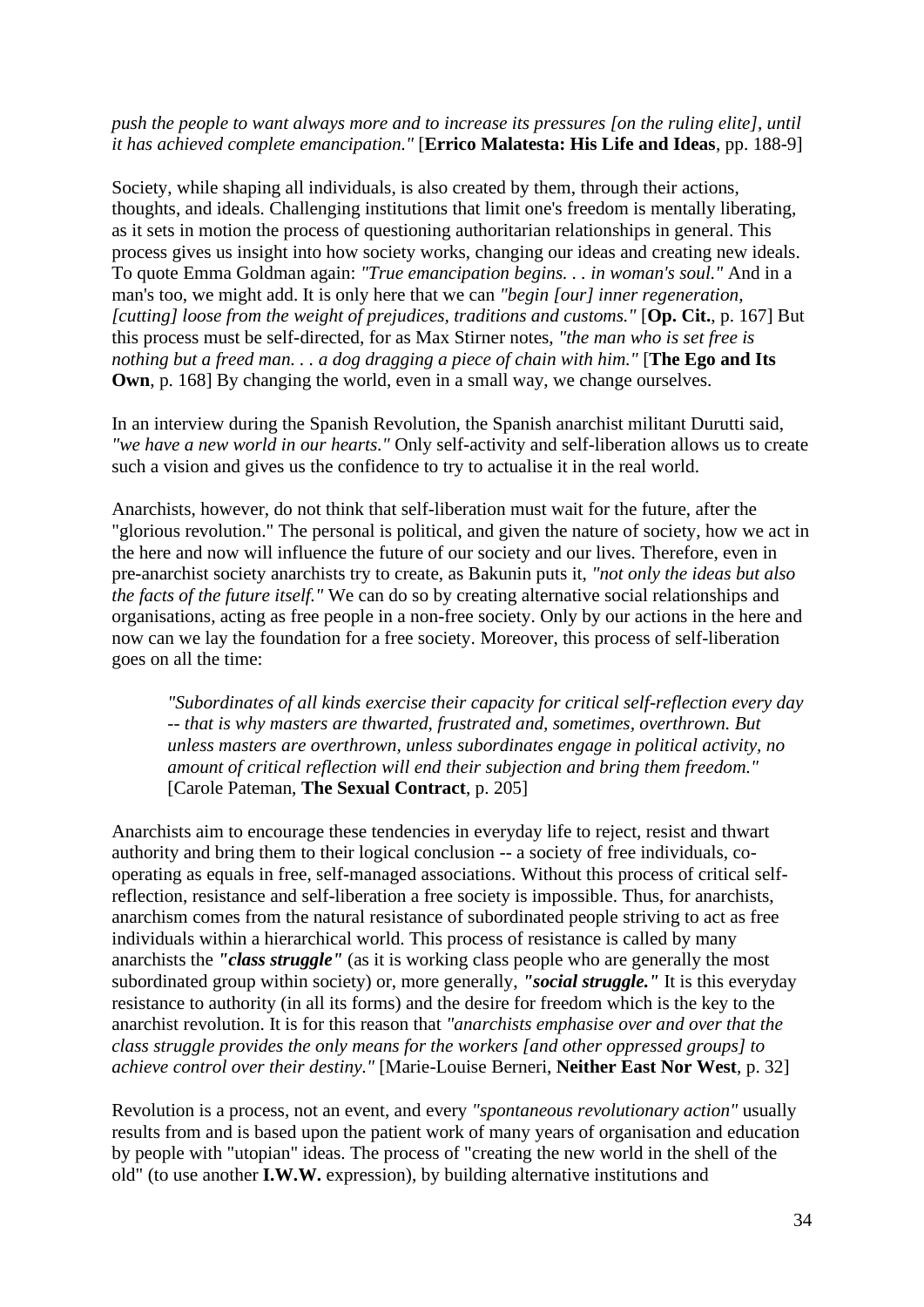relationships, is but one component of what must be a long tradition of revolutionary commitment and militancy.

As Malatesta made clear, *"to encourage popular organisations of all kinds is the logical consequence of our basic ideas, and should therefore be an integral part of our programme. . . anarchists do not want to emancipate the people; we want the people to emancipate themselves. . . , we want the new way of life to emerge from the body of the people and correspond to the state of their development and advance as they advance."* [**Op. Cit.**, p. 90]

Unless a process of self-emancipation occurs, a free society is impossible. Only when individuals free themselves, both materially (by abolishing the state and capitalism) and intellectually (by freeing themselves of submissive attitudes towards authority), can a free society be possible. We should not forget that capitalist and state power, to a great extent, is power over the minds of those subject to them (backed up, of course, with sizeable force if the mental domination fails and people start rebelling and resisting). In effect, a spiritual power as the ideas of the ruling class dominate society and permeate the minds of the oppressed. As long as this holds, the working class will acquiesce to authority, oppression and exploitation as the normal condition of life. Minds submissive to the doctrines and positions of their masters cannot hope to win freedom, to revolt and fight. Thus the oppressed must overcome the mental domination of the existing system before they can throw off its yoke (and, anarchists argue, direct action is the means of doing both -- see sections [J.2](sectionJ.html#secj2) and [J.4\)](sectionJ.html#secj4). Capitalism and statism must be beaten spiritually and theoretically before it is beaten materially (many anarchists call this mental liberation *"class consciousness"* -- see [section](sectionB.html#secb7#secb74)  [B.7.4\)](sectionB.html#secb7#secb74). And self-liberation through struggle against oppression is the only way this can be done. Thus anarchists encourage (to use Kropotkin's term) *"the spirit of revolt."*

Self-liberation is a product of struggle, of self-organisation, solidarity and direct action. Direct action is the means of creating anarchists, free people, and so *"Anarchists have always advised taking an active part in those workers' organisations which carry on the direct struggle of Labour against Capital and its protector, -- the State."* This is because *"[s]uch a struggle . . . better than any indirect means, permits the worker to obtain some temporary improvements in the present conditions of work, while it opens his [or her] eyes to the evil that is done by Capitalism and the State that supports it, and wakes up his [or her] thoughts concerning the possibility of organising consumption, production and exchange without the intervention of the capitalist and the state,"* that is, see the possibility of a free society. Kropotkin, like many anarchists, pointed to the Syndicalist and Trade Union movements as a means of developing libertarian ideas within existing society (although he, like most anarchists, did not limit anarchist activity exclusively to them). Indeed, any movement which *"permit[s] the working men [and women] to realise their solidarity and to feel the community of their interests . . . prepare[s] the way for these conceptions"* of communist-anarchism, i.e. the overcoming the spiritual domination of existing society within the minds of the oppressed. [**Evolution and Environment**, p. 83 and p. 85]

For anarchists, in the words of a Scottish Anarchist militant, the *"history of human progress [is] seen as the history of rebellion and disobedience, with the individual debased by subservience to authority in its many forms and able to retain his/her dignity only through rebellion and disobedience."* [Robert Lynn, **Not a Life Story, Just a Leaf from It**, p. 77] This is why anarchists stress self-liberation (and self-organisation, self-management and selfactivity). Little wonder Bakunin considered *"rebellion"* as one of the *"three fundamental principles [which] constitute the essential conditions of all human development, collective or*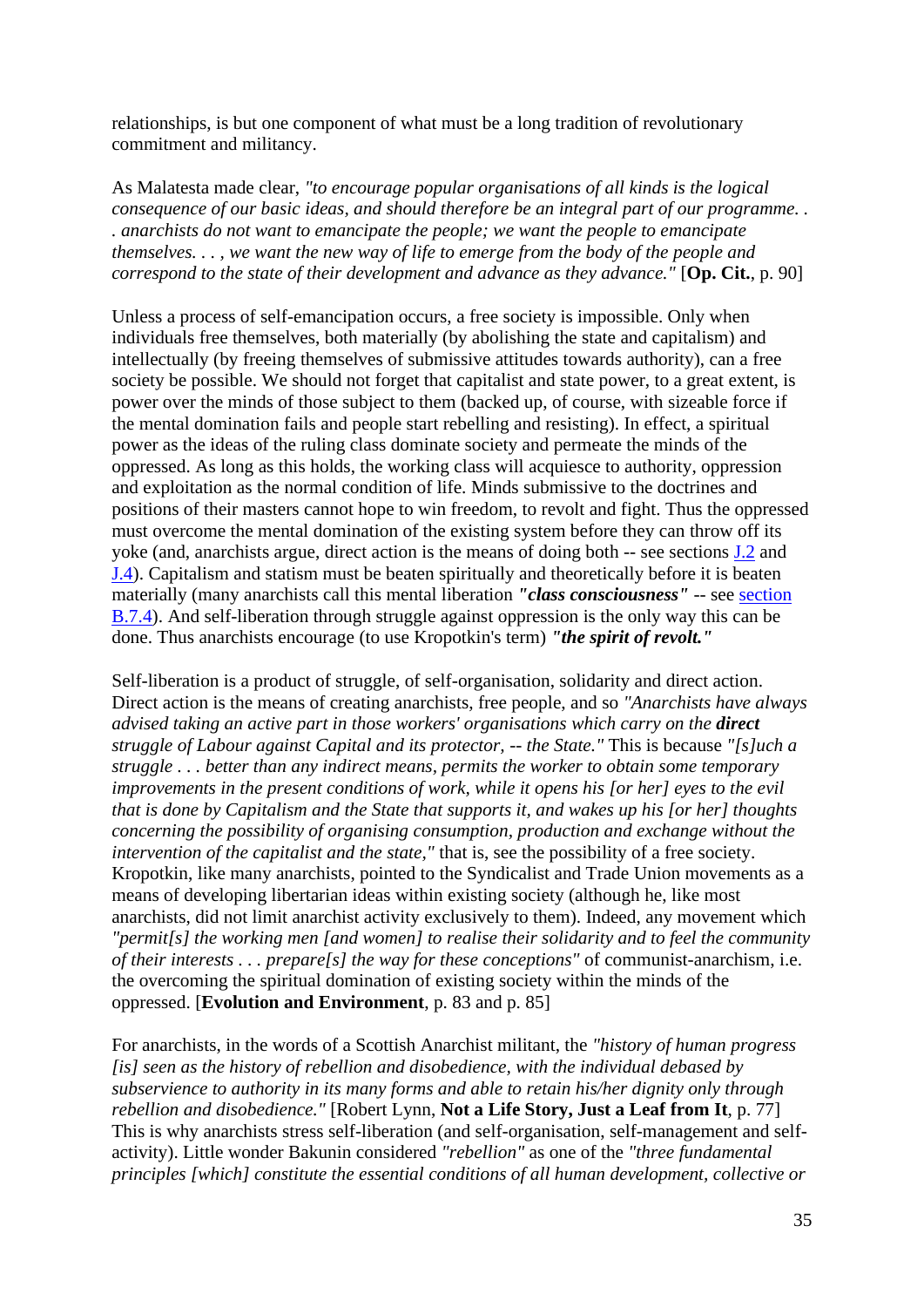*individual, in history."* [**God and the State**, p. 12] This is simply because individuals and groups cannot be freed by others, only by themselves. Such rebellion (self-liberation) is the **only** means by which existing society becomes more libertarian and an anarchist society a possibility.

#### <span id="page-35-0"></span>**A.2.8 Is it possible to be an anarchist without opposing hierarchy?**

No. We have seen that anarchists abhor authoritarianism. But if one is an anti-authoritarian, one must oppose all hierarchical institutions, since they embody the principle of authority. For, as Emma Goldman argued, *"it is not only government in the sense of the state which is destructive of every individual value and quality. It is the whole complex authority and institutional domination which strangles life. It is the superstition, myth, pretence, evasions, and subservience which support authority and institutional domination."* [**Red Emma Speaks**, p. 435] This means that *"there is and will always be a need to discover and overcome structures of hierarchy, authority and domination and constraints on freedom: slavery, wage-slavery [i.e. capitalism], racism, sexism, authoritarian schools, etc."* [Noam Chomsky, **Language and Politics**, p. 364]

Thus the consistent anarchist must oppose hierarchical relationships as well as the state. Whether economic, social or political, to be an anarchist means to oppose hierarchy. The argument for this (if anybody needs one) is as follows:

*"All authoritarian institutions are organised as pyramids: the state, the private or public corporation, the army, the police, the church, the university, the hospital: they are all pyramidal structures with a small group of decision-makers at the top and a broad base of people whose decisions are made for them at the bottom. Anarchism does not demand the changing of labels on the layers, it doesn't want different people on top, it wants us to clamber out from underneath."* [Colin Ward, **Anarchy in Action**, p. 22]

Hierarchies *"share a common feature: they are organised systems of command and obedience"* and so anarchists seek *"to eliminate hierarchy per se, not simply replace one form of hierarchy with another."* [Bookchin, **The Ecology of Freedom**, p. 27] A hierarchy is a pyramidally-structured organisation composed of a series of grades, ranks, or offices of increasing power, prestige, and (usually) remuneration. Scholars who have investigated the hierarchical form have found that the two primary principles it embodies are domination and exploitation. For example, in his classic article *"What Do Bosses Do?"* (**Review of Radical Political Economy,** Vol. 6, No. 2), a study of the modern factory, Steven Marglin found that the main function of the corporate hierarchy is not greater productive efficiency (as capitalists claim), but greater control over workers, the purpose of such control being more effective exploitation.

Control in a hierarchy is maintained by coercion, that is, by the threat of negative sanctions of one kind or another: physical, economic, psychological, social, etc. Such control, including the repression of dissent and rebellion, therefore necessitates centralisation: a set of power relations in which the greatest control is exercised by the few at the top (particularly the head of the organisation), while those in the middle ranks have much less control and the many at the bottom have virtually none.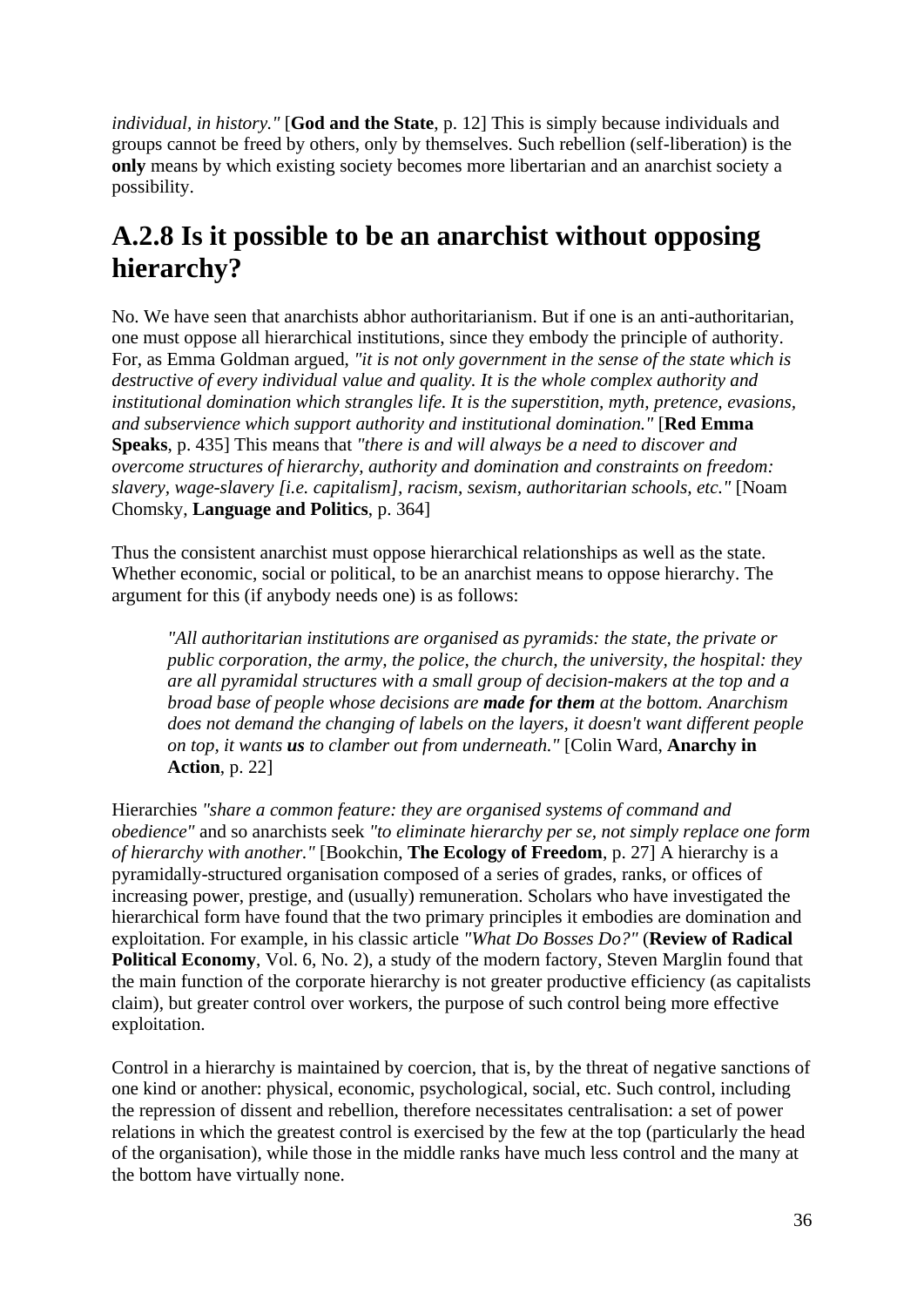Since domination, coercion, and centralisation are essential features of authoritarianism, and as those features are embodied in hierarchies, all hierarchical institutions are authoritarian. Moreover, for anarchists, any organisation marked by hierarchy, centralism and authoritarianism is state-like, or "statist." And as anarchists oppose both the state and authoritarian relations, anyone who does not seek to dismantle **all** forms of hierarchy cannot be called an anarchist. This applies to capitalist firms. As Noam Chomsky points out, the structure of the capitalist firm is extremely hierarchical, indeed fascist, in nature:

*"a fascist system. . . [is] absolutist - power goes from top down . . . the ideal state is top down control with the public essentially following orders.* 

*"Let's take a look at a corporation. . . [I]f you look at what they are, power goes strictly top down, from the board of directors to managers to lower managers to ultimately the people on the shop floor, typing messages, and so on. There's no flow of power or planning from the bottom up. People can disrupt and make suggestions, but the same is true of a slave society. The structure of power is linear, from the top down."* [**Keeping the Rabble in Line**, p. 237]

David Deleon indicates these similarities between the company and the state well when he writes:

*"Most factories are like military dictatorships. Those at the bottom are privates, the supervisors are sergeants, and on up through the hierarchy. The organisation can dictate everything from our clothing and hair style to how we spend a large portion of our lives, during work. It can compel overtime; it can require us to see a company doctor if we have a medical complaint; it can forbid us free time to engage in political activity; it can suppress freedom of speech, press and assembly -- it can use ID cards and armed security police, along with closed-circuit TVs to watch us; it can punish dissenters with 'disciplinary layoffs' (as GM calls them), or it can fire us. We are forced, by circumstances, to accept much of this, or join the millions of unemployed. . . In almost every job, we have only the 'right' to quit. Major decisions are made at the top and we are expected to obey, whether we work in an ivory tower or a mine shaft."* [*"For Democracy Where We Work: A rationale for social self-management"*, **Reinventing Anarchy, Again**, Howard J. Ehrlich (ed.), pp. 193-4]

Thus the consistent anarchist must oppose hierarchy in all its forms, including the capitalist firm. Not to do so is to support *archy* -- which an anarchist, by definition, cannot do. In other words, for anarchists, *"[p]romises to obey, contracts of (wage) slavery, agreements requiring the acceptance of a subordinate status, are all illegitimate because they do restrict and restrain individual autonomy."* [Robert Graham, *"The Anarchist Contract*, **Reinventing Anarchy, Again**, Howard J. Ehrlich (ed.), p. 77] Hierarchy, therefore, is against the basic principles which drive anarchism. It denies what makes us human and *"divest[s] the personality of its most integral traits; it denies the very notion that the individual is competent to deal not only with the management of his or her personal life but with its most important context: the social context."* [Murray Bookchin, **Op. Cit.**, p. 202]

Some argue that as long as an association is voluntary, whether it has a hierarchical structure is irrelevant. Anarchists disagree. This is for two reasons. Firstly, under capitalism workers are driven by economic necessity to sell their labour (and so liberty) to those who own the means of life. This process re-enforces the economic conditions workers face by creating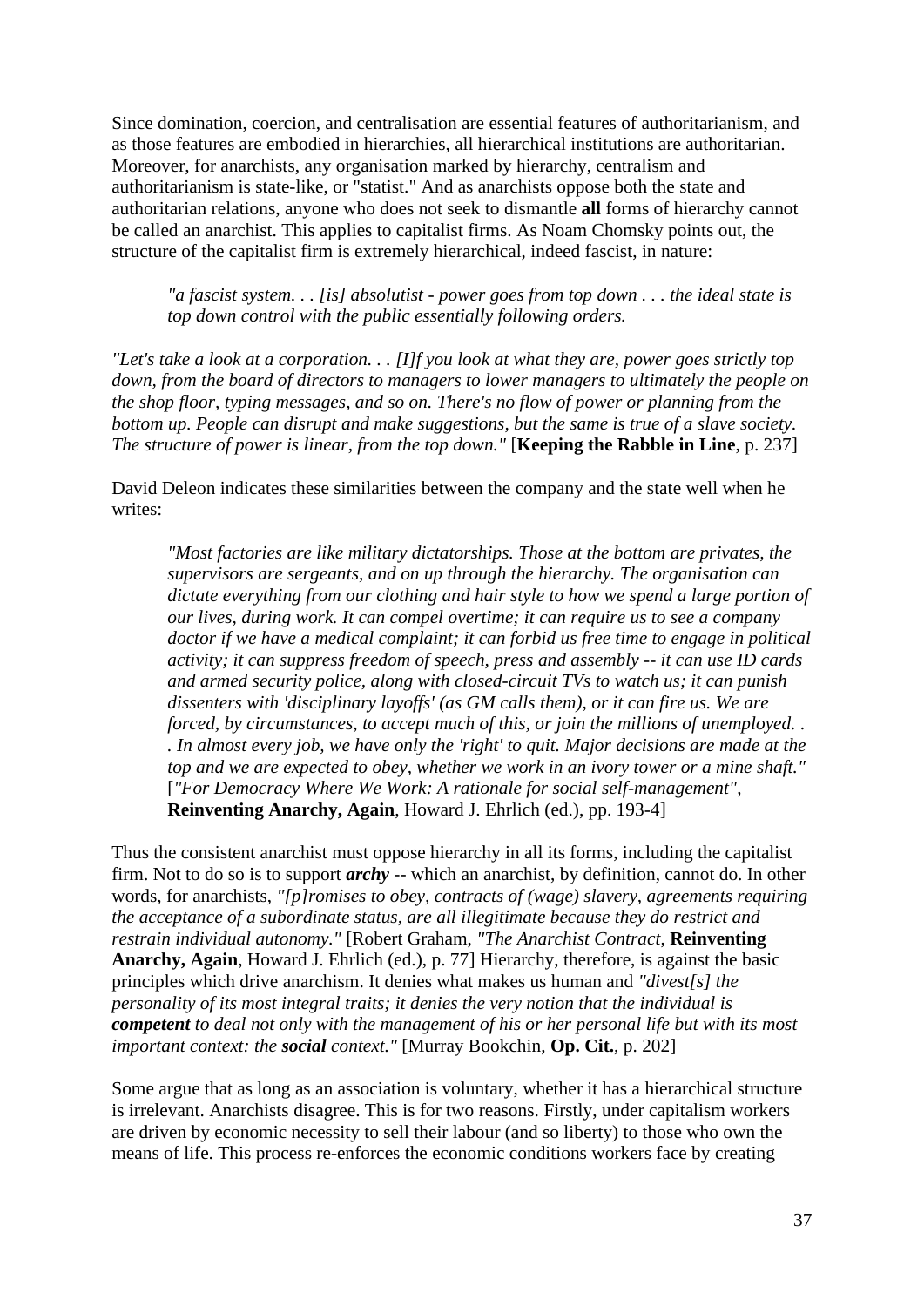*"massive disparities in wealth . . . [as] workers. . . sell their labour to the capitalist at a price which does not reflect its real value."* Therefore:

*"To portray the parties to an employment contract, for example, as free and equal to each other is to ignore the serious inequality of bargaining power which exists between the worker and the employer. To then go on to portray the relationship of subordination and exploitation which naturally results as the epitome of freedom is to make a mockery of both individual liberty and social justice."* [Robert Graham, **Op. Cit.**, p. 70]

It is for this reason that anarchists support collective action and organisation: it increases the bargaining power of working people and allows them to assert their autonomy (see [section J\)](sectionJ.html).

Secondly, if we take the key element as being whether an association is voluntary or not we would have to argue that the current state system must be considered as "anarchy." In a modern democracy no one forces an individual to live in a specific state. We are free to leave and go somewhere else. By ignoring the hierarchical nature of an association, you can end up supporting organisations based upon the denial of freedom (including capitalist companies, the armed forces, states even) all because they are "voluntary." As Bob Black argues, *"[t]o demonise state authoritarianism while ignoring identical albeit contract-consecrated subservient arrangements in the large-scale corporations which control the world economy is fetishism at its worst."* [*The Libertarian as Conservative,* **The Abolition of Work and other essays**, p. 142] Anarchy is more than being free to pick a master.

Therefore opposition to hierarchy is a key anarchist position, otherwise you just become a "voluntary archist" - which is hardly anarchistic. For more on this see section A.2.14 ( [Why is](sectionA.html#seca214)  [voluntarism not enough?\)](sectionA.html#seca214).

Anarchists argue that organisations do not need to be hierarchical, they can be based upon cooperation between equals who manage their own affairs directly. In this way we can do without hierarchical structures (i.e. the delegation of power in the hands of a few). Only when an association is self-managed by its members can it be considered truly anarchistic.

We are sorry to belabour this point, but some capitalist apologists, apparently wanting to appropriate the "anarchist" name because of its association with freedom, have recently claimed that one can be both a capitalist and an anarchist at the same time (as in so-called "anarcho" capitalism). It should now be clear that since capitalism is based on hierarchy (not to mention statism and exploitation), "anarcho"-capitalism is a contradiction in terms. (For more on this, see [Section F\)](sectionF.html)

#### **A.2.9 What sort of society do anarchists want?**

Anarchists desire a decentralised society, based on free association. We consider this form of society the best one for maximising the values we have outlined above -- liberty, equality and solidarity. Only by a rational decentralisation of power, both structurally and territorially, can individual liberty be fostered and encouraged. The delegation of power into the hands of a minority is an obvious denial of individual liberty and dignity. Rather than taking the management of their own affairs away from people and putting it in the hands of others,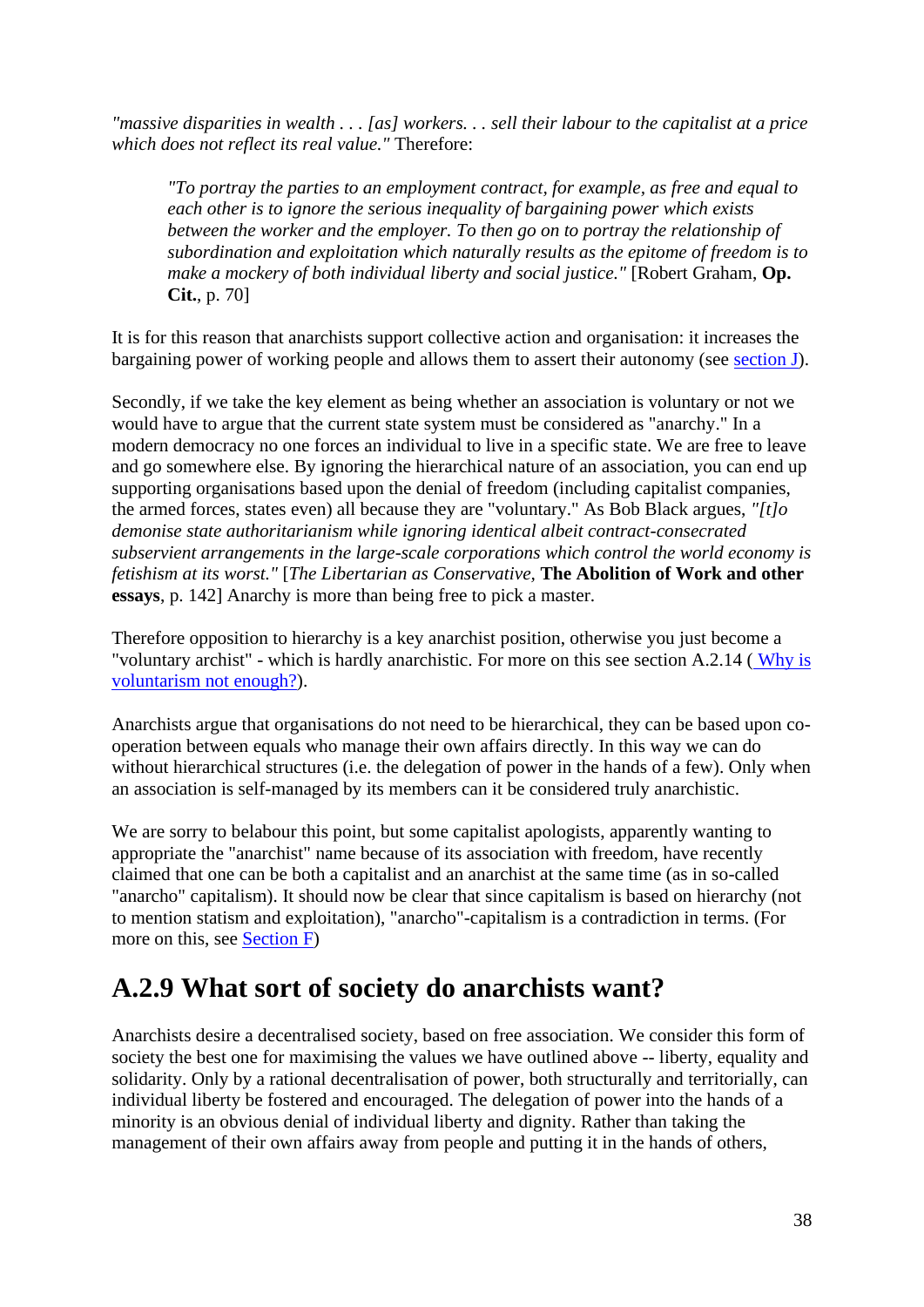anarchists favour organisations which minimise authority, keeping power at the base, in the hands of those who are affected by any decisions reached.

Free association is the cornerstone of an anarchist society. Individuals must be free to join together as they see fit, for this is the basis of freedom and human dignity. However, any such free agreement must be based on decentralisation of power; otherwise it will be a sham (as in capitalism), as only equality provides the necessary social context for freedom to grow and development. Therefore anarchists support directly democratic collectives, based on "one person one vote" (for the rationale of direct democracy as the political counterpart of free agreement, see section A.2.11 -- [Why do most anarchists support direct democracy?\)](sectionA.html#seca211).

We should point out here that an anarchist society does not imply some sort of idyllic state of harmony within which everyone agrees. Far from it! As Luigi Galleani points out, *"[d]isagreements and friction will always exist. In fact they are an essential condition of unlimited progress. But once the bloody area of sheer animal competition - the struggle for food - has been eliminated, problems of disagreement could be solved without the slightest threat to the social order and individual liberty."* [**The End of Anarchism?**, p. 28] Anarchism aims to *"rouse the spirit of initiative in individuals and in groups."* These will *"create in their mutual relations a movement and a life based on the principles of free understanding"* and recognise that *"variety, conflict even, is life and that uniformity is death."* [Peter Kropotkin, **Anarchism**, p. 143]

Therefore, an anarchist society will be based upon co-operative conflict as *"[c]onflict, per se, is not harmful. . . disagreements exist [and should not be hidden] . . . What makes disagreement destructive is not the fact of conflict itself but the addition of competition."* Indeed, *"a rigid demand for agreement means that people will effectively be prevented from contributing their wisdom to a group effort."* [Alfie Kohn, **No Contest: The Case Against Competition**, p. 156] It is for this reason that most anarchists reject consensus decision making in large groups (see section [A.2.12\)](sectionA.html#seca212).

So, in an anarchist society associations would be run by mass assemblies of all involved, based upon extensive discussion, debate and co-operative conflict between equals, with purely administrative tasks being handled by elected committees. These committees would be made up of mandated, recallable and temporary delegates who carry out their tasks under the watchful eyes of the assembly which elected them. Thus in an anarchist society, *"we'll look after our affairs ourselves and decide what to do about them. And when, to put our ideas into action, there is a need to put someone in charge of a project, we'll tell them to do [it] in such and such a way and no other . . . nothing would be done without our decision. So our delegates, instead of people being individuals whom we've given the right to order us about, would be people . . . [with] no authority, only the duty to carry out what everyone involved wanted."* [Errico Malatesta, **Fra Contadini**, p. 34] If the delegates act against their mandate or try to extend their influence or work beyond that already decided by the assembly (i.e. if they start to make policy decisions), they can be instantly recalled and their decisions abolished. In this way, the organisation remains in the hands of the union of individuals who created it.

This self-management by the members of a group at the base and the power of recall are essential tenets of any anarchist organisation. The **key** difference between a statist or hierarchical system and an anarchist community is who wields power. In a parliamentary system, for example, people give power to a group of representatives to make decisions for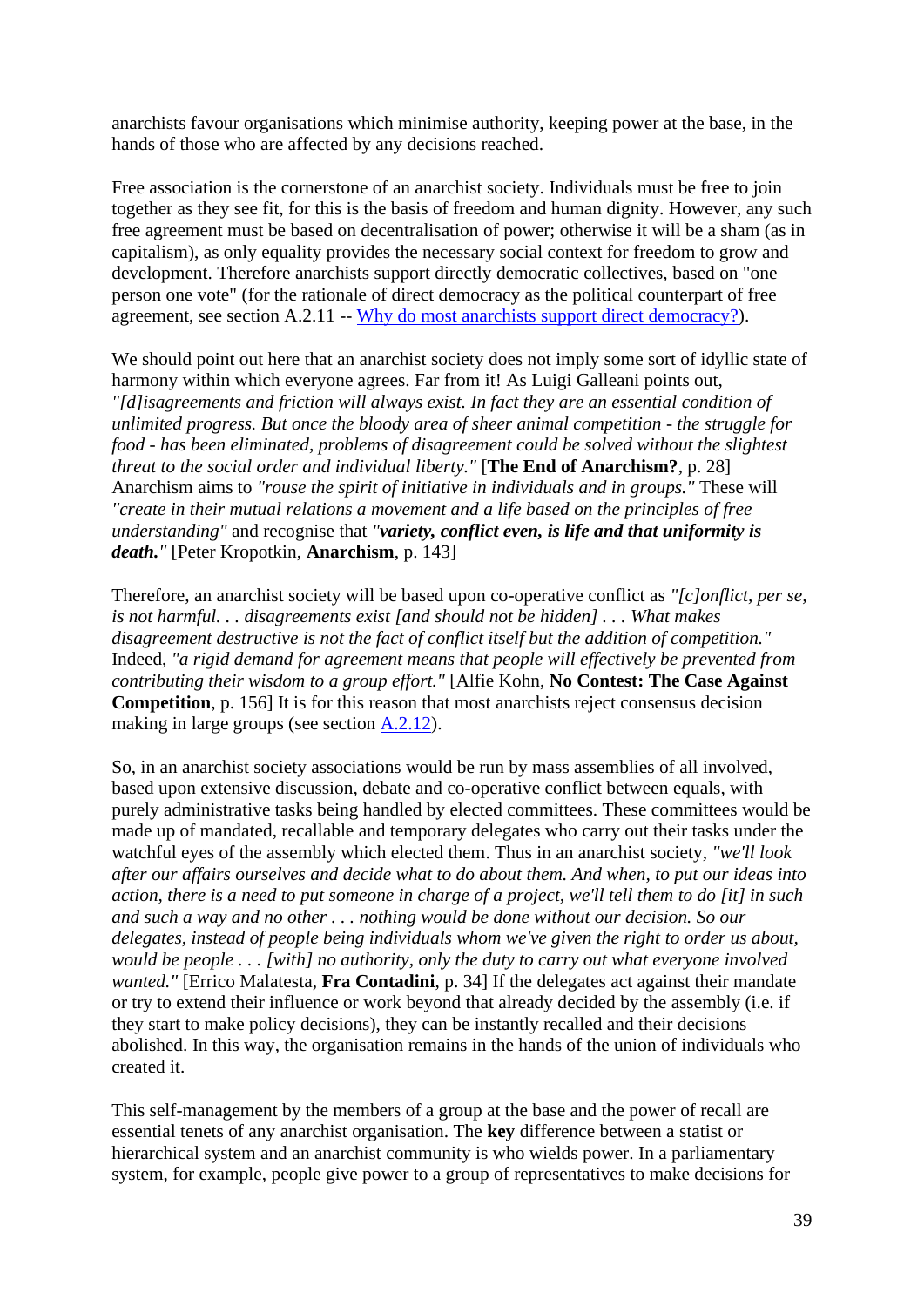them for a fixed period of time. Whether they carry out their promises is irrelevant as people cannot recall them till the next election. Power lies at the top and those at the base are expected to obey. Similarly, in the capitalist workplace, power is held by an unelected minority of bosses and managers at the top and the workers are expected to obey.

In an anarchist society this relationship is reversed. No one individual or group (elected or unelected) holds power in an anarchist community. Instead decisions are made using direct democratic principles and, when required, the community can elect or appoint delegates to carry out these decisions. There is a clear distinction between policy making (which lies with everyone who is affected) and the co-ordination and administration of any adopted policy (which is the job for delegates).

These egalitarian communities, founded by free agreement, also freely associate together in confederations. Such a free confederation would be run from the bottom up, with decisions following from the elemental assemblies upwards. The confederations would be run in the same manner as the collectives. There would be regular local regional, "national" and international conferences in which all important issues and problems affecting the collectives involved would be discussed. In addition, the fundamental, guiding principles and ideas of society would be debated and policy decisions made, put into practice, reviewed, and coordinated. The delegates would simply *"take their given mandates to the relative meetings and try to harmonise their various needs and desires. The deliberations would always be subject to the control and approval of those who delegated them"* and so *"there would be no danger than the interest of the people [would] be forgotten."* [Malatesta, **Op. Cit.**, p. 36]

Action committees would be formed, if required, to co-ordinate and administer the decisions of the assemblies and their congresses, under strict control from below as discussed above. Delegates to such bodies would have a limited tenure and, like the delegates to the congresses, have a fixed mandate -- they are not able to make decisions on behalf of the people they are delegates for. In addition, like the delegates to conferences and congresses, they would be subject to instant recall by the assemblies and congresses from which they emerged in the first place. In this way any committees required to co-ordinate join activities would be, to quote Malatesta's words, *"always under the direct control of the population"* and so express the *"decisions taken at popular assemblies."* [**Errico Malatesta: His Life and Ideas**, p. 175 and p. 129]

Most importantly, the basic community assemblies can overturn any decisions reached by the conferences and withdraw from any confederation. Any compromises that are made by a delegate during negotiations have to go back to a general assembly for ratification. Without that ratification any compromises that are made by a delegate are not binding on the community that has delegated a particular task to a particular individual or committee. In addition, they can call confederal conferences to discuss new developments and to inform action committees about changing wishes and to instruct them on what to do about any developments and ideas.

In other words, any delegates required within an anarchist organisation or society are **not** representatives (as they are in a democratic government). Kropotkin makes the difference clear:

*"The question of true delegation versus representation can be better understood if one imagines a hundred or two hundred men [and women], who meet each day in their*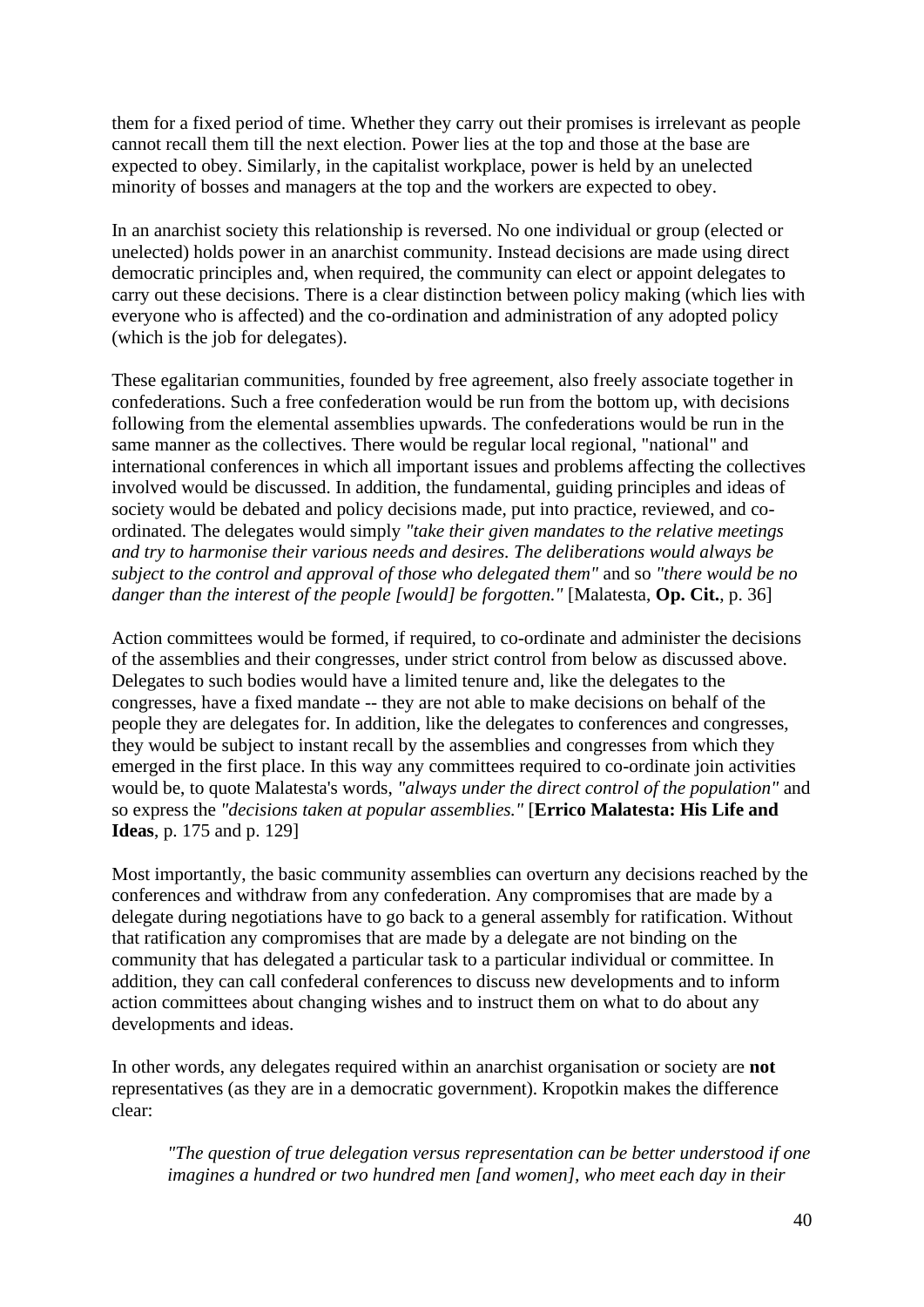*work and share common concerns . . . who have discussed every aspect of the question that concerns them and have reached a decision. They then choose someone and send him [or her] to reach an agreement with other delegates of the same kind. . . The delegate is not authorised to do more than explain to other delegates the considerations that have led his [or her] colleagues to their conclusion. Not being able to impose anything, he [or she] will seek an understanding and will return with a simple proposition which his mandatories can accept or refuse. This is what happens when true delegation comes into being."* [**Words of a Rebel**, p. 132]

Unlike in a representative system, **power** is not delegated into the hands of the few. Rather, any delegate is simply a mouthpiece for the association that elected (or otherwise selected) them in the first place. All delegates and action committees would be mandated and subject to instant recall to ensure they express the wishes of the assemblies they came from rather than their own. In this way government is replaced by anarchy, a network of free associations and communities co-operating as equals based on a system of mandated delegates, instant recall, free agreement and free federation from the bottom up.

Only this system would ensure the *"free organisation of the people, an organisation from below upwards."* This *"free federation from below upward"* would start with the basic *"association"* and their federation *"first into a commune, then a federation of communes into regions, of regions into nations, and of nations into an international fraternal association."* [Michael Bakunin, **The Political Philosophy of Bakunin**, p. 298] This network of anarchist communities would work on three levels. There would be *"independent Communes for the territorial organisation, and of federations of Trade Unions [i.e. workplace associations] for the organisation of men [and women] in accordance with their different functions. . . [and] free combines and societies . . . for the satisfaction of all possible and imaginable needs, economic, sanitary, and educational; for mutual protection, for the propaganda of ideas, for arts, for amusement, and so on."* [Peter Kropotkin, **Evolution and Environment**, p. 79] All would be based on self-management, free association, free federation and self-organisation from the bottom up.

By organising in this manner, hierarchy is abolished in all aspects of life, because the people at the base of the organisation are in control, **not** their delegates. Only this form of organisation can replace government (the initiative and empowerment of the few) with anarchy (the initiative and empowerment of all). This form of organisation would exist in all activities which required group work and the co-ordination of many people. It would be, as Bakunin said, the means *"to integrate individuals into structures which they could understand and control."* [quoted by Cornelius Castoriadis, **Political and Social Writings**, vol. 2, p. 97] For individual initiatives, the individual involved would manage them.

As can be seen, anarchists wish to create a society based upon structures that ensure that no individual or group is able to wield power over others. Free agreement, confederation and the power of recall, fixed mandates and limited tenure are mechanisms by which power is removed from the hands of governments and placed in the hands of those directly affected by the decisions.

For a fuller discussion on what an anarchist society would look like see [section I.](sectionI.html) Anarchy, however, is not some distant goal but rather an aspect of current struggles against oppression and exploitation. Means and ends are linked, with direct action generating mass participatory organisations and preparing people to directly manage their own personal and collective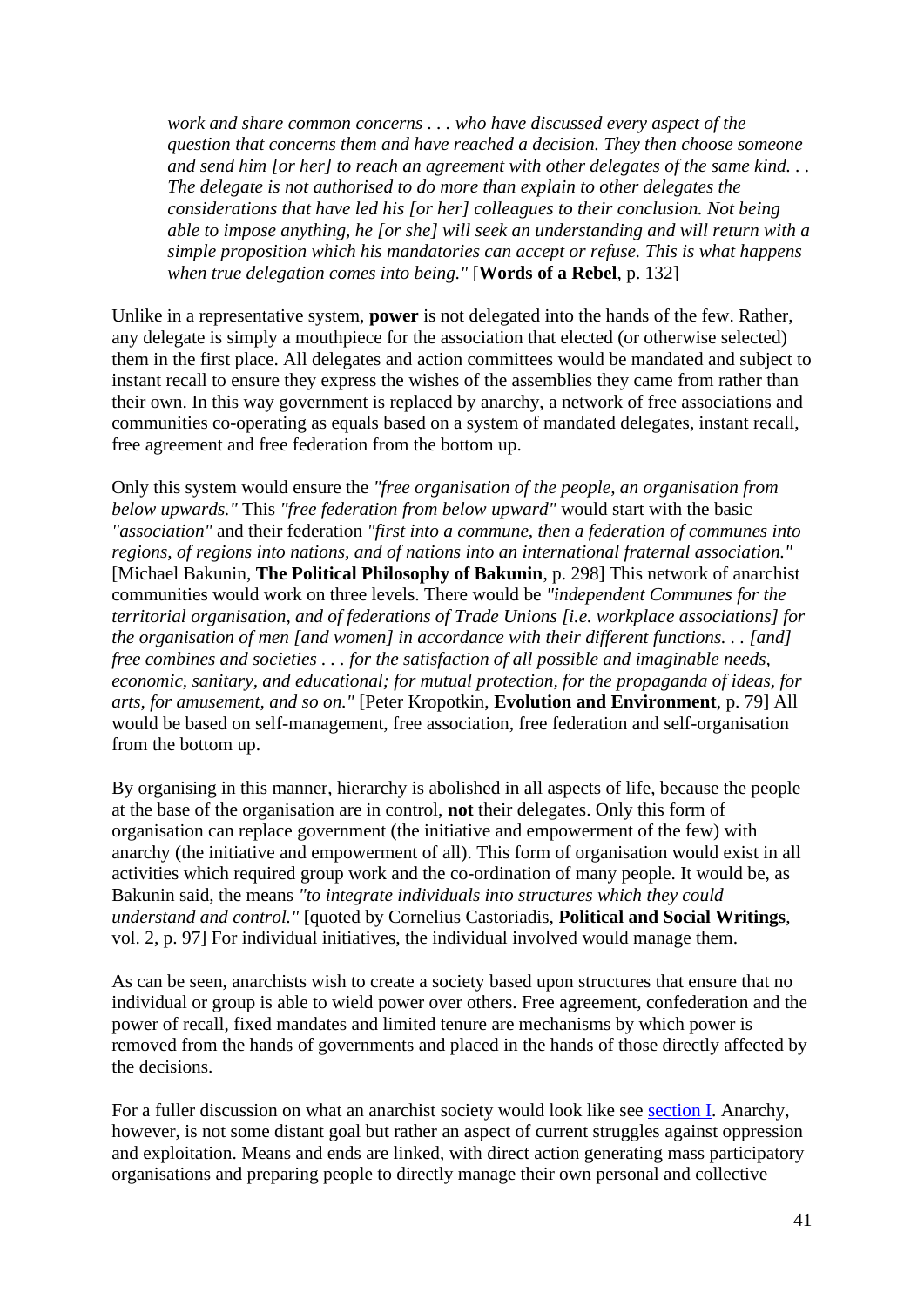interests. This is because anarchists, as we discuss in [section I.2.3,](sectionI.html#seci23) see the framework of a free society being based on the organisations created by the oppressed in their struggle against capitalism in the here and now. In this sense, collective struggle creates the organisations as well as the individual attitudes anarchism needs to work. The struggle against oppression is the school of anarchy. It teaches us not only how to be anarchists but also gives us a glimpse of what an anarchist society would be like, what its initial organisational framework could be and the experience of managing our own activities which is required for such a society to work. As such, anarchists try to create the kind of world we want in our current struggles and do not think our ideas are only applicable "after the revolution." Indeed, by applying our principles today we bring anarchy that much nearer.

# **A.2.10 What will abolishing hierarchy mean and achieve?**

The creation of a new society based upon libertarian organisations will have an incalculable effect on everyday life. The empowerment of millions of people will transform society in ways we can only guess at now.

However, many consider these forms of organisation as impractical and doomed to failure. To those who say that such confederal, non-authoritarian organisations would produce confusion and disunity, anarchists maintain that the statist, centralised and hierarchical form of organisation produces indifference instead of involvement, heartlessness instead of solidarity, uniformity instead of unity, and privileged elites instead of equality. More importantly, such organisations destroy individual initiative and crush independent action and critical thinking. (For more on hierarchy, see section B.1 -- ["Why are anarchists against](sectionB.html#secb1)  [authority and hierarchy?"\)](sectionB.html#secb1).

That libertarian organisation can work and is based upon (and promotes) liberty was demonstrated in the Spanish Anarchist movement. Fenner Brockway, Secretary of the British Independent Labour Party, when visiting Barcelona during the 1936 revolution, noted that *"the great solidarity that existed among the Anarchists was due to each individual relying on his [sic] own strength and not depending upon leadership. . . . The organisations must, to be successful, be combined with free-thinking people; not a mass, but free individuals"* [quoted by Rudolf Rocker, **Anarcho-syndicalism**, p. 67f]

As sufficiently indicated already, hierarchical, centralised structures restrict freedom. As Proudhon noted: *"the centralist system is all very well as regards size, simplicity and construction: it lacks but one thing -- the individual no longer belongs to himself in such a system, he cannot feel his worth, his life, and no account is taken of him at all."* [quoted by Martin Buber, **Paths in Utopia**, p. 33]

The effects of hierarchy can be seen all around us. It does not work. Hierarchy and authority exist everywhere, in the workplace, at home, in the street. As Bob Black puts it, *"[i]f you spend most of your waking life taking orders or kissing ass, if you get habituated to hierarchy, you will become passive-aggressive, sado-masochistic, servile and stupefied, and you will carry that load into every aspect of the balance of your life."* [*"The Libertarian as Conservative,"* **The Abolition of Work and other essays**, pp. 147-8]

This means that the end of hierarchy will mean a **massive** transformation in everyday life. It will involve the creation of individual-centred organisations within which all can exercise,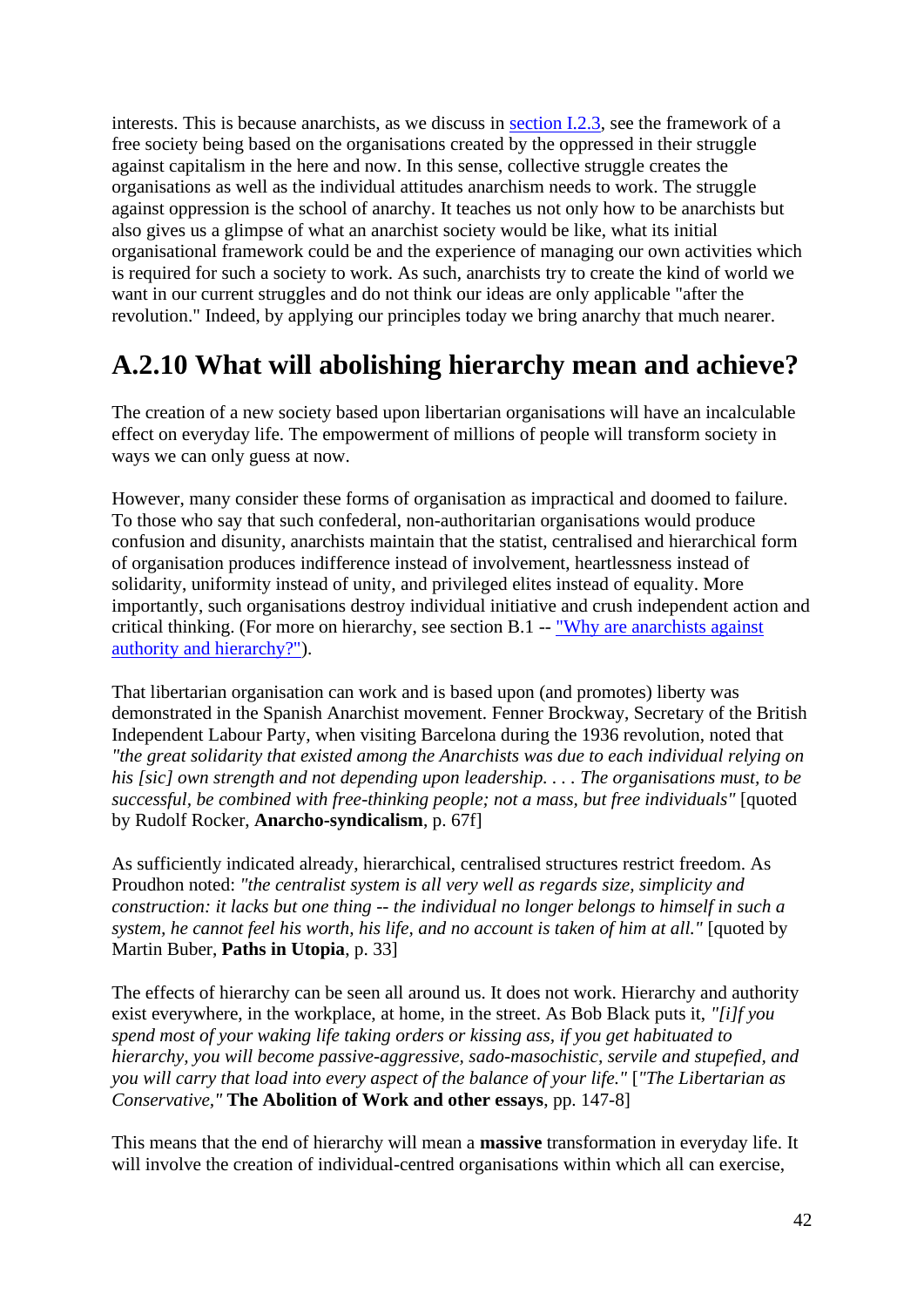and so develop, their abilities to the fullest. By involving themselves and participating in the decisions that affect them, their workplace, their community and society, they can ensure the full development of their individual capacities.

With the free participation of all in social life, we would quickly see the end of inequality and injustice. Rather than people existing to make ends meet and being used to increase the wealth and power of the few as under capitalism, the end of hierarchy would see (to quote Kropotkin) *"the well-being of all"* and it is *"high time for the worker to assert his [or her] right to the common inheritance, and to enter into possession of it."* [**The Conquest of Bread**, p. 35 and p. 44] For only taking possession of the means of life (workplaces, housing, the land, etc.) can ensure *"liberty and justice, for liberty and justice are not decreed but are the result of economic independence. They spring from the fact that the individual is able to live without depending on a master, and to enjoy . . . the product of his [or her] toil."* [Ricardo Flores Magon, **Land and Liberty**, p. 62] Therefore liberty requires the abolition of capitalist private property rights in favour of *"use rights."* (see [section B.3](sectionB.html#secb3) for more details). Ironically, the *"abolition of property will free the people from homelessness and nonpossession."* [Max Baginski, *"Without Government,"* **Anarchy! An Anthology of Emma Goldman's Mother Earth**, p. 11] Thus anarchism promises *"both requisites of happiness - liberty and wealth."* In anarchy, *"mankind will live in freedom and in comfort."* [Benjamin Tucker, **Why I am an Anarchist**, p. 135 and p. 136]

Only self-determination and free agreement on every level of society can develop the responsibility, initiative, intellect and solidarity of individuals and society as a whole. Only anarchist organisation allows the vast talent which exists within humanity to be accessed and used, enriching society by the very process of enriching and developing the individual. Only by involving everyone in the process of thinking, planning, co-ordinating and implementing the decisions that affect them can freedom blossom and individuality be fully developed and protected. Anarchy will release the creativity and talent of the mass of people enslaved by hierarchy.

Anarchy will even be of benefit for those who are said to benefit from capitalism and its authority relations. Anarchists *"maintain that both rulers and ruled are spoiled by authority; both exploiters and exploited are spoiled by exploitation."* [Peter Kropotkin, **Act for Yourselves**, p. 83] This is because *"[i]n any hierarchical relationship the dominator as well as the submissive pays his dues. The price paid for the 'glory of command' is indeed heavy. Every tyrant resents his duties. He is relegated to drag the dead weight of the dormant creative potential of the submissive all along the road of his hierarchical excursion."* [For Ourselves, **The Right to Be Greedy**, Thesis 95]

# **A.2.11 Why are most anarchists in favour of direct democracy?**

For most anarchists, direct democratic voting on policy decisions within free associations is the political counterpart of free agreement (this is also known as *"self-management"*). The reason is that *"many forms of domination can be carried out in a 'free.' non-coercive, contractual manner. . . and it is naive. . . to think that mere opposition to political control will in itself lead to an end of oppression."* [John P. Clark, **Max Stirner's Egoism**, p. 93] Thus the relationships we create **within** an organisation is as important in determining its libertarian nature as its voluntary nature (see [section A.2.14](sectionA.html#seca214) for more discussion).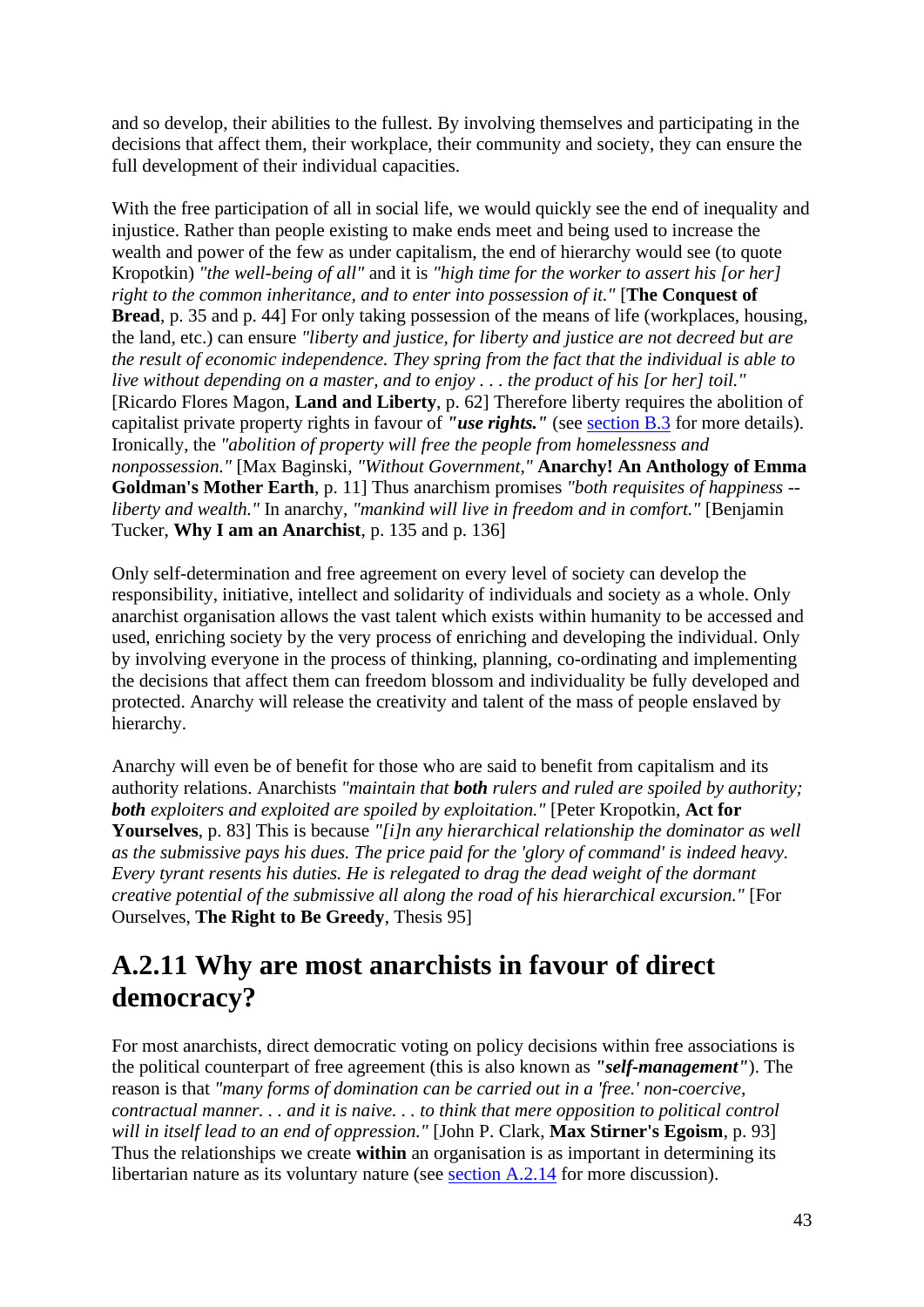It is obvious that individuals must work together in order to lead a fully human life. And so, *"[h]aving to join with others humans"* the individual has three options: *"he [or she] must submit to the will of others (be enslaved) or subject others to his will (be in authority) or live with others in fraternal agreement in the interests of the greatest good of all (be an associate). Nobody can escape from this necessity."* [Errico Malatesta, **Life and Ideas**, p. 85]

Anarchists obviously pick the last option, association, as the only means by which individuals can work together as free and equal human beings, respecting the uniqueness and liberty of one another. Only within direct democracy can individuals express themselves, practice critical thought and self-government, so developing their intellectual and ethical capacities to the full. In terms of increasing an individual's freedom and their intellectual, ethical and social faculties, it is far better to be sometimes in a minority than be subject to the will of a boss all the time. So what is the theory behind anarchist direct democracy?

As Bertrand Russell noted, the anarchist *"does not wish to abolish government in the sense of collective decisions: what he does wish to abolish is the system by which a decision is enforced upon those who oppose it."* [**Roads to Freedom**, p. 85] Anarchists see selfmanagement as the means to achieve this. Once an individual joins a community or workplace, he or she becomes a "citizen" (for want of a better word) of that association. The association is organised around an assembly of all its members (in the case of large workplaces and towns, this may be a functional sub-group such as a specific office or neighbourhood). In this assembly, in concert with others, the contents of his or her political obligations are defined. In acting within the association, people must exercise critical judgement and choice, i.e. manage their own activity. Rather than promising to obey (as in hierarchical organisations like the state or capitalist firm), individuals participate in making their own collective decisions, their own commitments to their fellows. This means that political obligation is not owed to a separate entity above the group or society, such as the state or company, but to one's fellow "citizens."

Although the assembled people collectively legislate the rules governing their association, and are bound by them as individuals, they are also superior to them in the sense that these rules can always be modified or repealed. Collectively, the associated "citizens" constitute a political "authority", but as this "authority" is based on horizontal relationships between themselves rather than vertical ones between themselves and an elite, the "authority" is nonhierarchical ("rational" or "natural," see section B.1 - "Why are anarchists against authority [and hierarchy?"](sectionB.html#secb1) - for more on this). Thus Proudhon:

*"In place of laws, we will put contracts [i.e. free agreement]. - No more laws voted by a majority, nor even unanimously; each citizen, each town, each industrial union, makes its own laws."* [**The General Idea of the Revolution**, pp. 245-6]

Such a system does not mean, of course, that everyone participates in every decision needed, no matter how trivial. While any decision can be put to the assembly (if the assembly so decides, perhaps prompted by some of its members), in practice certain activities (and so purely functional decisions) will be handled by the association's elected administration. This is because, to quote a Spanish anarchist activist, *"a collectivity as such cannot write a letter or add up a list of figures or do hundreds of chores which only an individual can perform."* Thus the need *"to organise the administration."* Supposing an association is *"organised without any directive council or any hierarchical offices"* which *"meets in general assembly once a week or more often, when it settles all matters needful for its progress"* it still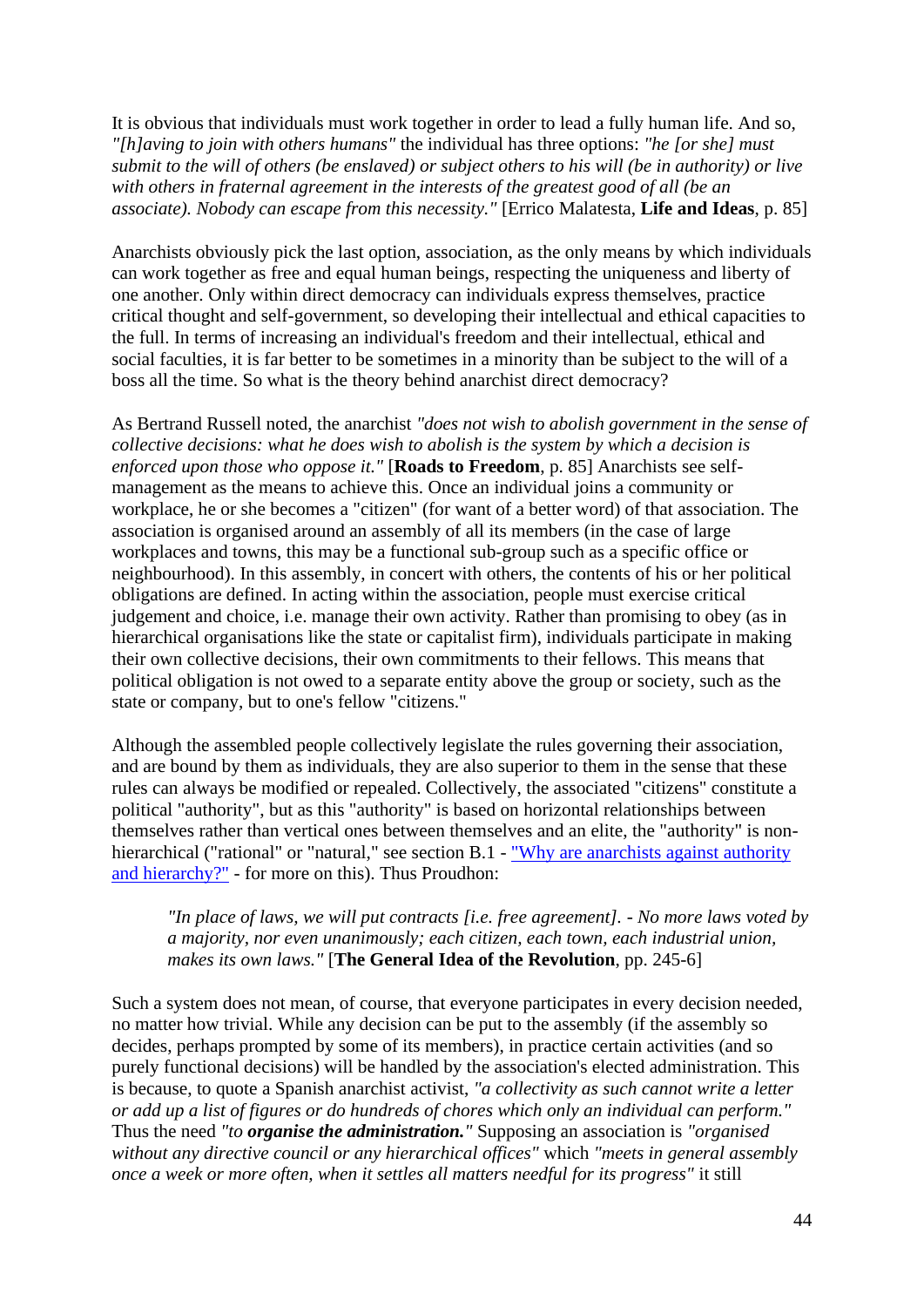*"nominates a commission with strictly administrative functions."* However, the assembly *"prescribes a definite line of conduct for this commission or gives it an imperative mandate"* and so *"would be perfectly anarchist."* As it *"follows that delegating these tasks to qualified individuals, who are instructed in advance how to proceed, . . . does not mean an abdication of that collectivity's own liberty."* [Jose Llunas Pujols, quoted by Max Nettlau, **A Short History of Anarchism**, p. 187] This, it should be noted, follows Proudhon's ideas that within the workers' associations *"all positions are elective, and the by-laws subject to the approval of the members."* [Proudhon, **Op. Cit.**, p. 222]

Instead of capitalist or statist hierarchy, self-management (i.e. direct democracy) would be the guiding principle of the freely joined associations that make up a free society. This would apply to the federations of associations an anarchist society would need to function. *"All the commissions or delegations nominated in an anarchist society,"* correctly argued Jose Llunas Pujols, *"must be subject to replacement and recall at any time by the permanent suffrage of the section or sections that elected them."* Combined with the *"imperative mandate"* and *"purely administrative functions,"* this *"make[s] it thereby impossible for anyone to arrogate to himself [or herself] a scintilla of authority."* [quoted by Max Nettlau, **Op. Cit.**, pp. 188-9] Again, Pujols follows Proudhon who demanded twenty years previously the *"implementation of the binding mandate"* to ensure the people do not *"adjure their sovereignty."* [**No Gods, No Masters**, vol. 1, p. 63]

By means of a federalism based on mandates and elections, anarchists ensure that decisions flow from the bottom-up. By making our own decisions, by looking after our joint interests ourselves, we exclude others ruling over us. Self-management, for anarchists, is essential to ensure freedom within the organisations so needed for any decent human existence.

Of course it could be argued that if you are in a minority, you are governed by others (*"Democratic rule is still rule"* [L. Susan Brown, **The Politics of Individualism**, p. 53]). Now, the concept of direct democracy as we have described it is not necessarily tied to the concept of majority rule. If someone finds themselves in a minority on a particular vote, he or she is confronted with the choice of either consenting or refusing to recognise it as binding. To deny the minority the opportunity to exercise its judgement and choice is to infringe its autonomy and to impose obligation upon it which it has not freely accepted. The coercive imposition of the majority will is contrary to the ideal of self-assumed obligation, and so is contrary to direct democracy and free association. Therefore, far from being a denial of freedom, direct democracy within the context of free association and self-assumed obligation is the only means by which liberty can be nurtured (*"Individual autonomy limited by the obligation to hold given promises."* [Malatesta, quoted by quoted by Max Nettlau, **Errico Malatesta: The Biography of an Anarchist**]). Needless to say, a minority, if it remains in the association, can argue its case and try to convince the majority of the error of its ways.

And we must point out here that anarchist support for direct democracy does not suggest we think that the majority is always right. Far from it! The case for democratic participation is not that the majority is always right, but that no minority can be trusted not to prefer its own advantage to the good of the whole. History proves what common-sense predicts, namely that anyone with dictatorial powers (by they a head of state, a boss, a husband, whatever) will use their power to enrich and empower themselves at the expense of those subject to their decisions.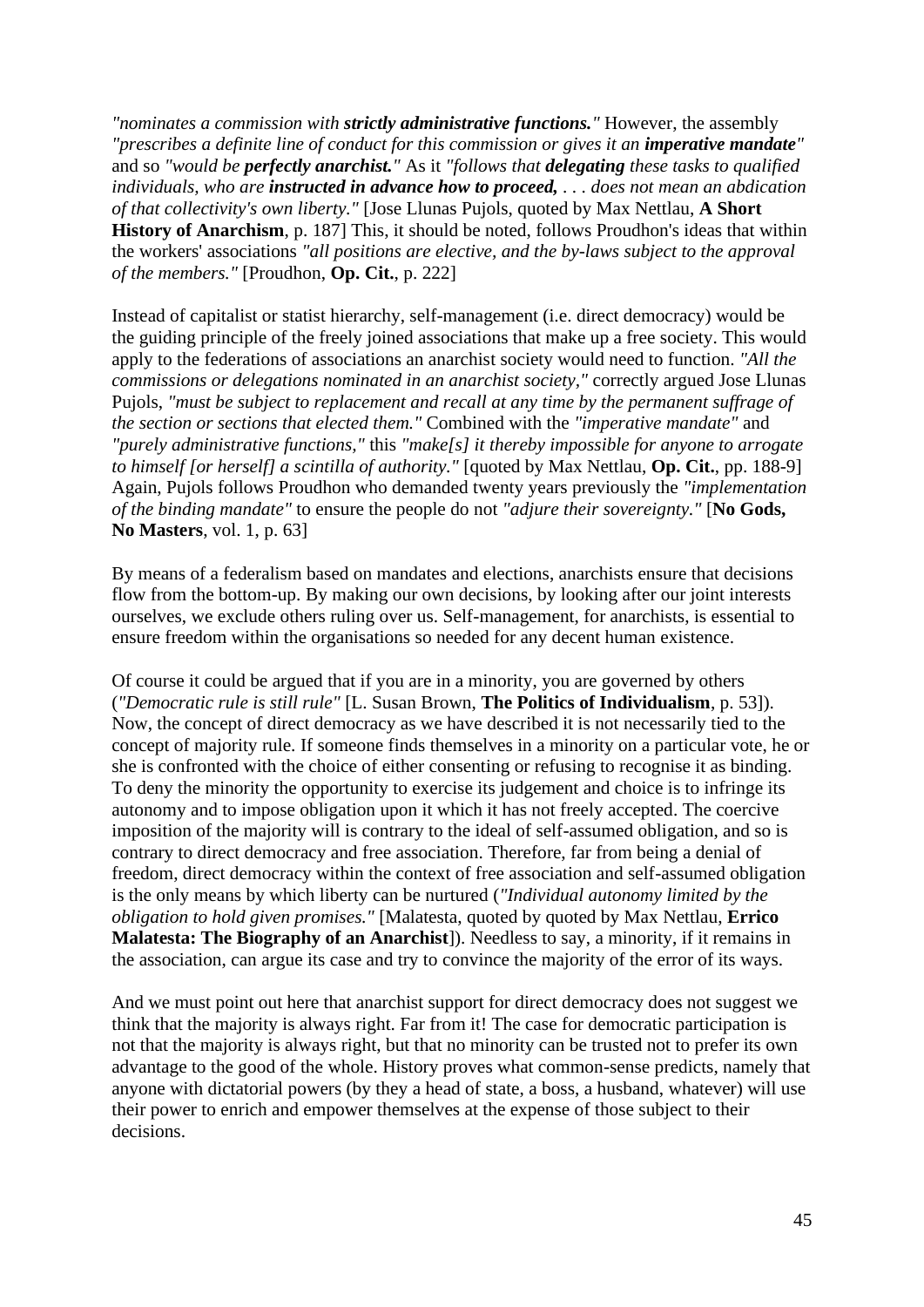Anarchists recognise that majorities can and do make mistakes and that is why our theories on association place great importance on minority rights. This can be seen from our theory of self-assumed obligation, which bases itself on the right of minorities to protest against majority decisions and makes dissent a key factor in decision making. Thus Carole Pateman:

*"If the majority have acted in bad faith. . . [then the] minority will have to take political action, including politically disobedient action if appropriate, to defend their citizenship and independence, and the political association itself. . . Political disobedience is merely one possible expression of the active citizenship on which a self-managing democracy is based . . . The social practice of promising involves the right to refuse or change commitments; similarly, the practice of self-assumed political obligation is meaningless without the practical recognition of the right of minorities to refuse or withdraw consent, or where necessary, to disobey."* [**The Problem of Political Obligation**, p. 162]

Moving beyond relationships within associations, we must highlight how different associations work together. As would be imagined, the links between associations follow the same outlines as for the associations themselves. Instead of individuals joining an association, we have associations joining confederations. The links between associations in the confederation are of the same horizontal and voluntary nature as within associations, with the same rights of "voice and exit" for members and the same rights for minorities. In this way society becomes an association of associations, a community of communities, a commune of communes, based upon maximising individual freedom by maximising participation and selfmanagement.

The workings of such a confederation are outlined in section A.2.9 ( [What sort of society do](sectionA.html#seca29)  [anarchists want?\)](sectionA.html#seca29) and discussed in greater detail in section I [\(What would an anarchist society](sectionI.html)  [look like?\)](sectionI.html).

This system of direct democracy fits nicely into anarchist theory. Malatesta speaks for all anarchists when he argued that *"anarchists deny the right of the majority to govern human society in general."* As can be seen, the majority has no right to enforce itself on a minority - the minority can leave the association at any time and so, to use Malatesta's words, do not have to *"submit to the decisions of the majority before they have even heard what these might be."* [**The Anarchist Revolution**, p. 100 and p. 101] Hence, direct democracy within voluntary association does not create "majority rule" nor assume that the minority must submit to the majority no matter what. In effect, anarchist supporters of direct democracy argue that it fits Malatesta's argument that:

*"Certainly anarchists recognise that where life is lived in common it is often necessary for the minority to come to accept the opinion of the majority. When there is an obvious need or usefulness in doing something and, to do it requires the agreement of all, the few should feel the need to adapt to the wishes of the many . . . But such adaptation on the one hand by one group must be on the other be reciprocal, voluntary and must stem from an awareness of need and of goodwill to prevent the running of social affairs from being paralysed by obstinacy. It cannot be imposed as a principle and statutory norm. . ."* [**Op. Cit.**, p. 100]

As the minority has the right to secede from the association as well as having extensive rights of action, protest and appeal, majority rule is not imposed as a principle. Rather, it is purely a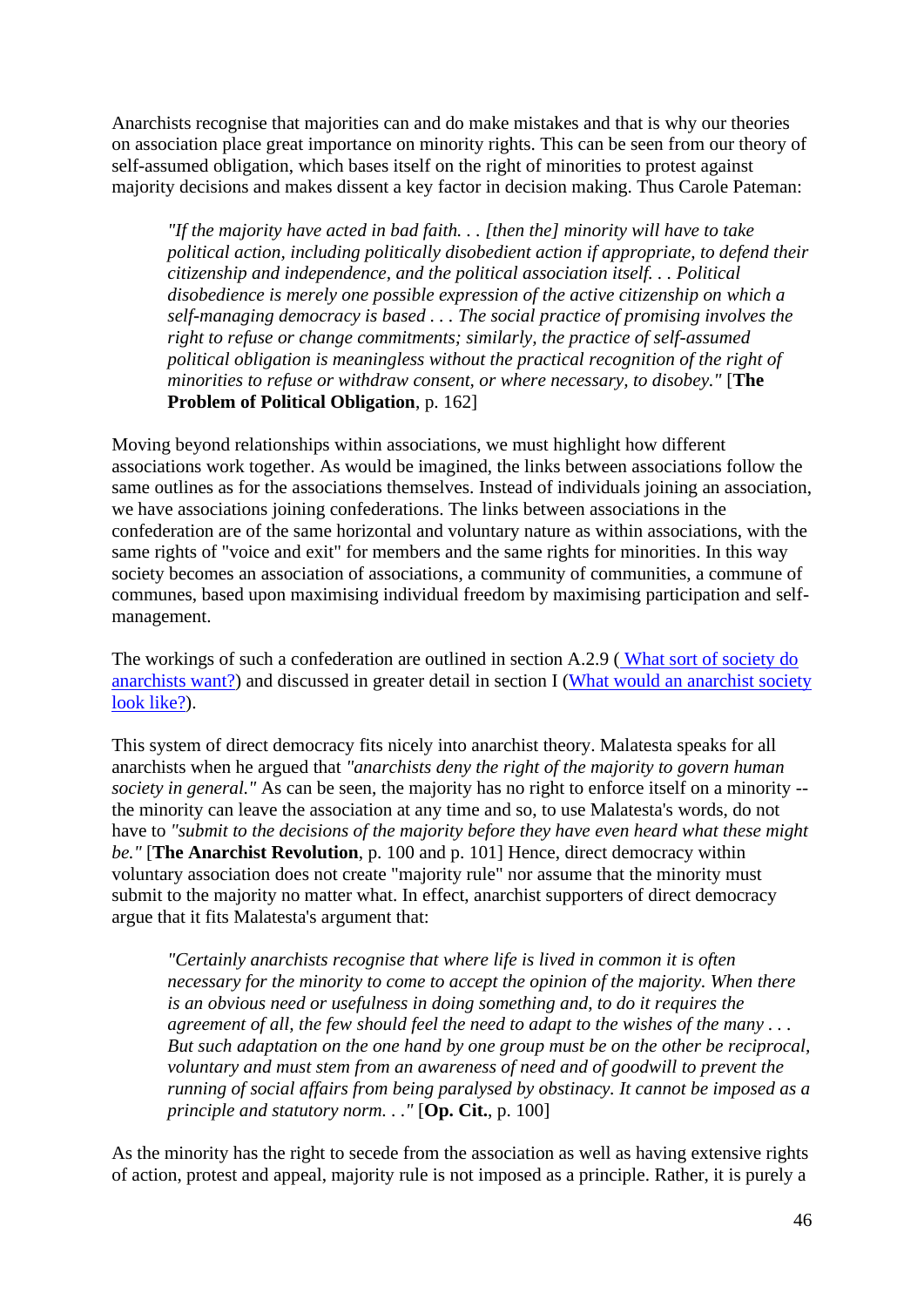decision making tool which allows minority dissent and opinion to be expressed (and acted upon) while ensuring that no minority forces its will on the majority. In other words, majority decisions are not binding on the minority. After all, as Malatesta argued:

*"one cannot expect, or even wish, that someone who is firmly convinced that the course taken by the majority leads to disaster, should sacrifice his [or her] own convictions and passively look on, or even worse, should support a policy he [or she] considers wrong."* [**Errico Malatesta: His Life and Ideas**, p. 132]

Even the Individual Anarchist Lysander Spooner acknowledged that direct democracy has its uses when he noted that *"[a]ll, or nearly all, voluntary associations give a majority, or some other portion of the members less than the whole, the right to use some limited discretion as to the means to be used to accomplish the ends in view."* However, only the unanimous decision of a jury (which would *"judge the law, and the justice of the law"*) could determine individual rights as this *"tribunal fairly represent[s] the whole people"* as *"no law can rightfully be enforced by the association in its corporate capacity, against the goods, rights, or person of any individual, except it be such as all members of the association agree that it may enforce"* (his support of juries results from Spooner acknowledging that it *"would be impossible in practice"* for **all** members of an association to agree) [**Trial by Jury**, p. 130-1f, p. 134, p. 214, p. 152 and p. 132]

Thus direct democracy and individual/minority rights need not clash. In practice, we can imagine direct democracy would be used to make most decisions within most associations (perhaps with super-majorities required for fundamental decisions) plus some combination of a jury system and minority protest/direct action and evaluate/protect minority claims/rights in an anarchist society. The actual forms of freedom can only be created through practical experience by the people directly involved.

Lastly, we must stress that anarchist support for direct democracy does not mean that this solution is to be favoured in all circumstances. For example, many small associations may favour consensus decision making (see the [next section](sectionA.html#seca212) on consensus and why most anarchists do not think that it is a viable alternative to direct democracy). However, most anarchists think that direct democracy within free association is the best (and most realistic) form of organisation which is consistent with anarchist principles of individual freedom, dignity and equality.

# **A.2.12 Is consensus an alternative to direct democracy?**

The few anarchists who reject direct democracy within free associations generally support consensus in decision making. Consensus is based upon everyone on a group agreeing to a decision before it can be put into action. Thus, it is argued, consensus stops the majority ruling the minority and is more consistent with anarchist principles.

Consensus, although the "best" option in decision making, as all agree, has its problems. As Murray Bookchin points out in describing his experience of consensus, it can have authoritarian implications:

*"In order. . . to create full consensus on a decision, minority dissenters were often subtly urged or psychologically coerced to decline to vote on a troubling issue,*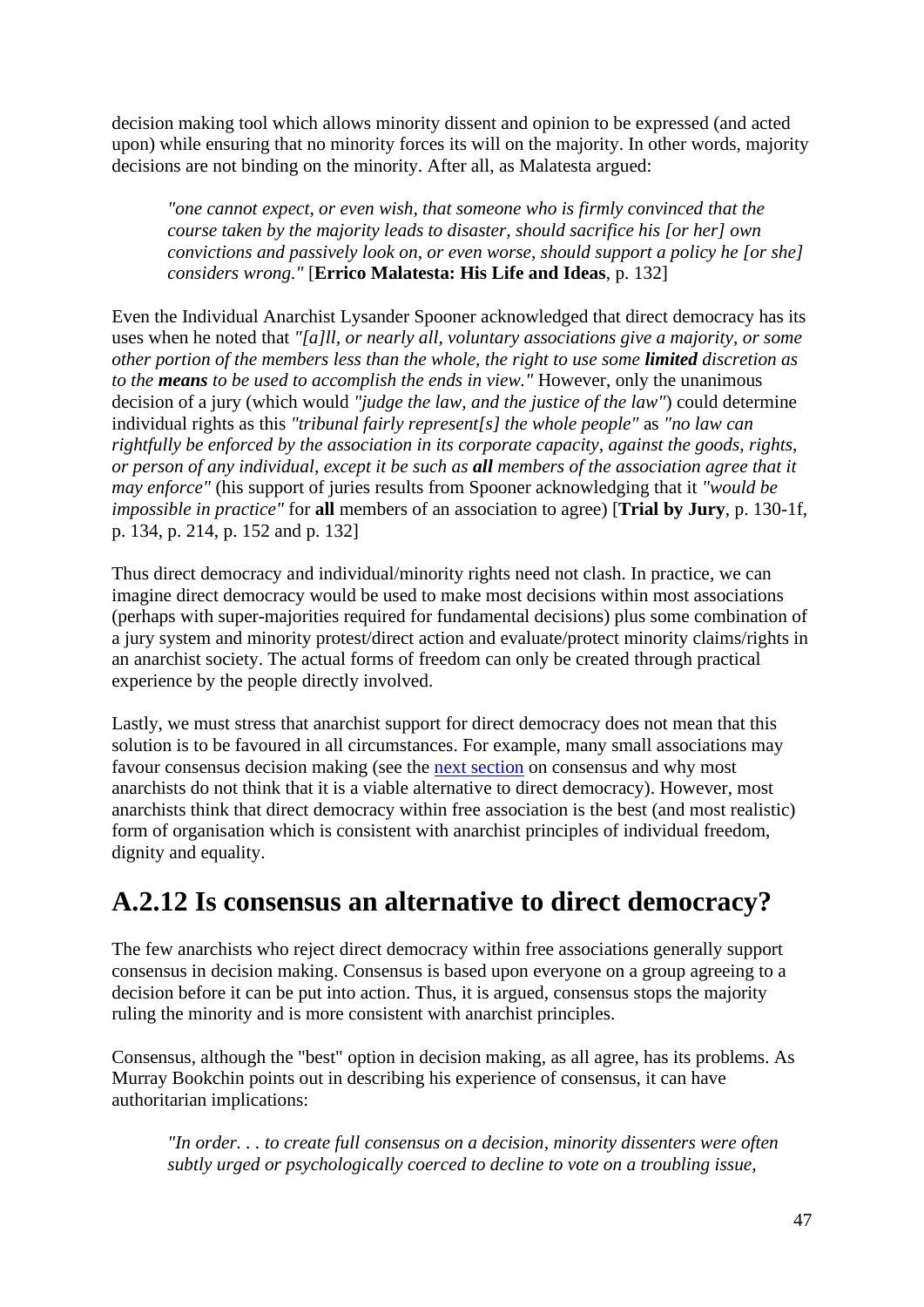*inasmuch as their dissent would essentially amount to a one-person veto. This practice, called 'standing aside' in American consensus processes, all too often involved intimidation of the dissenters, to the point that they completely withdrew from the decision-making process, rather than make an honourable and continuing expression of their dissent by voting, even as a minority, in accordance with their views. Having withdrawn, they ceased to be political beings--so that a 'decision' could be made. . . . 'consensus' was ultimately achieved only after dissenting members nullified themselves as participants in the process.*

*"On a more theoretical level, consensus silenced that most vital aspect of all dialogue, dissensus. The ongoing dissent, the passionate dialogue that still persists even after a minority accedes temporarily to a majority decision,. . . [can be] replaced. . . .by dull monologues -- and the uncontroverted and deadening tone of consensus. In majority decision-making, the defeated minority can resolve to overturn a decision on which they have been defeated -- they are free to openly and persistently articulate reasoned and potentially persuasive disagreements. Consensus, for its part, honours no minorities, but mutes them in favour of the metaphysical 'one' of the 'consensus' group."* [*"Communalism: The Democratic Dimension of Anarchism"*, **Democracy and Nature**, no. 8, p. 8]

Bookchin does not *"deny that consensus may be an appropriate form of decision-making in small groups of people who are thoroughly familiar with one another."* But he notes that, in practical terms, his own experience has shown him that *"when larger groups try to make decisions by consensus, it usually obliges them to arrive at the lowest common intellectual denominator in their decision-making: the least controversial or even the most mediocre decision that a sizeable assembly of people can attain is adopted-- precisely because everyone must agree with it or else withdraw from voting on that issue"* [**Op. Cit.**, p.7]

Therefore, due to its potentially authoritarian nature, most anarchists disagree that consensus is the political aspect of free association. While it is advantageous to try to reach consensus, it is usually impractical to do so -- especially in large groups -- regardless of its other, negative effects. Often it demeans a free society or association by tending to subvert individuality in the name of community and dissent in the name of solidarity. Neither true community nor solidarity are fostered when the individual's development and self-expression are aborted by public disapproval and pressure. Since individuals are all unique, they will have unique viewpoints which they should be encouraged to express, as society evolves and is enriched by the actions and ideas of individuals.

In other words, anarchist supporters of direct democracy stress the *"creative role of dissent"* which, they fear, *"tends to fade away in the grey uniformity required by consensus."* [**Op. Cit.**, p. 8]

We must stress that anarchists are **not** in favour of a mechanical decision making process in which the majority just vote the minority away and ignore them. Far from it! Anarchists who support direct democracy see it as a dynamic debating process in which majority and minority listen to and respect each other as far possible and create a decision which all can live with (if possible). They see the process of participation within directly democratic associations as the means of creating common interests, as a process which will encourage diversity, individual and minority expression and reduce any tendency for majorities to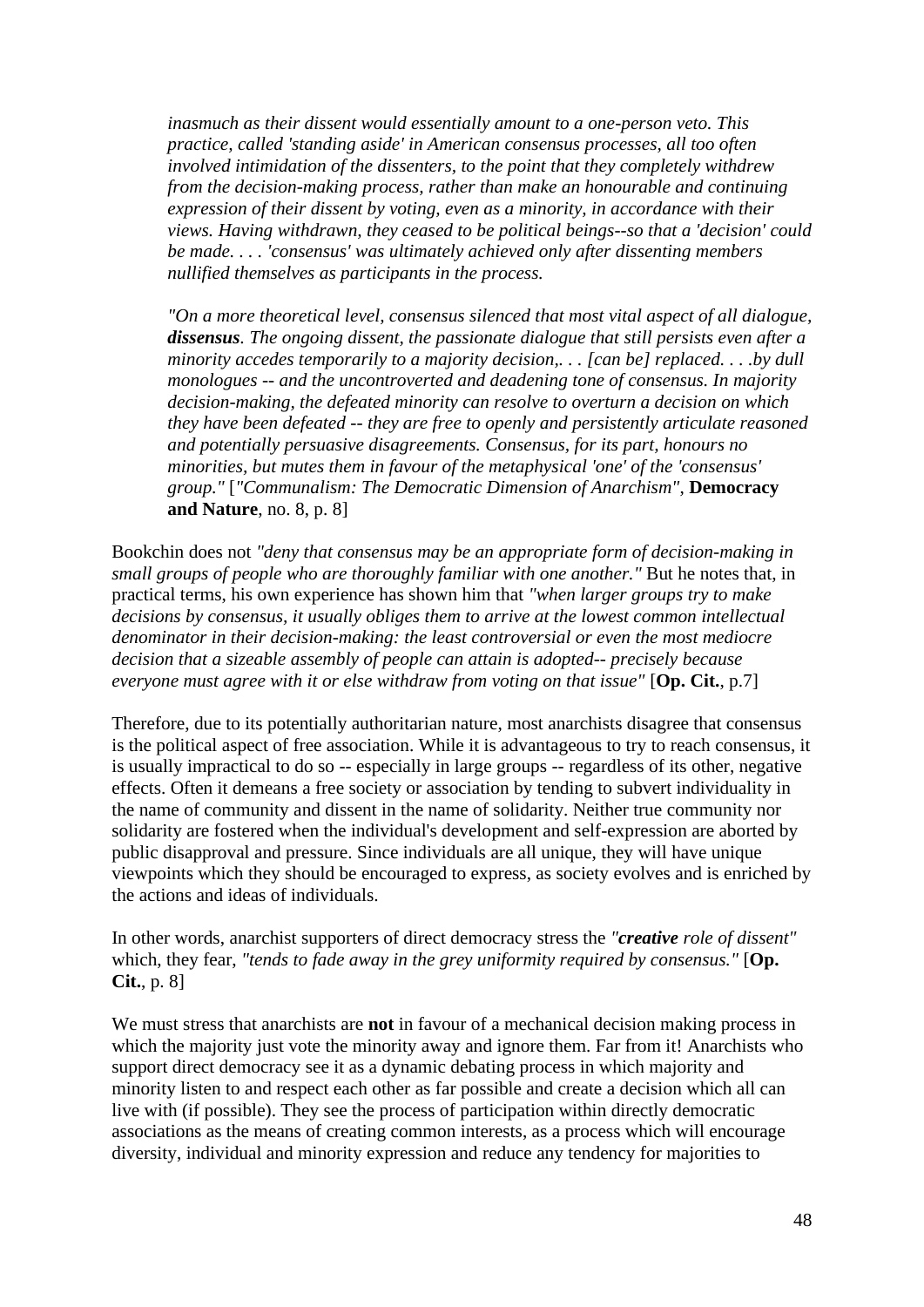marginalise or oppress minorities by ensuring discussion and debate occurs on important issues.

# **A.2.13 Are anarchists individualists or collectivists?**

The short answer is: neither. This can be seen from the fact that liberal scholars denounce anarchists like Bakunin for being "collectivists" while Marxists attack Bakunin and anarchists in general for being "individualists."

This is hardly surprising, as anarchists reject both ideologies as nonsense. Whether they like it or not, non-anarchist individualists and collectivists are two sides of the same capitalist coin. This can best shown be by considering modern capitalism, in which "individualist" and "collectivist" tendencies continually interact, often with the political and economic structure swinging from one pole to the other. Capitalist collectivism and individualism are both onesided aspects of human existence, and like all manifestations of imbalance, deeply flawed.

For anarchists, the idea that individuals should sacrifice themselves for the "group" or "greater good" is nonsensical. Groups are made up of individuals, and if people think only of what's best for the group, the group will be a lifeless shell. It is only the dynamics of human interaction within groups which give them life. "Groups" cannot think, only individuals can. This fact, ironically, leads authoritarian "collectivists" to a most particular kind of "individualism," namely the *"cult of the personality"* and leader worship. This is to be expected, since such collectivism lumps individuals into abstract groups, denies their individuality, and ends up with the need for someone with enough individuality to make decisions -- a problem that is "solved" by the leader principle. Stalinism and Nazism are excellent examples of this phenomenon.

Therefore, anarchists recognise that individuals are the basic unit of society and that only individuals have interests and feelings. This means they oppose "collectivism" and the glorification of the group. In anarchist theory the group exists only to aid and develop the individuals involved in them. This is why we place so much stress on groups structured in a libertarian manner -- only a libertarian organisation allows the individuals within a group to fully express themselves, manage their own interests directly and to create social relationships which encourage individuality and individual freedom. So while society and the groups they join shapes the individual, the individual is the true basis of society. Hence Malatesta:

*"Much has been said about the respective roles of individual initiative and social action in the life and progress of human societies . . . [E]verything is maintained and kept going in the human world thanks to individual initiative . . . The real being is man, the individual. Society or the collectivity - and the State or government which claims to represent it - if it is not a hollow abstraction, must be made up of individuals. And it is in the organism of every individual that all thoughts and human actions inevitably have their origin, and from being individual they become collective thoughts and acts when they are or become accepted by many individuals. Social action, therefore, is neither the negation nor the complement of individual initiatives, but is the resultant of initiatives, thoughts and actions of all individuals who make up society . . . [T]he question is not really changing the relationship between society and the individual . . . [I]t is a question of preventing some individuals from oppressing*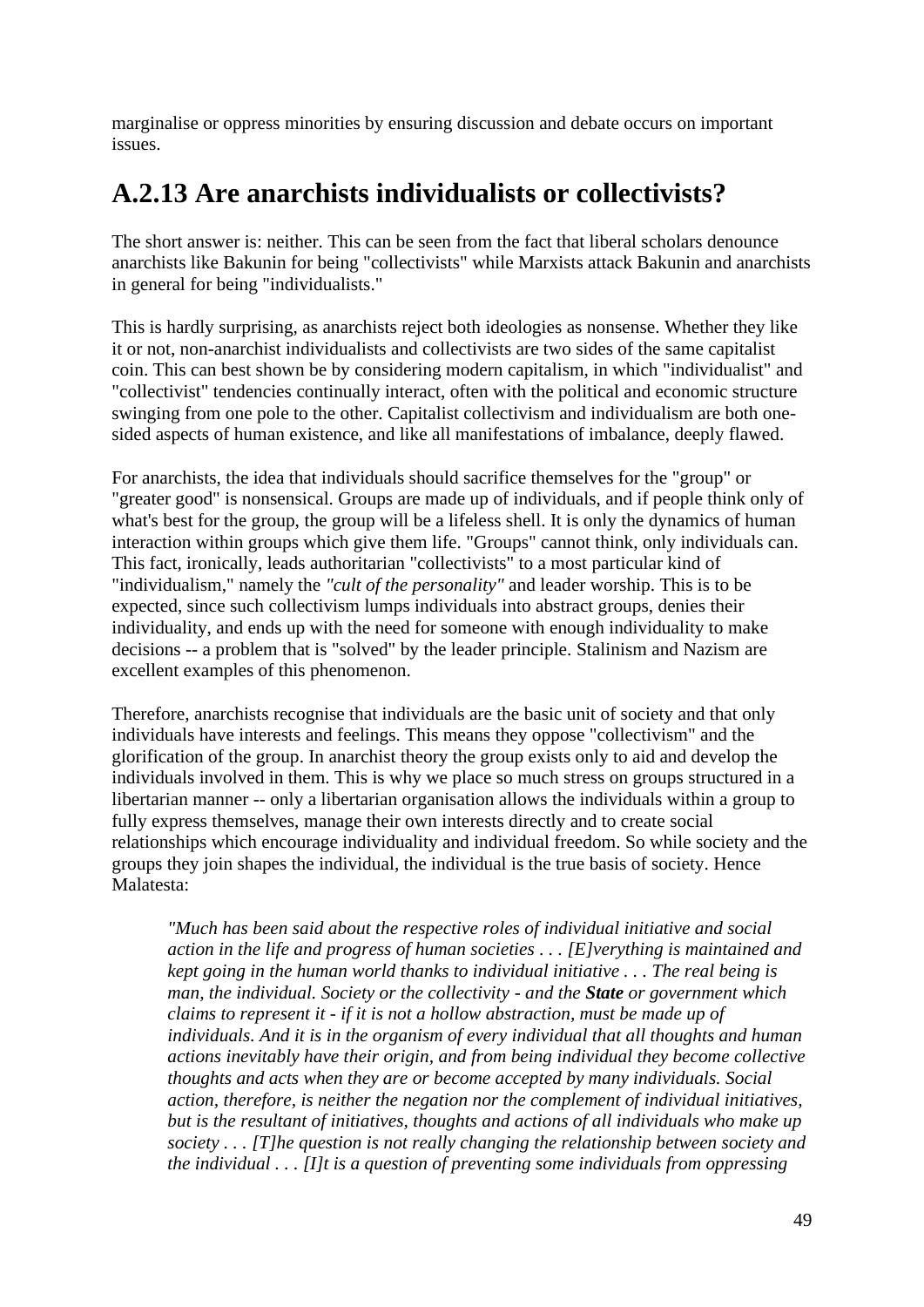*others; of giving all individuals the same rights and the same means of action; and of replacing the initiative to the few [which Malatesta defines as a key aspect of government/hierarchy], which inevitably results in the oppression of everyone else . . . "* [**Anarchy**, pp. 38-38]

These considerations do not mean that "individualism" finds favour with anarchists. As Emma Goldman pointed out, *"'rugged individualism'. . . is only a masked attempt to repress and defeat the individual and his individuality. So-called Individualism is the social and economic laissez-faire: the exploitation of the masses by the [ruling] classes by means of legal trickery, spiritual debasement and systematic indoctrination of the servile spirit . . . That corrupt and perverse 'individualism' is the straitjacket of individuality . . [It] has inevitably resulted in the greatest modern slavery, the crassest class distinctions driving millions to the breadline. 'Rugged individualism' has meant all the 'individualism' for the masters, while the people are regimented into a slave caste to serve a handful of self-seeking 'supermen.'"* [**Red Emma Speaks**, p. 112]

While groups cannot think, individuals cannot live or discuss by themselves. Groups and associations are an essential aspect of individual life. Indeed, as groups generate social relationships by their very nature, they help **shape** individuals. In other words, groups structured in an authoritarian way will have a negative impact on the freedom and individuality of those within them. However, due to the abstract nature of their "individualism," capitalist individualists fail to see any difference between groups structured in a libertarian manner rather than in an authoritarian one -- they are both "groups". Because of their one-sided perspective on this issue, "individualists" ironically end up supporting some of the most "collectivist" institutions in existence -- capitalist companies -- and, moreover, always find a need for the state despite their frequent denunciations of it. These contradictions stem from capitalist individualism's dependence on individual contracts in an unequal society, i.e. **abstract** individualism.

In contrast, anarchists stress **social** "individualism" (another, perhaps better, term for this concept could be *"communal individuality"*). Anarchism *"insists that the centre of gravity in society is the individual -- that he [sic] must think for himself, act freely, and live fully. . . . If he is to develop freely and fully, he must be relieved from the interference and oppression of others. . . . [T]his has nothing in common with. . . 'rugged individualism.' Such predatory individualism is really flabby, not rugged. At the least danger to its safety, it runs to cover of the state and wails for protection. . . .Their 'rugged individualism' is simply one of the many pretences the ruling class makes to mask unbridled business and political extortion."* [Emma Goldman, **Op. Cit.**, pp. 442-3]

Anarchism rejects the **abstract** individualism of capitalism, with its ideas of "absolute" freedom of the individual which is constrained by others. This theory ignores the social context in which freedom exists and grows. *"The freedom we want,"* Malatesta argued, *"for ourselves and for others, is not an absolute metaphysical, abstract freedom which in practice is inevitably translated into the oppression of the weak; but it is a real freedom, possible freedom, which is the conscious community of interests, voluntary solidarity."* [**Anarchy**, p. 43]

A society based on abstract individualism results in an inequality of power between the contracting individuals and so entails the need for an authority based on laws above them and organised coercion to enforce the contracts between them. This consequence is evident from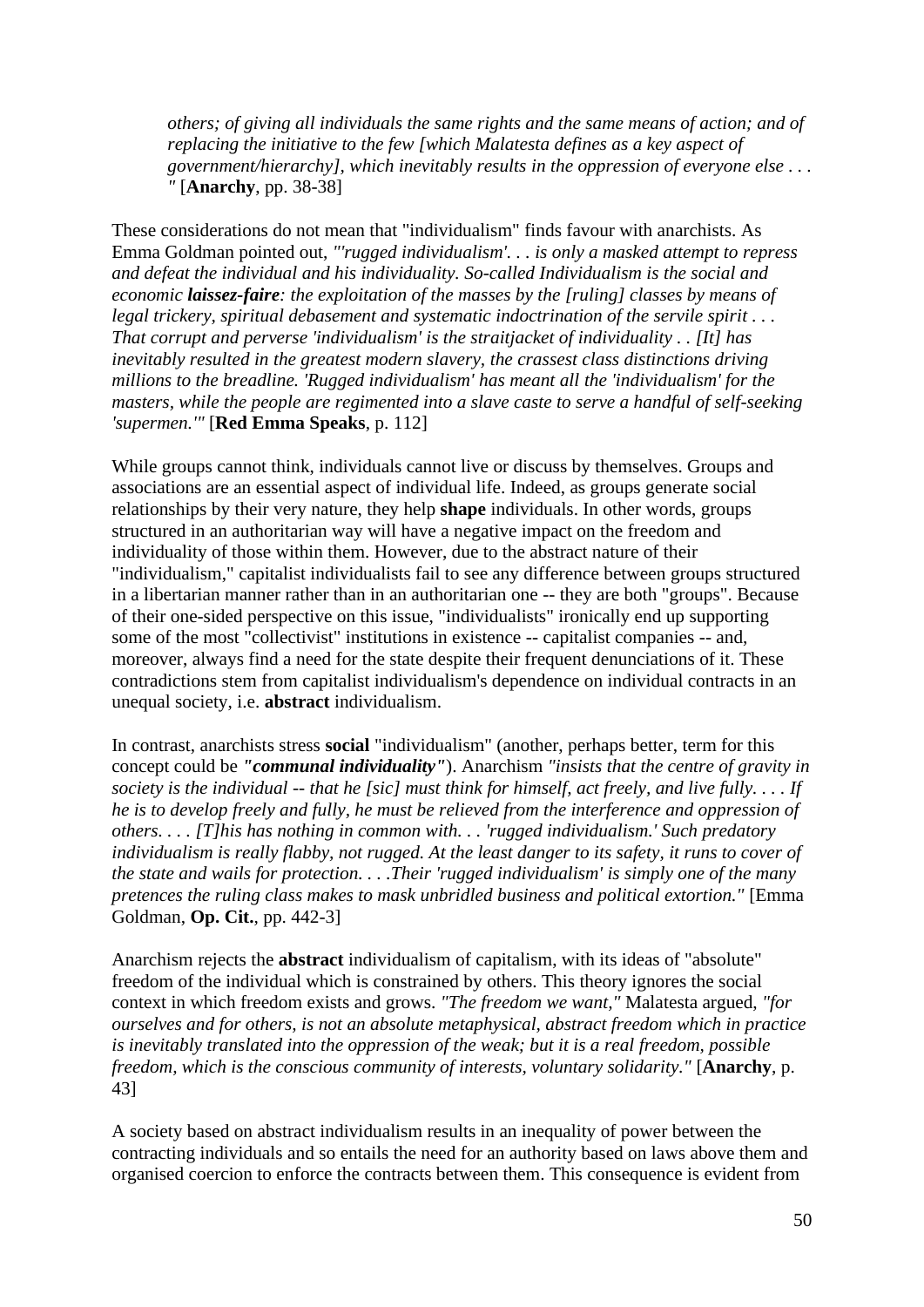capitalism and, most notably, in the "social contract" theory of how the state developed. In this theory it is assumed that individuals are "free" when they are isolated from each other, as they allegedly were originally in the "state of nature." Once they join society, they supposedly create a "contract" and a state to administer it. However, besides being a fantasy with no basis in reality (human beings have **always** been social animals), this "theory" is actually a justification for the state's having extensive powers over society; and this in turn is a justification of the capitalist system, which requires a strong state. It also mimics the results of the capitalist economic relations upon which this theory is built. Within capitalism, individuals "freely" contract together, but in practice the owner rules the worker for as long as the contract is in place. (See sections [A.2.14](sectionA.html#seca214) and [B.4](sectionB.html#secb4) for further details).

Thus anarchists reject capitalist "individualism" as being, to quote Kropotkin, *"a narrow and selfish individualism"* which, moreover, is *"a foolish egoism which belittles the individual"* and is *"not individualism at all. It will not lead to what was established as a goal; that is the complete broad and most perfectly attainable development of individuality."* The hierarchy of capitalism results in *"the impoverishment of individuality"* rather than its development. To this anarchists contrast *"the individuality which attains the greatest individual development possible through the highest communist sociability in what concerns both its primordial needs and its relationships with others in general."* [**Selected Writings on Anarchism and Revolution**, p. 295, p. 296 and p. 297] For anarchists, our freedom is enriched by those around us when we work with them as equals and not as master and servant.

In practice, both individualism and collectivism lead to a denial of both individual liberty and group autonomy and dynamics. In addition, each implies the other, with collectivism leading to a particular form of individualism and individualism leading to a particular form of collectivism.

Collectivism, with its implicit suppression of the individual, ultimately impoverishes the community, as groups are only given life by the individuals who comprise them. Individualism, with its explicit suppression of community (i.e. the people with whom you live), ultimately impoverishes the individual, since individuals do not exist apart from society but can only exist within it. In addition, individualism ends up denying the "select few" the insights and abilities of the individuals who make up the rest of society, and so is a source of self-denial. This is Individualism's fatal flaw (and contradiction), namely *"the impossibility for the individual to attain a really full development in the conditions of oppression of the mass by the 'beautiful aristocracies'. His [or her] development would remain uni-lateral."* [Peter Kropotkin, **Anarchism**, p. 293]

True liberty and community exist elsewhere.

#### **A.2.14 Why is voluntarism not enough?**

Voluntarism means that association should be voluntary in order maximise liberty. Anarchists are, obviously, voluntarists, thinking that only in free association, created by free agreement, can individuals develop, grow, and express their liberty. However, it is evident that under capitalism voluntarism is not enough in itself to maximise liberty.

Voluntarism implies promising (i.e. the freedom to make agreements), and promising implies that individuals are capable of independent judgement and rational deliberation. In addition, it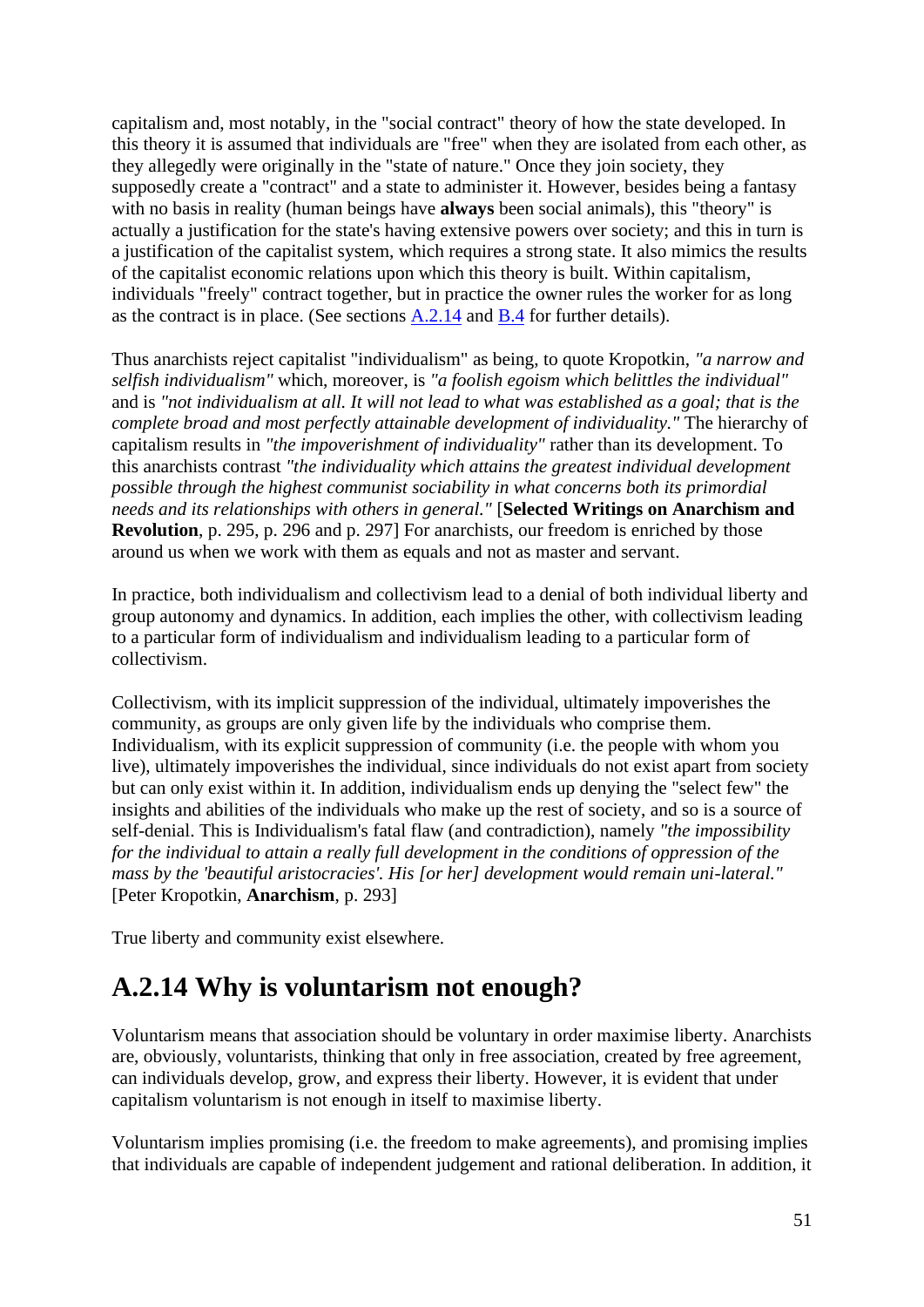presupposes that they can evaluate and change their actions and relationships. Contracts under capitalism, however, contradict these implications of voluntarism. For, while technically "voluntary" (though as we show in [section B.4,](sectionB.html#secb4) this is not really the case), capitalist contracts result in a denial of liberty. This is because the social relationship of wage-labour involves promising to obey in return for payment. And as Carole Pateman points out, *"to promise to obey is to deny or to limit, to a greater or lesser degree, individuals' freedom and equality and their ability to exercise these capacities [of independent judgement and rational deliberation]. To promise to obey is to state, that in certain areas, the person making the promise is no longer free to exercise her capacities and decide upon her own actions, and is no longer equal, but subordinate."* [**The Problem of Political Obligation**, p. 19] This results in those obeying no longer making their own decisions. Thus the rational for voluntarism (i.e. that individuals are capable of thinking for themselves and must be allowed to express their individuality and make their own decisions) is violated in a hierarchical relationship as some are in charge and the many obey (see also [section A.2.8\)](sectionA.html#seca28). Thus any voluntarism which generates relationships of subordination is, by its very nature, incomplete and violates its own justification.

This can be seen from capitalist society, in which workers sell their freedom to a boss in order to live. In effect, under capitalism you are only free to the extent that you can choose whom you will obey! Freedom, however, must mean more than the right to change masters. Voluntary servitude is still servitude. For if, as Rousseau put it, sovereignty, *"for the same reason as makes it inalienable, cannot be represented"* neither can it be sold nor temporarily nullified by a hiring contract. Rousseau famously argued that the *"people of England regards itself as free; but it is grossly mistaken; it is free only during the election of members of parliament. As soon as they are elected, slavery overtakes it, and it is nothing."* [**The Social Contract and Discourses**, p. 266] Anarchists expand on this analysis. To paraphrase Rousseau:

Under capitalism the worker regards herself as free; but she is grossly mistaken; she is free only when she signs her contract with her boss. As soon as it is signed, slavery overtakes her and she is nothing but an order taker.

To see why, to see the injustice, we need only quote Rousseau:

*"That a rich and powerful man, having acquired immense possessions in land, should impose laws on those who want to establish themselves there, and that he should only allow them to do so on condition that they accept his supreme authority and obey all his wishes; that, I can still conceive . . . Would not this tyrannical act contain a double usurpation: that on the ownership of the land and that on the liberty of the inhabitants?"* [**Op. Cit.**, p. 316]

Hence Proudhon's comment that *"Man may be made by property a slave or a despot by turns."* [**What is Property?**, p. 371] Little wonder we discover Bakunin rejecting *"any contract with another individual on any footing but the utmost equality and reciprocity"* as this would *"alienate his [or her] freedom"* and so would be a *"a relationship of voluntary servitude with another individual."* Anyone making such a contract in a free society (i.e. anarchist society) would be *"devoid of any sense of personal dignity."* [**Michael Bakunin: Selected Writings**, pp. 68-9] Only self-managed associations can create relationships of equality rather than of subordination between its members.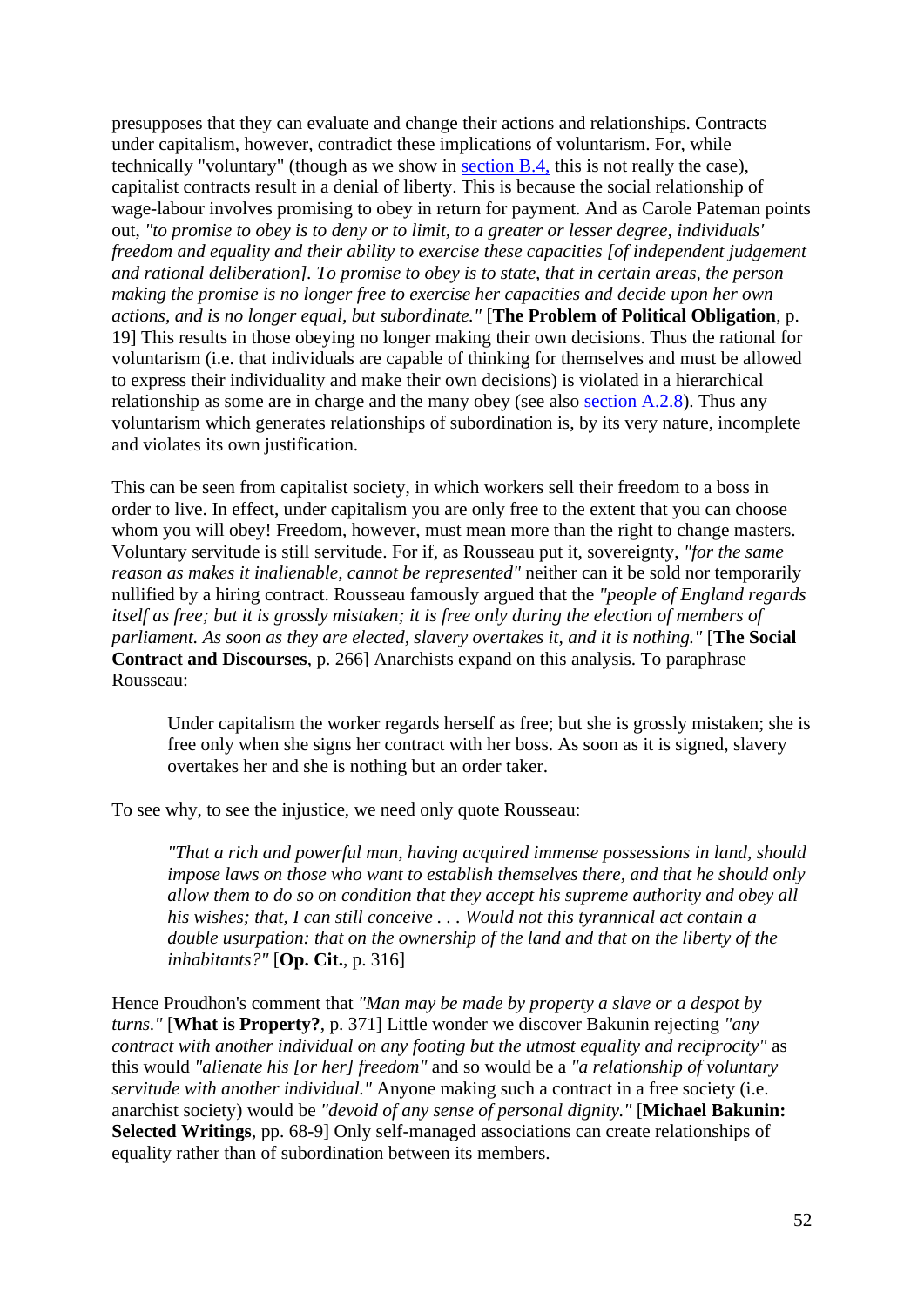Therefore anarchists stress the need for direct democracy in voluntary associations in order to ensure that the concept of "freedom" is not a sham and a justification for domination, as it is under capitalism. Only self-managed associations can create relationships of equality rather than of subordination between its members.

It is for this reason that anarchists have opposed capitalism and urged *"workers to form themselves into democratic societies, with equal conditions for all members, on pain of a relapse into feudalism."* [Proudhon, **The General Idea of the Revolution**, p. 277] For similar reasons, anarchists (with the notable exception of Proudhon) opposed marriage as it turned women into *"a bonded slave, who takes her master's name, her master's bread, her master's commands, and serves her master's passions . . . who can control no property, not even her own body, without his consent."* [Voltairine de Cleyre, *"Sex Slavery"*, **The Voltairine de Cleyre Reader**, p. 94] While marriage, due to feminist agitation, in many countries has been reformed towards the anarchist ideal of a free union of equals, it still is based on the patriarchal principles anarchists like Goldman and de Cleyre identified and condemned (see [section A.3.5](sectionA.html#seca35) for more on feminism and anarchism).

Clearly, voluntary entry is a necessary but not a sufficient condition to defend an individual's liberty. This is to be expected as it ignores (or takes for granted) the social conditions in which agreements are made and, moreover, ignores the social relationships created by them (*"For the worker who must sell his labour, it is impossible to remain free."* [Kropotkin, **Selected Writings on Anarchism and Revolution**, p. 305]). Any social relationships based on abstract individualism are likely to be based upon force, power, and authority, **not** liberty. This of course assumes a definition of liberty according to which individuals exercise their capacities and decide their own actions. Therefore, voluntarism is **not** enough to create a society that maximises liberty. This is why anarchists think that voluntary association **must** be complemented by self-management (direct democracy) **within** these associations. For anarchists, the assumptions of voluntarism imply self-management. Or, to use Proudhon's words, *"as individualism is the primordial fact of humanity, so association is its complementary term."* [**System of Economical Contradictions**, p. 430]

To answer the second objection first, in a society based on private property (and so statism), those with property have more power, which they can use to perpetuate their authority. *"Wealth is power, poverty is weakness,"* in the words of Albert Parsons. This means that under capitalism the much praised "freedom to choose" is extremely limited. It becomes, for the vast majority, the freedom to pick a master (under slavery, quipped Parsons, the master *"selected . . . his own slaves. Under the wage slavery system the wage slave selects his master."*). Under capitalism, Parsons stressed, *"those disinherited of their natural rights must hire out and serve and obey the oppressing class or starve. There is no other alternative. Some things are priceless, chief among which are life and liberty. A freeman [or woman] is not for sale or hire."* [**Anarchism**, p. 99 and p. 98] And why should we excuse servitude or tolerate those who desire to restrict the liberty of others? The "liberty" to command is the liberty to enslave, and so is actually a denial of liberty.

Regarding the first objection, anarchists plead guilty. We **are** prejudiced against the reduction of human beings to the status of robots. We are prejudiced in favour of human dignity and freedom. We are prejudiced, in fact, in favour of humanity and individuality.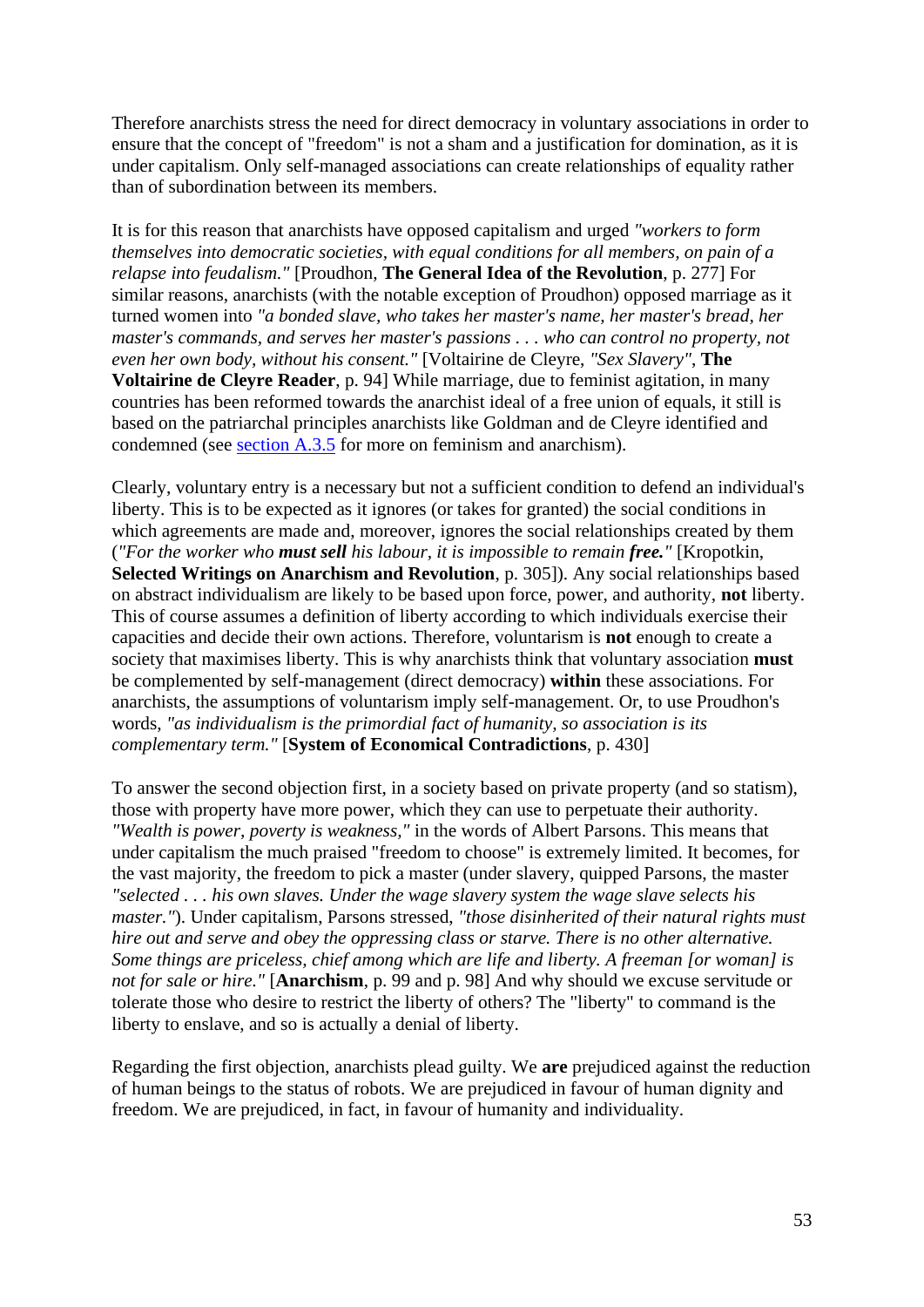( [Section A.2.11 d](sectionA.html#seca211)iscusses why direct democracy is the necessary social counterpart to voluntarism (i.e. free agreement). [Section B.4](sectionB.html#secb4) discusses why capitalism cannot be based on equal bargaining power between property owners and the propertyless).

#### **A.2.15 What about "human nature"?**

Anarchists, far from ignoring "human nature," have the only political theory that gives this concept deep thought and reflection. Too often, "human nature" is flung up as the last line of defence in an argument against anarchism, because it is thought to be beyond reply. This is not the case, however. First of all, human nature is a complex thing. If, by human nature, it is meant "what humans do," it is obvious that human nature is contradictory -- love and hate, compassion and heartlessness, peace and violence, and so on, have all been expressed by people and so are all products of "human nature." Of course, what is considered "human nature" can change with changing social circumstances. For example, slavery was considered part of "human nature" and "normal" for thousands of years. Homosexuality was considered perfectly normal by the ancient Greeks yet thousands of years later the Christian church denounced it as unnatural. War only become part of "human nature" once states developed. Hence Chomsky:

*"Individuals are certainly capable of evil . . . But individuals are capable of all sorts of things. Human nature has lots of ways of realising itself, humans have lots of capacities and options. Which ones reveal themselves depends to a large extent on the institutional structures. If we had institutions which permitted pathological killers free rein, they'd be running the place. The only way to survive would be to let those elements of your nature manifest themselves.* 

*"If we have institutions which make greed the sole property of human beings and encourage pure greed at the expense of other human emotions and commitments, we're going to have a society based on greed, with all that follows. A different society might be organised in such a way that human feelings and emotions of other sorts, say, solidarity, support, sympathy become dominant. Then you'll have different aspects of human nature and personality revealing themselves."* [**Chronicles of Dissent**, pp. 158]

Therefore, environment plays an important part in defining what "human nature" is, how it develops and what aspects of it are expressed. Indeed, one of the greatest myths about anarchism is the idea that we think human nature is inherently good (rather, we think it is inherently sociable). How it develops and expresses itself is dependent on the kind of society we live in and create. A hierarchical society will shape people in certain (negative) ways and produce a "human nature" radically different from a libertarian one. So *"when we hear men [and women] saying that Anarchists imagine men [and women] much better than they really are, we merely wonder how intelligent people can repeat that nonsense. Do we not say continually that the only means of rendering men [and women] less rapacious and egotistic, less ambitious and less slavish at the same time, is to eliminate those conditions which favour the growth of egotism and rapacity, of slavishness and ambition?"* [Peter Kropotkin, **Act for Yourselves**, p. 83]

As such, the use of "human nature" as an argument against anarchism is simply superficial and, ultimately, an evasion. It is an excuse not to think. *"Every fool,"* as Emma Goldman put it, *"from king to policemen, from the flatheaded parson to the visionless dabbler in science,*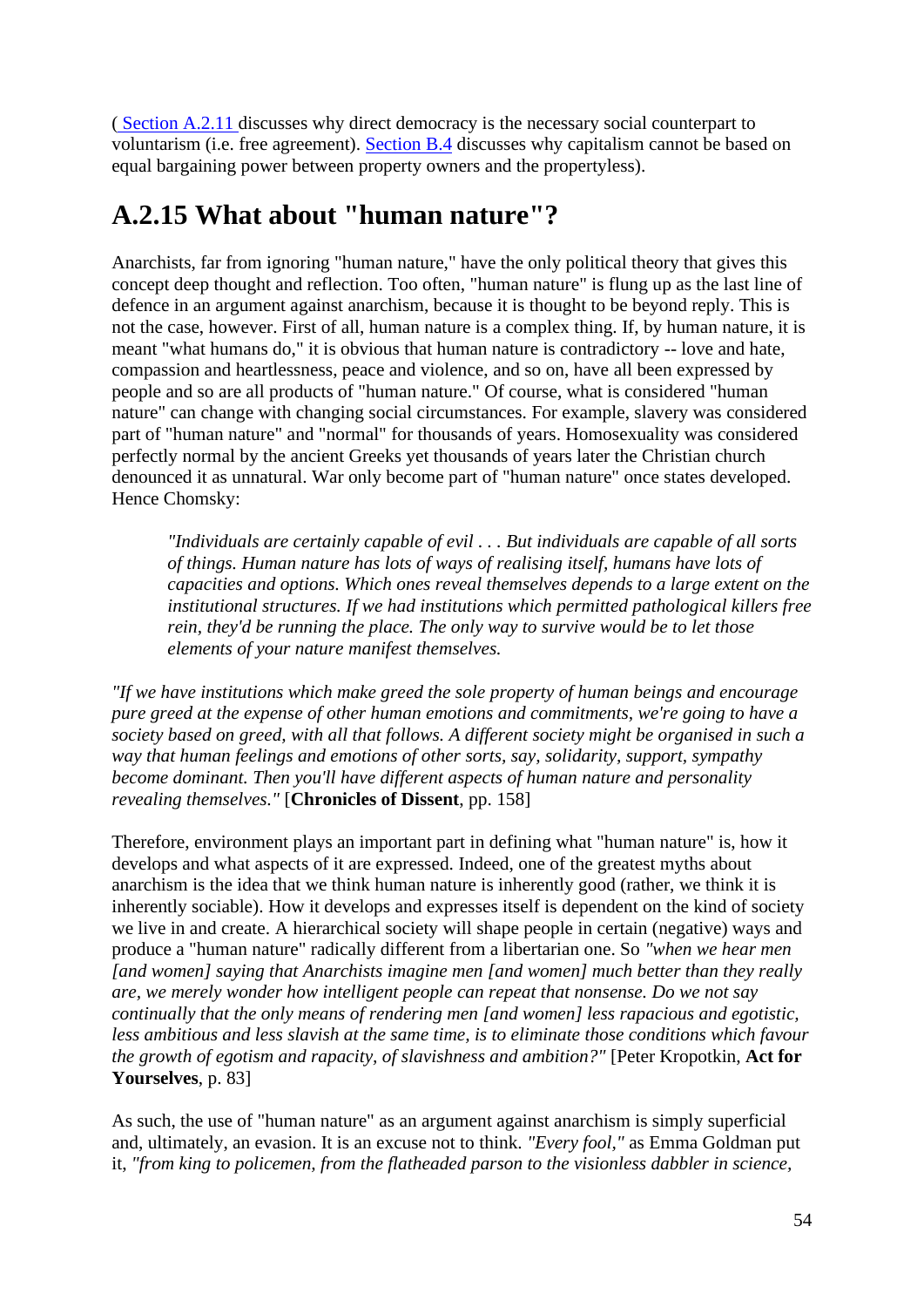*presumes to speak authoritatively of human nature. The greater the mental charlatan, the more definite his insistence on the wickedness and weakness of human nature. Yet how can any one speak of it to-day, with every soul in prison, with every heart fettered, wounded, and maimed?"* Change society, create a better social environment and then we can judge what is a product of our natures and what is the product of an authoritarian system. For this reason, anarchism *"stands for the liberation of the human mind from the dominion of religion; the liberation of the human body from the dominion of property; liberation from the shackles and restraint of government."* For *"[f]reedom, expansion, opportunity, and above all, peace and repose, alone can teach us the real dominant factors of human nature and all its wonderful possibilities."* [**Red Emma Speaks**, p. 73]

This does not mean that human beings are infinitely plastic, with each individual born a **tabula rasa** (blank slate) waiting to be formed by "society" (which in practice means those who run it). As Noam Chomsky argues, *"I don't think its possible to give a rational account of the concept of alienated labour on that assumption [that human nature is nothing but a historical product], nor is it possible to produce something like a moral justification for the commitment to some kind of social change, except on the basis of assumptions about human nature and how modifications in the structure of society will be better able to conform to some of the fundamental needs that are part of our essential nature."* [**Language and Politics**, p. 215] We do not wish to enter the debate about what human characteristics are and are not "innate." All we will say is that human beings have an innate ability to think and learn -- that much is obvious, we feel -- and that humans are sociable creatures, needing the company of others to feel complete and to prosper. Moreover, they have the ability to recognise and oppose injustice and oppression (Bakunin rightly considered *"the power to think and the desire to rebel"* as *"precious faculties."* [**God and the State**, p. 9]).

These three features, we think, suggest the viability of an anarchist society. The innate ability to think for oneself automatically makes all forms of hierarchy illegitimate, and our need for social relationships implies that we can organise without the state. The deep unhappiness and alienation afflicting modern society reveals that the centralisation and authoritarianism of capitalism and the state are denying some innate needs within us. In fact, as mentioned earlier, for the great majority of its existence the human race **has** lived in anarchic communities, with little or no hierarchy. That modern society calls such people "savages" or "primitive" is pure arrogance. So who can tell whether anarchism is against "human nature"? Anarchists have accumulated much evidence to suggest that it may not be.

As for the charge the anarchists demand too much of "human nature," it is often **non** anarchists who make the greatest claims on it. For *"while our opponents seem to admit there is a kind of salt of the earth -- the rulers, the employers, the leaders -- who, happily enough, prevent those bad men -- the ruled, the exploited, the led -- from becoming still worse than they are"* we anarchists *"maintain that both rulers and ruled are spoiled by authority"* and *"both exploiters and exploited are spoiled by exploitation."* So *"there is [a] difference, and a very important one. We admit the imperfections of human nature, but we make no exception for the rulers. They make it, although sometimes unconsciously, and because we make no such exception, they say that we are dreamers."* [Peter Kropotkin, **Op. Cit.**, p. 83] If human nature is so bad, then giving some people power over others and hoping this will lead to justice and freedom is hopelessly utopian.

Moreover, as noted, Anarchists argue that hierarchical organisations bring out the worse in human nature. Both the oppressor and the oppressed are negatively affected by the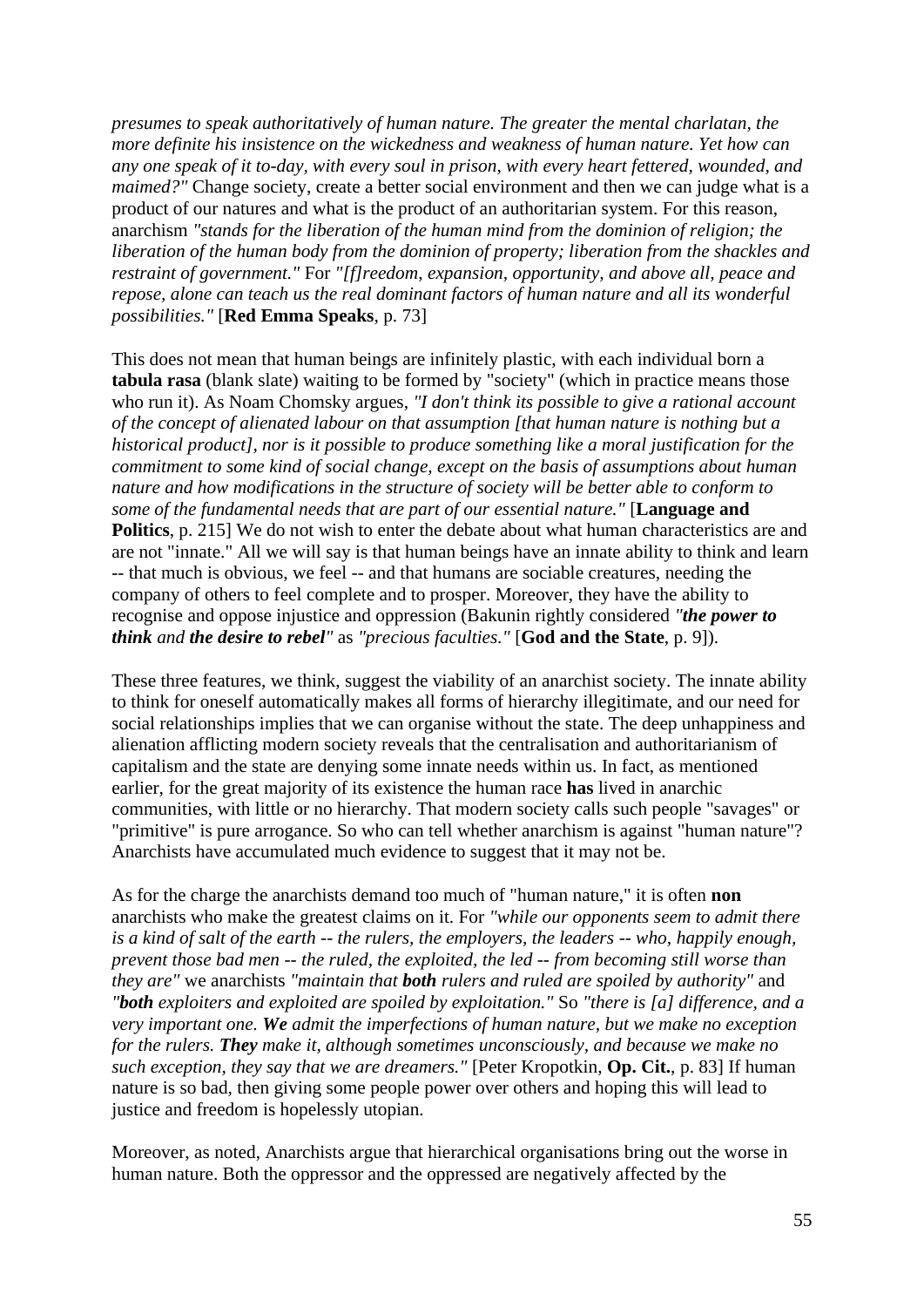authoritarian relationships so produced. *"It is a characteristic of privilege and of every kind of privilege,"* argued Bakunin, *"to kill the mind and heart of man . . . That is a social law which admits no exceptions . . . It is the law of equality and humanity."* [**God and the State**, p. 31] And while the privileged become corrupted by power, the powerless (in general) become servile in heart and mind (luckily the human spirit is such that there will always be rebels no matter the oppression for where there is oppression, there is resistance and, consequently, hope). As such, it seems strange for anarchists to hear non-anarchists justify hierarchy in terms of the (distorted) "human nature" it produces.

Sadly, too many have done precisely this. It continues to this day. For example, with the rise of "sociobiology," some claim (with very little **real** evidence) that capitalism is a product of our "nature," which is determined by our genes. These claims are simply a new variation of the "human nature" argument and have, unsurprisingly, been leapt upon by the powers that be. Considering the dearth of evidence, their support for this "new" doctrine must be purely the result of its utility to those in power -- i.e. the fact that it is useful to have an "objective" and "scientific" basis to rationalise inequalities in wealth and power (for a discussion of this process see **Not in Our Genes: Biology, Ideology and Human Nature** by Steven Rose, R.C. Lewontin and Leon J. Kamin).

This is not to say that it does not hold a grain of truth. As scientist Stephen Jay Gould notes, *"the range of our potential behaviour is circumscribed by our biology"* and if this is what sociobiology means *"by genetic control, then we can scarcely disagree."* However, this is not what is meant. Rather, it is a form of *"biological determinism"* that sociobiology argues for. Saying that there are specific genes for specific human traits says little for while *"[v]iolence, sexism, and general nastiness are biological since they represent one subset of a possible range of behaviours"* so are *"peacefulness, equality, and kindness."* And so *"we may see their influence increase if we can create social structures that permit them to flourish."* That this may be the case can be seen from the works of sociobiologists themselves, who *"acknowledge diversity"* in human cultures while *"often dismiss[ing] the uncomfortable 'exceptions' as temporary and unimportant aberrations."* This is surprising, for if you believe that *"repeated, often genocidal warfare has shaped our genetic destiny, the existence of nonaggressive peoples is embarrassing."* [**Ever Since Darwin**, p. 252, p. 257 and p. 254]

Like the social Darwinism that preceded it, sociobiology proceeds by first projecting the dominant ideas of current society onto nature (often unconsciously, so that scientists mistakenly consider the ideas in question as both "normal" and "natural"). Bookchin refers to this as *"the subtle projection of historically conditioned human values"* onto nature rather than *"scientific objectivity."* Then the theories of nature produced in this manner are transferred **back** onto society and history, being used to "prove" that the principles of capitalism (hierarchy, authority, competition, etc.) are eternal **laws,** which are then appealed to as a justification for the status quo! *"What this procedure does accomplish,"* notes Bookchin, *"is reinforce human social hierarchies by justifying the command of men and women as innate features of the 'natural order.' Human domination is thereby transcribed into the genetic code as biologically immutable."* [**The Ecology of Freedom**, p. 95 and p. 92] Amazingly, there are many supposedly intelligent people who take this sleight-of-hand seriously.

This can be seen when "hierarchies" in nature are used to explain, and so justify, hierarchies in human societies. Such analogies are misleading for they forget the institutional nature of human life. As Murray Bookchin notes in his critique of sociobiology, a *"weak, enfeebled,*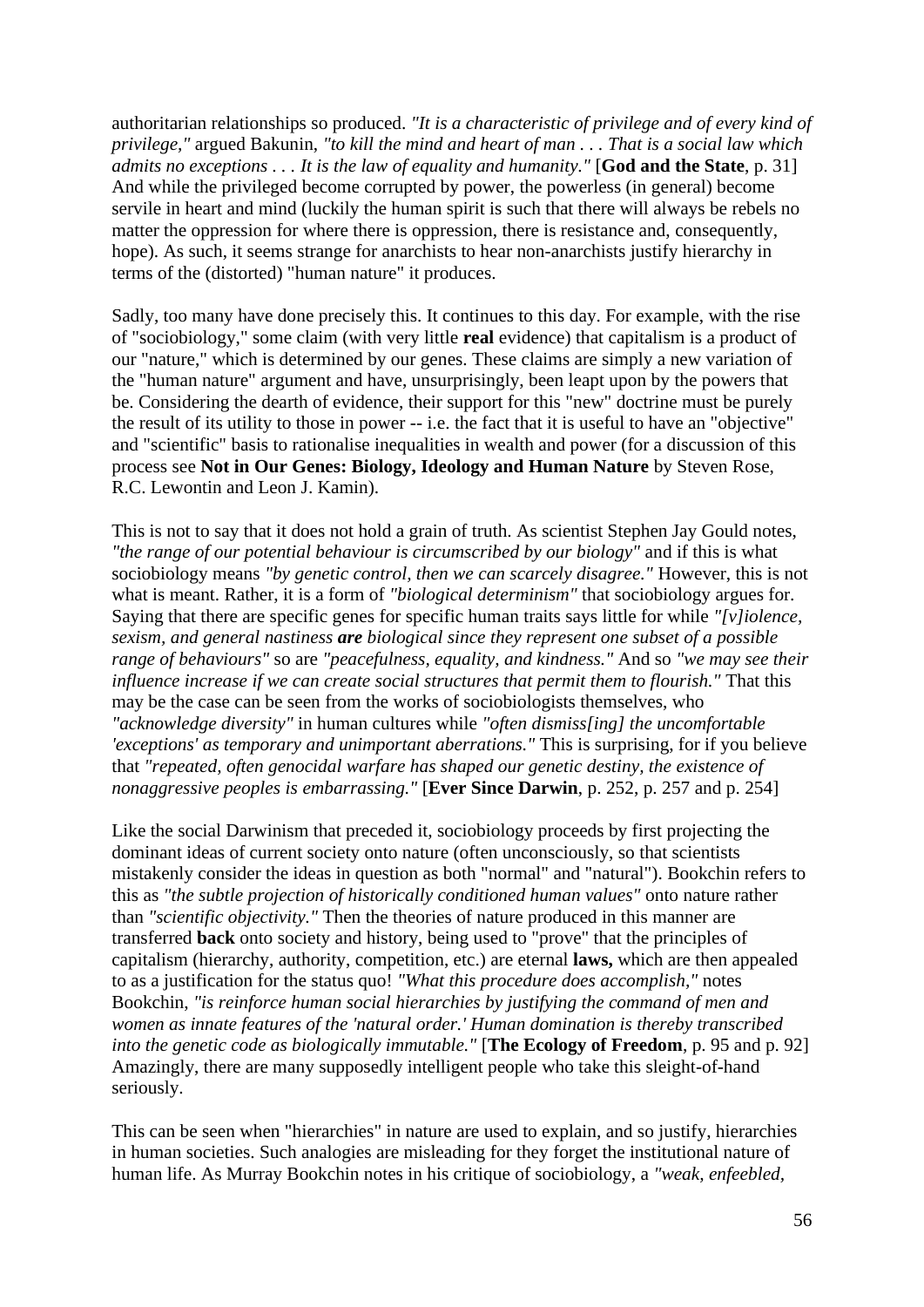*unnerved, and sick ape is hardly likely to become an 'alpha' male, much less retain this highly ephemeral 'status.' By contrast, the most physically and mentally pathological human rulers have exercised authority with devastating effect in the course of history."* This *"expresses a power of hierarchical institutions over persons that is completely reversed in so-called 'animal hierarchies' where the absence of institutions is precisely the only intelligible way of talking about 'alpha males' or 'queen bees.'"* [*"Sociobiology or Social Ecology"*, **Which way for the Ecology Movement?**, p. 58] Thus what makes human society unique is conveniently ignored and the real sources of power in society are hidden under a genetic screen.

The sort of apologetics associated with appeals to "human nature" (or sociobiology at its worse) are natural, of course, because every ruling class needs to justify their right to rule. Hence they support doctrines that defined the latter in ways appearing to justify elite power - be it sociobiology, divine right, original sin, etc. Obviously, such doctrines have always been wrong . . . until now, of course, as it is obvious our current society truly conforms to "human nature" and it has been scientifically proven by our current scientific priesthood!

The arrogance of this claim is truly amazing. History hasn't stopped. One thousand years from now, society will be completely different from what it is presently or from what anyone has imagined. No government in place at the moment will still be around, and the current economic system will not exist. The only thing that may remain the same is that people will still be claiming that their new society is the "One True System" that completely conforms to human nature, even though all past systems did not.

Of course, it does not cross the minds of supporters of capitalism that people from different cultures may draw different conclusions from the same facts -- conclusions that may be **more** valid. Nor does it occur to capitalist apologists that the theories of the "objective" scientists may be framed in the context of the dominant ideas of the society they live in. It comes as no surprise to anarchists, however, that scientists working in Tsarist Russia developed a theory of evolution based on **cooperation** within species, quite unlike their counterparts in capitalist Britain, who developed a theory based on **competitive struggle** within and between species. That the latter theory reflected the dominant political and economic theories of British society (notably competitive individualism) is pure coincidence, of course.

Kropotkin's classic work **Mutual Aid**, for example, was written in response to the obvious inaccuracies that British representatives of Darwinism had projected onto nature and human life. Building upon the mainstream Russian criticism of the British Darwinism of the time, Kropotkin showed (with substantial empirical evidence) that "mutual aid" within a group or species played as important a role as "mutual struggle" between individuals within those groups or species (see Stephan Jay Gould's essay *"Kropotkin was no Crackpot"* in his book **Bully for Brontosaurus** for details and an evaluation). It was, he stressed, a *"factor"* in evolution along with competition, a factor which, in most circumstances, was far more important to survival. Thus co-operation is just as "natural" as competition so proving that "human nature" was not a barrier to anarchism as co-operation between members of a species can be the best pathway to advantage individuals.

To conclude. Anarchists argue that anarchy is not against "human nature" for two main reasons. Firstly, what is considered as being "human nature" is shaped by the society we live in and the relationships we create. This means a hierarchical society will encourage certain personality traits to dominate while an anarchist one would encourage others. As such,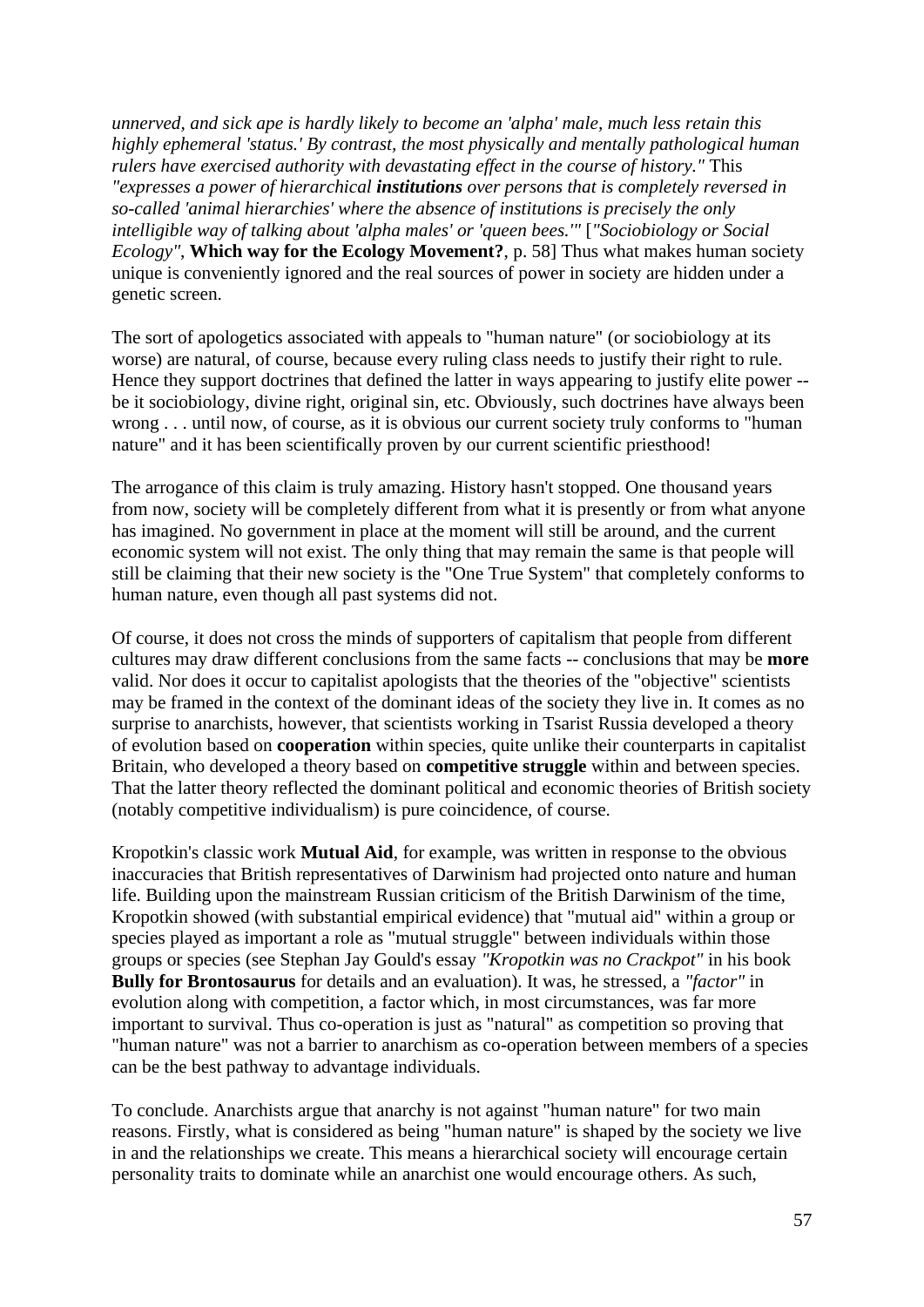anarchists *"do not so much rely on the fact that human nature will change as they do upon the theory that the same nature will act differently under different circumstances."* Secondly, change *"seems to be one of the fundamental laws of existence"* so *"who can say that man [sic!] has reached the limits of his possibilities."* [George Barrett, **Objections to Anarchism**, pp. 360-1 and p. 360]

For useful discussions on anarchist ideas on human nature, both of which refute the idea that anarchists think human beings are naturally good, see Peter Marshall's *"Human nature and anarchism"* [David Goodway (ed.), **For Anarchism: History, Theory and Practice**, pp. 127-149] and David Hartley's *"Communitarian Anarchism and Human Nature"*. [**Anarchist Studies**, vol. 3, no. 2, Autumn 1995, pp. 145-164]

# **A.2.16 Does anarchism require "perfect" people to work?**

No. Anarchy is not a utopia, a "perfect" society. It will be a *human* society, with all the problems, hopes, and fears associated with human beings. Anarchists do not think that human beings need to be "perfect" for anarchy to work. They only need to be free. Thus Christie and Meltzer:

*"[A] common fallacy [is] that revolutionary socialism [i.e. anarchism] is an 'idealisation' of the workers and [so] the mere recital of their present faults is a refutation of the class struggle . . . it seems morally unreasonable that a free society . . . could exist without moral or ethical perfection. But so far as the overthrow of [existing] society is concerned, we may ignore the fact of people's shortcomings and prejudices, so long as they do not become institutionalised. One may view without concern the fact . . . that the workers might achieve control of their places of work long before they had acquired the social graces of the 'intellectual' or shed all the prejudices of the present society from family discipline to xenophobia. What does it matter, so long as they can run industry without masters? Prejudices wither in freedom and only flourish while the social climate is favourable to them . . . What we say is . . . that once life can continue without imposed authority from above, and imposed authority cannot survive the withdrawal of labour from its service, the prejudices of authoritarianism will disappear. There is no cure for them other than the free process of education."* [**The Floodgates of Anarchy**, pp. 36-7]

Obviously, though, we think that a free society will produce people who are more in tune with both their own and others individuality and needs, thus reducing individual conflict. Remaining disputes would be solved by reasonable methods, for example, the use of juries, mutual third parties, or community and workplace assemblies (see [section I.5.8](sectionI.html#seci58) for a discussion of how could be done for anti-social activities as well as disputes).

Like the "anarchism-is-against-human-nature" argument (see [section A.2.15\)](sectionA.html#seca215), opponents of anarchism usually assume "perfect" people -- people who are not corrupted by power when placed in positions of authority, people who are strangely unaffected by the distorting effects of hierarchy, privilege, and so forth. However, anarchists make no such claims about human perfection. We simply recognise that vesting power in the hands of one person or an elite is never a good idea, as people are not perfect.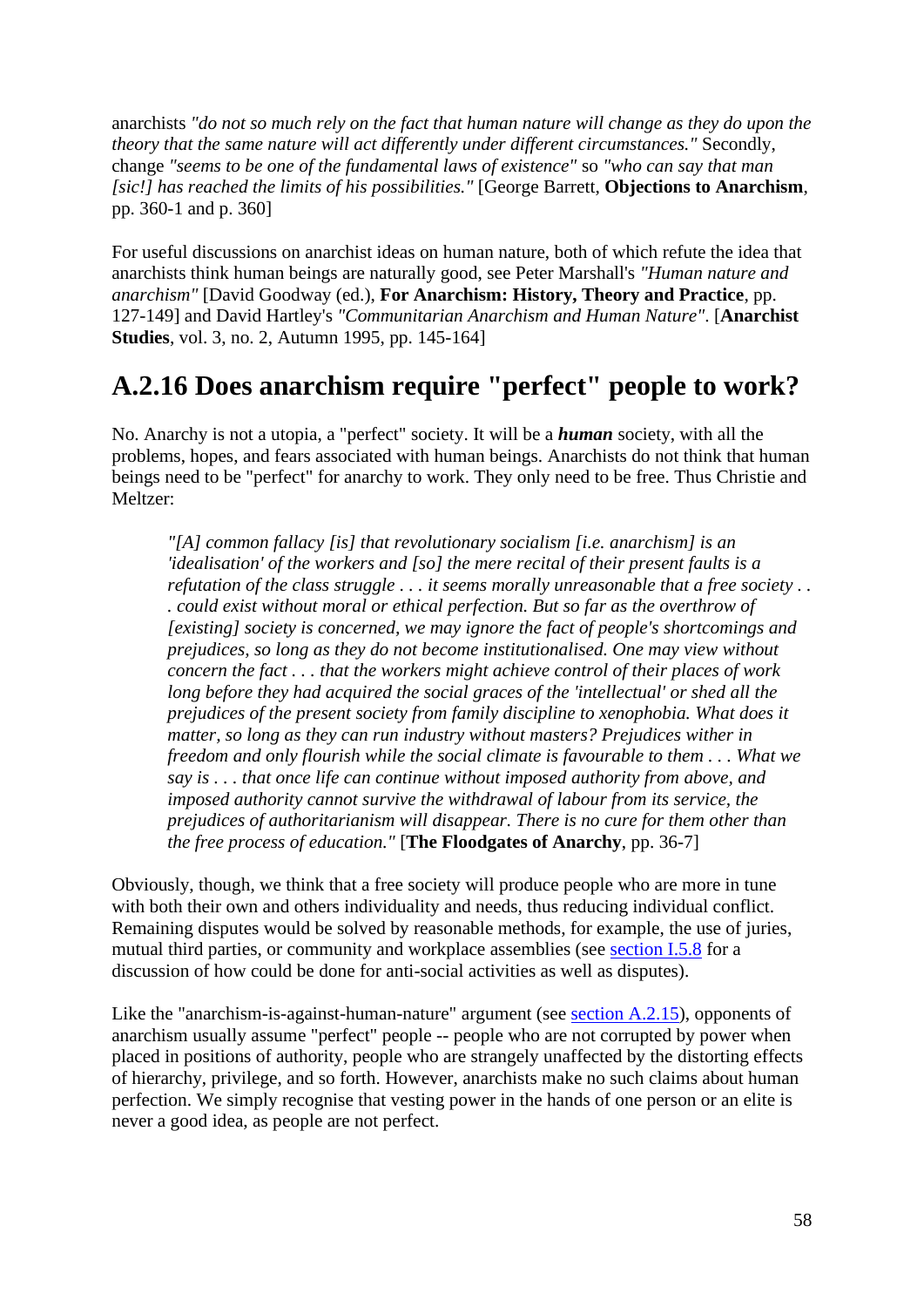It should be noted that the idea that anarchism requires a "new" (perfect) man or woman is often raised by the opponents of anarchism to discredit it (and, usually, to justify the retention of hierarchical authority, particularly capitalist relations of production). After all, people are not perfect and are unlikely ever to be. As such, they pounce on every example of a government falling and the resulting chaos to dismiss anarchism as unrealistic. The media loves to proclaim a country to be falling into "anarchy" whenever there is a disruption in "law and order" and looting takes place.

Anarchists are not impressed by this argument. A moment's reflection shows why, for the detractors make the basic mistake of assuming an anarchist society without anarchists! (A variation of such claims is raised by the right-wing "anarcho"-capitalists to discredit real anarchism. However, their "objection" discredits their own claim to be anarchists for they implicitly assume an anarchist society without anarchists!). Needless to say, an "anarchy" made up of people who still saw the need for authority, property and statism would soon become authoritarian (i.e. non-anarchist) again. This is because even if the government disappeared tomorrow, the same system would soon grow up again, because *"the strength of the government rests not with itself, but with the people. A great tyrant may be a fool, and not a superman. His strength lies not in himself, but in the superstition of the people who think that it is right to obey him. So long as that superstition exists it is useless for some liberator to cut off the head of tyranny; the people will create another, for they have grown accustomed to rely on something outside themselves."* [George Barrett, **Objections to Anarchism**, p. 355]

#### Hence Alexander Berkman:

*"Our social institutions are founded on certain ideas; as long as the latter are generally believed, the institutions built on them are safe. Government remains strong because people think political authority and legal compulsion necessary. Capitalism will continue as long as such an economic system is considered adequate and just. The weakening of the ideas which support the evil and oppressive present day conditions means the ultimate breakdown of government and capitalism."* [**What is Anarchism?**, p. xii]

In other words, anarchy needs *anarchists* in order to be created and survive. But these anarchists need not be perfect, just people who have freed themselves, by their own efforts, of the superstition that command-and-obedience relations and capitalist property rights are necessary. The implicit assumption in the idea that anarchy needs "perfect" people is that freedom will be given, not taken; hence the obvious conclusion follows that an anarchy requiring "perfect" people will fail. But this argument ignores the need for self-activity and self-liberation in order to create a free society. For anarchists, *"history is nothing but a struggle between the rulers and the ruled, the oppressors and the oppressed."* [Peter Kropotkin, **Act for Yourselves**, p. 85] Ideas change through struggle and, consequently, in the struggle against oppression and exploitation, we not only change the world, we change ourselves at the same time. So it is the struggle for freedom which creates people capable of taking the responsibility for their own lives, communities and planet. People capable of living as equals in a free society, so making anarchy possible.

As such, the chaos which often results when a government disappears is not anarchy nor, in fact, a case against anarchism. It simple means that the necessary preconditions for creating an anarchist society do not exist. Anarchy would be the product of collective struggle at the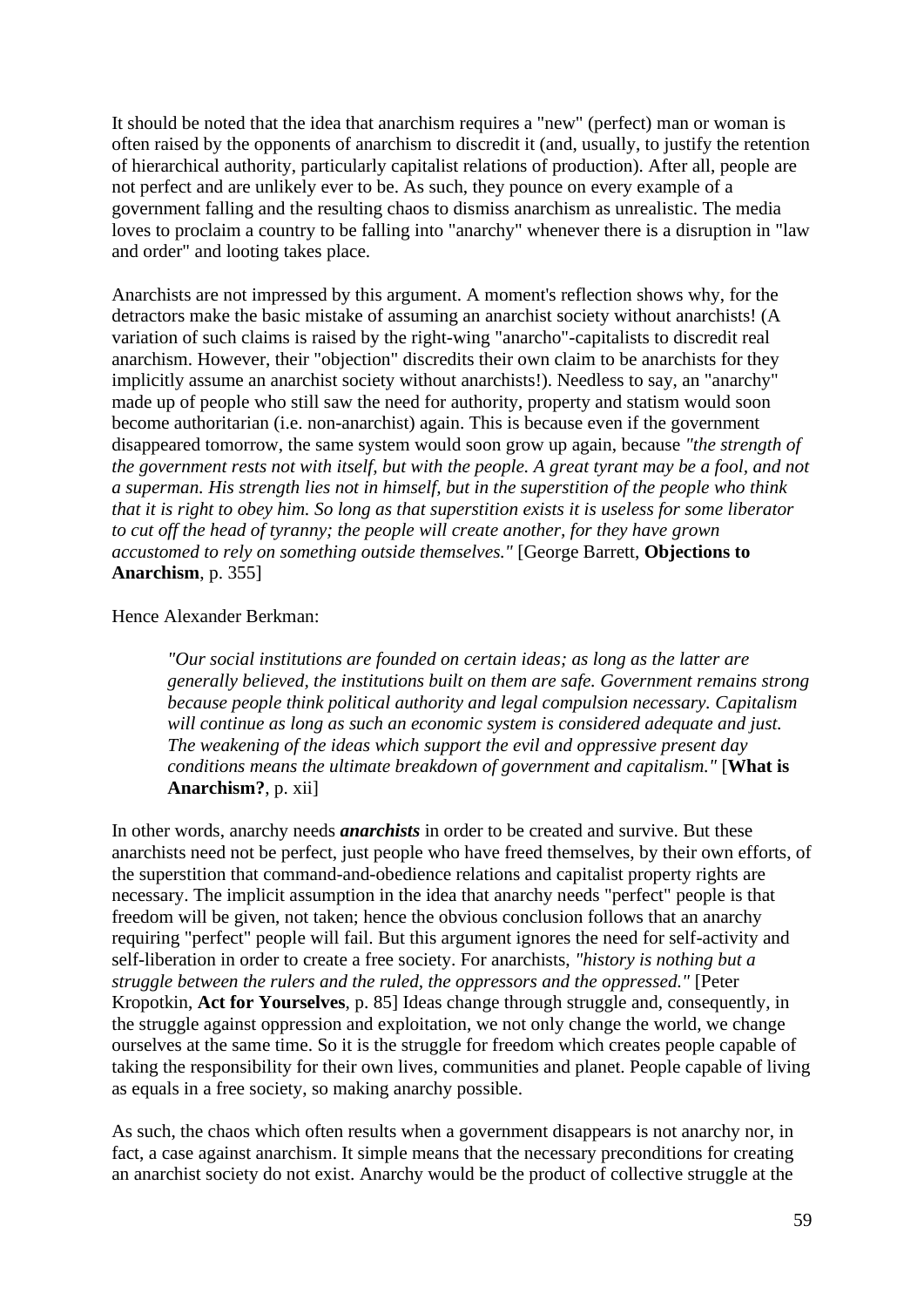heart of society, not the product of external shocks. Nor, we should note, do anarchists think that such a society will appear "overnight." Rather, we see the creation of an anarchist system as a process, not an event. The ins-and-outs of how it would function will evolve over time in the light of experience and objective circumstances, not appear in a perfect form immediately (see [section H.2.5](sectionH.html#sech25) for a discussion of Marxist claims otherwise).

Therefore, anarchists do not conclude that "perfect" people are necessary anarchism to work because the anarchist is *"no liberator with a divine mission to free humanity, but he is a part of that humanity struggling onwards towards liberty."* As such, *"[i]f, then, by some external means an Anarchist Revolution could be, so to speak, supplied ready-made and thrust upon the people, it is true that they would reject it and rebuild the old society. If, on the other hand, the people develop their ideas of freedom, and they themselves get rid of the last stronghold of tyranny --- the government -- then indeed the revolution will be permanently accomplished."* [George Barrett, **Op. Cit.**, p. 355]

This is not to suggest that an anarchist society must wait until *everyone* is an anarchist. Far from it. It is highly unlikely, for example, that the rich and powerful will suddenly see the errors of their ways and voluntarily renounce their privileges. Faced with a large and growing anarchist movement, the ruling elite has always used repression to defend its position in society. The use of fascism in Spain (see [section A.5.6\)](sectionA.html#seca56) and Italy (see [section A.5.5\)](sectionA.html#seca55) show the depths the capitalist class can sink to. Anarchism will be created in the face of opposition by the ruling minorities and, consequently, will need to defend itself against attempts to recreate authority (see [section H.2.1](sectionH.html#sech21) for a refutation of Marxist claims anarchists reject the need to defend an anarchist society against counter-revolution).

Instead anarchists argue that we should focus our activity on convincing those subject to oppression and exploitation that they have the power to resist both and, ultimately, can end both by destroying the social institutions that cause them. As Malatesta argued, *"we need the support of the masses to build a force of sufficient strength to achieve our specific task of radical change in the social organism by the direct action of the masses, we must get closer to them, accept them as they are, and from within their ranks seek to 'push' them forward as much as possible."* [**Errico Malatesta: His Life and Ideas**, pp. 155-6] This would create the conditions that make possible a rapid evolution towards anarchism as what was initially accepted by a minority *"but increasingly finding popular expression, will make its way among the mass of the people"* and *"the minority will become the People, the great mass, and that mass rising up against property and the State, will march forward towards anarchist communism."* [Kropotkin, **Words of a Rebel**, p. 75] Hence the importance anarchists attach to spreading our ideas and arguing the case for anarchism. This creates conscious anarchists from those questioning the injustices of capitalism and the state.

This process is helped by the nature of hierarchical society and the resistance it naturally developed in those subject to it. Anarchist ideas develop spontaneously through struggle. As we discuss in [section I.2.3,](sectionI.html#seci23) anarchistic organisations are often created as part of the resistance against oppression and exploitation which marks every hierarchical system and can., potentially, be the framework of a few society. As such, the creation of libertarian institutions is, therefore, always a possibility in any situation. A peoples' experiences may push them towards anarchist conclusions, namely the awareness that the state exists to protect the wealthy and powerful few and to disempower the many. That while it is needed to maintain class and hierarchical society, it is not needed to organise society nor can it do so in a just and fair way for all. This is possible. However, without a conscious anarchist presence any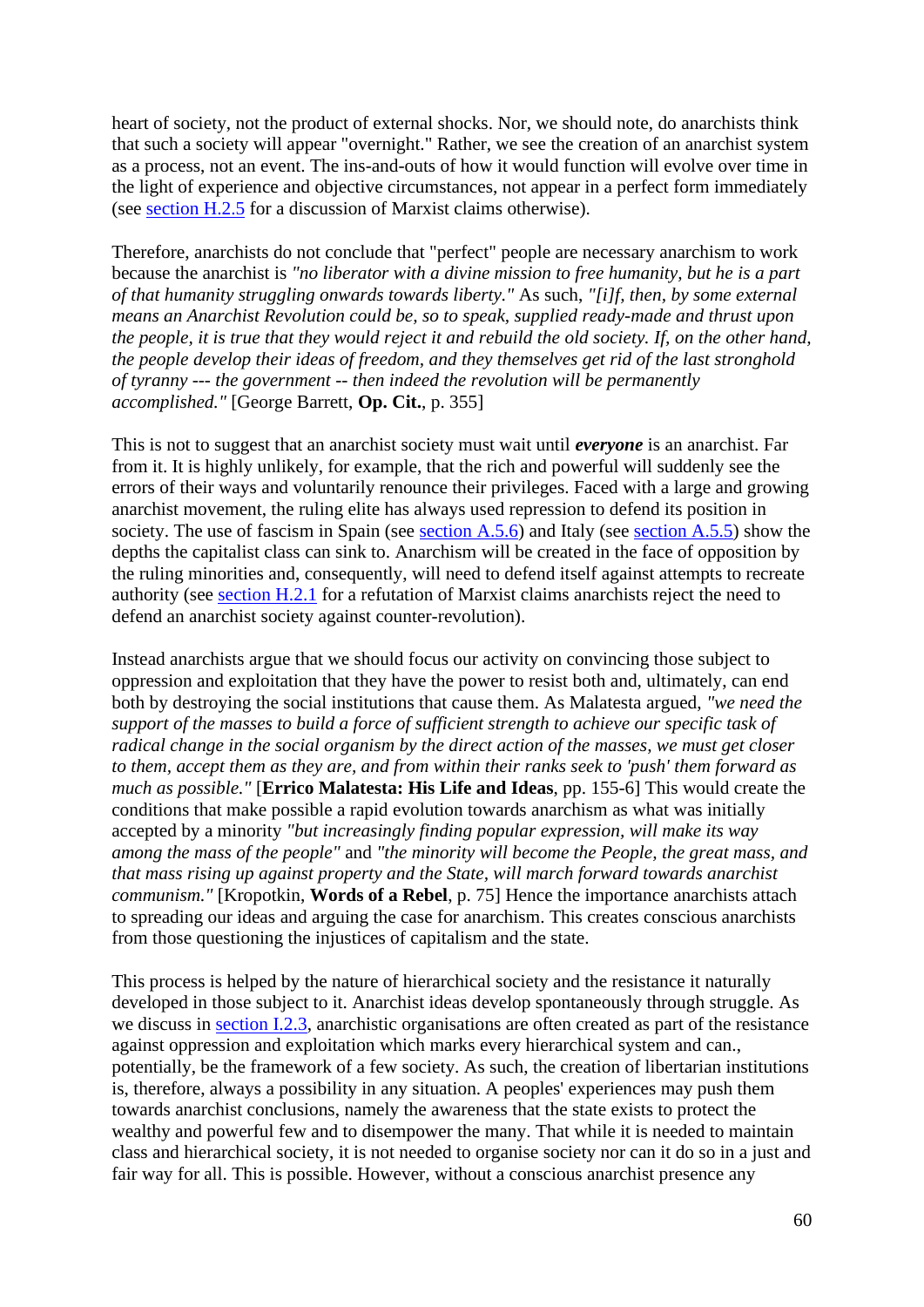libertarian tendencies are likely to be used, abused and finally destroyed by parties or religious groups seeking political power over the masses (the Russian Revolution is the most famous example of this process). It is for that reason anarchists organise to influence the struggle and spread our ideas (see [section J.3](sectionJ.html#secj3) for details). For it is the case that only when anarchist ideas *"acquire a predominating influence"* and are *"accepted by a sufficiently large section of the population"* will we *"have achieved anarchy, or taken a step towards anarchy."* For anarchy *"cannot be imposed against the wishes of the people."* [Malatesta, **Op. Cit.**, p. 159 and p. 163]

So, to conclude, the creation of an anarchist society is not dependent on people being perfect but it is dependent on a large majority being anarchists and wanting to reorganise society in a libertarian manner. This will not eliminate conflict between individuals nor create a fully formed anarchist humanity overnight but it will lay the ground for the gradual elimination of whatever prejudices and anti-social behaviour that remain after the struggle to change society has revolutionised those doing it.

#### **A.2.17 Aren't most people too stupid for a free society to work?**

We are sorry to have to include this question in an anarchist FAQ, but we know that many political ideologies explicitly assume that ordinary people are too stupid to be able to manage their own lives and run society. All aspects of the capitalist political agenda, from Left to Right, contain people who make this claim. Be it Leninists, fascists, Fabians or Objectivists, it is assumed that only a select few are creative and intelligent and that these people should govern others. Usually, this elitism is masked by fine, flowing rhetoric about "freedom," "democracy" and other platitudes with which the ideologues attempt to dull people's critical thought by telling them want they want to hear.

It is, of course, also no surprise that those who believe in "natural" elites always class themselves at the top. We have yet to discover an "objectivist", for example, who considers themselves part of the great mass of "second-handers" (it is always amusing to hear people who simply parrot the ideas of Ayn Rand dismissing other people so!) or who will be a toilet cleaner in the unknown "ideal" of "real" capitalism. Everybody reading an elitist text will consider him or herself to be part of the "select few." It's "natural" in an elitist society to consider elites to be natural and yourself a potential member of one!

Examination of history shows that there is a basic elitist ideology which has been the essential rationalisation of all states and ruling classes since their emergence at the beginning of the Bronze Age (*"if the legacy of domination had had any broader purpose than the support of hierarchical and class interests, it has been the attemp to exorcise the belief in public competence from social discourse itself."* [Bookchin, **The Ecology of Freedom**, p. 206]). This ideology merely changes its outer garments, not its basic inner content over time.

During the Dark Ages, for example, it was coloured by Christianity, being adapted to the needs of the Church hierarchy. The most useful "divinely revealed" dogma to the priestly elite was "original sin": the notion that human beings are basically depraved and incompetent creatures who need "direction from above," with priests as the conveniently necessary mediators between ordinary humans and "God." The idea that average people are basically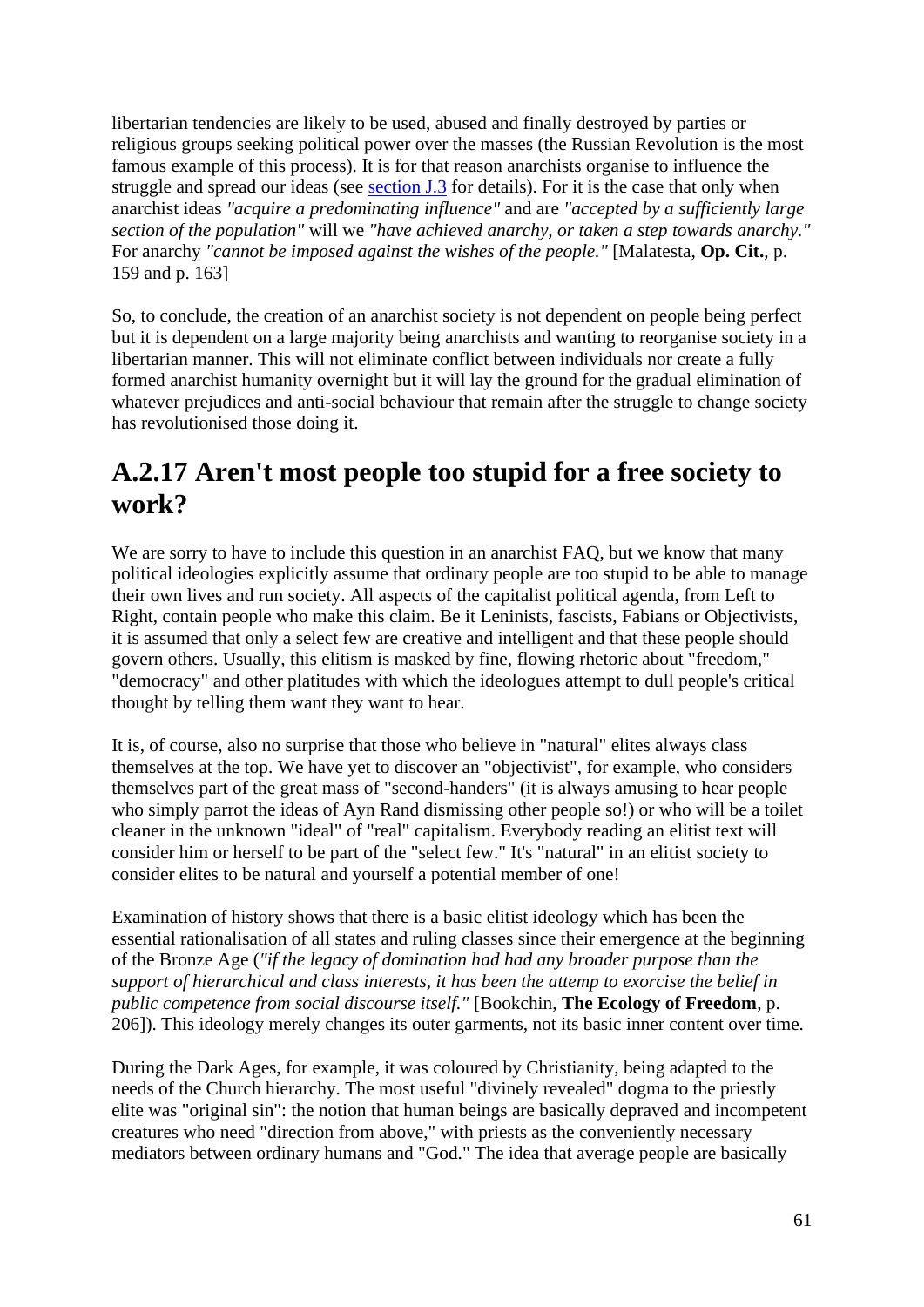stupid and thus incapable of governing themselves is a carry over from this doctrine, a relic of the Dark Ages.

In reply to all those who claim that most people are "second-handers" or cannot develop anything more than "trade union consciousness," all we can say is that it is an absurdity that cannot withstand even a superficial look at history, particularly the labour movement. The creative powers of those struggling for freedom is often truly amazing, and if this intellectual power and inspiration is not seen in "normal" society, this is the clearest indictment possible of the deadening effects of hierarchy and the conformity produced by authority. (See also [section B.1](sectionB.html#secb1) for more on the effects of hierarchy). As Bob Black points outs:

*"You are what you do. If you do boring, stupid, monotonous work, chances are you'll end up boring, stupid, and monotonous. Work is a much better explanation for the creeping cretinisation all around us than even such significant moronising mechanisms as television and education. People who are regimented all their lives, handed to work from school and bracketed by the family in the beginning and the nursing home in the end, are habituated to hierarchy and psychologically enslaved. Their aptitude for autonomy is so atrophied that their fear of freedom is among their few rationally grounded phobias. Their obedience training at work carries over into the families they start, thus reproducing the system in more ways than one, and into politics, culture and everything else. Once you drain the vitality from people at work, they'll likely submit to hierarchy and expertise in everything. They're used to it."* [**The Abolition of Work and other essays**, pp. 21-2]

When elitists try to conceive of liberation, they can only think of it being **given** to the oppressed by kind (for Leninists) or stupid (for Objectivists) elites. It is hardly surprising, then, that it fails. Only self-liberation can produce a free society. The crushing and distorting effects of authority can only be overcome by self-activity. The few examples of such selfliberation prove that most people, once considered incapable of freedom by others, are more than up for the task.

Those who proclaim their "superiority" often do so out of fear that their authority and power will be destroyed once people free themselves from the debilitating hands of authority and come to realise that, in the words of Max Stirner, *"the great are great only because we are on our knees. Let us rise"*

As Emma Goldman remarks about women's equality, *"[t]he extraordinary achievements of women in every walk of life have silenced forever the loose talk of women's inferiority. Those who still cling to this fetish do so because they hate nothing so much as to see their authority challenged. This is the characteristic of all authority, whether the master over his economic slaves or man over women. However, everywhere woman is escaping her cage, everywhere she is going ahead with free, large strides."* [**Vision on Fire**, p. 256] The same comments are applicable, for example, to the very successful experiments in workers' self-management during the Spanish Revolution.

Then, of course, the notion that people are too stupid for anarchism to work also backfires on those who argue it. Take, for example, those who use this argument to advocate democratic government rather than anarchy. Democracy, as Luigi Galleani noted, means *"acknowledging the right and the competence of the people to select their rulers."* However, *"whoever has the political competence to choose his [or her] own rulers is, by implication, also competent to*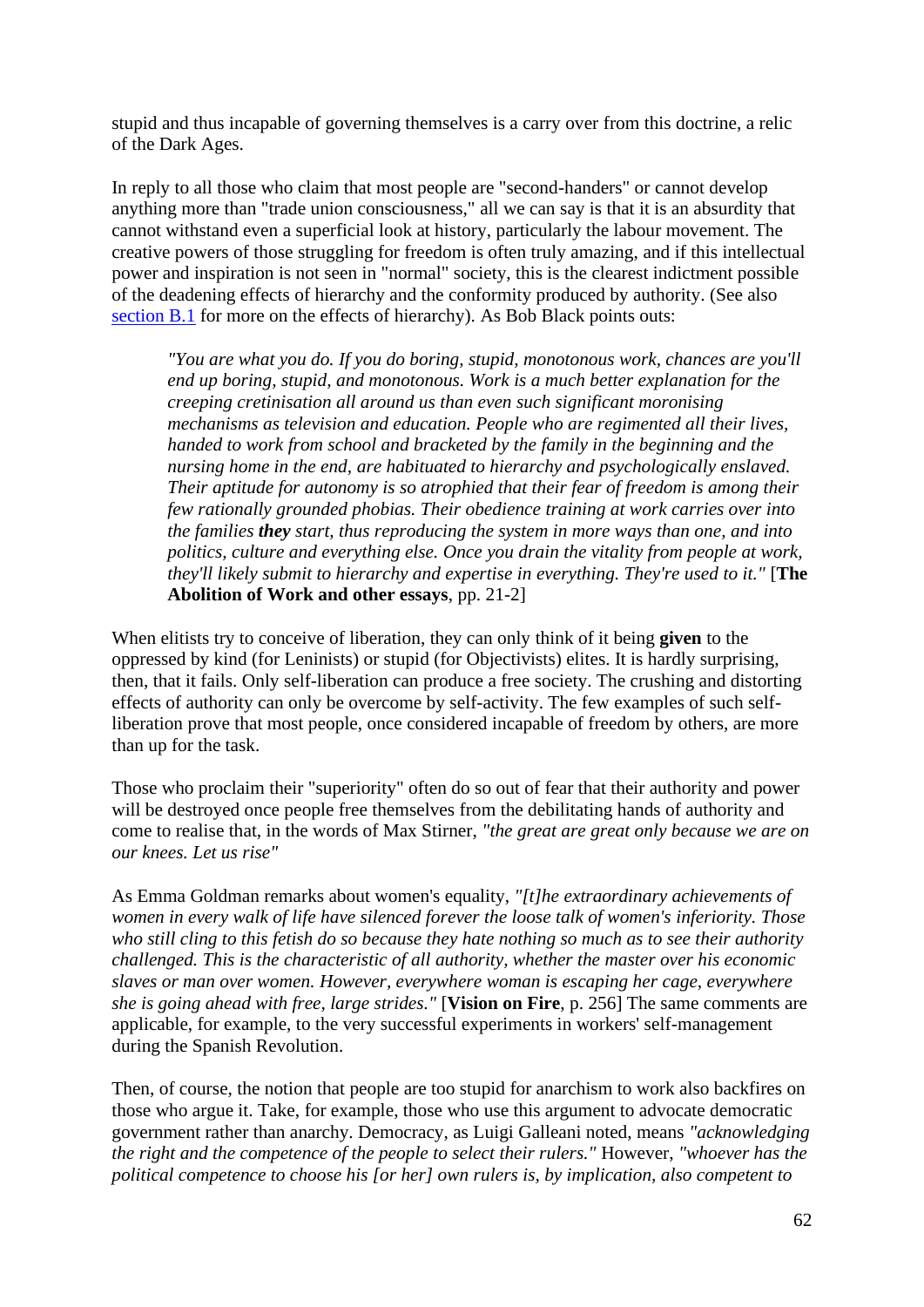*do without them, especially when the causes of economic enmity are uprooted."* [**The End of Anarchism?**, p. 37] Thus the argument for democracy against anarchism undermines itself, for *"if you consider these worthy electors as unable to look after their own interests themselves, how is it that they know how to choose for themselves the shepherds who must guide them? And how will they be able to solve this problem of social alchemy, of producing the election of a genius from the votes of a mass of fools?"* [Malatesta, **Anarchy**, pp. 53-4]

As for those who consider dictatorship as the solution to human stupidity, the question arises why are these dictators immune to this apparently universal human trait? And, as Malatesta noted, *"who are the best? And who will recognise these qualities in them?"* [**Op. Cit.**, p. 53] If they impose themselves on the "stupid" masses, why assume they will not exploit and oppress the many for their own benefit? Or, for that matter, that they are any more intelligent than the masses? The history of dictatorial and monarchical government suggests a clear answer to those questions. A similar argument applies for other non-democratic systems, such as those based on limited suffrage. For example, the Lockean (i.e. classical liberal or rightwing libertarian) ideal of a state based on the rule of property owners is doomed to be little more than a regime which oppresses the majority to maintain the power and privilege of the wealthy few. Equally, the idea of near universal stupidity bar an elite of capitalists (the "objectivist" vision) implies a system somewhat less ideal than the perfect system presented in the literature. This is because most people would tolerate oppressive bosses who treat them as means to an end rather than an end in themselves. For how can you expect people to recognise and pursue their own self-interest if you consider them fundamentally as the *"uncivilised hordes"*? You cannot have it both ways and the *"unknown ideal"* of pure capitalism would be as grubby, oppressive and alienating as "actually existing" capitalism.

As such, anarchists are firmly convinced that arguments against anarchy based on the lack of ability of the mass of people are inherently self-contradictory (when not blatantly selfservicing). If people are too stupid for anarchism then they are too stupid for any system you care to mention. Ultimately, anarchists argue that such a perspective simply reflects the servile mentality produced by a hierarchical society rather than a genuine analysis of humanity and our history as a species. To quote Rousseau:

*"when I see multitudes of entirely naked savages scorn European voluptuousness and endure hunger, fire, the sword, and death to preserve only their independence, I feel that it does not behove slaves to reason about freedom."* [quoted by Noam Chomsky, **Marxism, Anarchism, and Alternative Futures**, p. 780]

#### **A.2.18 Do anarchists support terrorism?**

No. This is for three reasons.

Terrorism means either targeting or not worrying about killing innocent people. For anarchy to exist, it must be created by the mass of people. One does not convince people of one's ideas by blowing them up. Secondly, anarchism is about self-liberation. One cannot blow up a social relationship. Freedom cannot be created by the actions of an elite few destroying rulers **on behalf of** the majority. Simply put, a *"structure based on centuries of history cannot be destroyed with a few kilos of explosives."* [Kropotkin, quoted by Martin A. Millar, **Kropotkin**, p. 174] For so long as people feel the need for rulers, hierarchy will exist (see [section A.2.16](sectionA.html#seca216) for more on this). As we have stressed earlier, freedom cannot be given, only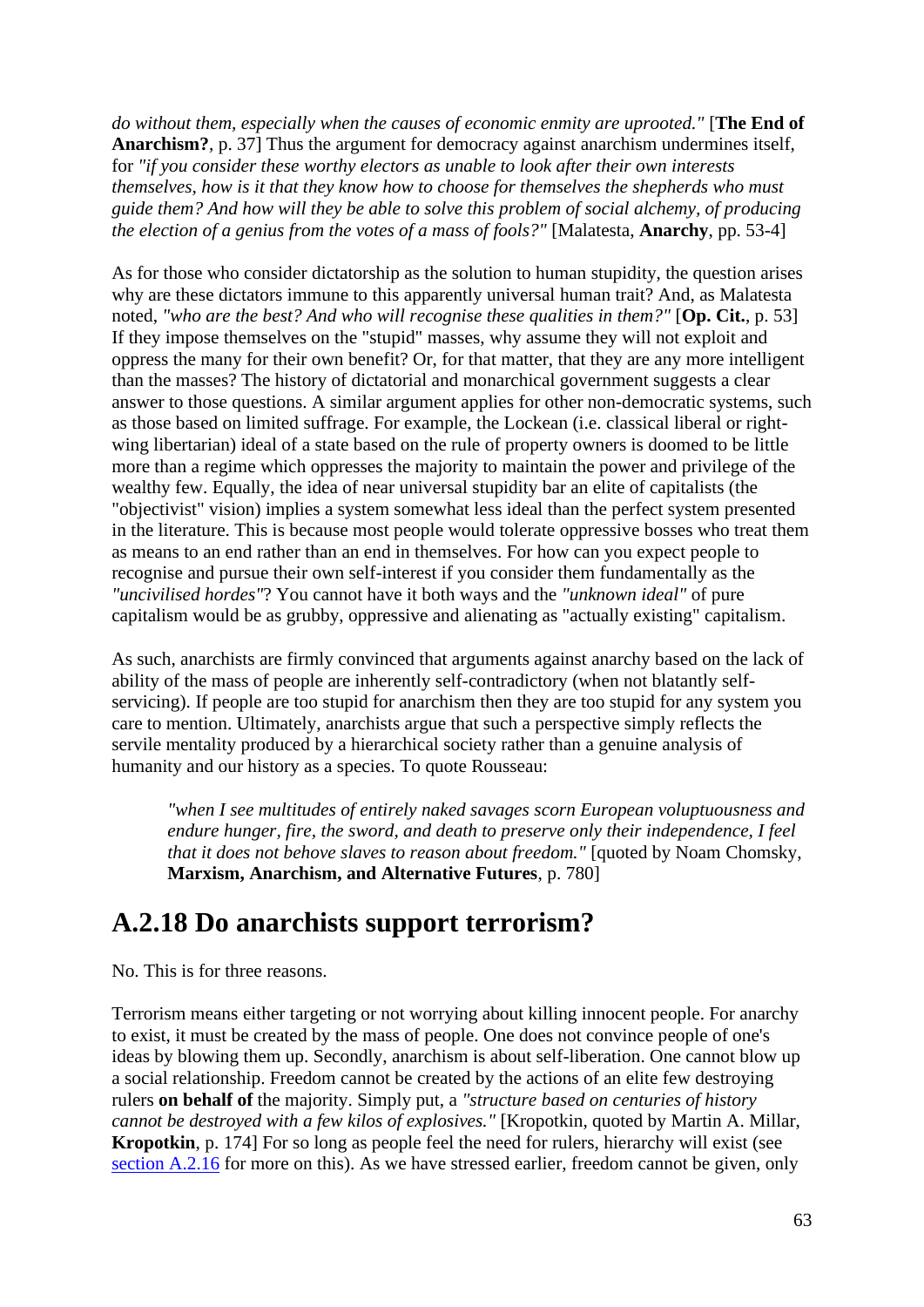taken. Lastly, anarchism aims for freedom. Hence Bakunin's comment that *"when one is carrying out a revolution for the liberation of humanity, one should respect the life and liberty of men [and women]."* [quoted by K.J. Kenafick, **Michael Bakunin and Karl Marx**, p. 125] For anarchists, means determine the ends and terrorism by its very nature violates life and liberty of individuals and so cannot be used to create an anarchist society. The history of, say, the Russian Revolution, confirmed Kropotkin's insight that *"[v]ery sad would be the future revolution if it could only triumph by terror."* [quoted by Millar, **Op. Cit.**, p. 175]

Moreover anarchists are **not** against individuals but the institutions and social relationships that cause certain individuals to have power over others and abuse (i.e. use) that power. Therefore the anarchist revolution is about destroying structures, not people. As Bakunin pointed out, *"we wish not to kill persons, but to abolish status and its perquisites"* and anarchism *"does not mean the death of the individuals who make up the bourgeoisie, but the death of the bourgeoisie as a political and social entity economically distinct from the working class."* [**The Basic Bakunin**, p. 71 and p. 70] In other words, *"You can't blow up a social relationship"* (to quote the title of an anarchist pamphlet which presents the anarchist case against terrorism).

How is it, then, that anarchism is associated with violence? Partly this is because the state and media insist on referring to terrorists who are **not** anarchists as anarchists. For example, the German Baader-Meinhoff gang were often called "anarchists" despite their self-proclaimed Marxist-Leninism. Smears, unfortunately, work. Similarly, as Emma Goldman pointed out, *"it is a known fact known to almost everyone familiar with the Anarchist movement that a great number of [violent] acts, for which Anarchists had to suffer, either originated with the capitalist press or were instigated, if not directly perpetrated, by the police."* [**Red Emma Speaks**, p. 262]

An example of this process at work can be seen from the current anti-globalisation movement. In Seattle, for example, the media reported "violence" by protestors (particularly anarchist ones) yet this amounted to a few broken windows. The much greater **actual** violence of the police against protestors (which, incidentally, started **before** the breaking of a single window) was not considered worthy of comment. Subsequent media coverage of antiglobalisation demonstrations followed this pattern, firmly connecting anarchism with violence in spite of that the protesters have been the ones to suffer the greatest violence at the hands of the state. As anarchist activist Starhawk notes, *"if breaking windows and fighting back when the cops attack is 'violence,' then give me a new word, a word a thousand times stronger, to use when the cops are beating non-resisting people into comas."* [**Staying on the Streets**, p. 130]

Similarly, at the Genoa protests in 2001 the mainstream media presented the protestors as violent even though it was the state who killed one of them and hospitalised many thousands more. The presence of police agent provocateurs in creating the violence was unmentioned by the media. As Starhawk noted afterwards, in Genoa *"we encountered a carefully orchestrated political campaign of state terrorism. The campaign included disinformation, the use of infiltrators and provocateurs, collusion with avowed Fascist groups . . . , the deliberate targeting of non-violent groups for tear gas and beating, endemic police brutality, the torture of prisoners, the political persecution of organisers . . . They did all those openly, in a way that indicates they had no fear of repercussions and expected political protection from the highest sources."* [**Op. Cit.**, pp. 128-9] This was, unsurprisingly, not reported by the media.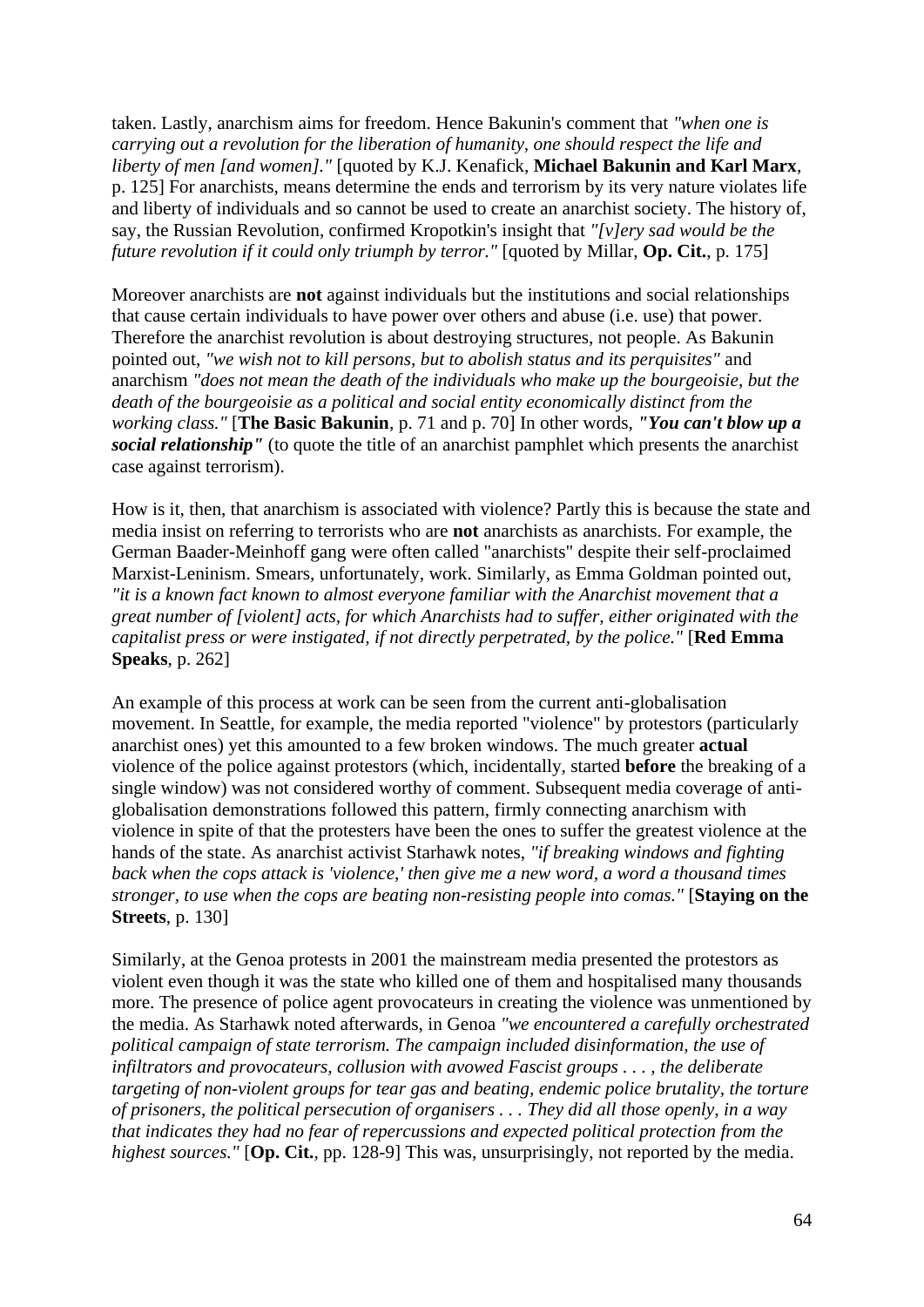Subsequent protests have seen the media indulge in yet more anti-anarchist hype, inventing stories to present anarchists are hate-filled individuals planning mass violence. For example, in Ireland in 2004 the media reported that anarchists were planning to use poison gas during EU related celebrations in Dublin. Of course, evidence of such a plan was not forthcoming and no such action happened. Neither did the riot the media said anarchists were organising. A similar process of misinformation accompanied the anti-capitalist May Day demonstrations in London and the protests against the Republican National Congress in New York. In spite of being constantly proved wrong after the event, the media always prints the scare stories of anarchist violence (even inventing events at, say Seattle, to justify their articles and to demonise anarchism further). Thus the myth that anarchism equals violence is perpetrated. Needless to say, the same papers that hyped the (non-existent) threat of anarchist violence remained silent on the actual violence of, and repression by, the police against demonstrators which occurred at these events. Neither did they run apologies after their (evidence-less) stories of doom were exposed as the nonsense they were by subsequent events.

This does not mean that Anarchists have not committed acts of violence. They have (as have members of other political and religious movements). The main reason for the association of terrorism with anarchism is because of the *"propaganda by the deed"* period in the anarchist movement.

This period -- roughly from 1880 to 1900 -- was marked by a small number of anarchists assassinating members of the ruling class (royalty, politicians and so forth). At its worse, this period saw theatres and shops frequented by members of the bourgeoisie targeted. These acts were termed *"propaganda by the deed."* Anarchist support for the tactic was galvanised by the assassination of Tsar Alexander II in 1881 by Russian Populists (this event prompted Johann Most's famous editorial in **Freiheit**, entitled *"At Last!"*, celebrating regicide and the assassination of tyrants). However, there were deeper reasons for anarchist support of this tactic: firstly, in revenge for acts of repression directed towards working class people; and secondly, as a means to encourage people to revolt by showing that their oppressors could be defeated.

Considering these reasons it is no coincidence that propaganda by the deed began in France after the 20 000-plus deaths due to the French state's brutal suppression of the Paris Commune, in which many anarchists were killed. It is interesting to note that while the anarchist violence in revenge for the Commune is relatively well known, the state's mass murder of the Communards is relatively unknown. Similarly, it may be known that the Italian Anarchist Gaetano Bresci assassinated King Umberto of Italy in 1900 or that Alexander Berkman tried to kill Carnegie Steel Corporation manager Henry Clay Frick in 1892. What is often unknown is that Umberto's troops had fired upon and killed protesting peasants or that Frick's Pinkertons had also murdered locked-out workers at Homestead.

Such downplaying of statist and capitalist violence is hardly surprising. *"The State's behaviour is violence,"* points out Max Stirner, *"and it calls its violence 'law'; that of the individual, 'crime.'"* [**The Ego and Its Own**, p. 197] Little wonder, then, that anarchist violence is condemned but the repression (and often worse violence) that provoked it ignored and forgotten. Anarchists point to the hypocrisy of the accusation that anarchists are "violent" given that such claims come from either supporters of government or the actual governments themselves, governments *"which came into being through violence, which maintain themselves in power through violence, and which use violence constantly to keep down rebellion and to bully other nations."* [Howard Zinn, **The Zinn Reader**, p. 652]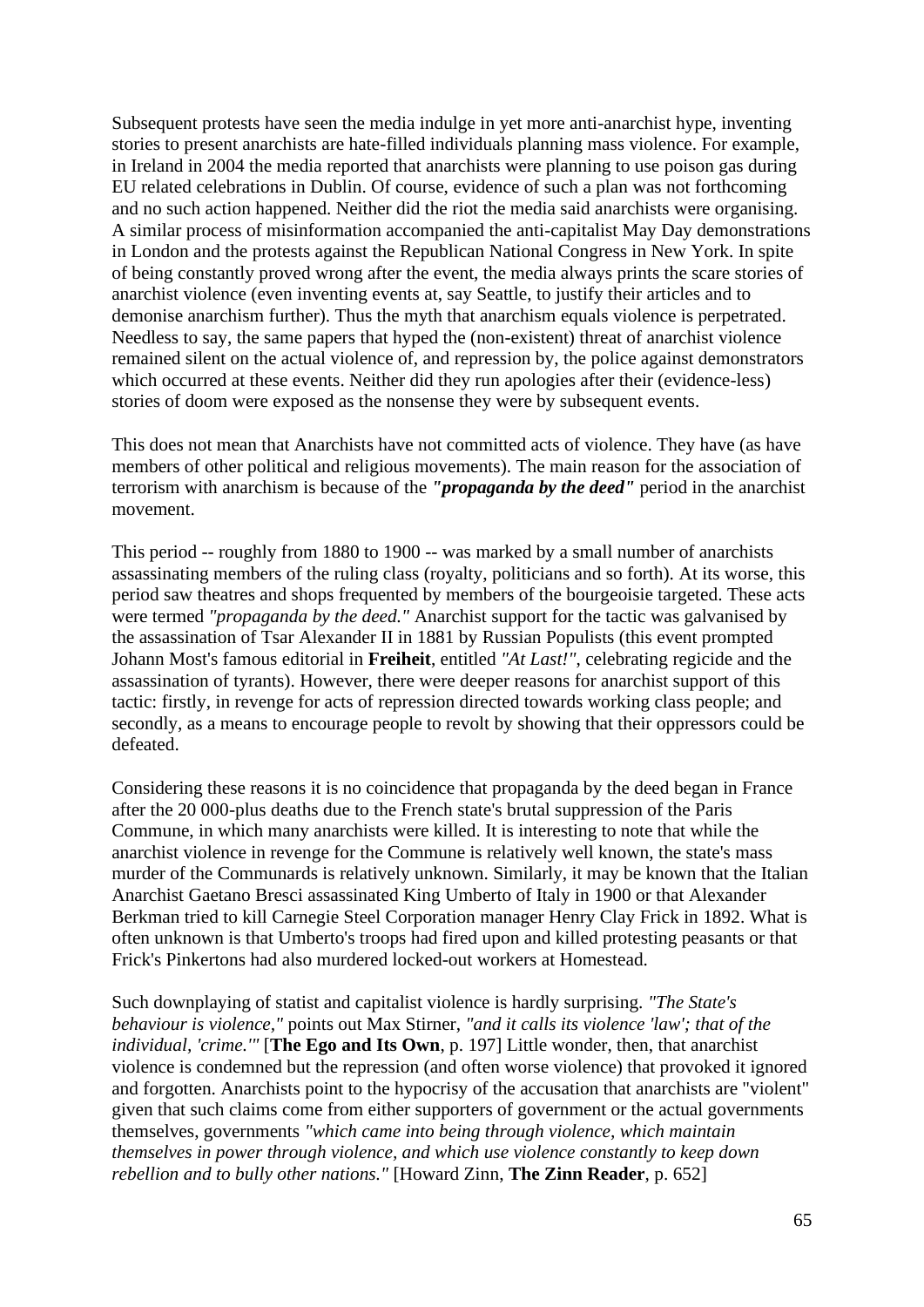We can get a feel of the hypocrisy surrounding condemnation of anarchist violence by nonanarchists by considering their response to state violence. For example, many capitalist papers and individuals in the 1920s and 1930s celebrated Fascism as well as Mussolini and Hitler. Anarchists, in contrast, fought Fascism to the death and tried to assassinate both Mussolini and Hitler. Obviously supporting murderous dictatorships is not "violence" and "terrorism" but resisting such regimes is! Similarly, non-anarchists can support repressive and authoritarian states, war and the suppression of strikes and unrest by violence ("restoring law and order") and not be considered "violent." Anarchists, in contrast, are condemned as "violent" and "terrorist" because a few of them tried to revenge such acts of oppression and state/capitalist violence! Similarly, it seems the height of hypocrisy for someone to denounce the anarchist "violence" which produces a few broken windows in, say, Seattle while supporting the actual violence of the police in imposing the state's rule or, even worse, supporting the American invasion of Iraq in 2003. If anyone should be considered violent it is the supporter of state and its actions yet people do not see the obvious and *"deplore the type of violence that the state deplores, and applaud the violence that the state practises."* [Christie and Meltzer, **The Floodgates of Anarchy**, p. 132]

It must be noted that the majority of anarchists did not support this tactic. Of those who committed "propaganda by the deed" (sometimes called *"attentats"*), as Murray Bookchin points out, only a *"few . . . were members of Anarchist groups. The majority . . . were soloists."* [**The Spanish Anarchists**, p. 102] Needless to say, the state and media painted all anarchists with the same brush. They still do, usually inaccurately (such as blaming Bakunin for such acts even though he had been dead years before the tactic was even discussed in anarchist circles or by labelling non-anarchist groups anarchists!).

All in all, the "propaganda by the deed" phase of anarchism was a failure, as the vast majority of anarchists soon came to see. Kropotkin can be considered typical. He *"never liked the slogan propaganda by deed, and did not use it to describe his own ideas of revolutionary action."* However, in 1879 while still *"urg[ing] the importance of collective action"* he started *"expressing considerable sympathy and interest in attentats"* (these *"collective forms of action"* were seen as acting *"at the trade union and communal level"*). In 1880 he *"became less preoccupied with collective action and this enthusiasm for acts of revolt by individuals and small groups increased."* This did not last and Kropotkin soon attached *"progressively less importance to isolated acts of revolt"* particularly once *"he saw greater opportunities for developing collective action in the new militant trade unionism."* [Caroline Cahm, **Kropotkin and the Rise of Revolutionary Anarchism**, p. 92, p. 115, p. 129, pp. 129-30, p. 205] By the late 1880s and early 1890s he came to disapprove of such acts of violence. This was partly due to simple revulsion at the worse of the acts (such as the Barcelona Theatre bombing in response to the state murder of anarchists involved in the Jerez uprising of 1892 and Emile Henry's bombing of a cafe in response to state repression) and partly due to the awareness that it was hindering the anarchist cause.

Kropotkin recognised that the *"spate of terrorist acts"* of the 1880s had caused *"the authorities into taking repressive action against the movement"* and were *"not in his view consistent with the anarchist ideal and did little or nothing to promote popular revolt."* In addition, he was *"anxious about the isolation of the movement from the masses"* which *"had increased rather than diminished as a result of the preoccupation with"* propaganda by deed. He *"saw the best possibility for popular revolution in the . . . development of the new militancy in the labour movement. From now on he focussed his attention increasingly on the importance of revolutionary minorities working among the masses to develop the spirit of*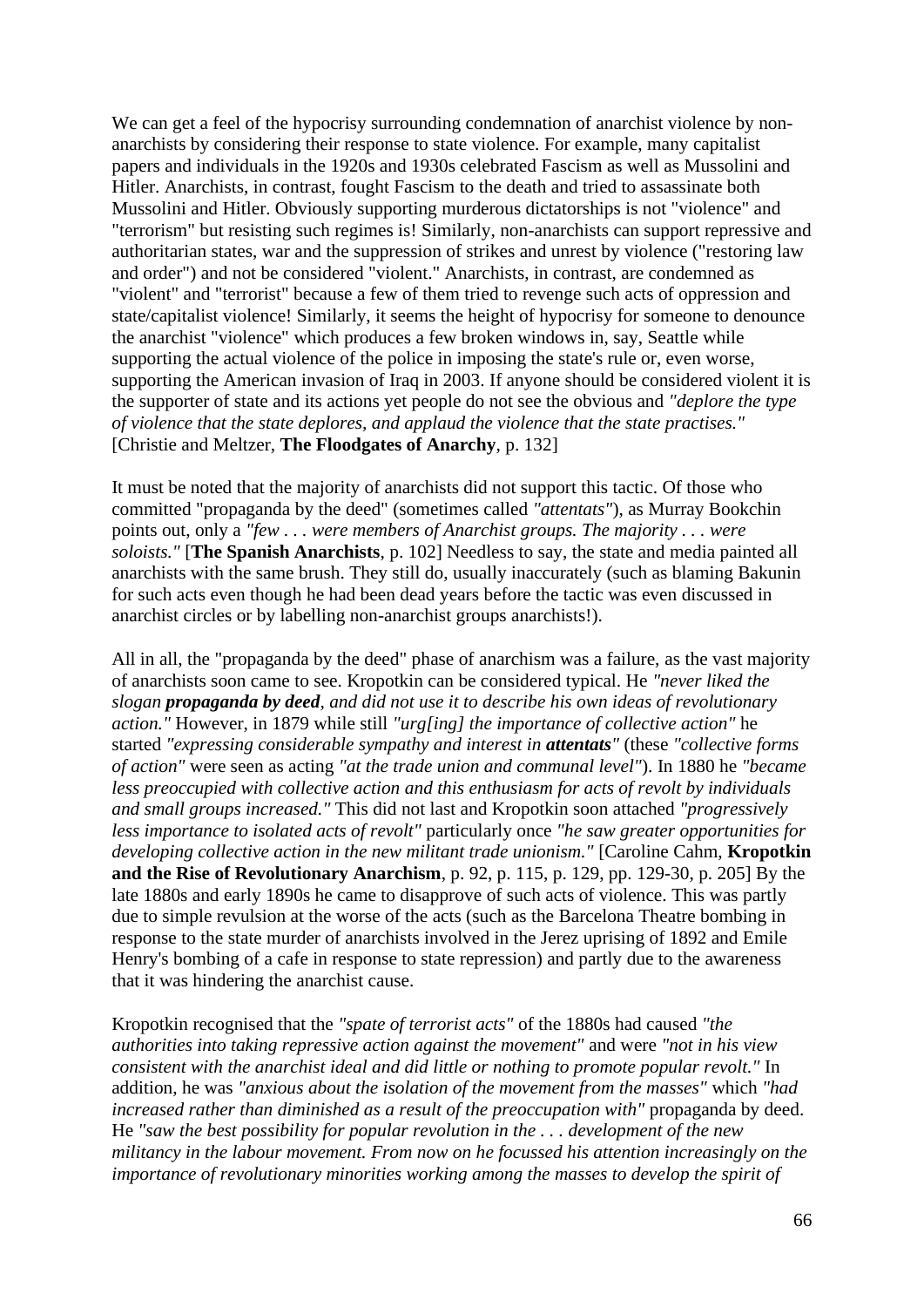*revolt.*" However, even during the early 1880s when his support for individual acts of revolt (if not for propaganda by the deed) was highest, he saw the need for collective class struggle and, therefore, *"Kropotkin always insisted on the importance of the labour movement in the struggles leading up to the revolution."* [**Op. Cit.**, pp. 205-6, p. 208 and p. 280]

Kropotkin was not alone. More and more anarchists came to see "propaganda by the deed" as giving the state an excuse to clamp down on both the anarchist and labour movements. Moreover, it gave the media (and opponents of anarchism) a chance to associate anarchism with mindless violence, thus alienating much of the population from the movement. This false association is renewed at every opportunity, regardless of the facts (for example, even though Individualist Anarchists rejected "propaganda by the deed" totally, they were also smeared by the press as "violent" and "terrorists").

In addition, as Kropotkin pointed out, the assumption behind propaganda by the deed, i.e. that everyone was waiting for a chance to rebel, was false. In fact, people are products of the system in which they live; hence they accepted most of the myths used to keep that system going. With the failure of propaganda by deed, anarchists turned back to what most of the movement had been doing anyway: encouraging the class struggle and the process of selfliberation. This turn back to the roots of anarchism can be seen from the rise in anarchosyndicalist unions after 1890 (see [section A.5.3\)](sectionA.html#seca53). This position flows naturally from anarchist theory, unlike the idea of individual acts of violence:

*"to bring about a revolution, and specially the Anarchist revolution[, it] is necessary that the people be conscious of their rights and their strength; it is necessary that they be ready to fight and ready to take the conduct of their affairs into their own hands. It must be the constant preoccupation of the revolutionists, the point towards which all their activity must aim, to bring about this state of mind among the masses . . . Who expects the emancipation of mankind to come, not from the persistent and harmonious co-operation of all men [and women] of progress, but from the accidental or providential happening of some acts of heroism, is not better advised that one who expected it from the intervention of an ingenious legislator or of a victorious general . . . our ideas oblige us to put all our hopes in the masses, because we do not believe in the possibility of imposing good by force and we do not want to be commanded . . . Today, that which . . . was the logical outcome of our ideas, the condition which our conception of the revolution and reorganisation of society imposes on us . . . [is] to live among the people and to win them over to our ideas by actively taking part in their struggles and sufferings."* [Errico Malatesta, *"The Duties of the Present Hour"*, pp. 181-3, **Anarchism**, Robert Graham (ed.), pp. 180-1]

Despite most anarchists' tactical disagreement with propaganda by deed, few would consider it to be terrorism or rule out assassination under all circumstances. Bombing a village during a war because there **might** be an enemy in it is terrorism, whereas assassinating a murdering dictator or head of a repressive state is defence at best and revenge at worst. As anarchists have long pointed out, if by terrorism it is meant "killing innocent people" then the state is the greatest terrorist of them all (as well as having the biggest bombs and other weapons of destruction available on the planet). If the people committing "acts of terror" are really anarchists, they would do everything possible to avoid harming innocent people and never use the statist line that "collateral damage" is regrettable but inevitable. This is why the vast majority of "propaganda by the deed" acts were directed towards individuals of the ruling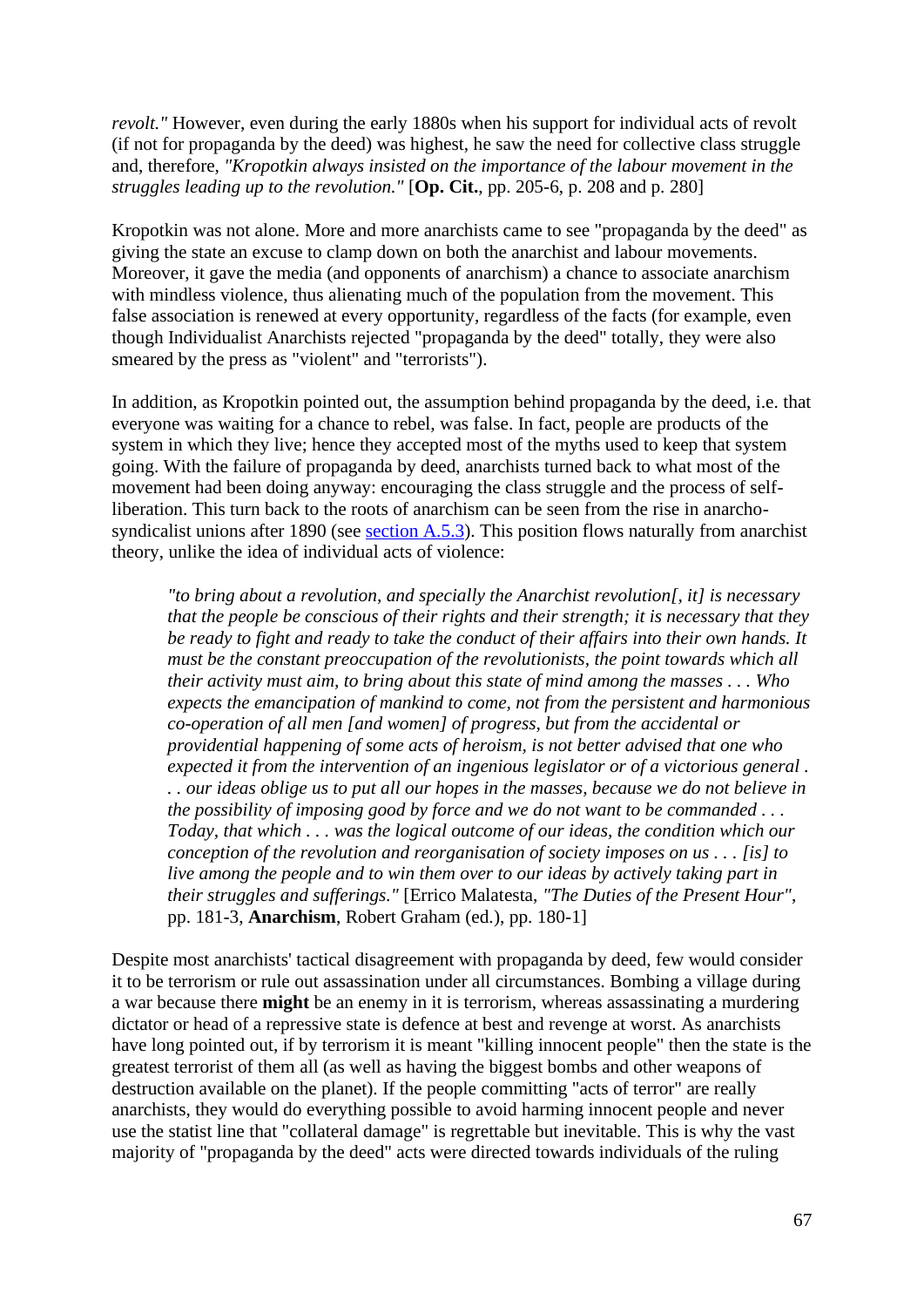class, such as Presidents and Royalty, and were the result of previous acts of state and capitalist violence.

So "terrorist" acts have been committed by anarchists. This is a fact. However, it has nothing to do with anarchism as a socio-political theory. As Emma Goldman argued, it was *"not Anarchism, as such, but the brutal slaughter of the eleven steel workers [that] was the urge for Alexander Berkman's act."* [**Op. Cit.**, p. 268] Equally, members of **other** political and religious groups have also committed such acts. As the Freedom Group of London argued:

*"There is a truism that the man [or woman] in the street seems always to forget, when he is abusing the Anarchists, or whatever party happens to be his bete noire for the moment, as the cause of some outrage just perpetrated. This indisputable fact is that homicidal outrages have, from time immemorial, been the reply of goaded and desperate classes, and goaded and desperate individuals, to wrongs from their fellowmen [and women], which they felt to be intolerable. Such acts are the violent recoil from violence, whether aggressive or repressive . . . their cause lies not in any special conviction, but in the depths of . . . human nature itself. The whole course of history, political and social, is strewn with evidence of this."* [quoted by Emma Goldman, **Op. Cit.**, p. 259]

Terrorism has been used by many other political, social and religious groups and parties. For example, Christians, Marxists, Hindus, Nationalists, Republicans, Moslems, Sikhs, Fascists, Jews and Patriots have all committed acts of terrorism. Few of these movements or ideas have been labelled as "terrorist by nature" or continually associated with violence -- which shows anarchism's threat to the status quo. There is nothing more likely to discredit and marginalise an idea than for malicious and/or ill-informed persons to portray those who believe and practice it as "mad bombers" with no opinions or ideals at all, just an insane urge to destroy.

Of course, the vast majority of Christians and so on have opposed terrorism as morally repugnant and counter-productive. As have the vast majority of anarchists, at all times and places. However, it seems that in our case it is necessary to state our opposition to terrorism time and time again.

So, to summarise - only a small minority of terrorists have ever been anarchists, and only a small minority of anarchists have ever been terrorists. The anarchist movement as a whole has always recognised that social relationships cannot be assassinated or bombed out of existence. Compared to the violence of the state and capitalism, anarchist violence is a drop in the ocean. Unfortunately most people remember the acts of the few anarchists who have committed violence rather than the acts of violence and repression by the state and capital that prompted those acts.

# **A.2.19 What ethical views do anarchists hold?**

Anarchist viewpoints on ethics vary considerably, although all share a common belief in the need for an individual to develop within themselves their own sense of ethics. All anarchists agree with Max Stirner that an individual must free themselves from the confines of existing morality and question that morality -- *"I decide whether it is the right thing for me; there is no right outside me."* [**The Ego and Its Own**, p. 189]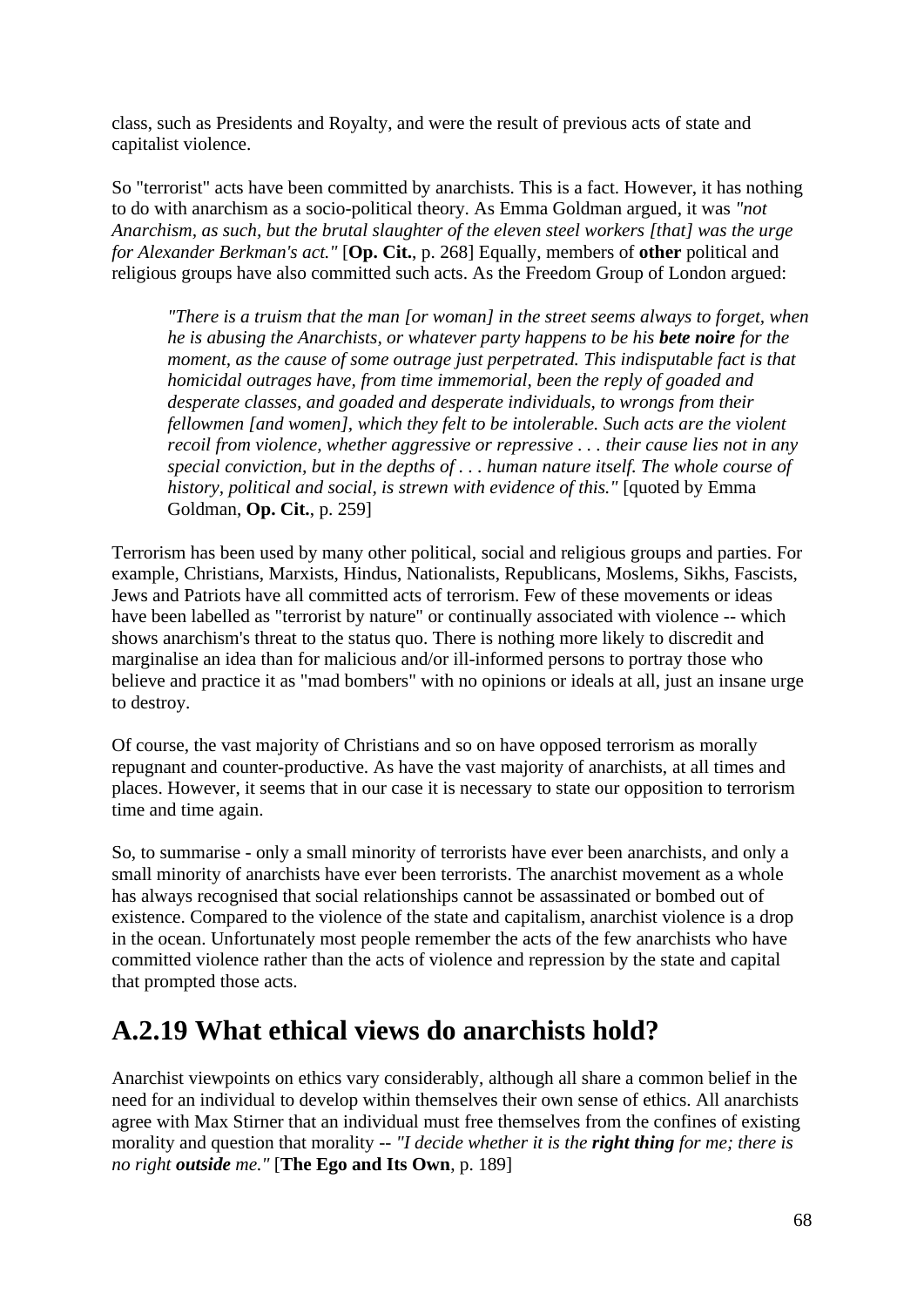Few anarchists, however, would go so far as Stirner and reject **any** concept of social ethics at all (saying that, Stirner does value some universal concepts although they are egoistic ones). Such extreme moral relativism is almost as bad as moral absolutism for most anarchists (moral relativism is the view that there is no right or wrong beyond what suits an individual while moral absolutism is that view that what is right and wrong is independent of what individuals think).

It is often claimed that modern society is breaking up because of excessive "egoism" or moral relativism. This is false. As far as moral relativism goes, this is a step forward from the moral absolutism urged upon society by various Moralists and true-believers because it bases itself, however slimly, upon the idea of individual reason. However, as it denies the existence (or desirability) of ethics it is but the mirror image of what it is rebelling against. Neither option empowers the individual or is liberating.

Consequently, both of these attitudes hold enormous attraction to authoritarians, as a populace that is either unable to form an opinion about things (and will tolerate anything) or who blindly follow the commands of the ruling elite are of great value to those in power. Both are rejected by most anarchists in favour of an evolutionary approach to ethics based upon human reason to develop the ethical concepts and interpersonal empathy to generalise these concepts into ethical attitudes within society as well as within individuals. An anarchistic approach to ethics therefore shares the critical individual investigation implied in moral relativism but grounds itself into common feelings of right and wrong. As Proudhon argued:

*"All progress begins by abolishing something; every reform rests upon denunciation of some abuse; each new idea is based upon the proved insufficiency of the old idea."*

Most anarchists take the viewpoint that ethical standards, like life itself, are in a constant process of evolution. This leads them to reject the various notions of *"God's Law," "Natural Law,"* and so on in favour of a theory of ethical development based upon the idea that individuals are entirely empowered to question and assess the world around them -- in fact, they require it in order to be truly free. You cannot be an anarchist and blindly accept **anything**! Michael Bakunin, one of the founding anarchist thinkers, expressed this radical scepticism as so:

*"No theory, no ready-made system, no book that has ever been written will save the world. I cleave to no system. I am a true seeker."*

Any system of ethics which is not based on individual questioning can only be authoritarian. Erich Fromm explains why:

*"Formally, authoritarian ethics denies man's capacity to know what is good or bad; the norm giver is always an authority transcending the individual. Such a system is based not on reason and knowledge but on awe of the authority and on the subject's feeling of weakness and dependence; the surrender of decision making to the authority results from the latter's magic power; its decisions can not and must not be questioned. Materially, or according to content, authoritarian ethics answers the question of what is good or bad primarily in terms of the interests of the authority, not the interests of the subject; it is exploitative, although the subject may derive considerable benefits, psychic or material, from it."* [**Man For Himself**, p. 10]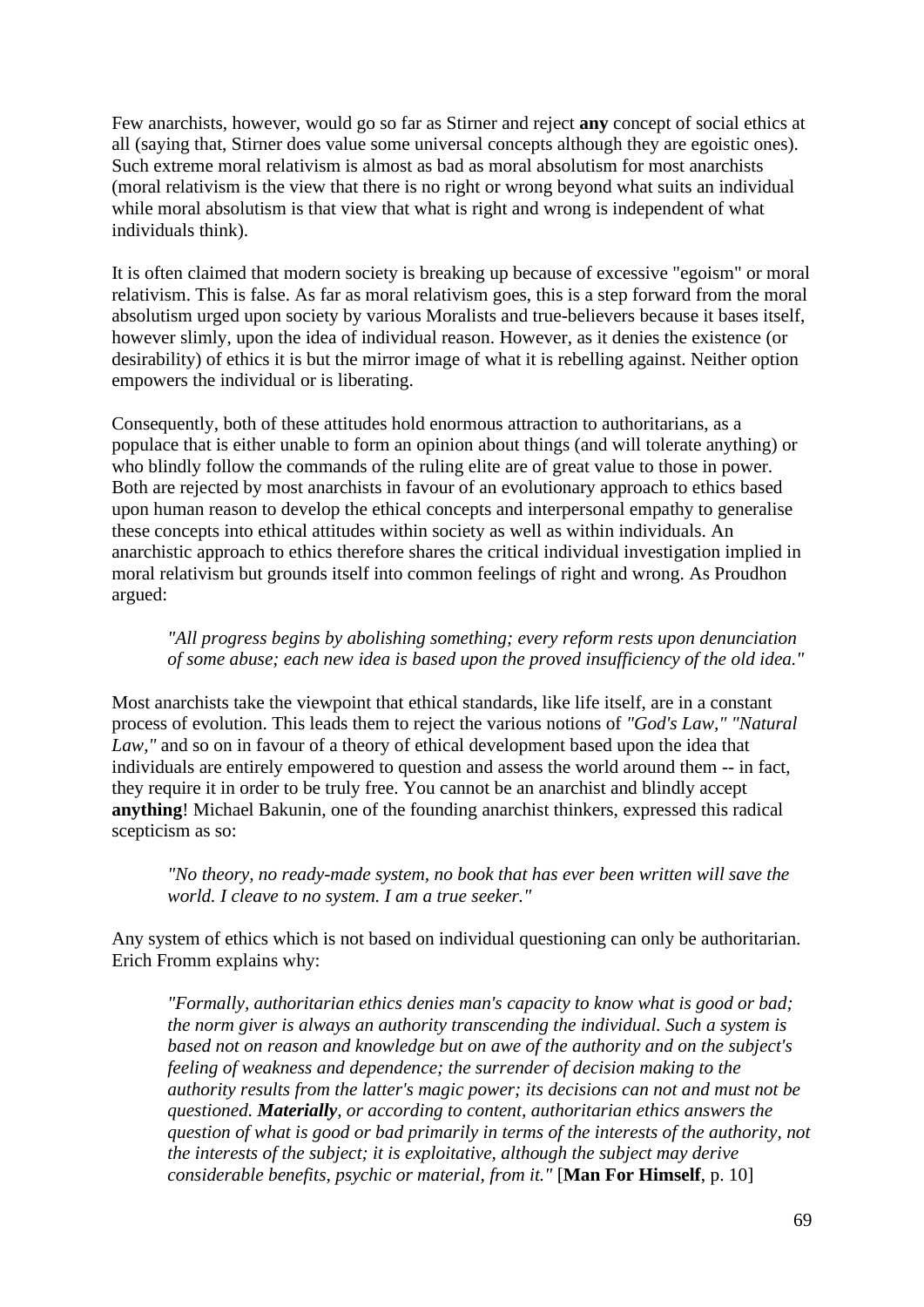Therefore Anarchists take, essentially, a scientific approach to problems. Anarchists arrive at ethical judgements without relying on the mythology of spiritual aid, but on the merits of their own minds. This is done through logic and reason, and is a far better route to resolving moral questions than obsolete, authoritarian systems like orthodox religion and certainly better than the "there is no wrong or right" of moral relativism.

So, what are the source of ethical concepts? For Kropotkin, *"nature has thus to be recognised as the first ethical teacher of man. The social instinct, innate in men as well as in all the social animals, - this is the origin of all ethical conceptions and all subsequent development of morality."* [**Ethics**, p. 45]

Life, in other words, is the basis of anarchist ethics. This means that, essentially (according to anarchists), an individual's ethical viewpoints are derived from three basic sources:

1) from the society an individual lives in. As Kropotkin pointed out, *"Man's conceptions of morality are completely dependent upon the form that their social life assumed at a given time in a given locality . . . this [social life] is reflected in the moral conceptions of men and in the moral teachings of the given epoch."* [**Op. Cit.**, p. 315] In other words, experience of life and of living.

*"Man must accept the responsibility for himself and the fact that only using his own powers can he give meaning to his life . . .there is no meaning to life except the meaning man gives his life by the unfolding of his powers, by living productively."* [**Man for Himself**, p. 45] In other words, individual thought and development.

3) The feeling of empathy - *"the true origin of the moral sentiment . . . [is] simply in the feeling of sympathy."* [*"Anarchist Morality"*, **Anarchism**, p. 94] In other words, an individual's ability to feel and share experiences and concepts with others.

This last factor is very important for the development of a sense of ethics. As Kropotkin argued, *"[t]he more powerful your imagination, the better you can picture to yourself what any being feels when it is made to suffer, and the more intense and delicate will your moral sense be. . . And the more you are accustomed by circumstances, by those surrounding you, or by the intensity of your own thought and your imagination, to act as your own thought and imagination urge, the more will the moral sentiment grow in you, the more will it became habitual."* [**Op. Cit.**, p. 95]

So, anarchism is based (essentially) upon the ethical maxim *"treat others as you would like them to treat you under similar circumstances."* Anarchists are neither egoists nor altruists when it come to moral stands, they are simply **human.**

As Kropotkin noted, *"egoism"* and *"altruism"* both have their roots in the same motive -- *"however great the difference between the two actions in their result of humanity, the motive is the same. It is the quest for pleasure."* [**Op. Cit.**, p. 85]

For anarchists, a person's sense of ethics must be developed by themselves and requires the full use of an individual's mental abilities as part of a social grouping, as part of a community. As capitalism and other forms of authority weaken the individual's imagination and reduce the number of outlets for them to exercise their reason under the dead weight of hierarchy as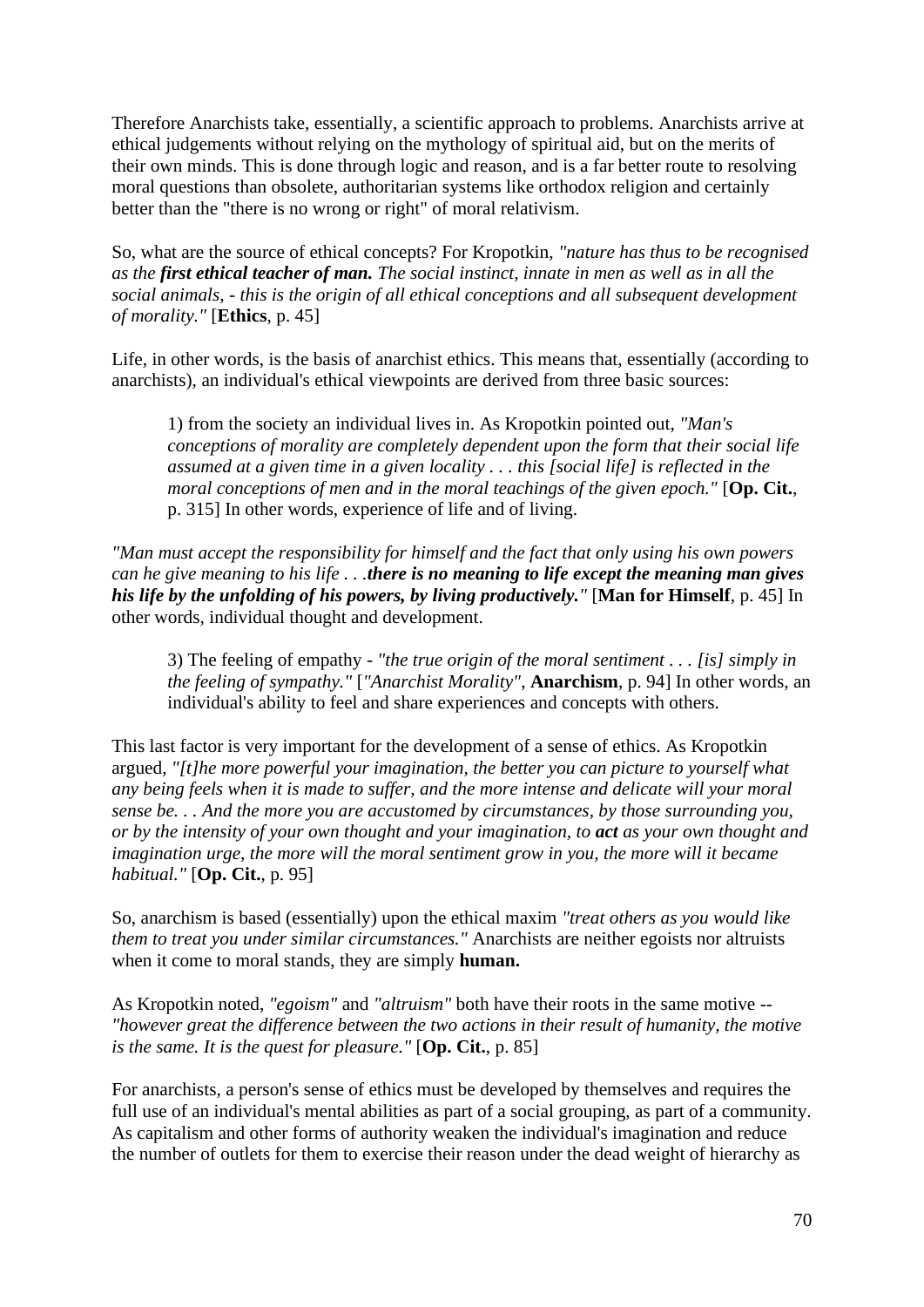well as disrupting community, little wonder that life under capitalism is marked by a stark disregard for others and lack of ethical behaviour.

Combined with these factors is the role played by inequality within society. Without equality, there can be no real ethics for *"Justice implies Equality. . . only those who consider others as their equals can obey the rule: 'Do not do to others what you do not wish them to do to you.' A serf-owner and a slave merchant can evidently not recognise . . . the 'categorial imperative' [of treating people as ends in themselves and not as means] as regards serfs [or slaves] because they do not look upon them as equals."* Hence the *"greatest obstacle to the maintenance of a certain moral level in our present societies lies in the absence of social equality. Without real equality, the sense of justice can never be universally developed, because Justice implies the recognition of Equality."* [Peter Kropotkin, **Evolution and Environment**, p. 88 and p. 79]

Capitalism, like any society, gets the ethical behaviour it deserves..

In a society which moves between moral relativism and absolutism it is little wonder that egoism becomes confused with egotism. By disempowering individuals from developing their own ethical ideas and instead encouraging blind obedience to external authority (and so moral relativism once individuals think that they are without that authority's power), capitalist society ensures an impoverishment of individuality and ego. As Erich Fromm puts it:

*"The failure of modern culture lies not in its principle of individualism, not in the idea that moral virtue is the same as the pursuit of self-interest, but in the deterioration of the meaning of self-interest; not in the fact that people are too much concerned with their self-interest, but that they are not concerned enough with the interest of their real self; not in the fact that they are too selfish, but that they do not love themselves."* [**Man for Himself**, p. 139]

Therefore, strictly speaking, anarchism is based upon an egoistic frame of reference - ethical ideas must be an expression of what gives us pleasure as a whole individual (both rational and emotional, reason and empathy). This leads all anarchists to reject the false division between egoism and altruism and recognise that what many people (for example, capitalists) call "egoism" results in individual self-negation and a reduction of individual self-interest. As Kropotkin argues:

*"What was it that morality, evolving in animal and human societies, was striving for, if not for the opposition to the promptings of narrow egoism, and bringing up humanity in the spirit of the development of altruism? The very expressions 'egoism' and 'altruism' are incorrect, because there can be no pure altruism without an admixture of personal pleasure - and consequently, without egoism. It would therefore be more nearly correct to say that ethics aims at the development of social habits and the weakening of the narrowly personal habits. These last make the individual lose sight of society through his regard for his own person, and therefore they even fail to attain their object, i.e. the welfare of the individual, whereas the development of habits of work in common, and of mutual aid in general, leads to a series of beneficial consequences in the family as well as society."* [**Ethics**, pp. 307-8]

Therefore anarchism is based upon the rejection of moral absolutism (i.e. *"God's Law," "Natural Law," "Man's Nature," "A is A"*) and the narrow egotism which moral relativism so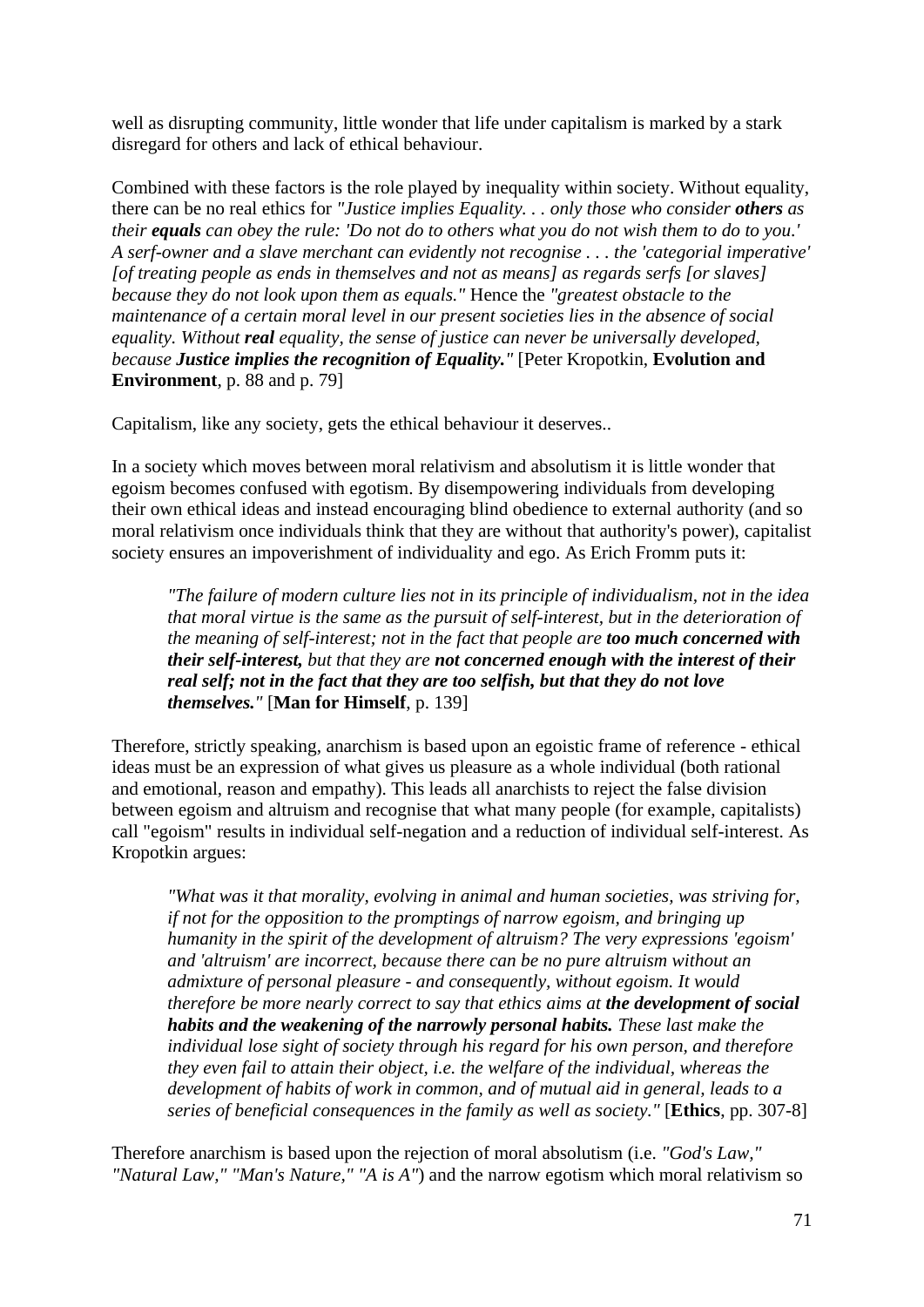easily lends itself to. Instead, anarchists recognise that there exists concepts of right and wrong which exist outside of an individual's evaluation of their own acts.

This is because of the social nature of humanity. The interactions between individuals do develop into a social maxim which, according to Kropotkin, can be summarised as *"[i]s it useful to society? Then it is good. Is it hurtful? Then it is bad."* Which acts human beings think of as right or wrong is not, however, unchanging and the *"estimate of what is useful or harmful . . . changes, but the foundation remains the same."* [*"Anarchist Morality"*, **Op. Cit.**, p. 91 and p. 92]

This sense of empathy, based upon a critical mind, is the fundamental basis of social ethics the 'what-should-be' can be seen as an ethical criterion for the truth or validity of an objective 'what-is.' So, while recognising the root of ethics in nature, anarchists consider ethics as fundamentally a **human** idea - the product of life, thought and evolution created by individuals and generalised by social living and community.

So what, for anarchists, is unethical behaviour? Essentially anything that denies the most precious achievement of history: the liberty, uniqueness and dignity of the individual.

Individuals can see what actions are unethical because, due to empathy, they can place themselves into the position of those suffering the behaviour. Acts which restrict individuality can be considered unethical for two (interrelated) reasons.

Firstly, the protection and development of individuality in all enriches the life of every individual and it gives pleasure to individuals because of the diversity it produces. This egoist basis of ethics reinforces the second (social) reason, namely that individuality is good for society for it enriches the community and social life, strengthening it and allowing it to grow and evolve. As Bakunin constantly argued, progress is marked by a movement from *"the simple to the complex"* or, in the words of Herbert Read, it *"is measured by the degree of differentiation within a society. If the individual is a unit in a corporate mass, his [or her] life will be limited, dull, and mechanical. If the individual is a unit on his [or her] own, with space and potentiality for separate action . . .he can develop - develop in the only real meaning of the word - develop in consciousness of strength, vitality, and joy."* [*"The Philosophy of Anarchism,"* **Anarchy and Order**, p. 37]

This defence of individuality is learned from nature. In an ecosystem, diversity is strength and so biodiversity becomes a source of basic ethical insight. In its most basic form, it provides a guide to *"help us distinguish which of our actions serve the thrust of natural evolution and which of them impede them."* [Murray Bookchin, **The Ecology of Freedom**, p. 442]

So, the ethical concept *"lies in the feeling of sociality, inherent in the entire animal world and in the conceptions of equity, which constitutes one of the fundamental primary judgements of human reason."* Therefore anarchists embrace *"the permanent presence of a double tendency - towards greater development on the one side, of sociality, and, on the other side, of a consequent increase of the intensity of life which results in an increase of happiness for the individuals, and in progress - physical, intellectual, and moral."* [Kropotkin, **Ethics**, pp. 311- 2 and pp. 19-20]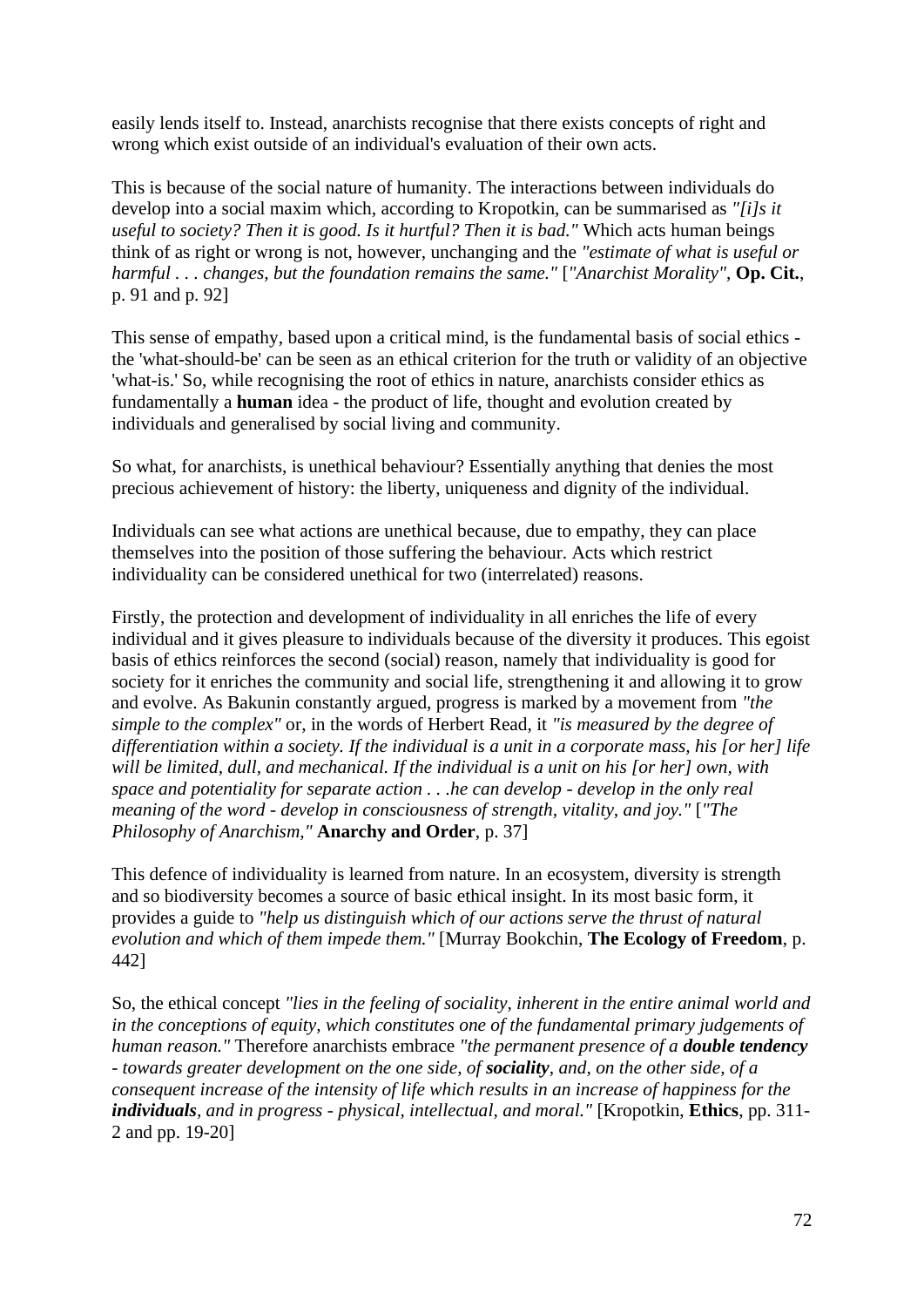Anarchist attitudes to authority, the state, capitalism, private property and so on all come from our ethical belief that the liberty of individuals is of prime concern and that our ability to empathise with others, to see ourselves in others (our basic equality and common individuality, in other words).

Thus anarchism combines the subjective evaluation by individuals of a given set of circumstances and actions with the drawing of objective interpersonal conclusions of these evaluations based upon empathic bounds and discussion between equals. Anarchism is based on a humanistic approach to ethical ideas, one that evolves along with society and individual development. Hence an **ethical** society is one in which *"[d]ifference among people will be respected, indeed fostered, as elements that enrich the unity of experience and phenomenon . . . [the different] will be conceived of as individual parts of a whole all the richer because of its complexity."* [Murray Bookchin, **Post Scarcity Anarchism**, p. 82]

# **A.2.20 Why are most anarchists atheists?**

It is a fact that most anarchists are atheists. They reject the idea of god and oppose all forms of religion, particularly organised religion. Today, in secularised western European countries, religion has lost its once dominant place in society. This often makes the militant atheism of anarchism seem strange. However, once the negative role of religion is understood the importance of libertarian atheism becomes obvious. It is because of the role of religion and its institutions that anarchists have spent some time refuting the idea of religion as well as propagandising against it.

So why do so many anarchists embrace atheism? The simplest answer is that most anarchists are atheists because it is a logical extension of anarchist ideas. If anarchism is the rejection of illegitimate authorities, then it follows that it is the rejection of the so-called Ultimate Authority, God. Anarchism is grounded in reason, logic, and scientific thinking, not religious thinking. Anarchists tend to be sceptics, and not believers. Most anarchists consider the Church to be steeped in hypocrisy and the Bible a work of fiction, riddled with contradictions, absurdities and horrors. It is notorious in its debasement of women and its sexism is infamous. Yet men are treated little better. Nowhere in the bible is there an acknowledgement that human beings have inherent rights to life, liberty, happiness, dignity, fairness, or self-government. In the bible, humans are sinners, worms, and slaves (figuratively and literally, as it condones slavery). God has all the rights, humanity is nothing.

This is unsurprisingly, given the nature of religion. Bakunin put it best:

#### *"The idea of God implies the abdication of human reason and justice; it is the most decisive negation of human liberty, and necessarily ends in the enslavement of mankind, both in theory and in practice.*

*"Unless, then, we desire the enslavement and degradation of mankind . . . we may not, must not make the slightest concession either to the God of theology or to the God of metaphysics. He who, in this mystical alphabet, begins with A will inevitably end with Z; he who desires to worship God must harbour no childish illusions about the matter, but bravely renounce his liberty and humanity.*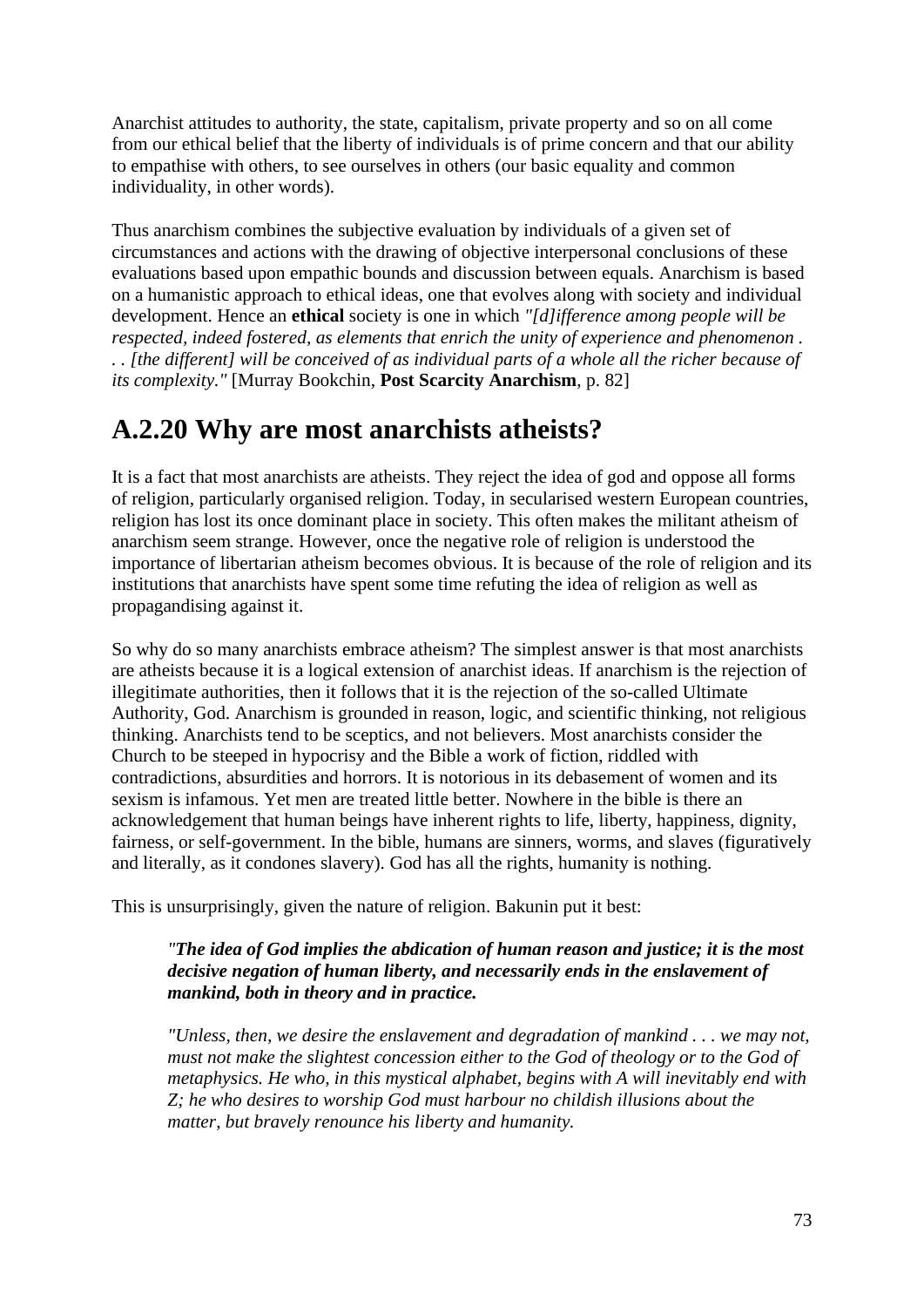*"If God is, man is a slave; now, man can and must be free; then, God does not exist."* [**God and the State**, p. 25]

For most anarchists, then, atheism is required due to the nature of religion. *"To proclaim as divine all that is grand, just, noble, and beautiful in humanity,"* Bakunin argued, *"is to tacitly admit that humanity of itself would have been unable to produce it -- that is, that, abandoned to itself, its own nature is miserable, iniquitous, base, and ugly. Thus we come back to the essence of all religion -- in other words, to the disparagement of humanity for the greater glory of divinity."* As such, to do justice to our humanity and the potential it has, anarchists argue that we must do without the harmful myth of god and all it entails and so on behalf of *"human liberty, dignity, and prosperity, we believe it our duty to recover from heaven the goods which it has stolen and return them to earth."* [**Op. Cit.**, p. 37 and p. 36]

As well as the theoretical degrading of humanity and its liberty, religion has other, more practical, problems with it from an anarchist point of view. Firstly, religions have been a source of inequality and oppression. Christianity (like Islam), for example, has always been a force for repression whenever it holds any political or social sway (believing you have a direct line to god is a sure way of creating an authoritarian society). The Church has been a force of social repression, genocide, and the justification for every tyrant for nearly two millennia. When given the chance it has ruled as cruelly as any monarch or dictator. This is unsurprising:

*"God being everything, the real world and man are nothing. God being truth, justice, goodness, beauty, power and life, man is falsehood, iniquity, evil, ugliness, impotence, and death. God being master, man is the slave. Incapable of finding justice, truth, and eternal life by his own effort, he can attain them only through a divine revelation. But whoever says revelation, says revealers, messiahs, prophets, priests, and legislators inspired by God himself; and these, as the holy instructors of humanity, chosen by God himself to direct it in the path of salvation, necessarily exercise absolute power. All men owe them passive and unlimited obedience; for against the divine reason there is no human reason, and against the justice of God no terrestrial justice holds."* [Bakunin, **Op. Cit.**, p. 24]

Christianity has only turned tolerant and peace-loving when it is powerless and even then it has continued its role as apologist for the powerful. This is the second reason why anarchists oppose the church for when not being the source of oppression, the church has justified it and ensured its continuation. It has kept the working class in bondage for generations by sanctioning the rule of earthly authorities and teaching working people that it is wrong to fight against those same authorities. Earthly rulers received their legitimisation from the heavenly lord, whether political (claiming that rulers are in power due to god's will) or economic (the rich having been rewarded by god). The bible praises obedience, raising it to a great virtue. More recent innovations like the Protestant work ethic also contribute to the subjugation of working people.

That religion is used to further the interests of the powerful can quickly be seen from most of history. It conditions the oppressed to humbly accept their place in life by urging the oppressed to be meek and await their reward in heaven. As Emma Goldman argued, Christianity (like religion in general) *"contains nothing dangerous to the regime of authority and wealth; it stands for self-denial and self-abnegation, for penance and regret, and is*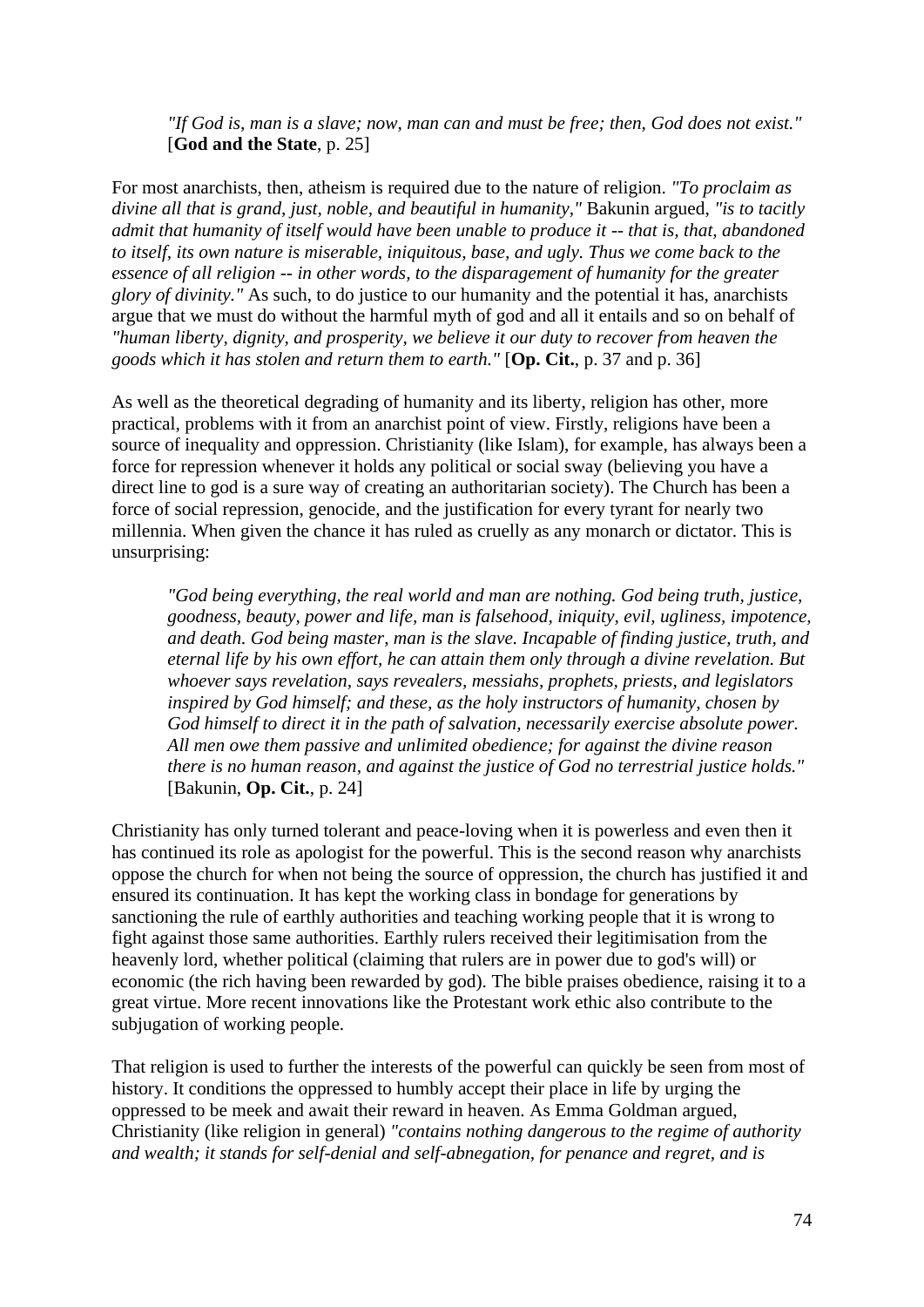#### *absolutely inert in the face of every [in]dignity, every outrage imposed upon mankind."* [**Red Emma Speaks**, p. 234]

Thirdly, religion has always been a conservative force in society. This is unsurprising, as it bases itself not on investigation and analysis of the real world but rather in repeating the truths handed down from above and contained in a few holy books. Theism is then *"the theory of speculation"* while atheism is *"the science of demonstration."* The *"one hangs in the metaphysical clouds of the Beyond, while the other has its roots firmly in the soil. It is the earth, not heaven, which man must rescue if he is truly to be saved."* Atheism, then, *"expresses the expansion and growth of the human mind"* while theism *"is static and fixed."* It is *"the absolutism of theism, its pernicious influence upon humanity, its paralysing effect upon thought and action, which Atheism is fighting with all its power."* [Emma Goldman, **Op. Cit.**, p. 243, p. 245 and pp. 246-7]

As the Bible says, *"By their fruits shall ye know them."* We anarchists agree but unlike the church we apply this truth to religion as well. That is why we are, in the main, atheists. We recognise the destructive role played by the Church, and the harmful effects of organised monotheism, particularly Christianity, on people. As Goldman summaries, religion *"is the conspiracy of ignorance against reason, of darkness against light, of submission and slavery against independence and freedom; of the denial of strength and beauty, against the affirmation of the joy and glory of life."* [**Op. Cit.**, p. 240]

So, given the fruits of the Church, anarchists argue that it is time to uproot it and plant new trees, the trees of reason and liberty.

That said, anarchists do not deny that religions contain important ethical ideas or truths. Moreover, religions can be the base for strong and loving communities and groups. They can offer a sanctuary from the alienation and oppression of everyday life and offer a guide to action in a world where everything is for sale. Many aspects of, say, Jesus' or Buddha's life and teachings are inspiring and worth following. If this were not the case, if religions were simply a tool of the powerful, they would have long ago been rejected. Rather, they have a dual-nature in that contain both ideas necessary to live a good life as well as apologetics for power. If they did not, the oppressed would not believe and the powerful would suppress them as dangerous heresies.

And, indeed, repression has been the fate of any group that has preached a radical message. In the middle ages numerous revolutionary Christian movements and sects were crushed by the earthly powers that be with the firm support of the mainstream church. During the Spanish Civil War the Catholic church supported Franco's fascists, denouncing the killing of pro-Franco priests by supporters of the republic while remaining silent about Franco's murder of Basque priests who had supported the democratically elected government (Pope John Paul II is seeking to turn the dead pro-Franco priests into saints while the pro-Republican priests remain unmentioned). The Archbishop of El Salvador, Oscar Arnulfo Romero, started out as a conservative but after seeing the way in which the political and economic powers were exploiting the people became their outspoken champion. He was assassinated by right-wing paramilitaries in 1980 because of this, a fate which has befallen many other supporters of liberation theology, a radical interpretation of the Gospels which tries to reconcile socialist ideas and Christian social thinking.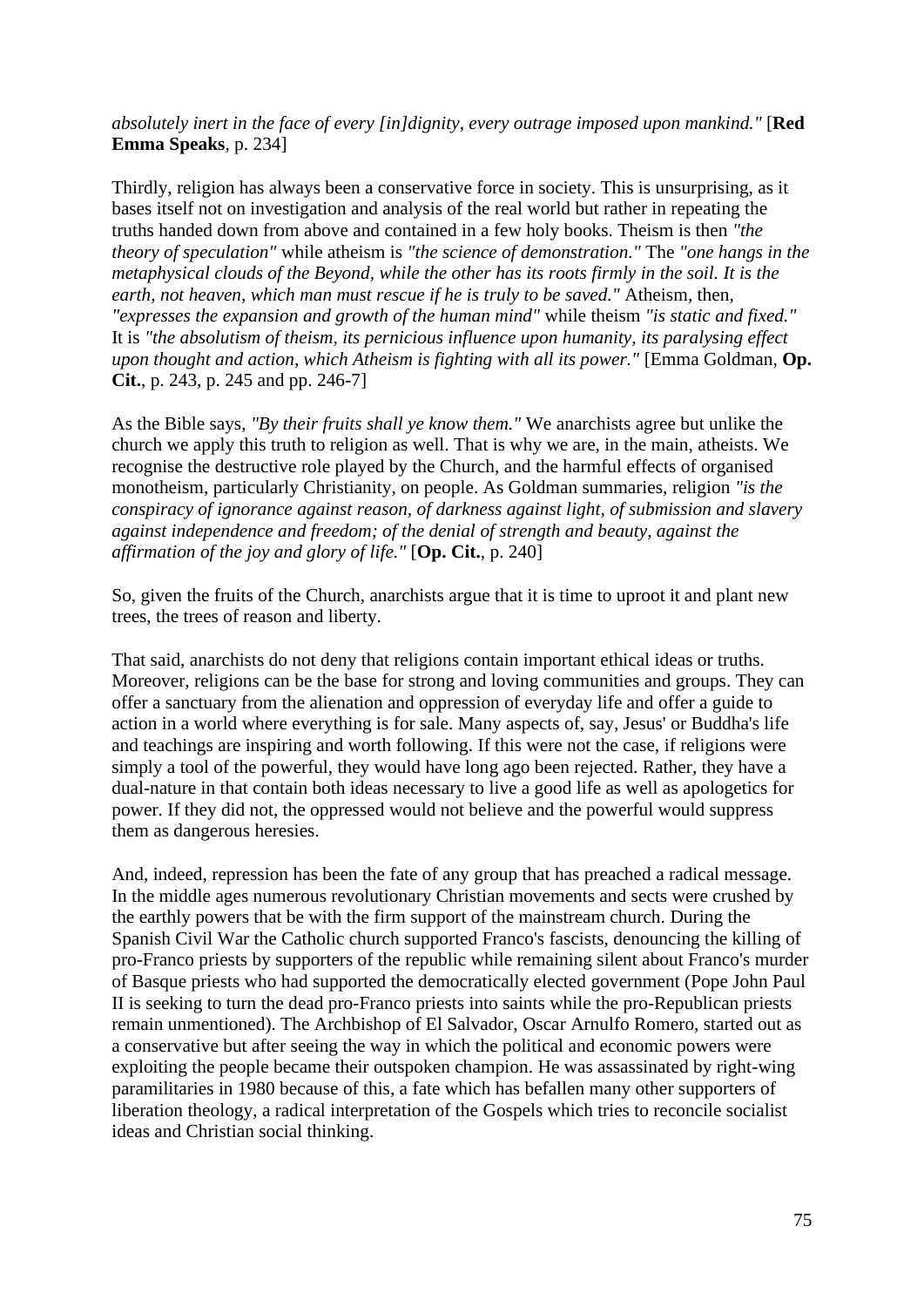Nor does the anarchist case against religion imply that religious people do not take part in social struggles to improve society. Far from it. Religious people, including members of the church hierarchy, played a key role in the US civil rights movement of the 1960s. The religious belief within Zapata's army of peasants during the Mexican revolution did not stop anarchists taking part in it (indeed, it had already been heavily influenced by the ideas of anarchist militant Ricardo Flores Magon). It is the dual-nature of religion which explains why many popular movements and revolts (particularly by peasants) have used the rhetoric of religion, seeking to keep the good aspects of their faith will fighting the earthly injustice its official representatives sanctify. For anarchists, it is the willingness to fight against injustice which counts, not whether someone believes in god or not. We just think that the social role of religion is to dampen down revolt, not encourage it. The tiny number of radical priests compared to those in the mainstream or on the right suggests the validity of our analysis.

It should be stressed that anarchists, while overwhelmingly hostile to the idea of the Church and an established religion, do not object to people practising religious belief on their own or in groups, so long as that practice doesn't impinge on the liberties of others. For example, a cult that required human sacrifice or slavery would be antithetical to anarchist ideas, and would be opposed. But peaceful systems of belief could exist in harmony within in anarchist society. The anarchist view is that religion is a personal matter, above all else -- if people want to believe in something, that's their business, and nobody else's as long as they do not impose those ideas on others. All we can do is discuss their ideas and try and convince them of their errors.

To end, it should noted that we are not suggesting that atheism is somehow mandatory for an anarchist. Far from it. As we discuss in [section A.3.7,](sectionA.html#seca37) there are anarchists who do believe in god or some form of religion. For example, Tolstoy combined libertarian ideas with a devote Christian belief. His ideas, along with Proudhon's, influences the Catholic Worker organisation, founded by anarchists Dorothy Day and Peter Maurin in 1933 and still active today. The anarchist activist Starhawk, active in the current anti-globalisation movement, has no problems also being a leading Pagan. However, for most anarchists, their ideas lead them logically to atheism for, as Emma Goldman put it, *"in its negation of gods is at the same time the strongest affirmation of man, and through man, the eternal yea to life, purpose, and beauty."* [**Red Emma Speaks**, p. 248]

# **A.3 What types of anarchism are there?**

One thing that soon becomes clear to any one interested in anarchism is that there is not one single form of anarchism. Rather, there are different schools of anarchist thought, different types of anarchism which have many disagreements with each other on numerous issues. These types are usually distinguished by tactics and/or goals, with the latter (the vision of a free society) being the major division.

This means that anarchists, while all sharing a few key ideas, can be grouped into broad categories, depending on the economic arrangements that they consider to be most suitable to human freedom. However, all types of anarchists share a basic approach. To quote Rudolf Rocker:

*"In common with the founders of Socialism, Anarchists demand the abolition of all economic monopolies and the common ownership of the soil and all other means of*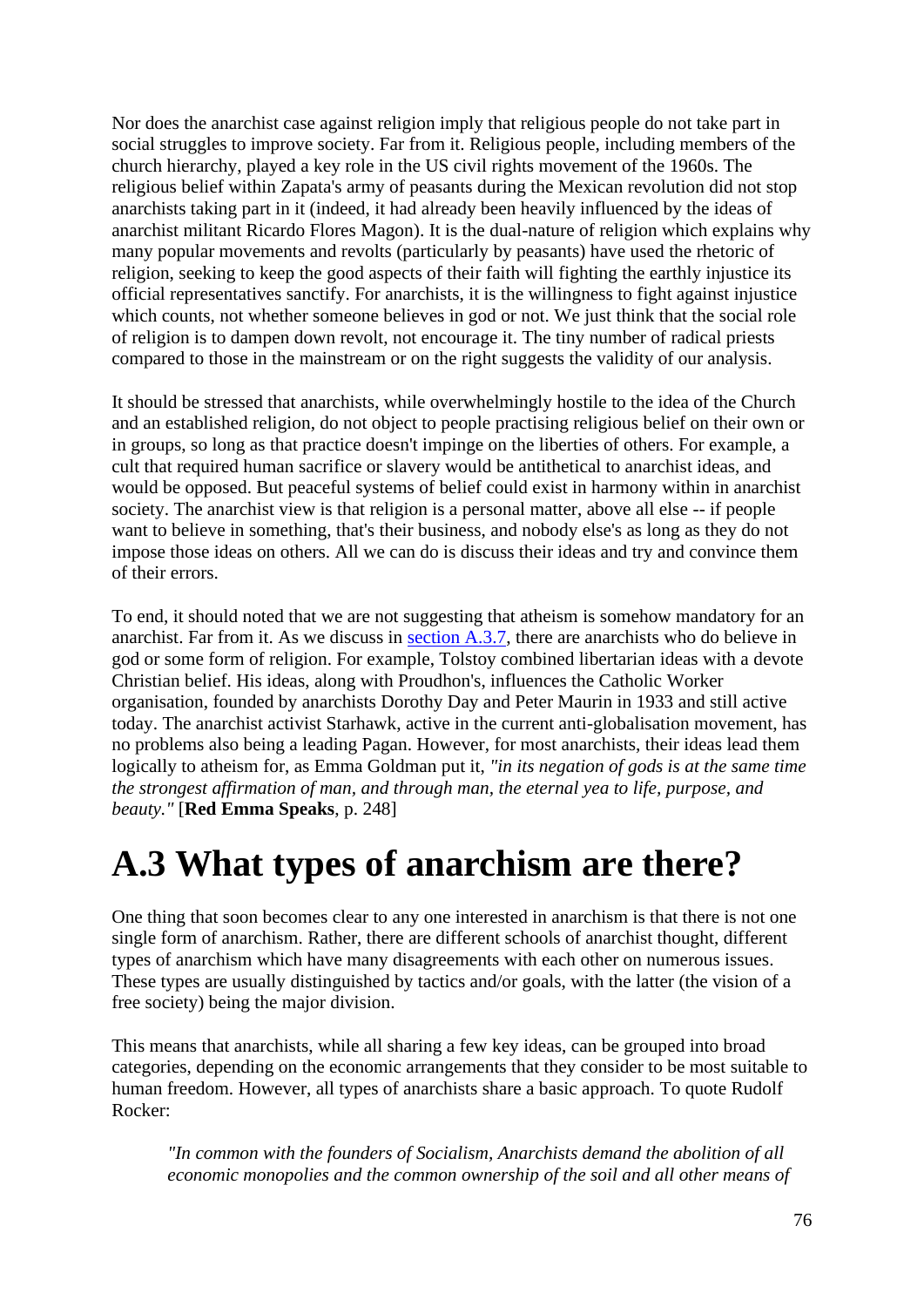*production, the use of which must be available to all without distinction; for personal and social freedom is conceivable only on the basis of equal economic advantages for everybody. Within the Socialist movement itself the Anarchists represent the viewpoint that the war against capitalism must be at the same time a war against all institutions of political power, for in history economic exploitation has always gone hand in hand with political and social oppression. The exploitation of man by man and the domination of man over man are inseparable, and each is the condition of the other."* [**Anarcho-Syndicalism**, pp. 62-3]

It is within this general context that anarchists disagree. The main differences are between *"individualist"* and *"social"* anarchists, although the economic arrangements each desire are not mutually exclusive. Of the two, social anarchists (communist-anarchists, anarchosyndicalists and so on) have always been the vast majority, with individualist anarchism being restricted mostly to the United States. In this section we indicate the differences between these main trends within the anarchist movement. As will soon become clear, while social and individualist anarchists both oppose the state and capitalism, they disagree on the nature of a free society (and how to get there). In a nutshell, social anarchists prefer communal solutions to social problems and a communal vision of the good society (i.e. a society that protects and encourages individual freedom). Individualist anarchists, as their name suggests, prefer individual solutions and have a more individualistic vision of the good society. However, we must not let these difference cloud what both schools have in common, namely a desire to maximise individual freedom and end state and capitalist domination and exploitation.

In addition to this major disagreement, anarchists also disagree over such issues as syndicalism, pacifism, "lifestylism," animal rights and a whole host of other ideas, but these, while important, are only different aspects of anarchism. Beyond a few key ideas, the anarchist movement (like life itself) is in a constant state of change, discussion and thought - as would be expected in a movement that values freedom so highly.

The most obvious thing to note about the different types of anarchism is that *"[n]one are named after some Great Thinker; instead, they are invariably named either after some kind of practice, or, most often, organisational principle . . . Anarchists like to distinguish themselves by what they do, and how they organise themselves to go about doing it."* [David Graeber, **Fragments of An Anarchist Anthropology**, p. 5] This does not mean that anarchism does not have individuals who have contributed significantly to anarchist theory. Far from it, as can be seen in [section A.4](sectionA.html#seca4) there are many such people. Anarchists simply recognise that to call your theory after an individual is a kind of idolatry. Anarchists know that even the greatest thinker is only human and, consequently, can make mistakes, fail to live up to their ideals or have a partial understanding of certain issues (see [section H.2](sectionH.html#sech2) for more discussion on this). Moreover, we see that the world changes and, obviously, what was a suitable practice or programme in, say, industrialising France of the 1840s may have its limitations in 21st century France!

Consequently, it is to be expected that a social theory like anarchism would have numerous schools of thought and practice associated with it. Anarchism, as we noted in [section A.5,](sectionA.html#seca5) has its roots in the struggles of working class people against oppression. Anarchist ideas have developed in many different social situations and, consequently, have reflected those circumstances. Most obviously, individualist anarchism initially developed in pre-industrial America and as a result has a different perspective on many issues than social anarchism. As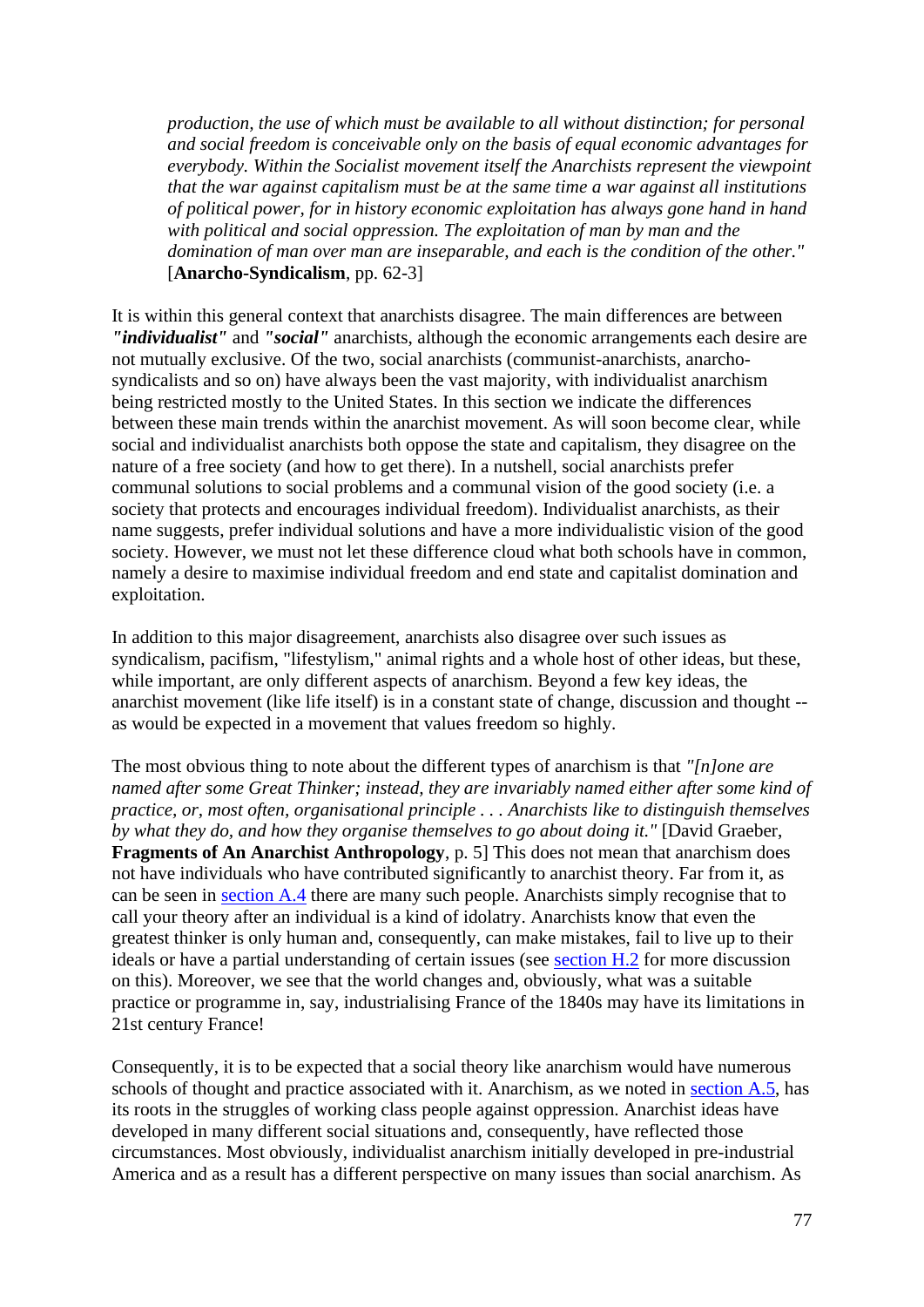America changed, going from a predominantly pre-capitalist rural society to an industrialised capitalist one, American anarchism changed:

*"Originally the American movement, the native creation which arose with Josiah Warren in 1829, was purely individualistic; the student of economy will easily understand the material and historical causes for such development. But within the last twenty years the communist idea has made great progress, owning primarily to that concentration in capitalist production which has driven the American workingman [and woman] to grasp at the idea of solidarity, and, secondly, to the expulsion of active communist propagandists from Europe."* [Voltairine de Cleyre, **The Voltairine de Cleyre Reader**, p. 110]

Thus rather than the numerous types of anarchism being an expression of some sort of "incoherence" within anarchism, it simply shows a movement which has its roots in real life rather than the books of long dead thinkers. It also shows a healthy recognition that people are different and that one person's dream may be another's nightmare and that different tactics and organisations may be required at different social periods and struggles. So while anarchists have their preferences on how they think a free society will, in general, be like and be created they are aware that other forms of anarchism and libertarian tactics may be more suitable for other people and social circumstances. However, just because someone calls themselves or their theory anarchism does not make it so. Any genuine type of anarchism must share the fundamental perspectives of the movement, in other words be anti-state and anti-capitalist.

Moreover, claims of anarchist "incoherence" by its critics are usually overblown. After all, being followers of Marx and/or Lenin has not stopped Marxists from splitting into numerous parties, groups and sects. Nor has it stopped sectarian conflict between them based on whose interpretation of the holy writings are the "correct" ones or who has used the "correct" quotes to bolster attempts to adjust their ideas and practice to a world significantly different from Europe in the 1850s or Russia in the 1900s. At least anarchists are honest about their differences!

Lastly, to put our cards on the table, the writers of this FAQ place themselves firmly in the "social" strand of anarchism. This does not mean that we ignore the many important ideas associated with individualist anarchism, only that we think social anarchism is more appropriate for modern society, that it creates a stronger base for individual freedom, and that it more closely reflects the sort of society we would like to live in.

### **A.3.1 What are the differences between individualist and social anarchists?**

While there is a tendency for individuals in both camps to claim that the proposals of the other camp would lead to the creation of some kind of state, the differences between individualists and social anarchists are not very great. Both are anti-state, anti-authority and anti-capitalist. The major differences are twofold.

The first is in regard to the means of action in the here and now (and so the manner in which anarchy will come about). Individualists generally prefer education and the creation of alternative institutions, such as mutual banks, unions, communes, etc. They usually support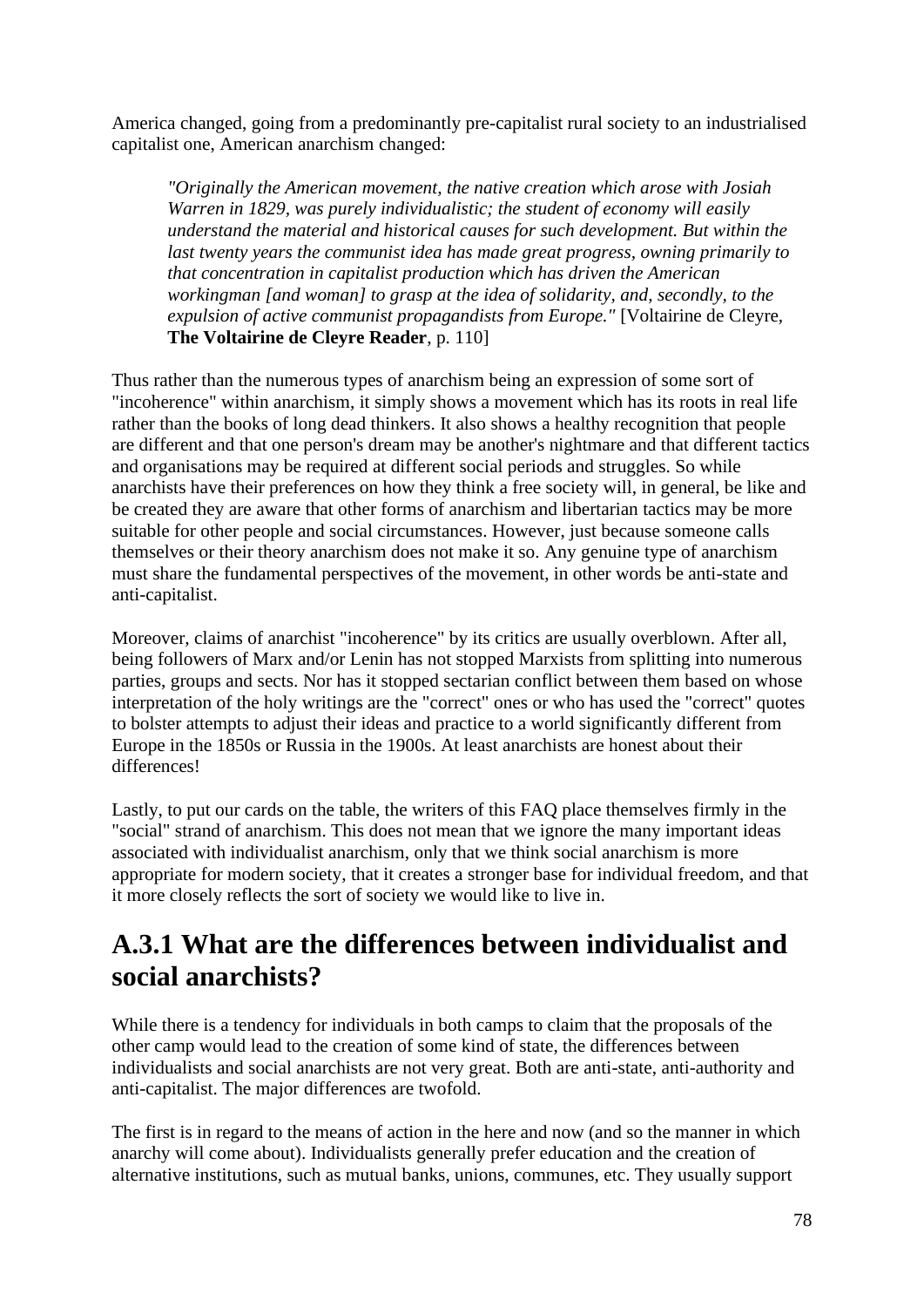strikes and other non-violent forms of social protest (such as rent strikes, the non-payment of taxes and so on). Such activity, they argue, will ensure that present society will gradually develop out of government into an anarchist one. They are primarily evolutionists, not revolutionists, and dislike social anarchists' use of direct action to create revolutionary situations. They consider revolution as being in contradiction to anarchist principles as it involves the expropriation of capitalist property and, therefore, authoritarian means. Rather they seek to return to society the wealth taken out of society by property by means of an new, alternative, system of economics (based around mutual banks and co-operatives). In this way a general "social liquidation" would be rendered easy, with anarchism coming about by reform and not by expropriation.

Most social anarchists recognise the need for education and to create alternatives (such as libertarian unions), but most disagree that this is enough in itself. They do not think capitalism can be reformed piece by piece into anarchy, although they do not ignore the importance of reforms by social struggle that increase libertarian tendencies within capitalism. Nor do they think revolution is in contradiction with anarchist principles as it is not authoritarian to destroy authority (be it state or capitalist). Thus the expropriation of the capitalist class and the destruction of the state by social revolution is a libertarian, not authoritarian, act by its very nature as it is directed against those who govern and exploit the vast majority. In short, social anarchists are usually evolutionists **and** revolutionists, trying to strengthen libertarian tendencies within capitalism while trying to abolish that system by social revolution. However, as some social anarchists are purely evolutionists too, this difference is not the most important one dividing social anarchists from individualists.

The second major difference concerns the form of anarchist economy proposed. Individualists prefer a market-based system of distribution to the social anarchists need-based system. Both agree that the current system of capitalist property rights must be abolished and that use rights must replace property rights in the means of life (i.e. the abolition of rent, interest and profits -- *"usury,"* to use the individualist anarchists' preferred term for this unholy trinity). In effect, both schools follow Proudhon's classic work **What is Property?** and argue that possession must replace property in a free society (see [section B.3](sectionB.html#secb3) for a discussion of anarchist viewpoints on property). Thus property *"will lose a certain attribute which sanctifies it now. The absolute ownership of it -- 'the right to use or abuse' -- will be abolished, and possession, use, will be the only title. It will be seen how impossible it would be for one person to 'own' a million acres of land, without a title deed, backed by a government ready to protect the title at all hazards."* [Lucy Parsons, **Freedom, Equality & Solidarity**, p. 33

However, within this use-rights framework, the two schools of anarchism propose different systems. The social anarchist generally argues for communal (or social) ownership and use. This would involve social ownership of the means of production and distribution, with personal possessions remaining for things you use, but not what was used to create them. Thus *"your watch is your own, but the watch factory belongs to the people." "Actual use,"* continues Berkman, *"will be considered the only title -- not to ownership but to possession. The organisation of the coal miners, for example, will be in charge of the coal mines, not as owners but as the operating agency . . . Collective possession, co-operatively managed in the interests of the community, will take the place of personal ownership privately conducted for profit."* [**What is Anarchism?**, p. 217]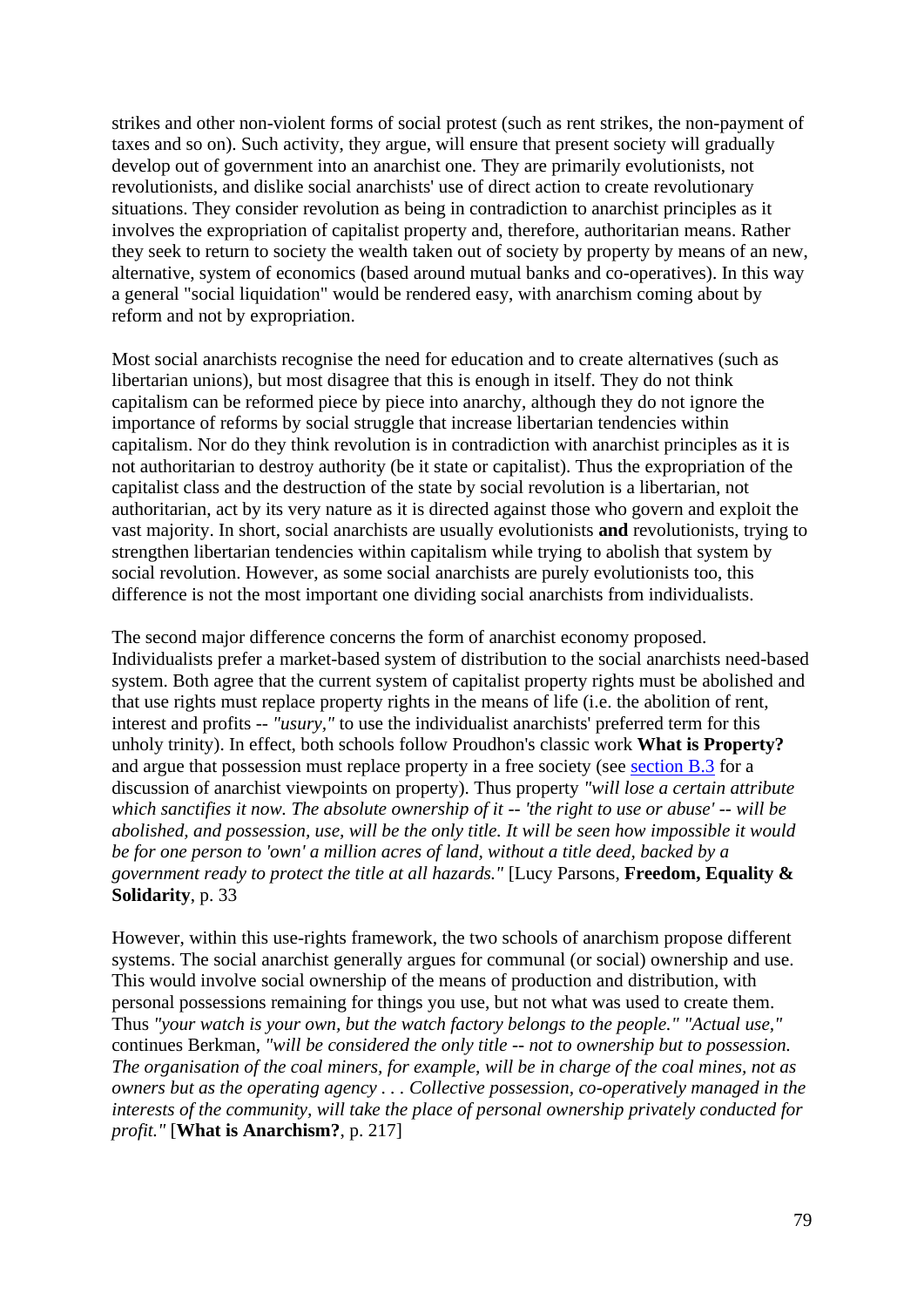This system would be based on workers' self-management of their work and (for most social anarchists) the free sharing of the product of that labour (i.e. an economic system without money). This is because *"in the present state of industry, when everything is interdependent, when each branch of production is knit up with all the rest, the attempt to claim an individualist origin for the products of industry is untenable."* Given this, it is impossible to *"estimate the share of each in the riches which all contribute to amass"* and, moreover, the *"common possession of the instruments of labour must necessarily bring with it the enjoyment in common of the fruits of common labour."* [Kropotkin, **The Conquest of Bread**, p. 45 and p. 46] By this social anarchists simply mean that the social product which is produced by all would be available to all and each individual who has contributed productively to society can take what they need (how quickly we can reach such an ideal is a moot point, as we discuss in [section I.2.2\)](sectionI.html#seci22). Some social anarchists, like mutualists for example, are against such a system of libertarian (or free) communism, but, in general, the vast majority of social anarchists look forward to the end of money and, therefore, of buying and selling. All agree, however, that anarchy will see *"Capitalistic and proprietary exploitation stopped everywhere"* and *"the wage system abolished"* whether by *"equal and just exchange"* (like Proudhon) or by the free sharing (like Kropotkin). [Proudhon, **The General Idea of the Revolution**, p. 281]

In contrast, the individualist anarchist (like the mutualist) denies that this system of use-rights should include the product of the workers labour. Instead of social ownership, individualist anarchists propose a more market based system in which workers would possess their own means of production and exchange the product of their labour freely with other workers. They argue that capitalism is not, in fact, a truly free market. Rather, by means of the state, capitalists have placed fetters on the market to create and protect their economic and social power (market discipline for the working class, state aid for the ruling class in other words). These state created monopolies (of money, land, tariffs and patents) and state enforcement of capitalist property rights are the source of economic inequality and exploitation. With the abolition of government, **real** free competition would result and ensure the end of capitalism and capitalist exploitation (see Benjamin Tucker's essay **State Socialism and Anarchism** for an excellent summary of this argument).

The Individualist anarchists argue that the means of production (bar land) are the product of individual labour and so they accept that people should be able to sell the means of production they use, if they so desire. However, they reject capitalist property rights and instead favour an *"occupancy and use"* system. If the means of production, say land, is not in use, it reverts back to common ownership and is available to others for use. They think this system, called mutualism, will result in workers control of production and the end of capitalist exploitation and usury. This is because, logically and practically, a regime of "occupancy and use" cannot be squared with wage labour. If a workplace needs a group to operate it then it must be owned by the group who use it. If one individual claims to own it and it is, in fact, used by more than that person then, obviously, "occupancy and use" is violated. Equally, if an owner employs others to use the workplace then the boss can appropriate the product of the workers' labour, so violating the maxim that labour should receive its full product. Thus the principles of individualist anarchism point to anti-capitalist conclusions (see [section G.3\)](sectionG.html#secg3).

This second difference is the most important. The individualist fears being forced to join a community and thus losing his or her freedom (including the freedom to exchange freely with others). Max Stirner puts this position well when he argues that *"Communism, by the*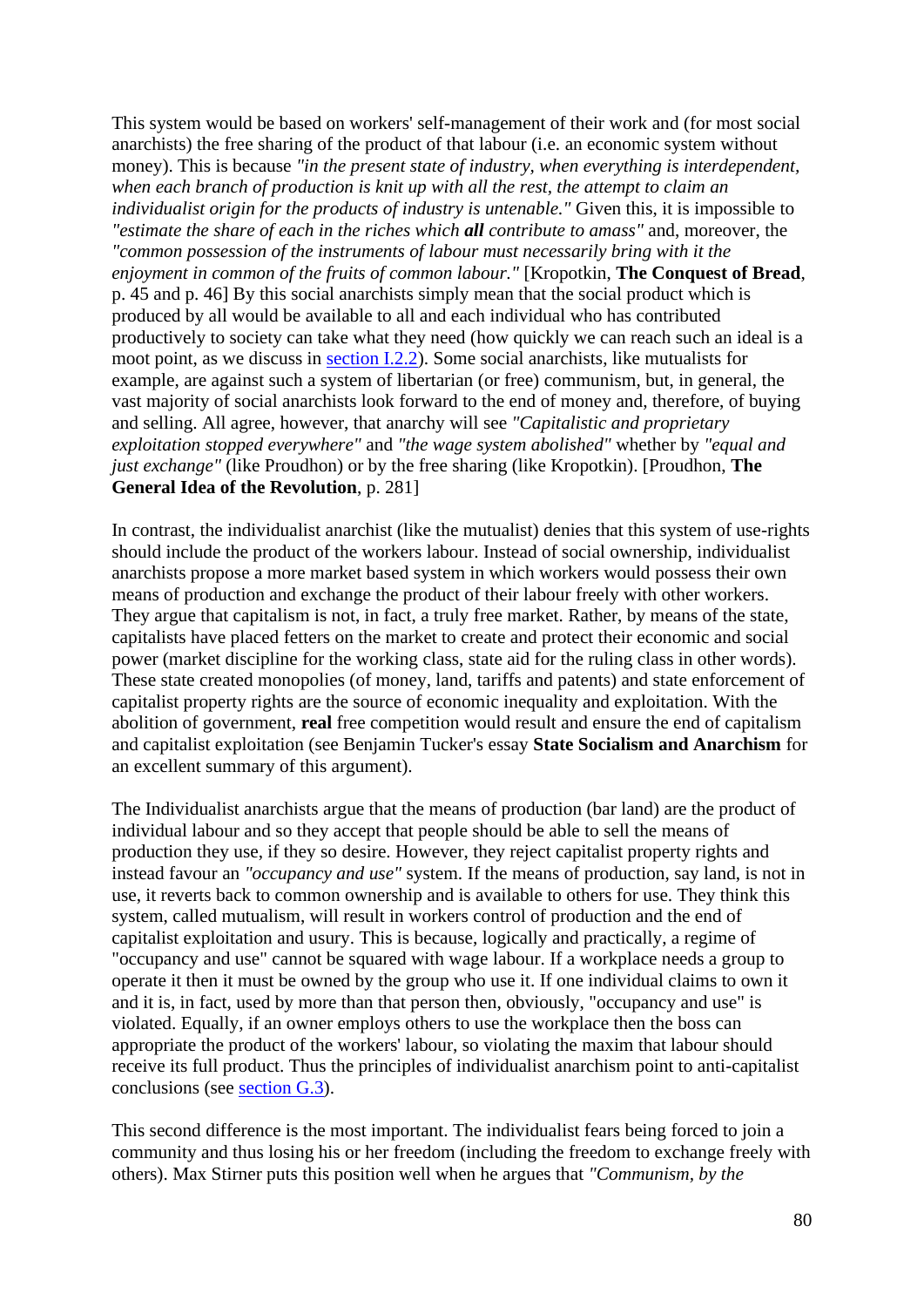*abolition of all personal property, only presses me back still more into dependence on another, to wit, on the generality or collectivity . . . [which is] a condition hindering my free movement, a sovereign power over me. Communism rightly revolts against the pressure that I experience from individual proprietors; but still more horrible is the might that it puts in the hands of the collectivity."* [**The Ego and Its Own**, p. 257] Proudhon also argued against communism, stating that the community becomes the proprietor under communism and so capitalism and communism are based on property and so authority (see the section *"Characteristics of communism and of property"* in **What is Property?**). Thus the Individualist anarchist argues that social ownership places the individual's freedom in danger as any form of communism subjects the individual to society or the commune. They fear that as well as dictating individual morality, socialisation would effectively eliminate workers' control as "society" would tell workers what to produce and take the product of their labour. In effect, they argue that communism (or social ownership in general) would be similar to capitalism, with the exploitation and authority of the boss replaced with that of "society."

Needless to say, social anarchists disagree. They argue that Stirner's and Proudhon's comments are totally correct -- but only about authoritarian communism. As Kropotkin argued, *"before and in 1848, the theory [of communism] was put forward in such a shape as to fully account for Proudhon's distrust as to its effect upon liberty. The old idea of Communism was the idea of monastic communities under the severe rule of elders or of men of science for directing priests. The last vestiges of liberty and of individual energy would be destroyed, if humanity ever had to go through such a communism."* [**Act for Yourselves**, p. 98] Kropotkin always argued that communist-anarchism was a **new** development and given that it dates from the 1870s, Proudhon's and Stirner's remarks cannot be considered as being directed against it as they could not be familiar with it.

Rather than subject the individual to the community, social anarchists argue that communal ownership would provide the necessary framework to protect individual liberty in all aspects of life by abolishing the power of the property owner, in whatever form it takes. In addition, rather than abolish **all** individual "property," communist anarchism acknowledges the importance of individual possessions and individual space. Thus we find Kropotkin arguing against forms of communism that *"desire to manage the community after the model of a family . . . [to live] all in the same house and . . . thus forced to continuously meet the same 'brethren and sisters' . . . [it is] a fundamental error to impose on all the 'great family' instead of trying, on the contrary, to guarantee as much freedom and home life to each individual."* [**Small Communal Experiments and Why They Fail**, pp. 8-9] The aim of anarchistcommunism is, to again quote Kropotkin, to place *"the product reaped or manufactured at the disposal of all, leaving to each the liberty to consume them as he pleases in his own home."* [**The Place of Anarchism in the Evolution of Socialist Thought**, p. 7] This ensures individual expression of tastes and desires and so individuality -- both in consumption **and** in production, as social anarchists are firm supporters of workers' self-management.

Thus, for social anarchists, the Individualist Anarchist opposition to communism is only valid for state or authoritarian communism and ignores the fundamental nature of communistanarchism. Communist anarchists do not replace individuality with community but rather use community to defend individuality. Rather than have "society" control the individual, as the Individualist Anarchist fears, social anarchism is based on importance of individuality and individual expression: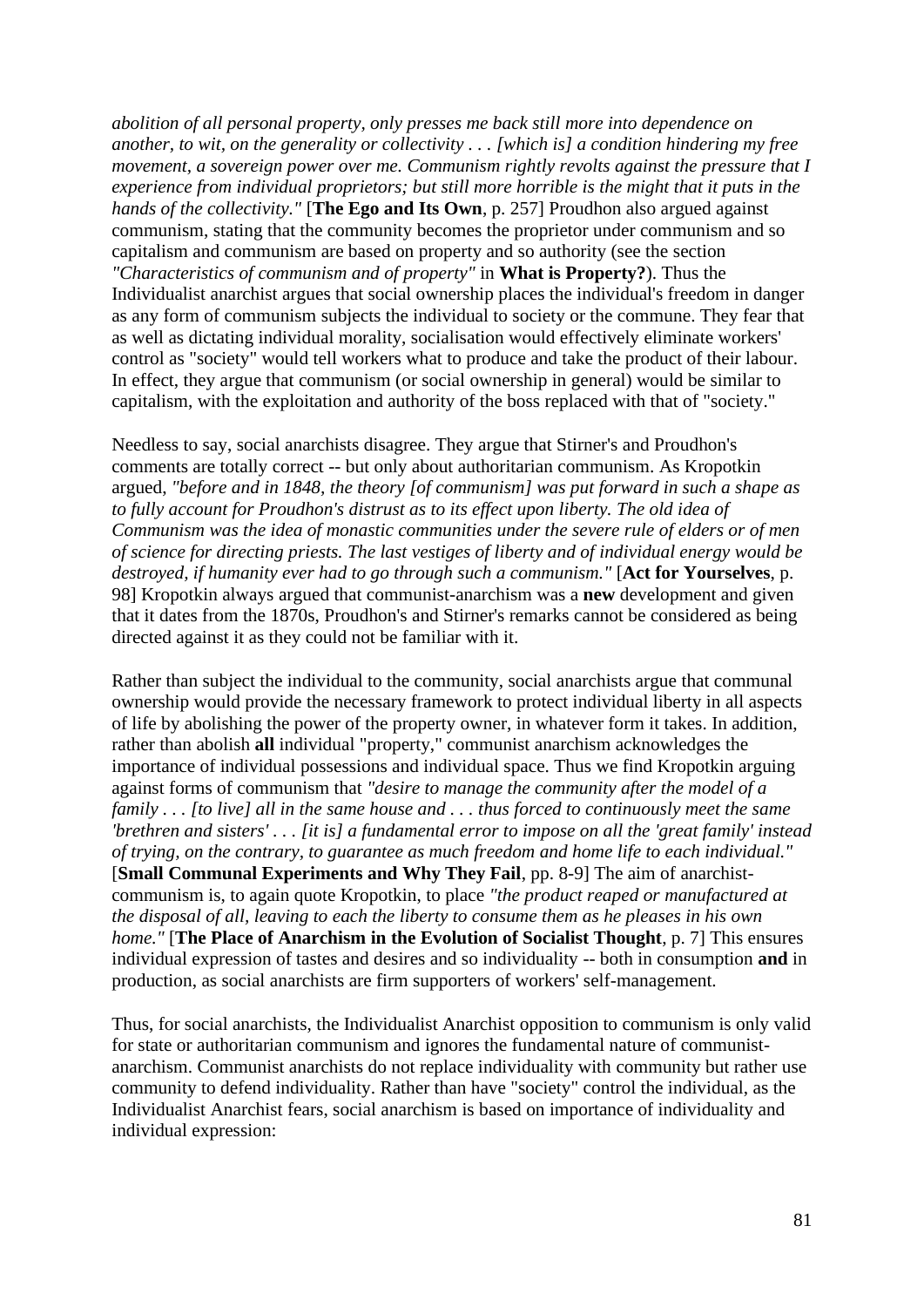*"Anarchist Communism maintains that most valuable of all conquests -- individual liberty -- and moreover extends it and gives it a solid basis -- economic liberty - without which political liberty is delusive; it does not ask the individual who has rejected god, the universal tyrant, god the king, and god the parliament, to give unto himself a god more terrible than any of the proceeding -- god the Community, or to abdicate upon its altar his [or her] independence, his [or her] will, his [or her] tastes, and to renew the vow of asceticism which he formally made before the crucified god. It says to him, on the contrary, 'No society is free so long as the individual is not so! . . .'"* [**Op. Cit.**, pp. 14-15]

In addition, social anarchists have always recognised the need for voluntary collectivisation. If people desire to work by themselves, this is not seen as a problem (see Kropotkin's **The Conquest of Bread**, p. 61 and **Act for Yourselves**, pp. 104-5 as well as Malatesta's **Errico Malatesta: His Life and Ideas**, p. 99 and p. 103). This, social anarchists, stress does not in any way contradict their principles or the communist nature of their desired society as such exceptions are rooted in the "use rights" system both are based in (see [section I.6.2](secI.html#seci62) for a full discussion). In addition, for social anarchists an association exists solely for the benefit of the individuals that compose it; it is the means by which people co-operate to meet their common needs. Therefore, **all** anarchists emphasise the importance of free agreement as the basis of an anarchist society. Thus all anarchists agree with Bakunin:

*"Collectivism could only imposed only on slaves, and this kind of collectivism would then be the negation of humanity. In a free community, collectivism can only come about through the pressure of circumstances, not by imposition from above but by a free spontaneous movement from below."* [**Bakunin on Anarchism**, p. 200]

If individualists desire to work for themselves and exchange goods with others, social anarchists have no objection. Hence our comments that the two forms of anarchism are not mutually exclusive. Social anarchists support the right of individuals **not** to join a commune while Individualist Anarchists support the rights of individuals to pool their possessions as they see fit, including communistic associations. However, if, in the name of freedom, an individual wished to claim property rights so as to exploit the labour of others, social anarchists would quickly resist this attempt to recreate statism in the name of "liberty." Anarchists do not respect the "freedom" to be a ruler! In the words of Luigi Galleani:

*"No less sophistical is the tendency of those who, under the comfortable cloak of anarchist individualism, would welcome the idea of domination . . . But the heralds of domination presume to practice individualism in the name of their ego, over the obedient, resigned, or inert ego of others."* [**The End of Anarchism?**, p. 40]

Moreover, for social anarchists, the idea that the means of production can be sold implies that private property could be reintroduced in an anarchist society. In a free market, some succeed and others fail. As Proudhon argued, in competition victory goes to the strongest. When one's bargaining power is weaker than another then any "free exchange" will benefit the stronger party. Thus the market, even a non-capitalist one, will tend to magnify inequalities of wealth and power over time rather than equalising them. Under capitalism this is more obvious as those with only their labour power to sell are in a weaker position than those with capital but individualist anarchism would also be affected.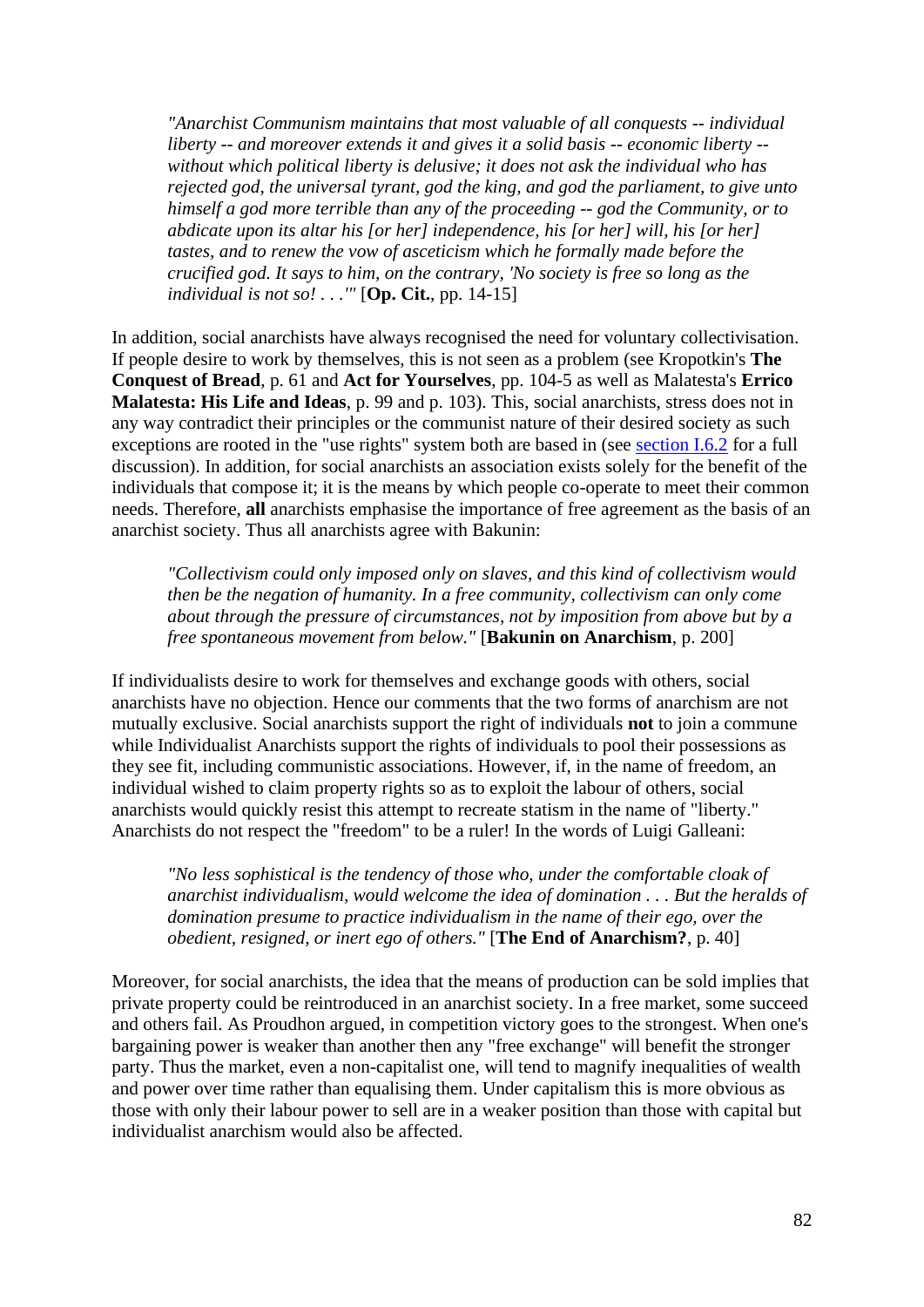Thus, social anarchists argue, much against its will an individualist anarchist society would evolve away from fair exchanges back into capitalism. If, as seems likely, the "unsuccessful" competitors are forced into unemployment they may have to sell their labour to the "successful" in order to survive. This would create authoritarian social relationships and the domination of the few over the many via "free contracts." The enforcement of such contracts (and others like them), in all likelihood, *"opens . . . the way for reconstituting under the heading of 'defence' all the functions of the State."* [Peter Kropotkin, **Anarchism**, p. 297]

Benjamin Tucker, the anarchist most influenced by liberalism and free market ideas, also faced the problems associated with all schools of abstract individualism -- in particular, the acceptance of authoritarian social relations as an expression of "liberty." This is due to the similarity of property to the state. Tucker argued that the state was marked by two things, aggression and *"the assumption of authority over a given area and all within it, exercised generally for the double purpose of more complete oppression of its subjects and extension of its boundaries."* [**Instead of a Book**, p. 22] However, the boss and landlord also has authority over a given area (the property in question) and all within it (workers and tenants). The former control the actions of the latter just as the state rules the citizen or subject. In other words, individual ownership produces the same social relationships as that created by the state, as it comes from the same source (monopoly of power over a given area and those who use it).

Social anarchists argue that the Individualist Anarchists acceptance of individual ownership and their individualistic conception of individual freedom can lead to the denial of individual freedom by the creation of social relationships which are essentially authoritarian/statist in nature. *"The individualists,"* argued Malatesta, *"give the greatest importance to an abstract concept of freedom and fail to take into account, or dwell on the fact that real, concrete freedom is the outcome of solidarity and voluntary co-operation."* [**The Anarchist Revolution**, p. 16] Thus wage labour, for example, places the worker in the same relationship to the boss as citizenship places the citizen to the state, namely of one of domination and subjection. Similarly with the tenant and the landlord.

Such a social relationship cannot help but produce the other aspects of the state. As Albert Meltzer points out, this can have nothing but statist implications, because *"the school of Benjamin Tucker -- by virtue of their individualism -- accepted the need for police to break strikes so as to guarantee the employer's 'freedom.' All this school of so-called Individualists accept . . . the necessity of the police force, hence for government, and the prime definition of anarchism is no government."* [**Anarchism: Arguments For and Against**, p. 8] It is partly for this reason social anarchists support social ownership as the best means of protecting individual liberty.

Accepting individual ownership this problem can only be "got round" by accepting, along with Proudhon (the source of many of Tucker's economic ideas), the need for co-operatives to run workplaces that require more than one worker. This naturally complements their support for "occupancy and use" for land, which would effectively abolish landlords. Without cooperatives, workers will be exploited for *"it is well enough to talk of [the worker] buying hand tools, or small machinery which can be moved about; but what about the gigantic machinery necessary to the operation of a mine, or a mill? It requires many to work it. If one owns it, will he not make the others pay tribute for using it?"* This is because *"no man would employ another to work for him unless he could get more for his product than he had to pay for it, and that being the case, the inevitable course of exchange and re-exchange would be*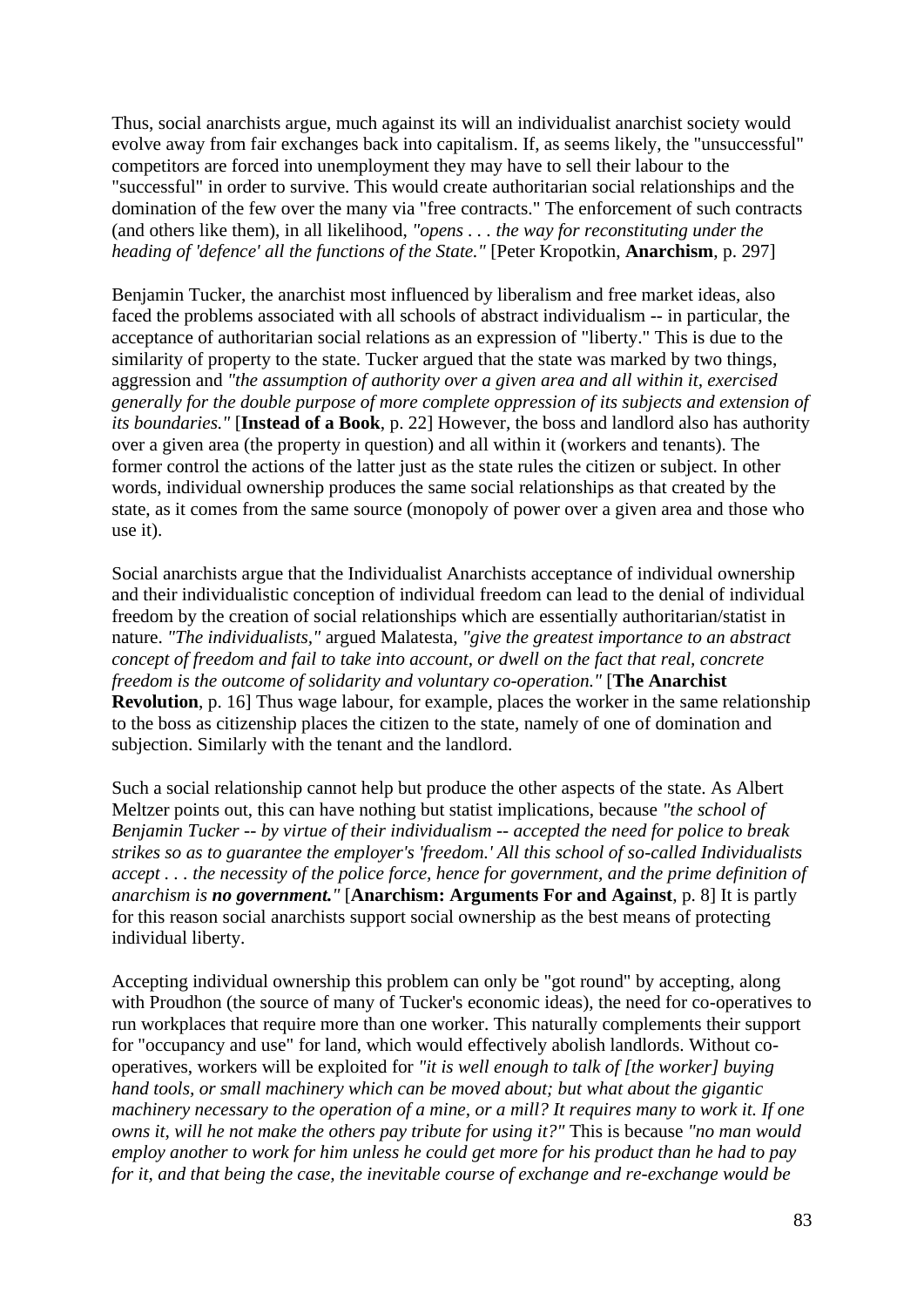*that the man having received less than the full amount."* [Voltairine de Cleyre, *"Why I am an Anarchist"*, **Exquisite Rebel**, p. 61 and p. 60] Only when the people who use a resource own it can individual ownership not result in hierarchical authority or exploitation (i.e. statism/capitalism). Only when an industry is co-operatively owned, can the workers ensure that they govern themselves during work and can get the full value of the goods they make once they are sold.

This solution is the one Individualist Anarchists *do* seem to accept and the only one consistent with all their declared principles (as well as anarchism). This can be seen when French individualist E. Armand argued that the key difference between his school of anarchism and communist-anarchism is that as well as seeing *"ownership of the consumer goods representing an extension of [the worker's] personality"* it also *"regards ownership of the means of production and free disposal of his produce as the quintessential guarantee of the autonomy of the individual. The understanding is that such ownership boils down to the chance to deploy (as individuals, couples, family groups, etc.) the requisite plot of soil or machinery of production to meet the requirements of the social unit, provided that the proprietor does not transfer it to someone else or reply upon the services of someone else in operating it."* Thus the individualist anarchist could *"defend himself against . . . the exploitation of anyone by one of his neighbours who will set him to work in his employ and for his benefit"* and *"greed, which is to say the opportunity for an individual, couple or family group to own more than strictly required for their normal upkeep."* [*"Mini-Manual of the Anarchist Individualist"*, pp. 145-9, **Anarchism**, Robert Graham (ed.), p. 147 and pp. 147-8]

The ideas of the American individualist anarchists logically flow to the same conclusions. "Occupancy and Use" automatically excludes wage labour and so exploitation and oppression. As Wm. Gary Kline correctly points out, the US Individualist anarchists *"expected a society of largely self-employed workmen with no significant disparity of wealth between any of them."* [**The Individualist Anarchists**, p. 104] It is this vision of a selfemployed society that logically flows from their principles which ensures that their ideas are truly anarchist. As it is, their belief that their system would ensure the elimination of profit, rent and interest place them squarely in the anti-capitalist camp alongside social anarchists.

Needless to say, social anarchists disagree with individualist anarchism, arguing that there are undesirable features of even non-capitalist markets which would undermine freedom and equality. Moreover, the development of industry has resulted in **natural** barriers of entry into markets and this not only makes it almost impossible to abolish capitalism by competing against it, it also makes the possibility of recreating usury in new forms likely. Combine this with the difficulty in determining the exact contribution of each worker to a product in a modern economy and you see why social anarchists argue that the only real solution to capitalism is to ensure community ownership and management of the economy. It is this recognition of the developments within the capitalist economy which make social anarchists reject individualist anarchism in favour of communalising, and so decentralising, production by freely associated and co-operative labour on a large-scale rather than just in the workplace.

For more discussion on the ideas of the Individualist anarchists, and why social anarchists reject them, see section G -- ["Is individualist anarchism capitalistic?"](sectionG.html)

# **A.3.2 Are there different types of social anarchism?**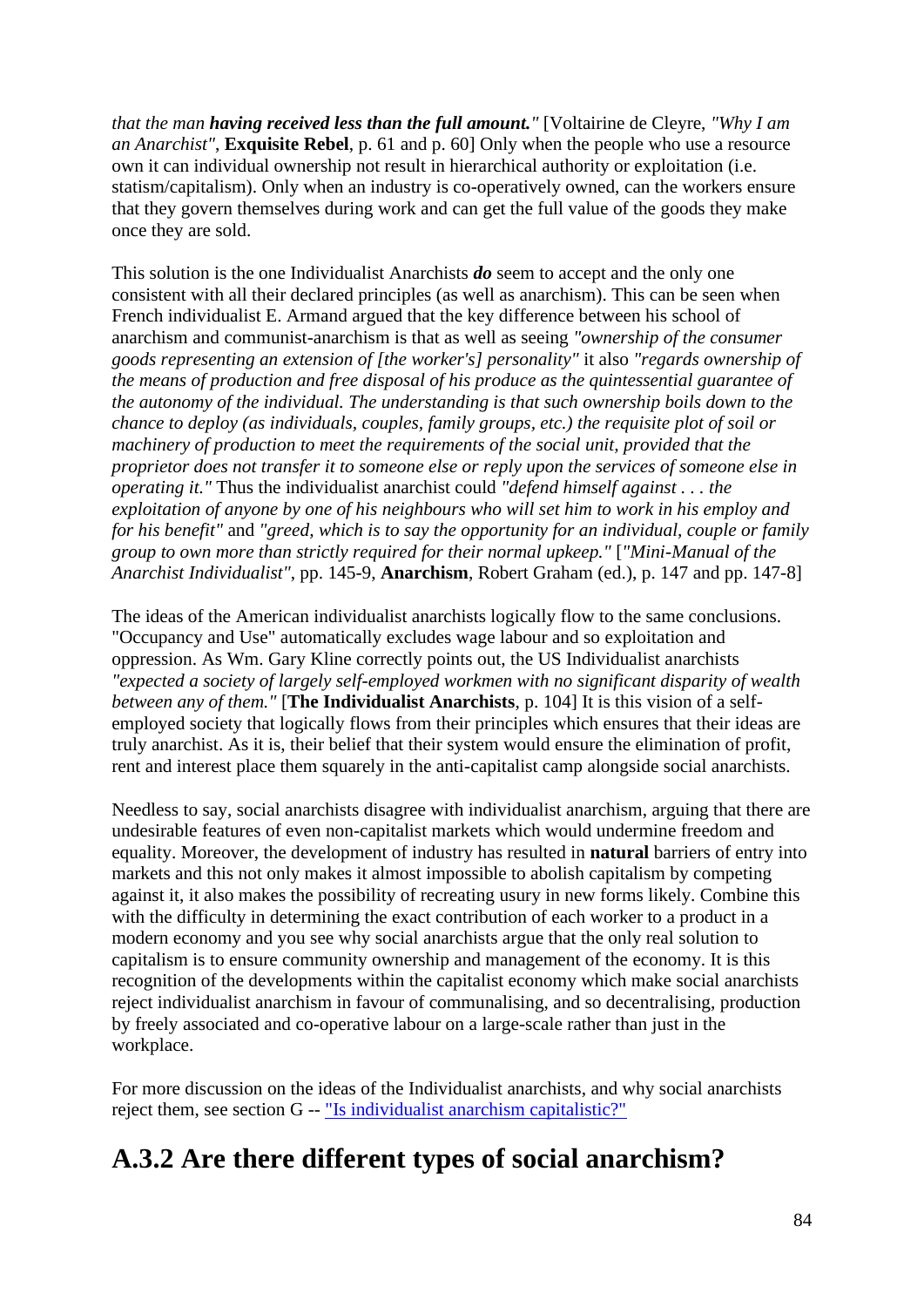Yes. Social anarchism has four major trends -- mutualism, collectivism, communism and syndicalism. The differences are not great and simply involve differences in strategy. The one major difference that does exist is between mutualism and the other kinds of social anarchism. Mutualism is based around a form of market socialism -- workers' co-operatives exchanging the product of their labour via a system of community banks. This mutual bank network would be *"formed by the whole community, not for the especial advantage of any individual or class, but for the benefit of all . . . [with] no interest . . . exacted on loans, except enough to cover risks and expenses."* Such a system would end capitalist exploitation and oppression for by *"introducing mutualism into exchange and credit we introduce it everywhere, and labour will assume a new aspect and become truly democratic."* [Charles A. Dana, **Proudhon and his** *"Bank of the People"*, pp. 44-45 and p. 45]

The social anarchist version of mutualism differs from the individualist form by having the mutual banks owned by the local community (or commune) instead of being independent cooperatives. This would ensure that they provided investment funds to co-operatives rather than to capitalistic enterprises. Another difference is that some social anarchist mutualists support the creation of what Proudhon termed an *"agro-industrial federation"* to complement the federation of libertarian communities (called communes by Proudhon). This is a *"confederation . . . intended to provide reciprocal security in commerce and industry"* and large scale developments such as roads, railways and so on. The purpose of *"specific federal arrangements is to protect the citizens of the federated states [sic!] from capitalist and financial feudalism, both within them and from the outside."* This is because *"political right requires to be buttressed by economic right."* Thus the agro-industrial federation would be required to ensure the anarchist nature of society from the destabilising effects of market exchanges (which can generate increasing inequalities in wealth and so power). Such a system would be a practical example of solidarity, as *"industries are sisters; they are parts of the same body; one cannot suffer without the others sharing in its suffering. They should therefore federate, not to be absorbed and confused together, but in order to guarantee mutually the conditions of common prosperity . . . Making such an agreement will not detract from their liberty; it will simply give their liberty more security and force."* [**The Principle of Federation**, p. 70, p. 67 and p. 72]

The other forms of social anarchism do not share the mutualists support for markets, even non-capitalist ones. Instead they think that freedom is best served by communalising production and sharing information and products freely between co-operatives. In other words, the other forms of social anarchism are based upon common (or social) ownership by federations of producers' associations and communes rather than mutualism's system of individual co-operatives. In Bakunin's words, the *"future social organisation must be made solely from the bottom upwards, by the free association or federation of workers, firstly in their unions, then in the communes, regions, nations and finally in a great federation, international and universal"* and *"the land, the instruments of work and all other capital may become the collective property of the whole of society and be utilised only by the workers, in other words by the agricultural and industrial associations."* [**Michael Bakunin: Selected Writings**, p. 206 and p. 174] Only by extending the principle of co-operation beyond individual workplaces can individual liberty be maximised and protected (see [section I.1.3](sectionI.html#seci13) for why most anarchists are opposed to markets). In this they share some ground with Proudhon, as can be seen. The industrial confederations would *"guarantee the mutual use of the tools of production which are the property of each of these groups and which will by a reciprocal contract become the collective property of the whole . . . federation. In this way, the*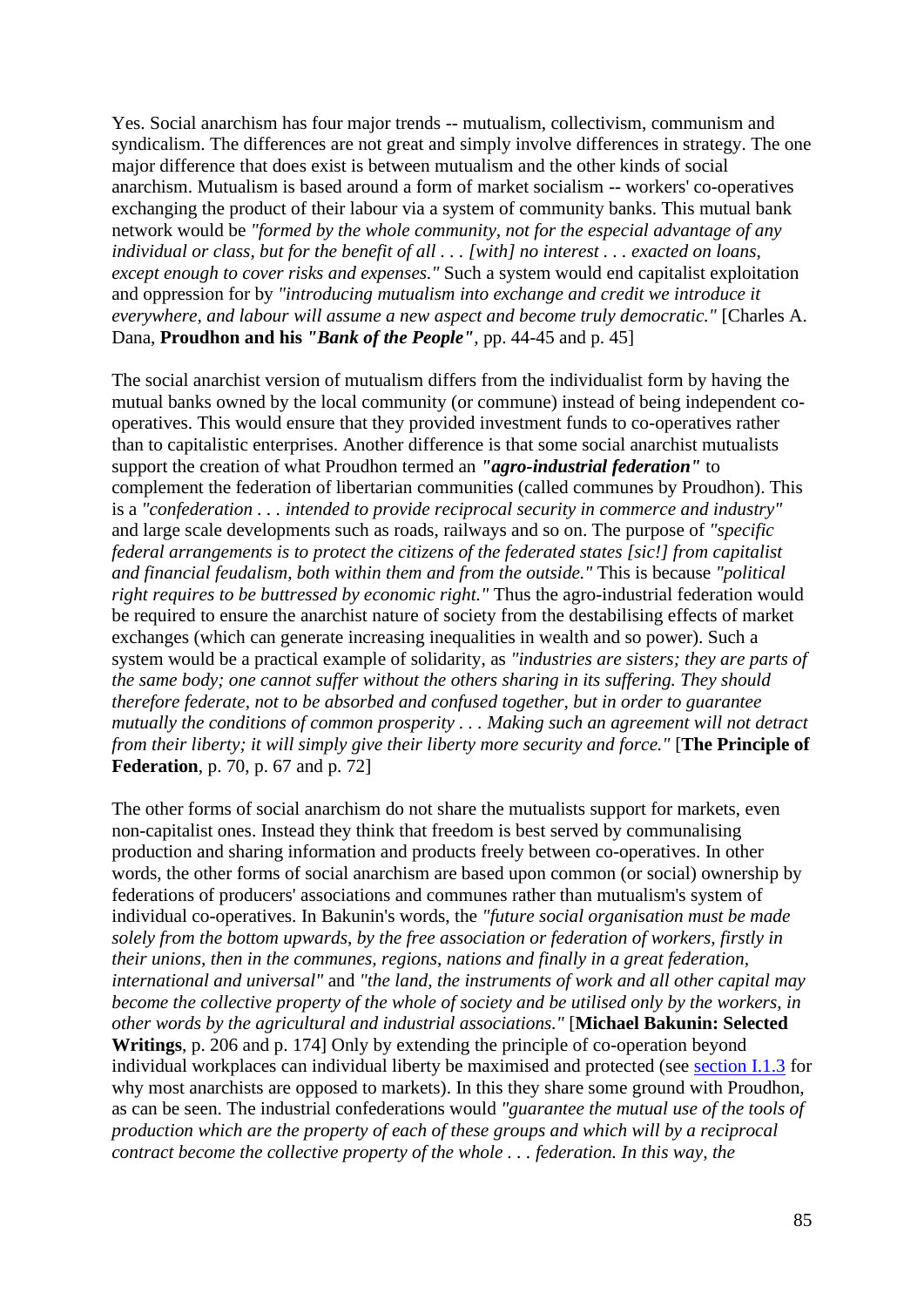#### *federation of groups will be able to . . . regulate the rate of production to meet the fluctuating needs of society."* [James Guillaume, **Bakunin on Anarchism**, p. 376]

These anarchists share the mutualists support for workers' self-management of production within co-operatives but see confederations of these associations as being the focal point for expressing mutual aid, not a market. Workplace autonomy and self-management would be the basis of any federation, for *"the workers in the various factories have not the slightest intention of handing over their hard-won control of the tools of production to a superior power calling itself the 'corporation.'"* [Guillaume, **Op. Cit.**, p. 364] In addition to this industry-wide federation, there would also be cross-industry and community confederations to look after tasks which are not within the exclusive jurisdiction or capacity of any particular industrial federation or are of a social nature. Again, this has similarities to Proudhon's mutualist ideas.

Social anarchists share a firm commitment to common ownership of the means of production (excluding those used purely by individuals) and reject the individualist idea that these can be "sold off" by those who use them. The reason, as noted earlier, is because if this could be done, capitalism and statism could regain a foothold in the free society. In addition, other social anarchists do not agree with the mutualist idea that capitalism can be reformed into libertarian socialism by introducing mutual banking. For them capitalism can only be replaced by a free society by social revolution.

The major difference between collectivists and communists is over the question of "money" after a revolution. Anarcho-communists consider the abolition of money to be essential, while anarcho-collectivists consider the end of private ownership of the means of production to be the key. As Kropotkin noted, collectivist anarchism *"express[es] a state of things in which all necessaries for production are owned in common by the labour groups and the free communes, while the ways of retribution [i.e. distribution] of labour, communist or otherwise, would be settled by each group for itself."* [**Anarchism**, p. 295] Thus, while communism and collectivism both organise production in common via producers' associations, they differ in how the goods produced will be distributed. Communism is based on free consumption of all while collectivism is more likely to be based on the distribution of goods according to the labour contributed. However, most anarcho-collectivists think that, over time, as productivity increases and the sense of community becomes stronger, money will disappear. Both agree that, in the end, society would be run along the lines suggested by the communist maxim: *"From each according to their abilities, to each according to their needs.*" They just disagree on how quickly this will come about (see [section I.2.2\)](sectionI.html#seci22).

For anarcho-communists, they think that *"communism -- at least partial -- has more chances of being established than collectivism"* after a revolution. [**Op. Cit.**, p. 298] They think that moves towards communism are essential as collectivism *"begins by abolishing private ownership of the means of production and immediately reverses itself by returning to the system of remuneration according to work performed which means the re-introduction of inequality."* [Alexander Berkman, **What is Anarchism?**, p. 230] The quicker the move to communism, the less chances of new inequalities developing. Needless to say, these positions are **not** that different and, in practice, the necessities of a social revolution and the level of political awareness of those introducing anarchism will determine which system will be applied in each area.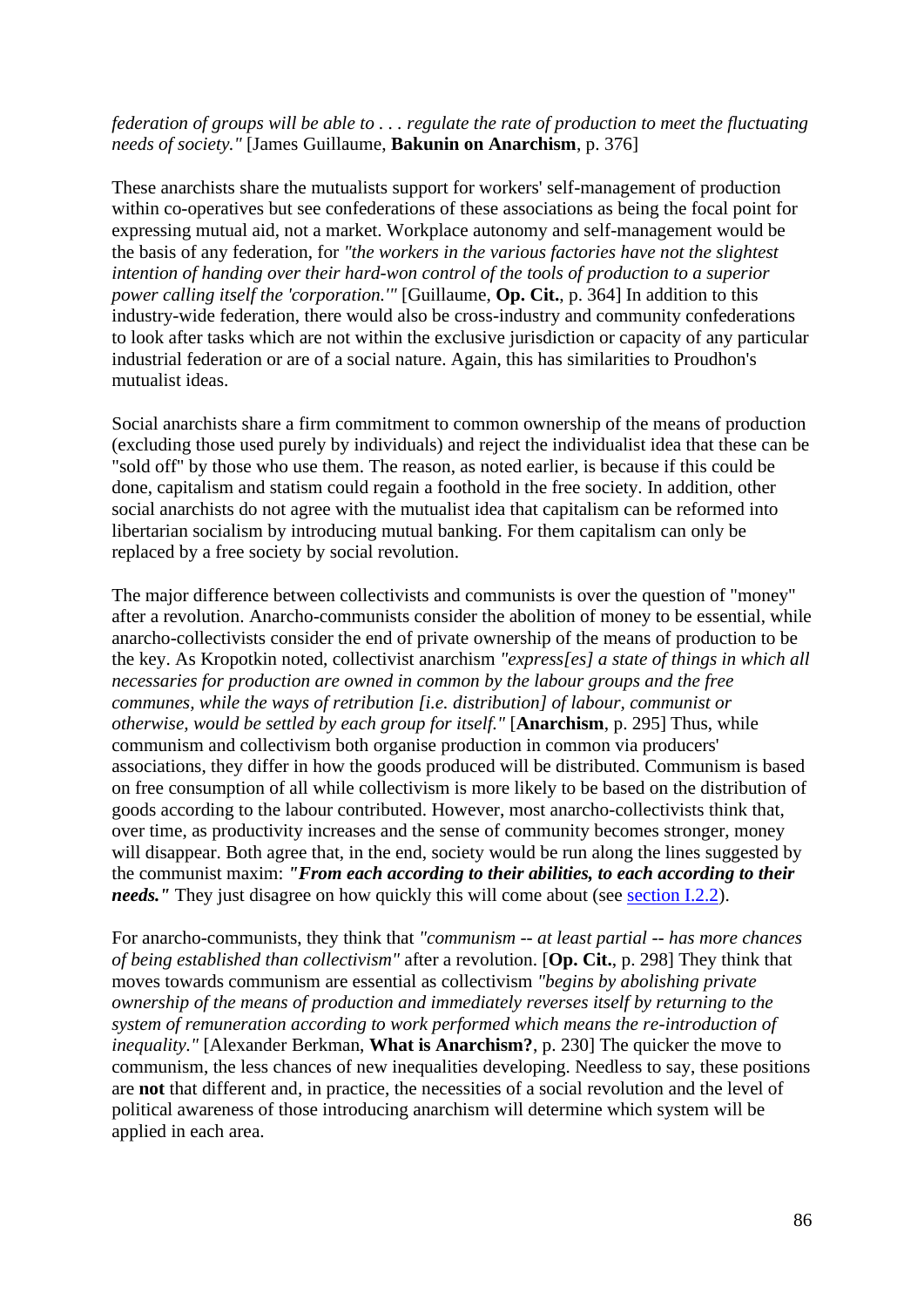Syndicalism is the other major form of social anarchism. Anarcho-syndicalists, like other syndicalists, want to create an industrial union movement based on anarchist ideas. Therefore they advocate decentralised, federated unions that use direct action to get reforms under capitalism until they are strong enough to overthrow it. In many ways anarcho-syndicalism can be considered as a new version of collectivist-anarchism, which also stressed the importance of anarchists working within the labour movement and creating unions which prefigure the future free society.

Thus, even under capitalism, anarcho-syndicalists seek to create *"free associations of free producers."* They think that these associations would serve as *"a practical school of anarchism"* and they take very seriously Bakunin's remark that the workers' organisations must create *"not only the ideas but also the facts of the future itself"* in the pre-revolutionary period.

Anarcho-syndicalists, like all social anarchists, *"are convinced that a Socialist economic order cannot be created by the decrees and statutes of a government, but only by the solidaric collaboration of the workers with hand and brain in each special branch of production; that is, through the taking over of the management of all plants by the producers themselves under such form that the separate groups, plants, and branches of industry are independent members of the general economic organism and systematically carry on production and the distribution of the products in the interest of the community on the basis of free mutual agreements."* [Rudolf Rocker, **Anarcho-syndicalism**, p. 55]

Again, like all social anarchists, anarcho-syndicalists see the collective struggle and organisation implied in unions as the school for anarchism. As Eugene Varlin (an anarchist active in the First International who was murdered at the end of the Paris Commune) put it, unions have *"the enormous advantage of making people accustomed to group life and thus preparing them for a more extended social organisation. They accustom people not only to get along with one another and to understand one another, but also to organise themselves, to discuss, and to reason from a collective perspective."* Moreover, as well as mitigating capitalist exploitation and oppression in the here and now, the unions also *"form the natural elements of the social edifice of the future; it is they who can be easily transformed into producers associations; it is they who can make the social ingredients and the organisation of production work."* [quoted by Julian P. W. Archer, **The First International in France, 1864-1872**, p. 196]

The difference between syndicalists and other revolutionary social anarchists is slight and purely revolves around the question of anarcho-syndicalist unions. Collectivist anarchists agree that building libertarian unions is important and that work within the labour movement is essential in order to ensure *"the development and organisation . . . of the social (and, by consequence, anti-political) power of the working masses."* [Bakunin, **Michael Bakunin: Selected Writings**, p. 197] Communist anarchists usually also acknowledge the importance of working in the labour movement but they generally think that syndicalistic organisations will be created by workers in struggle, and so consider encouraging the *"spirit of revolt"* as more important than creating syndicalist unions and hoping workers will join them (of course, anarcho-syndicalists support such autonomous struggle and organisation, so the differences are not great). Communist-anarchists also do not place as great an emphasis on the workplace, considering struggles within it to be equal in importance to other struggles against hierarchy and domination outside the workplace (most anarcho-syndicalists would agree with this, however, and often it is just a question of emphasis). A few communist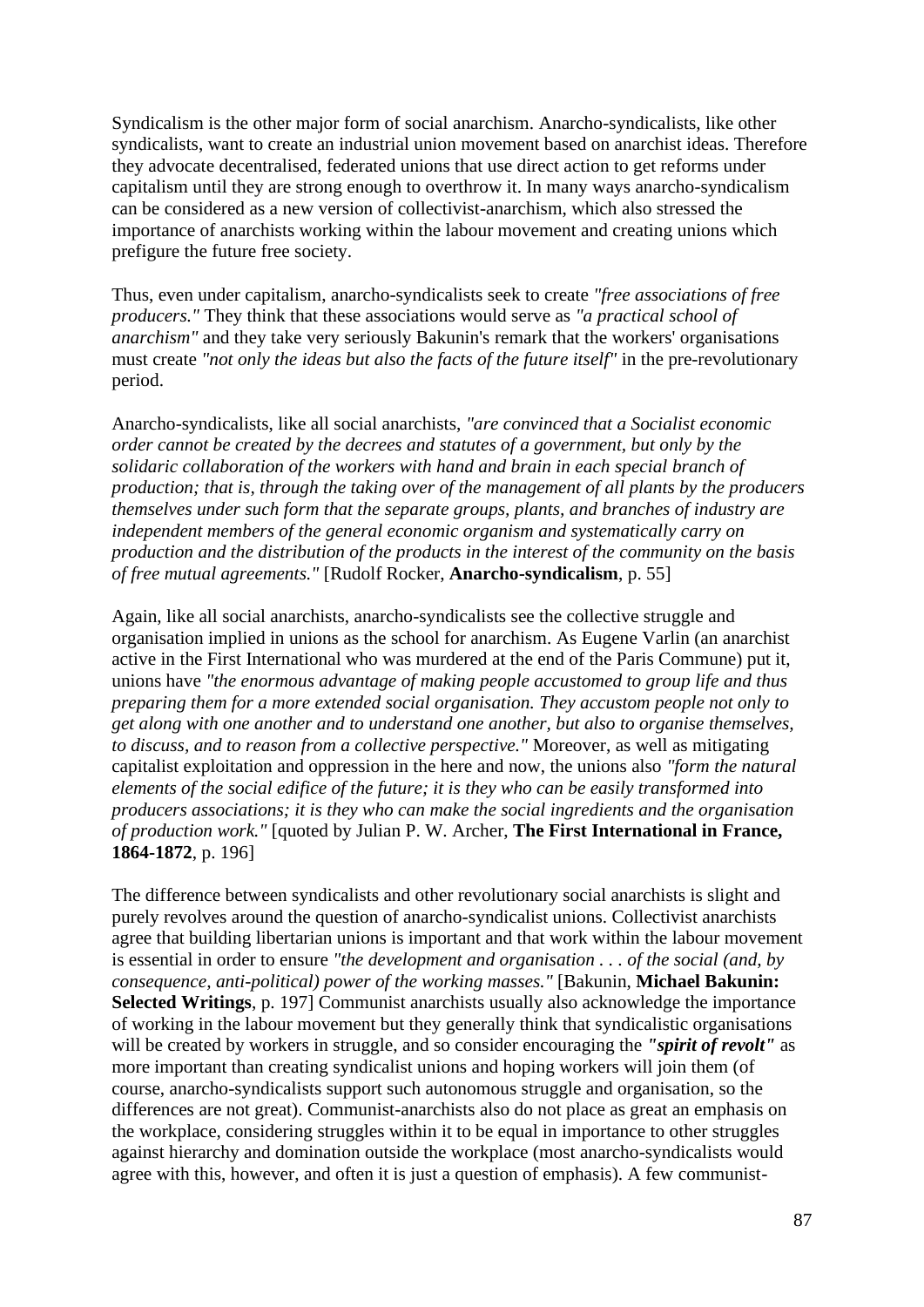anarchists reject the labour movement as hopelessly reformist in nature and so refuse to work within it, but these are a small minority.

Both communist and collectivist anarchists recognise the need for anarchists to unite together in purely anarchist organisations. They think it is essential that anarchists work together as anarchists to clarify and spread their ideas to others. Syndicalists often deny the importance of anarchist groups and federations, arguing that revolutionary industrial and community unions are enough in themselves. Syndicalists think that the anarchist and union movements can be fused into one, but most other anarchists disagree. Non-syndicalists point out the reformist nature of unionism and urge that to keep syndicalist unions revolutionary, anarchists must work within them as part of an anarchist group or federation. Most nonsyndicalists consider the fusion of anarchism and unionism a source of potential **confusion** that would result in the two movements failing to do their respective work correctly. For more details on anarcho-syndicalism see [section J.3.8](sectionJ.html#secj38) (and [section J.3.9](sectionJ.html#secj39) on why many anarchists reject aspects of it). It should be stressed that non-syndicalist anarchists do **not** reject the need for collective struggle and organisation by workers (see [section H.2.8](sectionH.html#sech28) on that particular Marxist myth).

In practice, few anarcho-syndicalists totally reject the need for an anarchist federation, while few anarchists are totally anti-syndicalist. For example, Bakunin inspired both anarchocommunist and anarcho-syndicalist ideas, and anarcho-communists like Kropotkin, Malatesta, Berkman and Goldman were all sympathetic to anarcho-syndicalist movements and ideas.

For further reading on the various types of social anarchism, we would recommend the following: mutualism is usually associated with the works of Proudhon, collectivism with Bakunin's, communism with Kropotkin's, Malatesta's, Goldman's and Berkman's. Syndicalism is somewhat different, as it was far more the product of workers' in struggle than the work of a "famous" name (although this does not stop academics calling George Sorel the father of syndicalism, even though he wrote about a syndicalist movement that already existed. The idea that working class people can develop their own ideas, by themselves, is usually lost on them). However, Rudolf Rocker is often considered a leading anarchosyndicalist theorist and the works of Fernand Pelloutier and Emile Pouget are essential reading to understand anarcho-syndicalism. For an overview of the development of social anarchism and key works by its leading lights, Daniel Guerin's excellent anthology **No Gods No Masters** cannot be bettered.

### **A.3.3 What kinds of green anarchism are there?**

An emphasis on anarchist ideas as a solution to the ecological crisis is a common thread in most forms of anarchism today. The trend goes back to the late nineteenth century and the works of Peter Kropotkin and Elisee Reclus. The latter, for example, argued that a *"secret harmony exists between the earth and the people whom it nourishes, and when imprudent societies let themselves violate this harmony, they always end up regretting it."* Similarly, no contemporary ecologist would disagree with his comments that the *"truly civilised man [and women] understands that his [or her] nature is bound up with the interest of all and with that of nature. He [or she] repairs the damage caused by his predecessors and works to improve his domain."* [quoted by George Woodcock, *"Introduction"*, Marie Fleming, **The Geography of Freedom**, p. 15]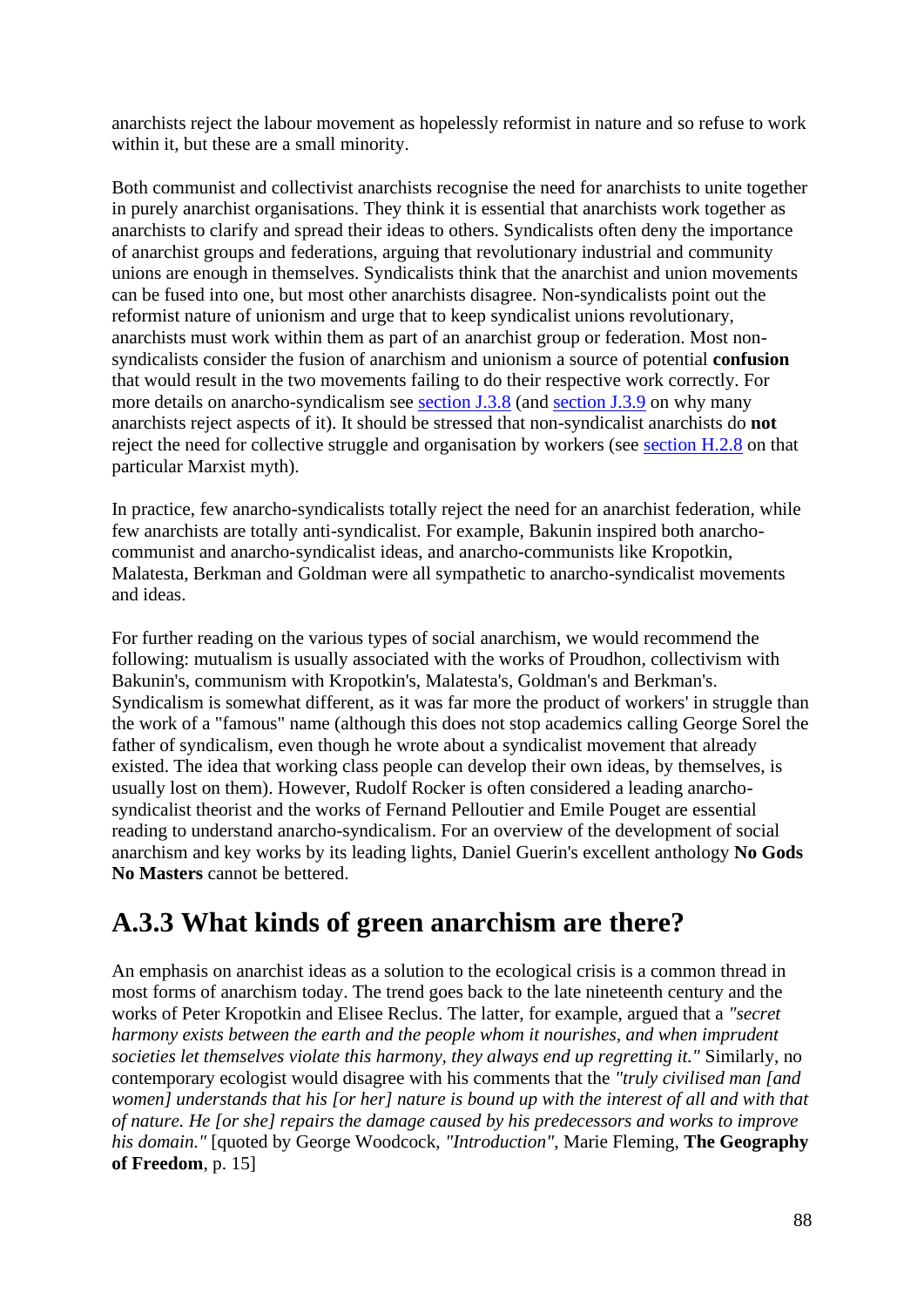With regards Kropotkin, he argued that an anarchist society would be based on a confederation of communities that would integrate manual and brain work as well as decentralising and integrating industry and agriculture (see his classic work **Fields, Factories, and Workshops**). This idea of an economy in which *"small is beautiful"* (to use the title of E.F. Schumacher's Green classic) was proposed nearly 70 years before it was taken up by what was to become the green movement. In addition, in **Mutual Aid** Kropotkin documented how co-operation within species and between them and their environment is usually of more benefit to them than competition. Kropotkin's work, combined with that of William Morris, the Reclus brothers (both of whom, like Kropotkin, were world-renowned geographers), and many others laid the foundations for the current anarchist interest in ecological issues.

However, while there are many themes of an ecological nature within classical anarchism, it is only relatively recently that the similarities between ecological thought and anarchism has come to the fore (essentially from the publication of Murray Bookchin's classic essay *"Ecology and Revolutionary Thought"* in 1965). Indeed, it would be no exaggeration to state that it is the ideas and work of Murray Bookchin that has placed ecology and ecological issues at the heart of anarchism and anarchist ideals and analysis into many aspects of the green movement.

Before discussing the types of green anarchism (also called eco-anarchism) it would be worthwhile to explain exactly **what** anarchism and ecology have in common. To quote Murray Bookchin, *"both the ecologist and the anarchist place a strong emphasis on spontaneity"* and *"to both the ecologist and the anarchist, an ever-increasing unity is achieved by growing differentiation. An expanding whole is created by the diversification and enrichment of its parts."* Moreover, *"[j]ust as the ecologist seeks to expand the range of an eco-system and promote free interplay between species, so the anarchist seeks to expand the range of social experiments and remove all fetters to its development."* [**Post-Scarcity Anarchism**, p. 36]

Thus the anarchist concern with free development, decentralisation, diversity and spontaneity is reflected in ecological ideas and concerns. Hierarchy, centralisation, the state and concentrations of wealth reduce diversity and the free development of individuals and their communities by their very nature, and so weakens the social eco-system as well as the actual eco-systems human societies are part of. As Bookchin argues, *"the reconstructive message of ecology. . . [is that] we must conserve and promote variety"* but within modern capitalist society *"[a]ll that is spontaneous, creative and individuated is circumscribed by the standardised, the regulated and the massified."* [**Op. Cit.**, p. 35 and p. 26] So, in many ways, anarchism can be considered the application of ecological ideas to society, as anarchism aims to empower individuals and communities, decentralise political, social and economic power so ensuring that individuals and social life develops freely and so becomes increasingly diverse in nature. It is for this reason Brian Morris argues that *"the only political tradition that complements and, as it were, integrally connects with ecology -- in a genuine and authentic way -- is that of anarchism."* [**Ecology and Anarchism**, p. 132]

So what kinds of green anarchism are there? While almost all forms of modern anarchism consider themselves to have an ecological dimension, the specifically eco-anarchist thread within anarchism has two main focal points, *Social Ecology* and *"primitivist"*. In addition, some anarchists are influenced by *Deep Ecology*, although not many. Undoubtedly Social Ecology is the most influential and numerous current. Social Ecology is associated with the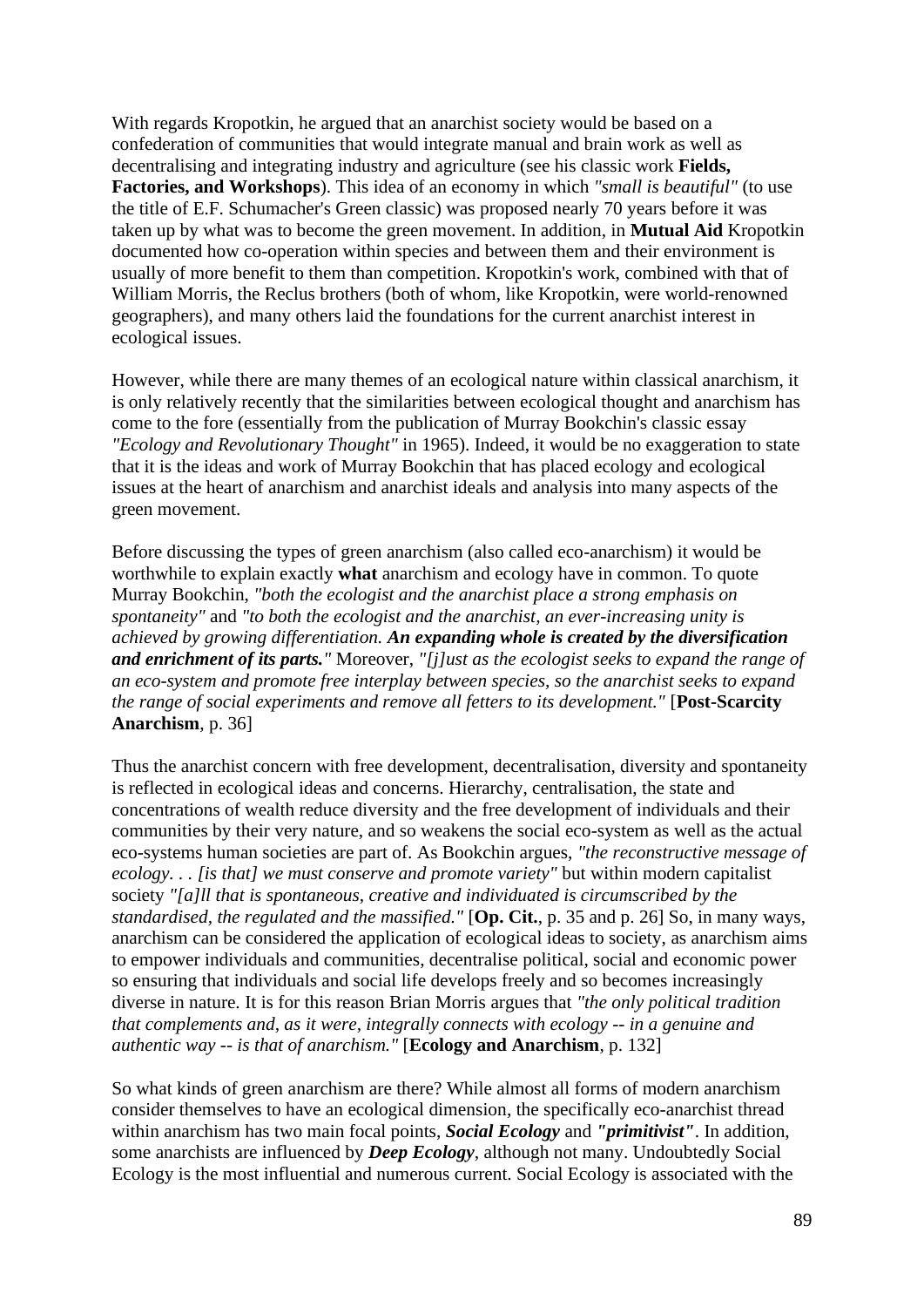ideas and works of Murray Bookchin, who has been writing on ecological matters since the 1950's and, from the 1960s, has combined these issues with revolutionary social anarchism. His works include **Post-Scarcity Anarchism**, **Toward an Ecological Society**, **The Ecology of Freedom** and a host of others.

Social Ecology locates the roots of the ecological crisis firmly in relations of domination between people. The domination of nature is seen as a product of domination within society, but this domination only reaches crisis proportions under capitalism. In the words of Murray Bookchin:

*"The notion that man must dominate nature emerges directly from the domination of man by man. . . But it was not until organic community relations. . . dissolved into market relationships that the planet itself was reduced to a resource for exploitation. This centuries-long tendency finds its most exacerbating development in modern capitalism. Owing to its inherently competitive nature, bourgeois society not only pits humans against each other, it also pits the mass of humanity against the natural world. Just as men are converted into commodities, so every aspect of nature is converted into a commodity, a resource to be manufactured and merchandised wantonly . . . The plundering of the human spirit by the market place is paralleled by the plundering of the earth by capital."* [**Op. Cit.**, pp. 24-5]

*"Only insofar,"* Bookchin stresses, *"as the ecology consciously cultivates an antihierarchical and a non-domineering sensibility, structure, and strategy for social change can it retain its very identity as the voice for a new balance between humanity and nature and its goal for a truly ecological society."* Social ecologists contrast this to what Bookchin labels *"environmentalism"* for while social ecology *"seeks to eliminate the concept of the domination of nature by humanity by eliminating domination of human by human, environmentalism reflects an 'instrumentalist' or technical sensibility in which nature is viewed merely as a passive habit, an agglomeration of external objects and forces, that must be made more 'serviceable' for human use, irrespective of what these uses may be. Environmentalism . . . does not bring into question the underlying notions of the present society, notably that man must dominate nature. On the contrary, it seeks to facilitate that domination by developing techniques for diminishing the hazards caused by domination."* [Murray Bookchin, **Towards an Ecological Society**, p. 77]

Social ecology offers the vision of a society in harmony with nature, one which *"involves a fundamental reversal of all the trends that mark the historic development of capitalist technology and bourgeois society -- the minute specialisation of machines and labour, the concentration of resources and people in gigantic industrial enterprises and urban entities, the stratification and bureaucratisation of nature and human beings."* Such an ecotopia *"establish entirely new eco-communities that are artistically moulded to the eco-systems in which they are located."* Echoing Kropotkin, Bookchin argues that *"[s]uch an eco-community . . . would heal the split between town and country, between mind and body by fusing intellectual with physical work, industry with agricultural in a rotation or diversification of vocational tasks."* This society would be based on the use of appropriate and green technology, a *"new kind of technology -- or eco-technology -- one composed of flexible, versatile machinery whose productive applications would emphasise durability and quality, not built in obsolescence, and insensate quantitative output of shoddy goods, and a rapid circulation of expendable commodities . . . Such an eco-technology would use the inexhaustible energy capacities of nature -- the sun and wind, the tides and waterways, the*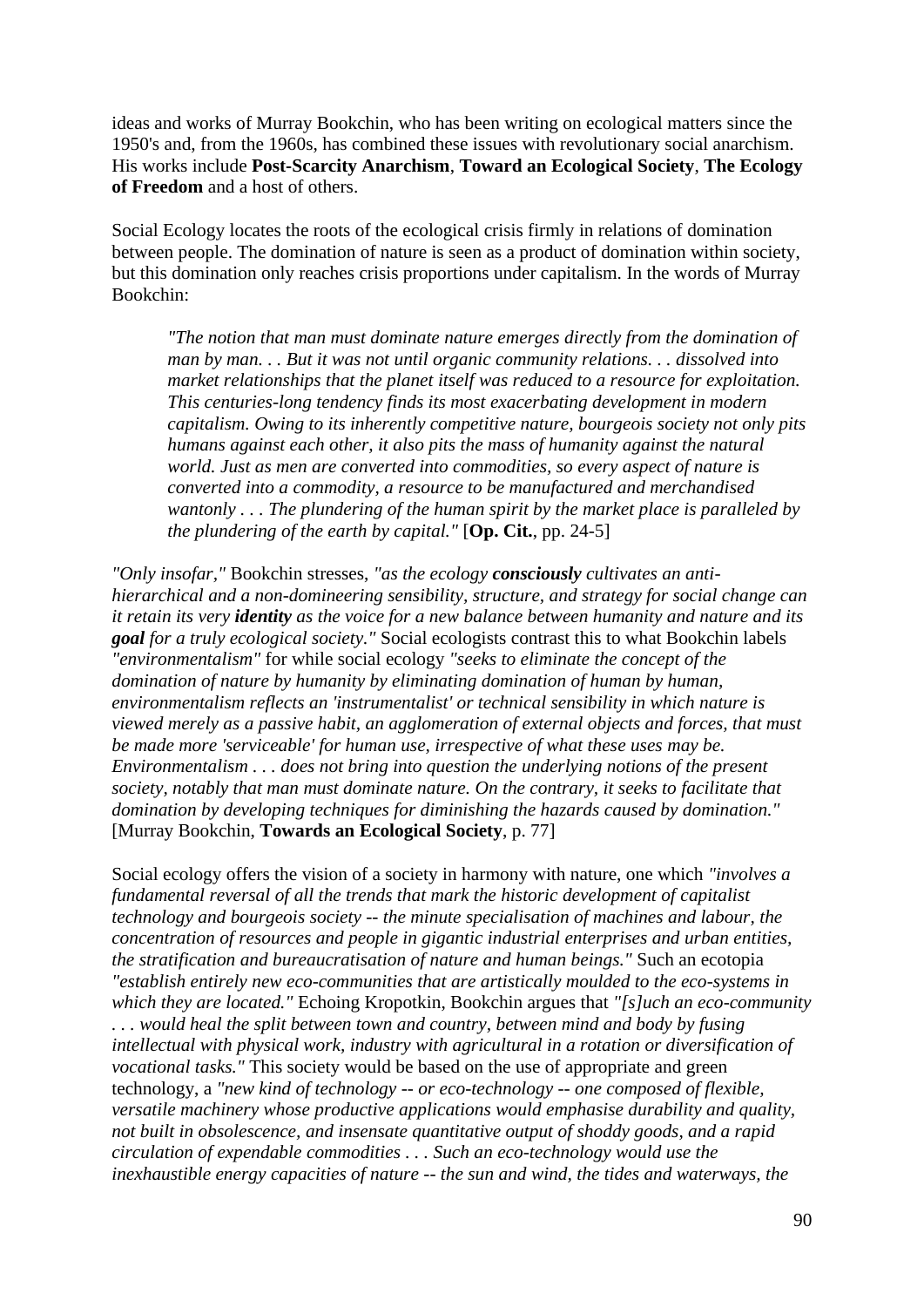*temperature differentials of the earth and the abundance of hydrogen around us as fuels -- to provide the eco-community with non-polluting materials or wastes that could be recycled."* [Bookchin, **Op. Cit.**, pp. 68-9]

However, this is not all. As Bookchin stresses an ecological society *"is more than a society that tries to check the mounting disequilibrium that exists between humanity and the natural world. Reduced to simple technical or political issues, this anaemic view of such a society's function degrades the issues raised by an ecological critique and leads them to purely technical and instrumental approaches to ecological problems. Social ecology is, first of all, a sensibility that includes not only a critique of hierarchy and domination but a reconstructive outlook . . . guided by an ethics that emphasises variety without structuring differences into a hierarchical order . . . the precepts for such an ethics . . . [are] participation and differentiation."* [**The Modern Crisis**, pp. 24-5]

Therefore social ecologists consider it essential to attack hierarchy and capitalism, not civilisation as such as the root cause of ecological problems. This is one of the key areas in which they disagree with "Primitivist" Anarchist ideas, who tend to be far more critical of **all** aspects of modern life, with some going so far as calling for *"the end of civilisation"* including, apparently, all forms of technology and large scale organisation. We discuss these ideas in [section A.3.9.](sectionA.html#seca39)

We must note here that other anarchists, while generally agreeing with its analysis and suggestions, are deeply critical of Social Ecology's support for running candidates in municipal elections. While Social Ecologists see this as a means of creating popular selfmanaging assemblies and creating a counter power to the state, few anarchists agree. Rather they see it as inherently reformist as well as being hopelessly naive about the possibilities of using elections to bring about social change (see [section J.5.14](sectionJ.html#secj514) for a fuller discussion of this). Instead they propose direct action as the means to forward anarchist and ecological ideas, rejecting electioneering as a dead-end which ends up watering down radical ideas and corrupting the people involved (see section J.2 -- [What is Direct Action?\)](sectionJ.html#secj2).

Lastly, there is "deep ecology," which, because of its bio-centric nature, many anarchists reject as anti-human. There are few anarchists who think that **people,** as people, are the cause of the ecological crisis, which many deep ecologists seem to suggest. Murray Bookchin, for example, has been particularly outspoken in his criticism of deep ecology and the anti-human ideas that are often associated with it (see **Which Way for the Ecology Movement?**, for example). David Watson has also argued against Deep Ecology (see his **How Deep is Deep Ecology?** written under the name George Bradford). Most anarchists would argue that it is not people but the current system which is the problem, and that only people can change it. In the words of Murray Bookchin:

*"[Deep Ecology's problems] stem from an authoritarian streak in a crude biologism that uses 'natural law' to conceal an ever-diminishing sense of humanity and papers over a profound ignorance of social reality by ignoring the fact it is <i>capitalism* we are *talking about, not an abstraction called 'Humanity' and 'Society.'"* [**The Philosophy of Social Ecology**, p. 160]

Thus, as Morris stresses, *"by focusing entirely on the category of 'humanity' the Deep Ecologists ignore or completely obscure the social origins of ecological problems, or alternatively, biologise what are essentially social problems."* To submerge ecological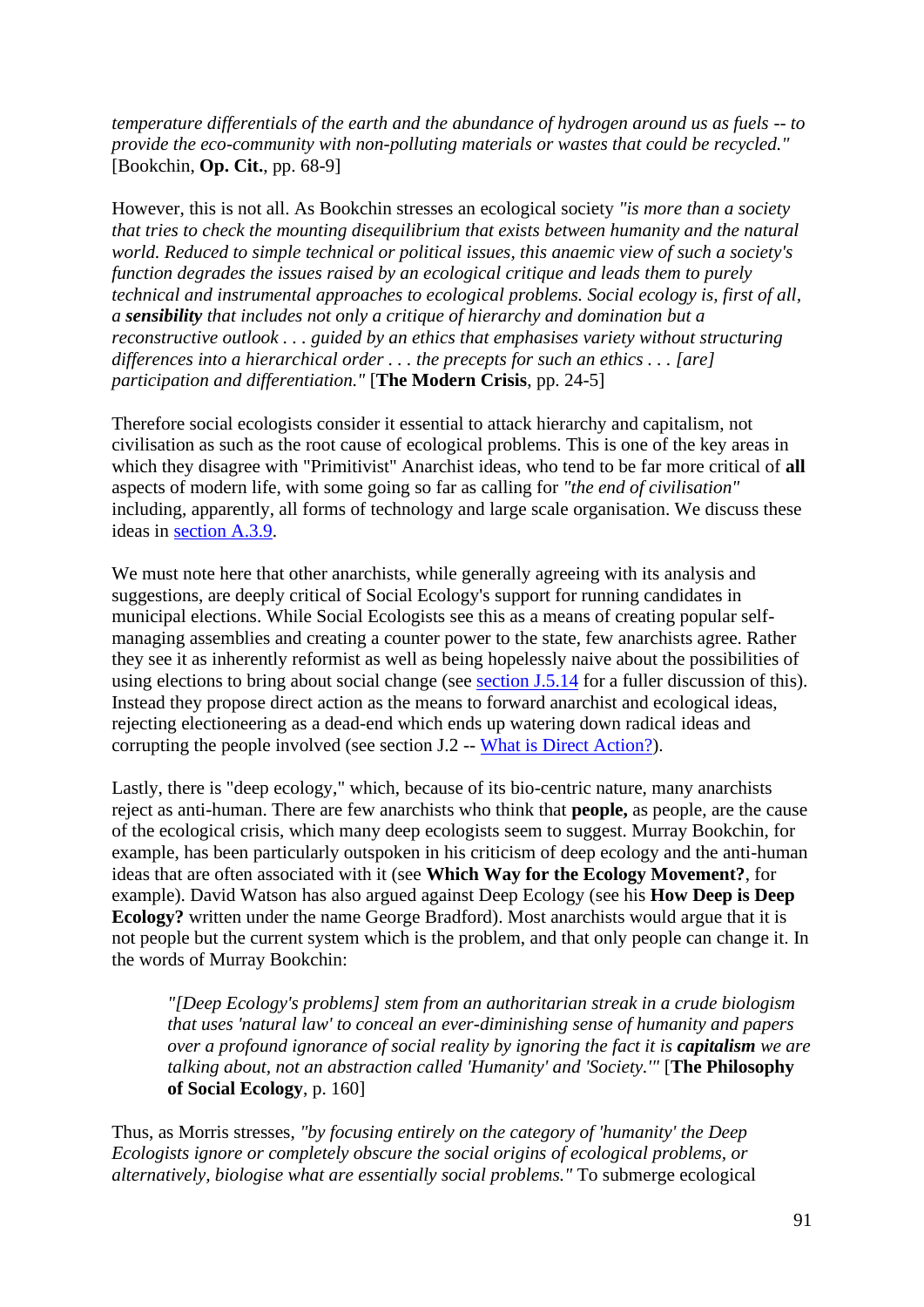critique and analysis into a simplistic protest against the human race ignores the real causes and dynamics of ecological destruction and, therefore, ensures an end to this destruction cannot be found. Simply put, it is hardly "people" who are to blame when the vast majority have no real say in the decisions that affect their lives, communities, industries and ecosystems. Rather, it is an economic and social system that places profits and power above people and planet. By focusing on "Humanity" (and so failing to distinguish between rich and poor, men and women, whites and people of colour, exploiters and exploited, oppressors and oppressed) the system we live under is effectively ignored, and so are the institutional causes of ecological problems. This can be *"both reactionary and authoritarian in its implications, and substitutes a naive understanding of 'nature' for a critical study of real social issues and concerns."* [Morris, **Op. Cit.**, p. 135]

Faced with a constant anarchist critique of certain of their spokes-persons ideas, many Deep Ecologists have turned away from the anti-human ideas associated with their movement. Deep ecology, particularly the organisation *Earth First!* (EF!), has changed considerably over time, and EF! now has a close working relationship with the *Industrial Workers of the World* (IWW), a syndicalist union. While deep ecology is not a thread of eco-anarchism, it shares many ideas and is becoming more accepted by anarchists as EF! rejects its few misanthropic ideas and starts to see that hierarchy, not the human race, is the problem (for a discussion between Murray Bookchin and leading Earth Firster! Dave Foreman see the book **Defending the Earth**).

### **A.3.4 Is anarchism pacifistic?**

A pacifist strand has long existed in anarchism, with Leo Tolstoy being one of its major figures. This strand is usually called *"anarcho-pacifism"* (the term *"non-violent anarchist"* is sometimes used, but this term is unfortunate because it implies the rest of the movement are "violent," which is not the case!). The union of anarchism and pacifism is not surprising given the fundamental ideals and arguments of anarchism. After all, violence, or the threat of violence or harm, is a key means by which individual freedom is destroyed. As Peter Marshall points out, *"[g]iven the anarchist's respect for the sovereignty of the individual, in the long run it is non-violence and not violence which is implied by anarchist values."* [**Demanding the Impossible**, p.637] Malatesta is even more explicit when he wrote that the *"main plank of anarchism is the removal of violence from human relations"* and that anarchists *"are opposed to violence."* [**Errico Malatesta: His Life and Ideas**, p. 53]

However, although many anarchists reject violence and proclaim pacifism, the movement, in general, is not essentially pacifistic (in the sense of opposed all forms of violence at all times). Rather, it is anti-militarist, being against the organised violence of the state but recognising that there are important differences between the violence of the oppressor and the violence of the oppressed. This explains why the anarchist movement has always placed a lot of time and energy in opposing the military machine and capitalist wars while, at the same time, supporting and organising armed resistance against oppression (as in the case of the Makhnovist army during the Russian Revolution which resisted both Red and White armies and the militias the anarchists organised to resist the fascists during the Spanish Revolution -- see sections [A.5.4](sectionA.html#seca54) and [A.5.6,](sectionA.html#seca56) respectively).

On the question of non-violence, as a rough rule of thumb, the movement divides along Individualist and Social lines. Most Individualist anarchists support purely non-violent tactics of social change, as do the Mutualists. However, Individualist anarchism is not pacifist as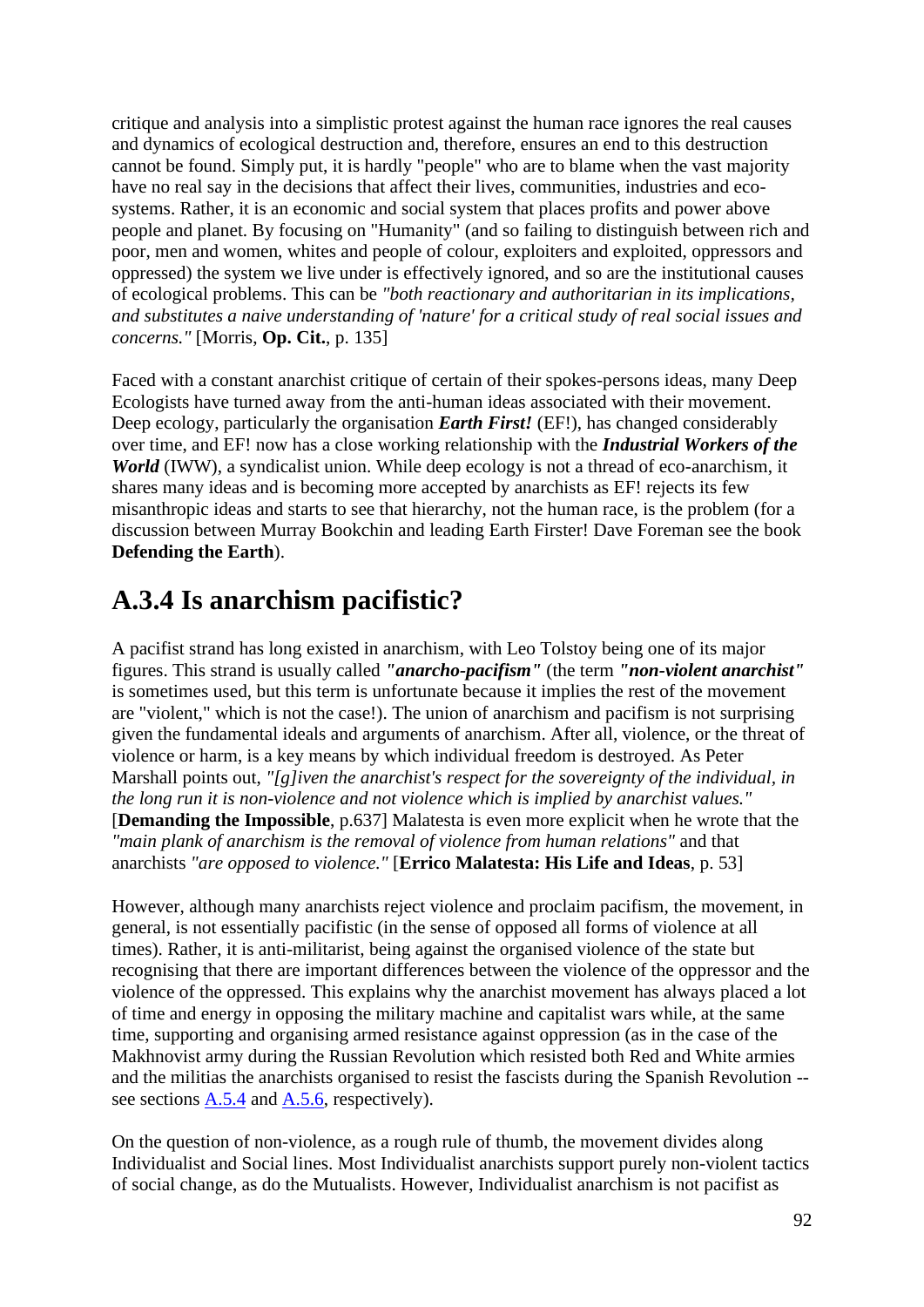such, as many support the idea of violence in self-defence against aggression. Most social anarchists, on the other hand, do support the use of revolutionary violence, holding that physical force will be required to overthrow entrenched power and to resist state and capitalist aggression (although it was an anarcho-syndicalist, Bart de Ligt, who wrote the pacifist classic, **The Conquest of Violence**). As Malatesta put it, violence, while being *"in itself an evil,"* is *"justifiable only when it is necessary to defend oneself and others from violence"* and that a *"slave is always in a state of legitimate defence and consequently, his violence against the boss, against the oppressor, is always morally justifiable."* [**Op. Cit.**, p. 55 and pp. 53-54] Moreover, they stress that, to use the words of Bakunin, since social oppression *"stems far less from individuals than from the organisation of things and from social positions"* anarchists aim to *"ruthlessly destroy positions and things"* rather than people, since the aim of an anarchist revolution is to see the end of privileged classes *"not as individuals, but as classes."* [quoted by Richard B. Saltman, **The Social and Political Thought of Michael Bakunin** p. 121, p. 124 and p. 122]

Indeed, the question of violence is relatively unimportant to most anarchists, as they do not glorify it and think that it should be kept to a minimum during any social struggle or revolution. All anarchists would agree with the Dutch pacifist anarcho-syndicalist Bart de Ligt when he argued that *"the violence and warfare which are characteristic conditions of the capitalist world do not go with the liberation of the individual, which is the historic mission of the exploited classes. The greater the violence, the weaker the revolution, even where violence has deliberately been put at the service of the revolution."* [**The Conquest of Violence**, p. 75]

Similarly, all anarchists would agree with de Ligt on, to use the name of one of his book's chapters, *"the absurdity of bourgeois pacifism."* For de Ligt, and all anarchists, violence is inherent in the capitalist system and any attempt to make capitalism pacifistic is doomed to failure. This is because, on the one hand, war is often just economic competition carried out by other means. Nations often go to war when they face an economic crisis, what they cannot gain in economic struggle they attempt to get by conflict. On the other hand, *"violence is indispensable in modern society. . . [because] without it the ruling class would be completely unable to maintain its privileged position with regard to the exploited masses in each country. The army is used first and foremost to hold down the workers. . . when they become discontented."* [Bart de Ligt, **Op. Cit.**, p. 62] As long as the state and capitalism exist, violence is inevitable and so, for anarcho-pacifists, the consistent pacifist must be an anarchist just as the consistent anarchist must be a pacifist.

For those anarchists who are non-pacifists, violence is seen as an unavoidable and unfortunate result of oppression and exploitation as well as the only means by which the privileged classes will renounce their power and wealth. Those in authority rarely give up their power and so must be forced. Hence the need for *"transitional"* violence *"to put an end to the far greater, and permanent, violence which keeps the majority of mankind in servitude."* [Malatesta, **Op. Cit.**, p. 55] To concentrate on the issue of violence versus nonviolence is to ignore the real issue, namely how do we change society for the better. As Alexander Berkman pointed out, those anarchists who are pacifists confuse the issue, like those who think *"it's the same as if rolling up your sleeves for work should be considered the work itself."* To the contrary, *"[t]he fighting part of revolution is merely rolling up your sleeves. The real, actual task is ahead."* [**What is Anarchism?**, p. 183] And, indeed, most social struggle and revolutions start relatively peaceful (via strikes, occupations and so on) and only degenerate into violence when those in power try to maintain their position (a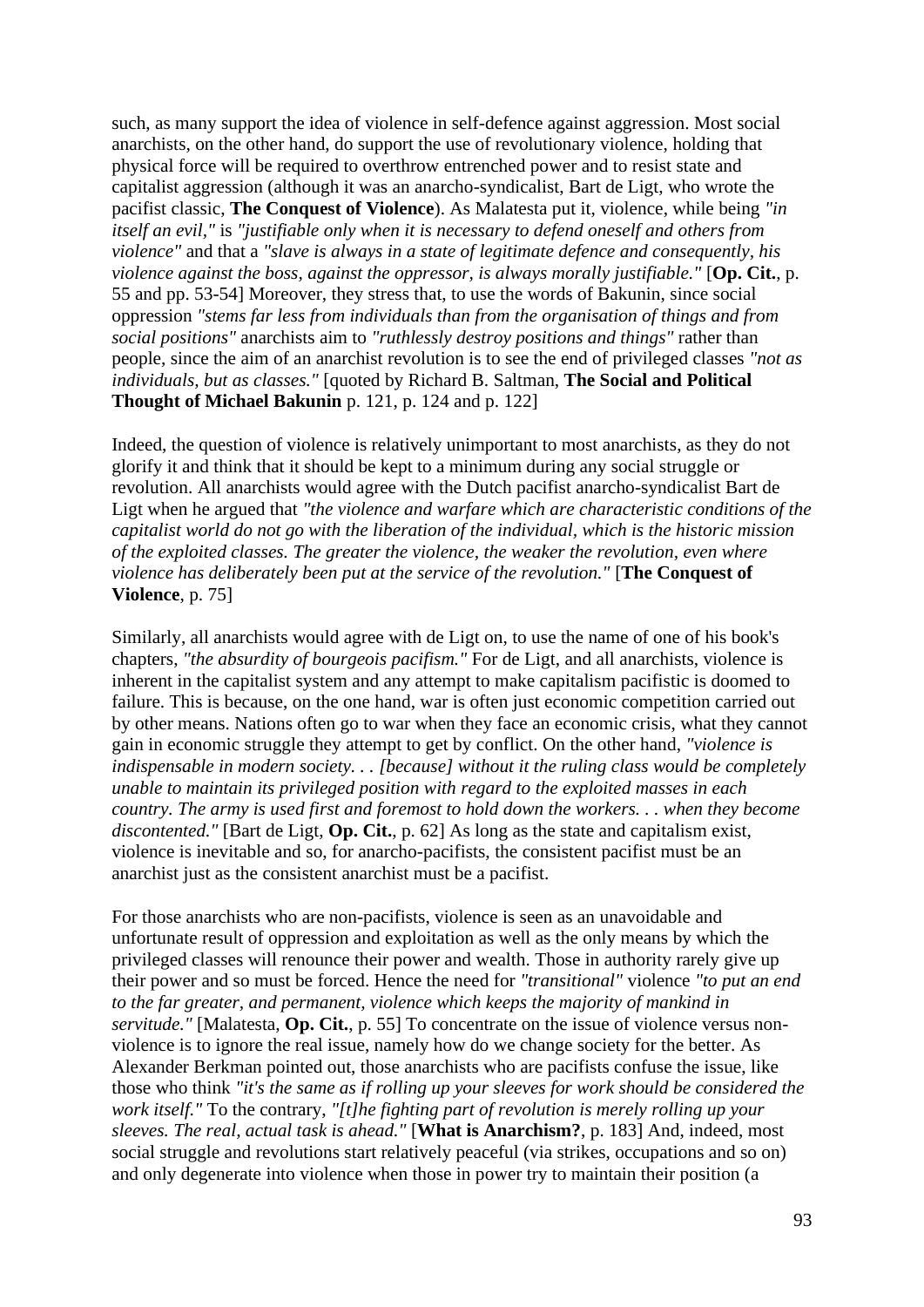classic example of this is in Italy, in 1920, when the occupation of factories by their workers was followed by fascist terror -- see [section A.5.5\)](sectionA.html#seca55).

As noted above, all anarchists are anti-militarists and oppose both the military machine (and so the "defence" industry) as well as statist/capitalist wars (although a few anarchists, like Rudolf Rocker and Sam Dolgoff, supported the anti-fascist capitalist side during the second world war as the lesser evil). The anti-war machine message of anarchists and anarchosyndicalists was propagated long before the start of the first world war, with syndicalists and anarchists in Britain and North America reprinting a French CGT leaflet urging soldiers not to follow orders and repress their striking fellow workers. Emma Goldman and Alexander Berkman were both arrested and deported from America for organising a *"No-Conscription League''* in 1917 while many anarchists in Europe were jailed for refusing to join the armed forces in the first and second world wars. The anarcho-syndicalist influenced IWW was crushed by a ruthless wave of government repression due to the threat its organising and antiwar message presented to the powerful elites who favoured war. More recently, anarchists, (including people like Noam Chomsky and Paul Goodman) have been active in the peace movement as well as contributing to the resistance to conscription where it still exists. Anarchists took an active part in opposing such wars as the Vietnam War, the Falklands war as well as the Gulf wars of 1991 and 2003 (including, in Italy and Spain, helping to organise strikes in protest against it). And it was during the 1991 Gulf War when many anarchists raised the slogan *"No war but the class war"* which nicely sums up the anarchist opposition to war -- namely an evil consequence of any class system, in which the oppressed classes of different countries kill each other for the power and profits of their rulers. Rather than take part in this organised slaughter, anarchists urge working people to fight for their own interests, not those of their masters:

*"More than ever we must avoid compromise; deepen the chasm between capitalists and wage slaves, between rulers and ruled; preach expropriation of private property and the destruction of states such as the only means of guaranteeing fraternity between peoples and Justice and Liberty for all; and we must prepare to accomplish these things."* [Malatesta, **Op. Cit.**, p. 251]

We must note here that Malatesta's words were written in part against Peter Kropotkin who, for reasons best known to himself, rejected everything he had argued for decades and supported the allies in the First World War as a lesser evil against German authoritarianism and Imperialism. Of course, as Malatesta pointed out, *"all Governments and all capitalist classes"* do *"misdeeds . . . against the workers and rebels of their own countries."* [**Op. Cit.**, p. 246] He, along with Berkman, Goldman and a host of other anarchists, put their name to International Anarchist Manifesto against the First World War. It expressed the opinion of the bulk of the anarchist movement (at the time and consequently) on war and how to stop it. It is worth quoting from:

*"The truth is that the cause of wars . . . rests solely in the existence of the State, which is the form of privilege . . . Whatever the form it may assume, the State is nothing but organised oppression for the advantage of a privileged minority . . .* 

*"The misfortune of the peoples, who were deeply attached to peace, is that, in order to avoid war, they placed their confidence in the State with its intriguing diplomatists, in democracy, and in political parties . . . This confidence has been deliberately betrayed, and continues to*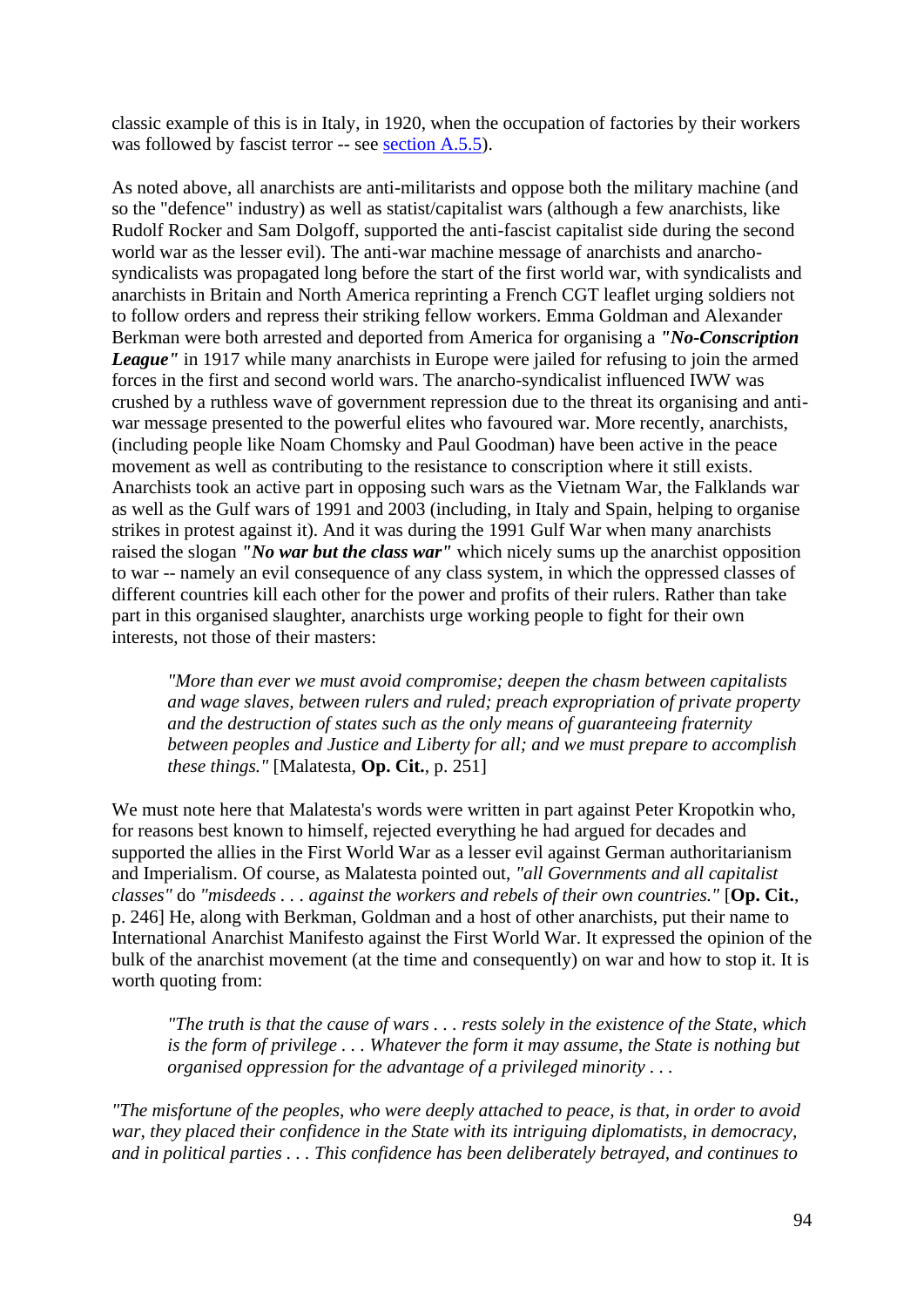*be so, when governments, with the aid of the whole of the press, persuade their respective people that this war is a war of liberation.* 

*"We are resolutely against all wars between peoples, and . . . have been, are, and ever will be most energetically opposed to war.* 

*"The role of the Anarchists . . . is to continue to proclaim that there is only one war of liberation: that which in all countries is waged by the oppressed against the oppressors, by the exploited against the exploiters. Our part is to summon the slaves to revolt against their masters.* 

*"Anarchist action and propaganda should assiduously and perseveringly aim at weakening and dissolving the various States, at cultivating the spirit of revolt, and arousing discontent in peoples and armies. . .* 

*"We must take advantage of all the movements of revolt, of all the discontent, in order to foment insurrection, and to organise the revolution which we look to put end to all social wrongs. . . Social justice realised through the free organisation of producers: war and militarism done away with forever; and complete freedom won, by the abolition of the State and its organs of destruction."* [*"International Anarchist Manifesto on the War,"* **Anarchy! An Anthology of Emma Goldman's Mother Earth**, pp. 386-8]

Thus, the attraction of pacifism to anarchists is clear. Violence **is** authoritarian and coercive, and so its use does contradict anarchist principles. That is why anarchists would agree with Malatesta when he argues that *"[w]e are on principle opposed to violence and for this reason wish that the social struggle should be conducted as humanely as possible."* [Malatesta, **Op. Cit.**, p. 57] Most, if not all, anarchists who are not strict pacifists agree with pacifistanarchists when they argue that violence can often be counterproductive, alienating people and giving the state an excuse to repress both the anarchist movement and popular movements for social change. All anarchists support non-violent direct action and civil disobedience, which often provide better roads to radical change.

So, to sum up, anarchists who are pure pacifists are rare. Most accept the use of violence as a necessary evil and advocate minimising its use. All agree that a revolution which **institutionalises** violence will just recreate the state in a new form. They argue, however, that it is not authoritarian to destroy authority or to use violence to resist violence. Therefore, although most anarchists are not pacifists, most reject violence except in self-defence and even then kept to the minimum.

# **A.3.5 What is Anarcha-Feminism?**

Although opposition to the state and all forms of authority had a strong voice among the early feminists of the 19th century, the more recent feminist movement which began in the 1960's was founded upon anarchist practice. This is where the term anarcha-feminism came from, referring to women anarchists who act within the larger feminist and anarchist movements to remind them of their principles.

The modern anarcha-feminists built upon the feminist ideas of previous anarchists, both male and female. Indeed, anarchism and feminism have always been closely linked. Many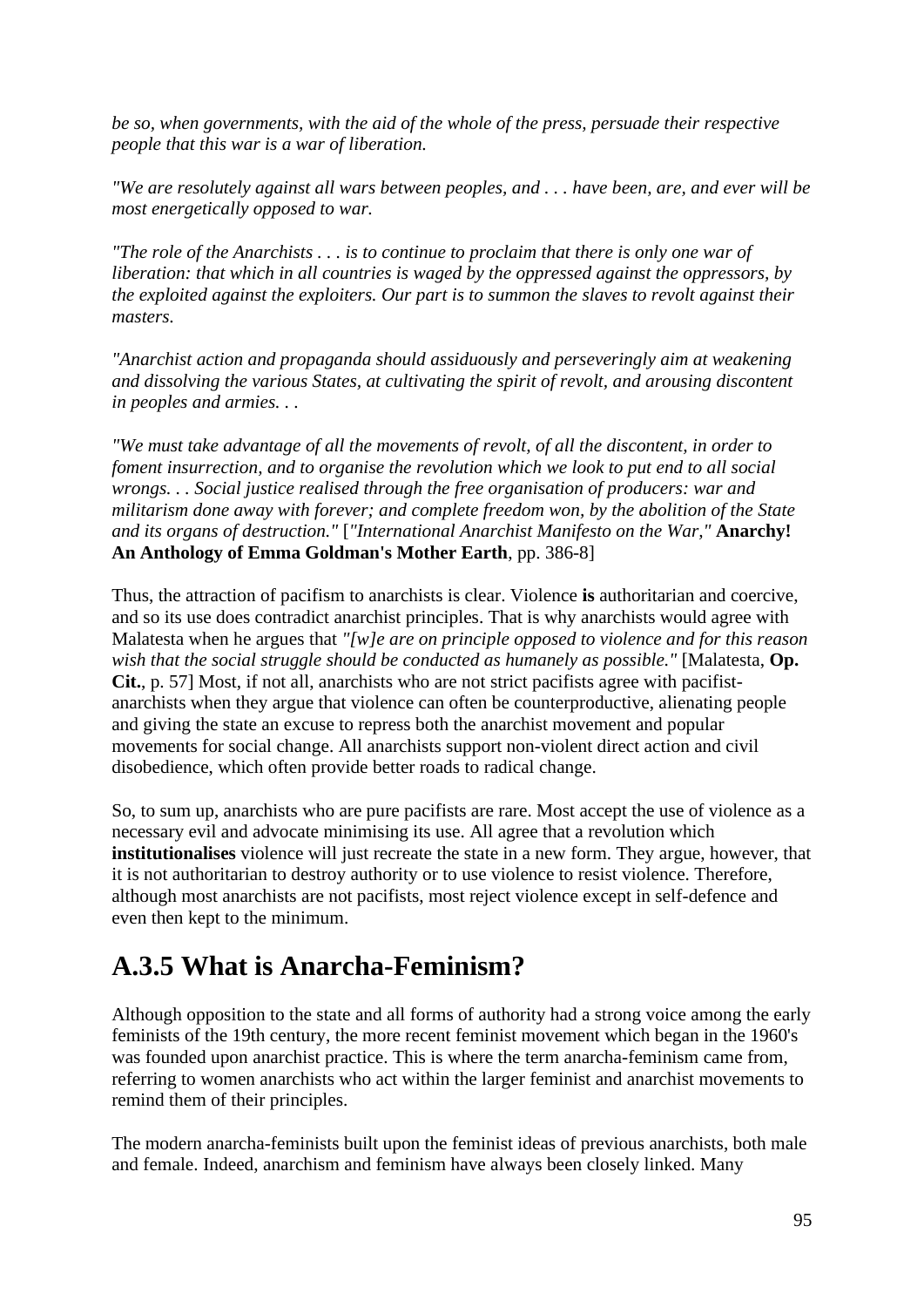outstanding feminists have also been anarchists, including the pioneering Mary Wollstonecraft (author of **A Vindication of the Rights of Woman**), the Communard Louise Michel, and the American anarchists (and tireless champions of women's freedom) Voltairine de Cleyre and Emma Goldman (for the former, see her essays *"Sex Slavery"*, *"Gates of Freedom"*, *"The Case of Woman vs. Orthodoxy"*, *"Those Who Marry Do Ill"*; for the latter see *"The Traffic in Women"*, *"Woman Suffrage"*, *"The Tragedy of Woman's Emancipation"*, *"Marriage and Love"* and *"Victims of Morality"*, for example). **Freedom**, the world's oldest anarchist newspaper, was founded by Charlotte Wilson in 1886. Anarchist women like Virgilia D'Andrea and Rose Pesota played important roles in both the libertarian and labour movements. The *"Mujeres Libres"* (*"Free Women"*) movement in Spain during the Spanish revolution is a classic example of women anarchists organising themselves to defend their basic freedoms and create a society based on women's freedom and equality (see **Free Women of Spain** by Martha Ackelsberg for more details on this important organisation). In addition, all the male major anarchist thinkers (bar Proudhon) were firm supporters of women's equality. For example, Bakunin opposed patriarchy and how the law *"subjects [women] to the absolute domination of the man."* He argued that *"[e]qual rights must belong to men and women"* so that women can *"become independent and be free to forge their own way of life."* He looked forward to the end of *"the authoritarian juridical family"* and *"the full sexual freedom of women."* [**Bakunin on Anarchism**, p. 396 and p. 397]

Thus anarchism has since the 1860s combined a radical critique of capitalism and the state with an equally powerful critique of patriarchy (rule by men). Anarchists, particularly female ones, recognised that modern society was dominated by men. As Ana Maria Mozzoni (an Italian anarchist immigrant in Buenos Aires) put it, women *"will find that the priest who damns you is a man; that the legislator who oppresses you is a man, that the husband who reduces you to an object is a man; that the libertine who harasses you is a man; that the capitalist who enriches himself with your ill-paid work and the speculator who calmly pockets the price of your body, are men."* Little has changed since then. Patriarchy still exists and, to quote the anarchist paper **La Questione Sociale**, it is still usually the case that women *"are slaves both in social and private life. If you are a proletarian, you have two tyrants: the man and the boss. If bourgeois, the only sovereignty left to you is that of frivolity and coquetry."* [quoted by Jose Moya, **Italians in Buenos Aires's Anarchist Movement**, pp. 197-8 and p. 200]

Anarchism, therefore, is based on an awareness that fighting patriarchy is as important as fighting against the state or capitalism. For *"[y]ou can have no free, or just, or equal society, nor anything approaching it, so long as womanhood is bought, sold, housed, clothed, fed, and protected, as a chattel."* [Voltairine de Cleyre, *"The Gates of Freedom"*, pp. 235-250, Eugenia C. Delamotte, **Gates of Freedom**, p. 242] To quote Louise Michel:

*"The first thing that must change is the relationship between the sexes. Humanity has two parts, men and women, and we ought to be walking hand in hand; instead there is antagonism, and it will last as long as the 'stronger' half controls, or think its controls, the 'weaker' half."* [**The Red Virgin: Memoirs of Louise Michel**, p. 139]

Thus anarchism, like feminism, fights patriarchy and for women's equality. Both share much common history and a concern about individual freedom, equality and dignity for members of the female sex (although, as we will explain in more depth below, anarchists have always been very critical of mainstream/liberal feminism as not going far enough). Therefore, it is unsurprising that the new wave of feminism of the sixties expressed itself in an anarchistic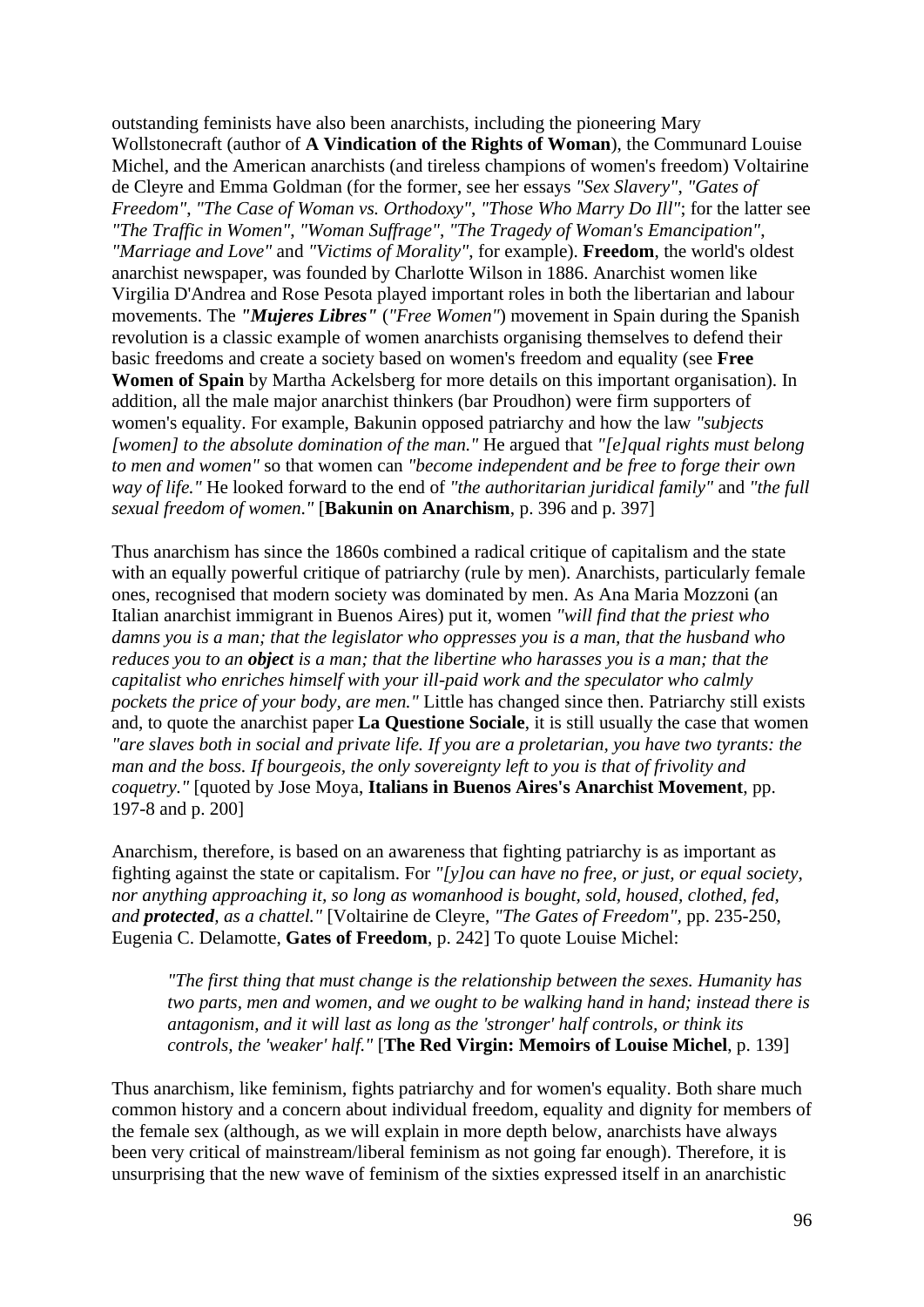manner and drew much inspiration from anarchist figures such as Emma Goldman. Cathy Levine points out that, during this time, *"independent groups of women began functioning without the structure, leaders, and other factotums of the male left, creating, independently and simultaneously, organisations similar to those of anarchists of many decades and regions. No accident, either."* [*"The Tyranny of Tyranny,"* **Quiet Rumours: An Anarcha-Feminist Reader**, p. 66] It is no accident because, as feminist scholars have noted, women were among the first victims of hierarchical society, which is thought to have begun with the rise of patriarchy and ideologies of domination during the late Neolithic era. Marilyn French argues (in **Beyond Power**) that the first major social stratification of the human race occurred when men began dominating women, with women becoming in effect a "lower" and "inferior" social class.

The links between anarchism and modern feminism exist in both ideas and action. Leading feminist thinker Carole Pateman notes that her *"discussion [on contract theory and its authoritarian and patriarchal basis] owes something to"* libertarian ideas, that is the *"anarchist wing of the socialist movement."* [**The Sexual Contract**, p. 14] Moreover, she noted in the 1980s how the *"major locus of criticism of authoritarian, hierarchical, undemocratic forms of organisation for the last twenty years has been the women's movement . . . After Marx defeated Bakunin in the First International, the prevailing form of organisation in the labour movement, the nationalised industries and in the left sects has mimicked the hierarchy of the state . . . The women's movement has rescued and put into practice the long-submerged idea [of anarchists like Bakunin] that movements for, and experiments in, social change must 'prefigure' the future form of social organisation."* [**The Disorder of Women**, p. 201]

Peggy Kornegger has drawn attention to these strong connections between feminism and anarchism, both in theory and practice. *"The radical feminist perspective is almost pure anarchism,"* she writes. *"The basic theory postulates the nuclear family as the basis of all authoritarian systems. The lesson the child learns, from father to teacher to boss to god, is to obey the great anonymous voice of Authority. To graduate from childhood to adulthood is to become a full-fledged automaton, incapable of questioning or even of thinking clearly."* [*"Anarchism: The Feminist Connection,"* **Quiet Rumours: An Anarcha-Feminist Reader**, p. 26] Similarly, the Zero Collective argues that Anarcha-feminism *"consists in recognising the anarchism of feminism and consciously developing it."* [*"Anarchism/Feminism,"* pp. 3-7, **The Raven**, no. 21, p. 6]

Anarcha-feminists point out that authoritarian traits and values, for example, domination, exploitation, aggressiveness, competitiveness, desensitisation etc., are highly valued in hierarchical civilisations and are traditionally referred to as "masculine." In contrast, nonauthoritarian traits and values such as co-operation, sharing, compassion, sensitivity, warmth, etc., are traditionally regarded as "feminine" and are devalued. Feminist scholars have traced this phenomenon back to the growth of patriarchal societies during the early Bronze Age and their conquest of co-operatively based "organic" societies in which "feminine" traits and values were prevalent and respected. Following these conquests, however, such values came to be regarded as "inferior," especially for a man, since men were in charge of domination and exploitation under patriarchy. (See e.g. Riane Eisler, **The Chalice and the Blade**; Elise Boulding, **The Underside of History**). Hence anarcha-feminists have referred to the creation of a non-authoritarian, anarchist society based on co-operation, sharing, mutual aid, etc. as the "feminisation of society."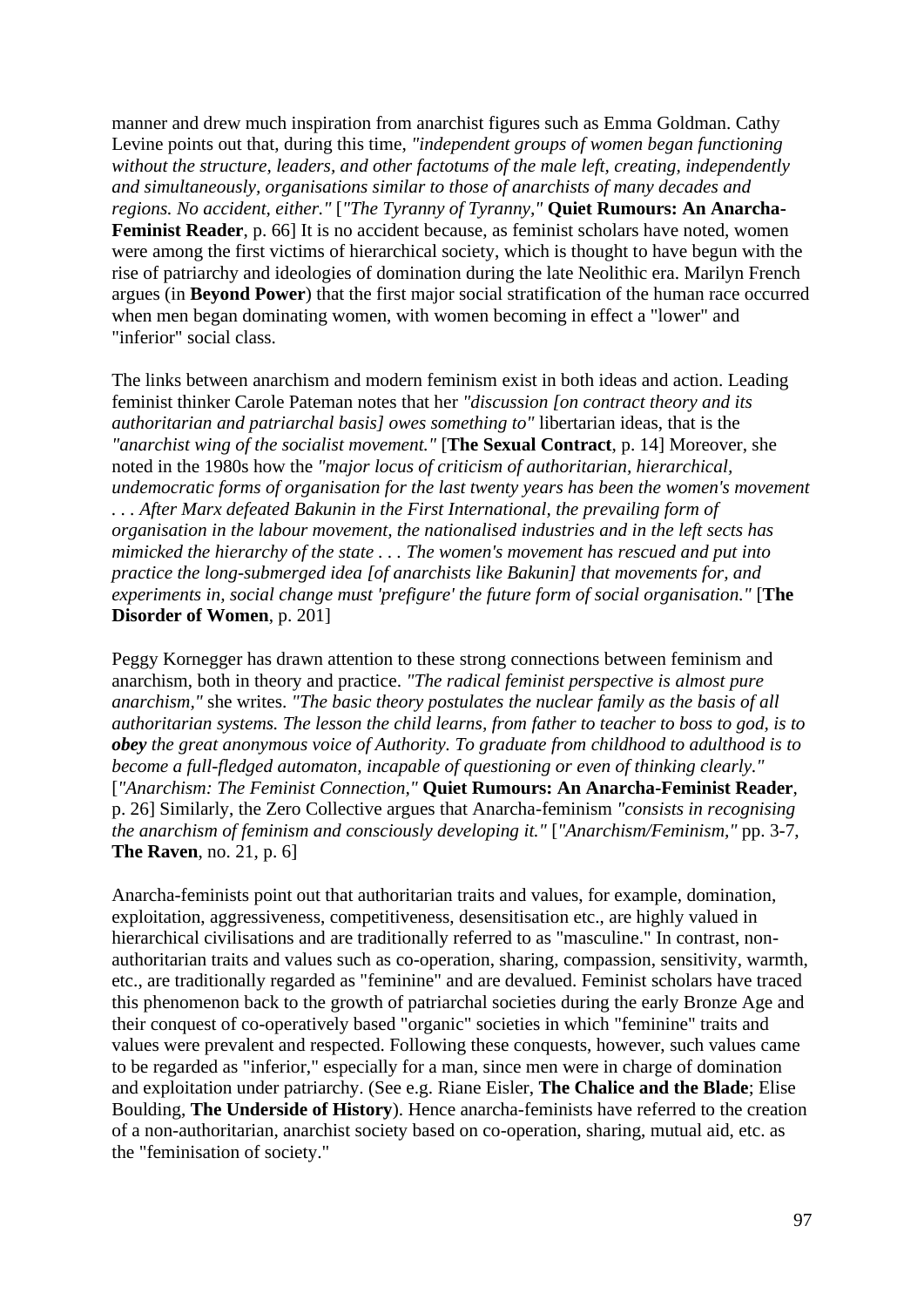Anarcha-feminists have noted that "feminising" society cannot be achieved without both selfmanagement and decentralisation. This is because the patriarchal-authoritarian values and traditions they wish to overthrow are embodied and reproduced in hierarchies. Thus feminism implies decentralisation, which in turn implies self-management. Many feminists have recognised this, as reflected in their experiments with collective forms of feminist organisations that eliminate hierarchical structure and competitive forms of decision making. Some feminists have even argued that directly democratic organisations are specifically female political forms. [see e.g. Nancy Hartsock *"Feminist Theory and the Development of Revolutionary Strategy,"* in Zeila Eisenstein, ed., **Capitalist Patriarchy and the Case for Socialist Feminism**, pp. 56-77] Like all anarchists, anarcha-feminists recognise that selfliberation is the key to women's equality and thus, freedom. Thus Emma Goldman:

*"Her development, her freedom, her independence, must come from and through herself. First, by asserting herself as a personality, and not as a sex commodity. Second, by refusing the right of anyone over her body; by refusing to bear children, unless she wants them, by refusing to be a servant to God, the State, society, the husband, the family, etc., by making her life simpler, but deeper and richer. That is, by trying to learn the meaning and substance of life in all its complexities; by freeing herself from the fear of public opinion and public condemnation."* [**Anarchism and Other Essays**, p. 211]

Anarcha-feminism tries to keep feminism from becoming influenced and dominated by authoritarian ideologies of either the right or left. It proposes direct action and self-help instead of the mass reformist campaigns favoured by the "official" feminist movement, with its creation of hierarchical and centralist organisations and its illusion that having more women bosses, politicians, and soldiers is a move towards "equality." Anarcha-feminists would point out that the so-called "management science" which women have to learn in order to become mangers in capitalist companies is essentially a set of techniques for controlling and exploiting wage workers in corporate hierarchies, whereas "feminising" society requires the elimination of capitalist wage-slavery and managerial domination altogether. Anarchafeminists realise that learning how to become an effective exploiter or oppressor is not the path to equality (as one member of the Mujeres Libres put it, *"[w]e did not want to substitute a feminist hierarchy for a masculine one"* [quoted by Martha A. Ackelsberg, **Free Women of Spain**, pp. 22-3] -- also see <u>section B.1.4</u> for a further discussion on patriarchy and hierarchy).

Hence anarchism's traditional hostility to liberal (or mainstream) feminism, while supporting women's liberation and equality. Federica Montseny (a leading figure in the Spanish Anarchist movement) argued that such feminism advocated equality for women, but did not challenge existing institutions. She argued that (mainstream) feminism's only ambition is to give to women of a particular class the opportunity to participate more fully in the existing system of privilege and if these institutions *"are unjust when men take advantage of them, they will still be unjust if women take advantage of them."* [quoted by Martha A. Ackelsberg, **Op. Cit.**, p. 119] Thus, for anarchists, women's freedom did not mean an equal chance to become a boss or a wage slave, a voter or a politician, but rather to be a free and equal individual co-operating as equals in free associations. *"Feminism,"* stressed Peggy Kornegger, *"doesn't mean female corporate power or a woman President; it means no corporate power and no Presidents. The Equal Rights Amendment will not transform society; it only gives women the 'right' to plug into a hierarchical economy. Challenging sexism*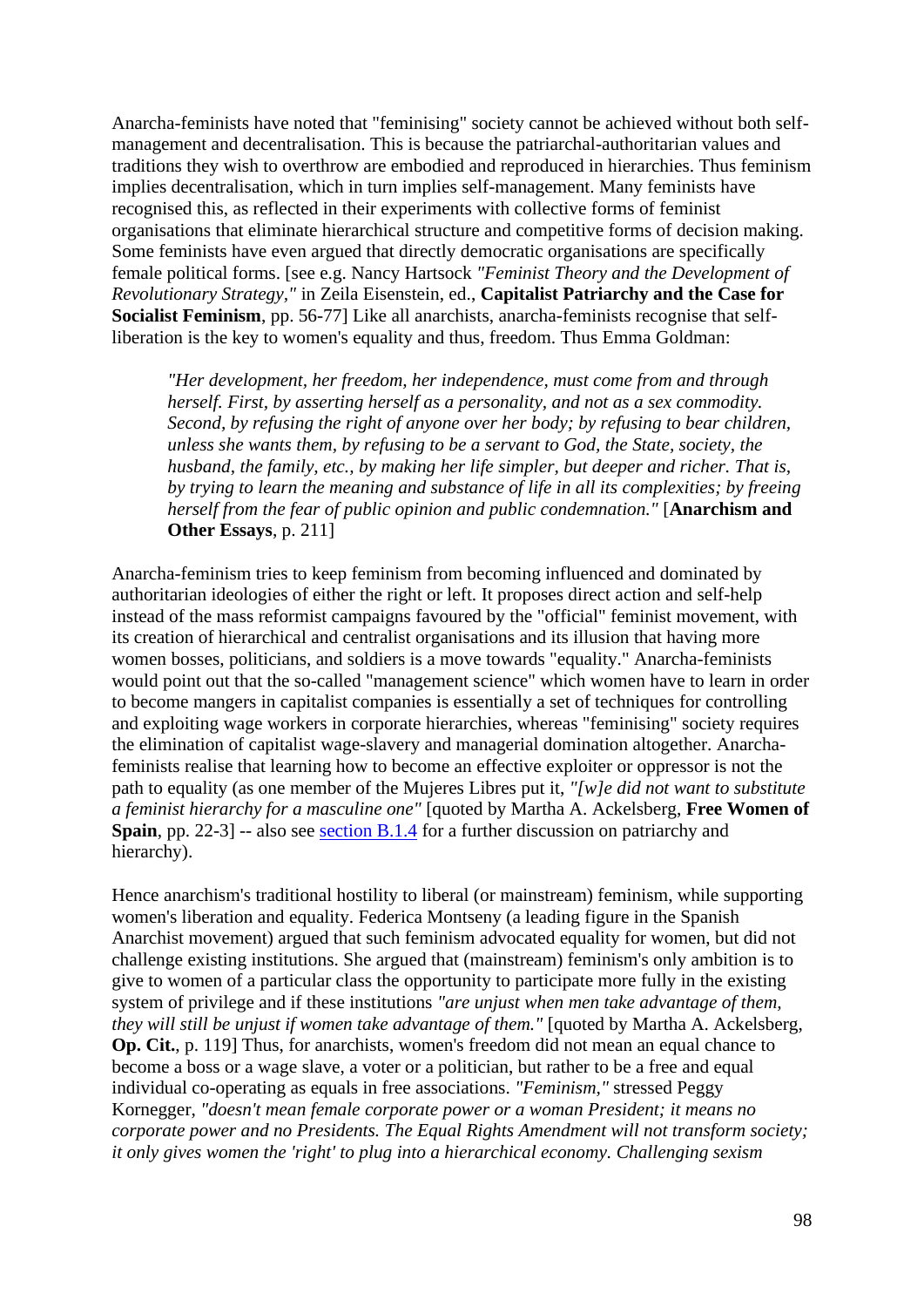*means challenging all hierarchy -- economic, political, and personal. And that means an anarcha-feminist revolution."* [**Op. Cit.**, p. 27]

Anarchism, as can be seen, included a class and economic analysis which is missing from mainstream feminism while, at the same time, showing an awareness to domestic and sexbased power relations which eluded the mainstream socialist movement. This flows from our hatred of hierarchy. As Mozzoni put it, *"Anarchy defends the cause of all the oppressed, and because of this, and in a special way, it defends your [women's] cause, oh! women, doubly oppressed by present society in both the social and private spheres."* [quoted by Moya, **Op. Cit.**, p. 203] This means that, to quote a Chinese anarchist, what anarchists *"mean by equality between the sexes is not just that the men will no longer oppress women. We also want men to no longer to be oppressed by other men, and women no longer to be oppressed by other women."* Thus women should *"completely overthrow rulership, force men to abandon all their special privileges and become equal to women, and make a world with neither the oppression of women nor the oppression of men."* [He Zhen, quoted by Peter Zarrow, **Anarchism and Chinese Political Culture**, p. 147]

So, in the historic anarchist movement, as Martha Ackelsberg notes, liberal/mainstream feminism was considered as being *"too narrowly focused as a strategy for women's emancipation; sexual struggle could not be separated from class struggle or from the anarchist project as a whole."* [**Op. Cit.**, p. 119] Anarcha-feminism continues this tradition by arguing that all forms of hierarchy are wrong, not just patriarchy, and that feminism is in conflict with its own ideals if it desires simply to allow women to have the same chance of being a boss as a man does. They simply state the obvious, namely that they *"do not believe that power in the hands of women could possibly lead to a non-coercive society"* nor do they *"believe that anything good can come out of a mass movement with a leadership elite."* The *"central issues are always power and social hierarchy"* and so people *"are free only when they have power over their own lives."* [Carole Ehrlich, *"Socialism, Anarchism and Feminism"*, **Quiet Rumours: An Anarcha-Feminist Reader**, p. 44] For if, as Louise Michel put it, *"a proletarian is a slave; the wife of a proletarian is even more a slave"* ensuring that the wife experiences an equal level of oppression as the husband misses the point. [**Op. Cit.**, p. 141]

Anarcha-feminists, therefore, like all anarchists oppose capitalism as a denial of liberty. Their critique of hierarchy in the society does not start and end with patriarchy. It is a case of wanting freedom everywhere, of wanting to *"[b]reak up . . . every home that rests in slavery! Every marriage that represents the sale and transfer of the individuality of one of its parties to the other! Every institution, social or civil, that stands between man and his right; every tie that renders one a master, another a serf."* [Voltairine de Cleyre, *"The Economic Tendency of Freethought"*, **The Voltairine de Cleyre Reader**, p. 72] The ideal that an "equal opportunity" capitalism would free women ignores the fact that any such system would still see working class women oppressed by bosses (be they male or female). For anarchafeminists, the struggle for women's liberation cannot be separated from the struggle against hierarchy **as such.** As L. Susan Brown puts it:

*"Anarchist-feminism, as an expression of the anarchist sensibility applied to feminist concerns, takes the individual as its starting point and, in opposition to relations of domination and subordination, argues for non-instrumental economic forms that preserve individual existential freedom, for both men and women."* [**The Politics of Individualism**, p. 144]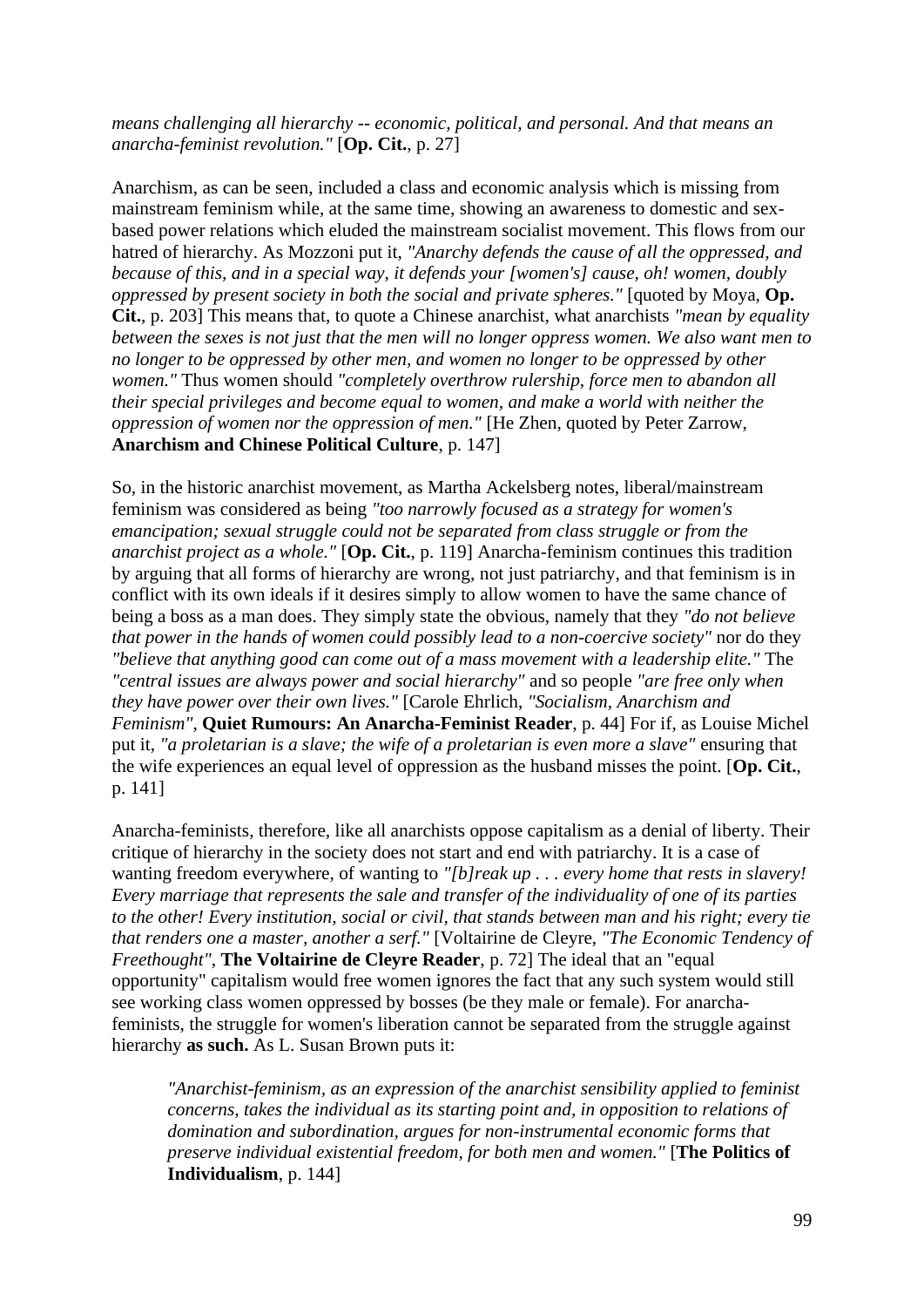Anarcha-feminists have much to contribute to our understanding of the origins of the ecological crisis in the authoritarian values of hierarchical civilisation. For example, a number of feminist scholars have argued that the domination of nature has paralleled the domination of women, who have been identified with nature throughout history (See, for example, Caroline Merchant, **The Death of Nature**, 1980). Both women and nature are victims of the obsession with control that characterises the authoritarian personality. For this reason, a growing number of both radical ecologists and feminists are recognising that hierarchies must be dismantled in order to achieve their respective goals.

In addition, anarcha-feminism reminds us of the importance of treating women equally with men while, at the same time, respecting women's differences from men. In other words, that recognising and respecting diversity includes women as well as men. Too often many male anarchists assume that, because they are (in theory) opposed to sexism, they are not sexist in practice. Such an assumption is false. Anarcha-feminism brings the question of consistency between theory and practice to the front of social activism and reminds us all that we must fight not only external constraints but also internal ones.

This means that anarcha-feminism urges us to practice what we preach. As Voltairine de Cleyre argued, *"I never expect men to give us liberty. No, Women, we are not worth it, until we take it."* This involves *"insisting on a new code of ethics founded on the law of equal freedom: a code recognising the complete individuality of woman. By making rebels wherever we can. By ourselves living our beliefs . . . . We are revolutionists. And we shall use propaganda by speech, deed, and most of all life -- being what we teach."* Thus anarchafeminists, like all anarchists, see the struggle against patriarchy as being a struggle of the oppressed for their own self-liberation, for *"as a class I have nothing to hope from men . . . No tyrant ever renounced his tyranny until he had to. If history ever teaches us anything it teaches this. Therefore my hope lies in creating rebellion in the breasts of women."* [*"The Gates of Freedom"*, pp. 235-250, Eugenia C. Delamotte, **Gates of Freedom**, p. 249 and p. 239] This was sadly as applicable within the anarchist movement as it was outside it in patriarchal society.

Faced with the sexism of male anarchists who spoke of sexual equality, women anarchists in Spain organised themselves into the **Mujeres Libres** organisation to combat it. They did not believe in leaving their liberation to some day after the revolution. Their liberation was a integral part of that revolution and had to be started today. In this they repeated the conclusions of anarchist women in Illinois Coal towns who grew tried of hearing their male comrades *"shout in favour"* of sexual equality *"in the future society"* while doing nothing about it in the here and now. They used a particularly insulting analogy, comparing their male comrades to priests who *"make false promises to the starving masses . . . [that] there will be rewards in paradise."* The argued that mothers should make their daughters *"understand that the difference in sex does not imply inequality in rights"* and that as well as being *"rebels against the social system of today,"* they *"should fight especially against the oppression of men who would like to retain women as their moral and material inferior."* [Ersilia Grandi, quoted by Caroline Waldron Merithew, **Anarchist Motherhood**, p. 227] They formed the *"Luisa Michel"* group to fight against capitalism and patriarchy in the upper Illinois valley coal towns over three decades before their Spanish comrades organised themselves.

For anarcha-feminists, combating sexism is a key aspect of the struggle for freedom. It is not, as many Marxist socialists argued before the rise of feminism, a diversion from the "real"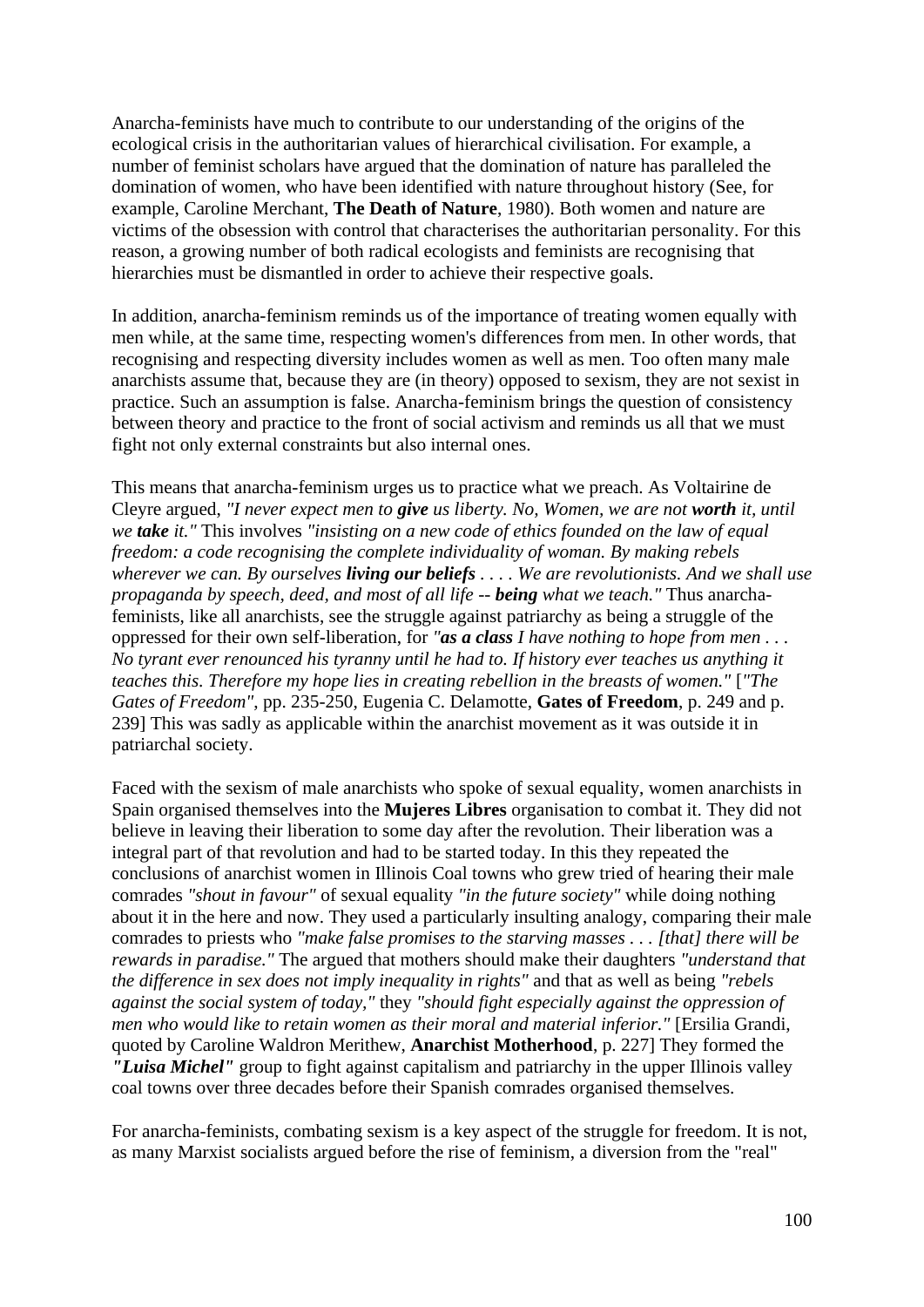struggle against capitalism which would somehow be automatically solved after the revolution. It is an essential part of the struggle:

*"We do not need any of your titles . . . We want none of them. What we do want is knowledge and education and liberty. We know what our rights are and we demand them. Are we not standing next to you fighting the supreme fight? Are you not strong enough, men, to make part of that supreme fight a struggle for the rights of women? And then men and women together will gain the rights of all humanity."* [Louise Michel, **Op. Cit.**, p. 142]

A key part of this revolutionising modern society is the transformation of the current relationship between the sexes. Marriage is a particular evil for *"the old form of marriage, based on the Bible, 'till death doth part,' . . . [is] an institution that stands for the sovereignty of the man over the women, of her complete submission to his whims and commands."* Women are reduced *"to the function of man's servant and bearer of his children."* [Goldman, **Op. Cit.**, pp. 220-1] Instead of this, anarchists proposed *"free love,"* that is couples and families based on free agreement between equals than one partner being in authority and the other simply obeying. Such unions would be without sanction of church or state for *"two beings who love each other do not need permission from a third to go to bed."* [Mozzoni, quoted by Moya, **Op. Cit.**, p. 200]

Equality and freedom apply to more than just relationships. For *"if social progress consists in a constant tendency towards the equalisation of the liberties of social units, then the demands of progress are not satisfied so long as half society, Women, is in subjection. . . . Woman . . . is beginning to feel her servitude; that there is a requisite acknowledgement to be won from her master before he is put down and she exalted to -- Equality. This acknowledgement is, the freedom to control her own person. "* [Voltairine de Cleyre, *"The Gates of Freedom"*, **Op. Cit.**, p. 242] Neither men nor state nor church should say what a woman does with her body. A logical extension of this is that women must have control over their own reproductive organs. Thus anarcha-feminists, like anarchists in general, are pro-choice and proreproductive rights (i.e. the right of a woman to control her own reproductive decisions). This is a long standing position. Emma Goldman was persecuted and incarcerated because of her public advocacy of birth control methods and the extremist notion that women should decide when they become pregnant (as feminist writer Margaret Anderson put it, *"In 1916, Emma Goldman was sent to prison for advocating that 'women need not always keep their mouth shut and their wombs open.'"*).

Anarcha-feminism does not stop there. Like anarchism in general, it aims at changing **all** aspects of society not just what happens in the home. For, as Goldman asked, *"how much independence is gained if the narrowness and lack of freedom of the home is exchanged for the narrowness and lack of freedom of the factory, sweat-shop, department store, or office?"* Thus women's equality and freedom had to be fought everywhere and defended against all forms of hierarchy. Nor can they be achieved by voting. Real liberation, argue anarchafeminists, is only possible by direct action and anarcha-feminism is based on women's selfactivity and self-liberation for while the *"right to vote, or equal civil rights, may be good demands . . . true emancipation begins neither at the polls nor in the courts. It begins in woman's soul . . . her freedom will reach as far as her power to achieve freedom reaches."* [Goldman, **Op. Cit.**, p. 216 and p. 224]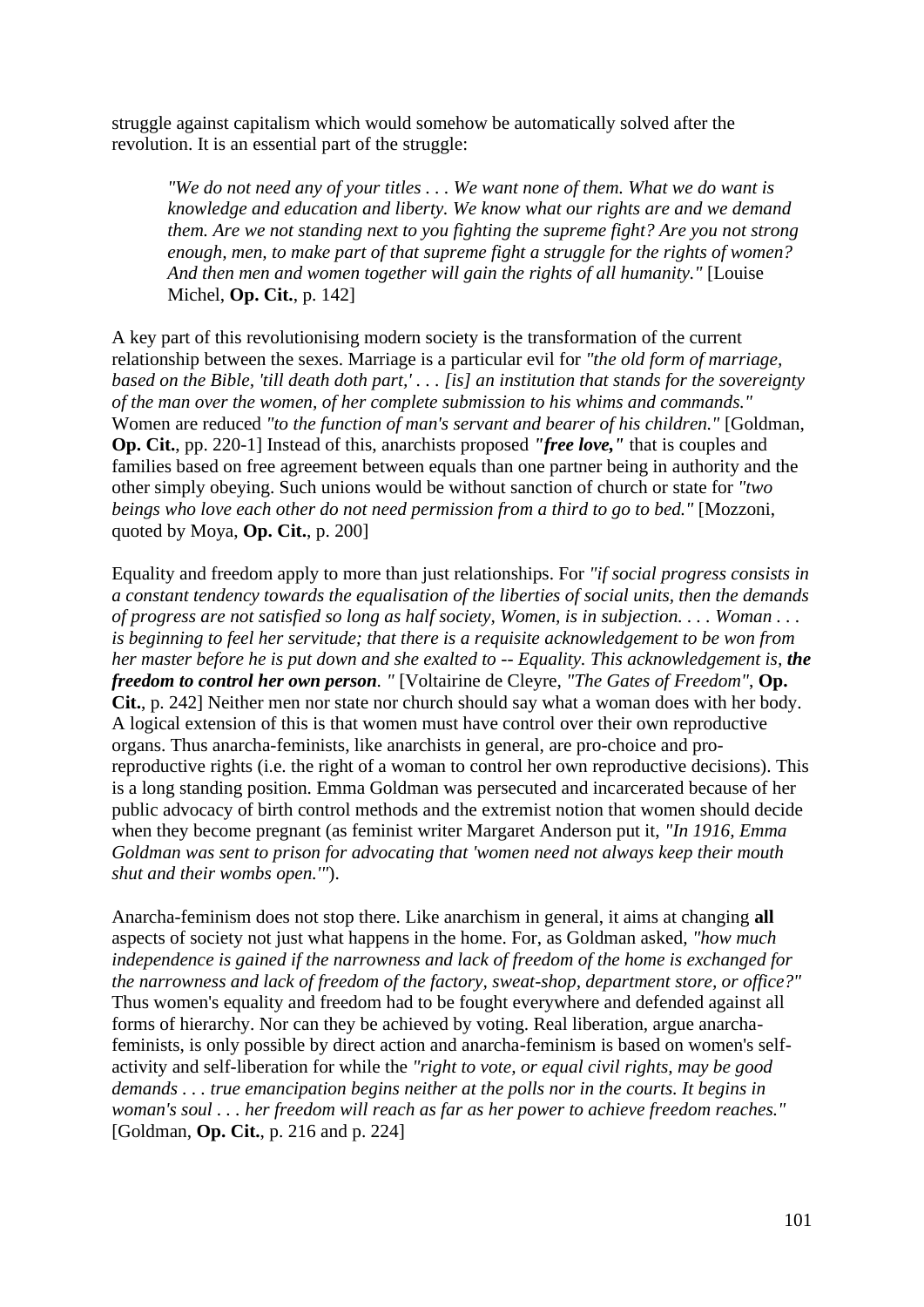The history of the women's movement proves this. Every gain has come from below, by the action of women themselves. As Louise Michel put it, *"[w]e women are not bad revolutionaries. Without begging anyone, we are taking our place in the struggles; otherwise, we could go ahead and pass motions until the world ends and gain nothing."* [**Op. Cit.**, p. 139] If women waited for others to act for them their social position would never have changed. This includes getting the vote in the first place. Faced with the militant suffrage movement for women's votes, British anarchist Rose Witcop recognised that it was *"true that this movement shows us that women who so far have been so submissive to their masters, the men, are beginning to wake up at last to the fact they are not inferior to those masters."* Yet she argued that women would not be freed by votes but *"by their own strength."* [quoted by Sheila Rowbotham, **Hidden from History**, pp. 100-1 and p. 101] The women's movement of the 1960s and 1970s showed the truth of that analysis. In spite of equal voting rights, women's social place had remained unchanged since the 1920s.

Ultimately, as Anarchist Lily Gair Wilkinson stressed, the *"call for 'votes' can never be a call to freedom. For what is it to vote? To vote is to register assent to being ruled by one legislator or another?"* [quoted by Sheila Rowbotham, **Op. Cit.**, p. 102] It does not get to the heart of the problem, namely hierarchy and the authoritarian social relationships it creates of which patriarchy is only a subset of. Only by getting rid of all bosses, political, economic, social and sexual can **genuine** freedom for women be achieved and *"make it possible for women to be human in the truest sense. Everything within her that craves assertion and activity should reach its fullest expression; all artificial barriers should be broken, and the road towards greater freedom cleared of every trace of centuries of submission and slavery."* [Emma Goldman, **Op. Cit.**, p. 214]

### **A.3.6 What is Cultural Anarchism?**

For our purposes, we will define cultural anarchism as the promotion of anti-authoritarian values through those aspects of society traditionally regarded as belonging to the sphere of "culture" rather than "economics" or "politics" -- for example, through art, music, drama, literature, education, child-rearing practices, sexual morality, technology, and so forth.

Cultural expressions are anarchistic to the extent that they deliberately attack, weaken, or subvert the tendency of most traditional cultural forms to promote authoritarian values and attitudes, particularly domination and exploitation. Thus a novel that portrays the evils of militarism can be considered as cultural anarchism if it goes beyond the simple "war-is-hell" model and allows the reader to see how militarism is connected with authoritarian institutions (e.g. capitalism and statism) or methods of authoritarian conditioning (e.g. upbringing in the traditional patriarchal family). Or, as John Clark expresses it, cultural anarchism implies *"the development of arts, media, and other symbolic forms that expose various aspects of the system of domination and contrast them with a system of values based on freedom and community."* This *"cultural struggle"* would be part of a general struggle *"to combat the material and ideological power of all dominating classes, whether economic, political, racial, religious, or sexual, with a multi-dimensional practice of liberation."* In other words, an *"expanded conception of class analysis"* and *"an amplified practice of class struggle"* which includes, but is not limited to, "*economic actions like strikes*, *boycotts*, *job actions*, *occupation, organisations of direct action groups and federations of libertarian workers' groups and development of workers' assemblies, collectives and co-operatives"* and *"political activity"* like the *"active interference with implementation of repressive governmental policies,"* the *"non-compliance and resistance against regimentation and bureaucratisation*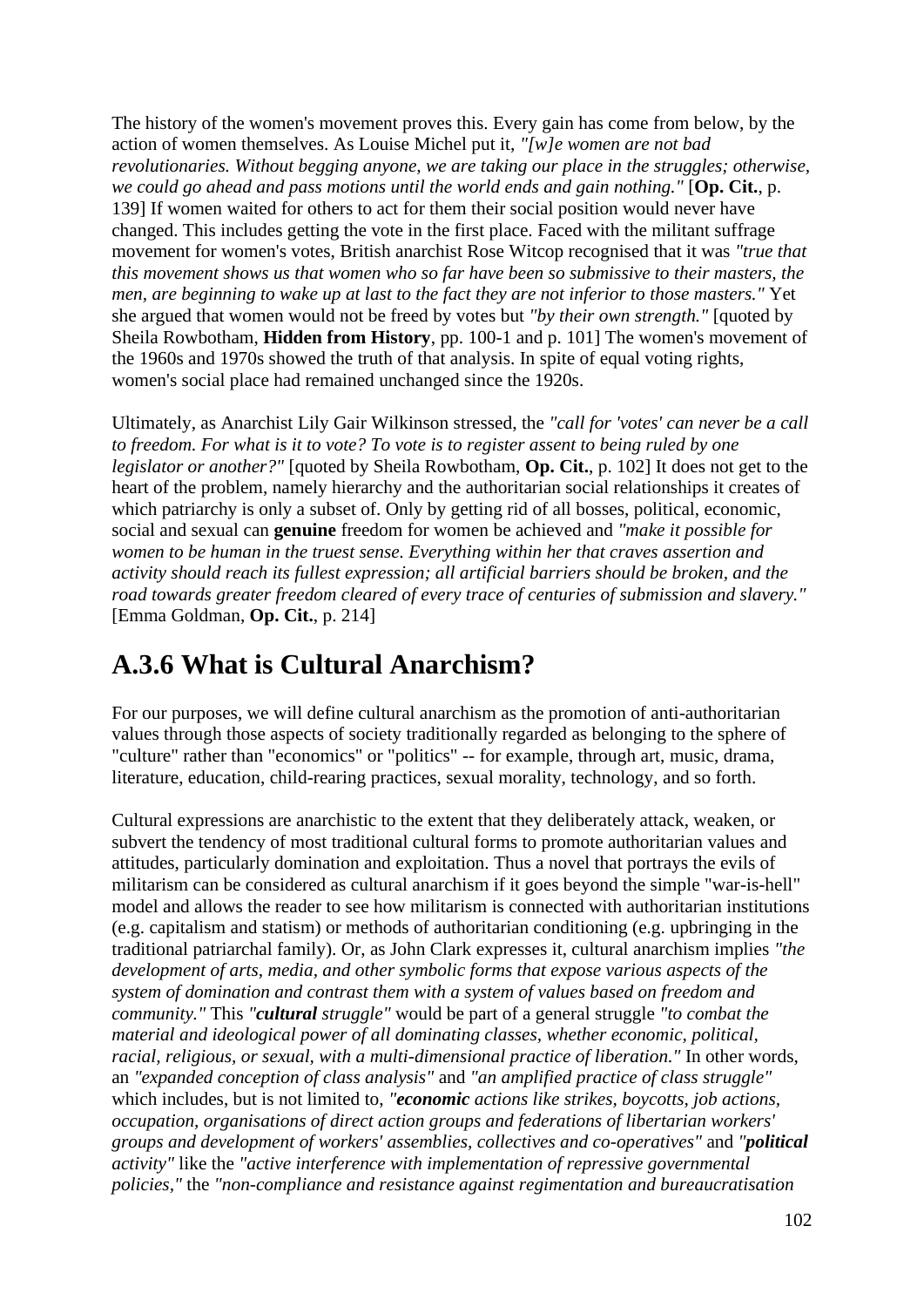#### *of society"* and *"participation in movements for increasing direct participation in decisionmaking and local control."* [**The Anarchist Moment**, p. 31]

Cultural anarchism is important -- indeed essential -- because authoritarian values are embedded in a total system of domination with many aspects besides the political and economic. Hence those values cannot be eradicated even by a combined economic and political revolution if there it is not also accompanied by profound psychological changes in the majority of the population. For mass acquiescence in the current system is rooted in the psychic structure of human beings (their *"character structure,"* to use Wilhelm Reich's expression), which is produced by many forms of conditioning and socialisation that have developed with patriarchal-authoritarian civilisation during the past five or six thousand years.

In other words, even if capitalism and the state were overthrown tomorrow, people would soon create new forms of authority in their place. For authority -- a strong leader, a chain of command, someone to give orders and relieve one of the responsibility of thinking for oneself -- are what the submissive/authoritarian personality feels most comfortable with. Unfortunately, the majority of human beings fear real freedom, and indeed, do not know what to do with it -- as is shown by a long string of failed revolutions and freedom movements in which the revolutionary ideals of freedom, democracy, and equality were betrayed and a new hierarchy and ruling class were quickly created. These failures are generally attributed to the machinations of reactionary politicians and capitalists, and to the perfidy of revolutionary leaders; but reactionary politicians only attract followers because they find a favourable soil for the growth of their authoritarian ideals in the character structure of ordinary people.

Hence the prerequisite of an anarchist revolution is a period of consciousness-raising in which people gradually become aware of submissive/authoritarian traits within themselves, see how those traits are reproduced by conditioning, and understand how they can be mitigated or eliminated through new forms of culture, particularly new child-rearing and educational methods. We will explore this issue more fully in section B.1.5 [\(What is the](sectionB.html#secb15)  [mass-psychological basis for authoritarian civilisation?\)](sectionB.html#secb15), J.6 [\(What methods of child rearing](sectionJ.html#secj6)  [do anarchists advocate?\)](sectionJ.html#secj6), and J.5.13 [\(What are Modern Schools?\)](sectionJ.html#secj510)

Cultural anarchist ideas are shared by almost all schools of anarchist thought and consciousness-raising is considered an essential part of any anarchist movement. For anarchists, its important to *"build the new world in the shell of the old"* in all aspects of our lives and creating an anarchist culture is part of that activity. Few anarchists, however, consider consciousness-raising as enough in itself and so combine cultural anarchist activities with organising, using direct action and building libertarian alternatives in capitalist society. The anarchist movement is one that combines practical self-activity with cultural work, with both activities feeding into and supporting the other.

# **A.3.7 Are there religious anarchists?**

Yes, there are. While most anarchists have opposed religion and the idea of God as deeply anti-human and a justification for earthly authority and slavery, a few believers in religion have taken their ideas to anarchist conclusions. Like all anarchists, these religious anarchists have combined an opposition to the state with a critical position with regards to private property and inequality. In other words, anarchism is not necessarily atheistic. Indeed,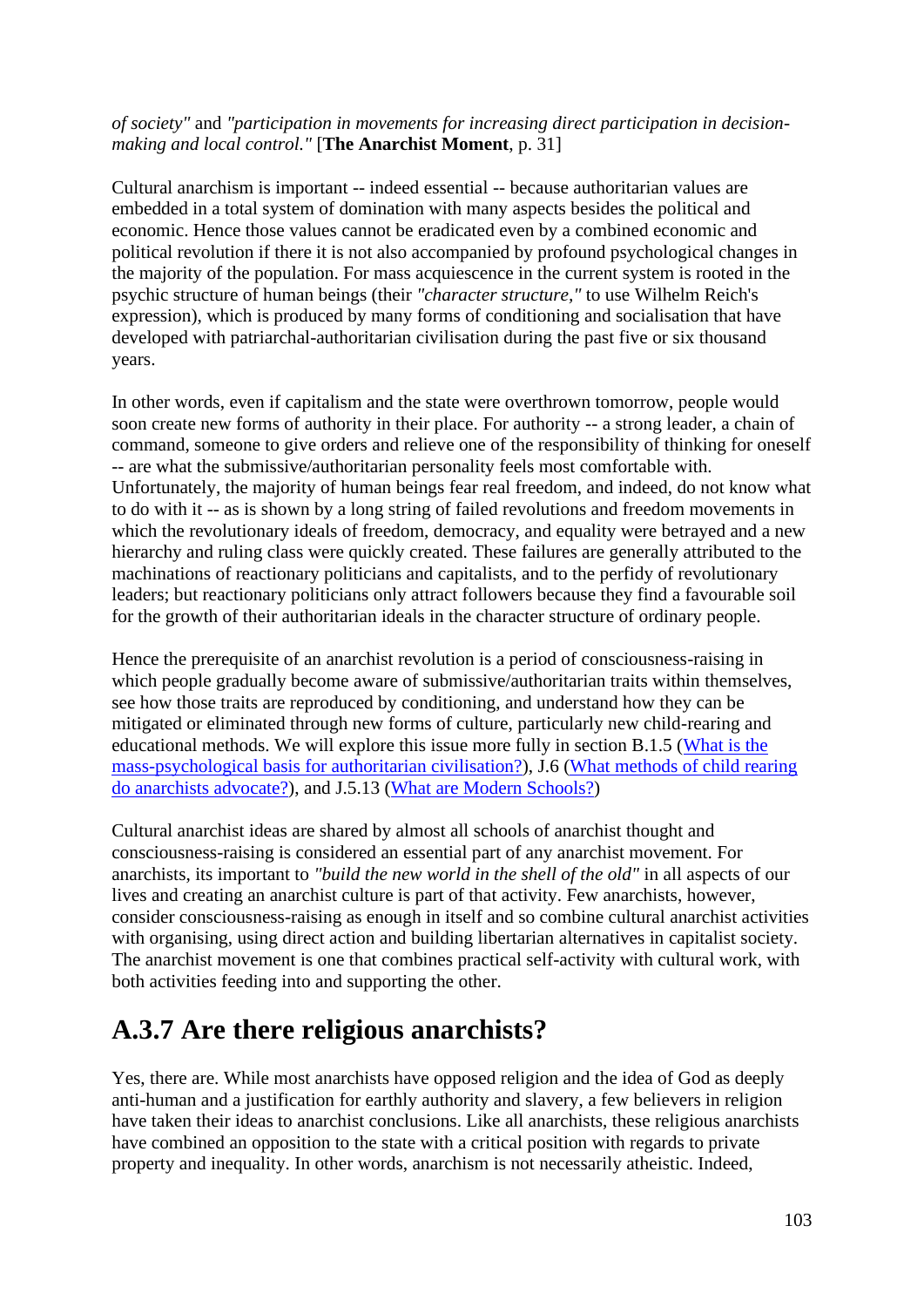according to Jacques Ellul, *"biblical thought leads directly to anarchism, and that this is the only 'political anti-political' position in accord with Christian thinkers."* [quoted by Peter Marshall, **Demanding the Impossible**, p. 75]

There are many different types of anarchism inspired by religious ideas. As Peter Marshall notes, the *"first clear expression of an anarchist sensibility may be traced back to the Taoists in ancient China from about the sixth century BC"* and *"Buddhism, particularly in its Zen form, . . . has . . . a strong libertarian spirit."* [**Op. Cit.**, p. 53 and p. 65] Some, like the antiglobalisation activist Starhawk, combine their anarchist ideas with Pagan and Spiritualist influences. However, religious anarchism usually takes the form of Christian Anarchism, which we will concentrate on here.

Christian Anarchists take seriously Jesus' words to his followers that *"kings and governors have domination over men; let there be none like that among you."* Similarly, Paul's dictum that there *"is no authority except God"* is taken to its obvious conclusion with the denial of state authority within society. Thus, for a true Christian, the state is usurping God's authority and it is up to each individual to govern themselves and discover that (to use the title of Tolstoy's famous book) **The Kingdom of God is within you**.

Similarly, the voluntary poverty of Jesus, his comments on the corrupting effects of wealth and the Biblical claim that the world was created for humanity to be enjoyed in common have all been taken as the basis of a socialistic critique of private property and capitalism. Indeed, the early Christian church (which could be considered as a liberation movement of slaves, although one that was later co-opted into a state religion) was based upon communistic sharing of material goods, a theme which has continually appeared within radical Christian movements inspired, no doubt, by such comments as *"all that believed were together, and had all things in common, and they sold their possessions and goods, and parted them all, according as every man has need"* and *"the multitude of them that believed were of one heart and of one soul, not one of them said that all of the things which he possessed was his own; but they had all things in common."* (Acts, 2:44,45; 4:32)

Unsurprisingly, the Bible would have been used to express radical libertarian aspirations of the oppressed, which, in later times, would have taken the form of anarchist or Marxist terminology). As Bookchin notes in his discussion of Christianity's contributions to *"the legacy of freedom," "[b]y spawning nonconformity, heretical conventicles, and issues of authority over person and belief, Christianity created not merely a centralised authoritarian Papacy, but also its very antithesis: a quasi-religious anarchism."* Thus *"Christianity's mixed message can be grouped into two broad and highly conflicting systems of belief. On one side there was a radical, activistic, communistic, and libertarian vision of the Christian life"* and *"on the other side there was a conservative, quietistic, materially unwordly, and hierarchical vision."* [**The Ecology of Freedom**, p. 266 and pp. 274-5]

Thus clergyman's John Ball's egalitarian comments (as quoted by Peter Marshall [**Op. Cit.**, p. 89]) during the Peasant Revolt in 1381 in England:

> *"When Adam delved and Eve span, Who was then a gentleman?"*

The history of Christian anarchism includes the *Heresy of the Free Spirit* in the Middle Ages, numerous Peasant revolts and the *Anabaptists* in the 16th century. The libertarian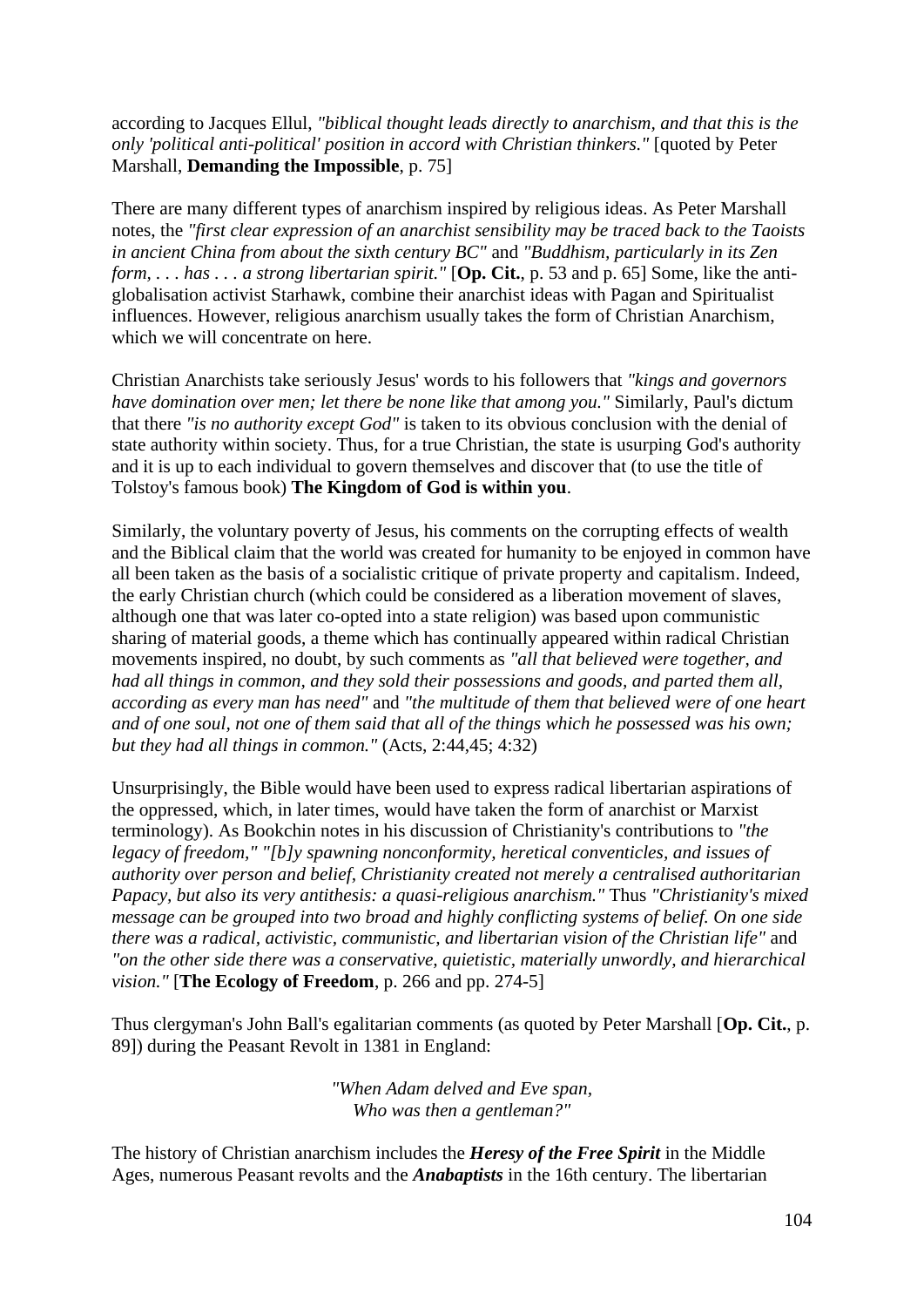tradition within Christianity surfaced again in the 18th century in the writings of William Blake and the American Adam Ballou reached anarchist conclusions in his **Practical Christian Socialism** in 1854. However, Christian anarchism became a clearly defined thread of the anarchist movement with the work of the famous Russian author Leo Tolstoy.

Tolstoy took the message of the Bible seriously and came to consider that a true Christian must oppose the state. From his reading of the Bible, Tolstoy drew anarchist conclusions:

*"ruling means using force, and using force means doing to him whom force is used, what he does not like and what he who uses force would certainly not like done to himself. Consequently ruling means doing to others what we would not they should do unto us, that is, doing wrong."* [**The Kingdom of God is Within You**, p. 242]

Thus a true Christian must refrain from governing others. From this anti-statist position he naturally argued in favour of a society self-organised from below:

*"Why think that non-official people could not arrange their life for themselves, as well as Government people can arrange it nor for themselves but for others?"* [**The Slavery of Our Times**, p. 46]

This meant that *"people can only be freed from slavery by the abolition of Governments."* [**Op. Cit.**, p. 49] Tolstoy urged non-violent action against oppression, seeing a spiritual transformation of individuals as the key to creating an anarchist society. As Max Nettlau argues, the *"great truth stressed by Tolstoy is that the recognition of the power of the good, of goodness, of solidarity - and of all that is called love - lies within ourselves, and that it can and must be awakened, developed and exercised in our own behaviour."* [**A Short History of Anarchism**, pp. 251-2] Unsurprisngly, Tolstoy thought the *"anarchists are right in everything . . . They are mistaken only in thinking that anarchy can be instituted by a revolution."* [quoted by Peter Marshall, **Op. Cit.**, p. 375]

Like all anarchists, Tolstoy was critical of private property and capitalism. He greatly admired and was heavily influenced by Proudhon, considering the latter's *"property is theft"* as *"an absolute truth"* which would *"survive as long as humanity."* [quoted by Jack Hayward, **After the French Revolution**, p. 213] Like Henry George (whose ideas, like those of Proudhon, had a strong impact on him) he opposed private property in land, arguing that *"were it not for the defence of landed property, and its consequent rise in price, people would not be crowded into such narrow spaces, but would scatter over the free land of which there is still so much in the world."* Moreover, *"in this struggle [for landed property] it is not those who work in the land, but always those who take part in government violence, who have the advantage."* Thus Tolstoy recognised that property rights in anything beyond use require state violence to protect them as possession is *"always protected by custom, public opinion, by feelings of justice and reciprocity, and they do not need to be protected by violence."* [**The Slavery of Our Times**, p. 47] Indeed, he argues that:

*"Tens of thousands of acres of forest lands belonging to one proprietor -- while thousands of people close by have no fuel -- need protection by violence. So, too, do factories and works where several generations of workmen have been defrauded and are still being defrauded. Yet more do the hundreds of thousands of bushels of grain, belonging to one owner, who has held them back to sell at triple price in time of famine."* [**Op. Cit.**, pp. 47-8]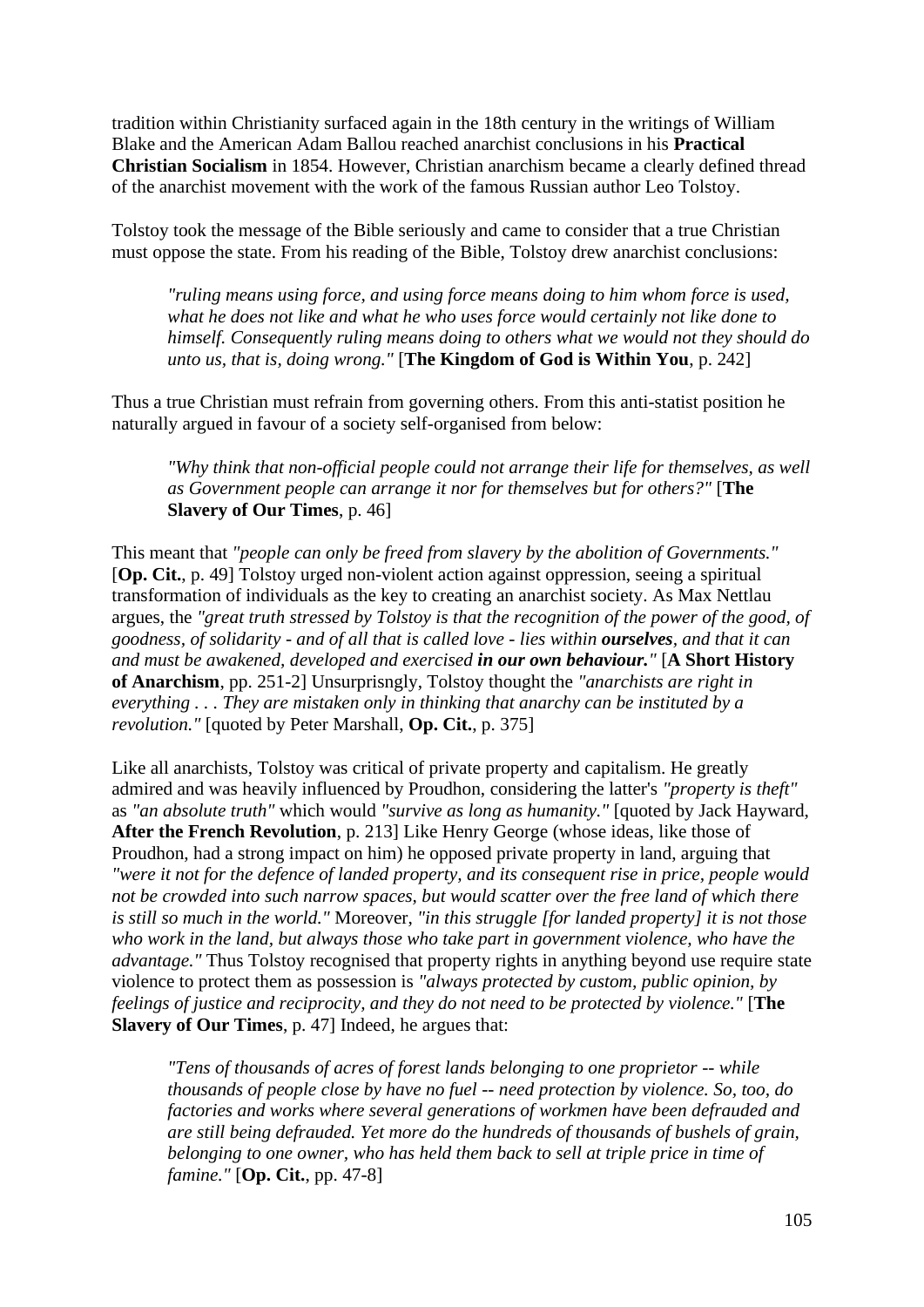As with other anarchists, Tolstoy recognised that under capitalism, economic conditions *"compel [the worker] to go into temporary or perpetual slavery to a capitalist"* and so is *"obliged to sell his liberty."* This applied to both rural and urban workers, for the *"slaves of our times are not only all those factory and workshop hands, who must sell themselves completely into the power of the factory and foundry owners in order to exist; but nearly all the agricultural labourers are slaves, working as they do unceasingly to grow another's corn on another's field."* Such a system could only be maintained by violence, for *"first, the fruit of their toil is unjustly and violently taken form the workers, and then the law steps in, and these very articles which have been taken from the workmen -- unjustly and by violence -- are declared to be the absolute property of those who have stolen them."* [**Op. Cit.**, p. 34, p. 31 and p. 38]

Tolstoy argued that capitalism morally and physically ruined individuals and that capitalists were *"slave-drivers."* He considered it impossible for a true Christian to be a capitalist, for a *"manufacturer is a man whose income consists of value squeezed out of the workers, and whose whole occupation is based on forced, unnatural labour"* and therefore, *"he must first give up ruining human lives for his own profit."* [**The Kingdom Of God is Within You**, p. 338 and p. 339] Unsurprisingly, Tolstoy argued that co-operatives were the *"only social activity which a moral, self-respecting person who doesn't want to be a party of violence can take part in."* [quoted by Peter Marshall, **Op. Cit.**, p. 378]

So, for Tolstoy, *"taxes, or land-owning or property in articles of use or in the means of production"* produces *"the slavery of our times."* However, he rejected the state socialist solution to the social problem as political power would create a new form of slavery on the ruins of the old. This was because *"the fundamental cause of slavery is legislation: the fact that there are people who have the power to make laws."* This requires *"organised violence used by people who have power, in order to compel others to obey the laws they (the powerful) have made -- in other words, to do their will."* Handing over economic life to the state would simply mean *"there will be people to whom power will be given to regulate all these matters. Some people will decide these questions, and others will obey them."* [Tolstoy, **Op. Cit.**, p. 40, p. 41, p. 43 and p. 25] He correctly prophetised that *"the only thing that will happen"* with the victory of Marxism would be *"that despotism will be passed on. Now the capitalists are ruling, but then the directors of the working class will rule."* [quoted by Marshall, **Op. Cit.**, p. 379]

From his opposition to violence, Tolstoy rejects both state and private property and urged pacifist tactics to end violence within society and create a just society. For Tolstoy, government could only be destroyed by a mass refusal to obey, by non-participation in govermmental violence and by exposing fraud of statism to the world. He rejected the idea that force should be used to resist or end the force of the state. In Nettlau's words, he *"asserted . . . resistance to evil; and to one of the ways of resistance - by active force - he added another way: resistance through disobedience, the passive force."* [**Op. Cit.**, p. 251] In his ideas of a free society, Tolstoy was clearly influenced by rural Russian life and aimed for a society based on peasant farming of communal land, artisans and small-scale cooperatives. He rejected industrialisation as the product of state violence, arguing that *"such division of labour as now exists will . . . be impossible in a free society."* [Tolstoy, **Op. Cit.**, p. 26]

Tolstoy's ideas had a strong influence on Gandhi, who inspired his fellow country people to use non-violent resistance to kick Britain out of India. Moreover, Gandhi's vision of a free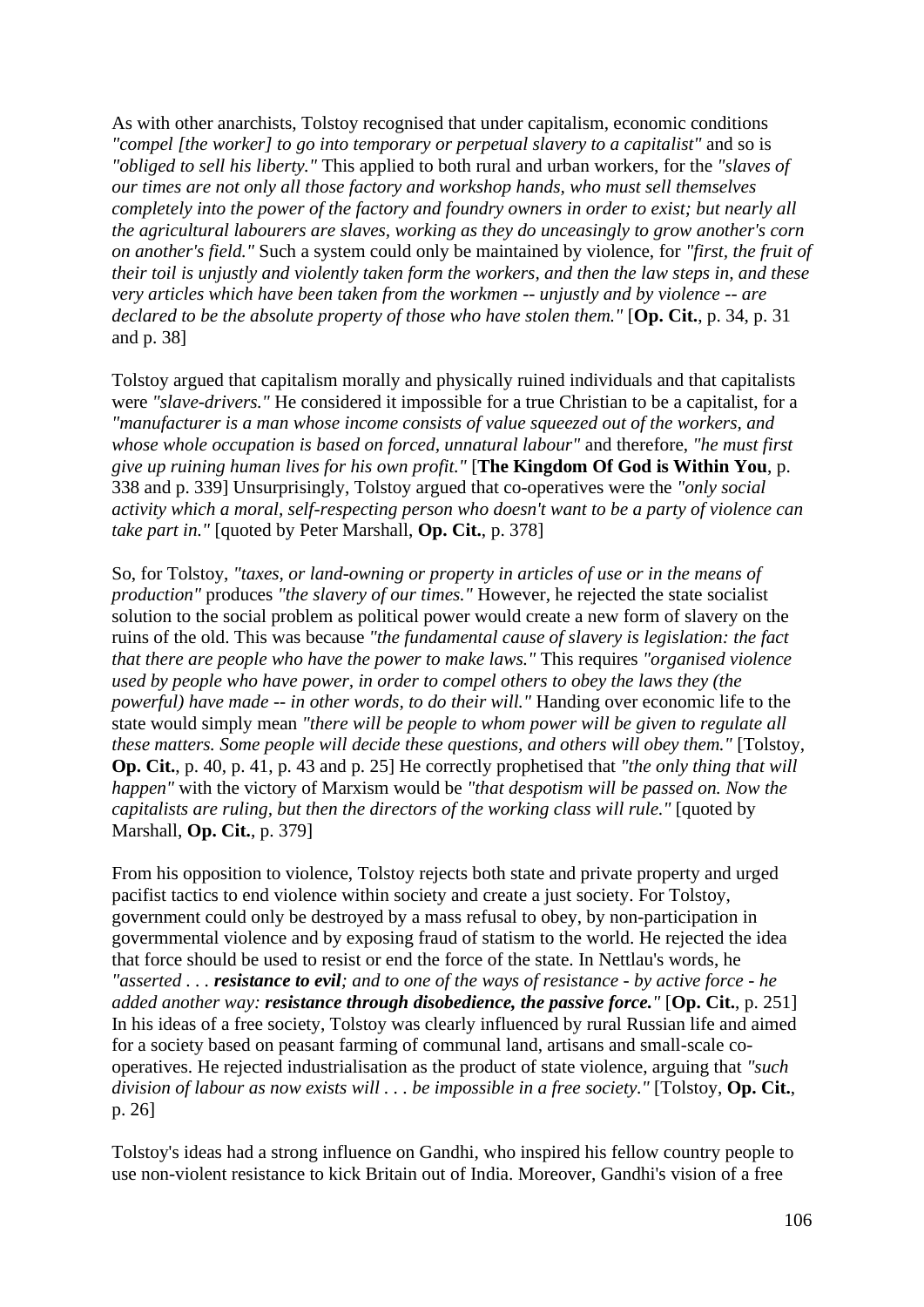India as a federation of peasant communes is similar to Tolstoy's anarchist vision of a free society (although we must stress that Gandhi was not an anarchist). The **Catholic Worker Group** in the United States was also heavily influenced by Tolstoy (and Proudhon), as was Dorothy Day a staunch Christian pacifist and anarchist who founded it in 1933. The influence of Tolstoy and religious anarchism in general can also be found in **Liberation Theology** movements in Latin and South America who combine Christian ideas with social activism amongst the working class and peasantry (although we should note that Liberation Theology is more generally inspired by state socialist ideas rather than anarchist ones).

So there is a minority tradition within anarchism which draws anarchist conclusions from religion. However, as we noted in [section A.2.20,](sectionA.html#seca220) most anarchists disagree, arguing that anarchism implies atheism and it is no coincidence that the biblical thought has, historically, been associated with hierarchy and defence of earthly rulers. Thus the vast majority of anarchists have been and are atheists, for *"to worship or revere any being, natural or supernatural, will always be a form of self-subjugation and servitude that will give rise to social domination. As [Bookchin] writes: 'The moment that human beings fall on their knees before anything that is 'higher' than themselves, hierarchy will have made its first triumph over freedom.'"* [Brian Morris, **Ecology and Anarchism**, p. 137] This means that most anarchists agree with Bakunin that if God existed it would be necessary, for human freedom and dignity, to abolish it. Given what the Bible says, few anarchists think it can be used to justify libertarian ideas rather than support authoritarian ones and are not surprised that the hierarchical side of Christianity has predominated in its long (and generally oppressive) history.

Atheist anarchists point to the fact that the Bible is notorious for advocating all kinds of abuses. How does the Christian anarchist reconcile this? Are they a Christian first, or an anarchist? Equality, or adherence to the Scripture? For a believer, it seems no choice at all. If the Bible is the word of God, how can an anarchist support the more extreme positions it takes while claiming to believe in God, his authority and his laws?

For example, no capitalist nation would implement the no working on the Sabbath law which the Bible expounds. Most Christian bosses have been happy to force their fellow believers to work on the seventh day in spite of the Biblical penalty of being stoned to death (*"Six days shall work be done, but on the seventh day there shall be to you an holy day, a sabbath of rest to the Lord: whosoever doeth work therein shall be put to death."* Exodus 35:2). Would a Christian anarchist advocate such a punishment for breaking God's law? Equally, a nation which allowed a woman to be stoned to death for not being a virgin on her wedding night would, rightly, be considered utterly evil. Yet this is the fate specified in the "good book" (Deuteronomy 22:13-21). Would premarital sex by women be considered a capital crime by a Christian anarchist? Or, for that matter, should *"a stubborn and rebellious son, which will not obey the voice of his father, or the voice of his mother"* also suffer the fate of having *"all the men of his city . . . stone him with stones, that he die"*? (Deuteronomy 21:18-21) Or what of the Bible's treatment of women: *"Wives, submit yourselves unto your own husbands."* (Colossians 3:18) They are also ordered to *"keep silence in the churches."* (I Corinthians 14:34-35). Male rule is explicitly stated: *"I would have you know that the head of every man is Christ; and the head of the woman is the man; and the head of Christ is God."* (I Corinthians 11:3)

Clearly, a Christian anarchist would have to be as highly selective as non-anarchist believers when it comes to applying the teachings of the Bible. The rich rarely proclaim the need for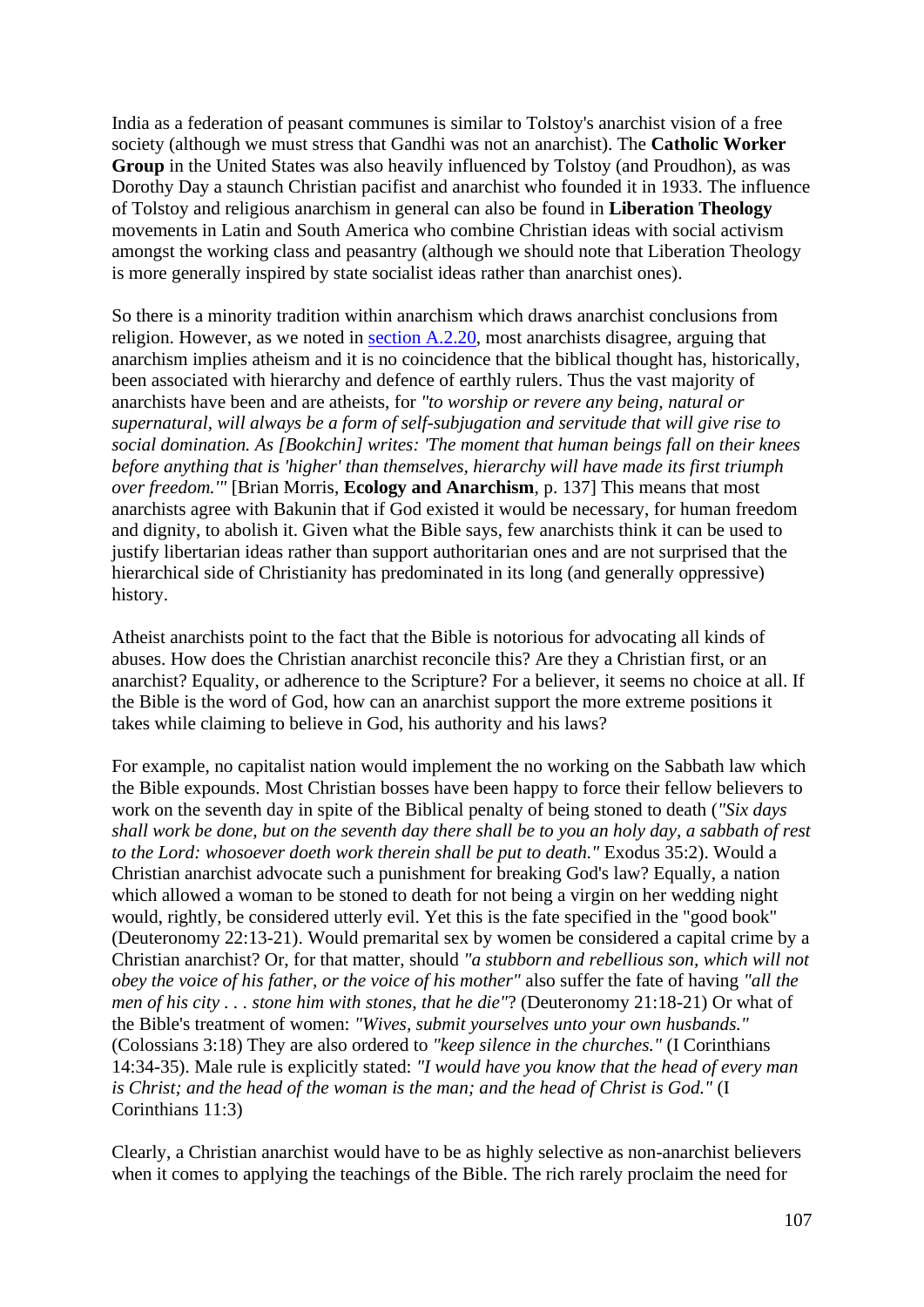poverty (at least for themselves) and seem happy to forgot (like the churches) the difficulty a rich man apparently has entering heaven, for example. They seem happy to ignore Jesus' admonition that *"If thou wilt be perfect, go and sell that thou hast, and give to the poor, and thou shalt have treasure in heaven: and come and follow me."* (Matthew 19:21). The followers of the Christian right do not apply this to their political leaders, or, for that matter, their spiritual ones. Few apply the maxim to *"Give to every man that asketh of thee; and of him that taketh away thy goods ask them not again."* (Luke 6:30, repeated in Matthew 5:42) Nor do they hold *"all things common"* as practised by the first Christian believers. (Acts 4:32) So if non-anarchist believers are to be considered as ignoring the teachings of the Bible by anarchist ones, the same can be said of them by those they attack.

Moreover idea that Christianity is basically anarchism is hard to reconcile with its history. The Bible has been used to defend injustice far more than it has been to combat it. In countries where Churches hold **de facto** political power, such as in Ireland, in parts of South America, in nineteenth and early twentieth century Spain and so forth, typically anarchists are strongly anti-religious because the Church has the power to suppress dissent and class struggle. Thus the actual role of the Church belies the claim that the Bible is an anarchist text.

In addition, most social anarchists consider Tolstoyian pacifism as dogmatic and extreme, seeing the need (sometimes) for violence to resist greater evils. However, most anarchists would agree with Tolstoyians on the need for individual transformation of values as a key aspect of creating an anarchist society and on the importance of non-violence as a general tactic (although, we must stress, that few anarchists totally reject the use of violence in selfdefence, when no other option is available).

# **A.3.8 What is** *"anarchism without adjectives"***?**

In the words of historian George Richard Esenwein, *"anarchism without adjectives"* in its broadest sense *"referred to an unhyphenated form of anarchism, that is, a doctrine without any qualifying labels such as communist, collectivist, mutualist, or individualist. For others, . . . [it] was simply understood as an attitude that tolerated the coexistence of different anarchist schools."* [**Anarchist Ideology and the Working Class Movement in Spain, 1868-1898**, p. 135]

The originator of the expression was Cuban born Fernando Tarrida del Marmol who used it in November, 1889, in Barcelona. He directed his comments towards the communist and collectivist anarchists in Spain who at the time were having an intense debate over the merits of their two theories. "Anarchism without adjectives" was an attempt to show greater tolerance between anarchist tendencies and to be clear that anarchists should not impose a preconceived economic plan on anyone -- even in theory. Thus the economic preferences of anarchists should be of *"secondary importance"* to abolishing capitalism and the state, with free experimentation the one rule of a free society.

Thus the theoretical perspective known as *"anarquismo sin adjetives"* ("anarchism without adjectives") was one of the by-products of a intense debate within the movement itself. The roots of the argument can be found in the development of Communist Anarchism after Bakunin's death in 1876. While not entirely dissimilar to Collectivist Anarchism (as can be seen from James Guillaume's famous work *"On Building the New Social Order"* within **Bakunin on Anarchism**, the collectivists did see their economic system evolving into free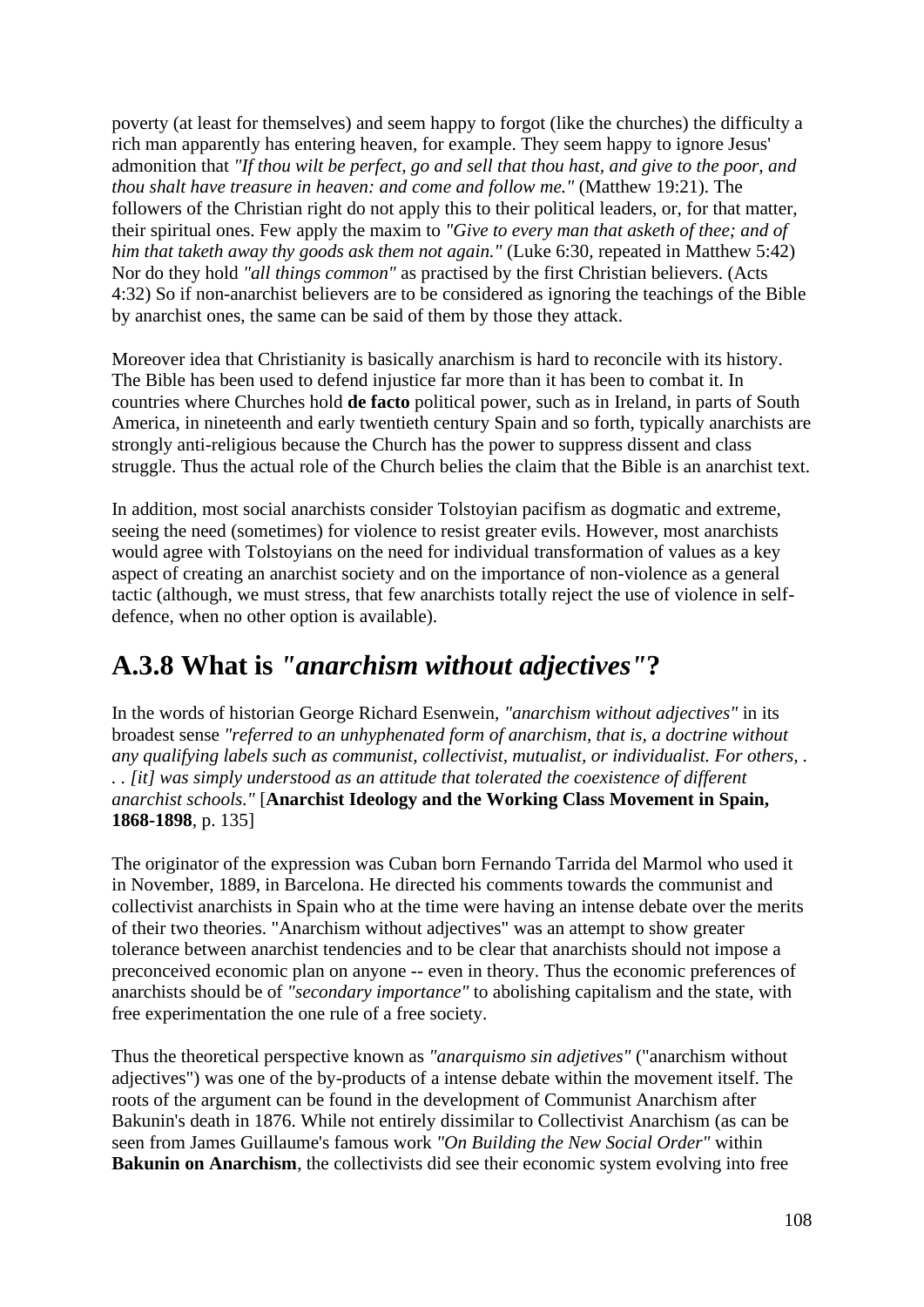communism), Communist Anarchists developed, deepened and enriched Bakunin's work just as Bakunin had developed, deepened and enriched Proudhon's. Communist Anarchism was associated with such anarchists as Elisee Reclus, Carlo Cafiero, Errico Malatesta and (most famously) Peter Kropotkin.

Quickly Communist-Anarchist ideas replaced Collectivist Anarchism as the main anarchist tendency in Europe, except in Spain. Here the major issue was not the question of communism (although for Ricardo Mella this played a part) but a question of the modification of strategy and tactics implied by Communist Anarchism. At this time (the 1880s), the Communist Anarchists stressed local (pure) cells of anarchist militants, generally opposed trade unionism (although Kropotkin was not one of these as he saw the importance of militant workers organisations) as well as being somewhat anti-organisation as well. Unsurprisingly, such a change in strategy and tactics came in for a lot of discussion from the Spanish Collectivists who strongly supported working class organisation and struggle.

This conflict soon spread outside of Spain and the discussion found its way into the pages of **La Revolte** in Paris. This provoked many anarchists to agree with Malatesta's argument that *"[i]t is not right for us, to say the least, to fall into strife over mere hypotheses."* [quoted by Max Nettlau, **A Short History of Anarchism**, pp. 198-9] Over time, most anarchists agreed (to use Nettlau's words) that *"we cannot foresee the economic development of the future"* [**Op. Cit.**, p. 201] and so started to stress what they had in common (opposition to capitalism and the state) rather than the different visions of how a free society would operate. As time progressed, most Communist-Anarchists saw that ignoring the labour movement ensured that their ideas did not reach the working class while most Collectivist-Anarchists stressed their commitment to communist ideals and their arrival sooner, rather than later, after a revolution. Thus both groups of anarchists could work together as there was *"no reason for splitting up into small schools, in our eagerness to overemphasise certain features, subject to variation in time and place, of the society of the future, which is too remote from us to permit us to envision all its adjustments and possible combinations."* Moreover, in a free society *"the methods and the individual forms of association and agreements, or the organisation of labour and of social life, will not be uniform and we cannot, at this moment, make and forecasts or determinations concerning them."* [Malatesta, quoted by Nettlau, **Op. Cit.**, p. 173]

Thus, Malatesta continued, *"[e]ven the question as between anarchist-collectivism and anarchist-communism is a matter of qualification, of method and agreement"* as the key is that, no matter the system, *"a new moral conscience will come into being, which will make the wage system repugnant to men [and women] just as legal slavery and compulsion are now repugnant to them."* If this happens then, *"whatever the specific forms of society may turn out to be, the basis of social organisation will be communist."* As long as we *"hold to fundamental principles and . . . do our utmost to instil them in the masses"* we need not *"quarrel over mere words or trifles but give post-revolutionary society a direction towards justice, equality and liberty."* [quoted by Nettlau, **Op. Cit.**, p. 173 and p. 174]

Similarly, in the United States there was also an intense debate at the same time between Individualist and Communist anarchists. There Benjamin Tucker was arguing that Communist-Anarchists were not anarchists while John Most was saying similar things about Tucker's ideas. Just as people like Mella and Tarrida put forward the idea of tolerance between anarchist groups, so anarchists like Voltairine de Cleyre *"came to label herself simply 'Anarchist,' and called like Malatesta for an 'Anarchism without Adjectives,' since in*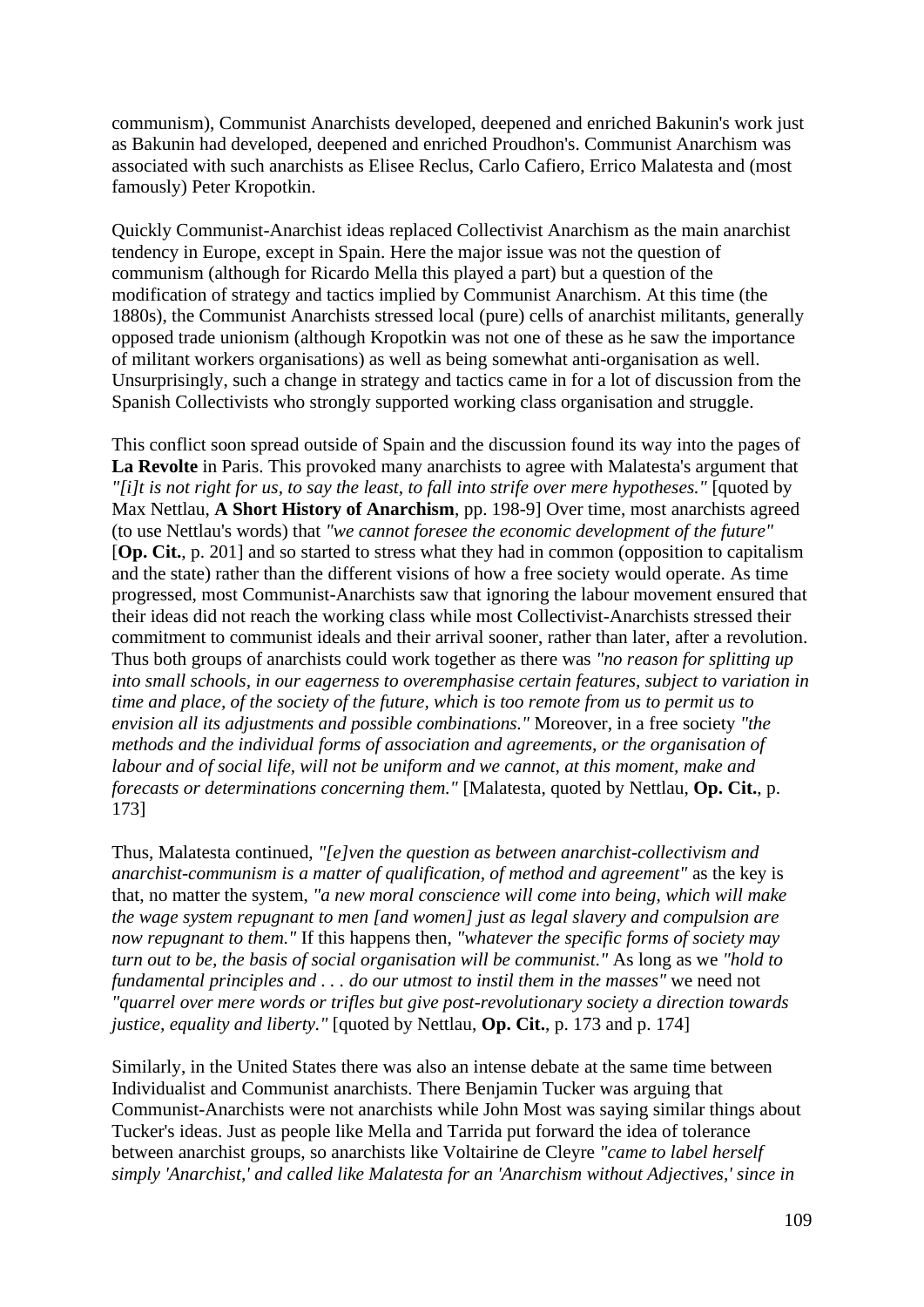*the absence of government many different experiments would probably be tried in various localities in order to determine the most appropriate form."* [Peter Marshall, **Demanding the Impossible**, p. 393] In her own words, a whole range of economic systems would be *"advantageously tried in different localities. I would see the instincts and habits of the people express themselves in a free choice in every community; and I am sure that distinct environments would call out distinct adaptations."* [*"Anarchism"*, **Exquisite Rebel**, p. 79] Consequently, individualist and communist anarchist *"forms of society, as well as many intermediations, would, in the absence of government, be tried in various localities, according to the instincts and material condition of the people . . . Liberty and experiment alone can determine the best forms of society. Therefore I no longer label myself otherwise than 'Anarchist' simply."* [*"The Making of An Anarchist"*, **The Voltairine de Cleyre Reader**, pp. 107-8]

These debates had a lasting impact on the anarchist movement, with such noted anarchists as de Cleyre, Malatesta, Nettlau and Reclus adopting the tolerant perspective embodied in the expression "anarchism without adjectives" (see Nettlau's **A Short History of Anarchism**, pages 195 to 201 for an excellent summary of this). It is also, we add, the dominant position within the anarchist movement today with most anarchists recognising the right of other tendencies to the name "anarchist" while, obviously, having their own preferences for specific types of anarchist theory and their own arguments why other types are flawed. However, we must stress that the different forms of anarchism (communism, syndicalism, religious etc) are not mutually exclusive and you do not have to support one and hate the others. This tolerance is reflected in the expression "anarchism without adjectives."

One last point, some "anarcho"-capitalists have attempted to use the tolerance associated with "anarchism without adjectives" to argue that their ideology should be accepted as part of the anarchist movement. After all, they argue, anarchism is just about getting rid of the state, economics is of secondary importance. However, such a use of *"anarchism without adjectives*" is bogus as it was commonly agreed at the time that the types of economics that were being discussed were **anti-capitalist** (i.e. socialistic). For Malatesta, for example, there were *"anarchists who foresee and propose other solution, other future forms of social organisation"* than communist anarchism, but they *"desire, just as we do, to destroy political power and private property." "Let us do away,"* he argued, *"with all exclusivism of schools of thinking"* and let us *"come to an understanding on ways and means, and go forwards."* [quoted by Nettlau, **Op. Cit.**, p. 175] In other words, it was agreed that capitalism had to be abolished along with the state and once this was the case free experimentation would develop. Thus the struggle against the state was just one part of a wider struggle to end oppression and exploitation and could not be isolated from these wider aims. As "anarcho" capitalists do not seek the abolition of capitalism along with the state they are not anarchists and so "anarchism without adjectives" does not apply to the so-called "anarchist" capitalists (see [section F](sectionF.html) on why "anarcho"-capitalism is not anarchist).

This is not to say that after a revolution "anarcho"-capitalist communities would not exist. Far from it. If a group of people wanted to form such a system then they could, just as we would expect a community which supported state socialism or theocracy to live under that regime. Such enclaves of hierarchy would exist simply because it is unlikely that everyone on the planet, or even in a given geographical area, will become anarchists all at the same time. The key thing to remember is that no such system would be anarchist and, consequently, is not *"anarchism without adjectives."*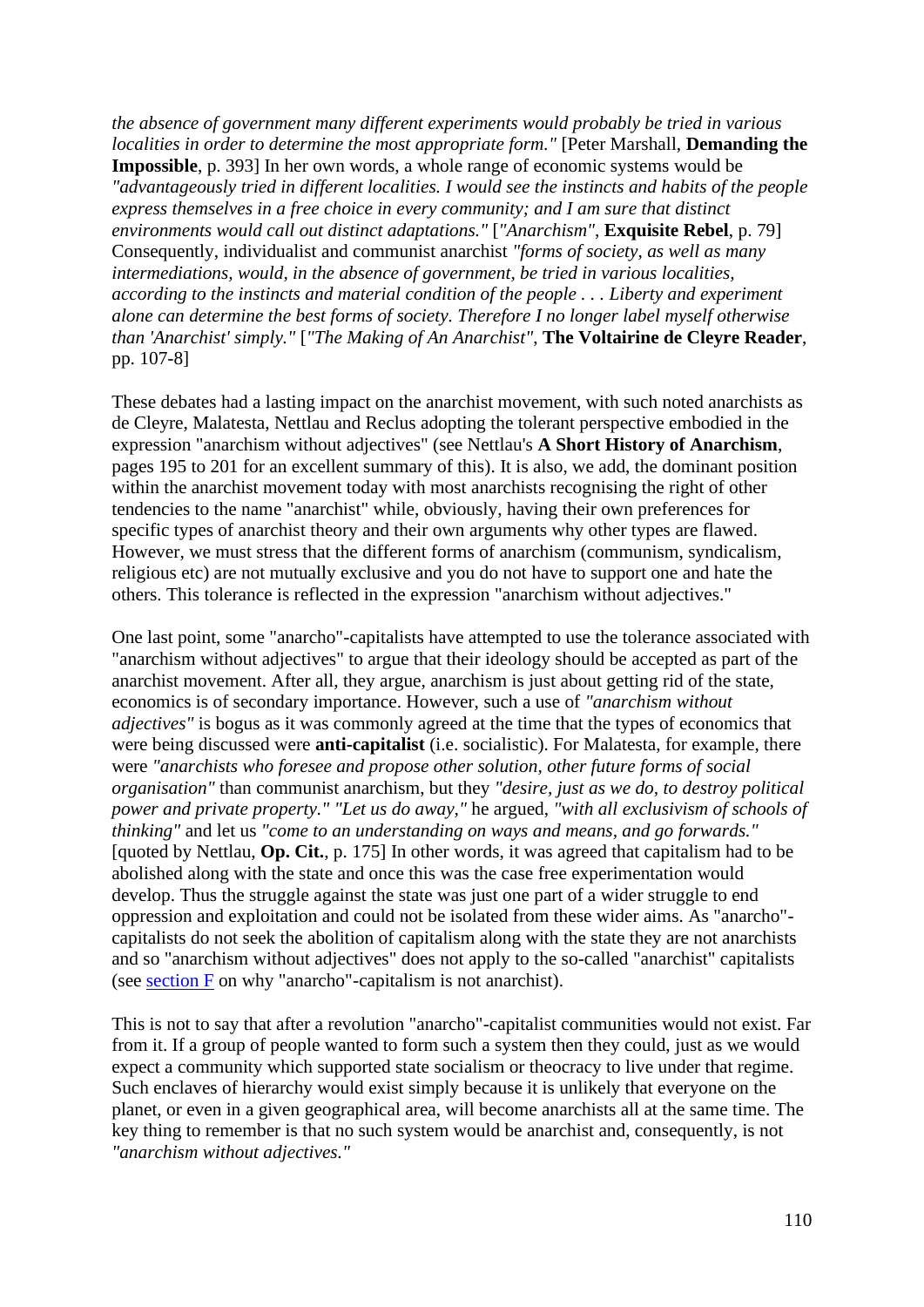### **A.3.9 What is anarcho-primitivism?**

As discussed in [section A.3.3,](sectionA.html#seca33) most anarchists would agree with Situationist Ken Knabb in arguing that *"in a liberated world computers and other modern technologies could be used to eliminate dangerous or boring tasks, freeing everyone to concentrate on more interesting activities."* Obviously *"[c]ertain technologies -- nuclear power is the most obvious example - - are indeed so insanely dangerous that they will no doubt be brought to a prompt halt. Many other industries which produce absurd, obsolete or superfluous commodities will, of course, cease automatically with the disappearance of their commercial rationales. But many technologies ..., however they may presently be misused, have few if any <i>inherent drawbacks. It's simply a matter of using them more sensibly, bringing them under popular control, introducing a few ecological improvements, and redesigning them for human rather than capitalistic ends."* [**Public Secrets**, p. 79 and p. 80] Thus most eco-anarchists see the use of appropriate technology as the means of creating a society which lives in balance with nature.

However, a small but vocal minority of self-proclaimed Green anarchists disagree. Writers such as John Zerzan, John Moore and David Watson have expounded a vision of anarchism which, they claim, aims to critique every form of power and oppression. This is often called *"anarcho-primitivism,"* which according to Moore, is simply *"a shorthand term for a radical current that critiques the totality of civilisation from an anarchist perspective, and seeks to initiate a comprehensive transformation of human life."* [**Primitivist Primer**]

How this current expresses itself is diverse, with the most extreme elements seeking the end of all forms of technology, division of labour, domestication, "Progress", industrialism, what they call *"mass society"* and, for some, even symbolic culture (i.e. numbers, language, time and art). They tend to call any system which includes these features *"civilisation"* and, consequently, aim for *"the destruction of civilisation"*. How far back they wish to go is a moot point. Some see the technological level that existed before the Industrial Revolution as acceptable, many go further and reject agriculture and all forms of technology beyond the most basic. For them, a return to the wild, to a hunter-gatherer mode of life, is the only way for anarchy is exist and dismiss out of hand the idea that appropriate technology can be used to create an anarchist society based on industrial production which minimises its impact on ecosystems.

Thus we find the primitivist magazine **"Green Anarchy"** arguing that those, like themselves, *"who prioritise the values of personal autonomy or wild existence have reason to oppose and reject all large-scale organisations and societies on the grounds that they necessitate imperialism, slavery and hierarchy, regardless of the purposes they may be designed for."* They oppose capitalism as it is *"civilisation's current dominant manifestation."* However, they stress that it is *"Civilisation, not capitalism per se, was the genesis of systemic authoritarianism, compulsory servitude and social isolation. Hence, an attack upon capitalism that fails to target civilisation can never abolish the institutionalised coercion that fuels society. To attempt to collectivise industry for the purpose of democratising it is to fail to recognise that all large-scale organisations adopt a direction and form that is independent of its members' intentions."* Thus, they argue, genuine anarchists must oppose industry and technology for *"[h]ierarchical institutions, territorial expansion, and the mechanisation of life are all required for the administration and process of mass production to occur."* For primitivists, *"[o]nly small communities of self-sufficient individuals can coexist with other beings, human or not, without imposing their authority upon them."* Such communities would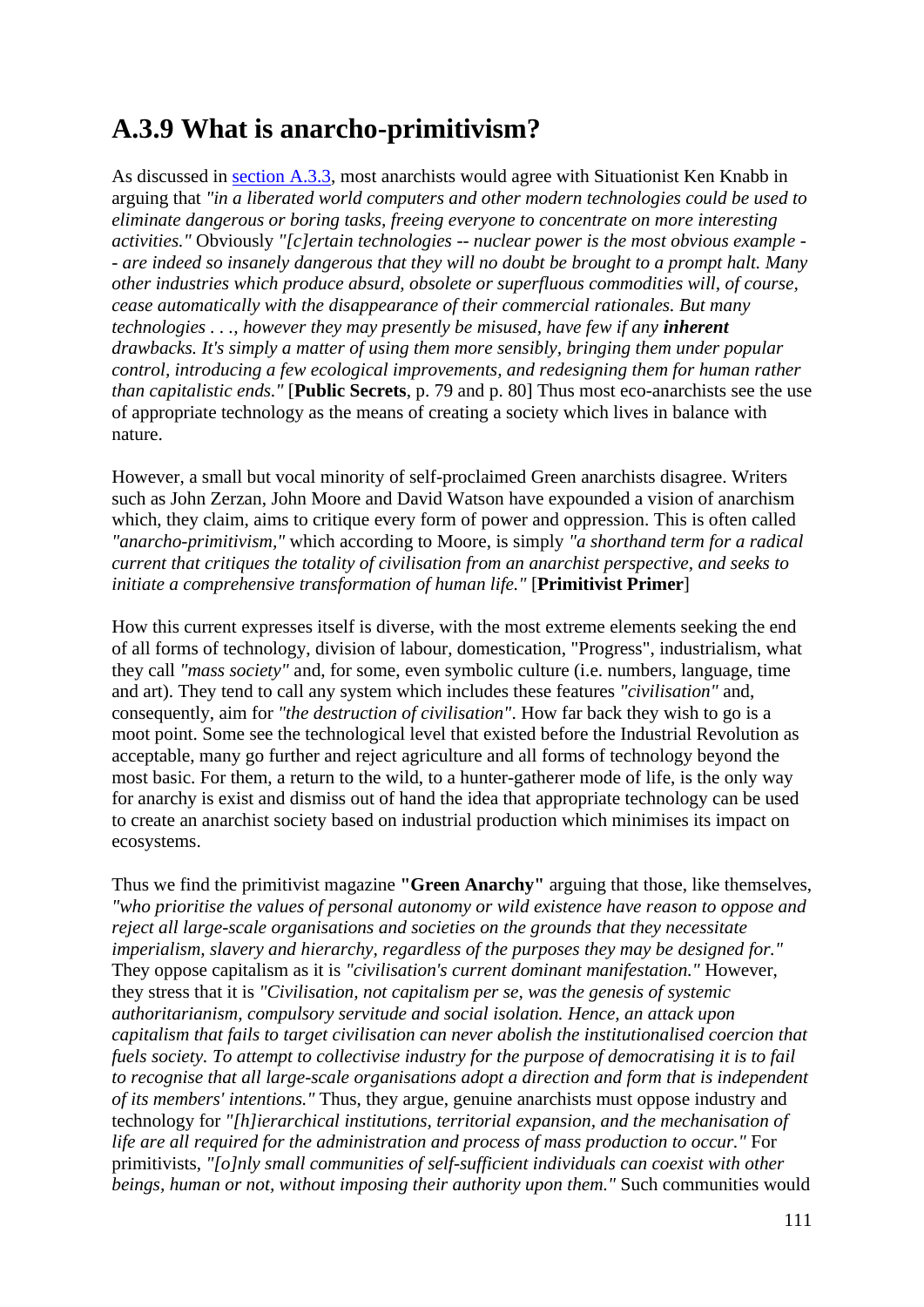share essential features with tribal societies, *"[f]or over 99% of human history, humans lived within small and egalitarian extended family arrangements, while drawing their subsistence directly from the land."* [**Against Mass Society**]

While such tribal communities, which lived in harmony with nature and had little or no hierarchies, are seen as inspirational, primitivists look (to use the title of a John Zerzan book) forward to seeing the *"Future Primitive."* As John Moore puts it, *"the future envisioned by anarcho-primitivism . . . is without precedent. Although primitive cultures provide intimations of the future, and that future may well incorporate elements derived from those cultures, an anarcho-primitivist world would likely be quite different from previous forms of anarchy."* [**Op. Cit.**]

For the primitivist, other forms of anarchism are simply self-managed alienation within essentially the same basic system we now endure. Hence Moore's comment that *"classical anarchism"* wants *"to take over civilisation, rework its structures to some degree, and remove its worst abuses and oppressions. However, 99% of life in civilisation remains unchanged in their future scenarios, precisely because the aspects of civilisation they question are minimal . . . overall life patterns wouldn't change too much."* Thus *"[f]rom the perspective of anarcho-primitivism, all other forms of radicalism appear as reformist, whether or not they regard themselves as revolutionary."* [**Op. Cit.**]

In reply, "classical anarchists" point out three things. Firstly, to claim that the *"worst abuses and oppressions"* account for 1% of capitalist society is simply nonsense and, moreover, something an apologist of that system would happily agree with. Secondly, it is obvious from reading any "classical" anarchist text that Moore's assertions are nonsense. "Classical" anarchism aims to transform society radically from top to bottom, not tinker with minor aspects of it. Do primitivists really think that people who went to the effort to abolish capitalism would simply continue doing 99% of the same things they did before hand? Of course not. In other words, it is not enough to get rid of the boss, although this is a necessary first step! Thirdly, and most importantly, Moore's argument ensures that his new society would be impossible to reach.

So, as can be seen, primitivism has little or no bearing to the traditional anarchist movement and its ideas. The visions of both are simply incompatible, with the ideas of the latter dismissed as authoritarian by the former and anarchists questioning whether primitivism is practical in the short term or even desirable in the long. While supporters of primitivism like to portray it as the most advanced and radical form of anarchism, others are less convinced. They consider it as a confused ideology which draws its followers into absurd positions and, moreover, is utterly impractical. They would agree with Ken Knabb that primitivism is rooted in *"fantasies [which] contain so many obvious self-contradictions that it is hardly necessary to criticise them in any detail. They have questionable relevance to actual past societies and virtually no relevance to present possibilities. Even supposing that life was better in one or another previous era, we have to begin from where we are now. Modern technology is so interwoven with all aspects of our life that it could not be abruptly discontinued without causing a global chaos that would wipe out billions of people."* [**Op. Cit.**, p. 79]

The reason for this is simply that we live in a highly industrialised and interconnected system in which most people do not have the skills required to live in a hunter-gatherer or even agricultural society. Moreover, it is extremely doubtful that six billion people **could** survive as hunter-gatherers even if they had the necessary skills. As Brian Morris notes, *"[t]he future*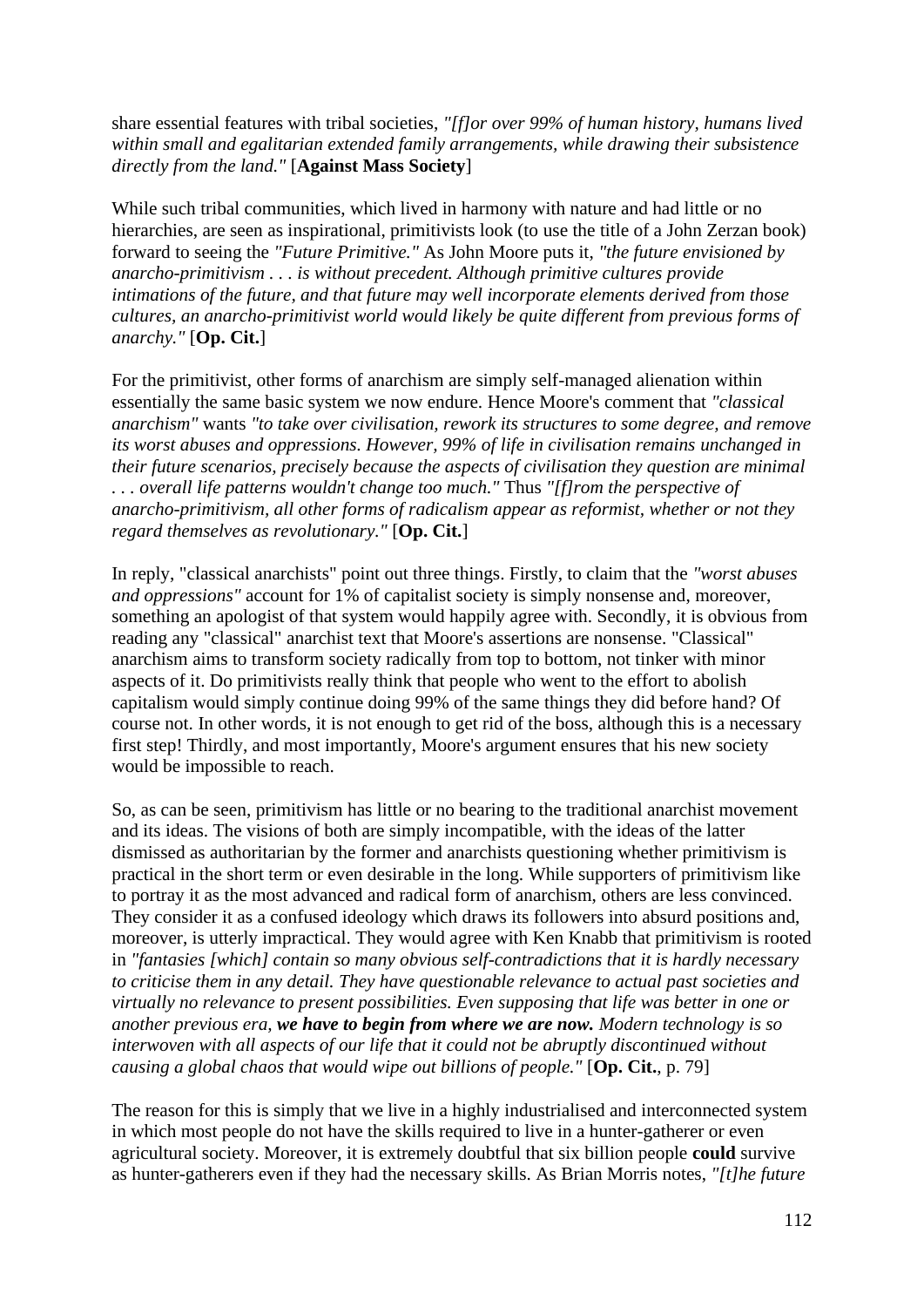*we are told is 'primitive.' How this is to be achieved in a world that presently sustains almost six billion people (for evidence suggests that the hunter-gatherer lifestyle is only able to support 1 or 2 people per sq. mile)"* primitivists like Zerzan do not tell us. [*"Anthropology and Anarchism,"* pp. 35-41, **Anarchy: A Journal of Desire Armed**, no. 45, p. 38] Most anarchists, therefore, agree with Chomsky's summation that *"I do not think that they are realising that what they are calling for is the mass genocide of millions of people because of the way society is now structured and organised . . . If you eliminate these structures everybody dies . . . And, unless one thinks through these things, it's not really serious."* [**Chomsky on Anarchism**, p. 226]

Somewhat ironically, many proponents of primitivsm agree with its critics that the earth would be unable to support six billion living as a hunter-gatherers. This, critics argue, gives primitivism a key problem in that population levels will take time to fall and so any "primitivist" rebellion faces two options. Either it comes about via some kind of collapse of "civilisation" or it involves a lengthy transition period during which "civilisation" and its industrial legacies are decommissioned safely, population levels drop naturally to an appropriate level and people gain the necessary skills required for their new existence.

The problems with the first option should be obvious but, sadly, it is implied by many primitivist writers. Moore, for example, talks about *"when civilisation collapses"* (*"through its own volition, through our efforts, or a combination of the two"*). This implies an extremely speedy process which is confirmed when he talks about the need for *"positive alternatives"* to be built now as *"the social disruption caused by collapse could easily create the psychological insecurity and social vacuum in which fascism and other totalitarian dictatorships could flourish."* [**Op. Cit.**] Social change based on *"collapse," "insecurity"* and *"social disruption"* does not sound like a recipe for a successful revolution.

Then there are the anti-organisation dogmas expounded by primitivism. Moore is typical, asserting that *"[o]rganisations, for anarcho-primitivists, are just rackets, gangs for putting a particular ideology in power"* and reiterates the point by saying primitivists stand for *"the abolition of all power relations, including the State . . . and any kind of party or organisation."* [**Op. Cit.**] Yet without organisation, no modern society could function. There would be a total and instant collapse which would see not only mass starvation but also ecological destruction as nuclear power stations meltdown, industrial waste seeps into the surrounding environment, cities and towns decay and hordes of starving people fighting over what vegetables, fruits and animals they could find in the countryside. Clearly an antiorganisation dogma can only be reconciled with the idea of a near overnight *"collapse"* of civilisation, not with a steady progress towards a long term goal. Equally, how many *"positive alternatives"* could exist without organisation?

Moore dismissed any critique that points out that a collapse would cause mass destruction as *"just smear tactics," "weird fantasies spread by some commentators hostile to anarchoprimitivism who suggest that the population levels envisaged by anarcho-primitivists would have to be achieved by mass die-offs or nazi-style death camps."* The *"commitment of anarcho-primitivists to the abolition of all power relations . . . means that such orchestrated slaughter remains an impossibility as well as just plain horrendous."* [**Op. Cit.**] Yet no critic is suggesting that primitivists desire such a die-off or seek to organise it. They simply point out that the collapse of civilisation would result in a mass die-off due to the fact that most people do not have the skills necessary to survive it nor could the Earth provide enough food for six billion people trying to live in a primitivist manner. Other primitivists have asserted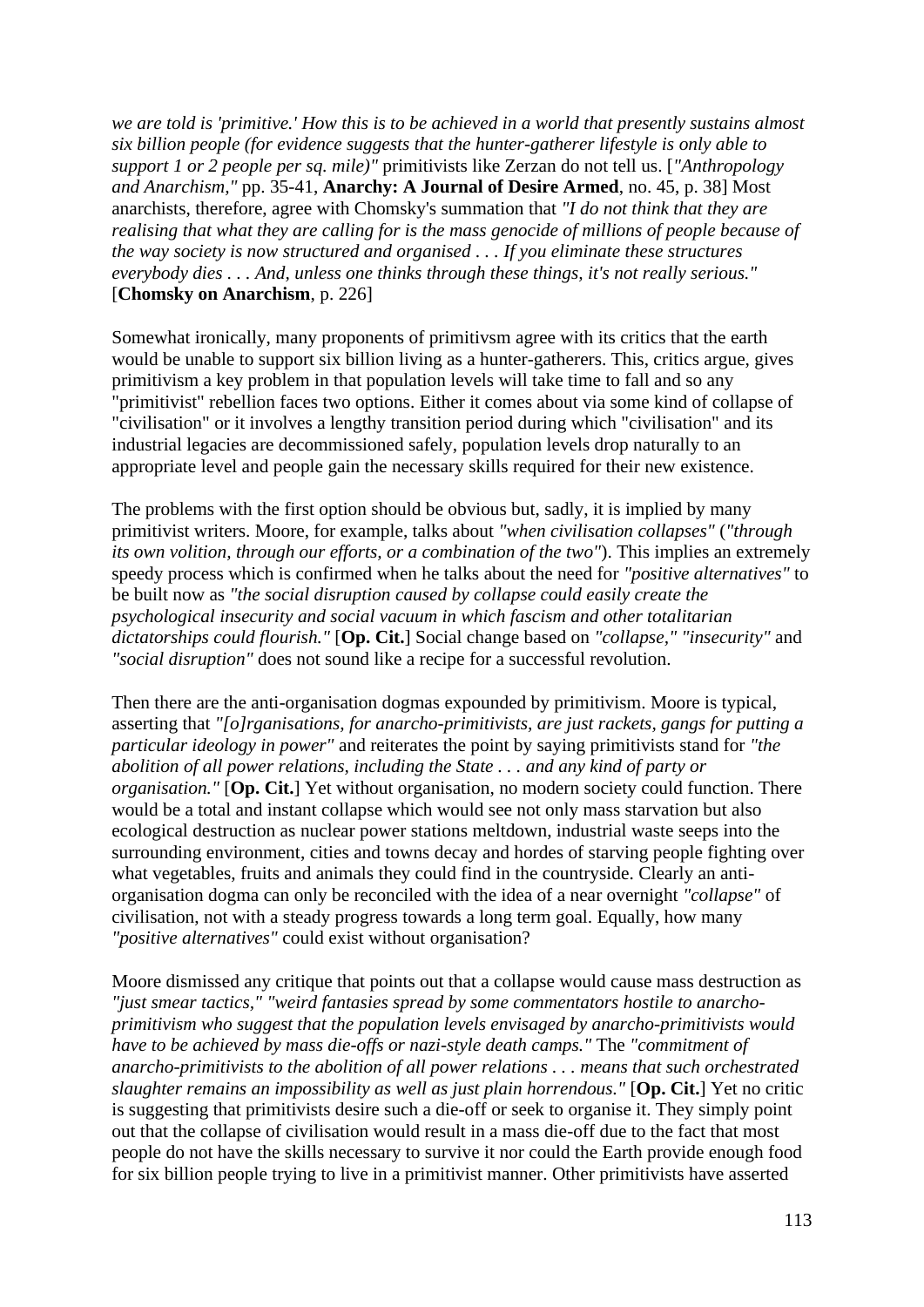that it can, stating *"[i]t is not possible for all six billion of the planet's current inhabitants to survive as hunter-gatherers, but it is possible for those who can't to grow their own food in significantly smaller spaces . . . as has been demonstrated by permaculture, organic gardening, and indigenous horticulture techniques."* [**Against Mass Society**] Unfortunately no evidence was provided to show the truth of this assertion nor that people could develop the necessary skills in time even if it were. It seems a slim hope to place the fate of billions on, so that humanity can be "wild" and free from such tyrannies as hospitals, books and electricity.

Faced with the horrors that such a *"collapse"* would entail, those primitivists who have thought the issue through end up accepting the need for a transition period. John Zerzan, for example, argues that it *"seems evident that industrialisation and the factories could not be gotten rid of instantly, but equally clear that their liquidation must be pursued with all the vigour behind the rush of break-out."* Even the existence of cities is accepted, for *"[c]ultivation within the cities is another aspect of practical transition."* [**On the Transition: Postscript to Future Primitive**]

However, to accept the necessity of a transition period does little more than expose the contradictions within primitivism. Zerzan notes that *"the means of reproducing the prevailing Death Ship (e.g. its technology) cannot be used to fashion a liberated world."* He ponders: *"What would we keep? 'Labour-saving devices?' Unless they involve no division of labour (e.g. a lever or incline), this concept is a fiction; behind the 'saving' is hidden the congealed drudgery of many and the despoliation of the natural world."* How this is compatible with maintaining *"industrialisation and the factories"* for a (non-specified) period is unclear. Similarly, he argues that *"[i]nstead of the coercion of work -- and how much of the present could continue without precisely that coercion? -- an existence without constraints is an immediate, central objective."* [**Op. Cit.**] How that is compatible with the arguing that industry would be maintained for a time is left unasked, never mind unanswered. And if "work" continues, how is this compatible with the typical primitivist dismissal of "traditional" anarchism, namely that self-management is managing your own alienation and that no one will want to work in a factory or in a mine and, therefore, coercion will have to be used to make them do so? Does working in a self-managed workplace somehow become less alienating and authoritarian during a primitivist transition?

It is an obvious fact that the human population size cannot be reduced significantly by voluntary means in a short period of time. For primitivism to be viable, world population levels need to drop by something like 90%. This implies a drastic reduction of population will take decades, if not centuries, to achieve voluntarily. Given that it is unlikely that (almost) everyone on the planet will decide not to have children, this time scale will almost certainly be centuries and so agriculture and most industries will have to continue (and an exodus from the cities would be impossible immediately). Likewise, reliable contraceptives are a product of modern technology and, consequently, the means of producing them would have to maintained over that time -- unless primitivists argue that along with refusing to have children, people will also refuse to have sex.

Then there is the legacy of industrial society, which simply cannot be left to decay on its own. To take just one obvious example, leaving nuclear power plants to melt down would hardly be eco-friendly. Moreover, it is doubtful that the ruling elite will just surrender its power without resistance and, consequently, any social revolution would need to defend itself against attempts to reintroduce hierarchy. Needless to say, a revolution which shunned all organisation and industry as inherently authoritarian would not be able to do this (it would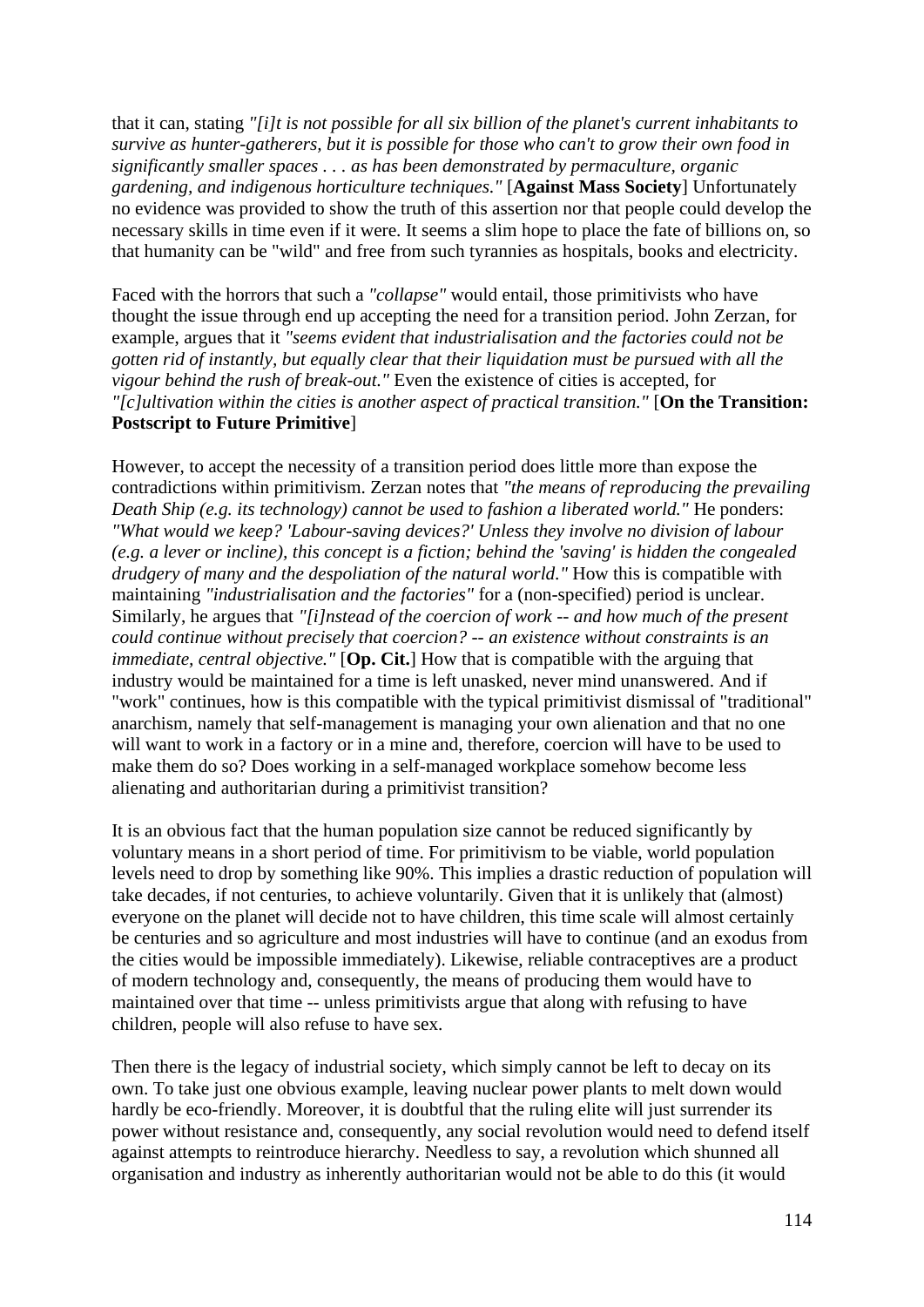have been impossible to produce the necessary military supplies to fight Franco's fascist forces during the Spanish Revolution if the workers had not converted and used their workplaces to do so, to note another obvious example).

Then there is another, key, contradiction. For if you accept that there is a need for a transition from 'here' to 'there' then primitivism automatically excludes itself from the anarchist tradition. The reason is simple. Moore asserts that *"mass society"* involves *"people working, living in artificial, technologised environments, and [being] subject to forms of coercion and control."* [Op. Cit.] So if what primitivists argue about technology, industry and mass society are all true, then any primitivist transition would, by definition, not be libertarian. This is because *"mass society"* will have to remain for some time (at the very least decades, more likely centuries) after a successful revolution and, consequently from a primitivist perspective, be based on *"forms of coercion and control."* There is an ideology which proclaims the need for a transitional system which will be based on coercion, control and hierarchy which will, in time, disappear into a stateless society. It also, like primitivism, stresses that industry and large scale organisation is impossible without hierarchy and authority. That ideology is Marxism. Thus it seems ironic to "classical" anarchists to hear self-proclaimed anarchists repeating Engels arguments against Bakunin as arguments for "anarchy" (see [section H.4](sectionH.html#sech4) for a discussion of Engels claims that industry excludes autonomy).

So if, as seems likely, any transition will take centuries to achieve then the primivitist critique of "traditional" anarchism becomes little more than a joke -- and a hindrance to meaningful anarchist practice and social change. It shows the contradiction at the heart of primitivism. While its advocates attack other anarchists for supporting technology, organisation, selfmanagement of work, industrialisation and so on, they are themselves are dependent on the things they oppose as part of any humane transition to a primitivist society. And given the passion with which they attack other anarchists on these matters, unsurprisingly the whole notion of a primitivist transition period seems impossible to other anarchists. To denounce technology and industrialism as inherently authoritarian and then turn round and advocate their use after a revolution simply does not make sense from a logical or libertarian perspective.

Thus the key problem with primitivism can be seen. It offers no practical means of achieving its goals in a libertarian manner. As Knabb summarises, *"[w]hat begins as a valid questioning of excessive faith in science and technology ends up as a desperate and even less justified faith in the return of a primeval paradise, accompanied by a failure to engage the present system in any but an abstract, apocalyptical way."* To avoid this, it is necessary to take into account where we are now and, consequently, we will have to *"seriously consider how we will deal with all the practical problems that will be posed in the interim."* [**Op. Cit.**, p. 80 and p. 79] Sadly, primitivist ideology excludes this possibility by dismissing the starting point any real revolution would begin from as being inherently authoritarian. Moreover, they are blocking genuine social change by ensuring that no mass movement would ever be revolutionary enough to satisfy their criteria:

*"Those who proudly proclaim their 'total opposition' to all compromise, all authority, all organisation, all theory, all technology, etc., usually turn out to have no revolutionary perspective whatsoever -- no practical conception of how the present system might be overthrown or how a post-revolutionary society might work. Some even attempt to justify this lack by declaring that a mere revolution could never be*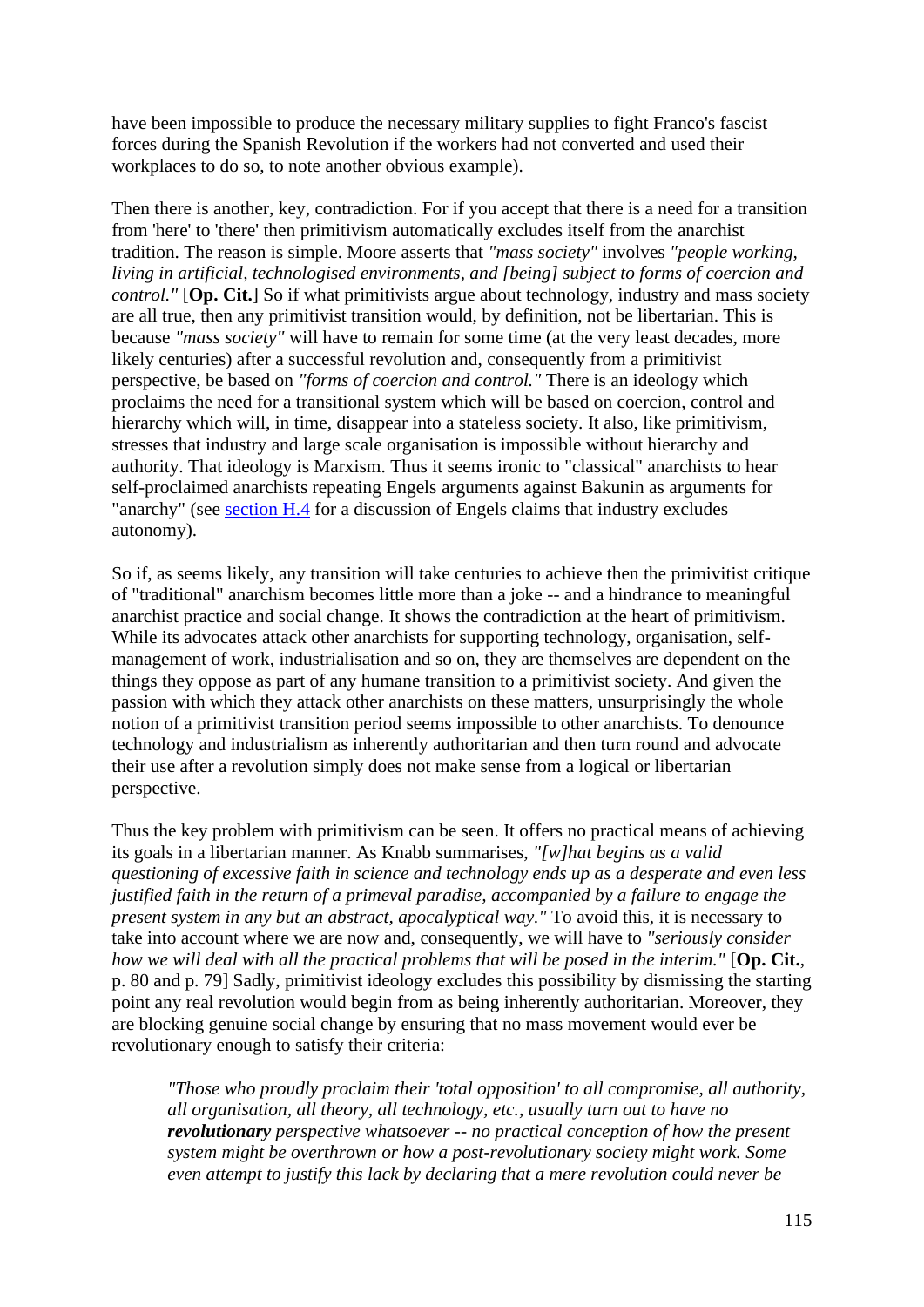*radical enough to satisfy their eternal ontological rebelliousness. Such all-or-nothing bombast may temporarily impress a few spectators, but its ultimate effect is simply to make people blasi."* [Knabb, **Op. Cit.**, pp. 31-32]

Then there is the question of the means suggested for achieving primitivism. Moore argues that the *"kind of world envisaged by anarcho-primitivism is one unprecedented in human experience in terms of the degree and types of freedom anticipated ... so there can't be any limits on the forms of resistance and insurgency that might develop."* [**Op. Cit.**] Nonprimitivists reply by saying that this implies primitivists don't know what they want nor how to get there. Equally, they stress that there **must be** limits on what are considered acceptable forms of resistance. This is because means shape the ends created and so authoritarian means will result in authoritarian ends. Tactics are not neutral and support for certain tactics betray an authoritarian perspective.

This can be seen from the UK magazine **"Green Anarchist,"** part of the extreme end of "Primitivism." Due to its inherent unattractiveness for most people, it could never come about by libertarian means (i.e. by the free choice of individuals who create it by their own acts) and so cannot be anarchist as very few people would actually voluntarily embrace such a situation. This led to **"Green Anarchist"** developing a form of eco-vanguardism in order, to use Rousseau's expression, to "force people to be free." This was expressed when the magazine supported the actions and ideas of the (non-anarchist) Unabomber and published an article (*"The Irrationalists"*) by one its editors stating that *"the Oklahoma bombers had the right idea. The pity was that they did not blast any more government offices . . . The Tokyo sarin cult had the right idea. The pity was that in testing the gas a year prior to the attack they gave themselves away."* [**Green Anarchist**, no. 51, p. 11] A defence of these remarks was published in the next issue and a subsequent exchange of letters in the US-based **Anarchy: A Journal of Desire Armed** magazine (numbers 48 to 52) saw the other editor justify this sick, authoritarian nonsense as simply examples of *"unmediated resistance"* conducted *"under conditions of extreme repression."* Whatever happened to the anarchist principle that means shape the ends? This means there **are** *"limits"* on tactics, as some tactics are not and can never be libertarian.

However, few primitivists take such an extreme position. Most "primitivist" anarchists rather than being anti-technology and anti-civilisation as such instead (to use David Watson's expression) believe it is a case of the *"affirmation of aboriginal lifeways"* and of taking a far more critical approach to issues such as technology, rationality and progress than that associated with Social Ecology. These eco-anarchists reject *"a dogmatic primitivism which claims we can return in some linear way to our primordial roots"* just as much as the idea of "progress," *"superseding both Enlightenment and Counter-Enlightenment"* ideas and traditions. For them, Primitivism *"reflects not only a glimpse at life before the rise of the state, but also a legitimate response to real conditions of life under civilisation"* and so we should respect and learn from *"palaeolithic and neolithic wisdom traditions"* (such as those associated with Native American tribes and other aboriginal peoples). While we *"cannot, and would not want to abandon secular modes of thinking and experiencing the world. . . we cannot reduce the experience of life, and the fundamental, inescapable questions why we live, and how we live, to secular terms. . . Moreover, the boundary between the spiritual and the secular is not so clear. A dialectical understanding that we are our history would affirm an inspirited reason that honours not only atheistic Spanish revolutionaries who died for el ideal, but also religious pacifist prisoners of conscience, Lakota ghost dancers, taoist hermits*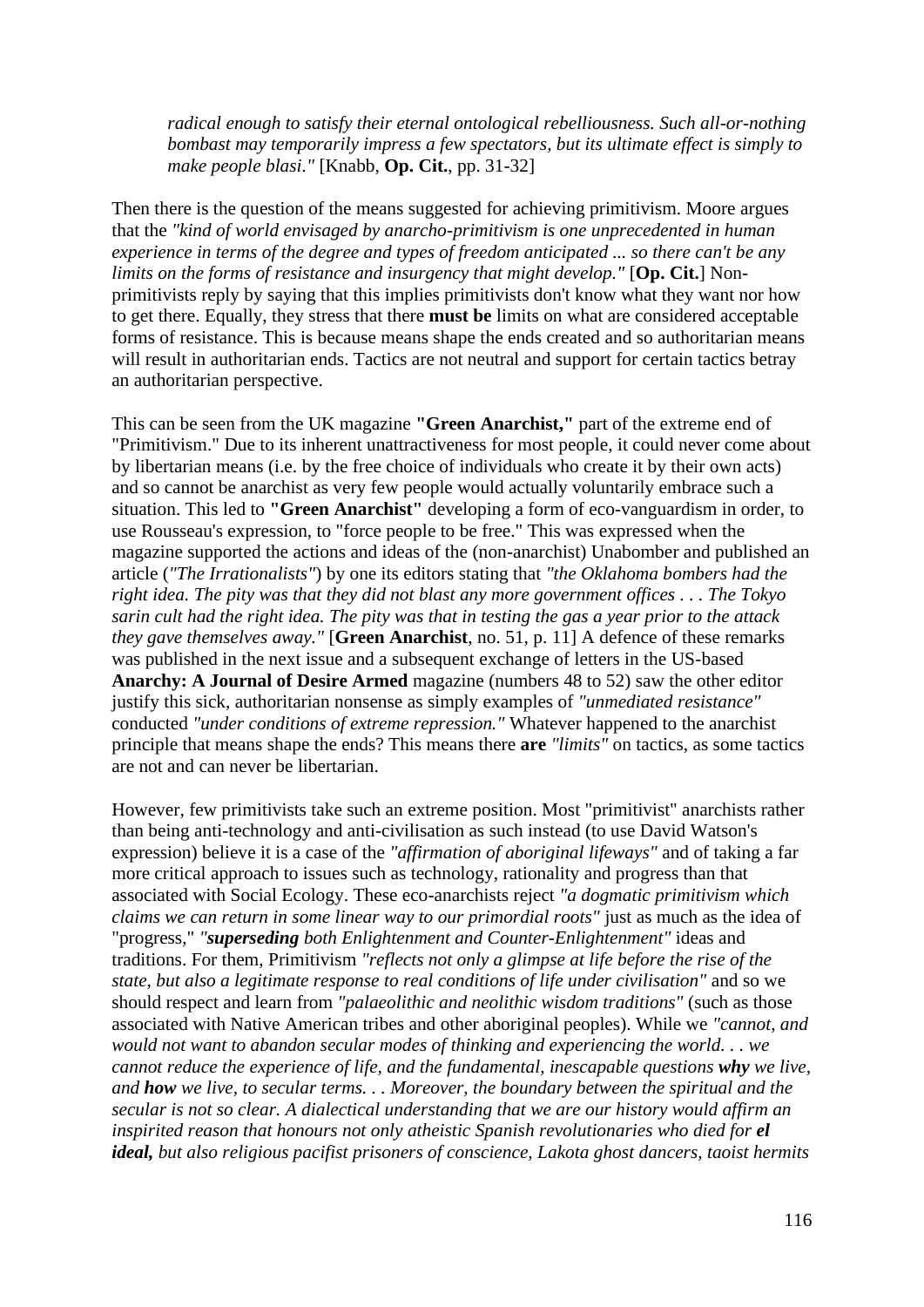*and executed sufi mystics."* [David Watson, **Beyond Bookchin: Preface for a future social ecology**, p. 240, p. 103, p. 240 and pp. 66-67]

Such "primitivist" anarchism is associated with a range of magazines, mostly US-based, like **Fifth Estate**. For example, on the question of technology, they argue that *"[w]hile market capitalism was a spark that set the fire, and remains at the centre of the complex, it is only part of something larger: the forced adaptation of organic human societies to an economicinstrumental civilisation and its mass technics, which are not only hierarchical and external but increasingly 'cellular' and internal. It makes no sense to layer the various elements of this process in a mechanistic hierarchy of first cause and secondary effects."* [Watson, **Op. Cit.**, pp. 127-8] For this reason primitivists are more critical of all aspects of technology, including calls by social ecologists for the use of **appropriate** technology essential in order to liberate humanity and the planet:

*"To speak of technological society is in fact to refer to the technics generated within capitalism, which in turn generate new forms of capital. The notion of a distinct realm of social relations that determine this technology is not only ahistorical and undialectical, it reflects a kind of simplistic base/superstructure schema."* [Watson, **Op. Cit.**, p. 124]

Thus it is not a case of who **uses** technology which determines its effects, rather the effects of technology are determined to a large degree by the society that creates it. In other words, technology is selected which tends to re-enforce hierarchical power as it is those in power who generally select which technology is introduced within society (saying that, oppressed people have this excellent habit of turning technology against the powerful and technological change and social struggle are inter-related  $-$  see section  $D.10$ ). Thus even the use of appropriate technology involves more than selecting from the range of available technology at hand, as these technologies have certain effects regardless of who uses them. Rather it is a question of critically evaluating all aspects of technology and modifying and rejecting it as required to maximise individual freedom, empowerment and happiness. Few Social Ecologists would disagree with this approach, though, and differences are usually a question of emphasis rather than a deep political point.

However, few anarchists are convinced by an ideology which, as Brian Morris notes, dismisses the *"last eight thousand years or so of human history"* as little more than a source *"of tyranny, hierarchical control, mechanised routine devoid of any spontaneity. All those products of the human creative imagination -- farming, art, philosophy, technology, science, urban living, symbolic culture -- are viewed negatively by Zerzan -- in a monolithic sense."* While there is no reason to worship progress, there is just as little need to dismiss all change and development out of hand as oppressive. Nor are they convinced by Zerzan's *"selective culling of the anthropological literature."* [**Op. Cit.**, p. 38] Most anarchists would concurr with Murray Bookchin:

*"The ecology movement will never gain any real influence or have any significant impact on society if it advances a message of despair rather than hope, of a regressive and impossible return to primordial human cultures, rather than a commitment to human progress and to a unique human empathy for life as a whole . . . We must recover the utopian impulses, the hopefulness, the appreciation of what is good, what is worth rescuing in yumn civilisation, as well as what must be rejected, if the ecology movement is to play a transformative and creative role in human affairs. For without*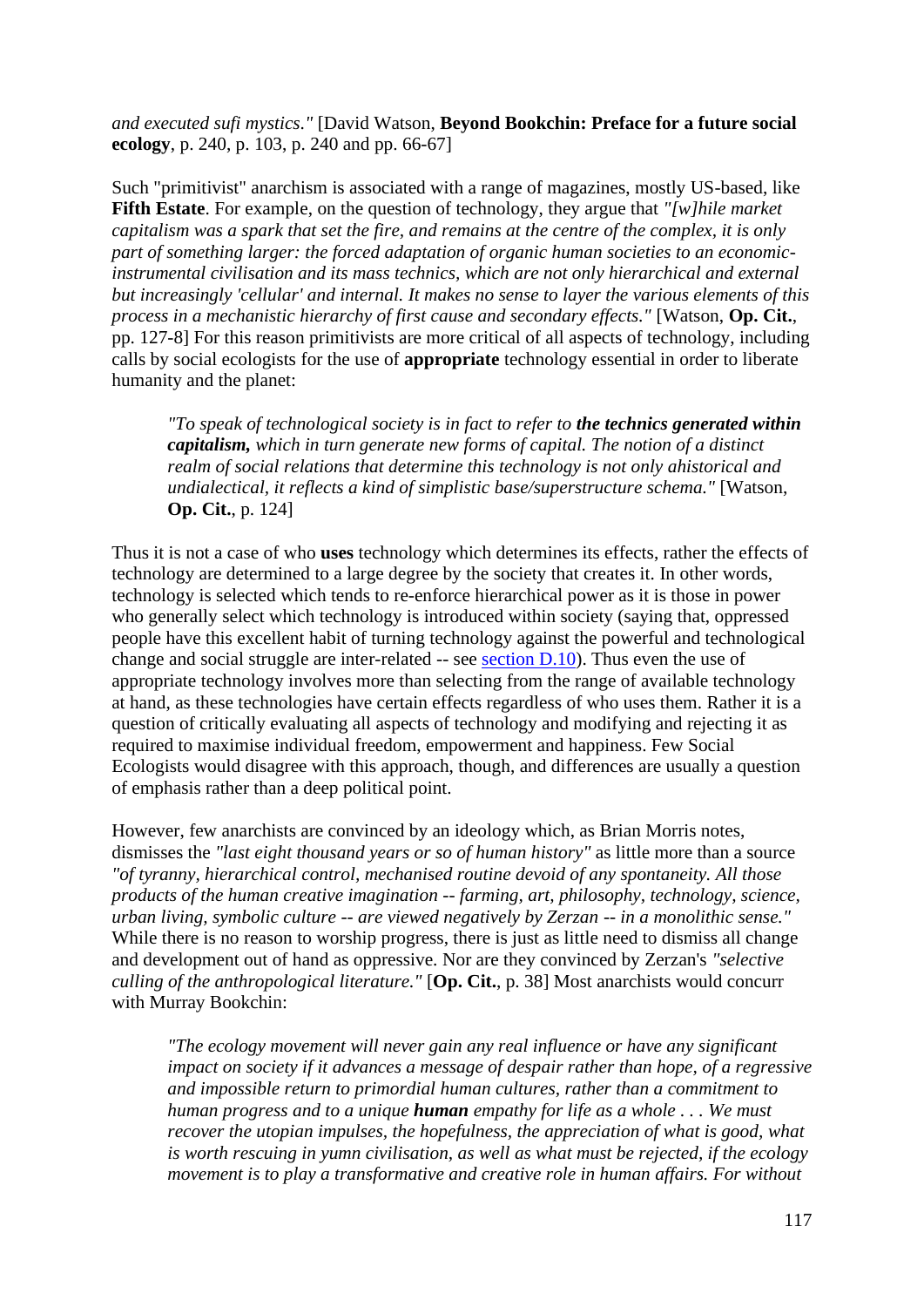*changing society, we will not change the diastrous ecological direction in which capitalism is moving."* [**The Ecology of Freedom**, p. 63]

In addition, a position of "turning back the clock" is deeply flawed, for while some aboriginal societies are very anarchistic, not all are. As anarchist anthropologist David Graeber points out, *"we know almost nothing about like in Palaeolithic, other than the sort of thing that can be gleaned from studying very old skulls . . . But what we see in the more recent ethnographic records is endless variety. There were hunter-gatherer societies with nobles and slaves, there are agrarian societies that are fiercely egalitarian. Even in . . . Amazonia, one finds some groups who can justly be described as anarchists, like the Piaroa, living alongside others (say, the warlike Sherentre, who are clearly anything but."* [**Fragments of an Anarchist Anthropology**, pp. 53-4] Even if we speculate, like Zerzan, that if we go back far enough we would find all of humanity in anarchistic tribes, the fact remains that certain of these societies did develop into statist, propertarian ones implying that a future anarchist society that is predominantly inspired by and seek to reproduce key elements of prehistoric forms of anarchy is not the answer as "civilisation" may develop again due to the same social or environmental factors.

Primitivism confuses two radically different positions, namely support for a literal return to primitive lifeways and the use of examples from primitive life as a tool for social critique. Few anarchists would disagree with the second position as they recognise that current does not equal better and, consequently, past cultures and societies can have positive (as well as negative) aspects to them which can shed light on what a genuinely human society can be like. Similarly if "primitivism" simply involved questioning technology along with authority, few would disagree. However, this sensible position is, in the main, subsumed within the first one, the idea that an anarchist society would be a literal return to hunter-gatherer society. That this is the case can be seen from primitivist writings (some primitivists say that they are not suggesting the Stone Age as a model for their desired society nor a return to gathering and hunting, yet they seem to exclude any other options by their critique).

So to suggest that primitivism is simply a critique or some sort of *"anarchist speculation"* (to use John Moore's term) seems incredulous. If you demonise technology, organisation, "mass society" and "civilisation" as inherently authoritarian, you cannot turn round and advocate their use in a transition period or even in a free society. As such, the critique points to a mode of action and a vision of a free society and to suggest otherwise is simply incredulous. Equally, if you praise foraging bands and shifting horticultural communities of past and present as examples of anarchy then critics are entitled to conclude that primitivists desire a similar system for the future. This is reinforced by the critiques of industry, technology, "mass society" and agriculture.

Until such time as "primitivists" clearly state which of the two forms of primitivism they subscribe to, other anarchists will not take their ideas that seriously. Given that they fail to answer such basic questions of how they plan to deactivate industry safely and avoid mass starvation without the workers' control, international links and federal organisation they habitually dismiss out of hand as new forms of "governance," other anarchists do not hold much hope that it will happen soon. Ultimately, we are faced with the fact that a revolution will start in society as it is. Anarchism recognises this and suggests a means of transforming it. Primitivism shies away from such minor problems and, consequently, has little to recommend it in most anarchists' eyes.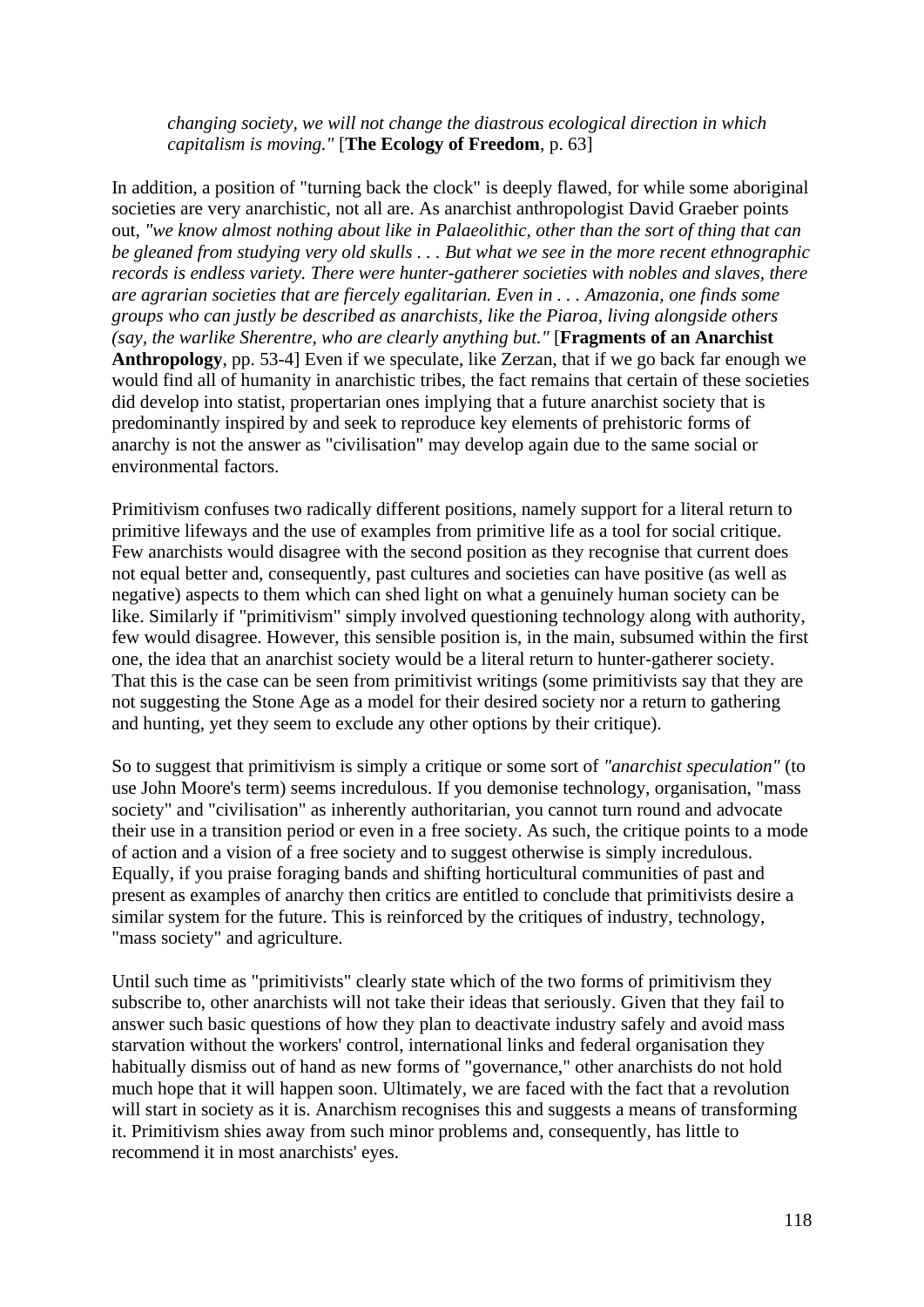This is not to suggest, of course, that non-primitivist anarchists think that everyone in a free society must have the same level of technology. Far from it. An anarchist society would be based on free experimentation. Different individuals and groups will pick the way of life that best suits them. Those who seek less technological ways of living will be free to do so as will those who want to apply the benefits of (appropriate) technologies. Similarly, all anarchists support the struggles of those in the developing world against the onslaught of (capitalist) civilisation and the demands of (capitalist) progress.

For more on "primitivist" anarchism see John Zerzan's **Future Primitive** as well as David Watson's **Beyond Bookchin** and **Against the Mega-Machine**. Ken Knabb's essay **The Poverty of Primitivism** is an excellent critique of primitivism as is Brian Oliver Sheppard's **Anarchism vs. Primitivism**.

# **A.4 Who are the major anarchist thinkers?**

Although Gerard Winstanley (**The New Law of Righteousness**, 1649) and William Godwin (**Enquiry Concerning Political Justice**, 1793) had begun to unfold the philosophy of anarchism in the 17th and 18th centuries, it was not until the second half of the 19th century that anarchism emerged as a coherent theory with a systematic, developed programme. This work was mainly started by four people -- a German, *Max Stirner* (1806-1856), a Frenchman, *Pierre-Joseph Proudhon* (1809-1865), and two Russians, *Michael Bakunin* (1814-1876) and *Peter Kropotkin* (1842-1921). They took the ideas in common circulation within sections of the working population and expressed them in written form.

Born in the atmosphere of German romantic philosophy, Stirner's anarchism (set forth in **The Ego and Its Own**) was an extreme form of individualism, or **egoism**, which placed the unique individual above all else -- state, property, law or duty. His ideas remain a cornerstone of anarchism. Stirner attacked both capitalism and state socialism, laying the foundations of both social and individualist anarchism by his egoist critique of capitalism and the state that supports it. In place of the state and capitalism, Max Stirner urges the *"union of egoists,"* free associations of unique individuals who co-operate as equals in order to maximise their freedom and satisfy their desires (including emotional ones for solidarity, or "intercourse" as Stirner called it). Such a union would be non-hierarchical, for, as Stirner wonders, *"is an association, wherein most members allow themselves to be lulled as regards their most natural and most obvious interests, actually an Egoist's association? Can they really be 'Egoists' who have banded together when one is a slave or a serf of the other?"* [**No Gods, No Masters**, vol. 1, p. 24]

Individualism by definition includes no concrete programme for changing social conditions. This was attempted by Pierre-Joseph Proudhon, the first to describe himself openly as an anarchist. His theories of **mutualism**, **federalism** and workers' **self-management** and **association** had a profound effect on the growth of anarchism as a mass movement and spelled out clearly how an anarchist world could function and be co-ordinated. It would be no exaggeration to state that Proudhon's work defined the fundamental nature of anarchism as both an anti-state and anti-capitalist movement and set of ideas. Bakunin, Kropotkin and Tucker all claimed inspiration from his ideas and they are the immediate source for both social and individualist anarchism, with each thread emphasising different aspects of mutualism (for example, social anarchists stress the associational aspect of them while individualist anarchists the non-capitalist market side). Proudhon's major works include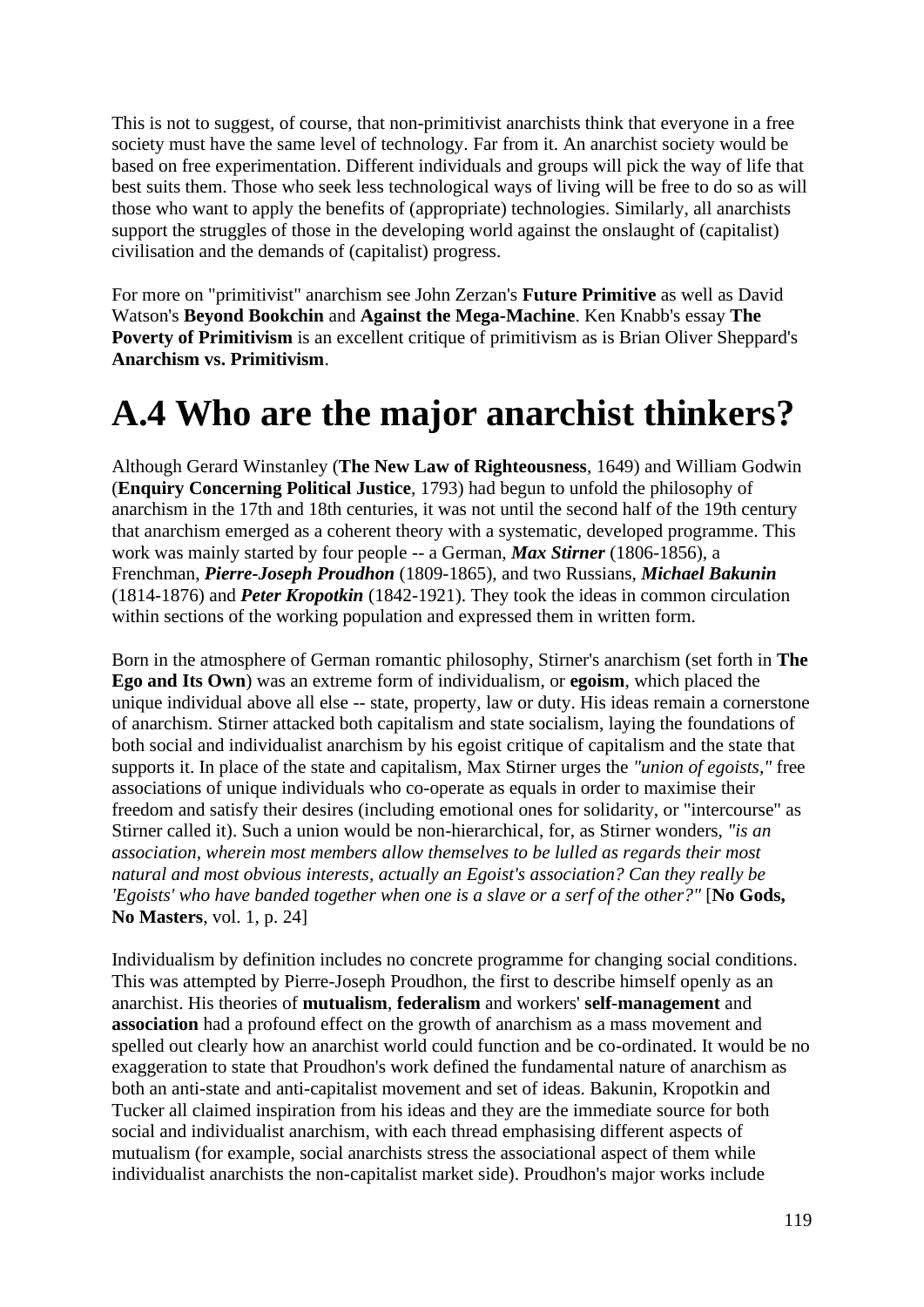**What is Property**, **System of Economical Contradictions**, **The Principle of Federation** and, and **The Political Capacity of the Working Classes**. His most detailed discussion of what mutualism would look like can be found in his **The General Idea of the Revolution**. His ideas heavily influenced both the French Labour movement and the Paris Commune of 1871.

Proudhon's ideas were built upon by Michael Bakunin, who humbly suggested that his own ideas were simply Proudhon's *"widely developed and pushed right to . . . [their] final consequences."* [**Michael Bakunin: Selected Writings**, p. 198] However, he is doing a disservice to his own role in developing anarchism. For Bakunin is the central figure in the development of modern anarchist activism and ideas. He emphasised the importance of **collectivism,** mass insurrection, **revolution** and involvement in the militant **labour movement** as the means of creating a free, classless society. Moreover, he repudiated Proudhon's sexism and added patriarchy to the list of social evils anarchism opposes. Bakunin also emphasised the social nature of humanity and individuality, rejecting the abstract individualism of liberalism as a denial of freedom. His ideas become dominant in the 20th century among large sections of the radical labour movement. Indeed, many of his ideas are almost identical to what would later be called syndicalism or anarcho-syndicalism. Bakunin influenced many union movements -- especially in Spain, where a major anarchist social revolution took place in 1936. His works include **Anarchy and Statism** (his only book), **God and the State**, **The Paris Commune and the Idea of the State**, and many others. **Bakunin on Anarchism**, edited by Sam Dolgoff is an excellent collection of his major writings. Brian Morris' **Bakunin: The Philosophy of Freedom** is an excellent introduction to Bakunin's life and ideas.

Peter Kropotkin, a scientist by training, fashioned a sophisticated and detailed anarchist analysis of modern conditions linked to a thorough-going prescription for a future society - **communist-anarchism** -- which continues to be the most widely-held theory among anarchists. He identified **mutual aid** as the best means by which individuals can develop and grow, pointing out that competition **within** humanity (and other species) was often not in the best interests of those involved. Like Bakunin, he stressed the importance of direct, economic, class struggle and anarchist participation in any popular movement, particularly in labour unions. Taking Proudhon's and Bakunin's idea of the **commune,** he generalised their insights into a vision of how the social, economic and personal life of a free society would function. He aimed to base anarchism *"on a scientific basis by the study of the tendencies that are apparent now in society and may indicate its further evolution"* towards anarchy while, at the same time, urging anarchists to *"promote their ideas directly amongst the labour organisations and to induce those union to a direct struggle against capital, without placing their faith in parliamentary legislation."* [**Anarchism**, p. 298 and p. 287] Like Bakunin, he was a revolutionary and, like Bakunin, his ideas inspired those struggle for freedom across the globe. His major works included **Mutual Aid**, **The Conquest of Bread**, **Field, Factories, and Workshops**, **Modern Science and Anarchism**, **Act for Yourselves**, **The State: Its Historic Role**, **Words of a Rebel**, and many others. A collection of his revolutionary pamphlets is available under the title **Anarchism** and is essential reading for anyone interested in his ideas. In Addition, Graham Purchase's **Evolution and Revolution** and **Kropotkin: The Politics of Community** by Brain Morris are both excellent evaluations of his ideas and how they are still relevant today.

The various theories proposed by these "founding anarchists" are not, however, mutually exclusive: they are interconnected in many ways, and to some extent refer to different levels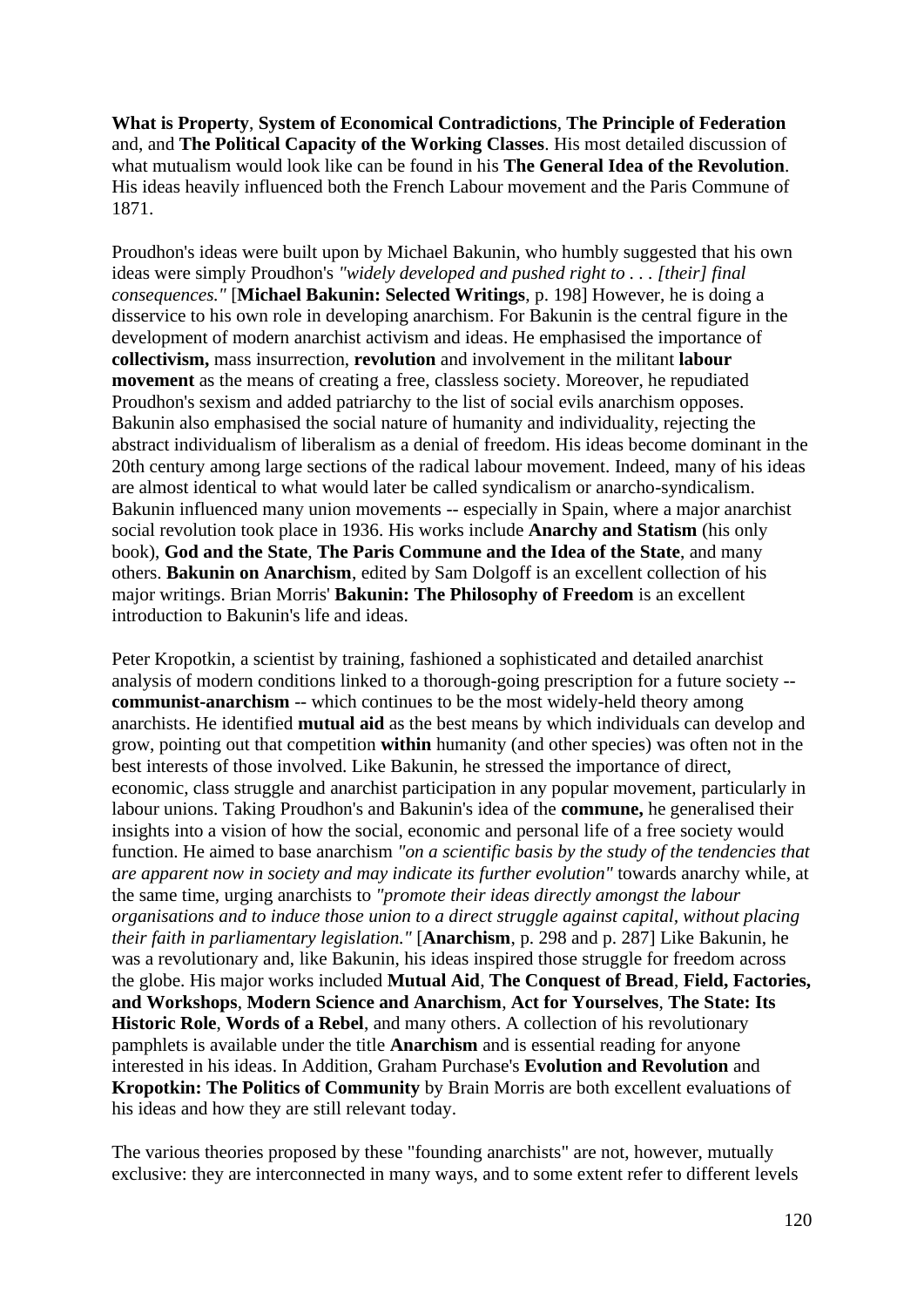of social life. Individualism relates closely to the conduct of our private lives: only by recognising the uniqueness and freedom of others and forming unions with them can we protect and maximise our own uniqueness and liberty; mutualism relates to our general relations with others: by mutually working together and co-operating we ensure that we do not work for others. Production under anarchism would be collectivist, with people working together for their own, and the common, good, and in the wider political and social world decisions would be reached communally.

It should also be stressed that anarchist schools of thought are **not** named after individual anarchists. Thus anarchists are **not** *"Bakuninists"*, *"Proudhonists"* or *"Kropotkinists"* (to name three possibilities). Anarchists, to quote Malatesta, *"follow ideas and not men, and rebel against this habit of embodying a principle in a man."* This did not stop him calling Bakunin *"our great master and inspiration."* [**Errico Malatesta: Life and Ideas**, p. 199 and p. 209] Equally, not everything written by a famous anarchist thinker is automatically libertarian. Bakunin, for example, only became an anarchist in the last ten years of his life (this does not stop Marxists using his pre-anarchist days to attack anarchism!). Proudhon turned away from anarchism in the 1850s before returning to a more anarchistic (if not strictly anarchist) position just before his death in 1865. Similarly, Kropotkin's or Tucker's arguments in favour of supporting the Allies during the First World War had nothing to do with anarchism. Thus to say, for example, that anarchism is flawed because Proudhon was a sexist pig simply does not convince anarchists. No one would dismiss democracy, for example, because Rousseau opinions on women were just as sexist as Proudhon's. As with anything, modern anarchists analyse the writings of previous anarchists to draw inspiration, but a dogma. Consequently, we reject the non-libertarian ideas of "famous" anarchists while keeping their positive contributions to the development of anarchist theory. We are sorry to belabour the point, but much of Marxist "criticism" of anarchism basically involves pointing out the negative aspects of dead anarchist thinkers and it is best simply to state clearly the obvious stupidity of such an approach.

Anarchist ideas of course did not stop developing when Kropotkin died. Neither are they the products of just four men. Anarchism is by its very nature an evolving theory, with many different thinkers and activists. When Bakunin and Kropotkin were alive, for example, they drew aspects of their ideas from other libertarian activists. Bakunin, for example, built upon the practical activity of the followers of Proudhon in the French labour movement in the 1860s. Kropotkin, while the most associated with developing the theory communistanarchism, was simply the most famous expounder of the ideas that had developed after Bakunin's death in the libertarian wing of the First International and before he became an anarchist. Thus anarchism is the product of tens of thousands of thinkers and activists across the globe, each shaping and developing anarchist theory to meet their needs as part of the general movement for social change. Of the many other anarchists who could be mentioned here, we can mention but a few.

Stirner is not the only famous anarchist to come from Germany. It also produced a number of original anarchist thinkers. Gustav Landauer was expelled from the Marxist Social-Democratic Party for his radical views and soon after identified himself as an anarchist. For him, anarchy was *"the expression of the liberation of man from the idols of state, the church and capital"* and he fought *"State socialism, levelling from above, bureaucracy"* in favour of *"free association and union, the absence of authority."* His ideas were a combination of Proudhon's and Kropotkin's and he saw the development of self-managed communities and co-operatives as the means of changing society. He is most famous for his insight that the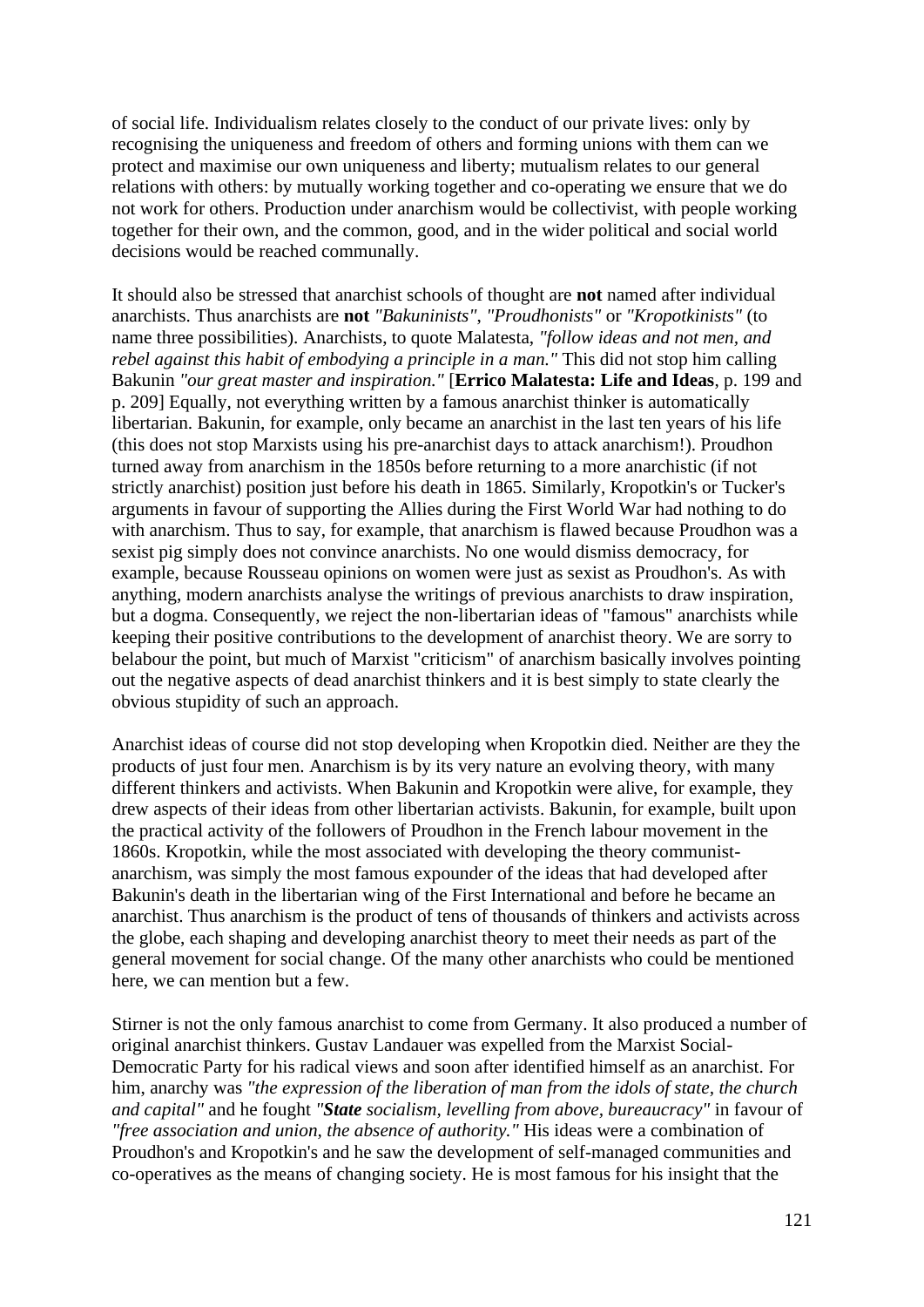*"state is a condition, a certain relationship among human beings, a mode of behaviour between them; we destroy it by contracting other relationships, by behaving differently towards one another."* [quoted by Peter Marshall, **Demanding the Impossible**, p. 410 and p. 411] He took a leading part in the Munich revolution of 1919 and was murdered during its crushing by the German state. His book **For Socialism** is an excellent summary of his main ideas.

Other notable German anarchists include Johann Most, originally a Marxist and an elected member of the Reichstag, he saw the futility of voting and became an anarchist after being exiled for writing against the Kaiser and clergy. He played an important role in the American anarchist movement, working for a time with Emma Goldman. More a propagandist than a great thinker, his revolutionary message inspired numerous people to become anarchists. Then there is Rudolf Rocker, a bookbinder by trade who played an important role in the Jewish labour movement in the East End of London (see his autobiography, **The London Years**, for details). He also produced the definite introduction to **Anarcho-syndicalism** as well as analysing the Russian Revolution in articles like **Anarchism and Sovietism** and defending the Spanish revolution in pamphlets like **The Tragedy of Spain**. His **Nationalism and Culture** is a searching analysis of human culture through the ages, with an analysis of both political thinkers and power politics. He dissects nationalism and explains how the nation is not the cause but the result of the state as well as repudiating race science for the nonsense it is.

In the United States Emma Goldman and Alexander Berkman were two of the leading anarchist thinkers and activists. Goldman united Stirner's egoism with Kropotkin's communism into a passionate and powerful theory which combined the best of both. She also placed anarchism at the centre of feminist theory and activism as well as being an advocate of syndicalism (see her book **Anarchism and Other Essays** and the collection of essays, articles and talks entitled **Red Emma Speaks**). Alexander Berkman, Emma's lifelong companion, produced a classic introduction to anarchist ideas called **What is Anarchism?** (also known as **What is Communist Anarchism?** and the **ABC of Anarchism**). Like Goldman, he supported anarchist involvement in the labour movement was a prolific writer and speaker (the book **Life of An Anarchist** gives an excellent selection of his best articles, books and pamphlets). Both were involved in editing anarchist journals, with Goldman most associated with **Mother Earth** (see **Anarchy! An Anthology of Emma Goldman's Mother Earth** edited by Peter Glassgold) and Berkman **The Blast** (reprinted in full in 2005). Both journals were closed down when the two anarchists were arrested in 1917 for their anti-war activism.

In December 1919, both he and Goldman were expelled by the US government to Russia after the 1917 revolution had radicalised significant parts of the American population. There as they were considered too dangerous to be allowed to remain in the land of the free. Exactly two years later, their passports arrived to allow them to leave Russia. The Bolshevik slaughter of the Kronstadt revolt in March 1921 after the civil war ended had finally convinced them that the Bolshevik dictatorship meant the death of the revolution there. The Bolshevik rulers were more than happy to see the back of two genuine revolutionaries who stayed true to their principles. Once outside Russia, Berkman wrote numerous articles on the fate of the revolution (including **The Russian Tragedy** and **The Kronstadt Rebellion**) as well as publishing his diary in book from as **The Bolshevik Myth**. Goldman produced her classic work **My Disillusionment in Russia** as well as publishing her famous autobiography **Living**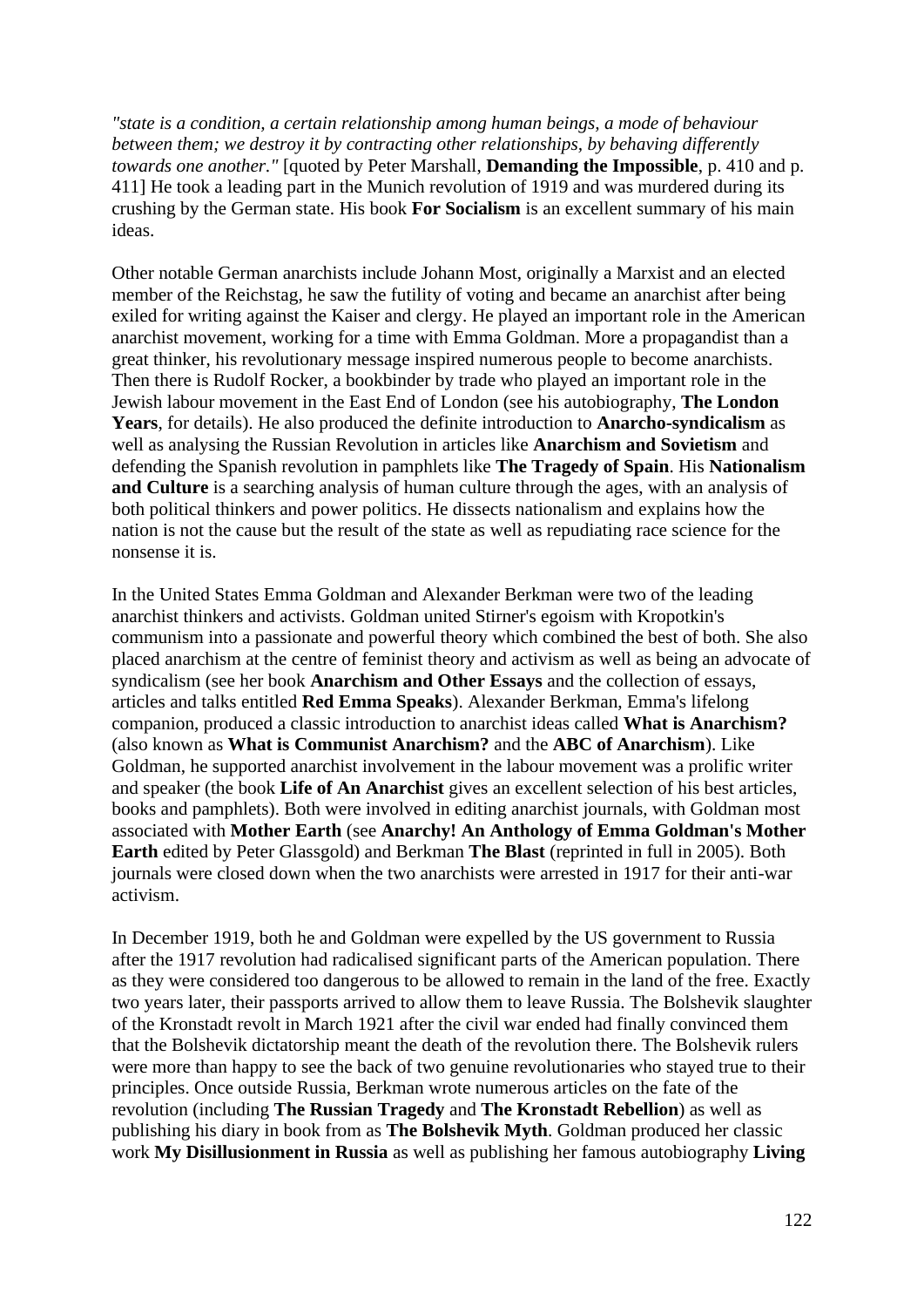**My Life**. She also found time to refute Trotsky's lies about the Kronstadt rebellion in **Trotsky Protests Too Much**.

As well as Berkman and Goldman, the United States also produced other notable activists and thinkers. Voltairine de Cleyre played an important role in the US anarchist movement, enriching both US and international anarchist theory with her articles, poems and speeches. Her work includes such classics as **Anarchism and American Traditions**, **Direct Action**, **Sex Slavery** and **The Dominant Idea**. These are included, along with other articles and some of her famous poems, in **The Voltairine de Cleyre Reader**. These and other important essays are included in **Exquisite Rebel**, another anthology of her writings, while Eugenia C. Delamotte's **Gates of Freedom** provides an excellent overview of her life and ideas as well as selections from her works. In addition, the book **Anarchy! An Anthology of Emma Goldman's Mother Earth** contains a good selection of her writings as well as other anarchists active at the time. Also of interest is the collection of the speeches she made to mark the state murder of the Chicago Martyrs in 1886 (see **the First Mayday: The Haymarket Speeches 1895-1910**). Every November the 11th, except when illness made it impossible, she spoke in their memory. For those interested in the ideas of that previous generation of anarchists which the Chicago Martyrs represented, Albert Parsons' **Anarchism: Its Philosophy and Scientific Basis** is essential reading. His wife, Lucy Parsons, was also an outstanding anarchist activist from the 1870s until her death in 1942 and selections of her writings and speeches can be found in the book **Freedom, Equality & Solidarity** (edited by Gale Ahrens).

Elsewhere in the Americas, Ricardo Flores Magon helped lay the ground for the Mexican revolution of 1910 by founding the (strangely named) **Mexican Liberal Party** in 1905 which organised two unsuccessful uprising against the Diaz dictatorship in 1906 and 1908. Through his paper **Tierra y Libertad** (*"Land and Liberty"*) he influenced the developing labour movement as well as Zapata's peasant army. He continually stressed the need to turn the revolution into a **social** revolution which will *"give the lands to the people"* as well as *"possession of the factories, mines, etc."* Only this would ensure that the people *"will not be deceived."* Talking of the Agrarians (the Zapatista army), Ricardo's brother Enrique he notes that they *"are more or less inclined towards anarchism"* and they can work together because both are *"direct actionists"* and *"they act perfectly revolutionary. They go after the rich, the authorities and the priestcraft"* and have *"burnt to ashes private property deeds as well as all official records"* as well as having *"thrown down the fences that marked private properties."* Thus the anarchists *"propagate our principles"* while the Zapatista's *"put them into practice."* [quoted by David Poole, **Land and Liberty**, p. 17 and p. 25] Ricardo died as a political prisoner in an American jail and is, ironically, considered a hero of the revolution by the Mexican state. A substantial collection of his writings are available in the book **Dreams of Freedom** (which includes an impressive biographical essay which discusses his influence as well as placing his work in historical context).

Italy, with its strong and dynamic anarchist movement, has produced some of the best anarchist writers. Errico Malatesta spent over 50 years fighting for anarchism across the world and his writings are amongst the best in anarchist theory. For those interested in his practical and inspiring ideas then his short pamphlet **Anarchy** cannot be beaten. Collections of his articles can be found in **The Anarchist Revolution** and **Errico Malatesta: His Life and Ideas**, both edited by Vernon Richards. A favourite writing technique was the use of dialogues, such as **At the Cafe: Conversations on Anarchism**. These, using the conversations he had with non-anarchists as their basis, explained anarchist ideas in a clear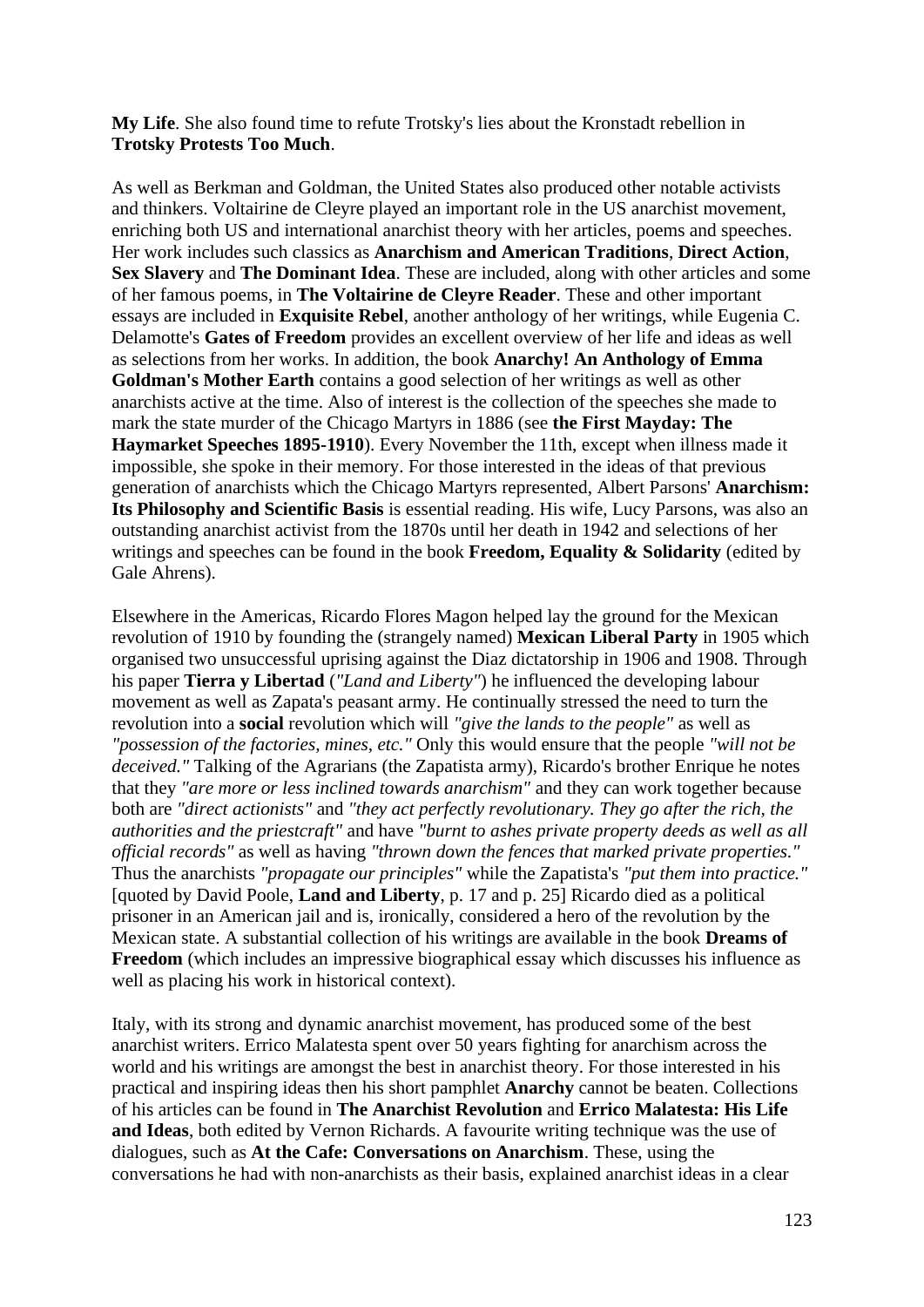and down to Earth manner. Another dialogue, **Fra Contadini: A Dialogue on Anarchy**, was translated into many languages, with 100,000 copies printed in Italy in 1920 when the revolution Malatesta had fought for all his life looked likely. At this time Malatesta edited **Umanita Nova** (the first Italian daily anarchist paper, it soon gained a circulation of 50 000) as well as writing the programme for the **Unione Anarchica Italiana**, a national anarchist organisation of some 20 000. For his activities during the factory occupations he was arrested at the age of 67 along with 80 other anarchists activists. Other Italian anarchists of note include Malatesta's friend Luigi Fabbri (sadly little of his work has been translated into English bar **Bourgeois Influences on Anarchism** and **Anarchy and 'Scientific' Communism**) Luigi Galleani produced a very powerful anti-organisational anarchistcommunism which proclaimed (in **The End of Anarchism?**) that *"Communism is simply the economic foundation by which the individual has the opportunity to regulate himself and carry out his functions."* Camillo Berneri, before being murdered by the Communists during the Spanish Revolution, continued the fine tradition of critical, practical anarchism associated with Italian anarchism. His study of Kropotkin's federalist ideas is a classic (**Peter Kropotkin: His Federalist Ideas**). His daughter Marie-Louise Berneri, before her tragic early death, contributed to the British anarchist press (see her **Neither East Nor West: Selected Writings 1939-48** and **Journey Through Utopia**).

In Japan, Hatta Shuzo developed Kropotkin's communist-anarchism in new directions between the world wars. Called "true anarchism," he created an anarchism which was a concrete alternative to the mainly peasant country he and thousands of his comrades were active in. While rejecting certain aspects of syndicalism, they organised workers into unions as well as working with the peasantry for the *"foundation stones on which to build the new society that we long for are none other than the awakening of the tenant farmers"* who *"account for a majority of the population."* Their new society was based on decentralised communes which combined industry and agriculture for, as one of Hatta's comrade's put it, *"the village will cease to be a mere communist agricultural village and become a cooperative society which is a fusion of agriculture and industry."* Hatta rejected the idea that they sought to go back to an ideal past, stating that the anarchists were *"completely opposite to the medievalists. We seek to use machines as means of production and, indeed, hope for the invention of yet more ingenious machines."* [quoted by John Crump, **Hatta Shuzo and Pure Anarchism in Interwar Japan**, p. 122-3, and p. 144]

As far as individualist anarchism goes, the undoubted "pope" was Benjamin Tucker. Tucker, in his **Instead of Book**, used his intellect and wit to attack all who he considered enemies of freedom (mostly capitalists, but also a few social anarchists as well! For example, Tucker excommunicated Kropotkin and the other communist-anarchists from anarchism. Kropotkin did not return the favour). Tucker built on the such notable thinkers as Josiah Warren, Lysander Spooner, Stephen Pearl Andrews and William B. Greene, adapting Proudhon's mutualism to the conditions of pre-capitalist America (see Rudolf Rocker's **Pioneers of American Freedom** for details). Defending the worker, artisan and small-scale farmer from a state intent on building capitalism by means of state intervention, Tucker argued that capitalist exploitation would be abolished by creating a totally free non-capitalist market in which the four state monopolies used to create capitalism would be struck down by means of mutual banking and *"occupancy and use"* land and resource rights. Placing himself firmly in the socialist camp, he recognised (like Proudhon) that all non-labour income was theft and so opposed profit, rent and interest. he translated Proudhon's **What is Property** and **System of Economical Contradictions** as well as Bakunin's **God and the State**. Tucker's compatriot, Joseph Labadie was an active trade unionist as well as contributor to Tucker's paper **Liberty**.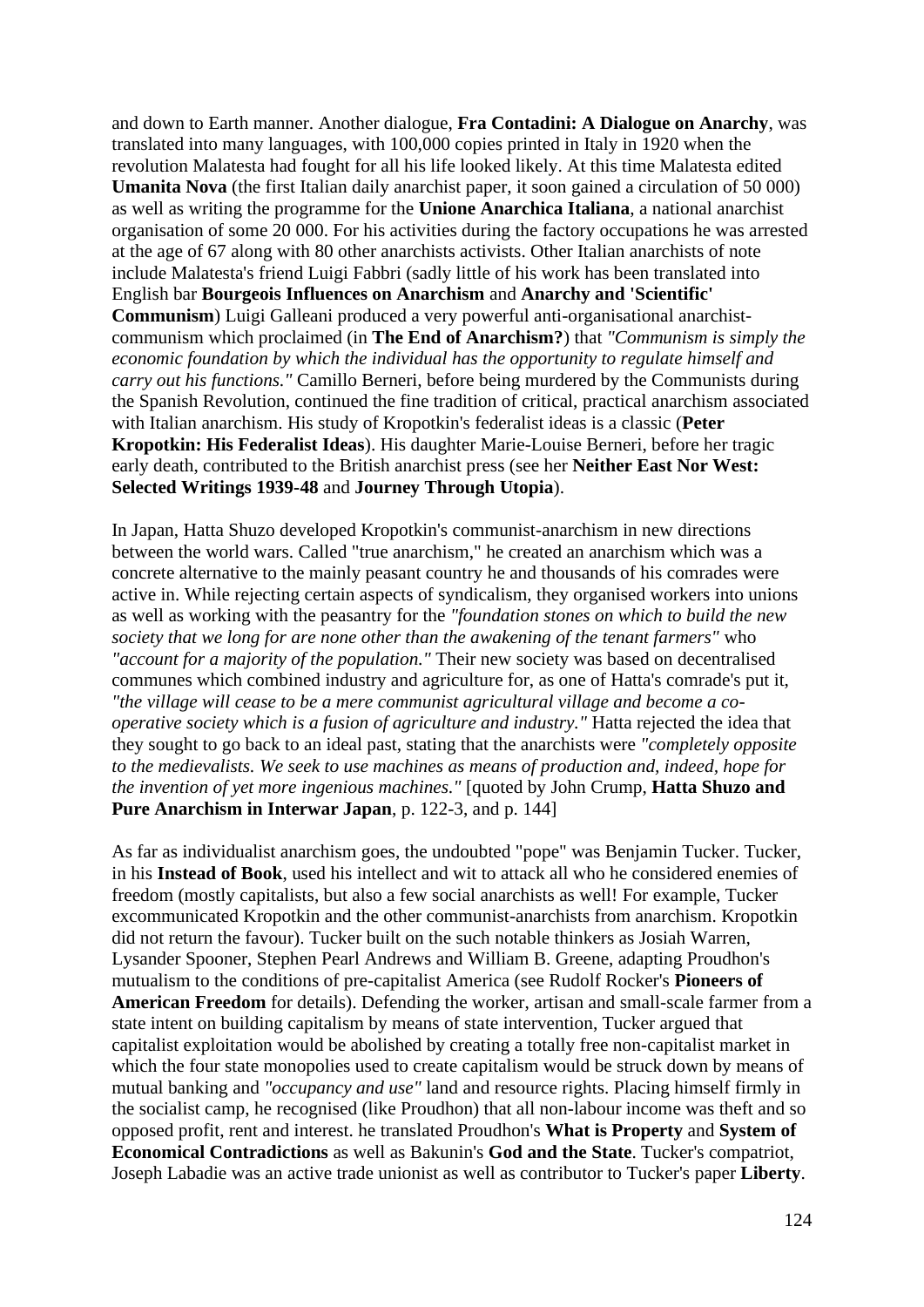His son, Lawrence Labadie carried the individualist-anarchist torch after Tucker's death, believing that *"that freedom in every walk of life is the greatest possible means of elevating the human race to happier conditions."*

Undoubtedly the Russian Leo Tolstoy is the most famous writer associated with religious anarchism and has had the greatest impact in spreading the spiritual and pacifistic ideas associated with that tendency. Influencing such notable people as Gandhi and the *Catholic Worker Group* around Dorothy Day, Tolstoy presented a radical interpretation of Christianity which stressed individual responsibility and freedom above the mindless authoritarianism and hierarchy which marks so much of mainstream Christianity. Tolstoy's works, like those of that other radical libertarian Christian William Blake, have inspired many Christians towards a libertarian vision of Jesus' message which has been hidden by the mainstream churches. Thus Christian Anarchism maintains, along with Tolstoy, that *"Christianity in its true sense puts an end to government"* (see, for example, Tolstoy's **The Kingdom of God is within you** and Peter Marshall's **William Blake: Visionary Anarchist**).

More recently, Noam Chomsky (in such works as **Deterring Democracy**, **Necessary Illusions**, **World Orders, Old and New**, **Rogue States**, **Hegemony or Survival** and many others) and Murray Bookchin (**Post-Scarcity Anarchism**, **The Ecology of Freedom**, **Towards an Ecological Society**, and **Remaking Society**, among others) have kept the social anarchist movement at the front of political theory and analysis. Bookchin's work has placed anarchism at the centre of green thought and has been a constant threat to those wishing to mystify or corrupt the movement to create an ecological society. **The Murray Bookchin Reader** contains a representative selection of his writings. Sadly, a few years before his death Bookchin distanced himself from the anarchism he spent nearly four decades advocating (although he remained a libertarian socialist to the end). Chomsky's well documented critiques of U.S. imperialism and how the media operates are his most famous works, but he has also written extensively about the anarchist tradition and its ideas, most famously in his essays *"Notes on Anarchism"* (in **For Reasons of State**) and his defence of the anarchist social revolution against bourgeois historians in *"Objectivity and Liberal Scholarship"* (in **American Power and the New Mandarins**). These and others of his more explicitly anarchist essays and interviews can be found in the collection **Chomsky on Anarchism**. Other good sources for his anarchist ideas are **Radical Priorities**, **Language and Politics** and the pamphlet **Government in the Future**. Both **Understanding Power** and **The Chomsky Reader** are excellent introductions to his thought.

Britain has also seen an important series of anarchist thinkers. Hebert Read (probably the only anarchist to ever accept a knighthood!) wrote several works on anarchist philosophy and theory (see his **Anarchy and Order** compilation of essays). His anarchism flowered directly from his aesthetic concerns and he was a committed pacifist. As well as giving fresh insight and expression to the tradition themes of anarchism, he contributed regularly to the anarchist press (see the collection of articles **A One-Man Manifesto and other writings from Freedom Press**). Another pacifist anarchist was Alex Comfort. As well as writing the **Joy of Sex**, Comfort was an active pacifist and anarchist. He wrote particularly on pacifism, psychiatry and sexual politics from a libertarian perspective. His most famous anarchist book was **Authority and Delinquency** and a collection of his anarchist pamphlets and articles was published under the title **Writings against Power and Death**.

However, the most famous and influential British anarchist must be Colin Ward. He became an anarchist when stationed in Glasgow during the Second World War and came across the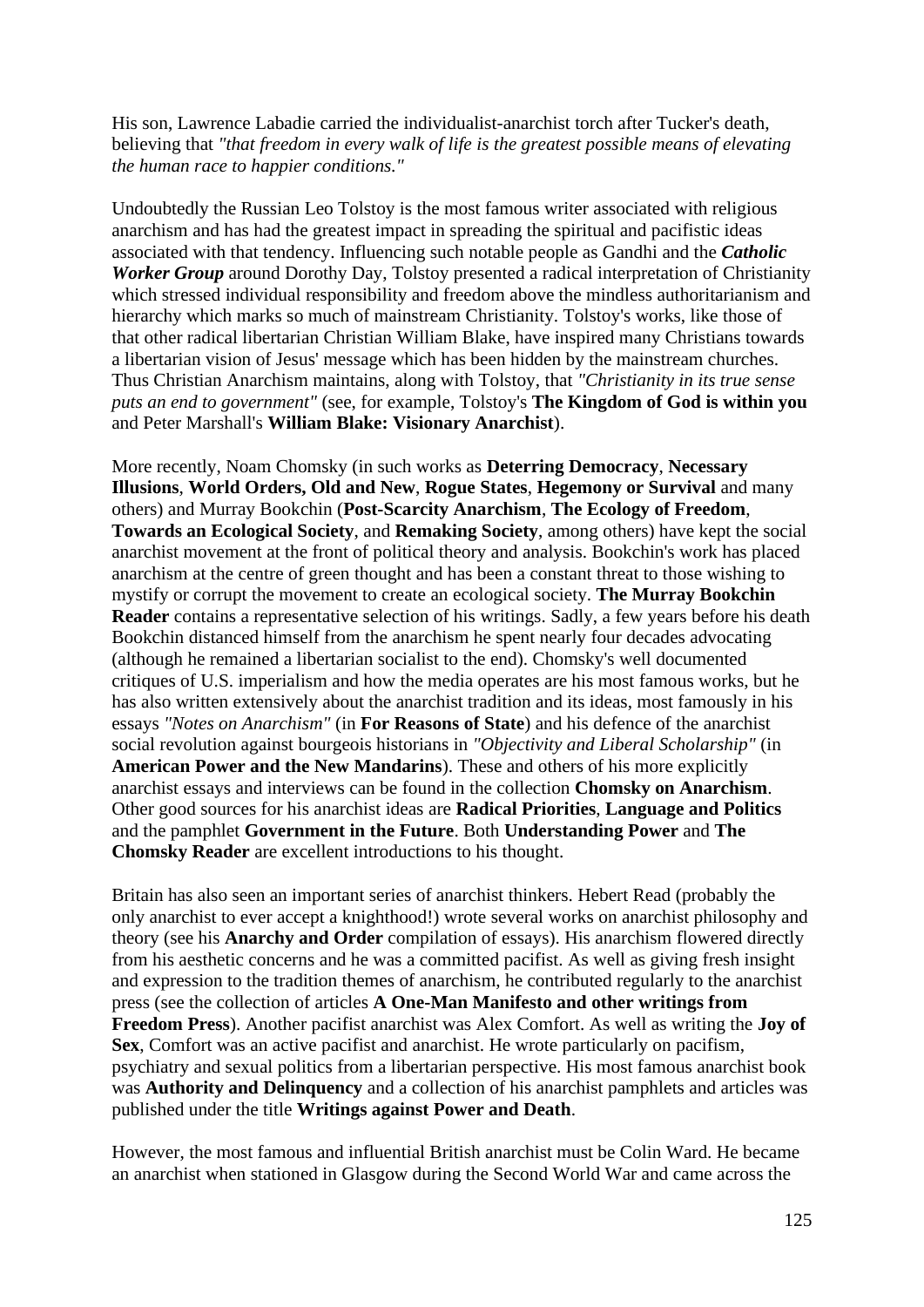local anarchist group there. Once an anarchist, he has contributed to the anarchist press extensively. As well as being an editor of **Freedom**, he also edited the influential monthly magazine **Anarchy** during the 1960s (a selection of articles picked by Ward can be found in the book **A Decade of Anarchy**). However, his most famous single book is **Anarchy in Action** where he has updated Kropotkin's **Mutual Aid** by uncovering and documenting the anarchistic nature of everyday life even within capitalism. His extensive writing on housing has emphasised the importance of collective self-help and social management of housing against the twin evils of privatisation and nationalisation (see, for example, his books **Talking Houses** and **Housing: An Anarchist Approach**). He has cast an anarchist eye on numerous other issues, including water use (Reflected in Water: A Crisis of Social Responsibility), transport (**Freedom to go: after the motor age**) and the welfare state (**Social Policy: an anarchist response**). His **Anarchism: A Very Short Introduction** is a good starting point for discovering anarchism and his particular perspective on it while **Talking Anarchy** provides an excellent overview of both his ideas and life. Lastly we must mention both Albert Meltzer and Nicolas Walter, both of whom contributed extensively to the anarchist press as well as writing two well known short introductions to anarchism (**Anarchism: Arguments for and against** and **About Anarchism**, respectively).

We could go on; there are many more writers we could mention. But besides these, there are the thousands of "ordinary" anarchist militants who have never written books but whose common sense and activism have encouraged the spirit of revolt within society and helped build the new world in the shell of the old. As Kropotkin put it, *"anarchism was born among the people; and it will continue to be full of life and creative power only as long as it remains a thing of the people."* [**Anarchism**, p. 146]

So we hope that this concentration on anarchist thinkers should not be taken to mean that there is some sort of division between activists and intellectuals in the movement. Far from it. Few anarchists are purely thinkers or activists. They are usually both. Kropotkin, for example, was jailed for his activism, as was Malatesta and Goldman. Makhno, most famous as an active participate in the Russian Revolution, also contributed theoretical articles to the anarchist press during and after it. The same can be said of Louise Michel, whose militant activities during the Paris Commune and in building the anarchist movement in France after it did not preclude her writing articles for the libertarian press. We are simply indicating key anarchists thinkers so that those interested can read about their ideas directly.

#### **A.4.1 Are there any thinkers close to anarchism?**

Yes. There are numerous thinkers who are close to anarchism. They come from both the liberal and socialist traditions. While this may be considered surprising, it is not. Anarchism has links with both ideologies. Obviously the individualist anarchists are closest to the liberal tradition while social anarchists are closest to the socialist.

Indeed, as Nicholas Walter put it, *"Anarchism can be seen as a development from either liberalism or socialism, or from both liberalism and socialism. Like liberals, anarchists want freedom; like socialists, anarchists want equality."* However, *"anarchism is not just a mixture of liberalism and socialism . . . we differ fundamentally from them."* [**About Anarchism**, p. 29 and p. 31] In this he echoes Rocker's comments in **Anarcho-Syndicalism**. And this can be a useful tool for seeing the links between anarchism and other theories however it must be stressed that anarchism offers an *anarchist* critique of both liberalism and socialism and we should not submerge the uniqueness of anarchism into other philosophies.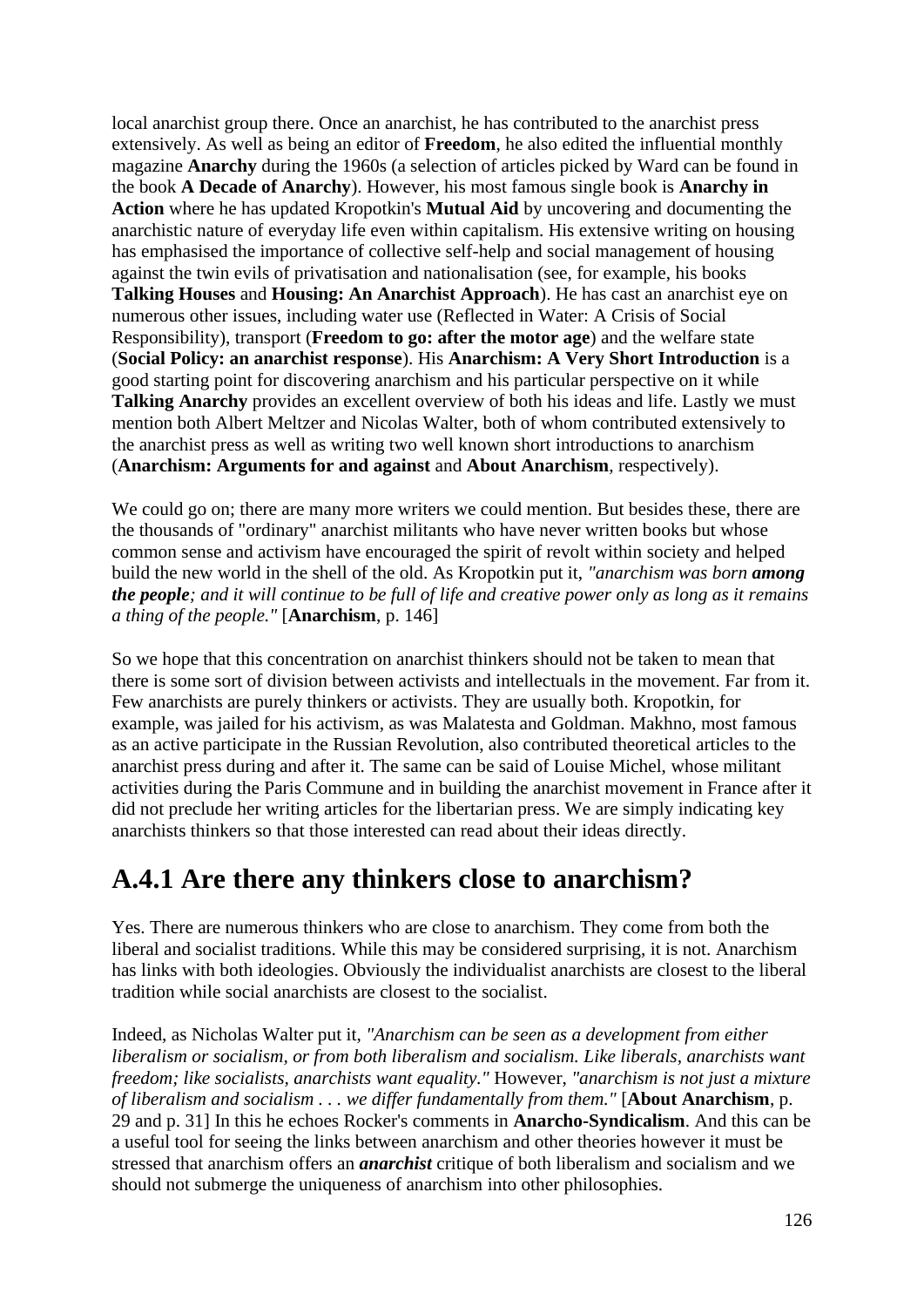[Section A.4.2](sectionA.html#seca42) discusses liberal thinkers who are close to anarchism, while [section A.4.3](sectionA.html#seca43) highlights those socialists who are close to anarchism. There are even Marxists who inject libertarian ideas into their politics and these are discussed in [section A.4.4.](sectionA.html#seca44) And, of course, there are thinkers who cannot be so easily categorised and will be discussed here.

Economist David Ellerman has produced an impressive body of work arguing for workplace democracy. Explicitly linking his ideas the early British Ricardian socialists and Proudhon, in such works as **The Democratic Worker-Owned Firm** and **Property and Contract in Economics** he has presented both a rights based and labour-property based defence of selfmanagement against capitalism. He argues that *"[t]oday's economic democrats are the new abolitionists trying to abolish the whole institution of renting people in favour of democratic self-management in the workplace"* for his *"critique is not new; it was developed in the Enlightenment doctrine of inalienable rights. It was applied by abolitionists against the voluntary self-enslavement contract and by political democrats against the voluntary contraction defence of non-democratic government."* [**The Democratic Worker-Owned Firm**, p. 210] Anyone, like anarchists, interested in producer co-operatives as alternatives to wage slavery will find his work of immense interest.

Ellerman is not the only person to stress the benefits of co-operation. Alfie Kohn's important work on the benefits of co-operation builds upon Kropotkin's studies of mutual aid and is, consequently, of interest to social anarchists. In **No Contest: the case against competition** and **Punished by Rewards**, Kohn discusses (with extensive empirical evidence) the failings and negative impact of competition on those subject to it. He addresses both economic and social issues in his works and shows that competition is not what it is cracked up to be.

Within feminist theory, Carole Pateman is the most obvious libertarian influenced thinker. Independently of Ellerman, Pateman has produced a powerful argument for self-managed association in both the workplace and society as a whole. Building upon a libertarian analysis of Rousseau's arguments, her analysis of contract theory is ground breaking. If a theme has to be ascribed to Pateman's work it could be freedom and what it means to be free. For her, freedom can only be viewed as self-determination and, consequently, the absence of subordination. Consequently, she has advocated a participatory form of democracy from her first major work, **Participation and Democratic Theory** onwards. In that book, a pioneering study of in participatory democracy, she exposed the limitations of liberal democratic theory, analysed the works of Rousseau, Mill and Cole and presented empirical evidence on the benefits of participation on the individuals involved.

In the **Problem of Political Obligation**, Pateman discusses the "liberal" arguments on freedom and finds them wanting. For the liberal, a person must consent to be ruled by another but this opens up the "problem" that they might not consent and, indeed, may never have consented. Thus the liberal state would lack a justification. She deepens her analysis to question why freedom should be equated to consenting to be ruled and proposed a participatory democratic theory in which people collectively make their own decisions (a self-assumed obligation to your fellow citizens rather to a state). In discussing Kropotkin, she showed her awareness of the social anarchist tradition to which her own theory is obviously related.

Pateman builds on this analysis in her **The Sexual Contract**, where she dissects the sexism of classical liberal and democratic theory. She analyses the weakness of what calls 'contractarian' theory (classical liberalism and right-wing "libertarianism") and shows how it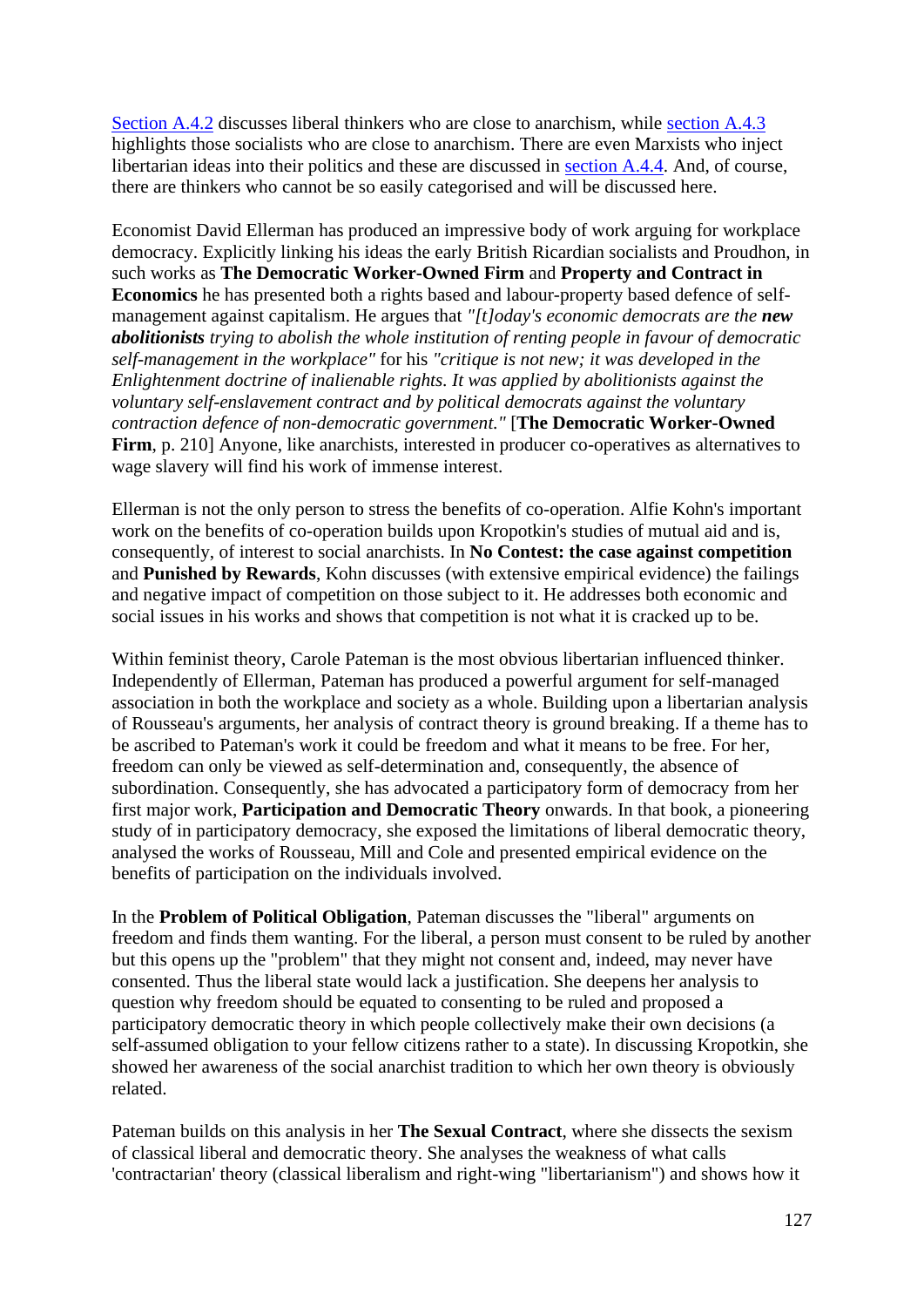leads not to free associations of self-governing individuals but rather social relationships based on authority, hierarchy and power in which a few rule the many. Her analysis of the state, marriage and wage labour are profoundly libertarian, showing that freedom must mean more than consenting to be ruled. This is the paradox of capitalist liberal, for a person is assumed to be free in order to consent to a contract but once within it they face the reality subordination to another's decisions (see [section A.4.2](sectionA.html#seca42) for further discussion).

Her ideas challenge some of Western culture's core beliefs about individual freedom and her critiques of the major Enlightenment political philosophers are powerful and convincing. Implicit is a critique not just of the conservative and liberal tradition, but of the patriarchy and hierarchy contained within the Left as well. As well as these works, a collection of her essays is available called **The Disorder of Women**.

Within the so-called "anti-globalisation" movement Naomi Klein shows an awareness of libertarian ideas and her own work has a libertarian thrust to it (we call it "so-called" as its members are internationalists, seeking a globalisation from below not one imposed from above by and for a few). She first came to attention as the author of **No Logo**, which charts the growth of consumer capitalism, exposing the dark reality behind the glossy brands of capitalism and, more importantly, highlighting the resistance to it. No distant academic, she is an active participant in the movement she reports on in **Fences and Windows**, a collection of essays on globalisation, its consequences and the wave of protests against it.

Klein's articles are well written and engaging, covering the reality of modern capitalism, the gap, as she puts it, *"between rich and power but also between rhetoric and reality, between what is said and what is done. Between the promise of globalisation and its real effects."* She shows how we live in a world where the market (i.e. capital) is made "freer" while people suffer increased state power and repression. How an unelected Argentine President labels that country's popular assemblies *"antidemocratic."* How rhetoric about liberty is used as a tool to defend and increase private power (as she reminds us, *"always missing from [the globalisation] discussion is the issue of power. So many of the debates that we have about globalisation theory are actually about power: who holds it, who is exercising it and who is disguising it, pretending it no longer matters"*). [**Fences and Windows**, pp 83-4 and p. 83]

And how people across the world are resisting. As she puts it, *"many [in the movement] are tired of being spoken for and about. They are demanding a more direct form of political participation."* She reports on a movement which she is part of, one which aims for a globalisation from below, one *"founded on principles of transparency, accountability and self-determination, one that frees people instead of liberating capital."* This means being against a *"corporate-driven globalisation . . . that is centralising power and wealth into fewer and fewer hands"* while presenting an alternative which is about *"decentralising power and building community-based decision-making potential -- whether through unions, neighbourhoods, farms, villages, anarchist collectives or aboriginal self-government."* All strong anarchist principles and, like anarchists, she wants people to manage their own affairs and chronicles attempts around the world to do just that (many of which, as Klein notes, are anarchists or influenced by anarchist ideas, sometimes knowing, sometimes not). [**Op. Cit.**, p. 77, p. 79 and p. 16]

While not an anarchist, she is aware that real change comes from below, by the self-activity of working class people fighting for a better world. Decentralisation of power is a key idea in the book. As she puts it, the *"goal"* of the social movements she describes is *"not to take*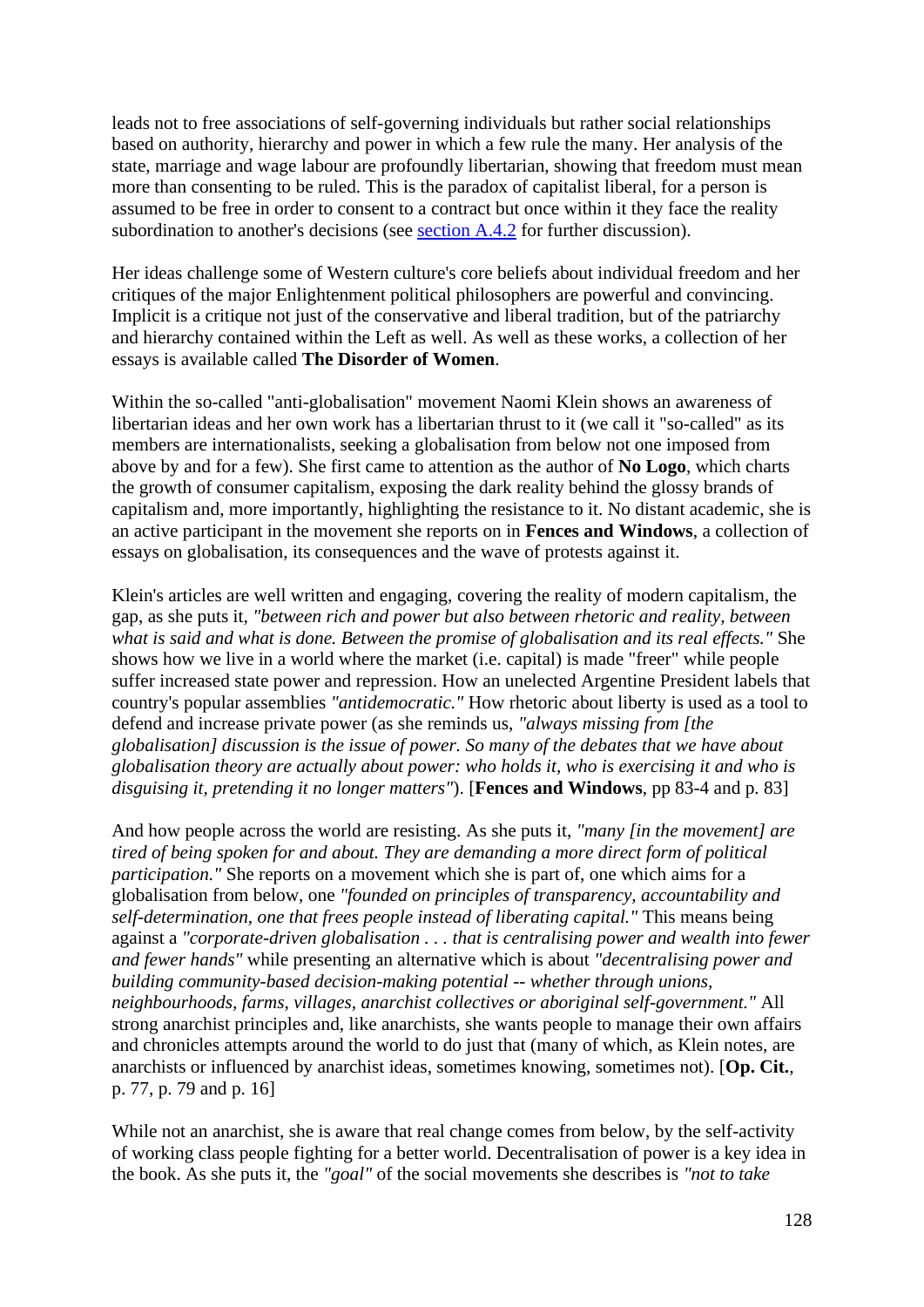*power for themselves but to challenge power centralisation on principle"* and so creating *"a new culture of vibrant direct democracy . . . one that is fuelled and strengthened by direct participation."* She does not urge the movement to invest itself with new leaders and neither does she (like the Left) think that electing a few leaders to make decisions for us equals "democracy" (*"the goal is not better faraway rules and rulers but close-up democracy on the ground"*). Klein, therefore, gets to the heart of the matter. Real social change is based on empowering the grassroots, *"the desire for self-determination, economic sustainability and participatory democracy."* Given this, Klein has presented libertarian ideas to a wide audience. [**Op. Cit.**, p. xxvi, p. xxvi-xxvii, p. 245 and p. 233]

Other notable libertarian thinkers include Henry D. Thoreau, Albert Camus, Aldous Huxley, Lewis Mumford, Lewis Mumford and Oscar Wilde. Thus there are numerous thinkers who approach anarchist conclusions and who discuss subjects of interest to libertarians. As Kropotkin noted a hundred years ago, these kinds of writers *"are full of ideas which show how closely anarchism is interwoven with the work that is going on in modern thought in the same direction of enfranchisement of man from the bonds of the state as well as from those of capitalism."* [**Anarchism**, p. 300] The only change since then is that more names can be added to the list.

Peter Marshall discusses the ideas of most, but not all, of the non-anarchist libertarians we mention in this and subsequent sections in his book history of anarchism, **Demanding the Impossible**. Clifford Harper's **Anarchy: A Graphic Guide** is also a useful guide for finding out more.

#### **A.4.2 Are there any liberal thinkers close to anarchism?**

As noted in the [last section,](sectionA.html#seca41) there are thinkers in both the liberal and socialist traditions who approach anarchist theory and ideals. This understandable as anarchism shares certain ideas and ideals with both.

However, as will become clear in sections [A.4.3](sectionA.html#seca43) and [A.4.4,](sectionA.html#seca44) anarchism shares most common ground with the socialist tradition it is a part of. This is because classical liberalism is a profoundly elitist tradition. The works of Locke and the tradition he inspired aimed to justify hierarchy, state and private property. As Carole Pateman notes, *"Locke's state of nature, with its father-rulers and capitalist economy, would certainly not find favour with anarchists"* any more than his vision of the social contract and the liberal state it creates. A state, which as Pateman recounts, in which *"only males who own substantial amounts of material property are [the] politically relevant members of society"* and exists *"precisely to preserve the property relationships of the developing capitalist market economy, not to disturb them."* For the majority, the non-propertied, they expressed *"tacit consent"* to be ruled by the few by *"choosing to remain within the one's country of birth when reaching adulthood."* [**The Problem of Political Obligation**, p. 141, p. 71, p. 78 and p. 73]

Thus anarchism is at odds with what can be called the pro-capitalist liberal tradition which, flowing from Locke, builds upon his rationales for hierarchy. As David Ellerman notes, *"there is a whole liberal tradition of apologising for non-democratic government based on consent -- on a voluntary social contract alienating governing rights to a sovereign."* In economics, this is reflected in their support for wage labour and the capitalist autocracy it creates for the *"employment contract is the modern limited workplace version"* of such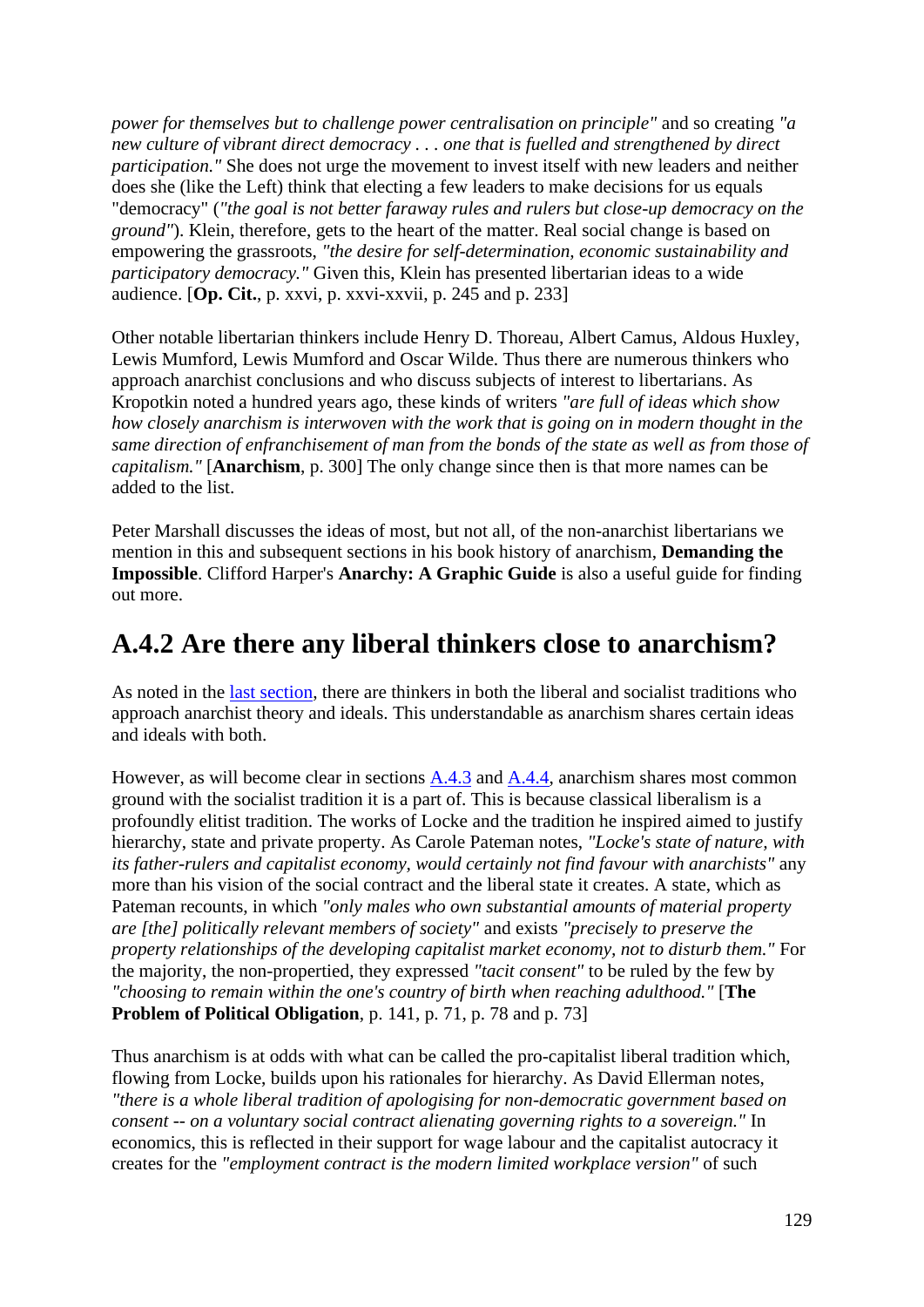contracts. [**The Democratic Worker-Owned Firm**, p. 210] This pro-capitalist liberalism essentially boils down to the liberty to pick a master or, if you are among the lucky few, to become a master yourself. The idea that freedom means self-determination for all at all times is alien to it. Rather it is based on the idea of "self-ownership," that you "own" yourself and your rights. Consequently, you can sell (alienate) your rights and liberty on the market. As we discuss in [section B.4,](sectionB.html#secb4) in practice this means that most people are subject to autocratic rule for most of their waking hours (whether in work or in marriage).

The modern equivalent of classical liberalism is the right-wing "libertarian" tradition associated with Milton Friedman, Robert Nozick, von Hayek and so forth. As they aim to reduce the state to simply the defender to private property and enforcer of the hierarchies that social institution creates, they can by no stretch of the imagination be considered near anarchism. What is called "liberalism" in, say, the United States is a more democratic liberal tradition and has, like anarchism, little in common with the shrill pro-capitalist defenders of the minimum state. While they may (sometimes) be happy to denounce the state's attacks on individual liberty, they are more than happy to defend the "freedom" of the property owner to impose exactly the same restrictions on those who use their land or capital.

Given that feudalism combined ownership and rulership, that the governance of people living on land was an attribute of the ownership of that land, it would be no exaggeration to say that the right-wing "libertarian" tradition is simply its modern (voluntary) form. It is no more libertarian than the feudal lords who combated the powers of the King in order to protect their power over their own land and serfs. As Chomsky notes, *"the 'libertarian' doctrines that are fashionable in the US and UK particularly . . . seem to me to reduce to advocacy of one or another form of illegitimate authority, quite often real tyranny."* [**Marxism, Anarchism, and Alternative Futures**, p. 777] Moreover, as Benjamin Tucker noted with regards their predecessors, while they are happy to attack any state regulation which benefits the many or limits their power, they are silent on the laws (and regulations and "rights") which benefit the few.

However there is another liberal tradition, one which is essentially pre-capitalist which has more in common with the aspirations of anarchism. As Chomsky put it:

*"These ideas [of anarchism] grow out the Enlightenment; their roots are in Rousseau's Discourse on Inequality, Humbolt's The Limits of State Action, Kant's insistence, in his defence of the French Revolution, that freedom is the precondition for acquiring the maturity for freedom, not a gift to be granted when such maturity is achieved . . . With the development of industrial capitalism, a new and unanticipated system of injustice, it is libertarian socialism that has preserved and extended the radical humanist message of the Enlightenment and the classical liberal ideals that were perverted into an ideology to sustain the emerging social order. In fact, on the very same assumptions that led classical liberalism to oppose the intervention of the state in social life, capitalist social relations are also intolerable. This is clear, for example, from the classic work of [Wilhelm von] Humboldt, The Limits of State Action, which anticipated and perhaps inspired [John Stuart] Mill . . . This classic of liberal thought, completed in 1792, is in its essence profoundly, though prematurely, anticapitalist. Its ideas must be attenuated beyond recognition to be transmuted into an ideology of industrial capitalism."* [*"Notes on Anarchism"*, **For Reasons of State**, p. 156]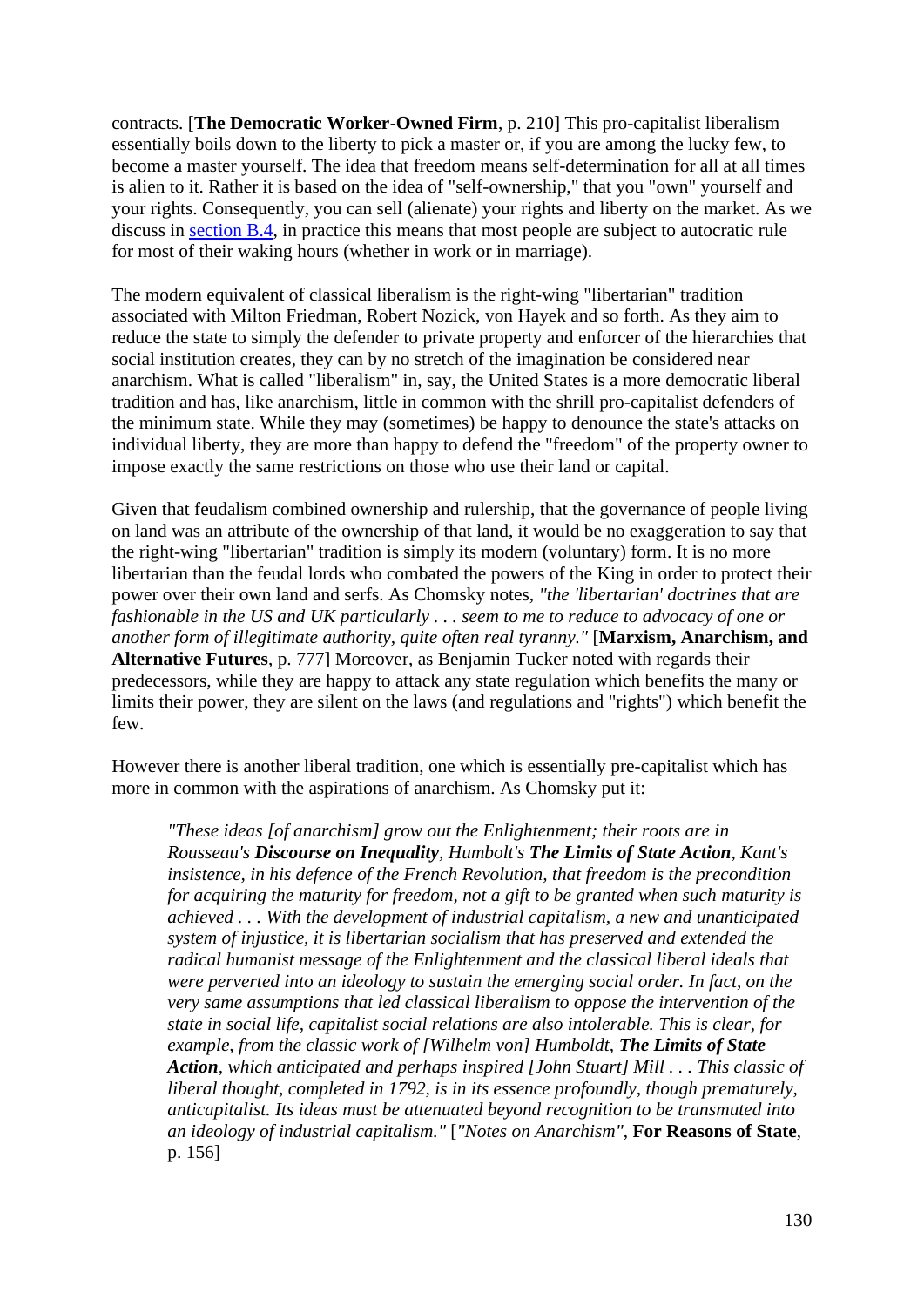Chomsky discusses this in more detail in his essay *"Language and Freedom"* (contained in both **Reason of State** and **The Chomsky Reader**). As well as Humbolt and Mill, such "precapitalist" liberals would include such radicals as Thomas Paine, who envisioned a society based on artisan and small farmers (i.e. a pre-capitalist economy) with a rough level of social equality and, of course, a minimal government. His ideas inspired working class radicals across the world and, as E.P. Thompson reminds us, Paine's **Rights of Man** was *"a foundation-text of the English [and Scottish] working-class movement."* While his ideas on government are *"close to a theory of anarchism,"* his reform proposals *"set a source towards the social legislation of the twentieth century."* [**The Making of the English Working Class**, p. 99, p. 101 and p. 102] His combination of concern for liberty and social justice places him close to anarchism.

Then there is Adam Smith. While the right (particularly elements of the "libertarian" right) claim him as a classic liberal, his ideas are more complex than that. For example, as Noam Chomsky points out, Smith advocated the free market because *"it would lead to perfect equality, equality of condition, not just equality of opportunity."* [**Class Warfare**, p. 124] As Smith himself put it, *"in a society where things were left to follow their natural course, where there is perfect liberty"* it would mean that *"advantages would soon return to the level of other employments"* and so *"the different employments of labour and stock must . . . be either perfectly equal or continually tending to equality."* Nor did he oppose state intervention or state aid for the working classes. For example, he advocated public education to counter the negative effects of the division of labour. Moreover, he was against state intervention because whenever *"a legislature attempts to regulate differences between masters and their workmen, its counsellors are always the masters. When regulation, therefore, is in favour of the workmen, it is always just and equitable; but it is otherwise when in favour of the masters."* He notes how *"the law"* would *"punish"* workers' combinations *"very severely"* while ignoring the masters' combinations (*"if it dealt impartially, it would treat the masters in the same manner"*). [**The Wealth of Nations**, p. 88 and p. 129] Thus state intervention was to be opposed in general because the state was run by the few for the few, which would make state intervention benefit the few, not the many. It is doubtful Smith would have left his ideas on laissez-faire unchanged if he had lived to see the development of corporate capitalism. It is this critical edge of Smith's work are conveniently ignored by those claiming him for the classical liberal tradition.

Smith, argues Chomsky, was *"a pre-capitalist and anti-capitalist person with roots in the Enlightenment."* Yes, he argues, *"the classical liberals, the [Thomas] Jeffersons and the Smiths, were opposing the concentrations of power that they saw around them . . . They didn't see other forms of concentration of power which only developed later. When they did see them, they didn't like them. Jefferson was a good example. He was strongly opposed to the concentrations of power that he saw developing, and warned that the banking institutions and the industrial corporations which were barely coming into existence in his day would destroy the achievements of the Revolution."* [**Op. Cit.**, p. 125]

As Murray Bookchin notes, Jefferson *"is most clearly identified in the early history of the United States with the political demands and interests of the independent farmer-proprietor."* [**The Third Revolution**, vol. 1, pp. 188-9] In other words, with pre-capitalist economic forms. We also find Jefferson contrasting the *"aristocrats"* and the *"democrats."* The former are *"those who fear and distrust the people, and wish to draw all powers from them into the hands of the higher classes."* The democrats *"identify with the people, have confidence in them, cherish and consider them as the honest & safe . . . depository of the public interest,"* if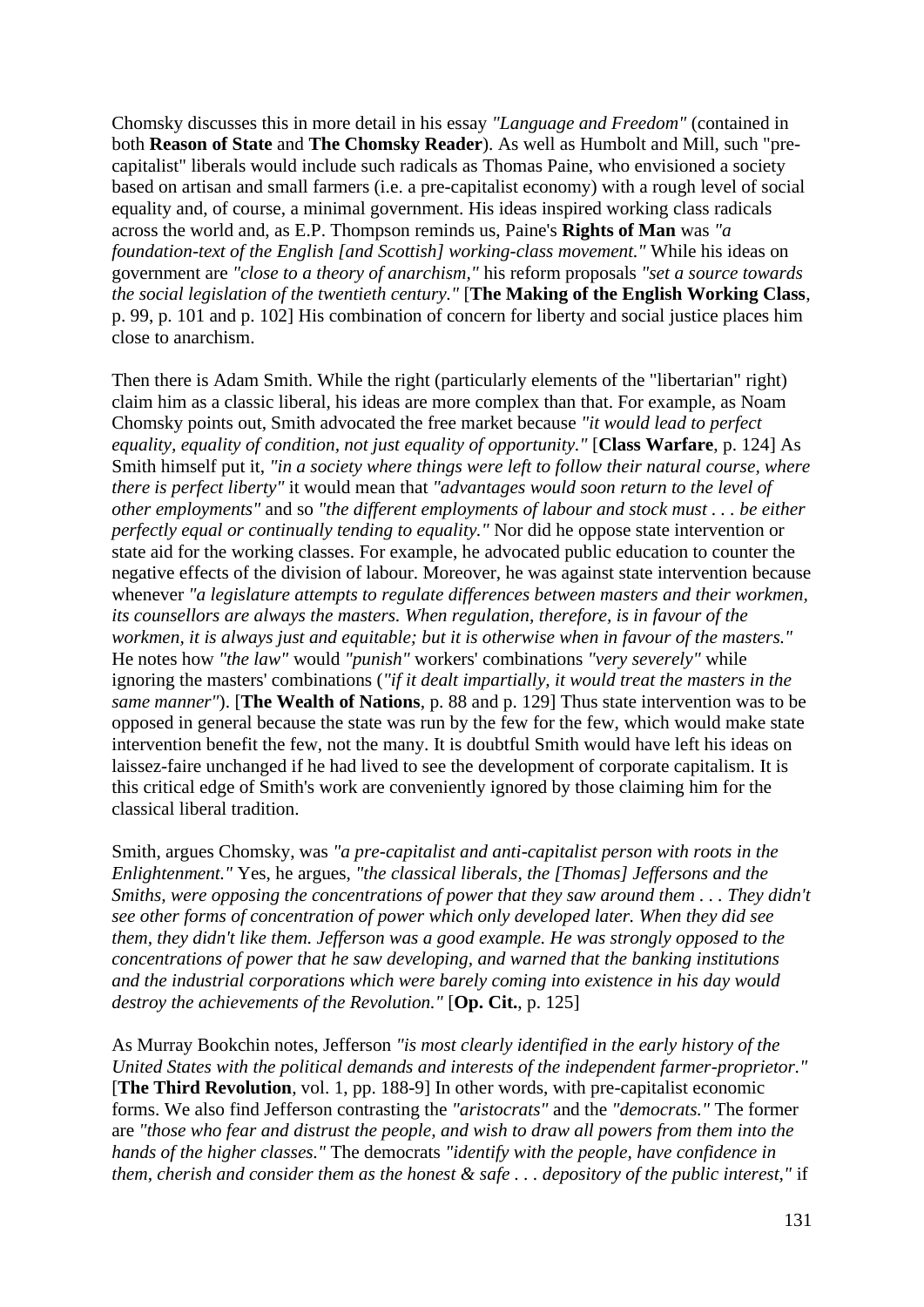not always *"the most wise."* [quoted by Chomsky, **Powers and Prospects**, p. 88] As Chomsky notes, the *"aristocrats"* were *"the advocates of the rising capitalist state, which Jefferson regarded with dismay, recognising the obvious contradiction between democracy and the capitalism."* [**Op. Cit.**, p. 88] Claudio J. Katz's essay on *"Thomas Jefferson's Liberal Anticapitalism"* usefully explores these issues. [**American Journal of Political Science**, vol. 47, No. 1 (Jan, 2003), pp. 1-17]

Jefferson even went so far as to argue that *"a little rebellion now and then is a good thing . . . It is a medicine necessary for the sound health of government . . . The tree of liberty must be refreshed from time to time with the blood of patriots and tyrants."* [quoted by Howard Zinn, **A People's History of the United States**, p. 94] However, his libertarian credentials are damaged by him being both a President of the United States and a slave owner but compared to the other "founding fathers" of the American state, his liberalism is of a democratic form. As Chomsky reminds us, *"all the Founding Fathers hated democracy -- Thomas Jefferson was a partial exception, but only partial."* The American state, as a classical liberal state, was designed (to quote James Madison) *"to protect the minority of the opulent from the majority."* Or, to repeat John Jay's principle, the *"people who own the country ought to govern it."* [**Understanding Power**, p. 315] If American is a (formally) democracy rather than an oligarchy, it is in spite of rather than because of classical liberalism.

Then there is John Stuart Mill who recognised the fundamental contradiction in classical liberalism. How can an ideology which proclaims itself for individual liberty support institutions which systematically nullify that liberty in practice? For this reason Mill attacked patriarchal marriage, arguing that marriage must be a voluntary association between equals, with *"sympathy in equality . . . living together in love, without power on one side or obedience on the other."* Rejecting the idea that there had to be *"an absolute master"* in any association, he pointed out that in *"partnership in business . . . it is not found or thought necessary to enact that in every partnership, one partner shall have entire control over the concern, and the others shall be bound to obey his rule."* [*"The Subjection of Women,"* quoted by Susan L. Brown, **The Politics of Individualism**, pp. 45-6]

Yet his own example showed the flaw in liberal support for capitalism, for the employee *is* subject to a relationship in which power accrues to one party and obedience to another. Unsurprisingly, therefore, he argued that the *"form of association . . . which is mankind continue to improve, must be expected in the end to predominate, is not that which can exist between a capitalist as chief, and workpeople without a voice in management, but the association of the labourers themselves on terms of equality, collectively owning the capital . . . and working under managers elected and removable by themselves."* [**The Principles of Political Economy**, p. 147] Autocratic management during working hours is hardly compatible with Mill's maxim that *"[o]ver himself, over his own body and mind, the individual is sovereign."* Mill's opposition to centralised government and wage slavery brought his ideas closer to anarchism than most liberals, as did his comment that the *"social principle of the future"* was *"how to unite the greatest individual liberty of action with a common ownership in the raw materials of the globe, and equal participation of all in the benefits of combined labour."* [quoted by Peter Marshall, **Demanding the Impossible**, p. 164] His defence of individuality, **On Liberty**, is a classic, if flawed, work and his analysis of socialist tendencies (*"Chapters on Socialism"*) is worth reading for its evaluation of their pros and cons from a (democratic) liberal perspective.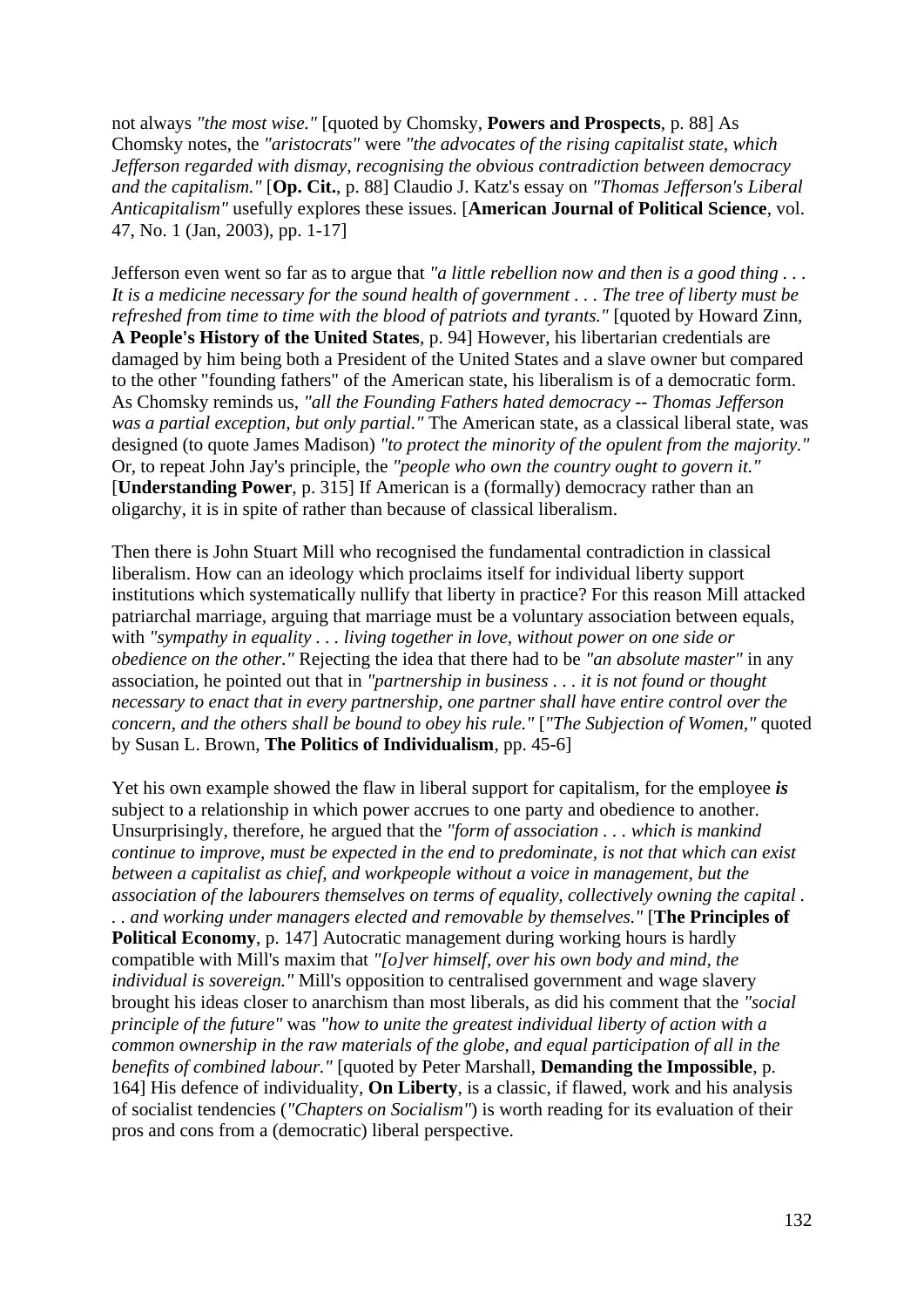Like Proudhon, Mill was a forerunner of modern-day market socialism and a firm supporter of decentralisation and social participation. This, argues Chomsky, is unsurprising for precapitalist classical liberal thought *"is opposed to state intervention in social life, as a consequence of deeper assumptions about the human need for liberty, diversity, and free association. On the same assumptions, capitalist relations of production, wage labour, competitiveness, the ideology of 'possessive individualism' -- all must be regarded as fundamentally antihuman. Libertarian socialism is properly to be regarded as the inheritor of the liberal ideals of the Enlightenment."* [*"Notes on Anarchism"*, **Op. Cit.**, p. 157]

Thus anarchism shares commonality with pre-capitalist and democratic liberal forms. The hopes of these liberals were shattered with the development of capitalism. To quote Rudolf Rocker's analysis:

*"Liberalism and Democracy were pre-eminently political concepts, and since the great majority of the original adherents of both maintained the right of ownership in the old sense, these had to renounce them both when economic development took a course which could not be practically reconciled with the original principles of Democracy, and still less with those of Liberalism. Democracy, with its motto of 'all citizens equal before the law,' and Liberalism with its 'right of man over his own person,' both shipwrecked on the realities of the capitalist economic form. So long as millions of human beings in every country had to sell their labour-power to a small minority of owners, and to sink into the most wretched misery if they could find no buyers, the so-called 'equality before the law' remains merely a pious fraud, since the laws are made by those who find themselves in possession of the social wealth. But in the same way there can also be no talk of a 'right over one's own person,' for that right ends when one is compelled to submit to the economic dictation of another if he does not want to starve."* [**Anarcho-Syndicalism**, p. 10]

#### **A.4.3 Are there any socialist thinkers close to anarchism?**

Anarchism developed in response to the development of capitalism and it is in the nonanarchist socialist tradition which anarchism finds most fellow travellers.

The earliest British socialists (the so-called Ricardian Socialists) following in the wake of Robert Owen held ideas which were similar to those of anarchists. For example, Thomas Hodgskin expounded ideas similar to Proudhon's mutualism while William Thompson developed a non-state, communal form of socialism based on *"communities of mutual cooperative"* which had similarities to anarcho-communism (Thompson had been a mutualist before becoming a communist in light of the problems even a non-capitalist market would have). John Francis Bray is also of interest, as is the radical agrarianist Thomas Spence who developed a communal form of land-based socialism which expounded many ideas usually associated with anarchism (see *"The Agrarian Socialism of Thomas Spence"* by Brian Morris in his book **Ecology and Anarchism**). Moreover, the early British trade union movement *"developed, stage by stage, a theory of syndicalism"* 40 years before Bakunin and the libertarian wing of the First International did. [E.P. Thompson, **The Making of the English Working Class**, p. 912] Noel Thompson's **The Real Rights of Man** is a good summary of all these thinkers and movements, as is E.P. Thompson's classic social history of working class life (and politics) of this period, **The Making of the English Working Class**.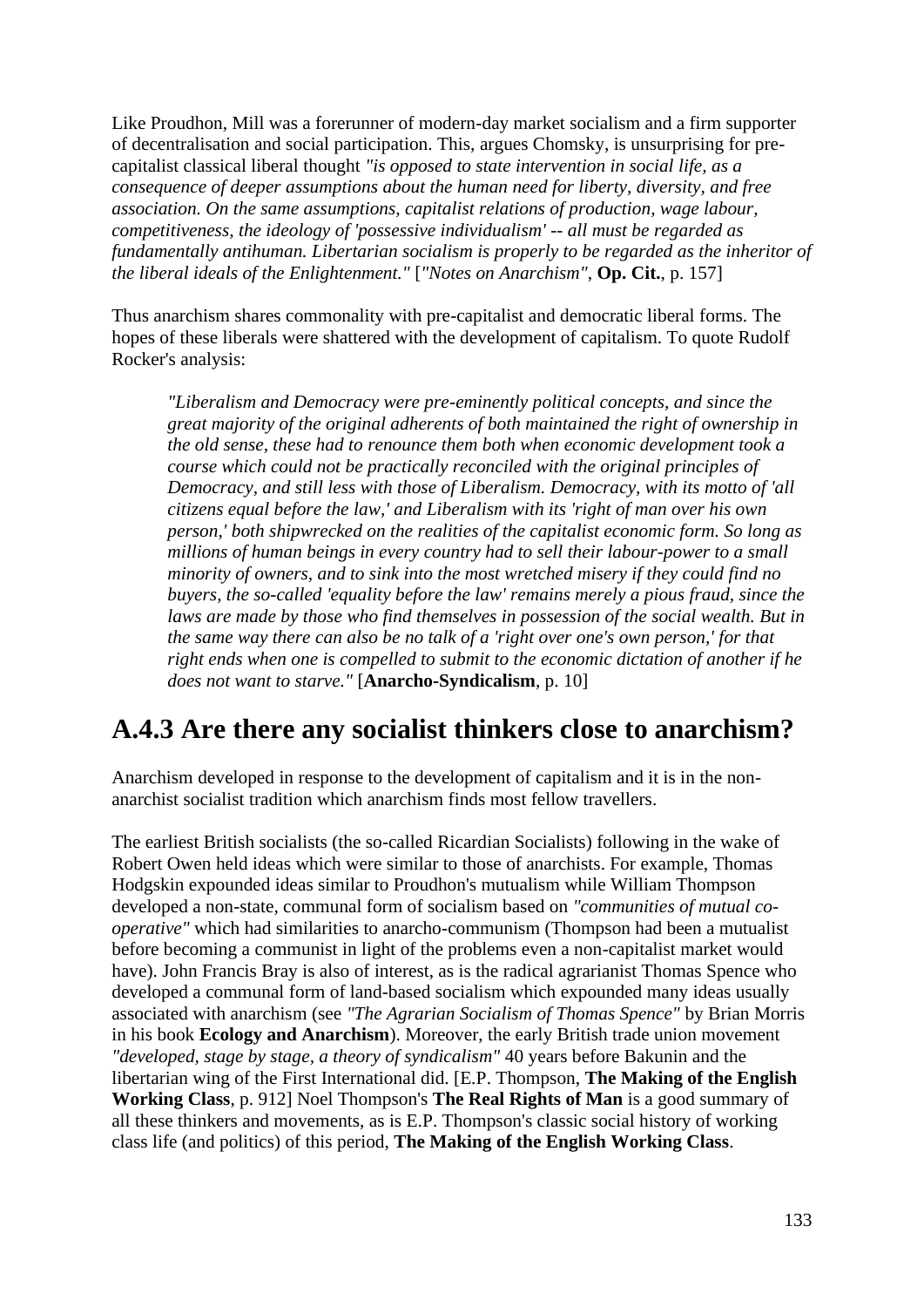Libertarian ideas did not die out in Britain in the 1840s. There was also the quasi-syndicalists of the Guild Socialists of the 1910s and 1920s who advocated a decentralised communal system with workers' control of industry. G.D.H. Cole's **Guild Socialism Restated** is the most famous work of this school, which also included author's S.G. Hobson and A.R. Orage (Geoffrey Osteregaard's **The Tradition of Workers' Control** provides an good summary of the ideas of Guild Socialism). Bertrand Russell, another supporter of Guild Socialism, was attracted to anarchist ideas and wrote an extremely informed and thoughtful discussion of anarchism, syndicalism and Marxism in his classic book **Roads to Freedom**.

While Russell was pessimistic about the possibility of anarchism in the near future, he felt it was *"the ultimate idea to which society should approximate."* As a Guild Socialist, he took it for granted that there could *"be no real freedom or democracy until the men who do the work in a business also control its management."* His vision of a good society is one any anarchist would support: *"a world in which the creative spirit is alive, in which life is an adventure full of joy and hope, based upon the impulse to construct than upon the desire to retain what we possess or to seize what is possessed by others. It must be a world in which affection has free play, in which love is purged of the instinct for domination, in which cruelty and envy have been dispelled by happiness and the unfettered development of all the instincts that build up life and fill it with mental delights."* [quoted by Noam Chomsky, **Problems of Knowledge and Freedom**, pp. 59-60, p. 61 and p. x] An informed and interesting writer on many subjects, his thought and social activism has influenced many other thinkers, including Noam Chomsky (whose **Problems of Knowledge and Freedom** is a wide ranging discussion on some of the topics Russell addressed).

Another important British libertarian socialist thinker and activist was William Morris. Morris, a friend of Kropotkin, was active in the **Socialist League** and led its antiparliamentarian wing. While stressing he was not an anarchist, there is little real difference between the ideas of Morris and most anarcho-communists (Morris said he was a communist and saw no need to append "anarchist" to it as, for him, communism was democratic and liberatory). A prominent member of the "Arts and Crafts" movement, Morris argued for humanising work and it was, to quoted the title of one of his most famous essays, as case of **Useful Work vrs Useless Toil**. His utopia novel **News from Nowhere** paints a compelling vision of a libertarian communist society where industrialisation has been replaced with a communal craft-based economy. It is a utopia which has long appealed to most social anarchists. For a discussion of Morris' ideas, placed in the context of his famous utopia, see **William Morris and News from Nowhere: A Vision for Our Time** (Stephen Coleman and Paddy O'Sullivan (eds.))

Also of note is the Greek thinker Cornelius Castoriadis. Originally a Trotskyist, Castoriadis evaluation of Trotsky's deeply flawed analysis of Stalinist Russia as a degenerated workers' state lead him to reject first Leninism and then Marxism itself. This led him to libertarian conclusions, seeing the key issue not who owns the means of production but rather hierarchy. Thus the class struggle was between those with power and those subject to it. This led him to reject Marxist economics as its value analysis abstracted from (i.e. ignored!) the class struggle at the heart of production (Autonomist Marxism rejects this interpretation of Marx, but they are the only Marxists who do). Castoriadis, like social anarchists, saw the future society as one based on radical autonomy, generalised self-management and workers' councils organised from the bottom up. His three volume collected works (**Political and Social Writings**) are essential reading for anyone interested in libertarian socialist politics and a radical critique of Marxism.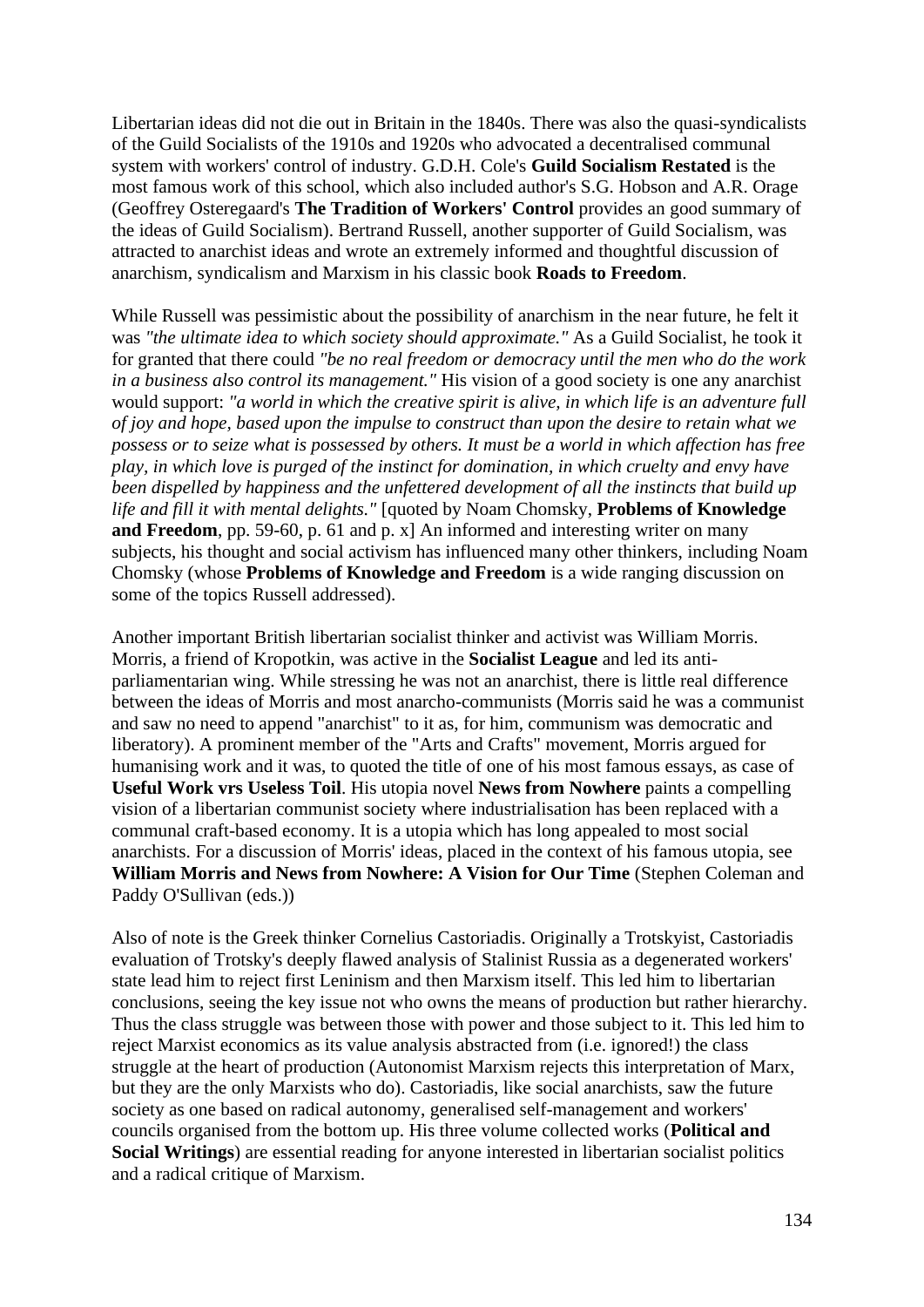Special mention should also be made of Maurice Brinton, who, as well as translating many works by Castoriadis, was a significant libertarian socialist thinker and activist as well. An ex-Trotskyist like Castoriadis, Brinton carved out a political space for a revolutionary libertarian socialism, opposed to the bureaucratic reformism of Labour as well as the policestate "socialism" of Stalinism and the authoritarianism of the Leninism which produced it. He produced numerous key pamphlets which shaped the thinking of a generation of anarchists and other libertarian socialists. These included **Paris: May 1968**, his brilliant eyewitness account of the near-revolution in France, the essential **The Bolsheviks and Workers' Control** in which he exposed Lenin's hostility to workers' self-management, and **The Irrational in Politics**, a restatement and development of the early work of Wilhelm Reich. These and many more articles have been collected in the book **For Workers' Power: The Selected Writings of Maurice Brinton**, edited by David Goodway.

The American radical historian Howard Zinn has sometimes called himself an anarchist and is well informed about the anarchist tradition (he wrote an excellent introductory essay on *"Anarchism"* for a US edition of a Herbert Read book) . As well as his classic **A People's History of the United States**, his writings of civil disobedience and non-violent direct action are essential. An excellent collection of essays by this libertarian socialist scholar has been produced under the title **The Zinn Reader**. Another notable libertarian socialists close to anarchism are Edward Carpenter (see, for example, Sheila Rowbotham's **Edward Carpenter: Prophet of the New Life**) and Simone Weil (**Oppression and Liberty**)

It would also be worthwhile to mention those market socialists who, like anarchists, base their socialism on workers' self-management. Rejecting central planning, they have turned back to the ideas of industrial democracy and market socialism advocated by the likes of Proudhon (although, coming from a Marxist background, they generally fail to mention the link which their central-planning foes stress). Allan Engler (in **Apostles of Greed**) and David Schweickart (in **Against Capitalism** and **After Capitalism**) have provided useful critiques of capitalism and presented a vision of socialism rooted in co-operatively organised workplaces. While retaining an element of government and state in their political ideas, these socialists have placed economic self-management at the heart of their economic vision and, consequently, are closer to anarchism than most socialists.

#### **A.4.4 Are there any Marxist thinkers close to anarchism?**

None of the libertarian socialists we highlighted in the last section were Marxists. This is unsurprising as most forms of Marxism are authoritarian. However, this is not the case for all schools of Marxism. There are important sub-branches of Marxism which shares the anarchist vision of a self-managed society. These include Council Communism, Situationism and Autonomism. Perhaps significantly, these few Marxist tendencies which are closest to anarchism are, like the branches of anarchism itself, not named after individuals. We will discuss each in turn.

Council Communism was born in the German Revolution of 1919 when Marxists inspired by the example of the Russian soviets and disgusted by the centralism, opportunism and betrayal of the mainstream Marxist social-democrats, drew similar anti-parliamentarian, direct actionist and decentralised conclusions to those held by anarchists since Bakunin. Like Marx's libertarian opponent in the First International, they argued that a federation of workers' councils would form the basis of a socialist society and, consequently, saw the need to build militant workplace organisations to promote their formation. Lenin attacked these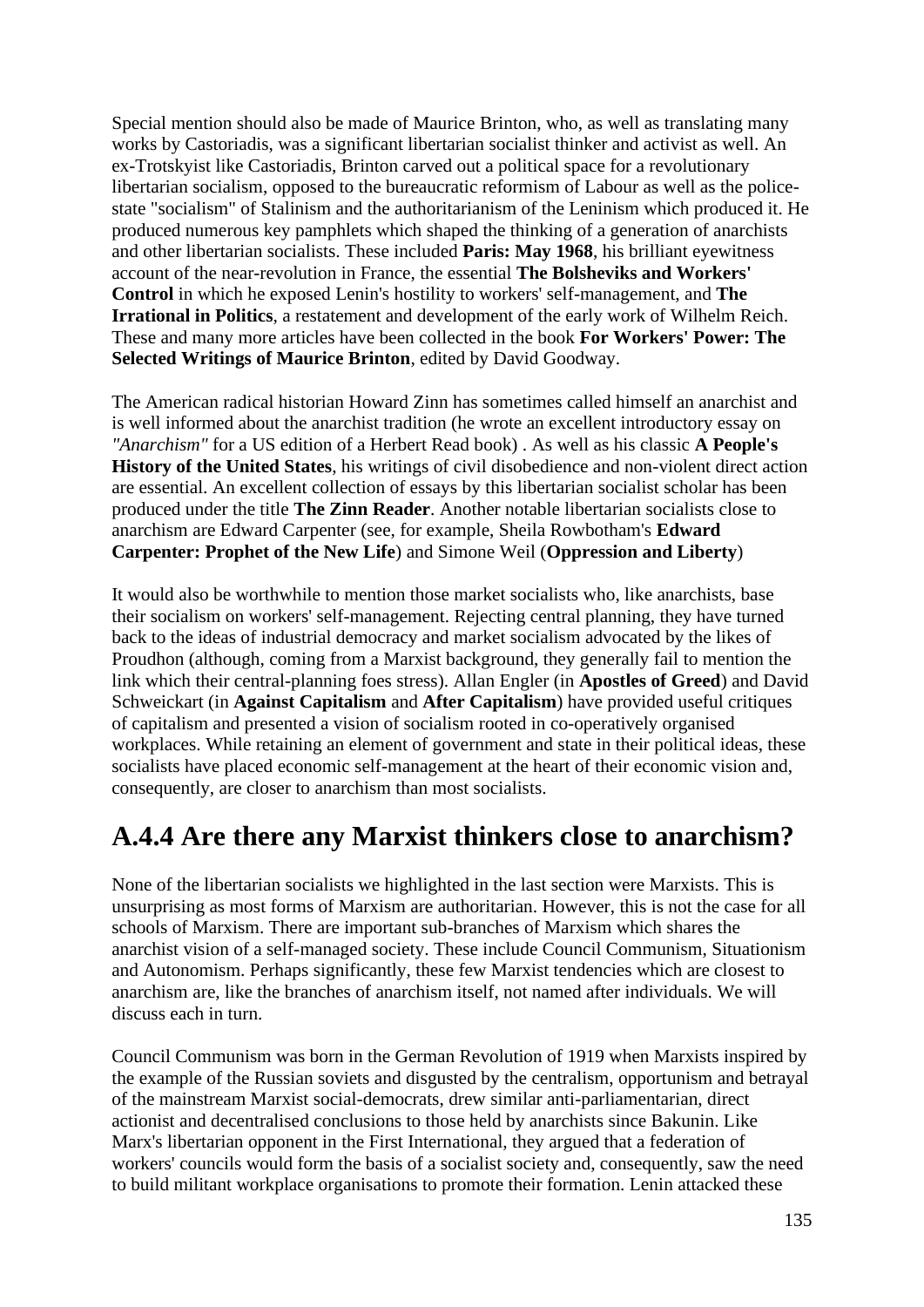movements and their advocates in his diatribe **Left-wing Communism: An Infantile Disorder**, which council communist Herman Gorter demolished in his **An Open Letter to Comrade Lenin**. By 1921, the council communists broke with the Bolshevism that had already effectively expelled them from both the national Communist Parties and the Communist International.

Like the anarchists, they argued that Russia was a state-capitalist party dictatorship and had nothing to be with socialism. And, again like anarchists, the council communists argue that the process of building a new society, like the revolution itself, is either the work of the people themselves or doomed from the start. As with the anarchists, they too saw the Bolshevik take-over of the soviets (like that of the trade unions) as subverting the revolution and beginning the restoration of oppression and exploitation.

To discover more about council communism, the works of Paul Mattick are essential reading. While best known as a writer on Marxist economic theory in such works as **Marx and Keynes**, **Economic Crisis and Crisis Theory** and **Economics, Politics and the Age of Inflation**, Mattick had been a council communist since the German revolution of 1919/1920. His books **Anti-Bolshevik Communism** and **Marxism: The Last Refuge of the Bourgeoisie?** are excellent introductions to his political ideas. Also essential reading is Anton Pannekeok's works. His classic **Workers' Councils** explains council communism from first principles while his **Lenin as Philosopher** dissects Lenin's claims to being a Marxist (Serge Bricianer, **Pannekoek and the Workers' Councils** is the best study of the development of Panekoek's ideas). In the UK, the militant suffragette Sylvia Pankhurst became a council communist under the impact of the Russian Revolution and, along with anarchists like Guy Aldred, led the opposition to the importation of Leninism into the communist movement there (see Mark Shipway's **Anti-Parliamentary Communism: The Movement for Workers Councils in Britain, 1917-45** for more details of libertarian communism in the UK). Otto Ruhle and Karl Korsch are also important thinkers in this tradition.

Building upon the ideas of council communism, the Situationists developed their ideas in important new directions. Working in the late 1950s and 1960s, they combined council communist ideas with surrealism and other forms of radical art to produce an impressive critique of post-war capitalism. Unlike Castoriadis, whose ideas influenced them, the Situationists continued to view themselves as Marxists, developing Marx's critique of capitalist economy into a critique of capitalist society as alienation had shifted from being located in capitalist production into everyday life. They coined the expression *"The Spectacle"* to describe a social system in which people become alienated from their own lives and played the role of an audience, of spectators. Thus capitalism had turned being into having and now, with the spectacle, it turned having into appearing. They argued that we could not wait for a distant revolution, but rather should liberate ourselves in the here and now, creating events (*"situations"*) which would disrupt the ordinary and normal to jolt people out of their allotted roles within society. A social revolution based on sovereign rank and file assemblies and self-managed councils would be the ultimate "situation" and the aim of all Situationists.

While critical of anarchism, the differences between the two theories are relatively minor and the impact of the Situationists on anarchism cannot be underestimated. Many anarchists embraced their critique of modern capitalist society, their subversion of modern art and culture for revolutionary purposes and call for revolutionising everyday life. Ironically, while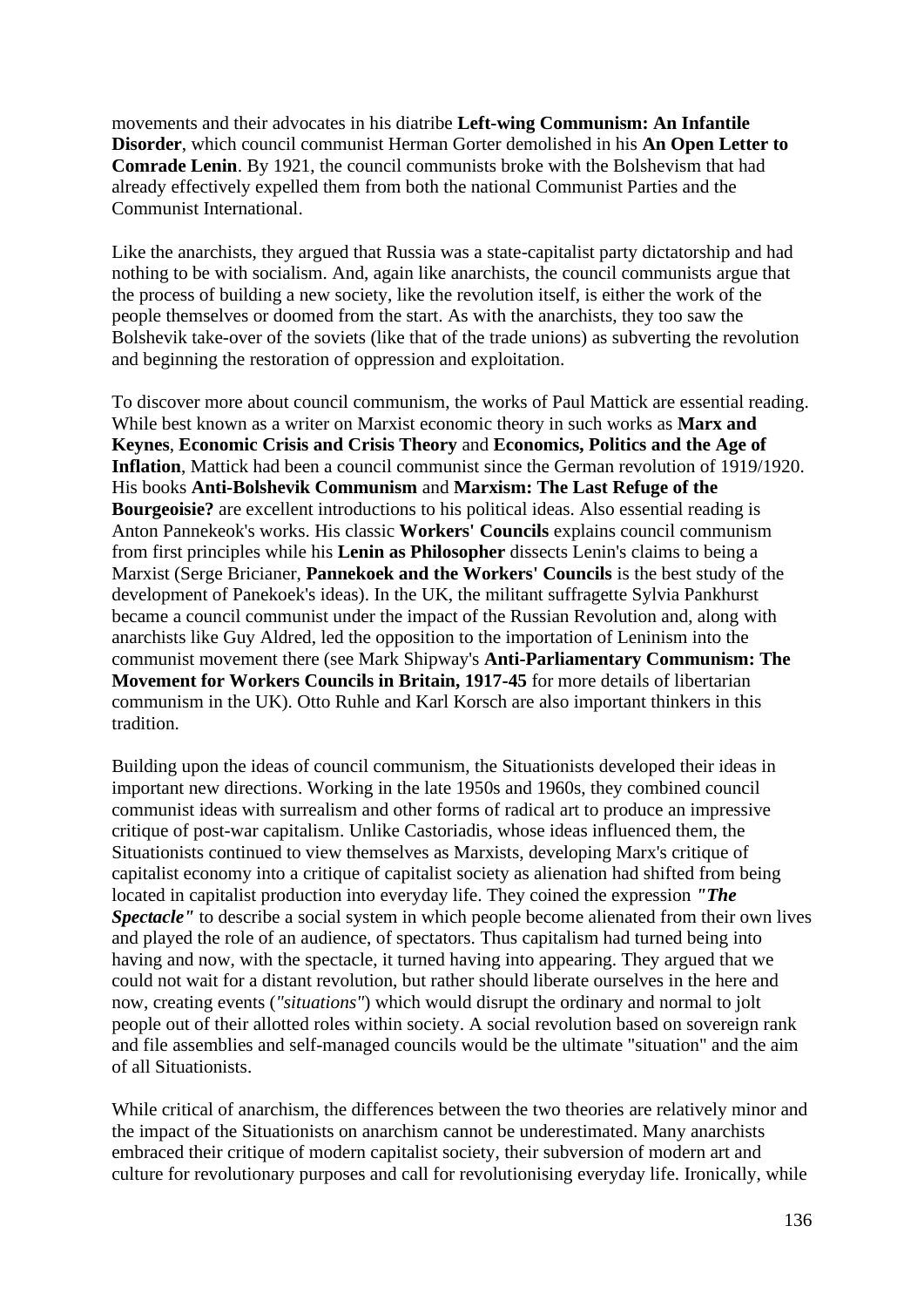Situationism viewed itself as an attempt to transcend tradition forms of Marxism and anarchism, it essentially became subsumed by anarchism. The classic works of situationism are Guy Debord's **Society of the Spectacle** and Raoul Veneigem's **The Revolution of Everyday Life**. The **Situationist International Anthology** (edited by Ken Knabb) is essential reading for any budding Situationists, as is Knabb's own **Public Secrets**.

Lastly there is Autonomist Marxism. Drawing on the works of the council communism, Castoriadis, situationism and others, it places the class struggle at the heart of its analysis of capitalism. It initially developed in Italy during the 1960s and has many currents, some closer to anarchism than others. While the most famous thinker in the Autonomist tradition is probably Antonio Negri (who coined the wonderful phrase *"money has only one face, that of the boss"* in **Marx Beyond Marx**) his ideas are more within traditional Marxist. For an Autonomist whose ideas are closer to anarchism, we need to turn to the US thinker and activist who has written the one of the best summaries of Kropotkin's ideas in which he usefully indicates the similarities between anarcho-communism and Autonomist Marxism (*"Kropotkin, Self-valorisation and the Crisis of Marxism,"* **Anarchist Studies**, vol. 2, no. 3). His book **Reading Capital Politically** is an essential text for understanding Autonomism and its history.

For Cleaver, *"autonomist Marxism"* as generic name for a variety of movements, politics and thinkers who have emphasised the autonomous power of workers -- autonomous from capital, obviously, but also from their official organisations (e.g. the trade unions, the political parties) and, moreover, the power of particular groups of working class people to act autonomously from other groups (e.g. women from men). By *"autonomy"* it is meant the ability of working class people to define their own interests and to struggle for them and, critically, to go beyond mere reaction to exploitation and to take the offensive in ways that shape the class struggle and define the future. Thus they place working class power at the centre of their thinking about capitalism, how it develops and its dynamics as well as in the class conflicts within it. This is not limited to just the workplace and just as workers resist the imposition of work inside the factory or office, via slowdowns, strikes and sabotage, so too do the non-waged resist the reduction of their lives to work. For Autonomists, the creation of communism is not something that comes later but is something which is repeatedly created by current developments of new forms of working class self-activity.

The similarities with social anarchism are obvious. Which probably explains why Autonomists spend so much time analysing and quoting Marx to justify their ideas for otherwise other Marxists will follow Lenin's lead on the council communists and label them anarchists and ignore them! For anarchists, all this Marx quoting seems amusing. Ultimately, if Marx really was an Autonomist Marxist then why do Autonomists have to spend so much time re-constructing what Marx "really" meant? Why did he not just say it clearly to begin with? Similarly, why root out (sometimes obscure) quotes and (sometimes passing) comments from Marx to justify your insights? Does something stop being true if Marx did not mention it first? Whatever the insights of Autonomism its Marxism will drag it backwards by rooting its politics in the texts of two long dead Germans. Like the surreal debate between Trotsky and Stalin in the 1920s over *"Socialism in One Country"* conducted by means of Lenin quotes, all that will be proved is not whether a given idea is right but simply that the mutually agreed authority figure (Lenin or Marx) may have held it. Thus anarchists suggest that Autonomists practice some autonomy when it comes to Marx and Engels.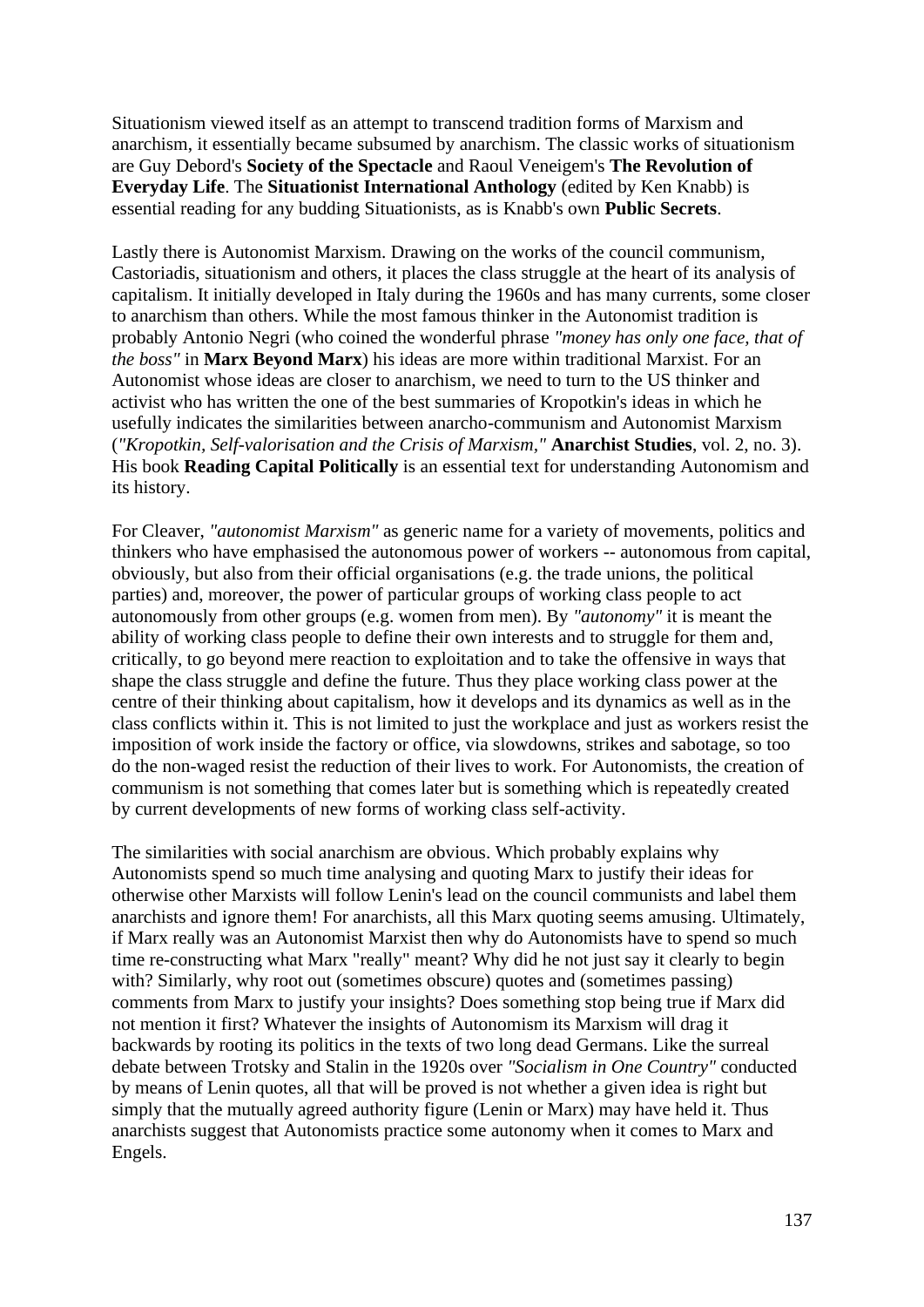Other libertarian Marxists close to anarchism include Erich Fromm and Wilhelm Reich. Both tried to combine Marx with Freud to produce a radical analysis of capitalism and the personality disorders it causes. Erich Fromm, in such books as **The Fear of Freedom**, **Man for Himself**, **The Sane Society** and **To Have or To Be?** developed a powerful and insightful analysis of capitalism which discussed how it shaped the individual and built psychological barriers to freedom and authentic living. His works discuss many important topics, including ethics, the authoritarian personality (what causes it and how to change it), alienation, freedom, individualism and what a good society would be like.

Fromm's analysis of capitalism and the *"having"* mode of life are incredibly insightful, especially in context with today's consumerism. For Fromm, the way we live, work and organise together influence how we develop, our health (mental and physical), our happiness more than we suspect. He questions the sanity of a society which covets property over humanity and adheres to theories of submission and domination rather than selfdetermination and self-actualisation. His scathing indictment of modern capitalism shows that it is the main source of the isolation and alienation prevalent in today. Alienation, for Fromm, is at the heart of the system (whether private or state capitalism). We are happy to the extent that we realise ourselves and for this to occur our society must value the human over the inanimate (property).

Fromm rooted his ideas in a humanistic interpretation of Marx, rejecting Leninism and Stalinism as an authoritarian corruption of his ideas (*"the destruction of socialism . . . began with Lenin."*). Moreover, he stressed the need for a decentralised and libertarian form of socialism, arguing that the anarchists had been right to question Marx's preferences for states and centralisation. As he put it, the *"errors of Marx and Engels . . . [and] their centralistic orientation, were due to the fact they were much more rooted in the middle-class tradition of the eighteenth and nineteenth centuries, both psychologically and intellectually, than men like Fourier, Owen, Proudhon and Kropotkin."* As the *"contradiction"* in Marx between *"the principles of centralisation and decentralisation,"* for Fromm *"Marx and Engels were much more 'bourgeois' thinkers than were men like Proudhon, Bakunin, Kropotkin and Landauer. Paradoxical as it sounds, the Leninist development of Socialism represented a regression to the bourgeois concepts of the state and of political power, rather than the new socialist concept as it was expressed so much clearer by Owen, Proudhon and others."* [**The Sane Society**, p. 265, p. 267 and p. 259] Fromm's Marxism, therefore, was fundamentally of a libertarian and humanist type and his insights of profound importance for anyone interested in changing society for the better.

Wilheim Reich, like Fromm, set out to elaborate a social psychology based on both Marxism and psychoanalysis. For Reich, sexual repression led to people amenable to authoritarianism and happy to subject themselves to authoritarian regimes. While he famously analysed Nazism in this way (in **The Mass Psychology of Fascism**, his insights also apply to other societies and movements (it is no co-incidence, for example, that the religious right in America oppose pre-martial sex and use scare tactics to get teenagers to associate it with disease, dirt and guilt).

His argument is that due to sexual repression we develop what he called *"character armour"* which internalises our oppressions and ensures that we can function in a hierarchical society. This social conditioning is produced by the patriarchal family and its net results is a powerful reinforcement and perpetuation of the dominant ideology and the mass production of individuals with obedience built into them, individuals ready to accept the authority of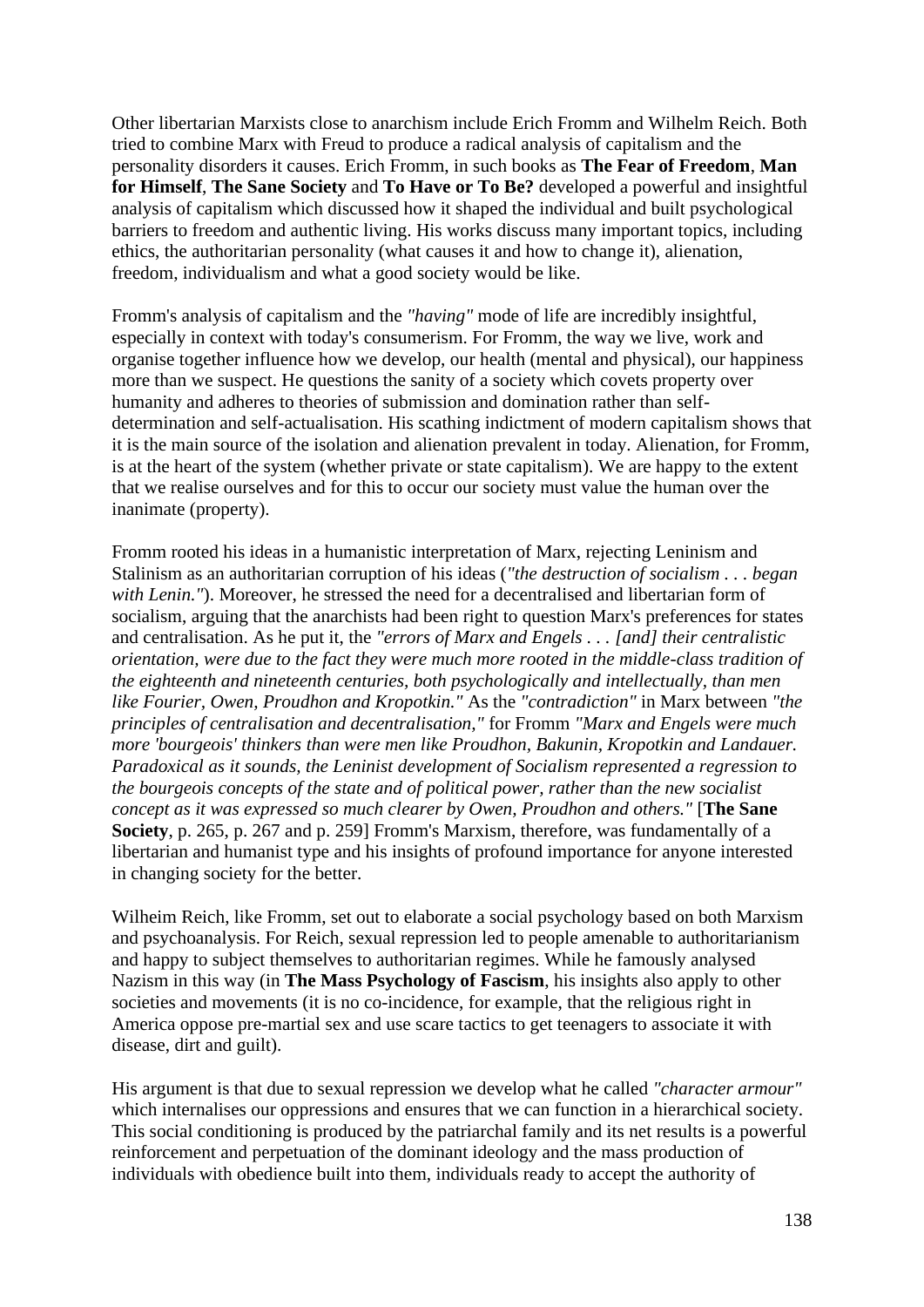teacher, priest, employer and politician as well as to endorse the prevailing social structure. This explains how individuals and groups can support movements and institutions which exploit or oppress them. In other words, act think, feel and act against themselves and, moreover, can internalise their own oppression to such a degree that they may even seek to defend their subordinate position.

Thus, for Reich, sexual repression produces an individual who is adjusted to the authoritarian order and who will submit to it in spite of all misery and degradation it causes them. The net result is fear of freedom, and a conservative, reactionary mentality. Sexual repression aids political power, not only through the process which makes the mass individual passive and unpolitical, but also by creating in their character structure an interest in actively supporting the authoritarian order.

While his uni-dimensional focus on sex is misplaced, his analysis of how we internalise our oppression in order to survive under hierarchy is important for understanding why so many of the most oppressed people seem to love their social position and those who rule over them. By understanding this collective character structure and how it forms also provides humanity with new means of transcending such obstacles to social change. Only an awareness of how people's character structure prevents them from becoming aware of their real interests can it be combated and social self-emancipation assured.

Maurice Brinton's **The Irrational in Politics** is an excellent short introduction to Reich's ideas which links their insights to libertarian socialism.

## **A.5 What are some examples of "Anarchy in Action"?**

Anarchism, more than anything else, is about the efforts of millions of revolutionaries changing the world in the last two centuries. Here we will discuss some of the high points of this movement, all of them of a profoundly anti-capitalist nature.

Anarchism **is** about radically changing the world, not just making the present system less inhuman by encouraging the anarchistic tendencies within it to grow and develop. While no purely anarchist revolution has taken place yet, there have been numerous ones with a highly anarchist character and level of participation. And while these have **all** been destroyed, in each case it has been at the hands of outside force brought against them (backed either by Communists or Capitalists), not because of any internal problems in anarchism itself. These revolutions, despite their failure to survive in the face of overwhelming force, have been both an inspiration for anarchists and proof that anarchism is a viable social theory and can be practised on a large scale.

What these revolutions share is the fact they are, to use Proudhon's term, a *"revolution from below"* -- they were examples of *"collective activity, of popular spontaneity."* It is only a transformation of society from the bottom up by the action of the oppressed themselves that can create a free society. As Proudhon asked, *"[w]hat serious and lasting Revolution was not made from below, by the people?"* For this reason an anarchist is a *"revolutionary from below.* Thus the social revolutions and mass movements we discuss in this section are examples of popular self-activity and self-liberation (as Proudhon put it in 1848, *"the*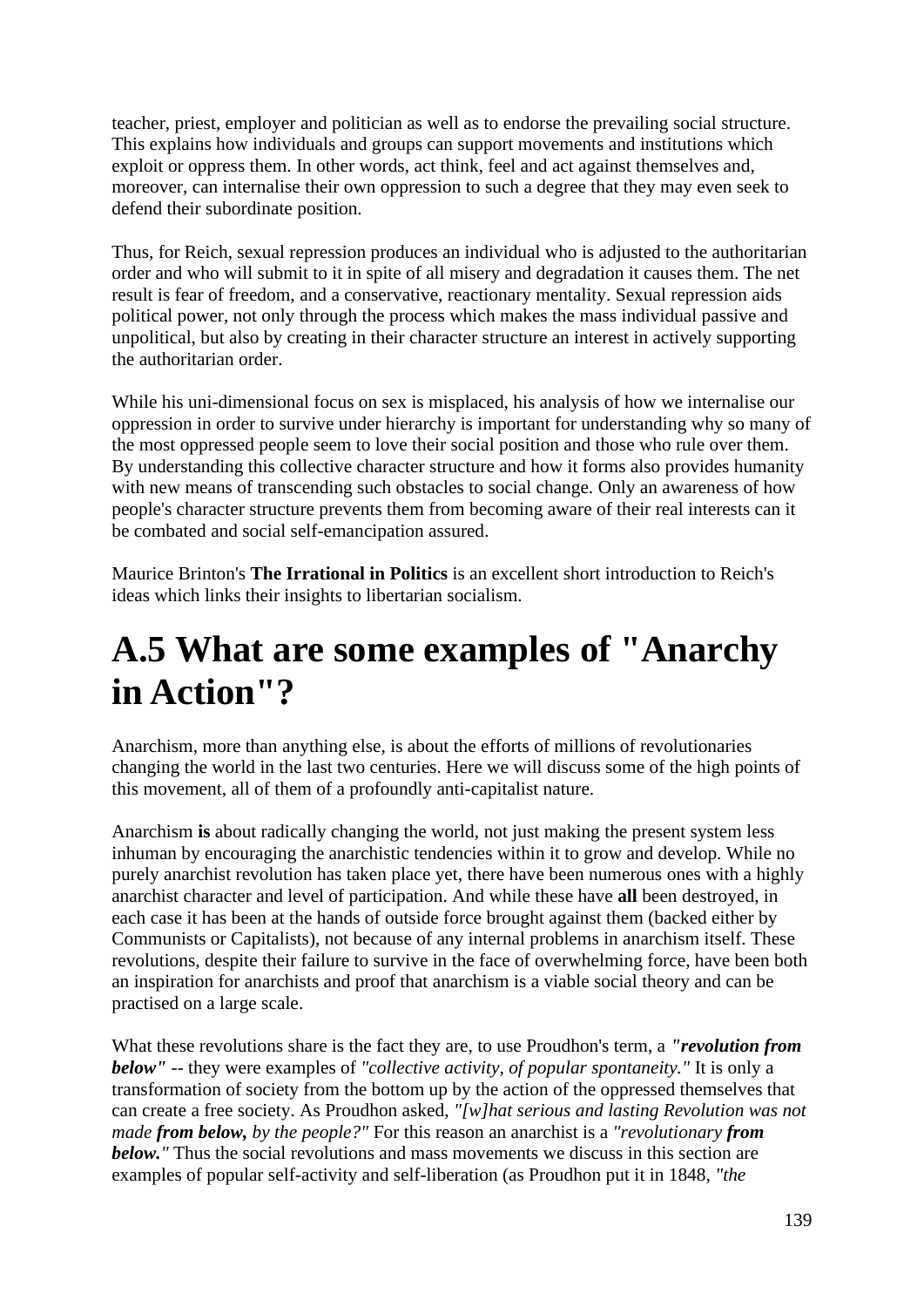*proletariat must emancipate itself"*). [quoted by George Woodcock, **Pierre-Joseph Proudhon: A Biography**, p. 143 and p. 125] All anarchists echo Proudhon's idea of revolutionary change from below, the creation of a new society by the actions of the oppressed themselves. Bakunin, for example, argued that anarchists are *"foes . . . of all State organisations as such, and believe that the people can only be happy and free, when, organised from below by means of its own autonomous and completely free associations, without the supervision of any guardians, it will create its own life."* [**Marxism, Freedom and the State**, p. 63] In [section J.7](sectionJ.html#secj7) we discuss what anarchists think a social revolution is and what it involves.

Many of these revolutions and revolutionary movements are relatively unknown to nonanarchists. Most people will have heard of the Russian revolution but few will know of the popular movements which were its life-blood before the Bolsheviks seized power or the role that the anarchists played in it. Few will have heard of the Paris Commune, the Italian factory occupations or the Spanish collectives. This is unsurprising for, as Hebert Read notes, history *"is of two kinds -- a record of events that take place publicly, that make the headlines in the newspapers and get embodied in official records -- we might call this overground history"* but *"taking place at the same time, preparing for these public events, anticipating them, is another kind of history, that is not embodied in official records, an invisible underground history."* [quoted by William R. McKercher, **Freedom and Authority**, p. 155] Almost by definition, popular movements and revolts are part of *"underground history"*, the social history which gets ignored in favour of elite history, the accounts of the kings, queens, politicians and wealthy whose fame is the product of the crushing of the many.

This means our examples of "anarchy in action" are part of what the Russian anarchist Voline called *"The Unknown Revolution."* Voline used that expression as the title of his classic account of the Russian revolution he was an active participant of. He used it to refer to the rarely acknowledged independent, creative actions of the people themselves. As Voline put it, *"it is not known how to study a revolution"* and most historians *"mistrust and ignore those developments which occur silently in the depths of the revolution . . . at best, they accord them a few words in passing . . . [Yet] it is precisely these hidden facts which are important, and which throw a true light on the events under consideration and on the period."* [**The Unknown Revolution**, p. 19] Anarchism, based as it is on revolution from below, has contributed considerably to both the *"underground history"* and the *"unknown revolution"* of the past few centuries and this section of the FAQ will shed some light on its achievements.

It is important to point out that these examples are of wide-scale social experiments and do not imply that we ignore the undercurrent of anarchist practice which exists in everyday life, even under capitalism. Both Peter Kropotkin (in **Mutual Aid**) and Colin Ward (in **Anarchy in Action**) have documented the many ways in which ordinary people, usually unaware of anarchism, have worked together as equals to meet their common interests. As Colin Ward argues, *"an anarchist society, a society which organises itself without authority, is always in existence, like a seed beneath the snow, buried under the weight of the state and its bureaucracy, capitalism and its waste, privilege and its injustices, nationalism and its suicidal loyalties, religious differences and their superstitious separatism."* [**Anarchy in Action**, p. 14]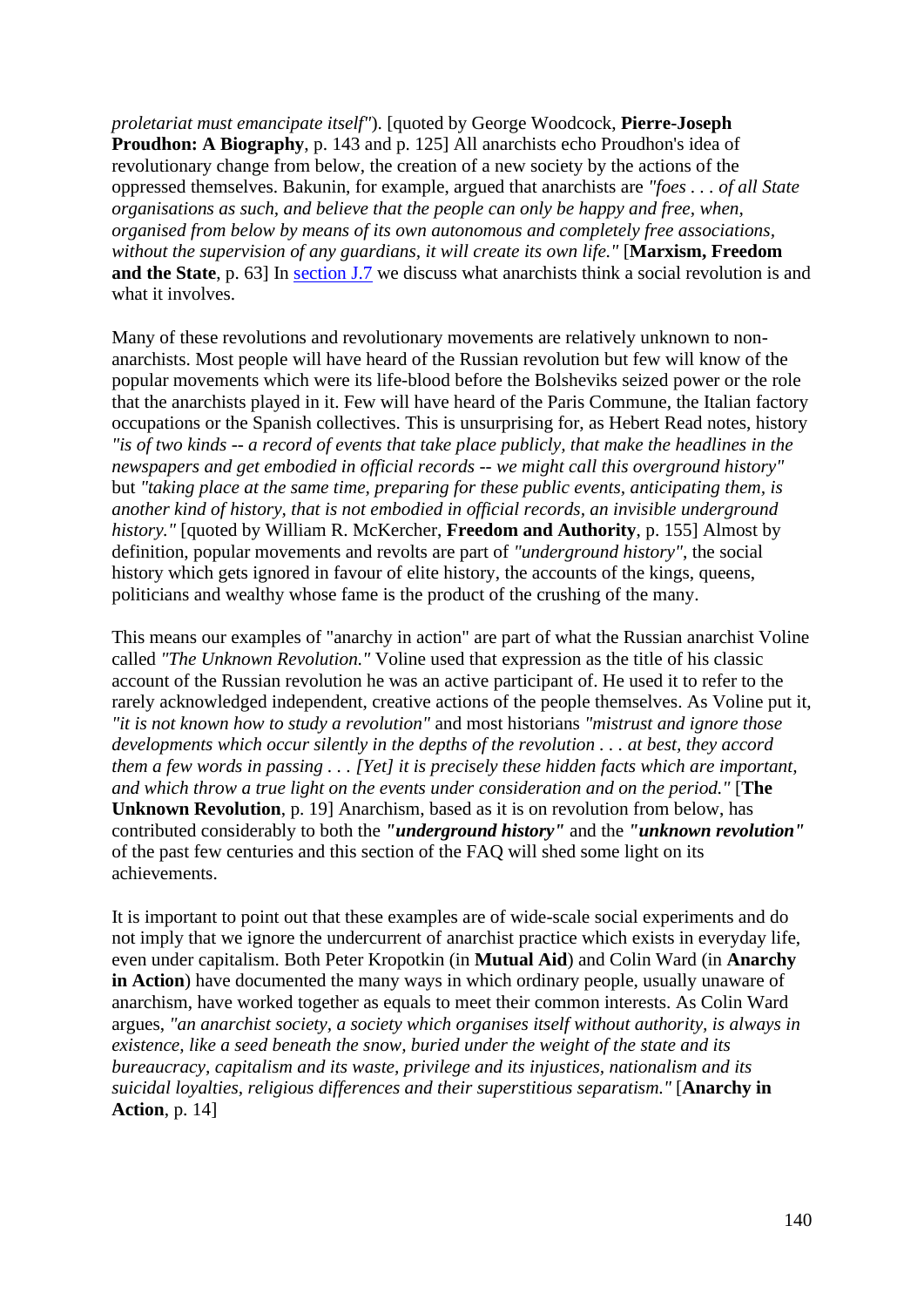Anarchism is not only about a future society, it is also about the social struggle happening today. It is not a condition but a process, which we create by our self-activity and selfliberation.

By the 1960's, however, many commentators were writing off the anarchist movement as a thing of the past. Not only had fascism finished off European anarchist movements in the years before and during the war, but in the post-war period these movements were prevented from recovering by the capitalist West on one hand and the Leninist East on the other. Over the same period of time, anarchism had been repressed in the US, Latin America, China, Korea (where a social revolution with anarchist content was put down before the Korean War), and Japan. Even in the one or two countries that escaped the worst of the repression. the combination of the Cold War and international isolation saw libertarian unions like the Swedish SAC become reformist.

But the 60's were a decade of new struggle, and all over the world the 'New Left' looked to anarchism as well as elsewhere for its ideas. Many of the prominent figures of the massive explosion of May 1968 in France considered themselves anarchists. Although these movements themselves degenerated, those coming out of them kept the idea alive and began to construct new movements. The death of Franco in 1975 saw a massive rebirth of anarchism in Spain, with up to 500,000 people attending the CNT's first post-Franco rally. The return to a limited democracy in some South American countries in the late 70's and 80's saw a growth in anarchism there. Finally, in the late 80's it was anarchists who struck the first blows against the Leninist USSR, with the first protest march since 1928 being held in Moscow by anarchists in 1987.

Today the anarchist movement, although still weak, organises tens of thousands of revolutionaries in many countries. Spain, Sweden and Italy all have libertarian union movements organising some 250,000 between them. Most other European countries have several thousand active anarchists. Anarchist groups have appeared for the first time in other countries, including Nigeria and Turkey. In South America the movement has recovered massively. A contact sheet circulated by the Venezuelan anarchist group **Corrio A** lists over 100 organisations in just about every country.

Perhaps the recovery is slowest in North America, but there, too, all the libertarian organisations seem to be undergoing significant growth. As this growth accelerates, many more examples of anarchy in action will be created and more and more people will take part in anarchist organisations and activities, making this part of the FAQ less and less important.

However, it is essential to highlight mass examples of anarchism working on a large scale in order to avoid the specious accusation of "utopianism." As history is written by the winners, these examples of anarchy in action are often hidden from view in obscure books. Rarely are they mentioned in the schools and universities (or if mentioned, they are distorted). Needless to say, the few examples we give are just that, a few.

Anarchism has a long history in many countries, and we cannot attempt to document every example, just those we consider to be important. We are also sorry if the examples seem Eurocentric. We have, due to space and time considerations, had to ignore the syndicalist revolt (1910 to 1914) and the shop steward movement (1917-21) in Britain, Germany (1919- 21), Portugal (1974), the Mexican revolution, anarchists in the Cuban revolution, the struggle in Korea against Japanese (then US and Russian) imperialism during and after the Second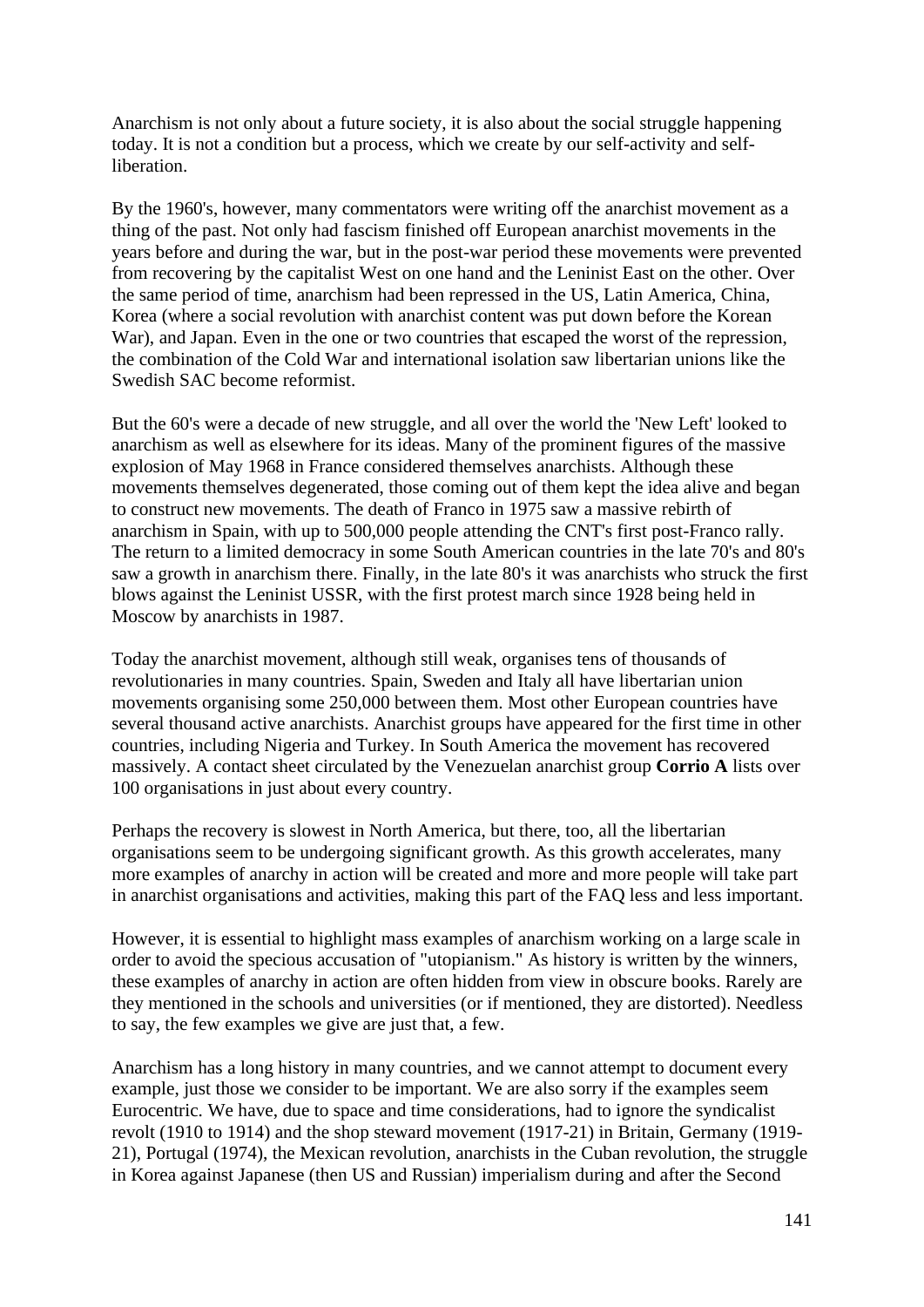World War, Hungary (1956), the "the refusal of work" revolt in the late 1960's (particularly in "the hot Autumn" in Italy, 1969), the UK miner's strike (1984-85), the struggle against the Poll Tax in Britain (1988-92), the strikes in France in 1986 and 1995, the Italian COBAS movement in the 80's and 90's, the popular assemblies and self-managed occupied workplaces during the Argentine revolt at the start of the 21st century and numerous other major struggles that have involved anarchist ideas of self-management (ideas that usually develop from the movement themselves, without anarchists necessarily playing a major, or "leading", role).

For anarchists, revolutions and mass struggles are *"festivals of the oppressed,"* when ordinary people start to act for themselves and change both themselves and the world.

## **A.5.1 The Paris Commune**

The Paris Commune of 1871 played an important role in the development of both anarchist ideas and the movement. As Bakunin commented at the time,

*"revolutionary socialism [i.e. anarchism] has just attempted its first striking and practical demonstration in the Paris Commune . . . [It] show[ed] to all enslaved peoples (and are there any masses that are not slaves?) the only road to emancipation and health; Paris inflict[ed] a mortal blow upon the political traditions of bourgeois radicalism and [gave] a real basis to revolutionary socialism."* [**Bakunin on Anarchism**, pp. 263-4]

The Paris Commune was created after France was defeated by Prussia in the Franco-Prussian war. The French government tried to send in troops to regain the Parisian National Guard's cannon to prevent it from falling into the hands of the population. *"Learning that the Versailles soldiers were trying to seize the cannon,"* recounted participant Louise Michel, *"men and women of Montmartre swarmed up the Butte in surprise manoeuvre. Those people who were climbing up the Butte believed they would die, but they were prepared to pay the price.*" The soldiers refused to fire on the jeering crowd and turned their weapons on their officers. This was March 18th; the Commune had begun and *"the people wakened . . . The eighteenth of March could have belonged to the allies of kings, or to foreigners, or to the people. It was the people's."* [**Red Virgin: Memoirs of Louise Michel**, p. 64]

In the free elections called by the Parisian National Guard, the citizens of Paris elected a council made up of a majority of Jacobins and Republicans and a minority of socialists (mostly Blanquists -- authoritarian socialists -- and followers of the anarchist Proudhon). This council proclaimed Paris autonomous and desired to recreate France as a confederation of communes (i.e. communities). Within the Commune, the elected council people were recallable and paid an average wage. In addition, they had to report back to the people who had elected them and were subject to recall by electors if they did not carry out their mandates.

Why this development caught the imagination of anarchists is clear -- it has strong similarities with anarchist ideas. In fact, the example of the Paris Commune was in many ways similar to how Bakunin had predicted that a revolution would have to occur -- a major city declaring itself autonomous, organising itself, leading by example, and urging the rest of the planet to follow it. (See *"Letter to Albert Richards"* in **Bakunin on Anarchism**). The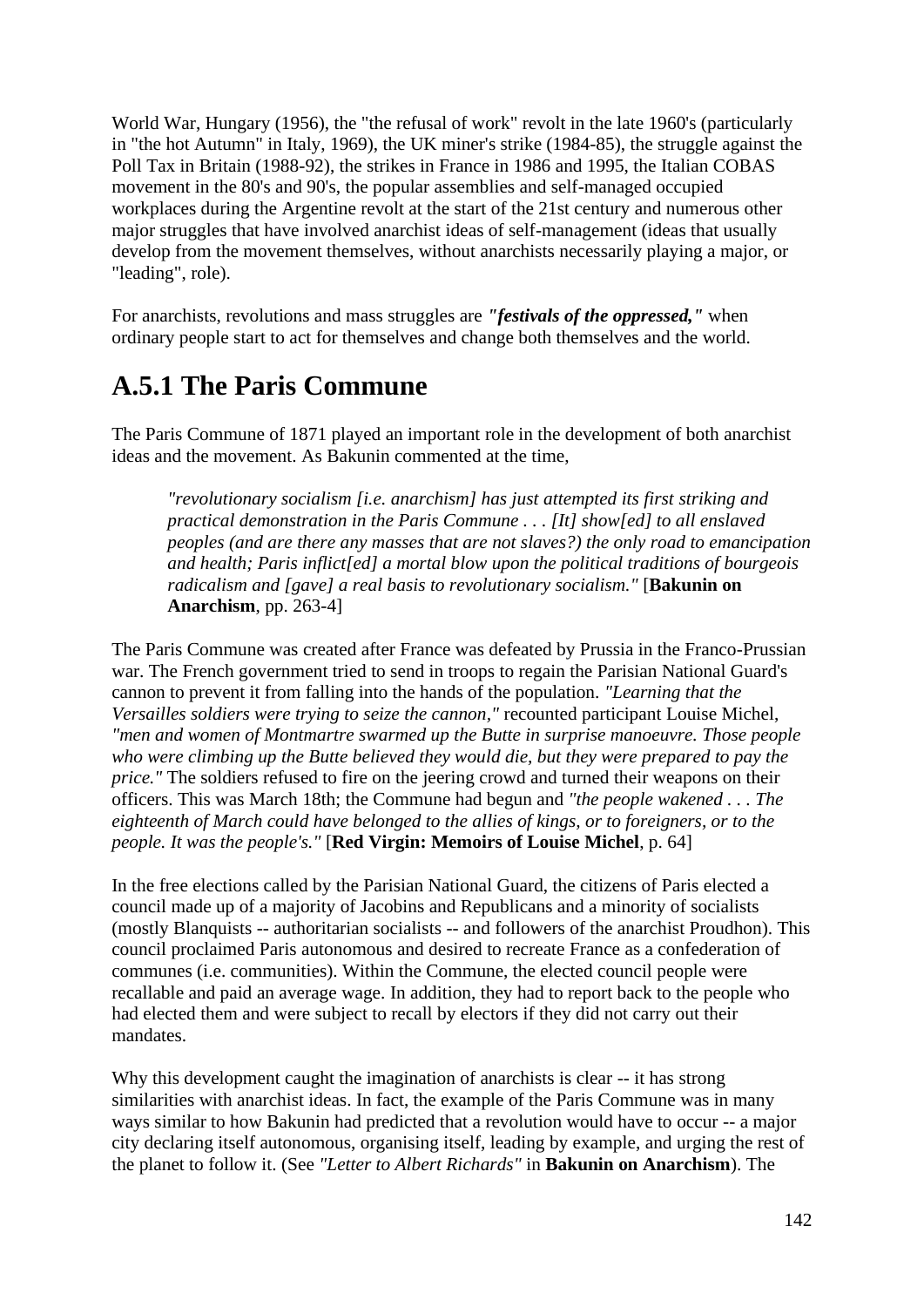Paris Commune began the process of creating a new society, one organised from the bottom up. It was *"a blow for the decentralisation of political power."* [Voltairine de Cleyre, *"The Paris Commune,"* **Anarchy! An Anthology of Emma Goldman's Mother Earth**, p. 67]

Many anarchists played a role within the Commune -- for example Louise Michel, the Reclus brothers, and Eugene Varlin (the latter murdered in the repression afterwards). As for the reforms initiated by the Commune, such as the re-opening of workplaces as co-operatives, anarchists can see their ideas of associated labour beginning to be realised. By May, 43 workplaces were co-operatively run and the Louvre Museum was a munitions factory run by a workers' council. Echoing Proudhon, a meeting of the Mechanics Union and the Association of Metal Workers argued that *"our economic emancipation . . . can only be obtained through the formation of workers' associations, which alone can transform our position from that of wage earners to that of associates."* They instructed their delegates to the Commune's Commission on Labour Organisation to support the following objectives:

*"The abolition of the exploitation of man by man, the last vestige of slavery;*

*"The organisation of labour in mutual associations and inalienable capital."*

In this way, they hoped to ensure that *"equality must not be an empty word"* in the Commune. [**The Paris Commune of 1871: The View from the Left**, Eugene Schulkind (ed.), p. 164] The Engineers Union voted at a meeting on 23rd of April that since the aim of the Commune should be *"economic emancipation"* it should *"organise labour through associations in which there would be joint responsibility"* in order *"to suppress the exploitation of man by man."* [quoted by Stewart Edwards, **The Paris Commune 1871**, pp. 263-4]

As well as self-managed workers' associations, the Communards practised direct democracy in a network popular clubs, popular organisations similar to the directly democratic neighbourhood assemblies (*"sections"*) of the French Revolution. *"People, govern yourselves through your public meetings, through your press"* proclaimed the newspaper of one Club. The commune was seen as an expression of the assembled people, for (to quote another Club) *"Communal power resides in each arrondissement [neighbourhood] wherever men are assembled who have a horror of the yoke and of servitude."* Little wonder that Gustave Courbet, artist friend and follower of Proudhon, proclaimed Paris as *"a true paradise . . . all social groups have established themselves as federations and are masters of their own fate."* [quoted by Martin Phillip Johnson, **The Paradise of Association**, p. 5 and p. 6]

In addition the Commune's *"Declaration to the French People"* which echoed many key anarchist ideas. It saw the *"political unity"* of society as being based on *"the voluntary association of all local initiatives, the free and spontaneous concourse of all individual energies for the common aim, the well-being, the liberty and the security of all."* [quoted by Edwards, **Op. Cit.**, p. 218] The new society envisioned by the communards was one based on the *"absolute autonomy of the Commune . . . assuring to each its integral rights and to each Frenchman the full exercise of his aptitudes, as a man, a citizen and a labourer. The autonomy of the Commune will have for its limits only the equal autonomy of all other communes adhering to the contract; their association must ensure the liberty of France."* [*"Declaration to the French People"*, quoted by George Woodcock, **Pierre-Joseph Proudhon: A Biography**, pp. 276-7] With its vision of a confederation of communes, Bakunin was correct to assert that the Paris Commune was *"a bold, clearly formulated negation of the State."* [**Bakunin on Anarchism**, p. 264]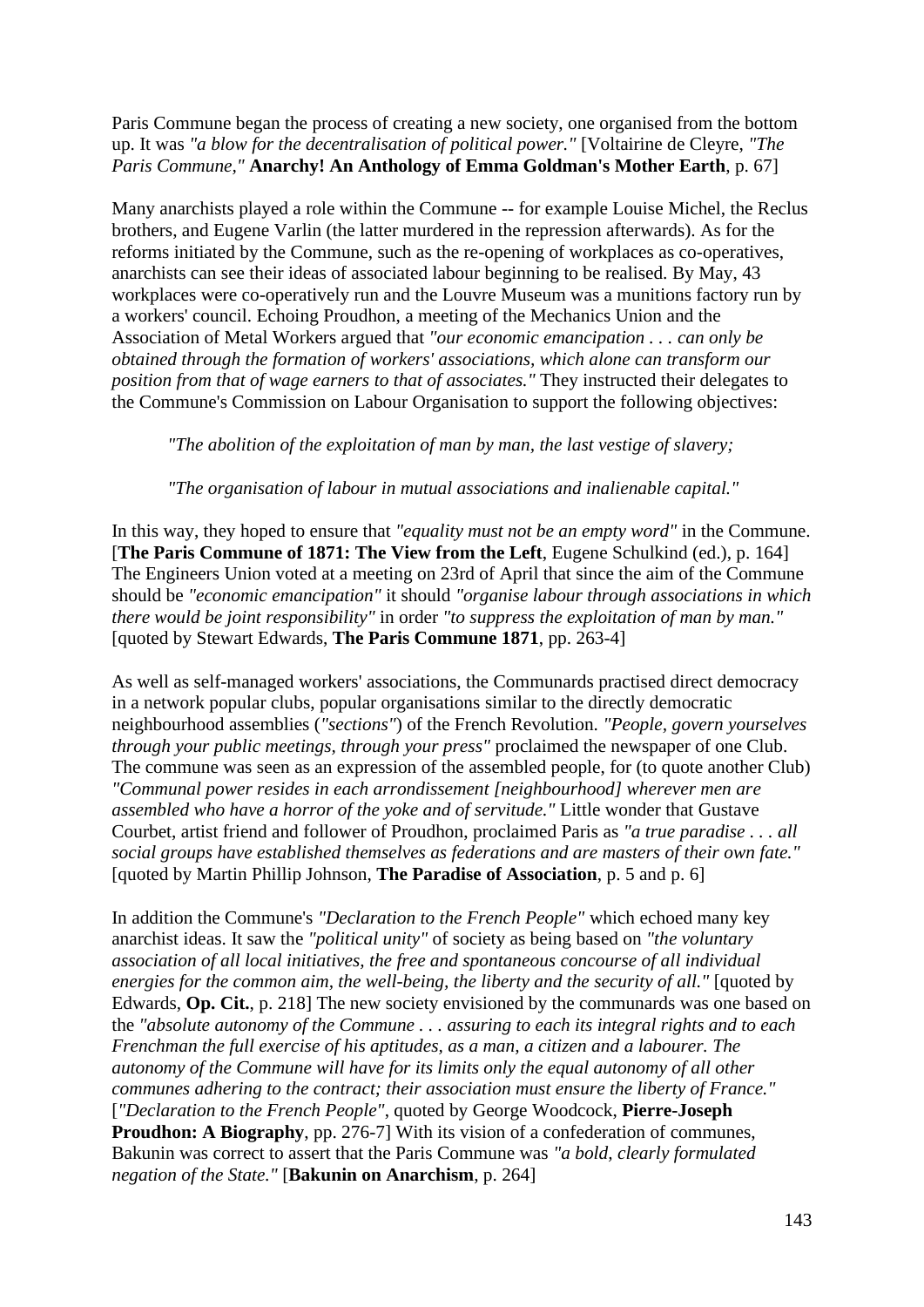Moreover, the Commune's ideas on federation obviously reflected the influence of Proudhon on French radical ideas. Indeed, the Commune's vision of a communal France based on a federation of delegates bound by imperative mandates issued by their electors and subject to recall at any moment echoes Proudhon's ideas (Proudhon had argued in favour of the *"implementation of the binding mandate"* in 1848 [**No Gods, No Masters**, p. 63] and for federation of communes in his work **The Principle of Federation**).

Thus both economically and politically the Paris Commune was heavily influenced by anarchist ideas. Economically, the theory of associated production expounded by Proudhon and Bakunin became consciously revolutionary practice. Politically, in the Commune's call for federalism and autonomy, anarchists see their *"future social organisation. . . [being] carried out from the bottom up, by the free association or federation of workers, starting with associations, then going into the communes, the regions, the nations, and, finally, culminating in a great international and universal federation."* [Bakunin, **Op. Cit.**, p. 270]

However, for anarchists the Commune did not go far enough. It did not abolish the state within the Commune, as it had abolished it beyond it. The Communards organised themselves *"in a Jacobin manner"* (to use Bakunin's cutting term). As Peter Kropotkin pointed out, while *"proclaiming the free Commune, the people of Paris proclaimed an essential anarchist principle . . . they stopped mid-course"* and gave *"themselves a Communal Council copied from the old municipal councils."* Thus the Paris Commune did not *"break with the tradition of the State, of representative government, and it did not attempt to achieve within the Commune that organisation from the simple to the complex it inaugurated by proclaiming the independence and free federation of the Communes."* This lead to disaster as the Commune council became *"immobilised . . . by red tape"* and lost *"the sensitivity that comes from continued contact with the masses . . . Paralysed by their distancing from the revolutionary centre -- the people -- they themselves paralysed the popular initiative."* [**Words of a Rebel**, p. 97, p. 93 and p. 97]

In addition, its attempts at economic reform did not go far enough, making no attempt to turn all workplaces into co-operatives (i.e. to expropriate capital) and forming associations of these co-operatives to co-ordinate and support each other's economic activities. Paris, stressed Voltairine de Cleyre, *"failed to strike at economic tyranny, and so came of what it could have achieved"* which was a *"free community whose economic affairs shall be arranged by the groups of actual producers and distributors, eliminating the useless and harmful element now in possession of the world's capital."* [**Op. Cit.**, p. 67] As the city was under constant siege by the French army, it is understandable that the Communards had other things on their minds. However, for Kropotkin such a position was a disaster:

*"They treated the economic question as a secondary one, which would be attended to later on, after the triumph of the Commune . . . But the crushing defeat which soon followed, and the blood-thirsty revenge taken by the middle class, proved once more that the triumph of a popular Commune was materially impossible without a parallel triumph of the people in the economic field."* [**Op. Cit.**, p. 74]

Anarchists drew the obvious conclusions, arguing that *"if no central government was needed to rule the independent Communes, if the national Government is thrown overboard and national unity is obtained by free federation, then a central municipal Government becomes equally useless and noxious. The same federative principle would do within the Commune."* [Kropotkin, **Evolution and Environment**, p. 75] Instead of abolishing the state within the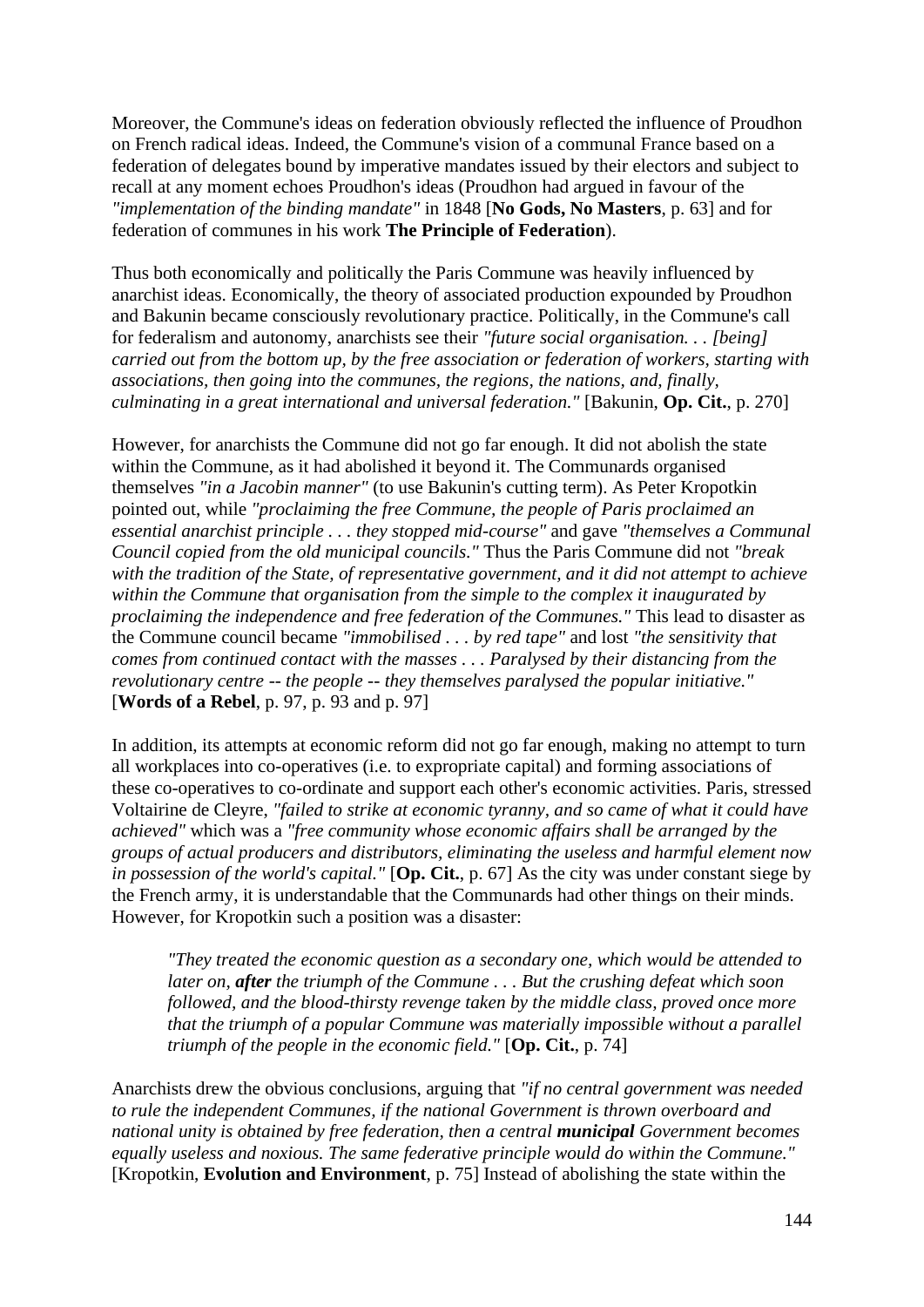commune by organising federations of directly democratic mass assemblies, like the Parisian "sections" of the revolution of 1789-93 (see Kropotkin's **Great French Revolution** for more on these), the Paris Commune kept representative government and suffered for it. *"Instead of acting for themselves . . . the people, confiding in their governors, entrusted them the charge of taking the initiative. This was the first consequence of the inevitable result of elections."* The council soon became *"the greatest obstacle to the revolution"* thus proving the *"political axiom that a government cannot be revolutionary."* [**Anarchism**, p. 240, p. 241 and p. 249]

The council become more and more isolated from the people who elected it, and thus more and more irrelevant. And as its irrelevance grew, so did its authoritarian tendencies, with the Jacobin majority creating a *"Committee of Public Safety"* to *"defend"* (by terror) the "revolution." The Committee was opposed by the libertarian socialist minority and was, fortunately, ignored in practice by the people of Paris as they defended their freedom against the French army, which was attacking them in the name of capitalist civilisation and "liberty." On May 21st, government troops entered the city, followed by seven days of bitter street fighting. Squads of soldiers and armed members of the bourgeoisie roamed the streets, killing and maiming at will. Over 25,000 people were killed in the street fighting, many murdered after they had surrendered, and their bodies dumped in mass graves. As a final insult, **SacrC) Coeur** was built by the bourgeoisie on the birth place of the Commune, the Butte of Montmartre, to atone for the radical and atheist revolt which had so terrified them.

For anarchists, the lessons of the Paris Commune were threefold. Firstly, a decentralised confederation of communities is the necessary political form of a free society (*"This was the form that the social revolution must take -- the independent commune."* [Kropotkin, **Op. Cit.**, p. 163]). Secondly, *"there is no more reason for a government inside a Commune than for government above the Commune."* This means that an anarchist community will be based on a confederation of neighbourhood and workplace assemblies freely co-operating together. Thirdly, it is critically important to unify political and economic revolutions into a **social** revolution. *"They tried to consolidate the Commune first and put off the social revolution until later, whereas the only way to proceed was to consolidate the Commune by means of the social revolution!"* [Peter Kropotkin, **Words of a Rebel** , p. 97]

For more anarchist perspectives on the Paris Commune see Kropotkin's essay *"The Paris Commune"* in **Words of a Rebel** (and **The Anarchist Reader**) and Bakunin's *"The Paris Commune and the Idea of the State"* in **Bakunin on Anarchism**.

## **A.5.2 The Haymarket Martyrs**

May 1st is a day of special significance for the labour movement. While it has been hijacked in the past by the Stalinist bureaucracy in the Soviet Union and elsewhere, the labour movement festival of May Day is a day of world-wide solidarity. A time to remember past struggles and demonstrate our hope for a better future. A day to remember that an injury to one is an injury to all.

The history of Mayday is closely linked with the anarchist movement and the struggles of working people for a better world. Indeed, it originated with the execution of four anarchists in Chicago in 1886 for organising workers in the fight for the eight-hour day. Thus May Day is a product of *"anarchy in action"* -- of the struggle of working people using direct action in labour unions to change the world.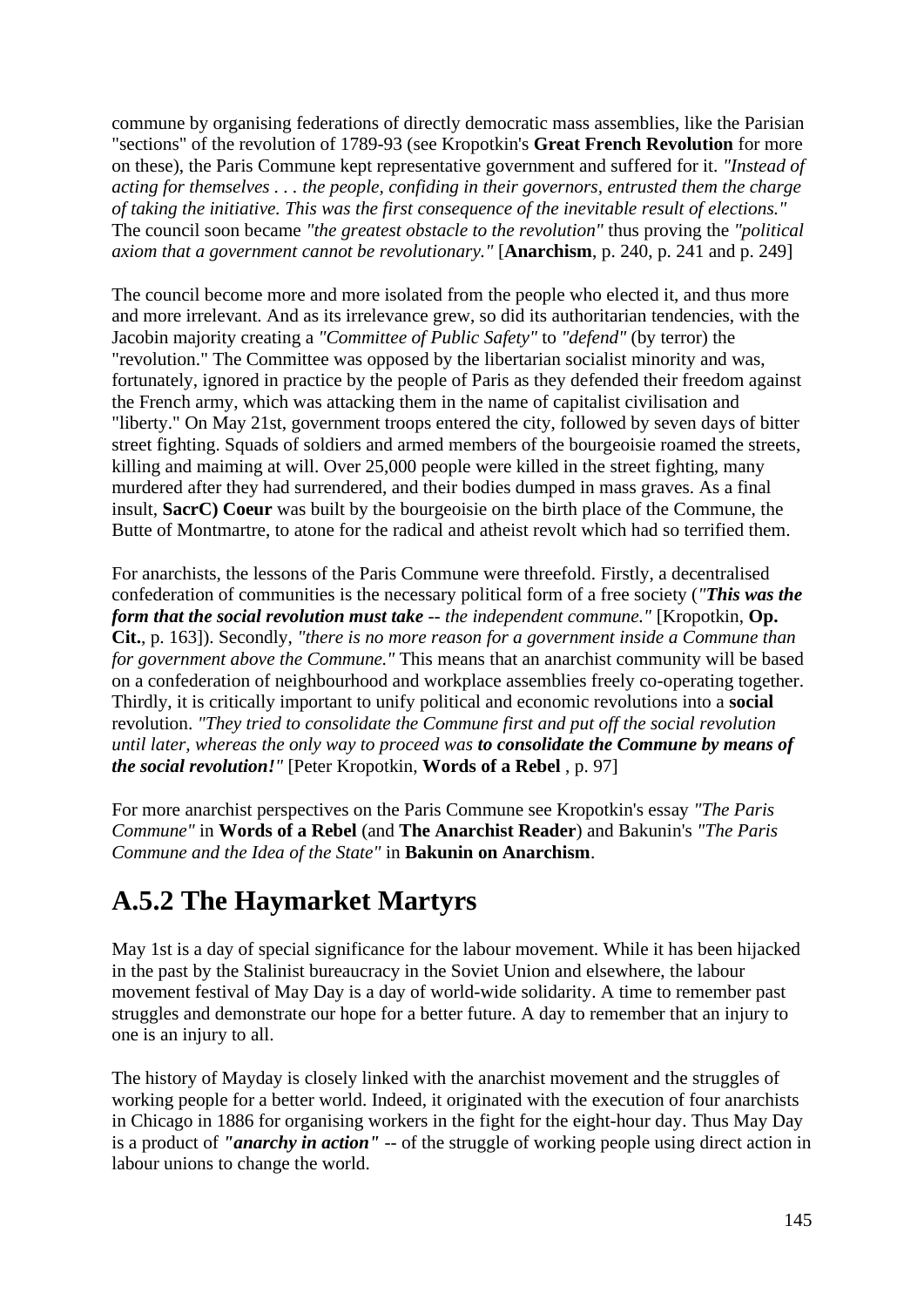It began in the 1880s in the USA. In 1884, the **Federation of Organised Trades and Labor Unions of the United States and Canada** (created in 1881, it changed its name in 1886 to the **American Federation of Labor**) passed a resolution which asserted that *"eight hours shall constitute a legal day's work from and after May 1, 1886, and that we recommend to labour organisations throughout this district that they so direct their laws as to conform to this resolution."* A call for strikes on May 1st, 1886 was made in support of this demand.

In Chicago the anarchists were the main force in the union movement, and partially as a result of their presence, the unions translated this call into strikes on May 1st. The anarchists thought that the eight hour day could only be won through direct action and solidarity. They considered that struggles for reforms, like the eight hour day, were not enough in themselves. They viewed them as only one battle in an ongoing class war that would only end by social revolution and the creation of a free society. It was with these ideas that they organised and fought.

In Chicago alone, 400 000 workers went out and the threat of strike action ensured that more than 45 000 were granted a shorter working day without striking. On May 3, 1886, police fired into a crowd of pickets at the McCormick Harvester Machine Company, killing at least one striker, seriously wounding five or six others, and injuring an undetermined number. Anarchists called for a mass meeting the next day in Haymarket Square to protest the brutality. According to the Mayor, *"nothing had occurred yet, or looked likely to occur to require interference.* "However, as the meeting was breaking up a column of 180 police arrived and ordered the meeting to end. At this moment a bomb was thrown into the police ranks, who opened fire on the crowd. How many civilians were wounded or killed by the police was never exactly ascertained, but 7 policemen eventually died (ironically, only one was the victim of the bomb, the rest were a result of the bullets fired by the police [Paul Avrich, **The Haymarket Tragedy**, p. 208]).

A *"reign of terror"* swept over Chicago, and the *"organised banditti and conscienceless brigands of capital suspended the only papers which would give the side of those whom they crammed into prison cells. They have invaded the homes of everyone who has ever known to have raised a voice or sympathised with those who have aught to say against the present system of robbery and oppression . . . they have invaded their homes and subjected them and their families to indignities that must be seen to be believed."* [Lucy Parsons, **Liberty, Equality & Solidarity**, p. 53] Meeting halls, union offices, printing shops and private homes were raided (usually without warrants). Such raids into working-class areas allowed the police to round up all known anarchists and other socialists. Many suspects were beaten up and some bribed. *"Make the raids first and look up the law afterwards"* was the public statement of J. Grinnell, the States Attorney, when a question was raised about search warrants. [*"Editor's Introduction"*, **The Autobiographies of the Haymarket Martyrs**, p. 7]

Eight anarchists were put on trial for accessory to murder. No pretence was made that any of the accused had carried out or even planned the bomb. The judge ruled that it was not necessary for the state to identify the actual perpetrator or prove that he had acted under the influence of the accused. The state did not try to establish that the defendants had in any way approved or abetted the act. In fact, only three were present at the meeting when the bomb exploded and one of those, Albert Parsons, was accompanied by his wife and fellow anarchist Lucy and their two small children to the event.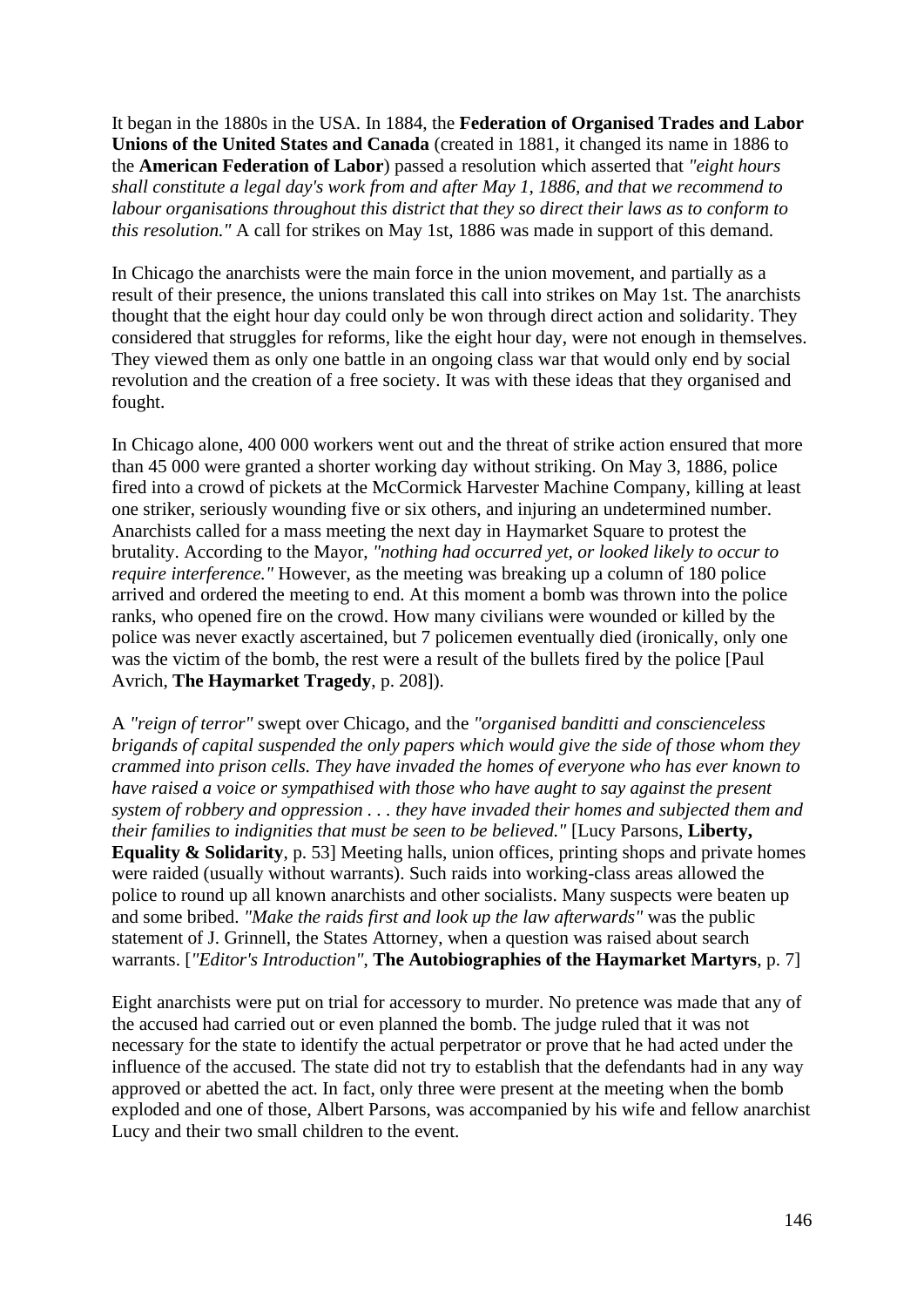The reason why these eight were picked was because of their anarchism and union organising, as made clear by that State's Attorney when he told the jury that *"Law is on trial. Anarchy is on trial. These men have been selected, picked out by the Grand Jury, and indicted because they were leaders. They are no more guilty than the thousands who follow them. Gentlemen of the jury; convict these men, make examples of them, hang them and you save our institutions, our society."* The jury was selected by a special bailiff, nominated by the State's Attorney and was explicitly chosen to compose of businessmen and a relative of one of the cops killed. The defence was not allowed to present evidence that the special bailiff had publicly claimed *"I am managing this case and I know what I am about. These fellows are going to be hanged as certain as death."* [**Op. Cit.**, p. 8] Not surprisingly, the accused were convicted. Seven were sentenced to death, one to 15 years' imprisonment.

An international campaign resulted in two of the death sentences being commuted to life, but the world wide protest did not stop the US state. Of the remaining five, one (Louis Lingg) cheated the executioner and killed himself on the eve of the execution. The remaining four (Albert Parsons, August Spies, George Engel and Adolph Fischer) were hanged on November 11th 1887. They are known in Labour history as the Haymarket Martyrs. Between 150,000 and 500,000 lined the route taken by the funeral cortege and between 10,000 to 25,000 were estimated to have watched the burial.

In 1889, the American delegation attending the International Socialist congress in Paris proposed that May 1st be adopted as a workers' holiday. This was to commemorate working class struggle and the *"Martyrdom of the Chicago Eight"*. Since then Mayday has became a day for international solidarity. In 1893, the new Governor of Illinois made official what the working class in Chicago and across the world knew all along and pardoned the Martyrs because of their obvious innocence and because *"the trial was not fair."* To this day, no one knows who threw the bomb -- the only definite fact is that it was not any of those who were tried for the act: *"Our comrades were not murdered by the state because they had any connection with the bomb-throwing, but because they had been active in organising the wage-slaves of America."* [Lucy Parsons, **Op. Cit.**, p. 142]

The authorities had believed at the time of the trial that such persecution would break the back of the labour movement. As Lucy Parsons, a participant of the events, noted 20 years later, the Haymarket trial *"was a class trial -- relentless, vindictive, savage and bloody. By that prosecution the capitalists sought to break the great strike for the eight-hour day which as being successfully inaugurated in Chicago, this city being the stormcentre of that great movement; and they also intended, by the savage manner in which they conducted the trial of these men, to frighten the working class back to their long hours of toil and low wages from which they were attempting to emerge. The capitalistic class imagined they could carry out their hellish plot by putting to an ignominious death the most progressive leaders among the working class of that day. In executing their bloody deed of judicial murder they succeeded, but in arresting the mighty onward movement of the class struggle they utterly failed."* [Lucy Parsons, **Op. Cit.**, p. 128] In the words of August Spies when he addressed the court after he had been sentenced to die:

*"If you think that by hanging us you can stamp out the labour movement . . . the movement from which the downtrodden millions, the millions who toil in misery and want, expect salvation -- if this is your opinion, then hang us! Here you will tread on a spark, but there and there, behind you -- and in front of you, and everywhere, flames*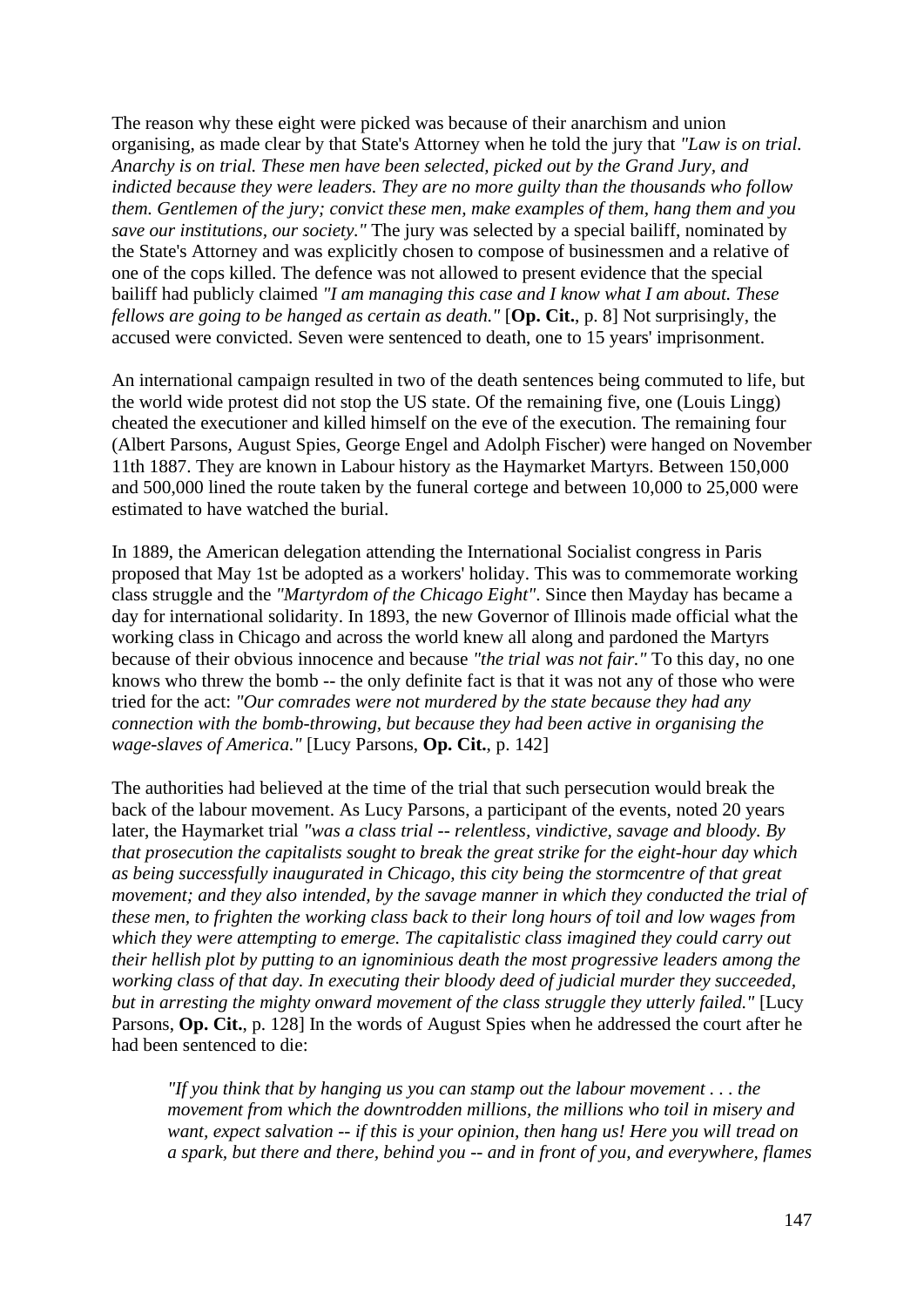*blaze up. It is a subterranean fire. You cannot put it out."* [quoted by Paul Avrich, **Op. Cit.**, p. 287]

At the time and in the years to come, this defiance of the state and capitalism was to win thousands to anarchism, particularly in the US itself. Since the Haymarket event, anarchists have celebrated May Day (on the 1st of May -- the reformist unions and labour parties moved its marches to the first Sunday of the month). We do so to show our solidarity with other working class people across the world, to celebrate past and present struggles, to show our power and remind the ruling class of their vulnerability. As Nestor Makhno put it:

*"That day those American workers attempted, by organising themselves, to give expression to their protest against the iniquitous order of the State and Capital of the propertied . . .* 

*"The workers of Chicago . . . had gathered to resolve, in common, the problems of their lives and their struggles. . .* 

*"Today too . . . the toilers . . . regard the first of May as the occasion of a get-together when they will concern themselves with their own affairs and consider the matter of their emancipation."* [**The Struggle Against the State and Other Essays**, pp. 59-60]

Anarchists stay true to the origins of May Day and celebrate its birth in the direct action of the oppressed. It is a classic example of anarchist principles of direct action and solidarity, *"an historic event of great importance, inasmuch as it was, in the first place, the first time that workers themselves had attempted to get a shorter work day by united, simultaneous action . . . this strike was the first in the nature of Direct Action on a large scale, the first in America."* [Lucy Parsons, **Op. Cit.**, pp. 139-40] Oppression and exploitation breed resistance and, for anarchists, May Day is an international symbol of that resistance and power -- a power expressed in the last words of August Spies, chiselled in stone on the monument to the Haymarket martyrs in Waldheim Cemetery in Chicago:

*"The day will come when our silence will be more powerful than the voices you are throttling today."*

To understand why the state and business class were so determined to hang the Chicago Anarchists, it is necessary to realise they were considered the leaders of a massive radical union movement. In 1884, the Chicago Anarchists produced the world's first daily anarchist newspaper, the **Chicagoer Arbeiter-Zeiting**. This was written, read, owned and published by the German immigrant working class movement. The combined circulation of this daily plus a weekly (**Vorbote**) and a Sunday edition (**Fackel**) more than doubled, from 13,000 per issues in 1880 to 26,980 in 1886. Anarchist weekly papers existed for other ethnic groups as well (one English, one Bohemian and one Scandinavian).

Anarchists were very active in the Central Labour Union (which included the eleven largest unions in the city) and aimed to make it, in the words of Albert Parsons (one of the Martyrs), *"the embryonic group of the future 'free society.'"* The anarchists were also part of the **International Working People's Association** (also called the *"Black International"*) which had representatives from 26 cities at its founding convention. The I.W.P.A. soon *"made headway among trade unions, especially in the mid-west"* and its ideas of *"direct action of the rank and file"* and of trade unions *"serv[ing] as the instrument of the working class for*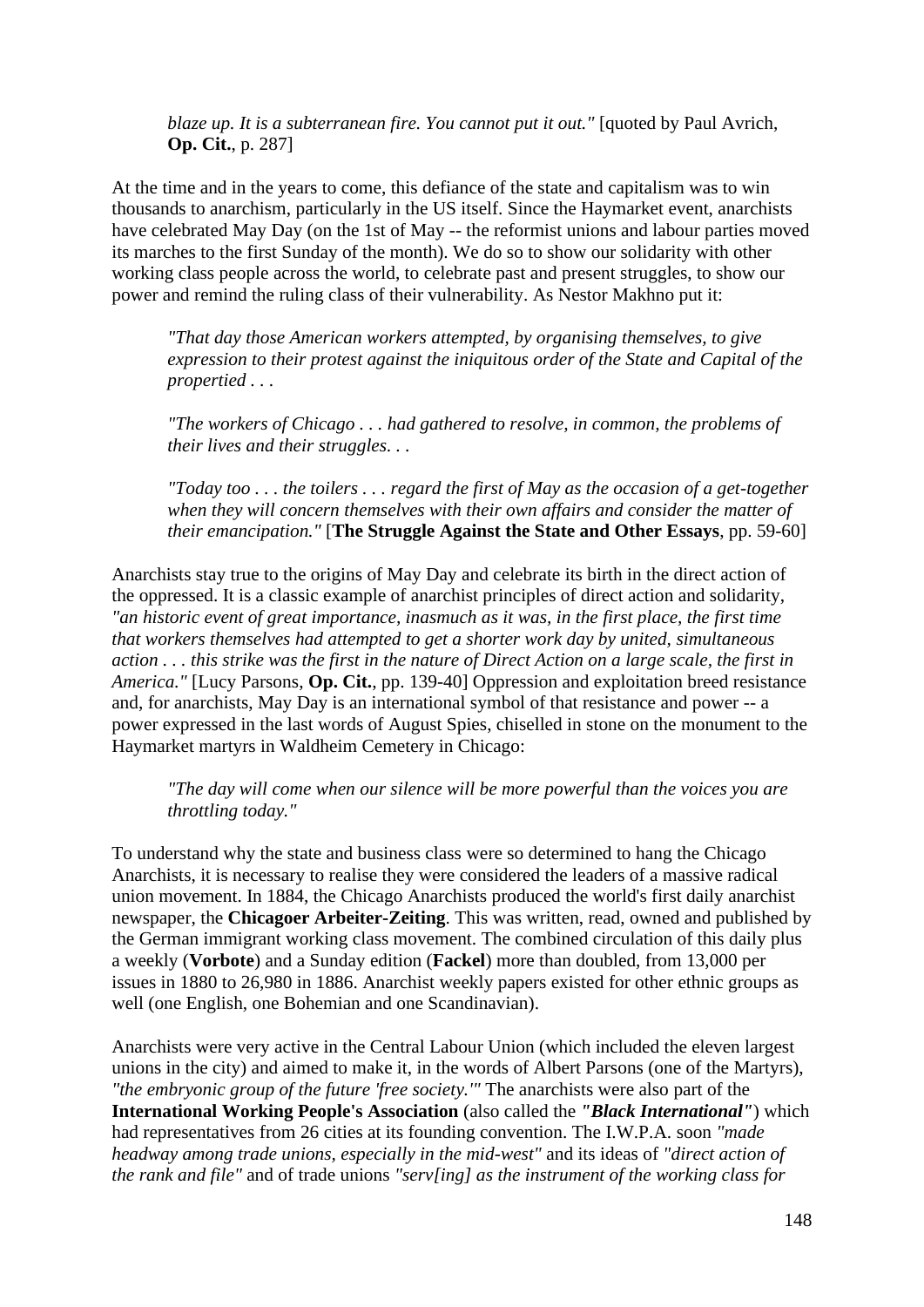*the complete destruction of capitalism and the nucleus for the formation of a new society"* became known as the *"Chicago Idea"* (an idea which later inspired the **Industrial Workers of the World** which was founded in Chicago in 1905). [*"Editor's Introduction,"* **The Autobiographies of the Haymarket Martyrs**, p. 4]

This idea was expressed in the manifesto issued at the I.W.P.A.'s Pittsburgh Congress of 1883:

*"First -- Destruction of the existing class rule, by all means, i.e. by energetic, relentless, revolutionary and international action.*

*"Second -- Establishment of a free society based upon co-operative organisation of production.*

*"Third -- Free exchange of equivalent products by and between the productive organisations without commerce and profit-mongery.*

*"Fourth -- Organisation of education on a secular, scientific and equal basis for both sexes.*

*"Fifth -- Equal rights for all without distinction to sex or race.*

*"Sixth -- Regulation of all public affairs by free contracts between autonomous (independent) communes and associations, resting on a federalistic basis."* [**Op. Cit.**, p. 42]

In addition to their union organising, the Chicago anarchist movement also organised social societies, picnics, lectures, dances, libraries and a host of other activities. These all helped to forge a distinctly working-class revolutionary culture in the heart of the *"American Dream."* The threat to the ruling class and their system was too great to allow it to continue (particularly with memories of the vast uprising of labour in 1877 still fresh. As in 1886, that revolt was also meet by state violence -- see **Strike!** by J. Brecher for details of this strike movement as well as the Haymarket events). Hence the repression, kangaroo court, and the state murder of those the state and capitalist class considered "leaders" of the movement.

For more on the Haymarket Martyrs, their lives and their ideas, **The Autobiographies of the Haymarket Martyrs** is essential reading. Albert Parsons, the only American born Martyr, produced a book which explained what they stood for called **Anarchism: Its Philosophy and Scientific Basis**. Historian Paul Avrich's **The Haymarket Tragedy** is a useful in depth account of the events.

## **A.5.3 Building the Syndicalist Unions**

Just before the turn of the century in Europe, the anarchist movement began to create one of the most successful attempts to apply anarchist organisational ideas in everyday life. This was the building of mass revolutionary unions (also known as syndicalism or anarchosyndicalism). The syndicalist movement, in the words of a leading French syndicalist militant, was *"a practical schooling in anarchism"* for it was *"a laboratory of economic struggles"* and organised *"along anarchic lines."* By organising workers into *"libertarian*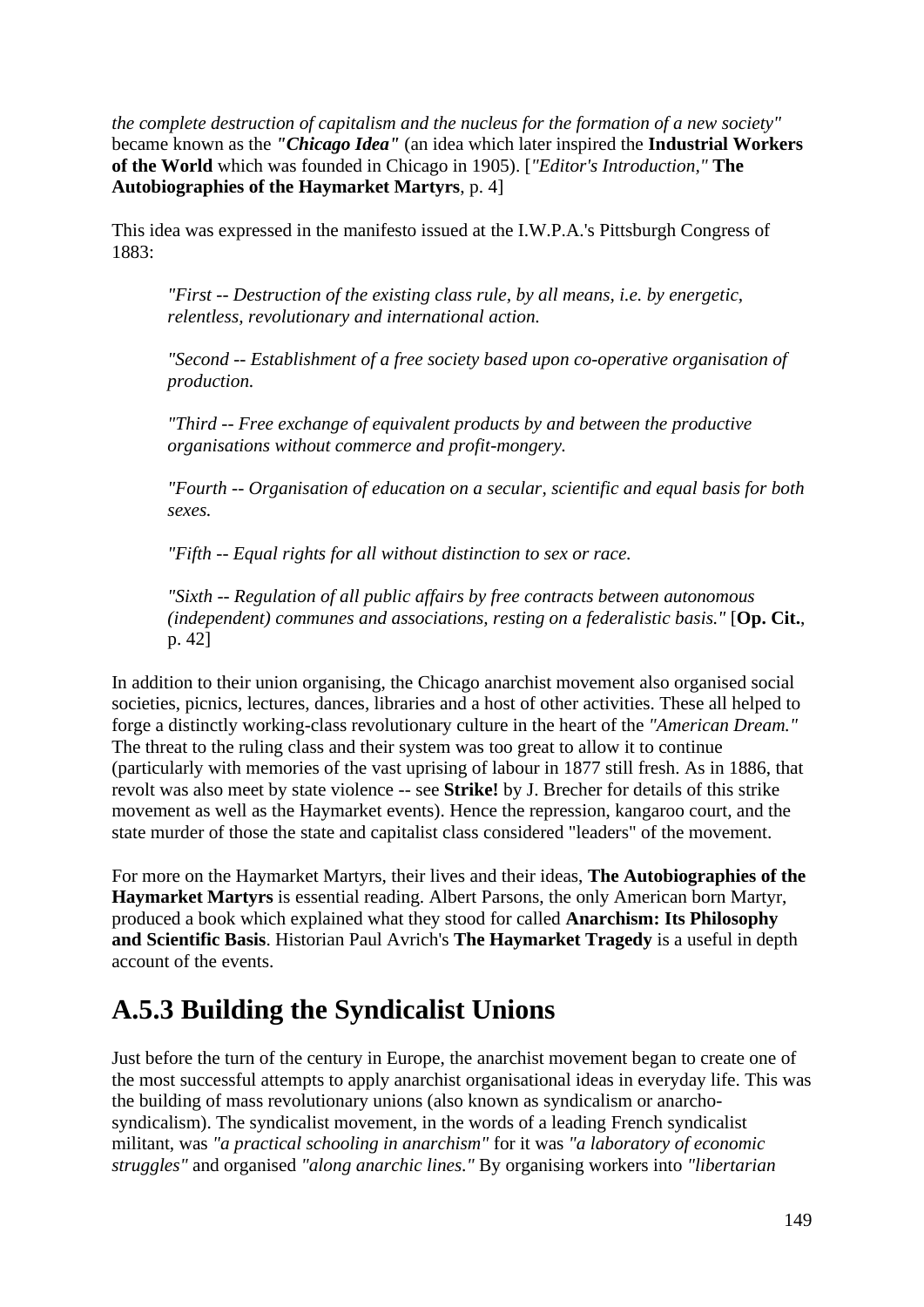*organisations,"* the syndicalist unions were creating the *"free associations of free producers"* within capitalism to combat it and, ultimately, replace it. [Fernand Pelloutier, **No Gods, No Masters**, vol. 2, p. 57, p. 55 and p. 56]

While the details of syndicalist organisation varied from country to country, the main lines were the same. Workers should form themselves into unions (or *syndicates*, the French for union). While organisation by industry was generally the preferred form, craft and trade organisations were also used. These unions were directly controlled by their members and would federate together on an industrial and geographical basis. Thus a given union would be federated with all the local unions in a given town, region and country as well as with all the unions within its industry into a national union (of, say, miners or metal workers). Each union was autonomous and all officials were part-time (and paid their normal wages if they missed work on union business). The tactics of syndicalism were direct action and solidarity and its aim was to replace capitalism by the unions providing the basic framework of the new, free, society.

Thus, for anarcho-syndicalism, *"the trade union is by no means a mere transitory phenomenon bound up with the duration of capitalist society, it is the germ of the Socialist economy of the future, the elementary school of Socialism in general."* The *"economic fighting organisation of the workers"* gives their members *"every opportunity for direct action in their struggles for daily bread, it also provides them with the necessary preliminaries for carrying through the reorganisation of social life on a [libertarian] Socialist plan by them own strength."* [Rudolf Rocker, **Anarcho-Syndicalism**, p. 59 and p. 62] Anarcho-syndicalism, to use the expression of the I.W.W., aims to build the new world in the shell of the old.

In the period from the 1890's to the outbreak of World War I, anarchists built revolutionary unions in most European countries (particularly in Spain, Italy and France). In addition, anarchists in South and North America were also successful in organising syndicalist unions (particularly Cuba, Argentina, Mexico and Brazil). Almost all industrialised countries had some syndicalist movement, although Europe and South America had the biggest and strongest ones. These unions were organised in a confederal manner, from the bottom up, along anarchist lines. They fought with capitalists on a day-to-day basis around the issue of better wages and working conditions and the state for social reforms, but they also sought to overthrow capitalism through the revolutionary general strike.

Thus hundreds of thousands of workers around the world were applying anarchist ideas in everyday life, proving that anarchy was no utopian dream but a practical method of organising on a wide scale. That anarchist organisational techniques encouraged member participation, empowerment and militancy, and that they also successfully fought for reforms and promoted class consciousness, can be seen in the growth of anarcho-syndicalist unions and their impact on the labour movement. The Industrial Workers of the World, for example, still inspires union activists and has, throughout its long history, provided many union songs and slogans.

However, as a mass movement, syndicalism effectively ended by the 1930s. This was due to two factors. Firstly, most of the syndicalist unions were severely repressed just after World War I. In the immediate post-war years they reached their height. This wave of militancy was known as the "red years" in Italy, where it attained its high point with factory occupations (see [section A.5.5\)](sectionA.html#seca55). But these years also saw the destruction of these unions in country after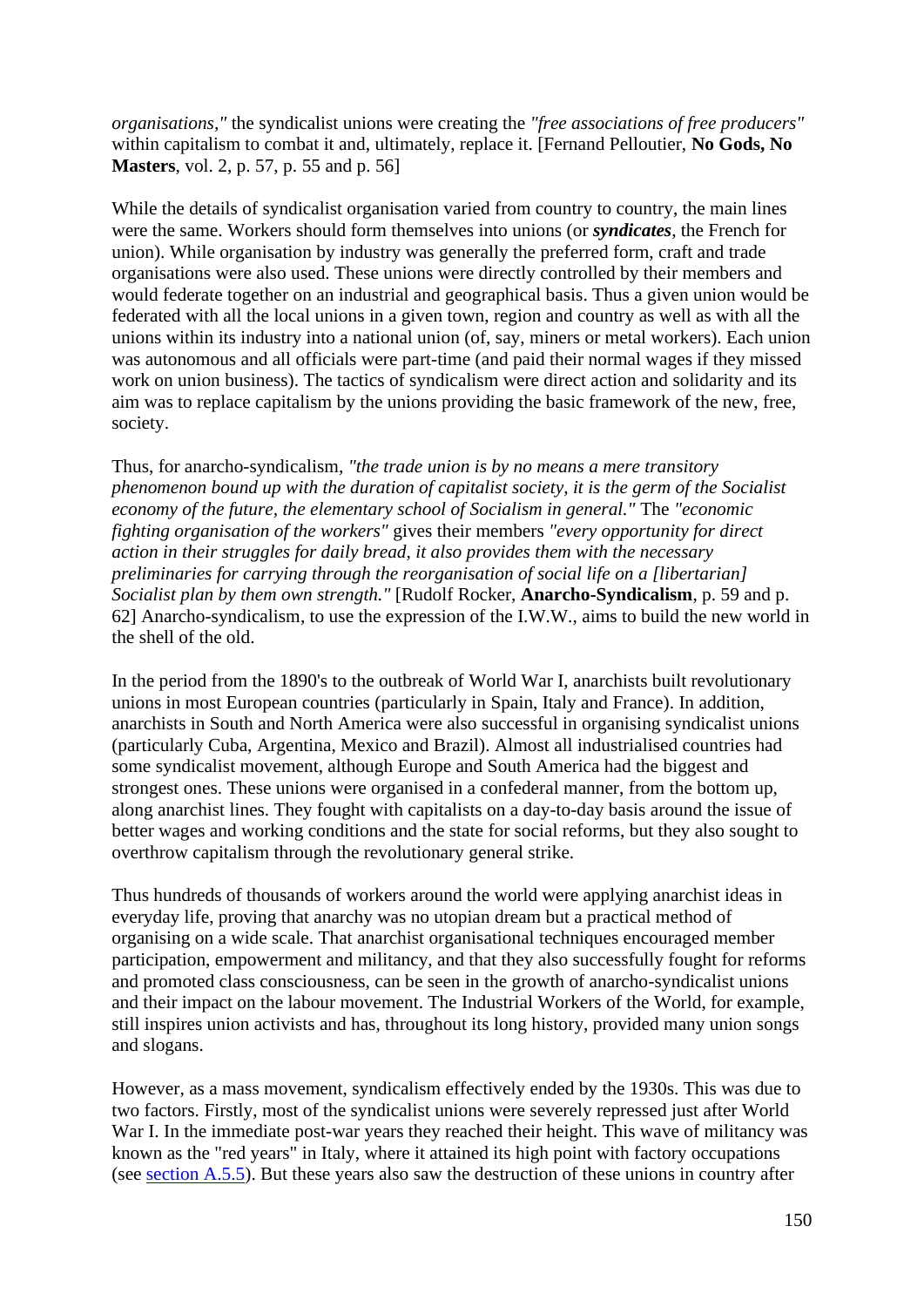county. In the USA, for example, the I.W.W. was crushed by a wave of repression backed whole-heartedly by the media, the state, and the capitalist class. Europe saw capitalism go on the offensive with a new weapon -- fascism. Fascism arose (first in Italy and, most infamously, in Germany) as an attempt by capitalism to physically smash the organisations the working class had built. This was due to radicalism that had spread across Europe in the wake of the war ending, inspired by the example of Russia. Numerous near revolutions had terrified the bourgeoisie, who turned to fascism to save their system.

In country after country, anarchists were forced to flee into exile, vanish from sight, or became victims of assassins or concentration camps after their (often heroic) attempts at fighting fascism failed. In Portugal, for example, the 100,000 strong anarcho-syndicalist CGT union launched numerous revolts in the late 1920s and early 1930s against fascism. In January 1934, the CGT called for a revolutionary general strike which developed into a five day insurrection. A state of siege was declared by the state, which used extensive force to crush the rebellion. The CGT, whose militants had played a prominent and courageous role in the insurrection, was completely smashed and Portugal remained a fascist state for the next 40 years. [Phil Mailer, **Portugal: The Impossible Revolution**, pp. 72-3] In Spain, the CNT (the most famous anarcho-syndicalist union) fought a similar battle. By 1936, it claimed one and a half million members. As in Italy and Portugal, the capitalist class embraced fascism to save their power from the dispossessed, who were becoming confident of their power and their right to manage their own lives (see [section A.5.6\)](sectionA.html#seca56).

As well as fascism, syndicalism also faced the negative influence of Leninism. The apparent success of the Russian revolution led many activists to turn to authoritarian politics, particularly in English speaking countries and, to a lesser extent, France. Such notable syndicalist activists as Tom Mann in England, William Gallacher in Scotland and William Foster in the USA became Communists (the last two, it should be noted, became Stalinist). Moreover, Communist parties deliberately undermined the libertarian unions, encouraging fights and splits (as, for example, in the I.W.W.). After the end of the Second World War, the Stalinists finished off what fascism had started in Eastern Europe and destroyed the anarchist and syndicalist movements in such places as Bulgaria and Poland. In Cuba, Castro also followed Lenin's example and did what the Batista and Machado dictatorship's could not, namely smash the influential anarchist and syndicalist movements (see Frank Fernandez's **Cuban Anarchism** for a history of this movement from its origins in the 1860s to the 21st century).

So by the start of the second world war, the large and powerful anarchist movements of Italy, Spain, Poland, Bulgaria and Portugal had been crushed by fascism (but not, we must stress, without a fight). When necessary, the capitalists supported authoritarian states in order to crush the labour movement and make their countries safe for capitalism. Only Sweden escaped this trend, where the syndicalist union the SAC is still organising workers. It is, in fact, like many other syndicalist unions active today, growing as workers turn away from bureaucratic unions whose leaders seem more interested in protecting their privileges and cutting deals with management than defending their members. In France, Spain and Italy and elsewhere, syndicalist unions are again on the rise, showing that anarchist ideas are applicable in everyday life.

Finally, it must be stressed that syndicalism has its roots in the ideas of the earliest anarchists and, consequently, was not invented in the 1890s. It is true that development of syndicalism came about, in part, as a reaction to the disastrous "propaganda by deed" period, in which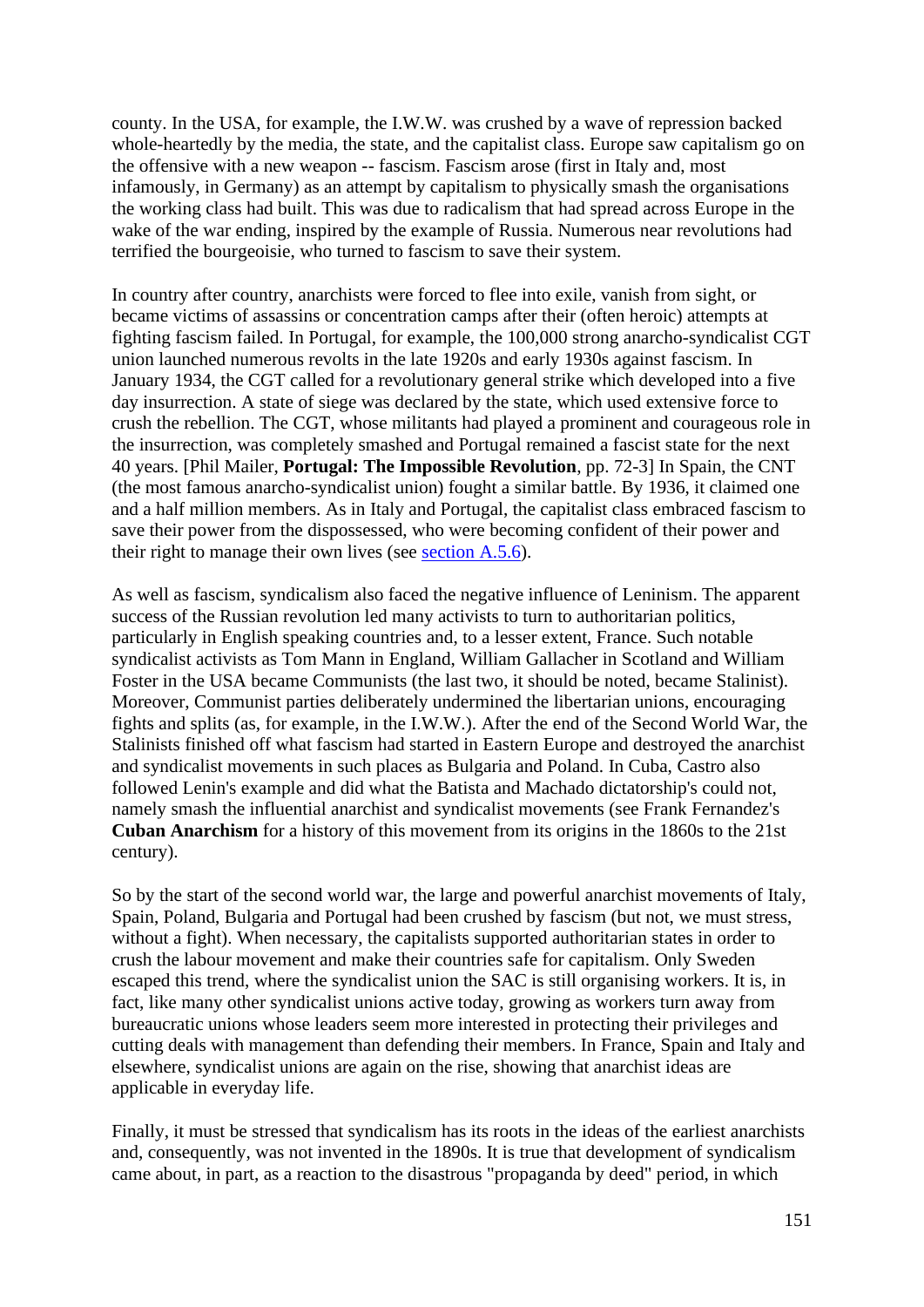individual anarchists assassinated government leaders in attempts to provoke a popular uprising and in revenge for the mass murders of the Communards and other rebels (see [section A.2.18](sectionA.html#seca218) for details). But in response to this failed and counterproductive campaign, anarchists went back to their roots and to the ideas of Bakunin. Thus, as recognised by the likes of Kropotkin and Malatesta, syndicalism was simply a return to the ideas current in the libertarian wing of the First International.

Thus we find Bakunin arguing that *"it is necessary to organise the power of the proletariat. But this organisation must be the work of the proletariat itself . . . Organise, constantly organise the international militant solidarity of the workers, in every trade and country, and remember that however weak you are as isolated individuals or districts, you will constitute a tremendous, invincible power by means of universal co-operation."* As one American activist commented, this is *"the same militant spirit that breathes now in the best expressions of the Syndicalist and I.W.W. movements"* both of which express *"a strong world wide revival of the ideas for which Bakunin laboured throughout his life."* [Max Baginski, **Anarchy! An Anthology of Emma Goldman's Mother Earth**, p. 71] As with the syndicalists, Bakunin stressed the *"organisation of trade sections, their federation . . . bear in themselves the living germs of the new social order, which is to replace the bourgeois world. They are creating not only the ideas but also the facts of the future itself."* [quoted by Rudolf Rocker, **Op. Cit.**, p. 50]

Such ideas were repeated by other libertarians. Eugene Varlin, whose role in the Paris Commune ensured his death, advocated a socialism of associations, arguing in 1870 that syndicates were the *"natural elements"* for the rebuilding of society: *"it is they that can easily be transformed into producer associations; it is they that can put into practice the retooling of society and the organisation of production."* [quoted by Martin Phillip Johnson, **The Paradise of Association**, p. 139] As we discussed in [section A.5.2,](sectionA.html#seca52) the Chicago Anarchists held similar views, seeing the labour movement as both the means of achieving anarchy and the framework of the free society. As Lucy Parsons (the wife of Albert) put it *"we hold that the granges, trade-unions, Knights of Labour assemblies, etc., are the embryonic groups of the ideal anarchistic society . . ."* [contained in Albert R. Parsons, **Anarchism: Its Philosophy and Scientific Basis**, p. 110] These ideas fed into the revolutionary unionism of the I.W.W. As one historian notes, the *"proceedings of the I.W.W.'s inaugural convention indicate that the participants were not only aware of the 'Chicago Idea' but were conscious of a continuity between their efforts and the struggles of the Chicago anarchists to initiate industrial unionism."* The Chicago idea represented *"the earliest American expression of syndicalism."* [Salvatore Salerno, **Red November, Black November**, p. 71]

Thus, syndicalism and anarchism are not differing theories but, rather, different interpretations of the same ideas (see for a fuller discussion [section H.2.8\)](sectionH.html#sech28). While not all syndicalists are anarchists (some Marxists have proclaimed support for syndicalism) and not all anarchists are syndicalists (see [section J.3.9](sectionJ.html#secj39) for a discussion why), all social anarchists see the need for taking part in the labour and other popular movements and encouraging libertarian forms of organisation and struggle within them. By doing this, inside and outside of syndicalist unions, anarchists are showing the validity of our ideas. For, as Kropotkin stressed, the *"next revolution must from its inception bring about the seizure of the entire social wealth by the workers in order to transform it into common property. This revolution can succeed only through the workers, only if the urban and rural workers everywhere carry out this objective themselves. To that end, they must initiate their own action in the period before the revolution; this can happen only if there is a strong workers' organisation."*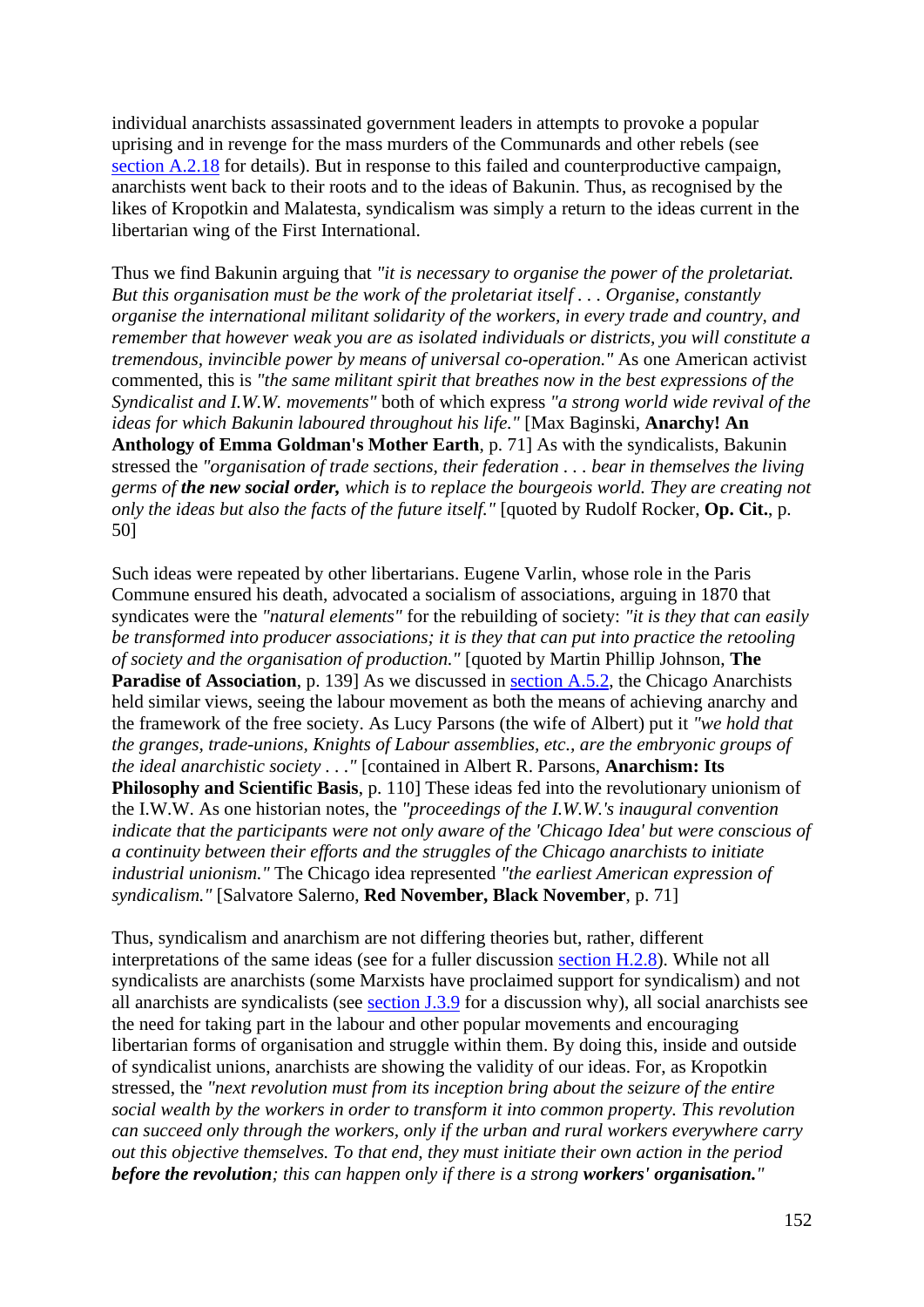[**Selected Writings on Anarchism and Revolution**, p. 20] Such popular self-managed organisations cannot be anything but *"anarchy in action."*

### **A.5.4 Anarchists in the Russian Revolution**

The Russian revolution of 1917 saw a huge growth in anarchism in that country and many experiments in anarchist ideas. However, in popular culture the Russian Revolution is seen not as a mass movement by ordinary people struggling towards freedom but as the means by which Lenin imposed his dictatorship on Russia. The truth is radically different. The Russian Revolution was a mass movement from below in which many different currents of ideas existed and in which millions of working people (workers in the cities and towns as well as peasants) tried to transform their world into a better place. Sadly, those hopes and dreams were crushed under the dictatorship of the Bolshevik party -- first under Lenin, later under Stalin.

The Russian Revolution, like most history, is a good example of the maxim "history is written by those who win." Most capitalist histories of the period between 1917 and 1921 ignore what the anarchist Voline called *"the unknown revolution"* -- the revolution called forth from below by the actions of ordinary people. Leninist accounts, at best, praise this autonomous activity of workers so long as it coincides with their own party line but radically condemn it (and attribute it with the basest motives) as soon as it strays from that line. Thus Leninist accounts will praise the workers when they move ahead of the Bolsheviks (as in the spring and summer of 1917) but will condemn them when they oppose Bolshevik policy once the Bolsheviks are in power. At worse, Leninist accounts portray the movement and struggles of the masses as little more than a backdrop to the activities of the vanguard party.

For anarchists, however, the Russian Revolution is seen as a classic example of a social revolution in which the self-activity of working people played a key role. In their soviets, factory committees and other class organisations, the Russian masses were trying to transform society from a class-ridden, hierarchical statist regime into one based on liberty, equality and solidarity. As such, the initial months of the Revolution seemed to confirm Bakunin's prediction that the *"future social organisation must be made solely from the bottom upwards, by the free associations or federations of workers, firstly in their unions, then in the communes, regions, nations and finally in a great federation, international and universal."* [**Michael Bakunin: Selected Writings**, p. 206] The soviets and factory committees expressed concretely Bakunin's ideas and Anarchists played an important role in the struggle.

The initial overthrow of the Tsar came from the direct action of the masses. In February 1917, the women of Petrograd erupted in bread riots. On February 18th, the workers of the Putilov Works in Petrograd went on strike. By February 22nd, the strike had spread to other factories. Two days later, 200 000 workers were on strike and by February 25th the strike was virtually general. The same day also saw the first bloody clashes between protestors and the army. The turning point came on the 27th, when some troops went over to the revolutionary masses, sweeping along other units. This left the government without its means of coercion, the Tsar abdicated and a provisional government was formed.

So spontaneous was this movement that all the political parties were left behind. This included the Bolsheviks, with the *"Petrograd organisation of the Bolsheviks oppos[ing] the calling of strikes precisely on the eve of the revolution destined to overthrow the Tsar.*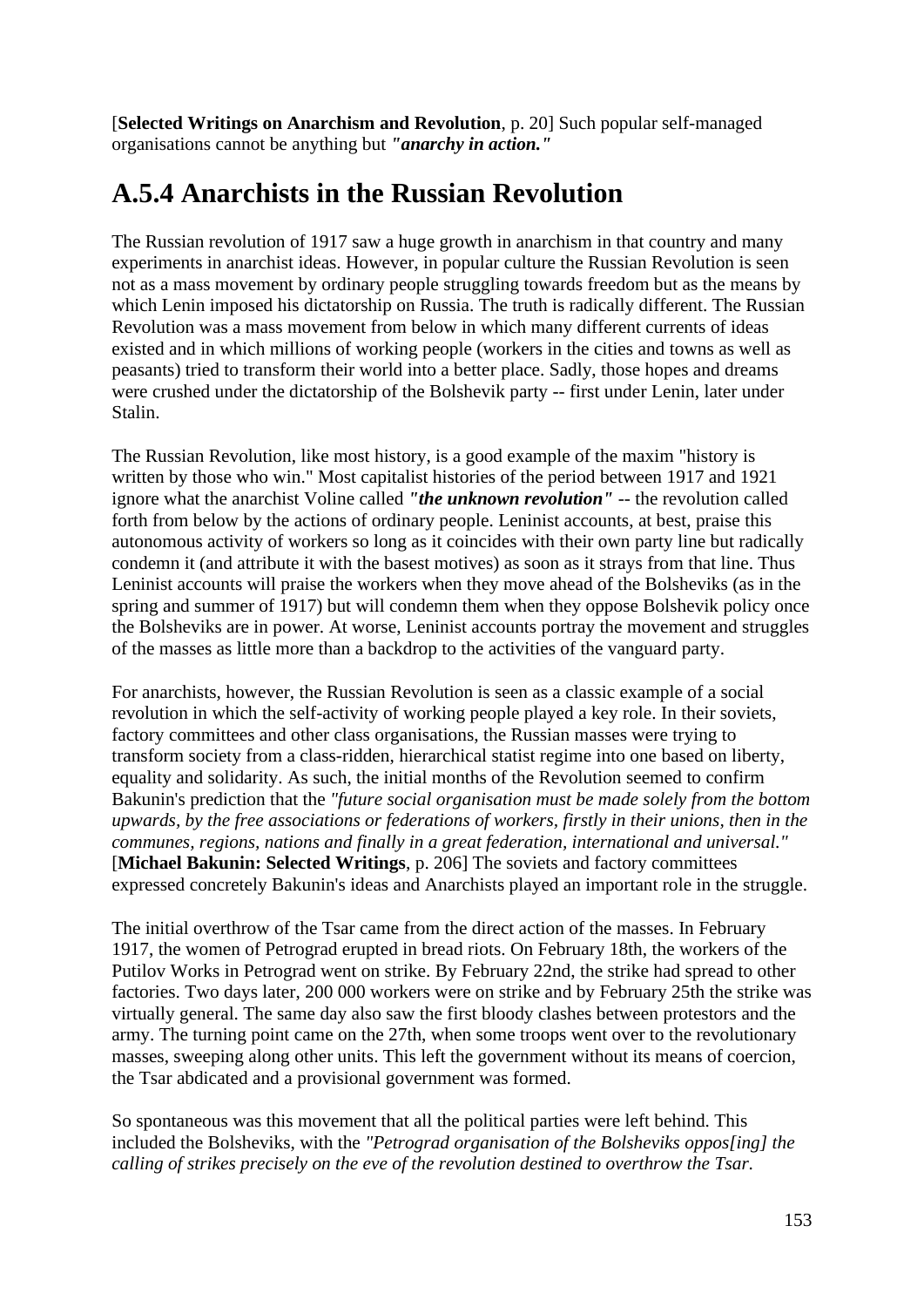*Fortunately, the workers ignored the Bolshevik 'directives' and went on strike anyway . . . Had the workers followed its guidance, it is doubtful that the revolution would have occurred when it did."* [Murray Bookchin, **Post-Scarcity Anarchism**, p. 123]

The revolution carried on in this vein of direct action from below until the new, "socialist" state was powerful enough to stop it.

For the Left, the end of Tsarism was the culmination of years of effort by socialists and anarchists everywhere. It represented the progressive wing of human thought overcoming traditional oppression, and as such was duly praised by leftists around the world. However, **in** Russia things were progressing. In the workplaces and streets and on the land, more and more people became convinced that abolishing feudalism politically was **not** enough. The overthrow of the Tsar made little real difference if feudal exploitation still existed in the economy, so workers started to seize their workplaces and peasants, the land. All across Russia, ordinary people started to build their own organisations, unions, co-operatives, factory committees and councils (or "soviets" in Russian). These organisations were initially organised in anarchist fashion, with recallable delegates and being federated with each other.

Needless to say, all the political parties and organisations played a role in this process. The two wings of the Marxist social-democrats were active (the Mensheviks and the Bolsheviks), as were the Social Revolutionaries (a populist peasant based party) and the anarchists. The anarchists participated in this movement, encouraging all tendencies to self-management and urging the overthrow of the provisional government. They argued that it was necessary to transform the revolution from a purely political one into an economic/social one. Until the return of Lenin from exile, they were the only political tendency who thought along those lines.

Lenin convinced his party to adopt the slogan *"All Power to the Soviets"* and push the revolution forward. This meant a sharp break with previous Marxist positions, leading one ex-Bolshevik turned Menshevik to comment that Lenin had *"made himself a candidate for one European throne that has been vacant for thirty years -- the throne of Bakunin!"* [quoted by Alexander Rabinowitch, **Prelude to Revolution**, p. 40] The Bolsheviks now turned to winning mass support, championing direct action and supporting the radical actions of the masses, policies in the past associated with anarchism (*"the Bolsheviks launched . . . slogans which until then had been particularly and insistently been voiced by the Anarchists."* [Voline, **The Unknown Revolution**, p. 210]). Soon they were winning more and more votes in the soviet and factory committee elections. As Alexander Berkman argues, the *"Anarchist mottoes proclaimed by the Bolsheviks did not fail to bring results. The masses relied to their flag."* [**What is Anarchism?**, p. 120]

The anarchists were also influential at this time. Anarchists were particularly active in the movement for workers self-management of production which existed around the factory committees (see M. Brinton, **The Bolsheviks and Workers Control** for details). They were arguing for workers and peasants to expropriate the owning class, abolish all forms of government and re-organise society from the bottom up using their own class organisations - the soviets, the factory committees, co-operatives and so on. They could also influence the direction of struggle. As Alexander Rabinowitch (in his study of the July uprising of 1917) notes: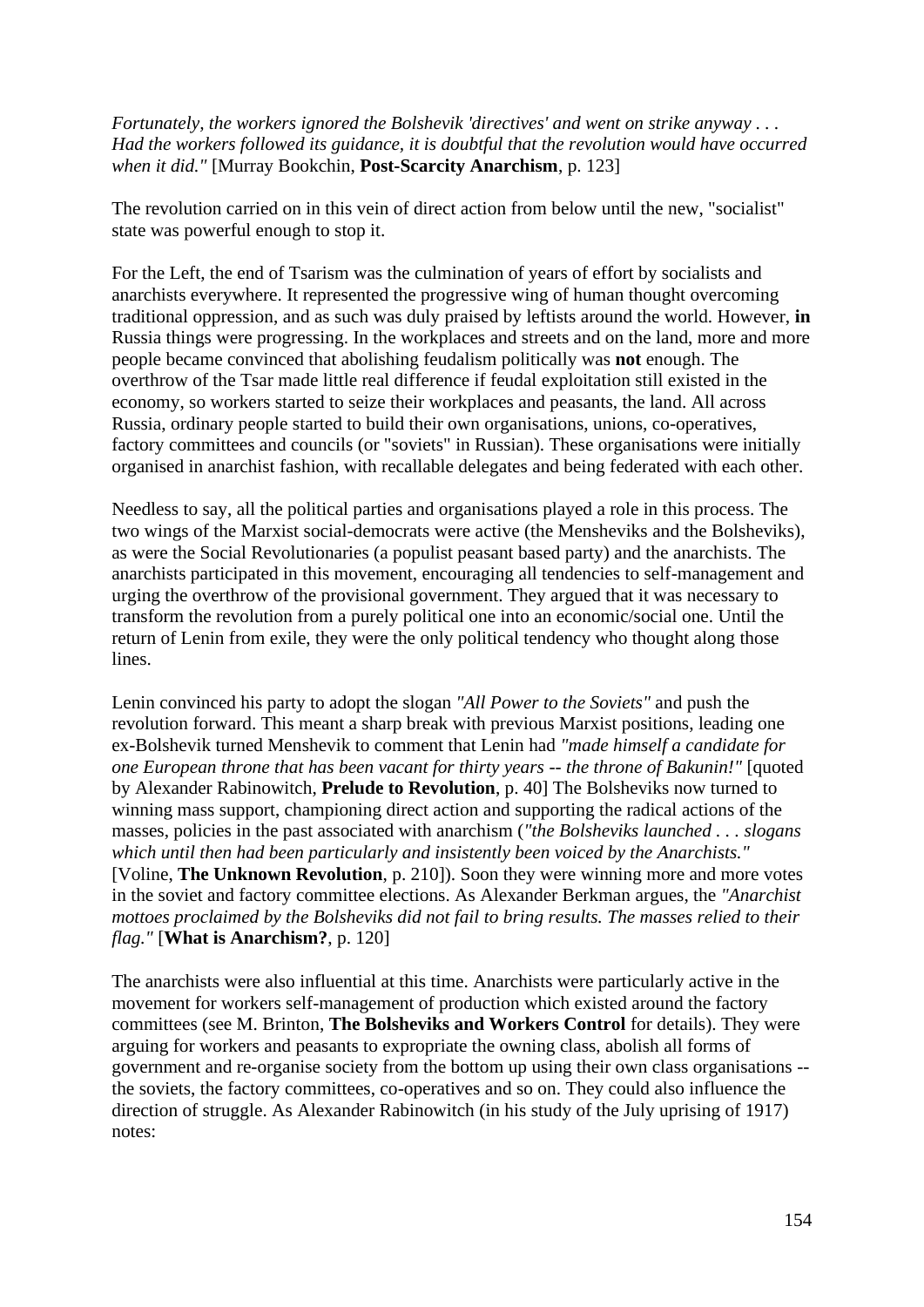*"At the rank-and-file level, particularly within the [Petrograd] garrison and at the Kronstadt naval base, there was in fact very little to distinguish Bolshevik from Anarchist. . . The Anarchist-Communists and the Bolsheviks competed for the support of the same uneducated, depressed, and dissatisfied elements of the population, and the fact is that in the summer of 1917, the Anarchist-Communists, with the support they enjoyed in a few important factories and regiments, possessed an undeniable capacity to influence the course of events. Indeed, the Anarchist appeal was great enough in some factories and military units to influence the actions of the Bolsheviks themselves."* [**Op. Cit.**, p. 64]

Indeed, one leading Bolshevik stated in June, 1917 (in response to a rise in anarchist influence), *"[b]y fencing ourselves off from the Anarchists, we may fence ourselves off from the masses."* [quoted by Alexander Rabinowitch, **Op. Cit.**, p. 102]

The anarchists operated with the Bolsheviks during the October Revolution which overthrew the provisional government. But things changed once the authoritarian socialists of the Bolshevik party had seized power. While both anarchists and Bolsheviks used many of the same slogans, there were important differences between the two. As Voline argued, *"[f]rom the lips and pens of the Anarchists, those slogans were sincere and concrete, for they corresponded to their principles and called for action entirely in conformity with such principles. But with the Bolsheviks, the same slogans meant practical solutions totally different from those of the libertarians and did not tally with the ideas which the slogans appeared to express."* [**The Unknown Revolution**, p. 210]

Take, for example, the slogan *"All power to the Soviets."* For anarchists it meant exactly that - - organs for the working class to run society directly, based on mandated, recallable delegates. For the Bolsheviks, that slogan was simply the means for a Bolshevik government to be formed over and above the soviets. The difference is important, *"for the Anarchists declared, if 'power' really should belong to the soviets, it could not belong to the Bolshevik party, and if it should belong to that Party, as the Bolsheviks envisaged, it could not belong to the soviets."* [Voline, **Op. Cit.**, p. 213] Reducing the soviets to simply executing the decrees of the central (Bolshevik) government and having their All-Russian Congress be able to recall the government (i.e. those with **real** power) does not equal "all power," quite the reverse.

Similarly with the term *"workers' control of production."* Before the October Revolution Lenin saw *"workers' control"* purely in terms of the *"universal, all-embracing workers' control over the capitalists."* [**Will the Bolsheviks Maintain Power?**, p. 52] He did not see it in terms of workers' management of production itself (i.e. the abolition of wage labour) via federations of factory committees. Anarchists and the workers' factory committees did. As S.A. Smith correctly notes, Lenin used *"the term ['workers' control'] in a very different sense from that of the factory committees."* In fact Lenin's *"proposals . . . [were] thoroughly statist and centralist in character, whereas the practice of the factory committees was essentially local and autonomous."* [**Red Petrograd**, p. 154] For anarchists, *"if the workers' organisations were capable of exercising effective control [over their bosses], then they also were capable of guaranteeing all production. In such an event, private industry could be eliminated quickly but progressively, and replaced by collective industry. Consequently, the Anarchists rejected the vague nebulous slogan of 'control of production.' They advocated expropriation -- progressive, but immediate -- of private industry by the organisations of collective production."* [Voline, **Op. Cit.**, p. 221]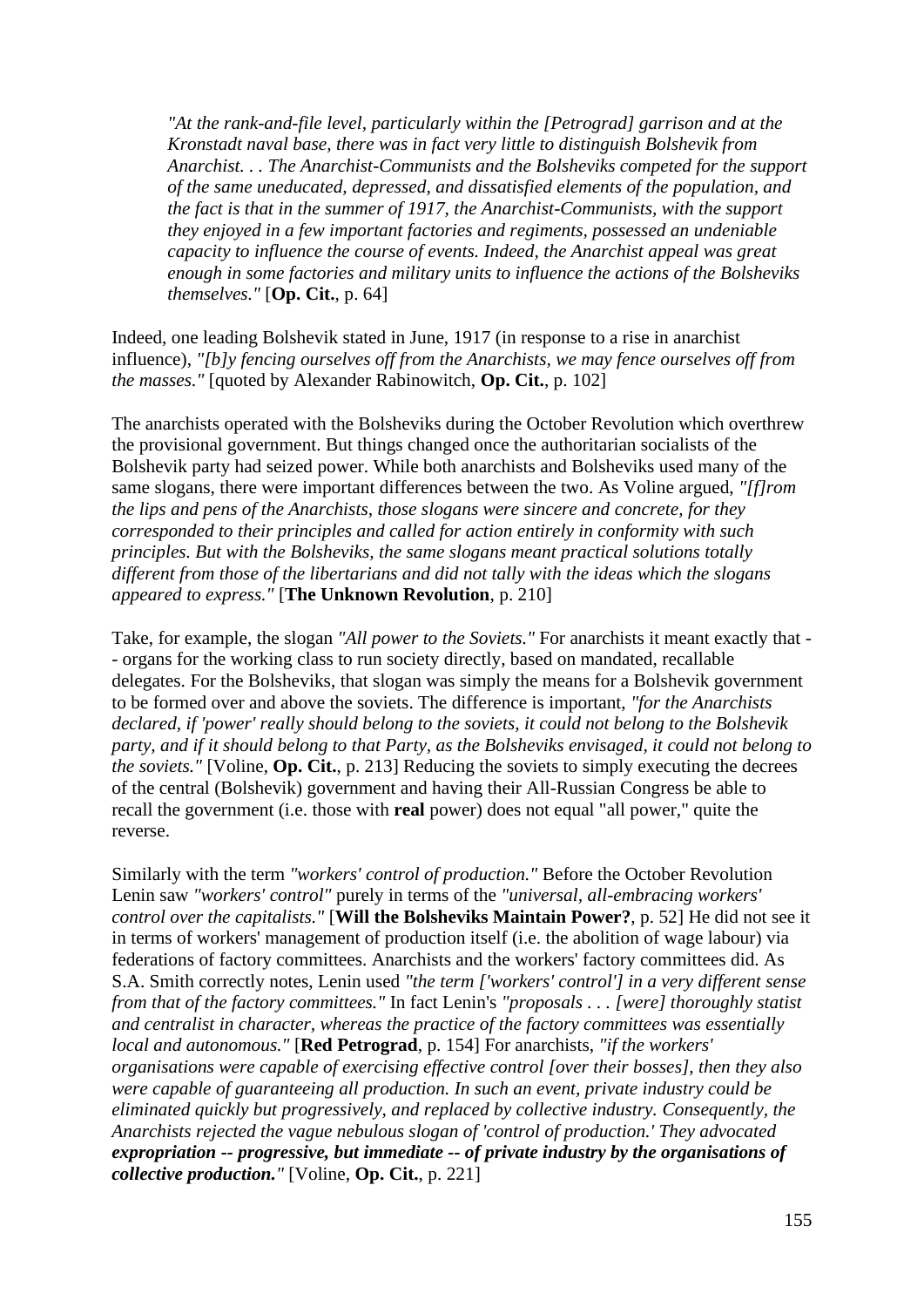Once in power, the Bolsheviks systematically undermined the popular meaning of workers' control and replaced it with their own, statist conception. *"On three occasions,"* one historian notes, *"in the first months of Soviet power, the [factory] committee leaders sought to bring their model into being. At each point the party leadership overruled them. The result was to vest both managerial and control powers in organs of the state which were subordinate to the central authorities, and formed by them."* [Thomas F. Remington, **Building Socialism in Bolshevik Russia**, p. 38] This process ultimately resulted in Lenin arguing for, and introducing, *"one-man management"* armed with *"dictatorial"* power (with the manager appointed from above by the state) in April 1918. This process is documented in Maurice Brinton's **The Bolsheviks and Workers' Control**, which also indicates the clear links between Bolshevik practice and Bolshevik ideology as well as how both differed from popular activity and ideas.

Hence the comments by Russian Anarchist Peter Arshinov:

*"Another no less important peculiarity is that [the] October [revolution of 1917] has two meanings -- that which the working' masses who participated in the social revolution gave it, and with them the Anarchist-Communists, and that which was given it by the political party [the Marxist-Communists] that captured power from this aspiration to social revolution, and which betrayed and stifled all further development. An enormous gulf exists between these two interpretations of October. The October of the workers and peasants is the suppression of the power of the parasite classes in the name of equality and self-management. The Bolshevik October is the conquest of power by the party of the revolutionary intelligentsia, the installation of its 'State Socialism' and of its 'socialist' methods of governing the masses."* [**The Two Octobers**]

Initially, anarchists had supported the Bolsheviks, since the Bolshevik leaders had hidden their state-building ideology behind support for the soviets (as socialist historian Samuel Farber notes, the anarchists *"had actually been an unnamed coalition partner of the Bolsheviks in the October Revolution."* [**Before Stalinism**, p. 126]). However, this support quickly "withered away" as the Bolsheviks showed that they were, in fact, not seeking true socialism but were instead securing power for themselves and pushing not for collective ownership of land and productive resources but for government ownership. The Bolsheviks, as noted, systematically undermined the workers' control/self-management movement in favour of capitalist-like forms of workplace management based around *"one-man management"* armed with *"dictatorial powers."*

As regards the soviets, the Bolsheviks systematically undermining what limited independence and democracy they had. In response to the *"great Bolshevik losses in the soviet elections"* during the spring and summer of 1918 *"Bolshevik armed force usually overthrew the results of these provincial elections."* Also, the *"government continually postponed the new general elections to the Petrograd Soviet, the term of which had ended in March 1918. Apparently, the government feared that the opposition parties would show gains."* [Samuel Farber, **Op. Cit.**, p. 24 and p. 22] In the Petrograd elections, the Bolsheviks *"lost the absolute majority in the soviet they had previously enjoyed"* but remained the largest party. However, the results of the Petrograd soviet elections were irrelevant as a *"Bolshevik victory was assured by the numerically quite significant representation now given to trade unions, district soviets, factory-shop committees, district workers conferences, and Red Army and naval units, in which the Bolsheviks had overwhelming strength."* [Alexander Rabinowitch, *"The Evolution*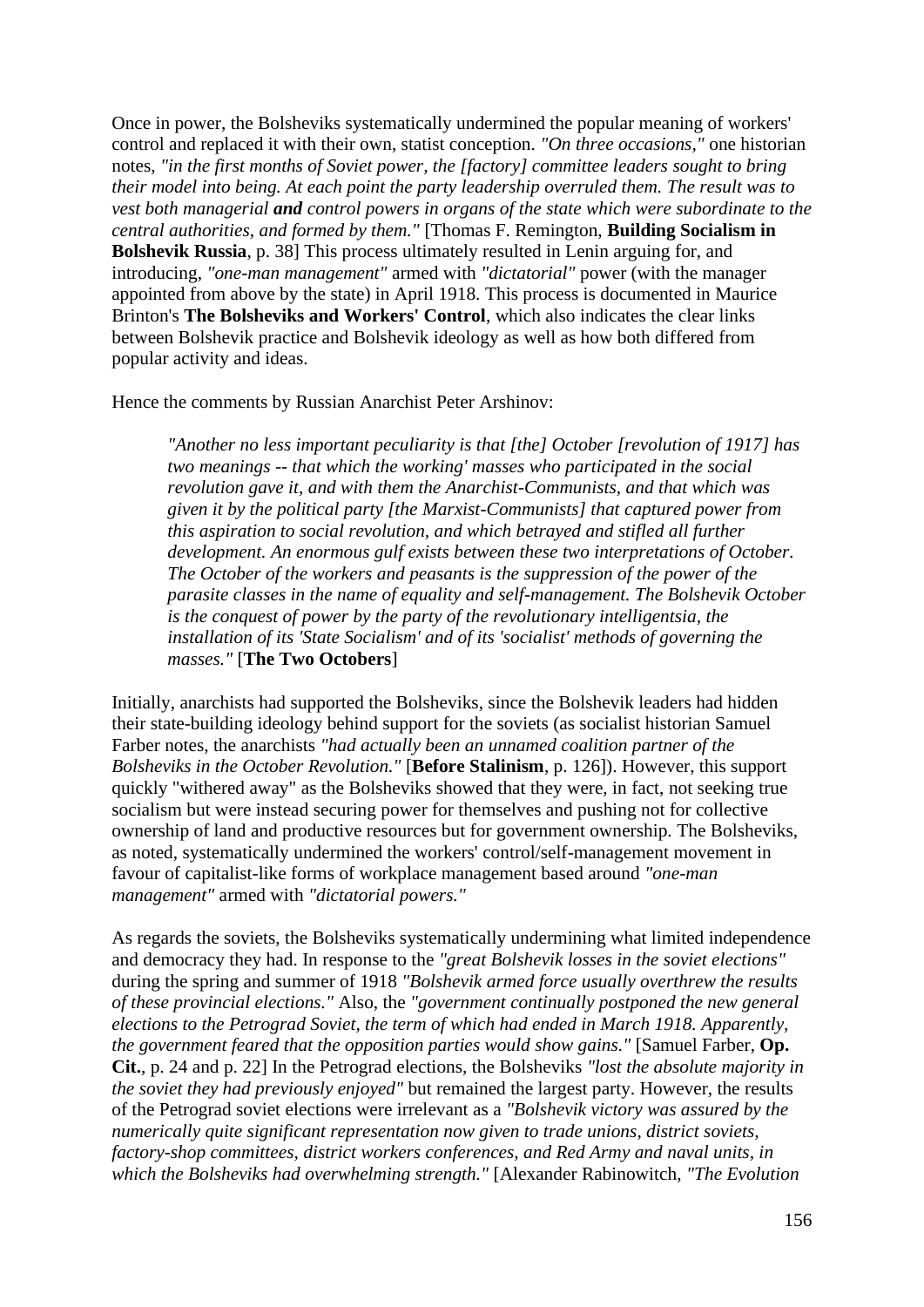*of Local Soviets in Petrograd"*, pp. 20-37, **Slavic Review**, Vol. 36, No. 1, p. 36f] In other words, the Bolsheviks had undermined the democratic nature of the soviet by swamping it by their own delegates. Faced with rejection in the soviets, the Bolsheviks showed that for them "soviet power" equalled party power. To stay in power, the Bolsheviks had to destroy the soviets, which they did. The soviet system remained "soviet" in name only. Indeed, from 1919 onwards Lenin, Trotsky and other leading Bolsheviks were admitting that they had created a party dictatorship and, moreover, that such a dictatorship was essential for any revolution (Trotsky supported party dictatorship even after the rise of Stalinism).

The Red Army, moreover, no longer was a democratic organisation. In March of 1918 Trotsky had abolished the election of officers and soldier committees:

*"the principle of election is politically purposeless and technically inexpedient, and it has been, in practice, abolished by decree."* [**Work, Discipline, Order**]

As Maurice Brinton correctly summarises:

*"Trotsky, appointed Commissar of Military Affairs after Brest-Litovsk, had rapidly been reorganising the Red Army. The death penalty for disobedience under fire had been restored. So, more gradually, had saluting, special forms of address, separate living quarters and other privileges for officers. Democratic forms of organisation, including the election of officers, had been quickly dispensed with."* [*"The Bolsheviks and Workers' Control"*, **For Workers' Power**, pp. 336-7]

Unsurprisingly, Samuel Farber notes that *"there is no evidence indicating that Lenin or any of the mainstream Bolshevik leaders lamented the loss of workers' control or of democracy in the soviets, or at least referred to these losses as a retreat, as Lenin declared with the replacement of War Communism by NEP in 1921."* [**Before Stalinism**, p. 44]

Thus after the October Revolution, anarchists started to denounce the Bolshevik regime and call for a *"Third Revolution"* which would finally free the masses from all bosses (capitalist or socialist). They exposed the fundamental difference between the rhetoric of Bolshevism (as expressed, for example, in Lenin's **State and Revolution**) with its reality. Bolshevism in power had proved Bakunin's prediction that the *"dictatorship of the proletariat"* would become the *"dictatorship over the proletariat"* by the leaders of the Communist Party.

The influence of the anarchists started to grow. As Jacques Sadoul (a French officer) noted in early 1918:

*"The anarchist party is the most active, the most militant of the opposition groups and probably the most popular . . . The Bolsheviks are anxious."* [quoted by Daniel Guerin, **Anarchism**, pp. 95-6]

By April 1918, the Bolsheviks began the physical suppression of their anarchist rivals. On April 12th, 1918, the Cheka (the secret police formed by Lenin in December, 1917) attacked anarchist centres in Moscow. Those in other cities were attacked soon after. As well as repressing their most vocal opponents on the left, the Bolsheviks were restricting the freedom of the masses they claimed to be protecting. Democratic soviets, free speech, opposition political parties and groups, self-management in the workplace and on the land -- all were destroyed in the name of "socialism." All this happened, we must stress, **before** the start of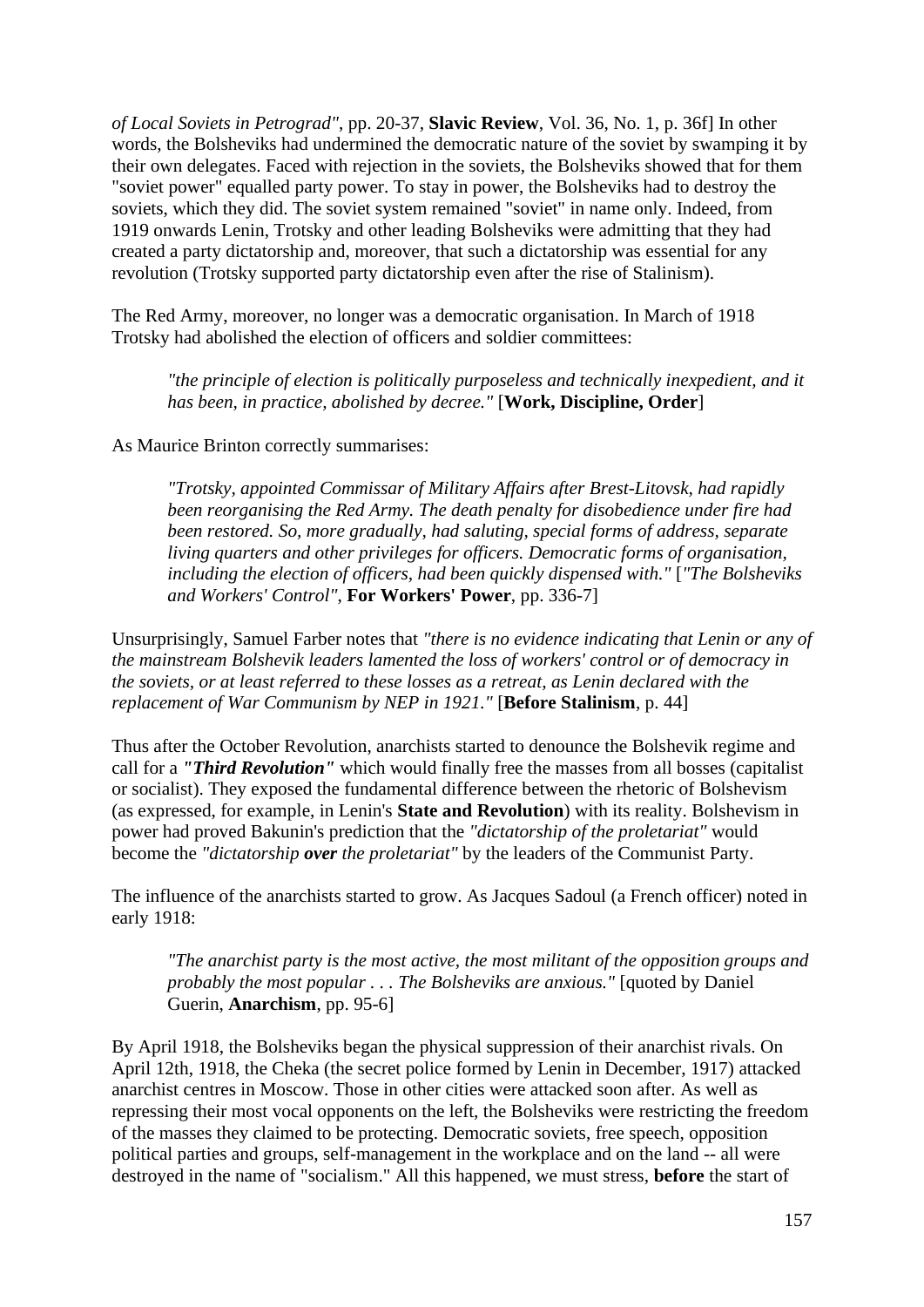the Civil War in late May, 1918, which most supporters of Leninism blame for the Bolsheviks' authoritarianism. During the civil war, this process accelerated, with the Bolsheviks' systematically repressing opposition from all quarters -- including the strikes and protests of the very class who they claimed was exercising its "dictatorship" while they were in power!

It is important to stress that this process had started well **before** the start of the civil war, confirming anarchist theory that a "workers' state" is a contraction in terms. For anarchists, the Bolshevik substitution of party power for workers power (and the conflict between the two) did not come as a surprise. The state is the delegation of **power** -- as such, it means that the idea of a "workers' state" expressing "workers' power" is a logical impossibility. If workers **are** running society then power rests in their hands. If a state exists then power rests in the hands of the handful of people at the top, **not** in the hands of all. The state was designed for minority rule. No state can be an organ of working class (i.e. majority) selfmanagement due to its basic nature, structure and design. For this reason anarchists have argued for a bottom-up federation of workers' councils as the agent of revolution and the means of managing society after capitalism and the state have been abolished.

As we discuss in [section H,](sectionH.html) the degeneration of the Bolsheviks from a popular working class party into dictators over the working class did not occur by accident. A combination of political ideas and the realities of state power (and the social relationships it generates) could not help but result in such a degeneration. The political ideas of Bolshevism, with its vanguardism, fear of spontaneity and identification of party power with working class power inevitably meant that the party would clash with those whom it claimed to represent. After all, if the party is the vanguard then, automatically, everyone else is a "backward" element. This meant that if the working class resisted Bolshevik policies or rejected them in soviet elections, then the working class was "wavering" and being influenced by "petty-bourgeois" and "backward" elements. Vanguardism breeds elitism and, when combined with state power, dictatorship.

State power, as anarchists have always stressed, means the delegation of power into the hands of a few. This automatically produces a class division in society -- those with power and those without. As such, once in power the Bolsheviks were isolated from the working class. The Russian Revolution confirmed Malatesta's argument that a *"government, that is a group of people entrusted with making laws and empowered to use the collective power to oblige each individual to obey them, is already a privileged class and cut off from the people. As any constituted body would do, it will instinctively seek to extend its powers, to be beyond public control, to impose its own policies and to give priority to its special interests. Having been put in a privileged position, the government is already at odds with the people whose strength it disposes of."* [**Anarchy**, p. 34] A highly centralised state such as the Bolsheviks built would reduce accountability to a minimum while at the same time accelerating the isolation of the rulers from the ruled. The masses were no longer a source of inspiration and power, but rather an alien group whose lack of "discipline" (i.e. ability to follow orders) placed the revolution in danger. As one Russian Anarchist argued:

*"The proletariat is being gradually enserfed by the state. The people are being transformed into servants over whom there has arisen a new class of administrators - a new class born mainly form the womb of the so-called intelligentsia . . . We do not mean to say . . . that the Bolshevik party set out to create a new class system. But we do say that even the best intentions and aspirations must inevitably be smashed*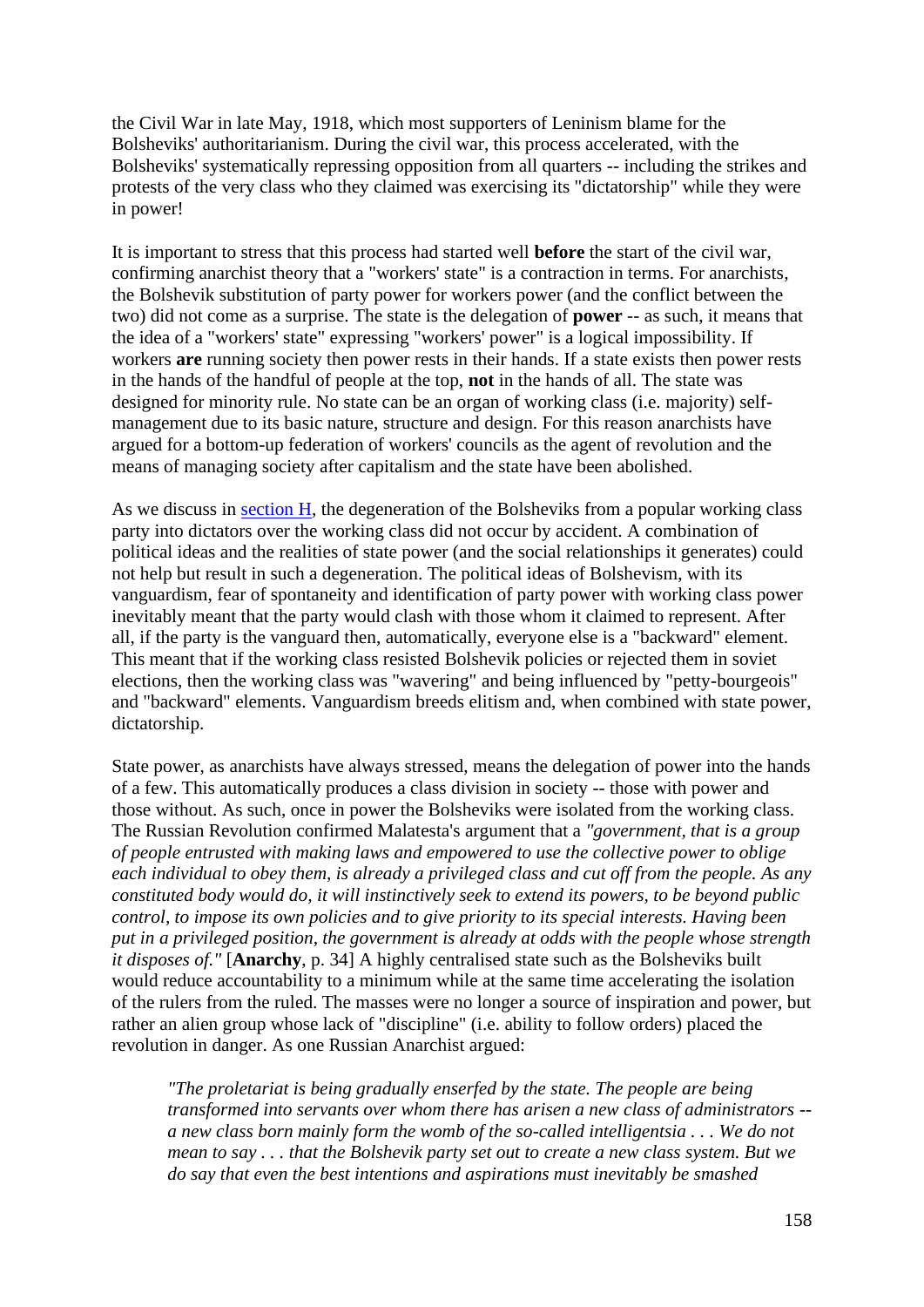*against the evils inherent in any system of centralised power. The separation of management from labour, the division between administrators and workers flows logically from centralisation. It cannot be otherwise."* [**The Anarchists in the Russian Revolution**, pp. 123-4]

For this reason anarchists, while agreeing that there is an uneven development of political ideas within the working class, reject the idea that "revolutionaries" should take power on behalf of working people. Only when working people actually run society themselves will a revolution be successful. For anarchists, this meant that *"[e]ffective emancipation can be achieved only by the direct, widespread, and independent action . . . of the workers themselves, grouped . . . in their own class organisations . . . on the basis of concrete action and self-government, helped but not governed, by revolutionaries working in the very midst of, and not above the mass and the professional, technical, defence and other branches."* [Voline, **Op. Cit.**, p. 197] By substituting party power for workers power, the Russian Revolution had made its first fatal step. Little wonder that the following prediction (from November 1917) made by anarchists in Russia came true:

*"Once their power is consolidated and 'legalised', the Bolsheviks who are . . . men of centralist and authoritarian action will begin to rearrange the life of the country and of the people by governmental and dictatorial methods, imposed by the centre. The[y] . . . will dictate the will of the party to all Russia, and command the whole nation. Your Soviets and your other local organisations will become little by little, simply executive organs of the will of the central government. In the place of healthy, constructive work by the labouring masses, in place of free unification from the bottom, we will see the installation of an authoritarian and statist apparatus which would act from above and set about wiping out everything that stood in its way with an iron hand."* [quoted by Voline, **Op. Cit.**, p. 235]

The so-called "workers' state" could not be participatory or empowering for working class people (as the Marxists claimed) simply because state structures are not designed for that. Created as instruments of minority rule, they cannot be transformed into (nor "new" ones created which are) a means of liberation for the working classes. As Kropotkin put it, Anarchists *"maintain that the State organisation, having been the force to which minorities resorted for establishing and organising their power over the masses, cannot be the force which will serve to destroy these privileges."* [**Anarchism**, p. 170] In the words of an anarchist pamphlet written in 1918:

*"Bolshevism, day by day and step by step, proves that state power possesses inalienable characteristics; it can change its label, its 'theory', and its servitors, but in essence it merely remains power and despotism in new forms."* [quoted by Paul Avrich, *"The Anarchists in the Russian Revolution,"* pp. 341-350, **Russian Review**, vol. 26, issue no. 4, p. 347]

For insiders, the Revolution had died a few months after the Bolsheviks took over. To the outside world, the Bolsheviks and the USSR came to represent "socialism" even as they systematically destroyed the basis of real socialism. By transforming the soviets into state bodies, substituting party power for soviet power, undermining the factory committees, eliminating democracy in the armed forces and workplaces, repressing the political opposition and workers' protests, the Bolsheviks effectively marginalised the working class from its own revolution. Bolshevik ideology and practice were themselves important and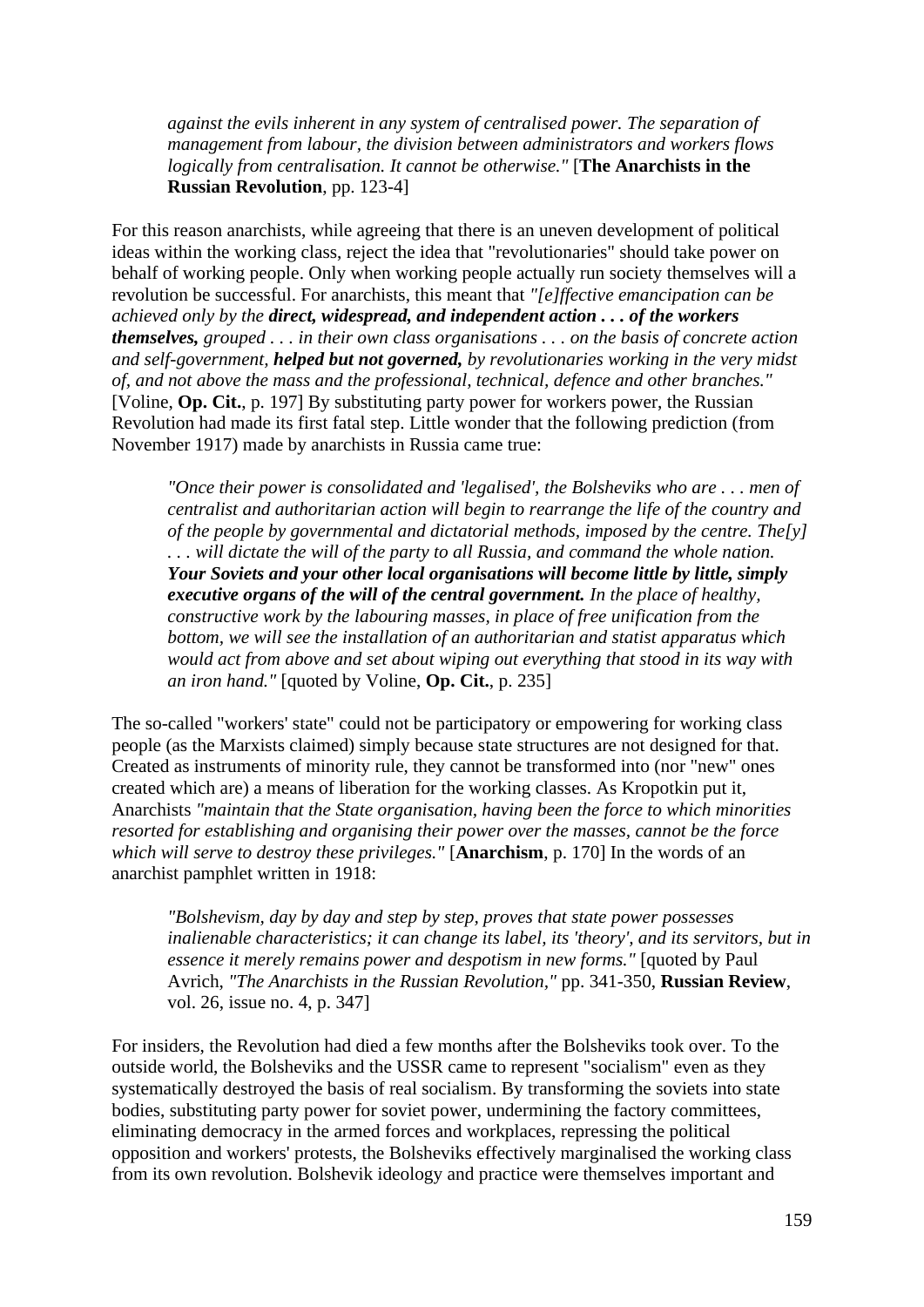sometimes decisive factors in the degeneration of the revolution and the ultimate rise of Stalinism.

As anarchists had predicted for decades previously, in the space of a few months, and before the start of the Civil War, the Bolshevik's "workers' state" had become, like any state, an alien power **over** the working class and an instrument of minority rule (in this case, the rule of the party). The Civil War accelerated this process and soon party dictatorship was introduced (indeed, leading Bolsheviks began arguing that it was essential in any revolution). The Bolsheviks put down the libertarian socialist elements within their country, with the crushing of the uprising at Kronstadt and the Makhnovist movement in the Ukraine being the final nails in the coffin of socialism and the subjugation of the soviets.

The Kronstadt uprising of February, 1921, was, for anarchists, of immense importance (see the appendix ["What was the Kronstadt Rebellion?"](append42.html) for a full discussion of this uprising). The uprising started when the sailors of Kronstadt supported the striking workers of Petrograd in February, 1921. They raised a 15 point resolution, the first point of which was a call for soviet democracy. The Bolsheviks slandered the Kronstadt rebels as counter-revolutionaries and crushed the revolt. For anarchists, this was significant as the repression could not be justified in terms of the Civil War (which had ended months before) and because it was a major uprising of ordinary people for *real* socialism. As Voline puts it:

*"Kronstadt was the first entirely independent attempt of the people to liberate themselves of all yokes and carry out the Social Revolution: this attempt was made directly . . . by the working masses themselves, without political shepherds, without leaders or tutors. It was the first step towards the third and social revolution."* [Voline, **Op. Cit.**, pp. 537-8]

In the Ukraine, anarchist ideas were most successfully applied. In areas under the protection of the Makhnovist movement, working class people organised their own lives directly, based on their own ideas and needs -- true social self-determination. Under the leadership of Nestor Makhno, a self-educated peasant, the movement not only fought against both Red and White dictatorships but also resisted the Ukrainian nationalists. In opposition to the call for "national self-determination," i.e. a new Ukrainian state, Makhno called instead for working class self-determination in the Ukraine and across the world. Makhno inspired his fellow peasants and workers to fight for real freedom:

*"Conquer or die -- such is the dilemma that faces the Ukrainian peasants and workers at this historic moment . . . But we will not conquer in order to repeat the errors of the past years, the error of putting our fate into the hands of new masters; we will conquer in order to take our destinies into our own hands, to conduct our lives according to our own will and our own conception of the truth."* [quoted by Peter Arshinov, **History of the Makhnovist Movement**, p. 58]

To ensure this end, the Makhnovists refused to set up governments in the towns and cities they liberated, instead urging the creation of free soviets so that the working people could govern themselves. Taking the example of Aleksandrovsk, once they had liberated the city the Makhnovists *"immediately invited the working population to participate in a general conference . . . it was proposed that the workers organise the life of the city and the functioning of the factories with their own forces and their own organisations . . . The first conference was followed by a second. The problems of organising life according to principles*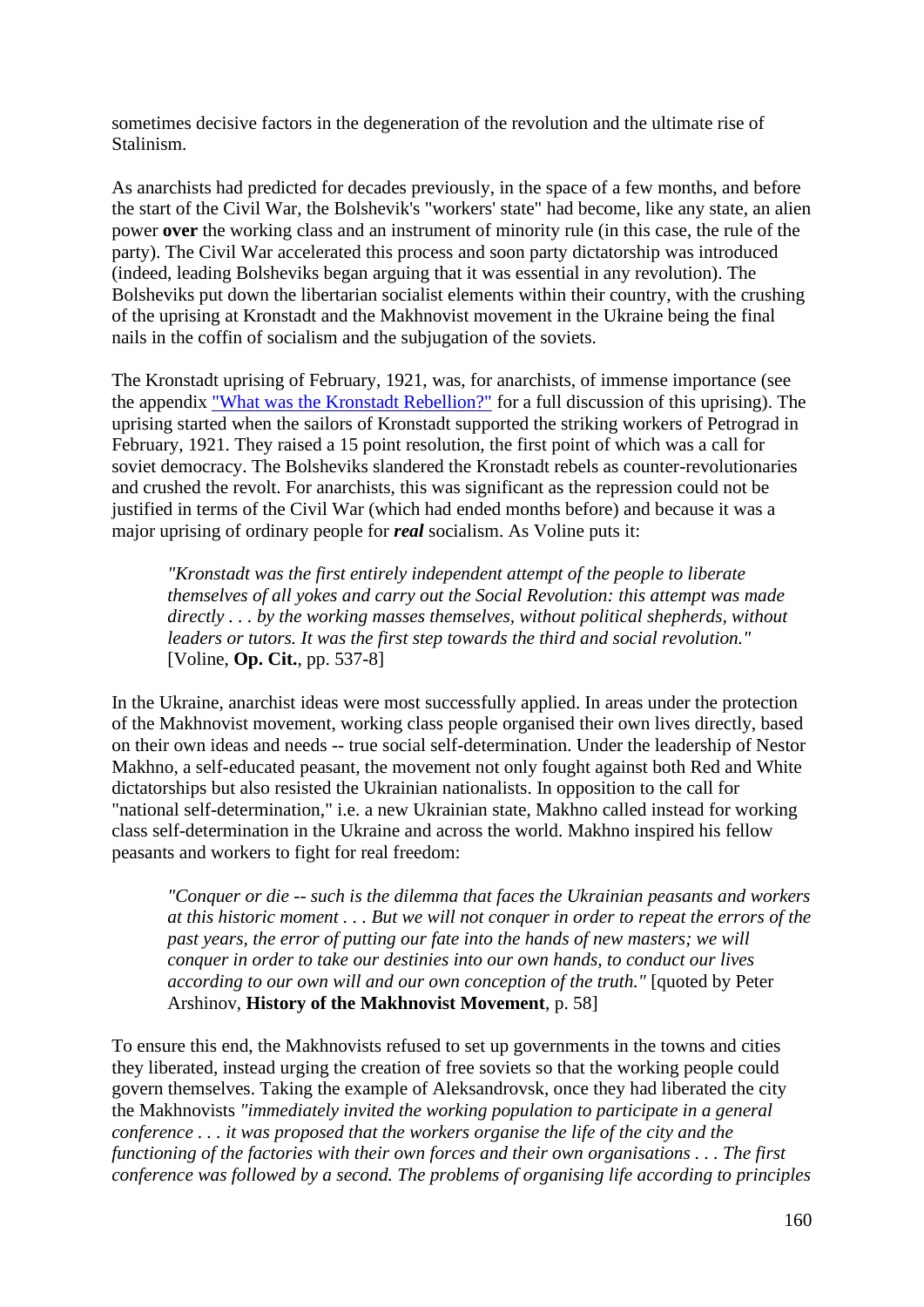*of self-management by workers were examined and discussed with animation by the masses of workers, who all welcomed this ideas with the greatest enthusiasm . . . Railroad workers took the first step . . . They formed a committee charged with organising the railway network of the region . . . From this point, the proletariat of Aleksandrovsk began to turn systematically to the problem of creating organs of self-management."* [**Op. Cit.**, p. 149]

The Makhnovists argued that the *"freedom of the workers and peasants is their own, and not subject to any restriction. It is up to the workers and peasants themselves to act, to organise themselves, to agree among themselves in all aspects of their lives, as they see fit and desire . . . The Makhnovists can do no more than give aid and counsel . . . In no circumstances can they, nor do they wish to, govern."* [Peter Arshinov, quoted by Guerin, **Op. Cit.**, p. 99] In Alexandrovsk, the Bolsheviks proposed to the Makhnovists spheres of action - their Revkom (Revolutionary Committee) would handle political affairs and the Makhnovists military ones. Makhno advised them *"to go and take up some honest trade instead of seeking to impose their will on the workers."* [Peter Arshinov in **The Anarchist Reader**, p. 141]

They also organised free agricultural communes which *"[a]dmittedly . . . were not numerous, and included only a minority of the population . . . But what was most precious was that these communes were formed by the poor peasants themselves. The Makhnovists never exerted any pressure on the peasants, confining themselves to propagating the idea of free communes."* [Arshinov, **History of the Makhnovist Movement**, p. 87] Makhno played an important role in abolishing the holdings of the landed gentry. The local soviet and their district and regional congresses equalised the use of the land between all sections of the peasant community. [**Op. Cit.**, pp. 53-4]

Moreover, the Makhnovists took the time and energy to involve the whole population in discussing the development of the revolution, the activities of the army and social policy. They organised numerous conferences of workers', soldiers' and peasants' delegates to discuss political and social issues as well as free soviets, unions and communes. They organised a regional congress of peasants and workers when they had liberated Aleksandrovsk. When the Makhnovists tried to convene the third regional congress of peasants, workers and insurgents in April 1919 and an extraordinary congress of several regions in June 1919 the Bolsheviks viewed them as counter-revolutionary, tried to ban them and declared their organisers and delegates outside the law.

The Makhnovists replied by holding the conferences anyway and asking *"[c]an there exist laws made by a few people who call themselves revolutionaries, which permit them to outlaw a whole people who are more revolutionary than they are themselves?"* and *"[w]hose interests should the revolution defend: those of the Party or those of the people who set the revolution in motion with their blood?"* Makhno himself stated that he *"consider[ed] it an inviolable right of the workers and peasants, a right won by the revolution, to call conferences on their own account, to discuss their affairs."* [**Op. Cit.**, p. 103 and p. 129]

In addition, the Makhnovists *"fully applied the revolutionary principles of freedom of speech, of thought, of the press, and of political association. In all cities and towns occupied by the Makhnovists, they began by lifting all the prohibitions and repealing all the restrictions imposed on the press and on political organisations by one or another power."* Indeed, the *"only restriction that the Makhnovists considered necessary to impose on the Bolsheviks, the left Socialist-Revolutionaries and other statists was a prohibition on the formation of those*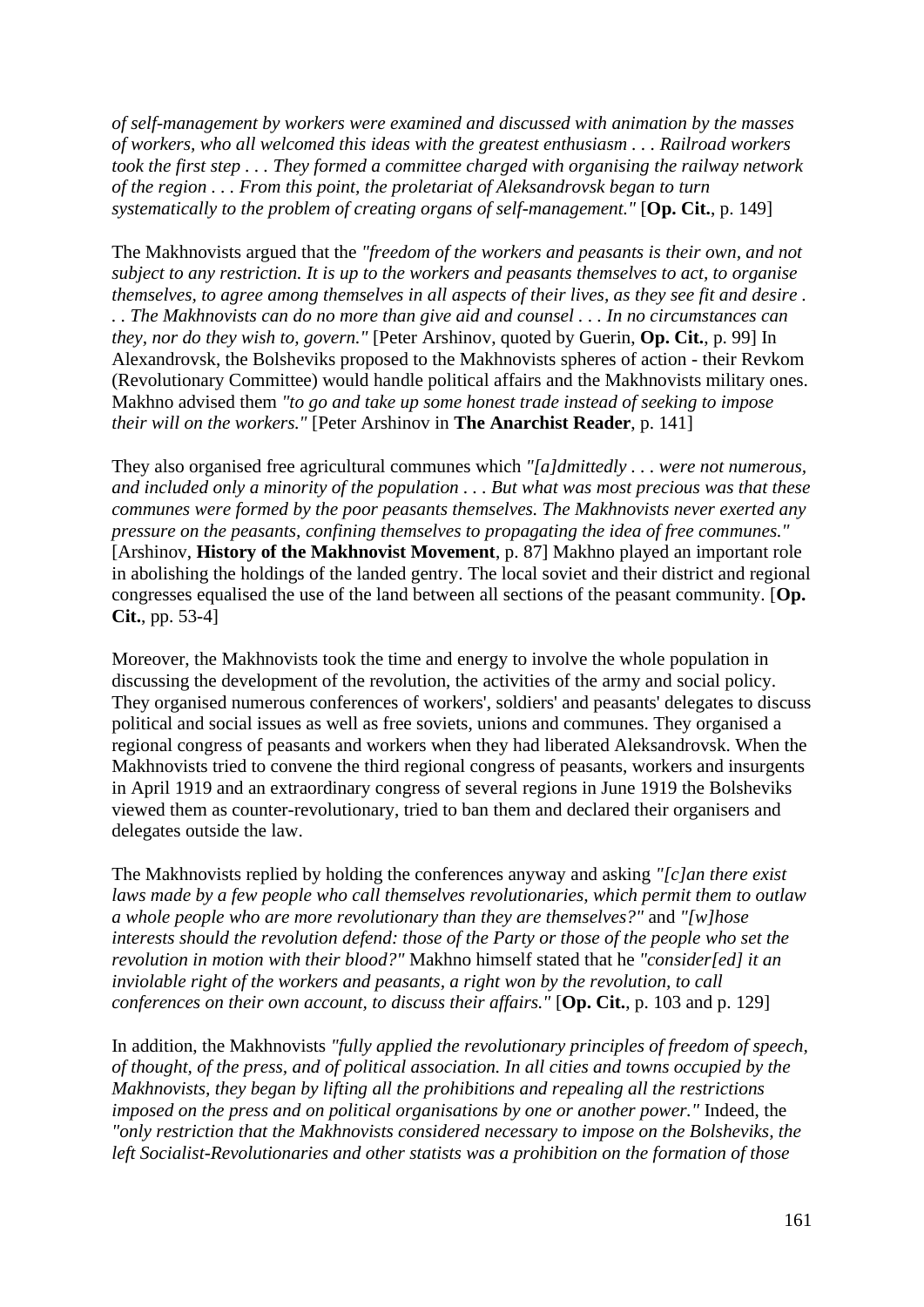*'revolutionary committees' which sought to impose a dictatorship over the people."* [**Op. Cit.**, p. 153 and p. 154]

The Makhnovists rejected the Bolshevik corruption of the soviets and instead proposed *"the free and completely independent soviet system of working people without authorities and their arbitrary laws."* Their proclamations stated that the *"working people themselves must freely choose their own soviets, which carry out the will and desires of the working people themselves, that is to say. ADMINISTRATIVE, not ruling soviets."* Economically, capitalism would be abolished along with the state - the land and workshops *"must belong to the working people themselves, to those who work in them, that is to say, they must be socialised."* [**Op. Cit.**, p. 271 and p. 273]

The army itself, in stark contrast to the Red Army, was fundamentally democratic (although, of course, the horrific nature of the civil war did result in a few deviations from the ideal - however, compared to the regime imposed on the Red Army by Trotsky, the Makhnovists were much more democratic movement).

The anarchist experiment of self-management in the Ukraine came to a bloody end when the Bolsheviks turned on the Makhnovists (their former allies against the "Whites," or pro-Tsarists) when they were no longer needed. This important movement is fully discussed in the appendix ["Why does the Makhnovist movement show there is an alternative to](append46.html)  [Bolshevism?"](append46.html) of our FAQ. However, we must stress here the one obvious lesson of the Makhnovist movement, namely that the dictatorial policies pursued by the Bolsheviks were not imposed on them by objective circumstances. Rather, the political ideas of Bolshevism had a clear influence in the decisions they made. After all, the Makhnovists were active in the same Civil War and yet did not pursue the same policies of party power as the Bolsheviks did. Rather, they successfully encouraged working class freedom, democracy and power in extremely difficult circumstances (and in the face of strong Bolshevik opposition to those policies). The received wisdom on the left is that there was no alternative open to the Bolsheviks. The experience of the Makhnovists disproves this. What the masses of people, as well as those in power, do and think politically is as much part of the process determining the outcome of history as are the objective obstacles that limit the choices available. Clearly, ideas do matter and, as such, the Makhnovists show that there was (and is) a practical alternative to Bolshevism -- anarchism.

The last anarchist march in Moscow until 1987 took place at the funeral of Kropotkin in 1921, when over 10,000 marched behind his coffin. They carried black banners declaring *"Where there is authority, there is no freedom"* and *"The Liberation of the working class is the task of the workers themselves."* As the procession passed the Butyrki prison, the inmates sang anarchist songs and shook the bars of their cells.

Anarchist opposition within Russia to the Bolshevik regime started in 1918. They were the first left-wing group to be repressed by the new "revolutionary" regime. Outside of Russia, anarchists continued to support the Bolsheviks until news came from anarchist sources about the repressive nature of the Bolshevik regime (until then, many had discounted negative reports as being from pro-capitalist sources). Once these reliable reports came in, anarchists across the globe rejected Bolshevism and its system of party power and repression. The experience of Bolshevism confirmed Bakunin's prediction that Marxism meant *"the highly despotic government of the masses by a new and very small aristocracy of real or pretended*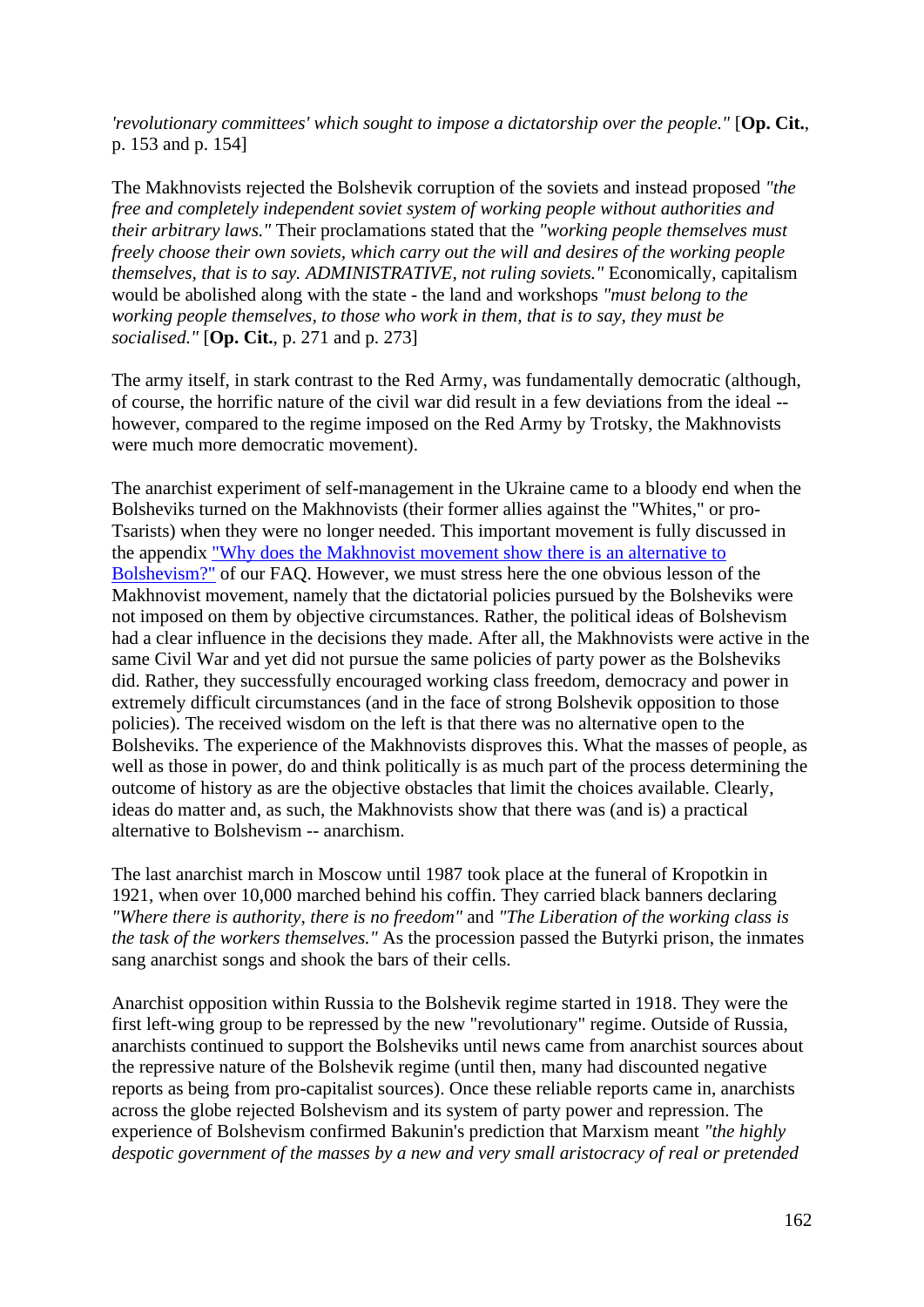#### *scholars. The people are not learned, so they will be liberated from the cares of government and included in entirety in the governed herd."* [**Statism and Anarchy**, pp. 178-9]

From about 1921 on, anarchists outside of Russia started describing the USSR as *"statecapitalist"* to indicate that although individual bosses might have been eliminated, the Soviet state bureaucracy played the same role as individual bosses do in the West (anarchists **within** Russia had been calling it that since 1918). For anarchists, *"the Russian revolution . . . is trying to reach . . . economic equality . . . this effort has been made in Russia under a strongly centralised party dictatorship . . . this effort to build a communist republic on the basis of a strongly centralised state communism under the iron law of a party dictatorship is bound to end in failure. We are learning to know in Russia how not to introduce communism."* [**Anarchism**, p. 254]

This meant exposing that Berkman called **"The Bolshevik Myth,"** the idea that the Russian Revolution was a success and should be copied by revolutionaries in other countries: *"It is imperative to unmask the great delusion, which otherwise might lead the Western workers to the same abyss as their brothers [and sisters] in Russia. It is incumbent upon those who have seen through the myth to expose its true nature."* [*"The Anti-Climax'"*, **The Bolshevik Myth**, p. 342] Moreover, anarchists felt that it was their revolutionary duty not only present and learn from the facts of the revolution but also show solidarity with those subject to Bolshevik dictatorship. As Emma Goldman argued, she had not *"come to Russia expecting to find Anarchism realised."* Such idealism was alien to her (although that has not stopped Leninists saying the opposite). Rather, she expected to see *"the beginnings of the social changes for which the Revolution had been fought."* She was aware that revolutions were difficult, involving *"destruction"* and *"violence."* That Russia was not perfect was not the source of her vocal opposition to Bolshevism. Rather, it was the fact that *"the Russian people have been locked out"* of their own revolution by the Bolshevik state which used *"the sword and the gun to keep the people out."* As a revolutionary she refused *"to side with the master class, which in Russia is called the Communist Party."* [**My Disillusionment in Russia**, p. xlvii and p. xliv]

For more information on the Russian Revolution and the role played by anarchists, see the appendix on ["The Russian Revolution"](append4.html) of the FAQ. As well as covering the Kronstadt uprising and the Makhnovists, it discusses why the revolution failed, the role of Bolshevik ideology played in that failure and whether there were any alternatives to Bolshevism.

The following books are also recommended: **The Unknown Revolution** by Voline; **The Guillotine at Work** by G.P. Maximov; **The Bolshevik Myth** and **The Russian Tragedy**, both by Alexander Berkman; **The Bolsheviks and Workers Control** by M. Brinton; **The Kronstadt Uprising** by Ida Mett; **The History of the Makhnovist Movement** by Peter Arshinov; **My Disillusionment in Russia** and **Living My Life** by Emma Goldman; **Nestor Makhno Anarchy's Cossack: The struggle for free soviets in the Ukraine 1917-1921** by Alexandre Skirda.

Many of these books were written by anarchists active during the revolution, many imprisoned by the Bolsheviks and deported to the West due to international pressure exerted by anarcho-syndicalist delegates to Moscow who the Bolsheviks were trying to win over to Leninism. The majority of such delegates stayed true to their libertarian politics and convinced their unions to reject Bolshevism and break with Moscow. By the early 1920's all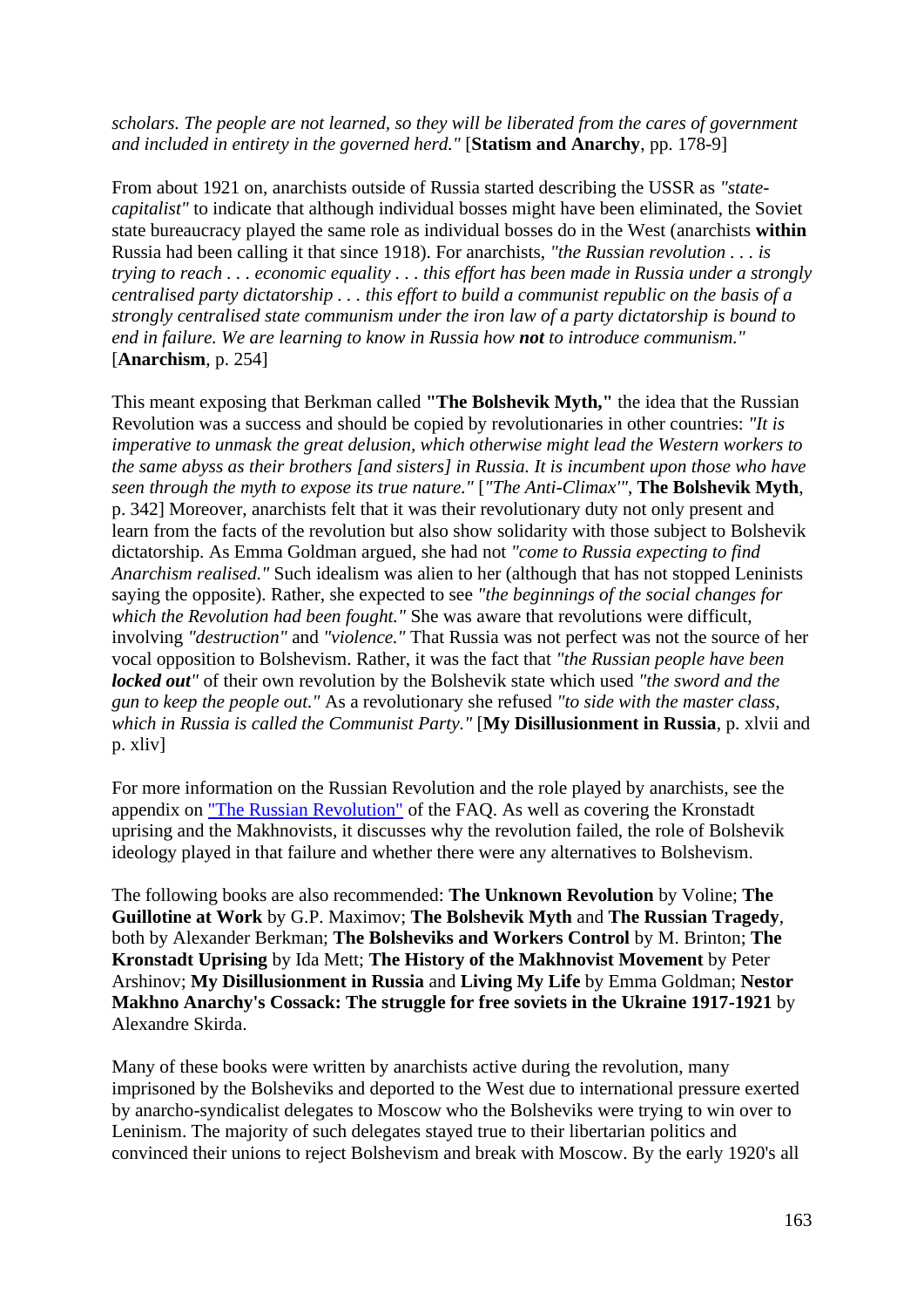the anarcho-syndicalist union confederations had joined with the anarchists in rejecting the "socialism" in Russia as state capitalism and party dictatorship.

# **A.5.5 Anarchists in the Italian Factory Occupations**

After the end of the First World War there was a massive radicalisation across Europe and the world. Union membership exploded, with strikes, demonstrations and agitation reaching massive levels. This was partly due to the war, partly to the apparent success of the Russian Revolution. This enthusiasm for the Russian Revolution even reached Individualist Anarchists like Joseph Labadie, who like many other anti-capitalists, saw *"the red in the east [giving] hope of a brighter day"* and the Bolsheviks as making *"laudable efforts to at least try some way out of the hell of industrial slavery."* [quoted by Carlotta R. Anderson, **All-American Anarchist** p. 225 and p. 241]

Across Europe, anarchist ideas became more popular and anarcho-syndicalist unions grew in size. For example, in Britain, the ferment produced the shop stewards' movement and the strikes on Clydeside; Germany saw the rise of IWW inspired industrial unionism and a libertarian form of Marxism called "Council Communism"; Spain saw a massive growth in the anarcho-syndicalist CNT. In addition, it also, unfortunately, saw the rise and growth of both social democratic and communist parties. Italy was no exception.

In Turin, a new rank-and-file movement was developing. This movement was based around the *"internal commissions"* (elected ad hoc grievance committees). These new organisations were based directly on the group of people who worked together in a particular work shop, with a mandated and recallable shop steward elected for each group of 15 to 20 or so workers. The assembly of all the shop stewards in a given plant then elected the "internal commission" for that facility, which was directly and constantly responsible to the body of shop stewards, which was called the *"factory council."*

Between November 1918 and March 1919, the internal commissions had become a national issue within the trade union movement. On February 20, 1919, the Italian Federation of Metal Workers (FIOM) won a contract providing for the election of "internal commissions" in the factories. The workers subsequently tried to transform these organs of workers' representation into factory councils with a managerial function. By May Day 1919, the internal commissions *"were becoming the dominant force within the metalworking industry and the unions were in danger of becoming marginal administrative units. Behind these alarming developments, in the eyes of reformists, lay the libertarians."* [Carl Levy, **Gramsci and the Anarchists**, p. 135] By November 1919 the internal commissions of Turin were transformed into factory councils.

The movement in Turin is usually associated with the weekly **L'Ordine Nuovo** (The New Order), which first appeared on May 1, 1919. As Daniel Guerin summarises, it was *"edited by a left socialist, Antonio Gramsci, assisted by a professor of philosophy at Turin University with anarchist ideas, writing under the pseudonym of Carlo Petri, and also of a whole nucleus of Turin libertarians. In the factories, the Ordine Nuovo group was supported by a number of people, especially the anarcho-syndicalist militants of the metal trades, Pietro Ferrero and Maurizio Garino. The manifesto of Ordine Nuovo was signed by socialists and libertarians together, agreeing to regard the factory councils as 'organs suited to future*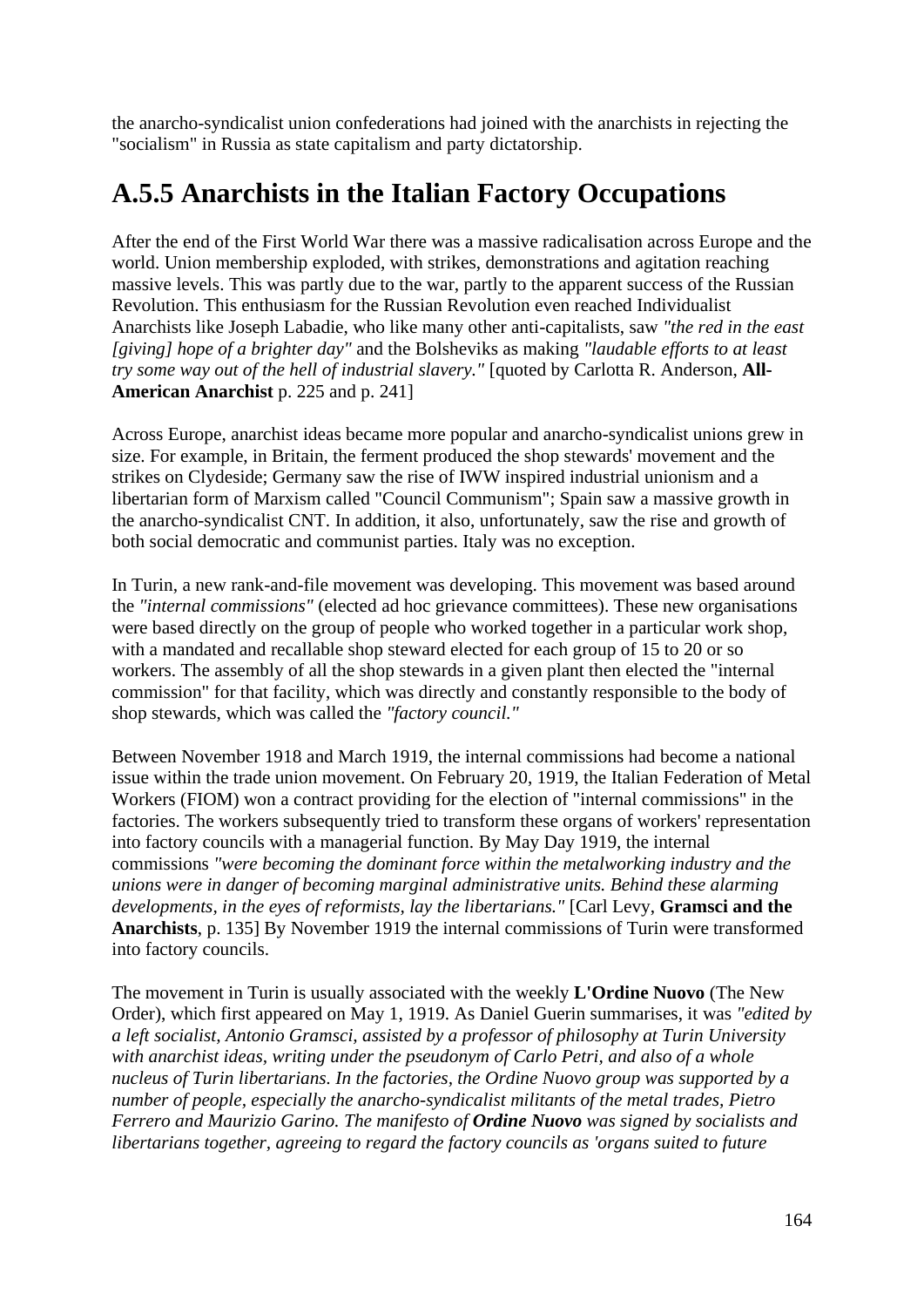*communist management of both the individual factory and the whole society.'"* [**Anarchism**, p. 109]

The developments in Turin should not be taken in isolation. All across Italy, workers and peasants were taking action. In late February 1920, a rash of factory occupations broke out in Liguria, Piedmont and Naples. In Liguria, the workers occupied the metal and shipbuilding plants in Sestri Ponente, Cornigliano and Campi after a breakdown of pay talks. For up to four days, under syndicalist leadership, they ran the plants through factory councils.

During this period the Italian Syndicalist Union (USI) grew in size to around 800 000 members and the influence of the Italian Anarchist Union (UAI) with its 20 000 members and daily paper (**Umanita Nova**) grew correspondingly. As the Welsh Marxist historian Gwyn A. Williams points out *"Anarchists and revolutionary syndicalists were the most consistently and totally revolutionary group on the left . . . the most obvious feature of the history of syndicalism and anarchism in 1919-20: rapid and virtually continuous growth . . . The syndicalists above all captured militant working-class opinion which the socialist movement was utterly failing to capture."* [**Proletarian Order**, pp. 194-195] In Turin, libertarians *"worked within FIOM"* and had been *"heavily involved in the Ordine Nuovo campaign from the beginning."* [**Op. Cit.**, p. 195] Unsurprisingly, **Ordone Nuovo** was denounced as "syndicalist" by other socialists.

It was the anarchists and syndicalists who first raised the idea of occupying workplaces. Malatesta was discussing this idea in **Umanita Nova** in March, 1920. In his words, *"General strikes of protest no longer upset anyone . . . One must seek something else. We put forward an idea: take-over of factories. . . the method certainly has a future, because it corresponds to the ultimate ends of the workers' movement and constitutes an exercise preparing one for the ultimate act of expropriation."* [**Errico Malatesta: His Life and Ideas**, p. 134] In the same month, during *"a strong syndicalist campaign to establish councils in Mila, Armando Borghi [anarchist secretary of the USI] called for mass factory occupations. In Turin, the re-election of workshop commissars was just ending in a two-week orgy of passionate discussion and workers caught the fever. [Factory Council] Commissars began to call for occupations."* Indeed, *"the council movement outside Turin was essentially anarcho-syndicalist."* Unsurprisingly, the secretary of the syndicalist metal-workers *"urged support for the Turin councils because they represented anti-bureaucratic direct action, aimed at control of the factory and could be the first cells of syndicalist industrial unions . . . The syndicalist congress voted to support the councils. . . . Malatesta . . . supported them as a form of direct action guaranteed to generate rebelliousness . . . Umanita Nova and Guerra di Classe [paper of the USI] became almost as committed to the councils as L'Ordine Nuovo and the Turin edition of Avanti."* [Williams, **Op. Cit.**, p. 200, p. 193 and p. 196]

The upsurge in militancy soon provoked an employer counter-offensive. The bosses organisation denounced the factory councils and called for a mobilisation against them. Workers were rebelling and refusing to follow the bosses orders -- "indiscipline" was rising in the factories. They won state support for the enforcement of the existing industrial regulations. The national contract won by the FIOM in 1919 had provided that the internal commissions were banned from the shop floor and restricted to non-working hours. This meant that the activities of the shop stewards' movement in Turin -- such as stopping work to hold shop steward elections -- were in violation of the contract. The movement was essentially being maintained through mass insubordination. The bosses used this infringement of the agreed contract as the means combating the factory councils in Turin.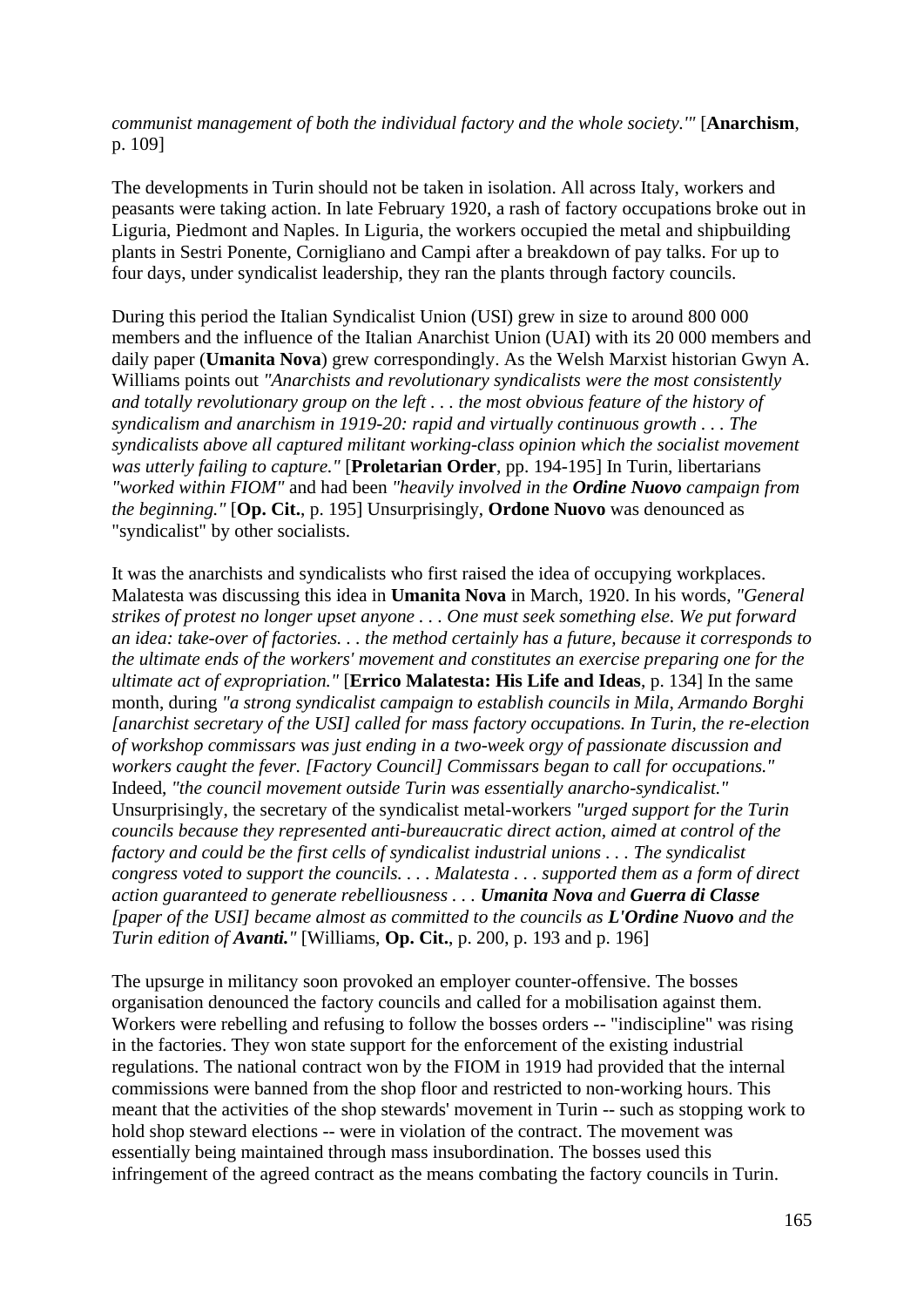The showdown with the employers arrived in April, when a general assembly of shop stewards at Fiat called for sit-in strikes to protest the dismissal of several shop stewards. In response the employers declared a general lockout. The government supported the lockout with a mass show of force and troops occupied the factories and mounted machine guns posts at them. When the shop stewards movement decided to surrender on the immediate issues in dispute after two weeks on strike, the employers responded with demands that the shop stewards councils be limited to non-working hours, in accordance with the FIOM national contract, and that managerial control be re-imposed.

These demands were aimed at the heart of the factory council system and Turin labour movement responded with a massive general strike in defence of it. In Turin, the strike was total and it soon spread throughout the region of Piedmont and involved 500 000 workers at its height. The Turin strikers called for the strike to be extended nationally and, being mostly led by socialists, they turned to the CGL trade union and Socialist Party leaders, who rejected their call.

The only support for the Turin general strike came from unions that were mainly under anarcho-syndicalist influence, such as the independent railway and the maritime workers unions (*"The syndicalists were the only ones to move."*). The railway workers in Pisa and Florence refused to transport troops who were being sent to Turin. There were strikes all around Genoa, among dock workers and in workplaces where the USI was a major influence. So in spite of being *"betrayed and abandoned by the whole socialist movement,"* the April movement *"still found popular support"* with *"actions . . . either directly led or indirectly inspired by anarcho-syndicalists."* In Turin itself, the anarchists and syndicalists were *"threatening to cut the council movement out from under"* Gramsci and the **Ordine Nuovo** group. [Williams, **Op. Cit.**, p. 207, p. 193 and p. 194]

Eventually the CGL leadership settled the strike on terms that accepted the employers' main demand for limiting the shop stewards' councils to non-working hours. Though the councils were now much reduced in activity and shop floor presence, they would yet see a resurgence of their position during the September factory occupations.

The anarchists *"accused the socialists of betrayal. They criticised what they believed was a false sense of discipline that had bound socialists to their own cowardly leadership. They contrasted the discipline that placed every movement under the 'calculations, fears, mistakes and possible betrayals of the leaders' to the other discipline of the workers of Sestri Ponente who struck in solidarity with Turin, the discipline of the railway workers who refused to transport security forces to Turin and the anarchists and members of the Unione Sindacale who forgot considerations of party and sect to put themselves at the disposition of the Torinesi."* [Carl Levy, **Op. Cit.**, p. 161] Sadly, this top-down "discipline" of the socialists and their unions would be repeated during the factory occupations, with terrible results.

In September, 1920, there were large-scale stay-in strikes in Italy in response to an owner wage cut and lockout. *"Central to the climate of the crisis was the rise of the syndicalists."* In mid-August, the USI metal-workers *"called for both unions to occupy the factories"* and called for *"a preventive occupation"* against lock-outs. The USI saw this as the *"expropriation of the factories by the metal-workers"* (which must *"be defended by all necessary measures"*) and saw the need *"to call the workers of other industries into battle."* [Williams, **Op. Cit.**, p. 236, pp. 238-9] Indeed, *"[i]f the FIOM had not embraced the syndicalist idea of an occupation of factories to counter an employer's lockout, the USI may*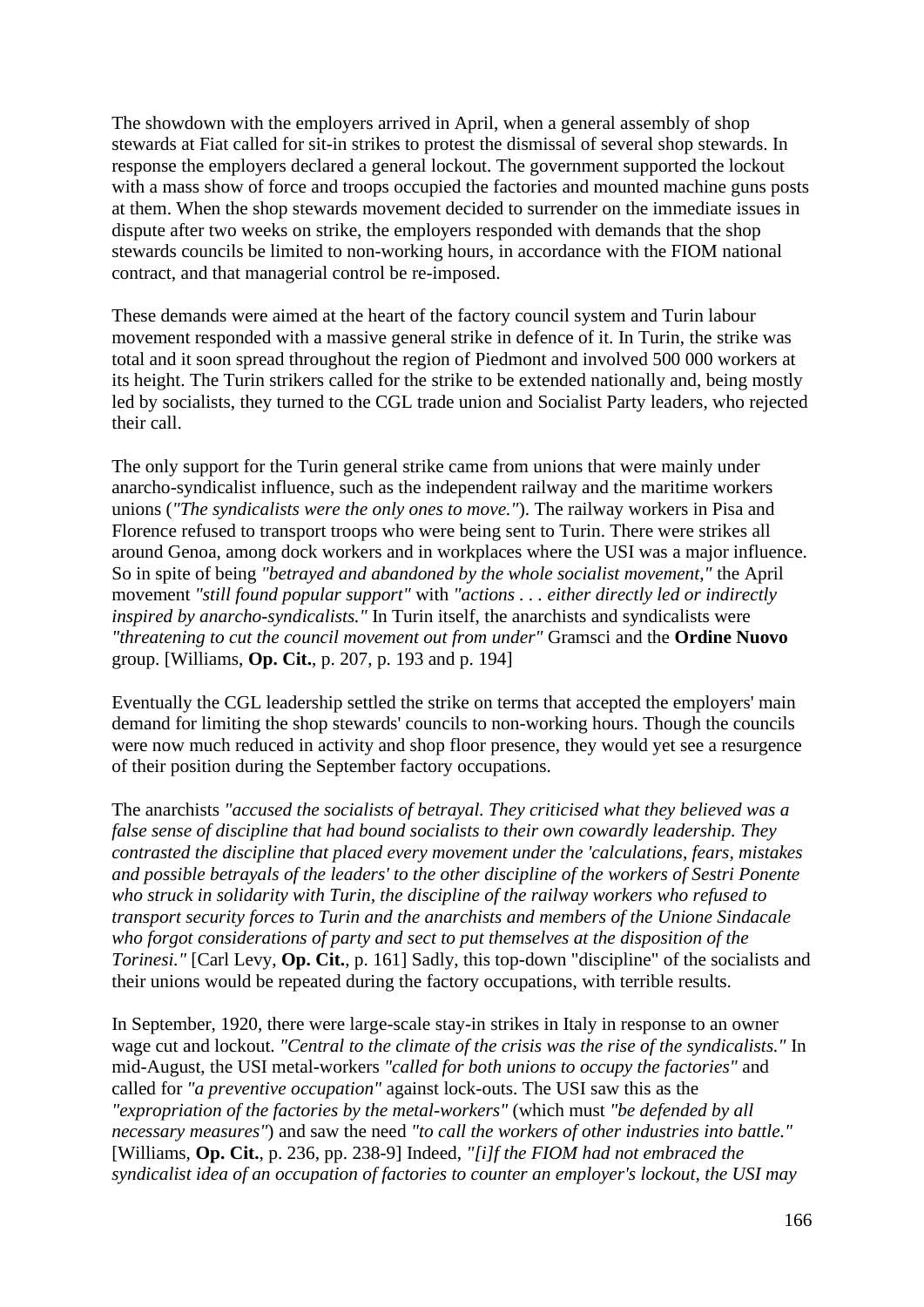*well have won significant support from the politically active working class of Turin."* [Carl Levy, **Op. Cit.**, p. 129] These strikes began in the engineering factories and soon spread to railways, road transport, and other industries, with peasants seizing land. The strikers, however, did more than just occupy their workplaces, they placed them under workers' selfmanagement. Soon over 500 000 "strikers" were at work, producing for themselves. Errico Malatesta, who took part in these events, writes:

*"The metal workers started the movement over wage rates. It was a strike of a new kind. Instead of abandoning the factories, the idea was to remain inside without working . . . Throughout Italy there was a revolutionary fervour among the workers and soon the demands changed their characters. Workers thought that the moment was ripe to take possession once [and] for all the means of production. They armed for defence . . . and began to organise production on their own . . . It was the right of property abolished in fact . . .; it was a new regime, a new form of social life that was being ushered in. And the government stood by because it felt impotent to offer opposition."* [**Errico Malatesta: His Life and Ideas**, p. 134]

Daniel Guerin provides a good summary of the extent of the movement:

*"The management of the factories . . . [was] conducted by technical and administrative workers' committees. Self-management went quite a long way: in the early period assistance was obtained from the banks, but when it was withdrawn the self-management system issued its own money to pay the workers' wages. Very strict self-discipline was required, the use of alcoholic beverages forbidden, and armed patrols were organised for self-defence. Very close solidarity was established between the factories under self-management. Ores and coal were put into a common pool, and shared out equitably."* [**Anarchism**, p. 109]

Italy was *"paralysed, with half a million workers occupying their factories and raising red and black flags over them."* The movement spread throughout Italy, not only in the industrial heartland around Milan, Turin and Genoa, but also in Rome, Florence, Naples and Palermo. The *"militants of the USI were certainly in the forefront of the movement,"* while **Umanita Nova** argued that *"the movement is very serious and we must do everything we can to channel it towards a massive extension."* The persistent call of the USI was for *"an extension of the movement to the whole of industry to institute their 'expropriating general strike.'"* [Williams, **Op. Cit.**, p. 236 and pp. 243-4] Railway workers, influenced by the libertarians, refused to transport troops, workers went on strike against the orders of the reformist unions and peasants occupied the land. The anarchists whole-heartedly supported the movement, unsurprisingly as the *"occupation of the factories and the land suited perfectly our programme of action."* [Malatesta, **Op. Cit.**, p. 135] Luigi Fabbri described the occupations as having *"revealed a power in the proletariat of which it had been unaware hitherto."* [quoted by Paolo Sprinao, **The Occupation of the Factories**, p. 134]

However, after four weeks of occupation, the workers decided to leave the factories. This was because of the actions of the socialist party and the reformist trade unions. They opposed the movement and negotiated with the state for a return to "normality" in exchange for a promise to extend workers' control legally, in association with the bosses. The question of revolution was decided by a vote of the CGL national council in Milan on April 10-11th, without consulting the syndicalist unions, after the Socialist Party leadership refused to decide one way or the other.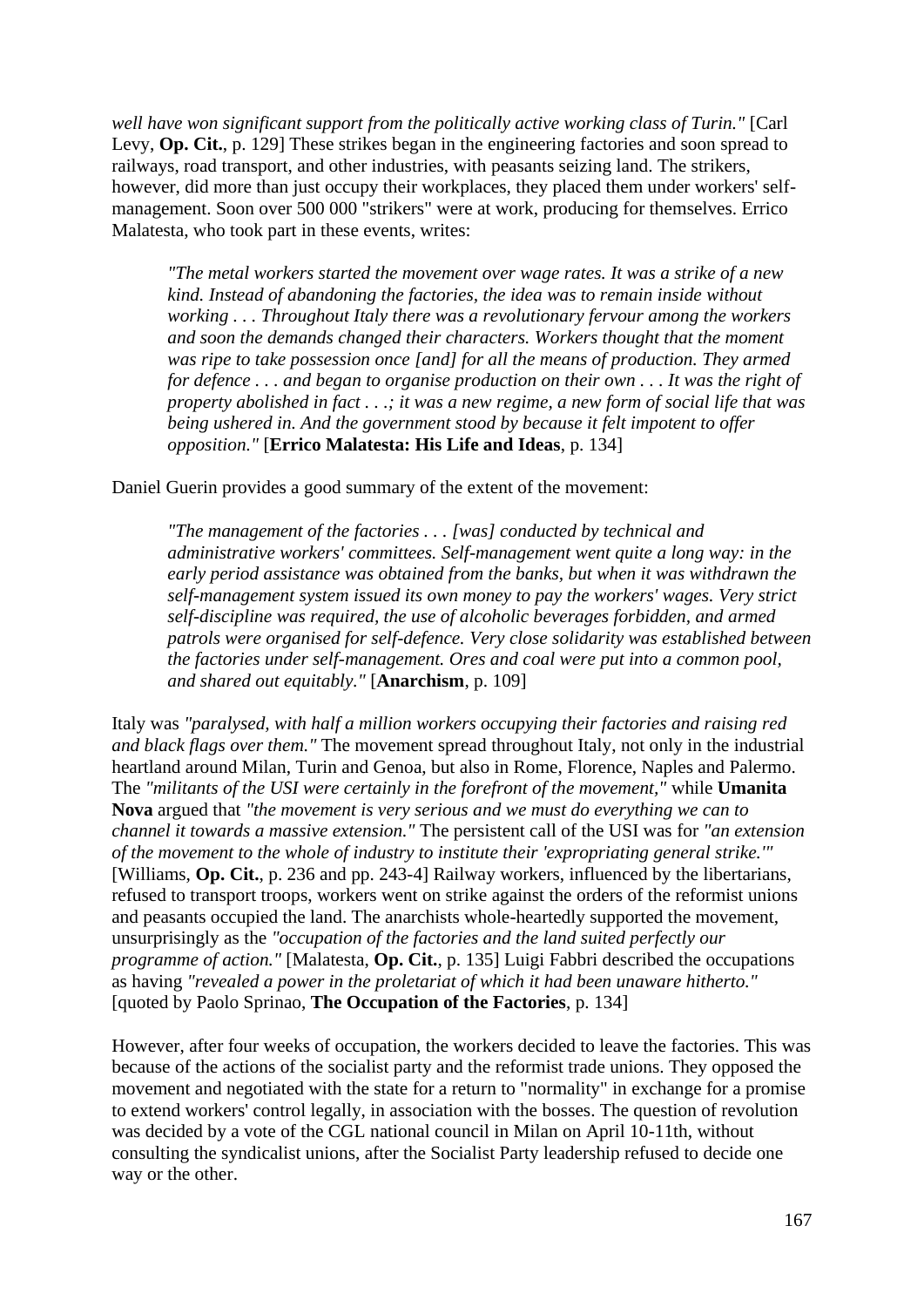Needless to say, this promise of "workers' control" was not kept. The lack of independent inter-factory organisation made workers dependent on trade union bureaucrats for information on what was going on in other cities, and they used that power to isolate factories, cities, and factories from each other. This lead to a return to work, *"in spite of the opposition of individual anarchists dispersed among the factories."* [Malatesta, **Op. Cit.**, p. 136] The local syndicalist union confederations could not provide the necessary framework for a fully co-ordinated occupation movement as the reformist unions refused to work with them; and although the anarchists were a large minority, they were still a minority:

*"At the 'interproletarian' convention held on 12 September (in which the Unione Anarchia, the railwaymen's and maritime workers union participated) the syndicalist union decided that 'we cannot do it ourselves' without the socialist party and the CGL, protested against the 'counter-revolutionary vote' of Milan, declared it minoritarian, arbitrary and null, and ended by launching new, vague, but ardent calls to action."* [Paolo Spriano, **Op. Cit.**, p. 94]

Malatesta addressed the workers of one of the factories at Milan. He argued that *"[t]hose who celebrate the agreement signed at Rome [between the Confederazione and the capitalists] as a great victory of yours are deceiving you. The victory in reality belongs to Giolitti, to the government and the bourgeoisie who are saved from the precipice over which they were hanging."* During the occupation the *"bourgeoisie trembled, the government was powerless to face the situation."* Therefore:

*"To speak of victory when the Roman agreement throws you back under bourgeois exploitation which you could have got rid of is a lie. If you give up the factories, do this with the conviction [of] hav[ing] lost a great battle and with the firm intention to resume the struggle on the first occasion and to carry it on in a thorough way... Nothing is lost if you have no illusion [about] the deceiving character of the victory. The famous decree on the control of factories is a mockery . . . because it tends to harmonise your interests and those of the bourgeois which is like harmonising the interests of the wolf and the sheep. Don't believe those of your leaders who make fools of you by adjourning the revolution from day to day. You yourselves must make the revolution when an occasion will offer itself, without waiting for orders which never come, or which come only to enjoin you to abandon action. Have confidence in yourselves, have faith in your future and you will win."* [quoted by Max Nettlau, **Errico Malatesta: The Biography of an Anarchist**]

Malatesta was proven correct. With the end of the occupations, the only victors were the bourgeoisie and the government. Soon the workers would face Fascism, but first, in October 1920, *"after the factories were evacuated,"* the government (obviously knowing who the real threat was) *"arrested the entire leadership of the USI and UAI. The socialists did not respond"* and *"more-or-less ignored the persecution of the libertarians until the spring of 1921 when the aged Malatesta and other imprisoned anarchists mounted a hunger strike from their cells in Milan."* [Carl Levy, **Op. Cit.**, pp. 221-2] They were acquitted after a four day trial.

The events of 1920 show four things. Firstly, that workers can manage their own workplaces successfully by themselves, without bosses. Secondly, on the need for anarchists to be involved in the labour movement. Without the support of the USI, the Turin movement would have been even more isolated than it was. Thirdly, anarchists need to be organised to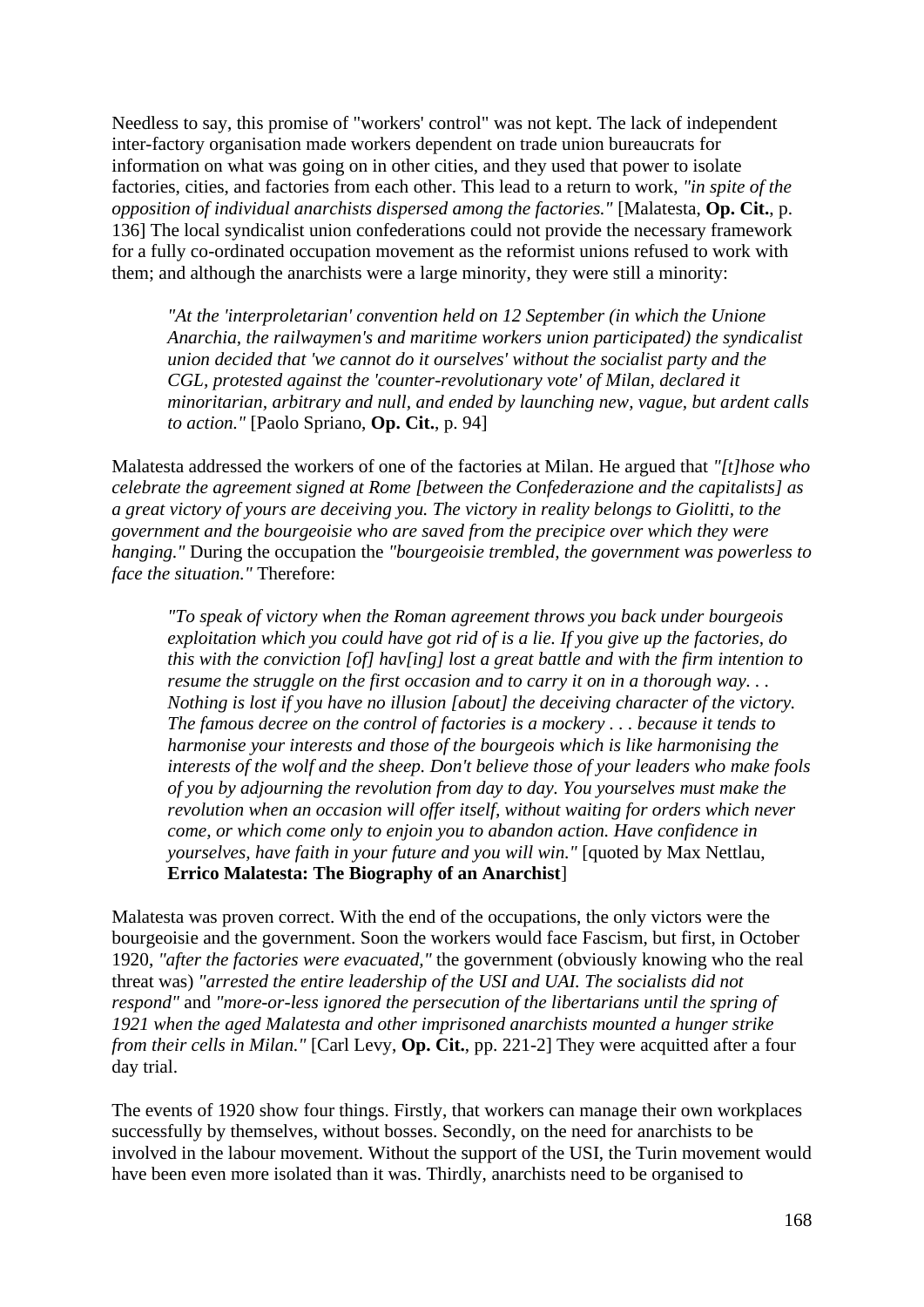influence the class struggle. The growth of the UAI and USI in terms of both influence and size indicates the importance of this. Without the anarchists and syndicalists raising the idea of factory occupations and supporting the movement, it is doubtful that it would have been as successful and widespread as it was. Lastly, that socialist organisations, structured in a hierarchical fashion, do not produce a revolutionary membership. By continually looking to leaders, the movement was crippled and could not develop to its full potential.

This period of Italian history explains the growth of Fascism in Italy. As Tobias Abse points out, *"the rise of fascism in Italy cannot be detached from the events of the biennio rosso, the two red years of 1919 and 1920, that preceded it. Fascism was a preventive counterrevolution . . . launched as a result of the failed revolution"* [*"The Rise of Fascism in an Industrial City"*, pp. 52-81, **Rethinking Italian Fascism**, David Forgacs (ed.), p. 54] The term *"preventive counter-revolution"* was originally coined by the leading anarchist Luigi Fabbri, who correctly described fascism as *"the organisation and agent of the violent armed defence of the ruling class against the proletariat, which, to their mind, has become unduly demanding, united and intrusive."* [*"Fascism: The Preventive Counter-Revolution"*, pp. 408- 416, **Anarchism**, Robert Graham (ed.), p. 410 and p. 409]

The rise of fascism confirmed Malatesta's warning at the time of the factory occupations: *"If we do not carry on to the end, we will pay with tears of blood for the fear we now instil in the bourgeoisie."* [quoted by Tobias Abse, **Op. Cit.**, p. 66] The capitalists and rich landowners backed the fascists in order to teach the working class their place, aided by the state. They ensured *"that it was given every assistance in terms of funding and arms, turning a blind eye to its breaches of the law and, where necessary, covering its back through intervention by armed forces which, on the pretext of restoring order, would rush to the aid of the fascists wherever the latter were beginning to take a beating instead of doling one out."* [Fabbri, **Op. Cit.**, p. 411] To quote Tobias Abse:

*"The aims of the Fascists and their backers amongst the industrialists and agrarians in 1921-22 were simple: to break the power of the organised workers and peasants as completely as possible, to wipe out, with the bullet and the club, not only the gains of the biennio rosso, but everything that the lower classes had gained . . . between the turn of the century and the outbreak of the First World War."* [**Op. Cit.**, p. 54]

The fascist squads attacked and destroyed anarchist and socialist meeting places, social centres, radical presses and Camera del Lavoro (local trade union councils). However, even in the dark days of fascist terror, the anarchists resisted the forces of totalitarianism. *"It is no coincidence that the strongest working-class resistance to Fascism was in . . . towns or cities in which there was quite a strong anarchist, syndicalist or anarcho-syndicalist tradition."* [Tobias Abse, **Op. Cit.**, p. 56]

The anarchists participated in, and often organised sections of, the **Arditi del Popolo**, a working-class organisation devoted to the self-defence of workers' interests. The Arditi del Popolo organised and encouraged working-class resistance to fascist squads, often defeating larger fascist forces (for example, *"the total humiliation of thousands of Italo Balbo's squadristi by a couple of hundred Arditi del Popolo backed by the inhabitants of the working class districts"* in the anarchist stronghold of Parma in August 1922 [Tobias Abse, **Op. Cit.**, p. 56]).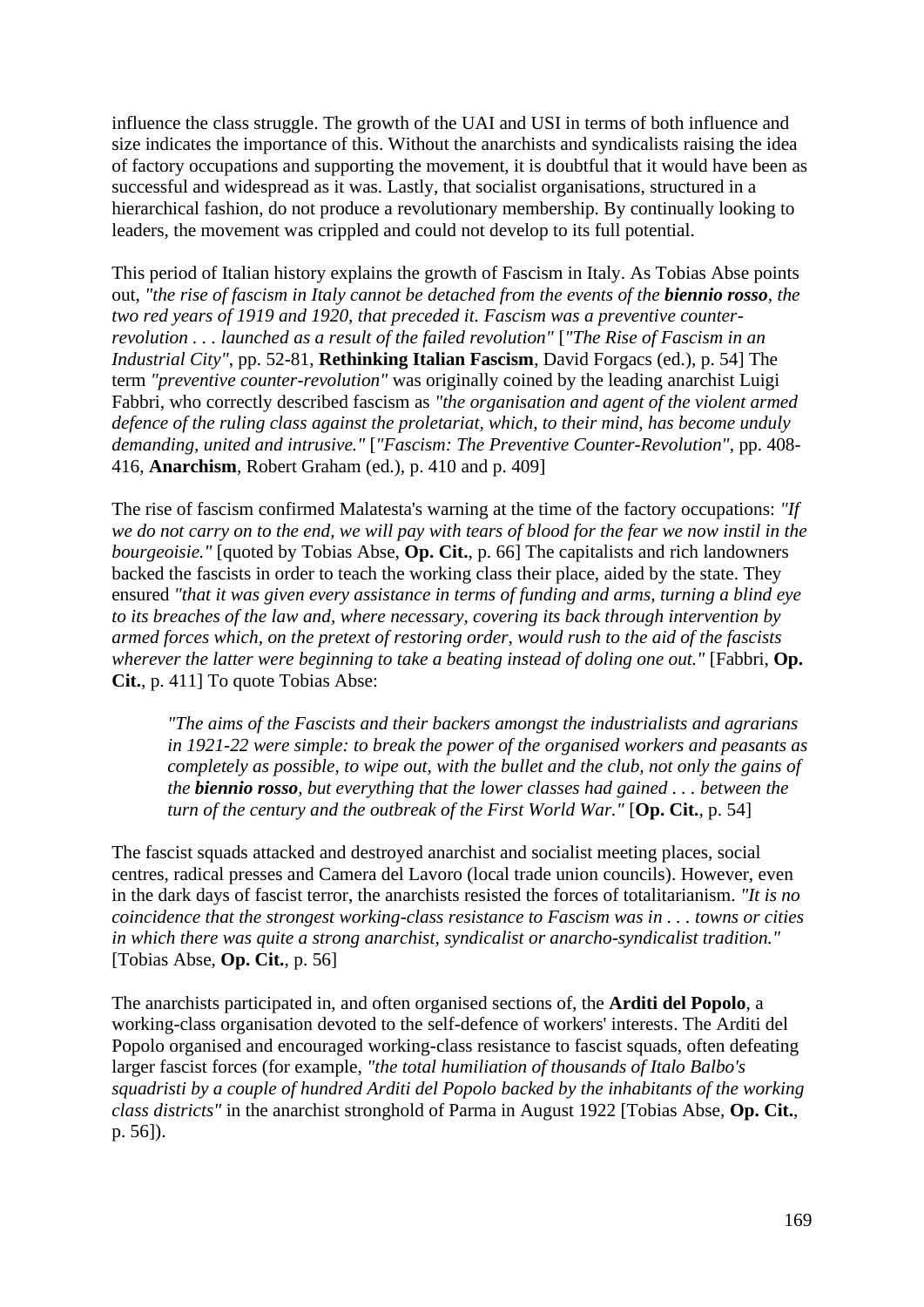The Arditi del Popolo was the closest Italy got to the idea of a united, revolutionary workingclass front against fascism, as had been suggested by Malatesta and the UAI. This movement *"developed along anti-bourgeois and anti-fascist lines, and was marked by the independence of its local sections."* [**Red Years, Black Years: Anarchist Resistance to Fascism in Italy**, p. 2] Rather than being just an "anti-fascist" organisation, the Arditi *"were not a movement in defence of 'democracy' in the abstract, but an essentially working-class organisation devoted to the defence of the interests of industrial workers, the dockers and large numbers of artisans and craftsmen."* [Tobias Abse, **Op. Cit.**, p. 75] Unsurprisingly, the **Arditi del Popolo** *"appear to have been strongest and most successful in areas where traditional working-class political culture was less exclusively socialist and had strong anarchist or syndicalist traditions, for example, Bari, Livorno, Parma and Rome."* [Antonio Sonnessa, *"Working Class Defence Organisation, Anti-Fascist Resistance and the Arditi del Popolo in Turin, 1919-22,"* pp. 183-218, **European History Quarterly**, vol. 33, no. 2, p. 184]

However, both the socialist and communist parties withdrew from the organisation. The socialists signed a "Pact of Pacification" with the Fascists in August 1921. The communists *"preferred to withdraw their members from the Arditi del Popolo rather than let them work with the anarchists."* [**Red Years, Black Years**, p. 17] Indeed, *"[o]n the same day as the Pact was signed, Ordine Nuovo published a PCd'I [Communist Party of Italy] communication warning communists against involvement"* in the Arditi del Popolo. Four days later, the Communist leadership *"officially abandoned the movement. Severe disciplinary measures were threatened against those communists who continued to participate in, or liase with,"* the organisation. Thus by *"the end of the first week of August 1921 the PSI, CGL and the PCd'I had officially denounced"* the organisation. *"Only the anarchist leaders, if not always sympathetic to the programme of the [Arditi del Popolo], did not abandon the movement."* Indeed, **Umanita Nova** *"strongly supported"* it *"on the grounds it represented a popular expression of anti-fascist resistance and in defence of freedom to organise."* [Antonio Sonnessa, **Op. Cit.**, p. 195 and p. 194]

However, in spite of the decisions by their leaders, many rank and file socialists and communists took part in the movement. The latter took part in open *"defiance of the PCd'I leadership's growing abandonment"* of it. In Turin, for example, communists who took part in the **Arditi del Polopo** did so *"less as communists and more as part of a wider, workingclass self-identification . . . This dynamic was re-enforced by an important socialist and anarchist presence"* there. The failure of the Communist leadership to support the movement shows the bankruptcy of Bolshevik organisational forms which were unresponsive to the needs of the popular movement. Indeed, these events show the *"libertarian custom of autonomy from, and resistance to, authority was also operated against the leaders of the workers' movement, particularly when they were held to have misunderstood the situation at grass roots level."* [Sonnessa, **Op. Cit.**, p. 200, p. 198 and p. 193]

Thus the Communist Party failed to support the popular resistance to fascism. The Communist leader Antonio Gramsci explained why, arguing that *"the party leadership's attitude on the question of the Arditi del Popolo . . . corresponded to a need to prevent the party members from being controlled by a leadership that was not the party's leadership."* Gramsci added that this policy *"served to disqualify a mass movement which had started from below and which could instead have been exploited by us politically."* [**Selections from Political Writings (1921-1926)**, p. 333] While being less sectarian towards the Arditi del Popolo than other Communist leaders, *"[i]n common with all communist leaders, Gramsci awaited the formation of the PCd'I-led military squads."* [Sonnessa, **Op. Cit.**, p. 196] In other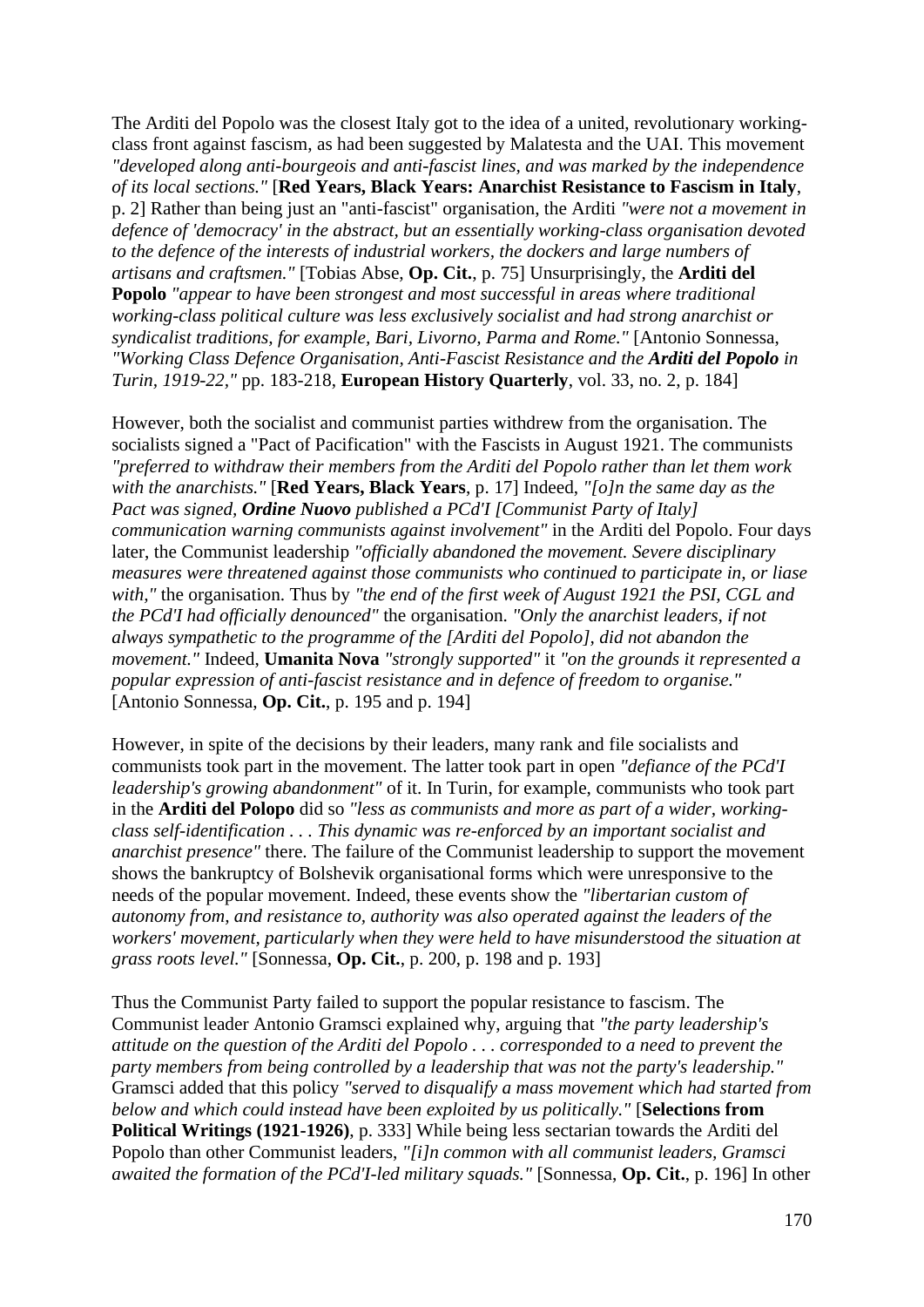words, the struggle against fascism was seen by the Communist leadership as a means of gaining more members and, when the opposite was a possibility, they preferred defeat and fascism rather than risk their followers becoming influenced by anarchism.

As Abse notes, *"it was the withdrawal of support by the Socialist and Communist parties at the national level that crippled"* the Arditi. [**Op. Cit.**, p. 74] Thus *"social reformist defeatism and communist sectarianism made impossible an armed opposition that was widespread and therefore effective; and the isolated instances of popular resistance were unable to unite in a successful strategy."* And fascism could have been defeated: *"Insurrections at Sarzanna, in July 1921, and at Parma, in August 1922, are examples of the correctness of the policies which the anarchists urged in action and propaganda."* [**Red Years, Black Years**, p. 3 and p. 2] Historian Tobias Abse confirms this analysis, arguing that *"[w]hat happened in Parma in August 1922 . . . could have happened elsewhere, if only the leadership of the Socialist and Communist parties thrown their weight behind the call of the anarchist Malatesta for a united revolutionary front against Fascism."* [**Op. Cit.**, p. 56]

In the end, fascist violence was successful and capitalist power maintained:

*"The anarchists' will and courage were not enough to counter the fascist gangs, powerfully aided with material and arms, backed by the repressive organs of the state. Anarchists and anarcho-syndicalists were decisive in some areas and in some industries, but only a similar choice of direct action on the parts of the Socialist Party and the General Confederation of Labour [the reformist trade union] could have halted fascism."* [**Red Years, Black Years**, pp. 1-2]

After helping to defeat the revolution, the Marxists helped ensure the victory of fascism.

Even after the fascist state was created, anarchists resisted both inside and outside Italy. In America, for example, Italian anarchists played a major role in fighting fascist influence in their communities, none more so that Carlo Tresca, most famous for his role in the 1912 IWW Lawrence strike, who *"in the 1920s had no peer among anti-Fascist leaders, a distinction recognised by Mussolini's political police in Rome."* [Nunzio Pernicone, **Carlo Tresca: Portrait of a Rebel**, p. 4] Many Italians, both anarchist and non-anarchist, travelled to Spain to resist Franco in 1936 (see Umberto Marzochhi's **Remembering Spain: Italian Anarchist Volunteers in the Spanish Civil War** for details). During the Second World War, anarchists played a major part in the Italian Partisan movement. It was the fact that the antifascist movement was dominated by anti-capitalist elements that led the USA and the UK to place known fascists in governmental positions in the places they "liberated" (often where the town had already been taken by the Partisans, resulting in the Allied troops "liberating" the town from its own inhabitants!).

Given this history of resisting fascism in Italy, it is surprising that some claim Italian fascism was a product or form of syndicalism. This is even claimed by some anarchists. According to Bob Black the *"Italian syndicalists mostly went over to Fascism"* and references David D. Roberts 1979 study **The Syndicalist Tradition and Italian Fascism** to support his claim. [**Anarchy after Leftism**, p. 64] Peter Sabatini in a review in **Social Anarchism** makes a similar statement, saying that syndicalism's *"ultimate failure"* was *"its transformation into a vehicle of fascism."* [**Social Anarchism**, no. 23, p. 99] What is the truth behind these claims?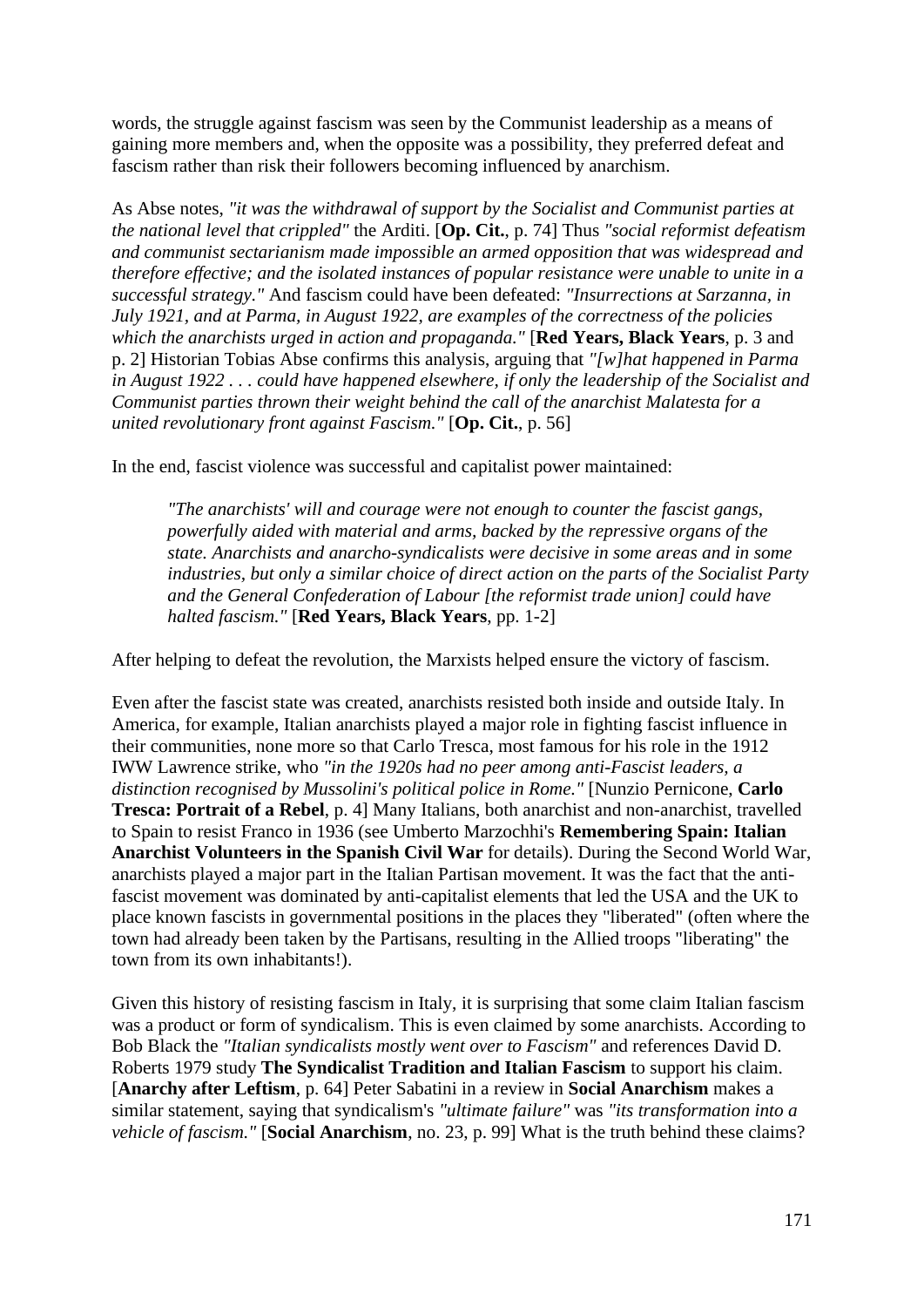Looking at Black's reference we discover that, in fact, most of the Italian syndicalists did not go over to fascism, if by syndicalists we mean members of the USI (the Italian Syndicalist Union). Roberts states that:

*"The vast majority of the organised workers failed to respond to the syndicalists' appeals and continued to oppose [Italian] intervention [in the First World War], shunning what seemed to be a futile capitalist war. The syndicalists failed to convince even a majority within the USI . . . the majority opted for the neutralism of Armando Borghi, leader of the anarchists within the USI. Schism followed as De Ambris led the interventionist minority out of the confederation."* [**The Syndicalist Tradition and Italian Fascism**, p. 113]

However, if we take "syndicalist" to mean some of the intellectuals and "leaders" of the prewar movement, it was a case that the *"leading syndicalists came out for intervention quickly and almost unanimously"* [Roberts, **Op. Cit.**, p. 106] after the First World War started. Many of these pro-war "leading syndicalists" did become fascists. However, to concentrate on a handful of "leaders" (which the majority did not even follow!) and state that this shows that the *"Italian syndicalists mostly went over to Fascism"* staggers belief. What is even worse, as seen above, the Italian anarchists and syndicalists were the most dedicated and successful fighters against fascism. In effect, Black and Sabatini have slandered a whole movement.

What is also interesting is that these "leading syndicalists" were not anarchists and so not anarcho-syndicalists. As Roberts notes *"[i]n Italy, the syndicalist doctrine was more clearly the product of a group of intellectuals, operating within the Socialist party and seeking an alternative to reformism."* They *"explicitly denounced anarchism"* and *"insisted on a variety of Marxist orthodoxy."* The *"syndicalists genuinely desired -- and tried -- to work within the Marxist tradition."* [**Op. Cit.**, p. 66, p. 72, p. 57 and p. 79] According to Carl Levy, in his account of Italian anarchism, *"[u]nlike other syndicalist movements, the Italian variation coalesced inside a Second International party. Supporter were partially drawn from socialist intransigents . . . the southern syndicalist intellectuals pronounced republicanism . . . Another component . . . was the remnant of the Partito Operaio."* [*"Italian Anarchism: 1870-1926"* in **For Anarchism: History, Theory, and Practice**, David Goodway (Ed.), p. 51]

In other words, the Italian syndicalists who turned to fascism were, firstly, a small minority of intellectuals who could not convince the majority within the syndicalist union to follow them, and, secondly, Marxists and republicans rather than anarchists, anarcho-syndicalists or even revolutionary syndicalists.

According to Carl Levy, Roberts' book *"concentrates on the syndicalist intelligentsia"* and that *"some syndicalist intellectuals . . . helped generate, or sympathetically endorsed, the new Nationalist movement . . . which bore similarities to the populist and republican rhetoric of the southern syndicalist intellectuals."* He argues that there *"has been far too much emphasis on syndicalist intellectuals and national organisers"* and that syndicalism *"relied little on its national leadership for its long-term vitality."* [**Op. Cit.**, p. 77, p. 53 and p. 51] If we do look at the membership of the USI, rather than finding a group which *"mostly went over to fascism,"* we discover a group of people who fought fascism tooth and nail and were subject to extensive fascist violence.

To summarise, Italian Fascism had nothing to do with syndicalism and, as seen above, the USI fought the Fascists and was destroyed by them along with the UAI, Socialist Party and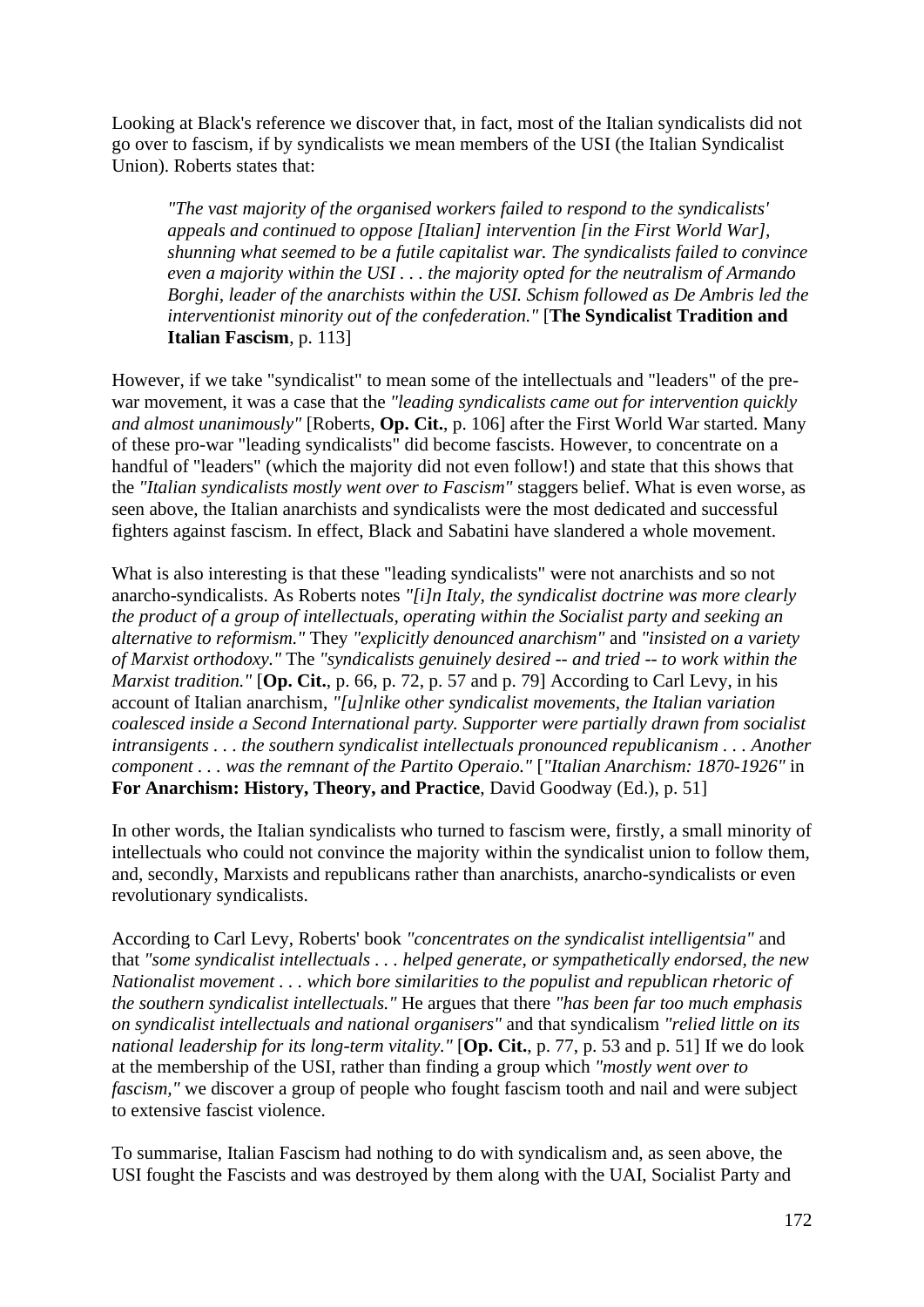other radicals. That a handful of pre-war Marxist-syndicalists later became Fascists and called for a "National-Syndicalism" does not mean that syndicalism and fascism are related (any more than some anarchists later becoming Marxists makes anarchism "a vehicle" for Marxism!).

It is hardly surprising that anarchists were the most consistent and successful opponents of Fascism. The two movements could not be further apart, one standing for total statism in the service of capitalism while the other for a free, non-capitalist society. Neither is it surprising that when their privileges and power were in danger, the capitalists and the landowners turned to fascism to save them. This process is a common feature in history (to list just four examples, Italy, Germany, Spain and Chile).

## **A.5.6 Anarchism and the Spanish Revolution**

As Noam Chomsky notes, *"a good example of a really large-scale anarchist revolution -- in fact the best example to my knowledge -- is the Spanish revolution in 1936, in which over most of Republican Spain there was a quite inspiring anarchist revolution that involved both industry and agriculture over substantial areas . . . And that again was, by both human measures and indeed anyone's economic measures, quite successful. That is, production continued effectively; workers in farms and factories proved quite capable of managing their affairs without coercion from above, contrary to what lots of socialists, communists, liberals and other wanted to believe."* The revolution of 1936 was *"based on three generations of experiment and thought and work which extended anarchist ideas to very large parts of the population."* [**Radical Priorities**, p. 212]

Due to this anarchist organising and agitation, Spain in the 1930's had the largest anarchist movement in the world. At the start of the Spanish "Civil" war, over one and one half million workers and peasants were members of the CNT (the *National Confederation of Labour*), an anarcho-syndicalist union federation, and 30,000 were members of the FAI (the *Anarchist Federation of Iberia*). The total population of Spain at this time was 24 million.

The social revolution which met the Fascist coup on July 18th, 1936, is the greatest experiment in libertarian socialism to date. Here the last mass syndicalist union, the CNT, not only held off the fascist rising but encouraged the widespread take-over of land and factories. Over seven million people, including about two million CNT members, put self-management into practise in the most difficult of circumstances and actually improved both working conditions and output.

In the heady days after the 19th of July, the initiative and power truly rested in the hands of the rank-and-file members of the CNT and FAI. It was ordinary people, undoubtedly under the influence of Faistas (members of the FAI) and CNT militants, who, after defeating the fascist uprising, got production, distribution and consumption started again (under more egalitarian arrangements, of course), as well as organising and volunteering (in their tens of thousands) to join the militias, which were to be sent to free those parts of Spain that were under Franco. In every possible way the working class of Spain were creating by their own actions a new world based on their own ideas of social justice and freedom -- ideas inspired, of course, by anarchism and anarchosyndicalism.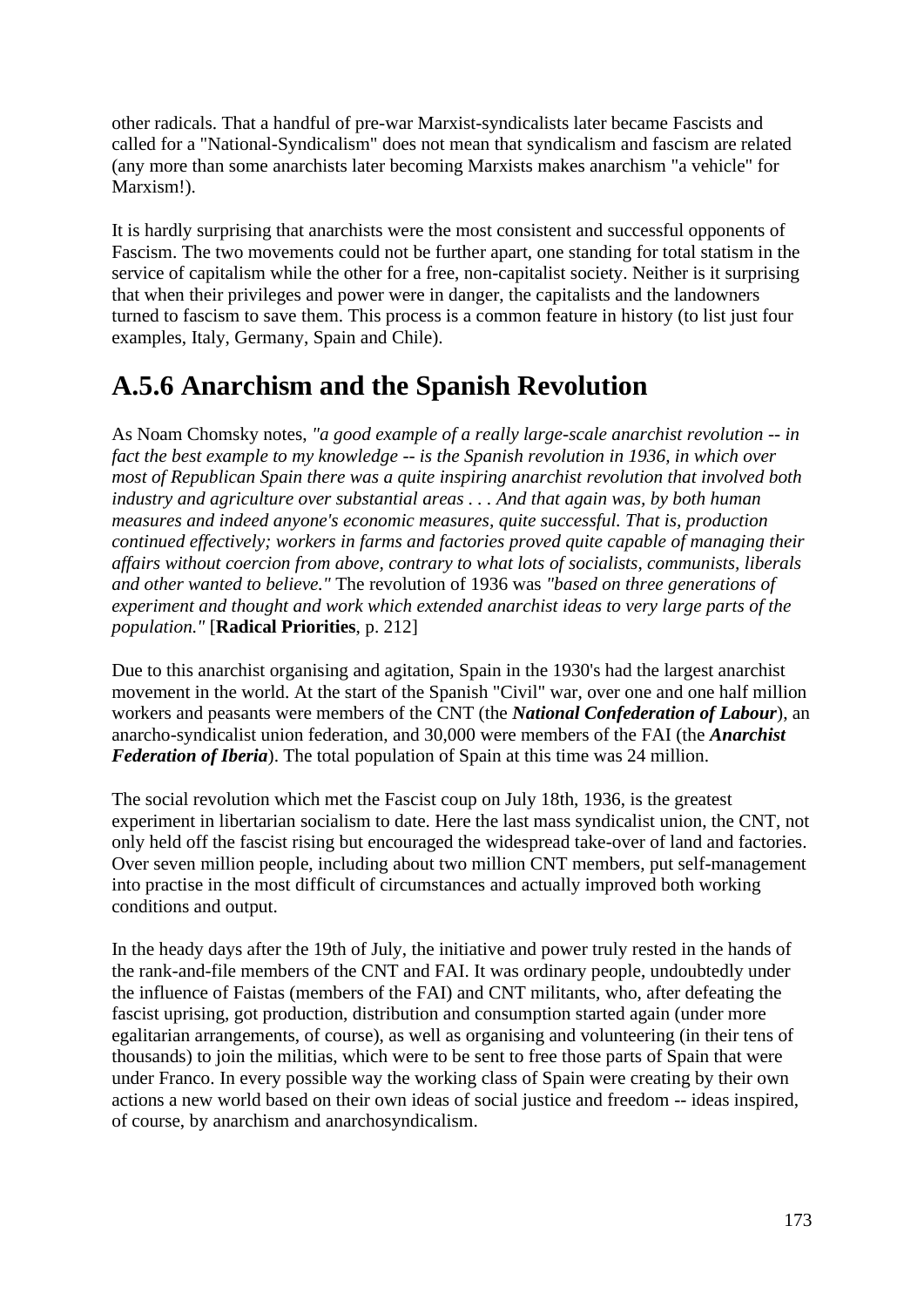George Orwell's eye-witness account of revolutionary Barcelona in late December, 1936, gives a vivid picture of the social transformation that had begun:

*"The Anarchists were still in virtual control of Catalonia and the revolution was still in full swing. To anyone who had been there since the beginning it probably seemed even in December or January that the revolutionary period was ending; but when one came straight from England the aspect of Barcelona was something startling and overwhelming. It was the first time that I had ever been in a town where the working class was in the saddle. Practically every building of any size had been seized by the workers and was draped with red flags or with the red and black flag of the Anarchists; every wall was scrawled with the hammer and sickle and with the initials of the revolutionary parties; almost every church had been gutted and its images burnt. Churches here and there were being systematically demolished by gangs of workman. Every shop and cafe had an inscription saying that it had been collectivised; even the bootblacks had been collectivised and their boxes painted red and black. Waiters and shop-walkers looked you in the face and treated you as an equal. Servile and even ceremonial forms of speech had temporarily disappeared. Nobody said 'Señor' or 'Don' or even 'Usted'; everyone called everyone else 'Comrade' or 'Thou', and said 'Salud!' instead of 'Buenos dias'. . . Above all, there was a belief in the revolution and the future, a feeling of having suddenly emerged into an era of equality and freedom. Human beings were trying to behave as human beings and not as cogs in the capitalist machine."* [**Homage to Catalonia**, pp. 2-3]

The full extent of this historic revolution cannot be covered here. It will be discussed in more detail in [Section I.8](sectionI.html#seci8) of the FAQ. All that can be done is to highlight a few points of special interest in the hope that these will give some indication of the importance of these events and encourage people to find out more about it.

All industry in Catalonia was placed either under workers' self-management **or** workers' control (that is, either totally taking over **all** aspects of management, in the first case, or, in the second, controlling the old management). In some cases, whole town and regional economies were transformed into federations of collectives. The example of the Railway Federation (which was set up to manage the railway lines in Catalonia, Aragon and Valencia) can be given as a typical example. The base of the federation was the local assemblies:

*"All the workers of each locality would meet twice a week to examine all that pertained to the work to be done... The local general assembly named a committee to manage the general activity in each station and its annexes. At [these] meetings, the decisions (direccion) of this committee, whose members continued to work [at their previous jobs], would be subjected to the approval or disapproval of the workers, after giving reports and answering questions."* 

The delegates on the committee could be removed by an assembly at any time and the highest co-ordinating body of the Railway Federation was the *"Revolutionary Committee,"* whose members were elected by union assemblies in the various divisions. The control over the rail lines, according to Gaston Leval, *"did not operate from above downwards, as in a statist and centralised system. The Revolutionary Committee had no such powers. . . The members of the. . . committee being content to supervise the general activity and to co-ordinate that of the different routes that made up the network."* [Gaston Leval, **Collectives in the Spanish Revolution**, p. 255]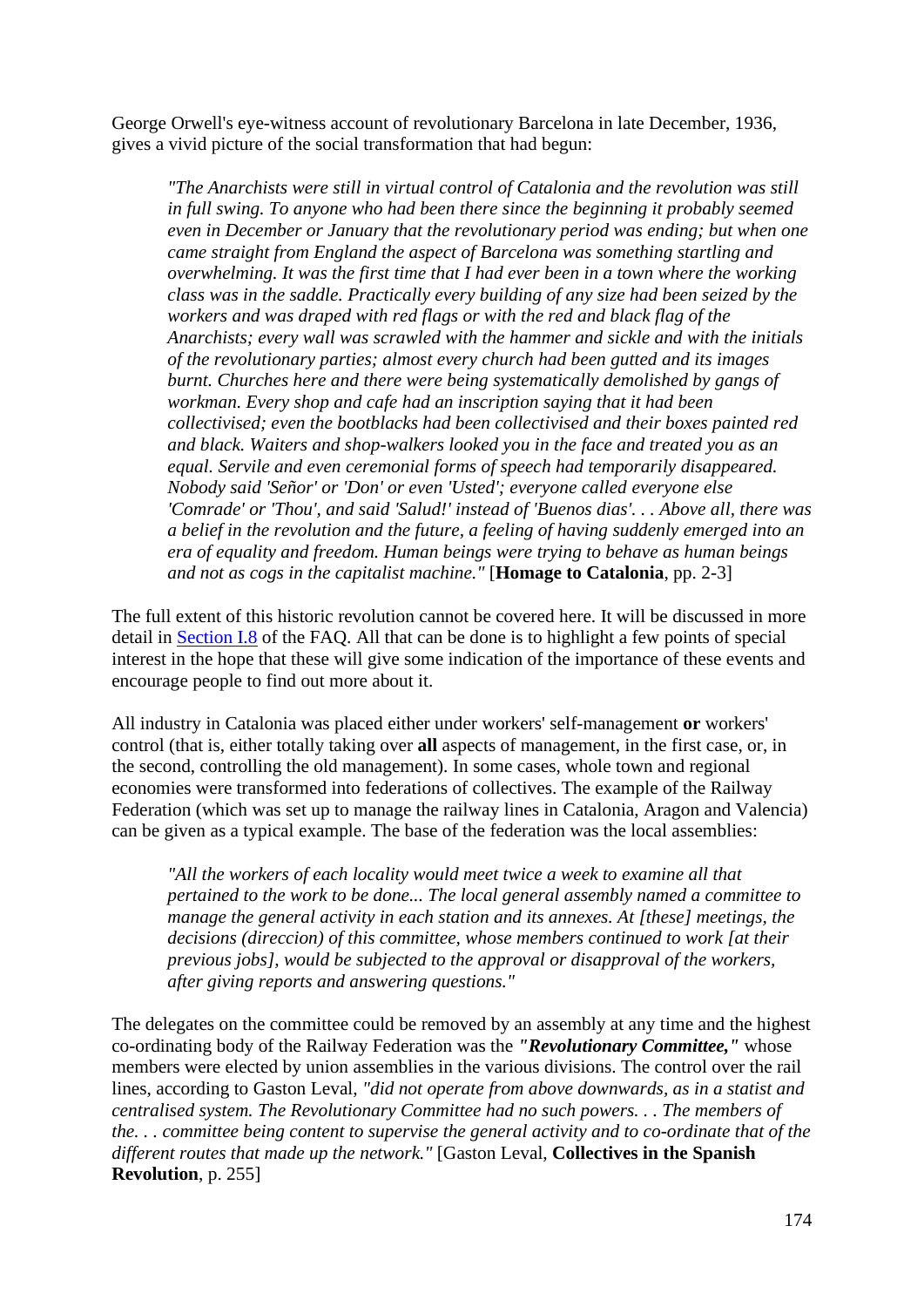On the land, tens of thousands of peasants and rural day workers created voluntary, selfmanaged collectives. The quality of life improved as co-operation allowed the introduction of health care, education, machinery and investment in the social infrastructure. As well as increasing production, the collectives increased freedom. As one member puts it, *"it was marvellous . . . to live in a collective, a free society where one could say what one thought, where if the village committee seemed unsatisfactory one could say. The committee took no big decisions without calling the whole village together in a general assembly. All this was wonderful."* [Ronald Fraser, **Blood of Spain**, p. 360]

We discuss the revolution in more detail in [section I.8.](sectionI.html#seci8) For example, sections [I.8.3](sectionI.html#seci83) and [I.8.4](sectionI.html#seci84) discuss in more depth how the industrial collectives. The rural collectives are discussed in sections [I.8.5](sectionI.html#seci85) and [I.8.6.](sectionI.html#seci86) We must stress that these sections are summaries of a vast social movement, and more information can be gathered from such works as Gaston Leval's **Collectives in the Spanish Revolution**, Sam Dolfgoff's **The Anarchist Collectives**, Jose Peirats' **The CNT in the Spanish Revolution** and a host of other anarchist accounts of the revolution.

On the social front, anarchist organisations created rational schools, a libertarian health service, social centres, and so on. The *Mujeres Libres* (free women) combated the traditional role of women in Spanish society, empowering thousands both inside and outside the anarchist movement (see **The Free Women of Spain** by Martha A. Ackelsberg for more information on this very important organisation). This activity on the social front only built on the work started long before the outbreak of the war; for example, the unions often funded rational schools, workers centres, and so on.

The voluntary militias that went to free the rest of Spain from Franco were organised on anarchist principles and included both men and women. There was no rank, no saluting and no officer class. Everybody was equal. George Orwell, a member of the POUM militia (the POUM was a dissident Marxist party, influenced by Leninism but not, as the Communists asserted, Trotskyist) makes this clear:

*"The essential point of the [militia] system was the social equality between officers and men. Everyone from general to private drew the same pay, ate the same food, wore the same clothes, and mingled on terms of complete equality. If you wanted to slap the general commanding the division on the back and ask him for a cigarette, you could do so, and no one thought it curious. In theory at any rate each militia was a democracy and not a hierarchy. It was understood that orders had to be obeyed, but it was also understood that when you gave an order you gave it as comrade to comrade and not as superior to inferior. There were officers and N.C.O.s, but there was no military rank in the ordinary sense; no titles, no badges, no heel-clicking and saluting. They had attempted to produce within the militias a sort of temporary working model of the classless society. Of course there was not perfect equality, but there was a nearer approach to it than I had ever seen or that I would have though conceivable in time of war. . . "* [**Op. Cit.**, p. 26]

In Spain, however, as elsewhere, the anarchist movement was smashed between Stalinism (the Communist Party) on the one hand and Capitalism (Franco) on the other. Unfortunately, the anarchists placed anti-fascist unity before the revolution, thus helping their enemies to defeat both them and the revolution. Whether they were forced by circumstances into this position or could have avoided it is still being debated (see [section I.8.10](sectionI.html#seci810) for a discussion of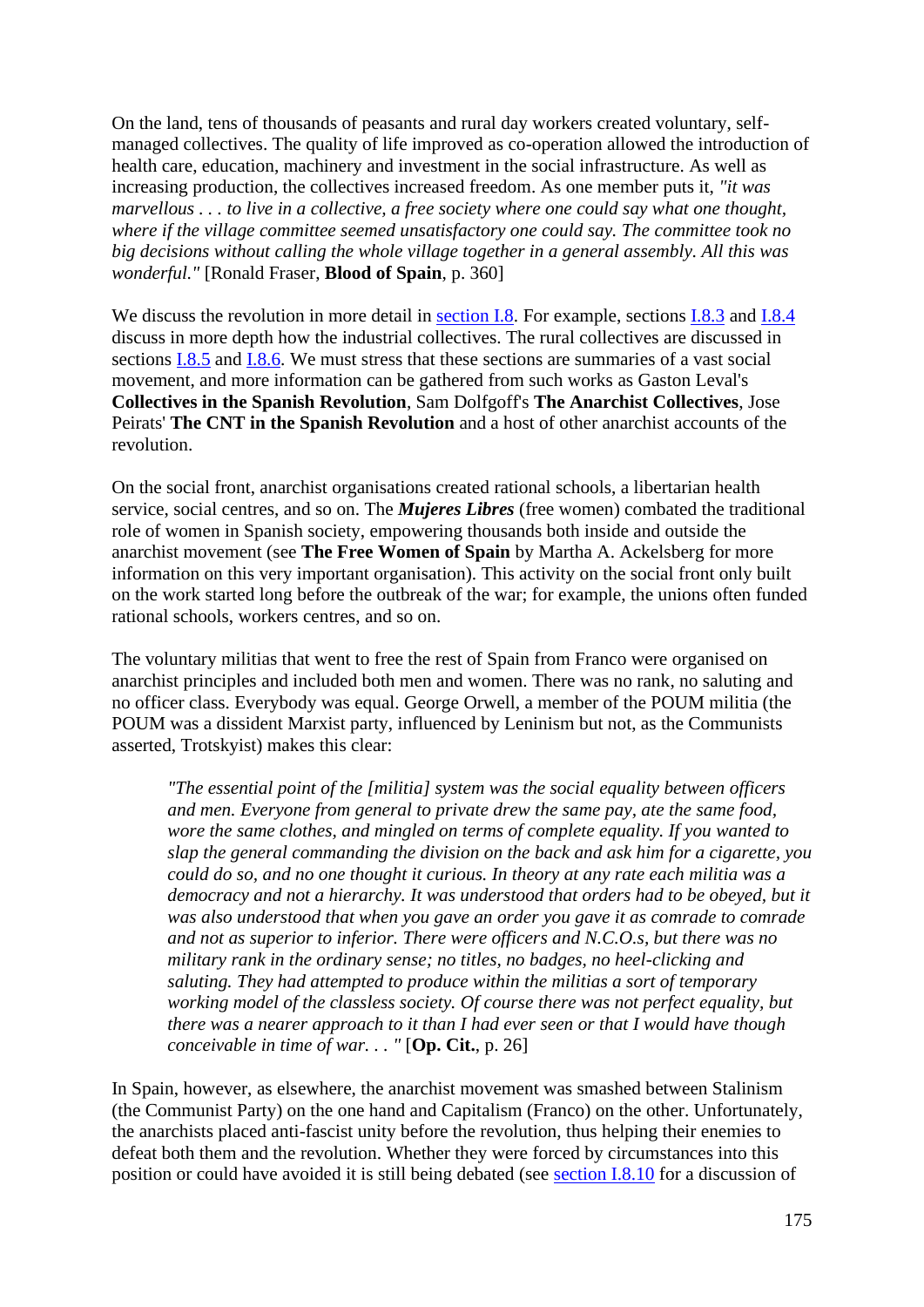why the CNT-FAI collaborated and [section I.8.11](sectionI.html#seci811) on why this decision was **not** a product of anarchist theory).

Orwell's account of his experiences in the militia's indicates why the Spanish Revolution is so important to anarchists:

*"I had dropped more or less by chance into the only community of any size in Western Europe where political consciousness and disbelief in capitalism were more normal than their opposites. Up here in Aragon one was among tens of thousands of people, mainly though not entirely of working-class origin, all living at the same level and mingling on terms of equality. In theory it was perfect equality, and even in practice it was not far from it. There is a sense in which it would be true to say that one was experiencing a foretaste of Socialism, by which I mean that the prevailing mental atmosphere was that of Socialism. Many of the normal motives of civilised life - snobbishness, money-grubbing, fear of the boss, etc. -- had simply ceased to exist. The ordinary class- division of society had disappeared to an extent that is almost unthinkable in the money-tainted air of England; there was no one there except the peasants and ourselves, and no one owned anyone else as his master. . . One had been in a community where hope was more normal than apathy or cynicism, where the word 'comrade' stood for comradeship and not, as in most countries, for humbug. One had breathed the air of equality. I am well aware that it is now the fashion to deny that Socialism has anything to do with equality. In every country in the world a huge tribe of party-hacks and sleek little professors are busy 'proving' that Socialism means no more than a planned state-capitalism with the grab-motive left intact. But fortunately there also exists a vision of Socialism quite different from this. The thing that attracts ordinary men to Socialism and makes them willing to risk their skins for it, the 'mystique' of Socialism, is the idea of equality; to the vast majority of people Socialism means a classless society, or it means nothing at all . . . In that community where no one was on the make, where there was a shortage of everything but no bootlicking, one got, perhaps, a crude forecast of what the opening stages of Socialism might be like. And, after all, instead of disillusioning me it deeply attracted me. . ."* [**Op. Cit.**, pp. 83-84]

For more information on the Spanish Revolution, the following books are recommended: **Lessons of the Spanish Revolution** by Vernon Richards; **Anarchists in the Spanish Revolution** and **The CNT in the Spanish Revolution** by Jose Peirats; **Free Women of Spain** by Martha A. Ackelsberg; **The Anarchist Collectives** edited by Sam Dolgoff; *"Objectivity and Liberal Scholarship"* by Noam Chomsky (in **The Chomsky Reader**); **The Anarchists of Casas Viejas** by Jerome R. Mintz; and **Homage to Catalonia** by George Orwell.

## **A.5.7 The May-June Revolt in France, 1968**

The May-June events in France placed anarchism back on the radical landscape after a period in which many people had written the movement off as dead. This revolt of ten million people grew from humble beginnings. Expelled by the university authorities of Nanterre in Paris for anti-Vietnam War activity, a group of anarchists (including Daniel Cohn-Bendit) promptly called a protest demonstration. The arrival of 80 police enraged many students, who quit their studies to join the battle and drive the police from the university.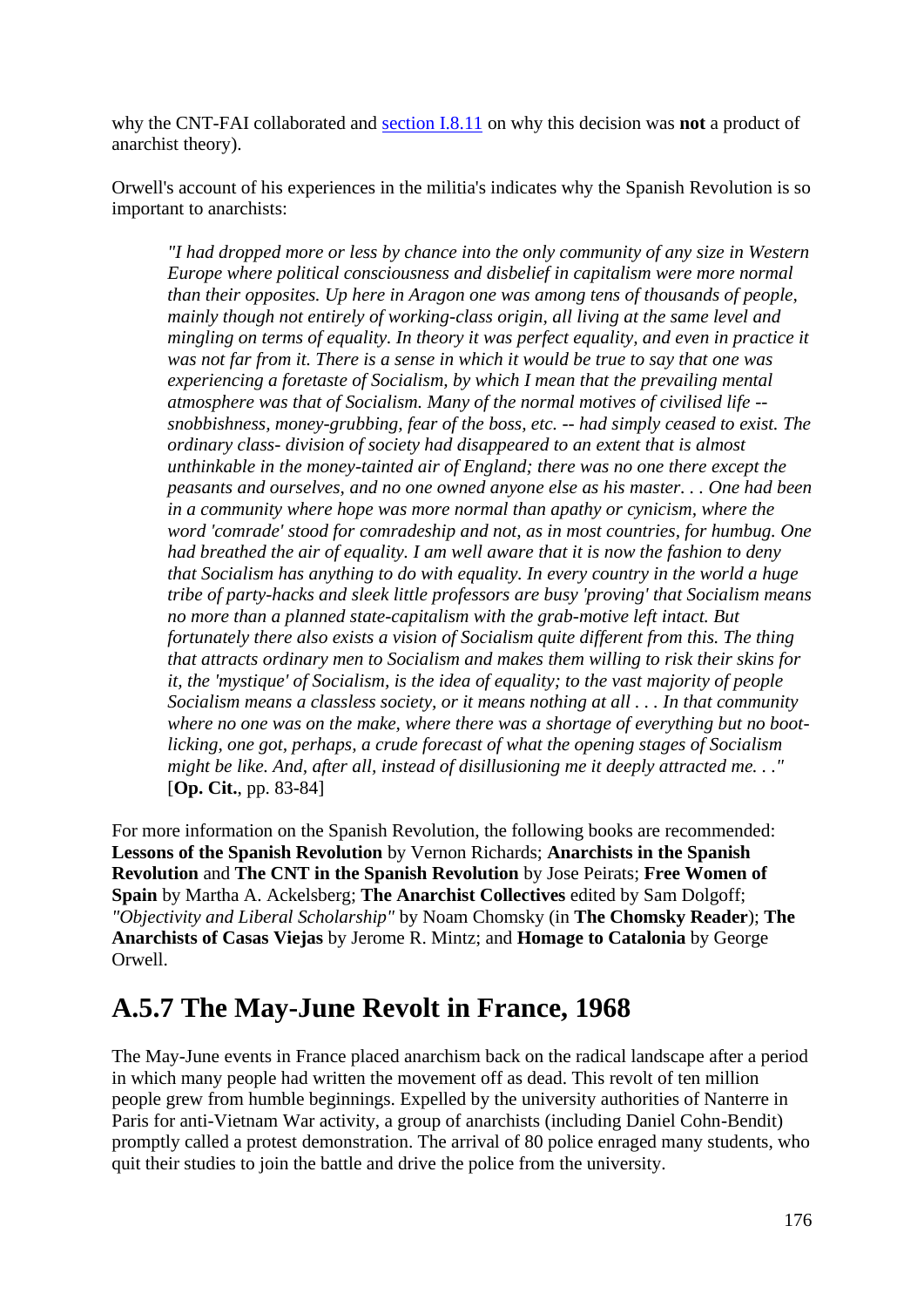Inspired by this support, the anarchists seized the administration building and held a mass debate. The occupation spread, Nanterre was surrounded by police, and the authorities closed the university down. The next day, the Nanterre students gathered at the Sorbonne University in the centre of Paris. Continual police pressure and the arrest of over 500 people caused anger to erupt into five hours of street fighting. The police even attacked passers-by with clubs and tear gas.

A total ban on demonstrations and the closure of the Sorbonne brought thousands of students out onto the streets. Increasing police violence provoked the building of the first barricades. Jean Jacques Lebel, a reporter, wrote that by 1 a.m., *"[l]iterally thousands helped build barricades. . . women, workers, bystanders, people in pyjamas, human chains to carry rocks, wood, iron."* An entire night of fighting left 350 police injured. On May 7th, a 50,000-strong protest march against the police was transformed into a day-long battle through the narrow streets of the Latin Quarter. Police tear gas was answered by molotov cocktails and the chant *"Long Live the Paris Commune!"*

By May 10th, continuing massive demonstrations forced the Education Minister to start negotiations. But in the streets, 60 barricades had appeared and young workers were joining the students. The trade unions condemned the police violence. Huge demonstrations throughout France culminated on May 13th with one million people on the streets of Paris.

Faced with this massive protest, the police left the Latin Quarter. Students seized the Sorbonne and created a mass assembly to spread the struggle. Occupations soon spread to every French University. From the Sorbonne came a flood of propaganda, leaflets, proclamations, telegrams, and posters. Slogans such as "*Everything is Possible," "Be Realistic, Demand the Impossible," "Life without Dead Times,"* and *"It is Forbidden to Forbid''* plastered the walls. *"All Power to the Imagination"* was on everyone's lips. As Murray Bookchin pointed out, *"the motive forces of revolution today. . . are not simply scarcity and material need, but also quality of everyday life . . . the attempt to gain control of one's own destiny."* [**Post-Scarcity Anarchism**, p. 166]

Many of the most famous slogans of those days originated from the Situationists. The **Situationist International** had been formed in 1957 by a small group of dissident radicals and artists. They had developed a highly sophisticated (if jargon riddled) and coherent analysis of modern capitalist society and how to supersede it with a new, freer one. Modern life, they argued, was mere survival rather than living, dominated by the economy of consumption in which everyone, everything, every emotion and relationship becomes a commodity. People were no longer simply alienated producers, they were also alienated consumers. They defined this kind of society as the *"Spectacle."* Life itself had been stolen and so revolution meant recreating life. The area of revolutionary change was no longer just the workplace, but in everyday existence:

*"People who talk about revolution and class struggle without referring explicitly to everyday life, without understanding what is subversive about love and what is positive in the refusal of constraints, such people have a corpse in their mouth."* [quoted by Clifford Harper, **Anarchy: A Graphic Guide**, p. 153]

Like many other groups whose politics influenced the Paris events, the situationists argued that *"the workers' councils are the only answer. Every other form of revolutionary struggle has ended up with the very opposite of what it was originally looking for."* [quoted by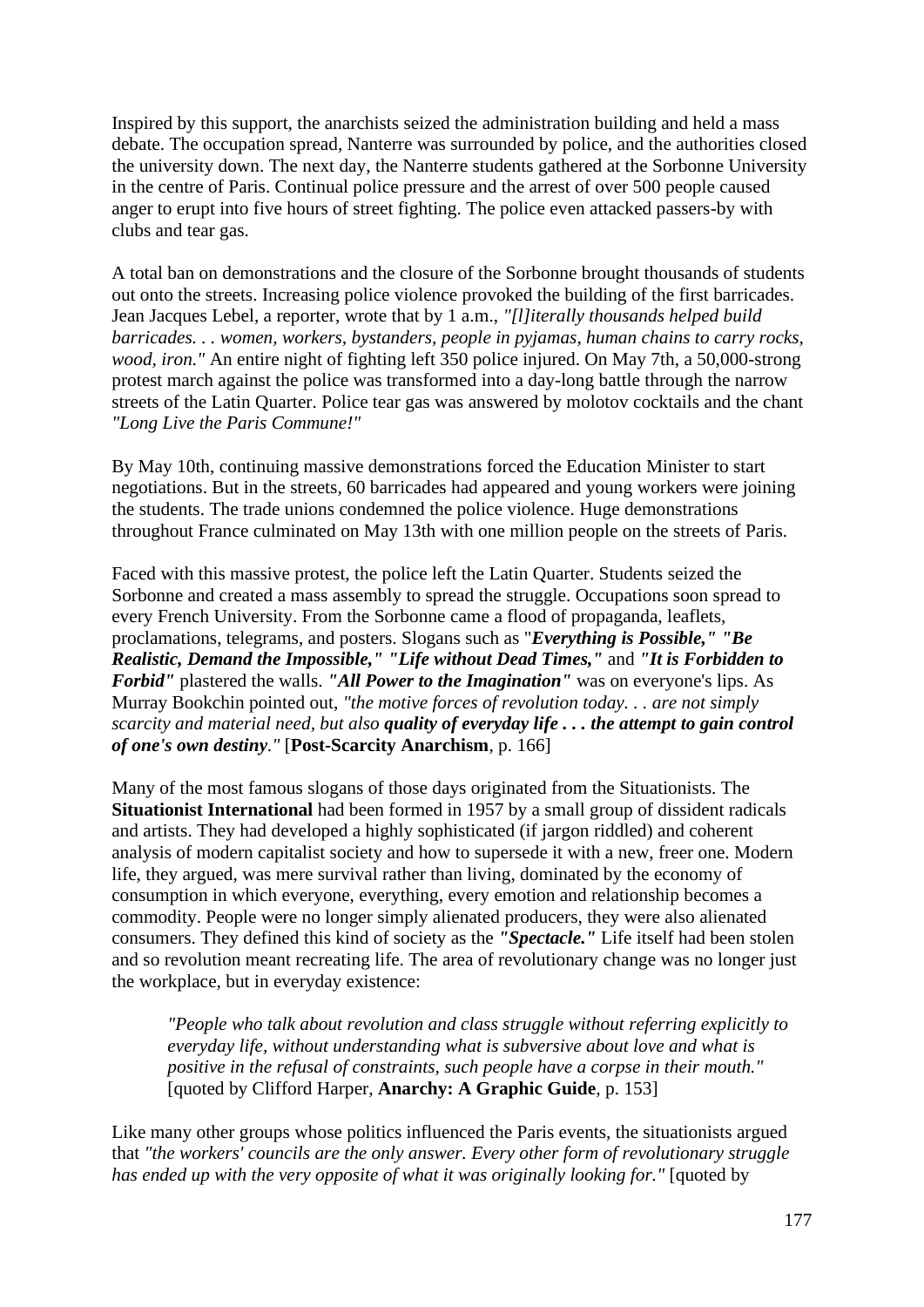Clifford Harper, **Op. Cit.**, p. 149] These councils would be self-managed and not be the means by which a "revolutionary" party would take power. Like the anarchists of **Noire et Rouge** and the libertarian socialists of **Socialisme ou Barbarie**, their support for a selfmanaged revolution from below had a massive influence in the May events and the ideas that inspired it.

On May 14th, the Sud-Aviation workers locked the management in its offices and occupied their factory. They were followed by the Cleon-Renault, Lockhead-Beauvais and Mucel-Orleans factories the next day. That night the National Theatre in Paris was seized to become a permanent assembly for mass debate. Next, France's largest factory, Renault-Billancourt, was occupied. Often the decision to go on indefinite strike was taken by the workers without consulting union officials. By May 17th, a hundred Paris Factories were in the hands of their workers. The weekend of the 19th of May saw 122 factories occupied. By May 20th, the strike and occupations were general and involved six million people. Print workers said they did not wish to leave a monopoly of media coverage to TV and radio, and agreed to print newspapers as long as the press *"carries out with objectivity the role of providing information which is its duty."* In some cases print-workers insisted on changes in headlines or articles before they would print the paper. This happened mostly with the right-wing papers such as *'Le Figaro'* or *'La Nation'*.

With the Renault occupation, the Sorbonne occupiers immediately prepared to join the Renault strikers, and led by anarchist black and red banners, 4,000 students headed for the occupied factory. The state, bosses, unions and Communist Party were now faced with their greatest nightmare -- a worker-student alliance. Ten thousand police reservists were called up and frantic union officials locked the factory gates. The Communist Party urged their members to crush the revolt. They united with the government and bosses to craft a series of reforms, but once they turned to the factories they were jeered out of them by the workers.

The struggle itself and the activity to spread it was organised by self-governing mass assemblies and co-ordinated by action committees. The strikes were often run by assemblies as well. As Murray Bookchin argues, the *"hope [of the revolt] lay in the extension of selfmanagement in all its forms -- the general assemblies and their administrative forms, the action committees, the factory strike committees -- to all areas of the economy, indeed to all areas of life itself."* Within the assemblies, *"a fever of life gripped millions, a rewaking of senses that people never thought they possessed."* [**Op. Cit.**, p. 168 and p. 167] It was not a workers' strike or a student strike. It was a **peoples'** strike that cut across almost all class lines.

On May 24th, anarchists organised a demonstration. Thirty thousand marched towards the Palace de la Bastille. The police had the Ministries protected, using the usual devices of tear gas and batons, but the Bourse (Stock Exchange) was left unprotected and a number of demonstrators set fire to it.

It was at this stage that some left-wing groups lost their nerve. The Trotskyist JCR turned people back into the Latin Quarter. Other groups such as UNEF and Parti Socialiste Unife (United Socialist Party) blocked the taking of the Ministries of Finance and Justice. Cohn-Bendit said of this incident *"As for us, we failed to realise how easy it would have been to sweep all these nobodies away. . . .It is now clear that if, on 25 May, Paris had woken to find the most important Ministries occupied, Gaullism would have caved in at once. . . . "* Cohn-Bendit was forced into exile later that very night.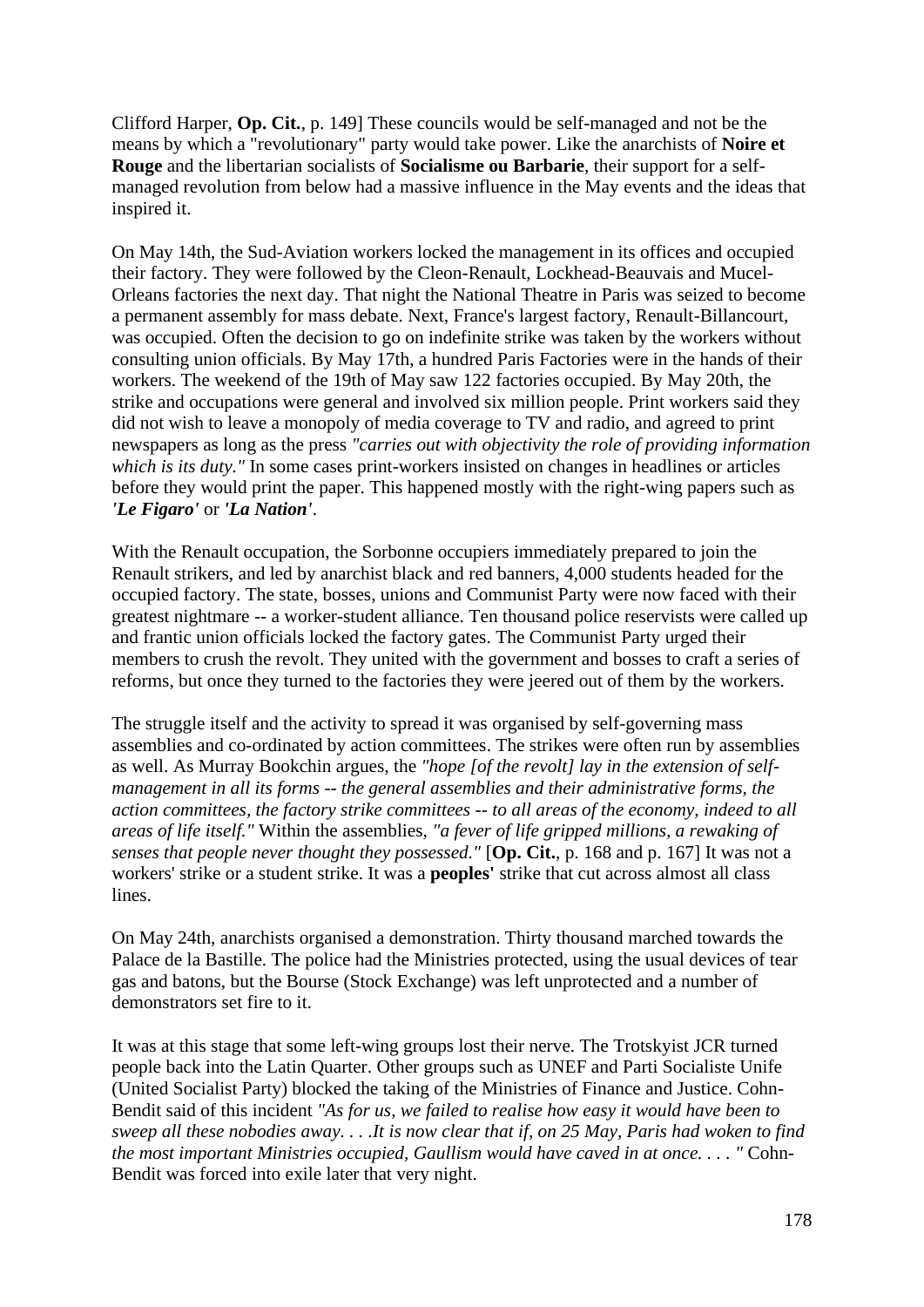As the street demonstrations grew and occupations continued, the state prepared to use overwhelming means to stop the revolt. Secretly, top generals readied 20,000 loyal troops for use on Paris. Police occupied communications centres like TV stations and Post Offices. By Monday, May 27th, the Government had guaranteed an increase of 35% in the industrial minimum wage and an all round-wage increase of 10%. The leaders of the CGT organised a march of 500,000 workers through the streets of Paris two days later. Paris was covered in posters calling for a *"Government of the People."* Unfortunately the majority still thought in terms of changing their rulers rather than taking control for themselves.

By June 5th most of the strikes were over and an air of what passes for normality within capitalism had rolled back over France. Any strikes which continued after this date were crushed in a military-style operation using armoured vehicles and guns. On June 7th, they made an assault on the Flins steelworks which started a four-day running battle which left one worker dead. Three days later, Renault strikers were gunned down by police, killing two. In isolation, those pockets of militancy stood no chance. On June 12th, demonstrations were banned, radical groups outlawed, and their members arrested. Under attack from all sides, with escalating state violence and trade union sell-outs, the General Strike and occupations crumbled.

So why did this revolt fail? Certainly not because "vanguard" Bolshevik parties were missing. It was infested with them. Fortunately, the traditional authoritarian left sects were isolated and outraged. Those involved in the revolt did not require a vanguard to tell them what to do, and the "workers' vanguards" frantically ran after the movement trying to catch up with it and control it.

No, it was the lack of independent, self-managed confederal organisations to co-ordinate struggle which resulted in occupations being isolated from each other. So divided, they fell. In addition, Murray Bookchin argues that *"an awareness among the workers that the factories had to be worked, not merely occupied or struck,"* was missing. [**Op. Cit.**, p. 182]

This awareness would have been encouraged by the existence of a strong anarchist movement before the revolt. The anti-authoritarian left, though very active, was too weak among striking workers, and so the idea of self-managed organisations and workers self-management was not widespread. However, the May-June revolt shows that events can change very rapidly. *"Under the influence of the students,"* noted libertarian socialist Maurice Brinton, *"thousands began to query the whole principle of hierarchy . . . Within a matter of days the tremendous creative potentialities of the people suddenly erupted. The boldest and realistic ideas -- and they are usually the same -- were advocated, argued, applied. Language, rendered stale by decades of bureaucratic mumbo-jumbo, eviscerated by those who manipulate it for advertising purposes, reappeared as something new and fresh. People re-appropriated it in all its fullness. Magnificently apposite and poetic slogans emerged from the anonymous crowd."* [*"Paris: May 1968"*, **For Workers' Power**, p. 253] The working class, fused by the energy and bravado of the students, raised demands that could not be catered for within the confines of the existing system. The General Strike displays with beautiful clarity the potential power that lies in the hands of the working class. The mass assemblies and occupations give an excellent, if short-lived, example of anarchy in action and how anarchist ideas can quickly spread and be applied in practice.

For more details of these events, see participants Daniel and Gabriel Cohn-Bendit's **Obsolete Communism: The Left-Wing Alternative** or Maurice Brinton's eye-witness account *"Paris:*